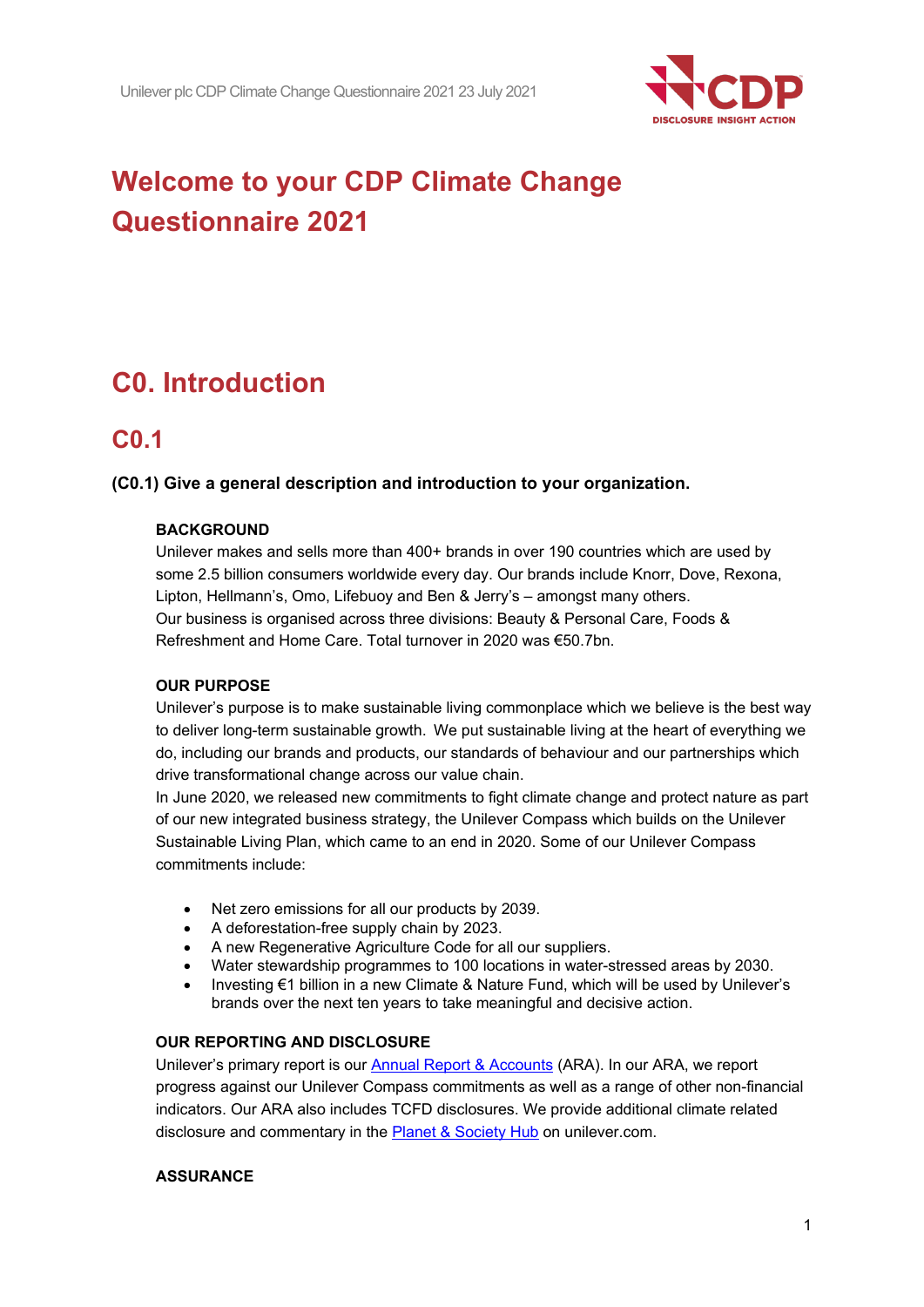

PricewaterhouseCoopers LLP (PwC) scope for their assurance work on selected USLP & Environmental & Occupational Safety performance indicators can be found in the PwC Basis of Preparation 2020 document in the Independent Assurance and metrics section on our website, alongside their findings in the PwC Limited Assurance Statement for 2020. 

#### **DISCLAIMER**

This CDP submission may contain forward-looking statements, including 'forward-looking statements' within the meaning of the United States Private Securities Litigation Reform Act of 1995. Words such as 'will', 'aim', 'expects', 'anticipates', 'intends', 'looks', 'believes', 'vision', or the negative of these terms and other similar expressions of future performance or results, and their negatives, are intended to identify such forward-looking statements. These forwardlooking statements are based upon current expectations and assumptions regarding anticipated developments and other factors affecting the Unilever Group (the 'Group'). They are not historical facts, nor are they guarantees of future performance. Because these forwardlooking statements involve risks and uncertainties, there are important factors that could cause actual results to differ materially from those expressed or implied by these forward-looking statements. These forward-looking statements speak only as of the date of this document. Except as required by any applicable law or regulation, the Group expressly disclaims any obligation or undertaking to release publicly any updates or revisions to any forward-looking statements contained herein to reflect any change in the Group's expectations with regard thereto or any change in events, conditions or circumstances on which any such statement is based.     

## **C0.2**

|                   | <b>Start</b><br>date | <b>End date</b>       | Indicate if you are<br>providing emissions data<br>for past reporting years | Select the number of past<br>reporting years you will be<br>providing emissions data for |
|-------------------|----------------------|-----------------------|-----------------------------------------------------------------------------|------------------------------------------------------------------------------------------|
| Reporting<br>year | October<br>1,2019    | September<br>30, 2020 | Yes                                                                         | year                                                                                     |

#### **(C0.2) State the start and end date of the year for which you are reporting data.**

## **C0.3**

**(C0.3) Select the countries/areas for which you will be supplying data.**

Algeria **Argentina** Australia Austria Bangladesh Belgium Bolivia (Plurinational State of) Brazil Canada Chile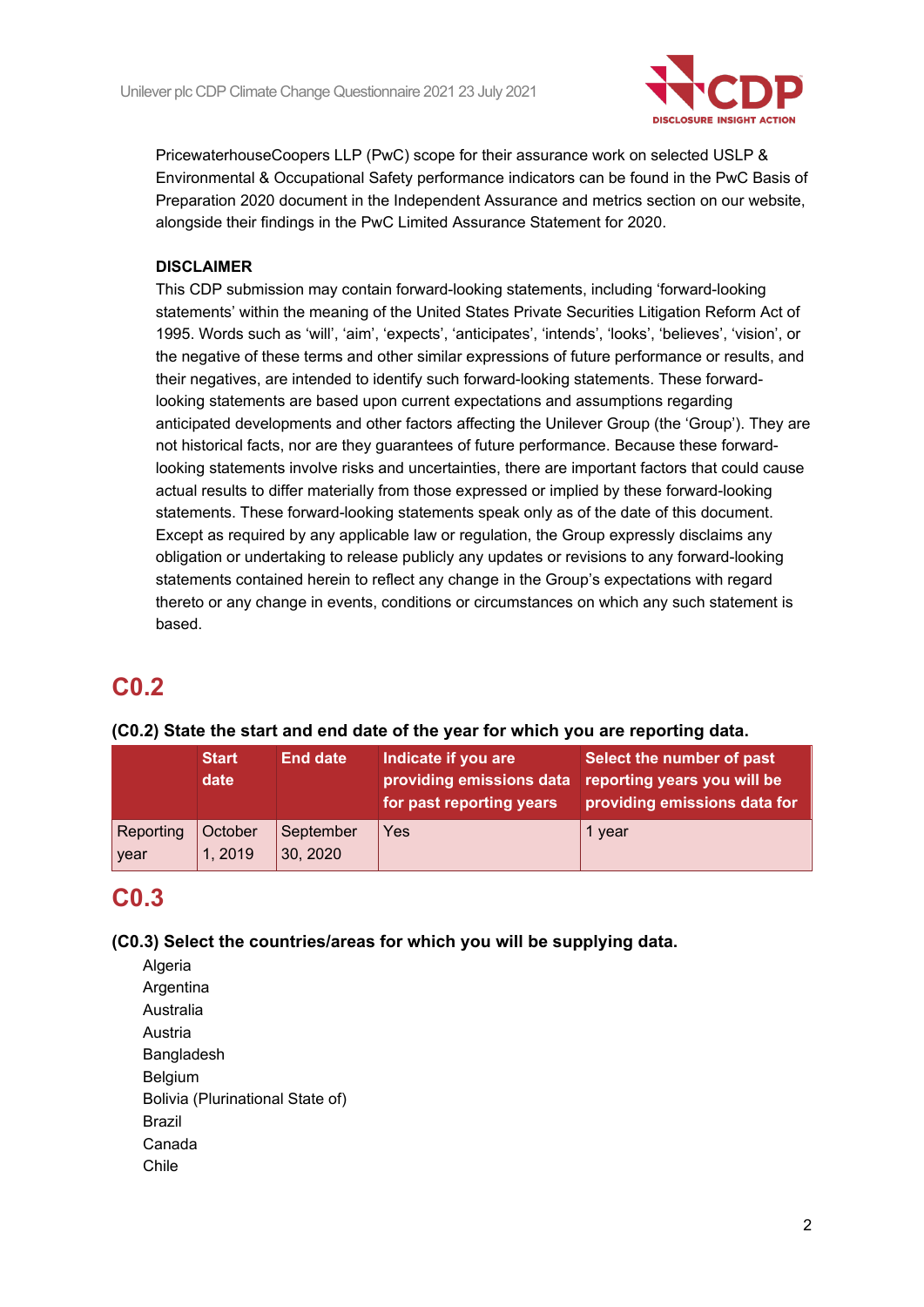Unilever plc CDP Climate Change Questionnaire 2021 23 July 2021



China Colombia Costa Rica Côte d'Ivoire Cyprus Czechia **Denmark** Dominican Republic Ecuador Egypt El Salvador Ethiopia Finland France **Germany** Ghana Greece Guatemala Honduras Hungary India Indonesia Iran (Islamic Republic of) Ireland Israel Italy Japan Kenya Lithuania Malaysia Mexico Morocco Myanmar Nepal **Netherlands** Nicaragua Nigeria Pakistan Panama Paraguay Peru Philippines Poland Portugal Romania Russian Federation Saudi Arabia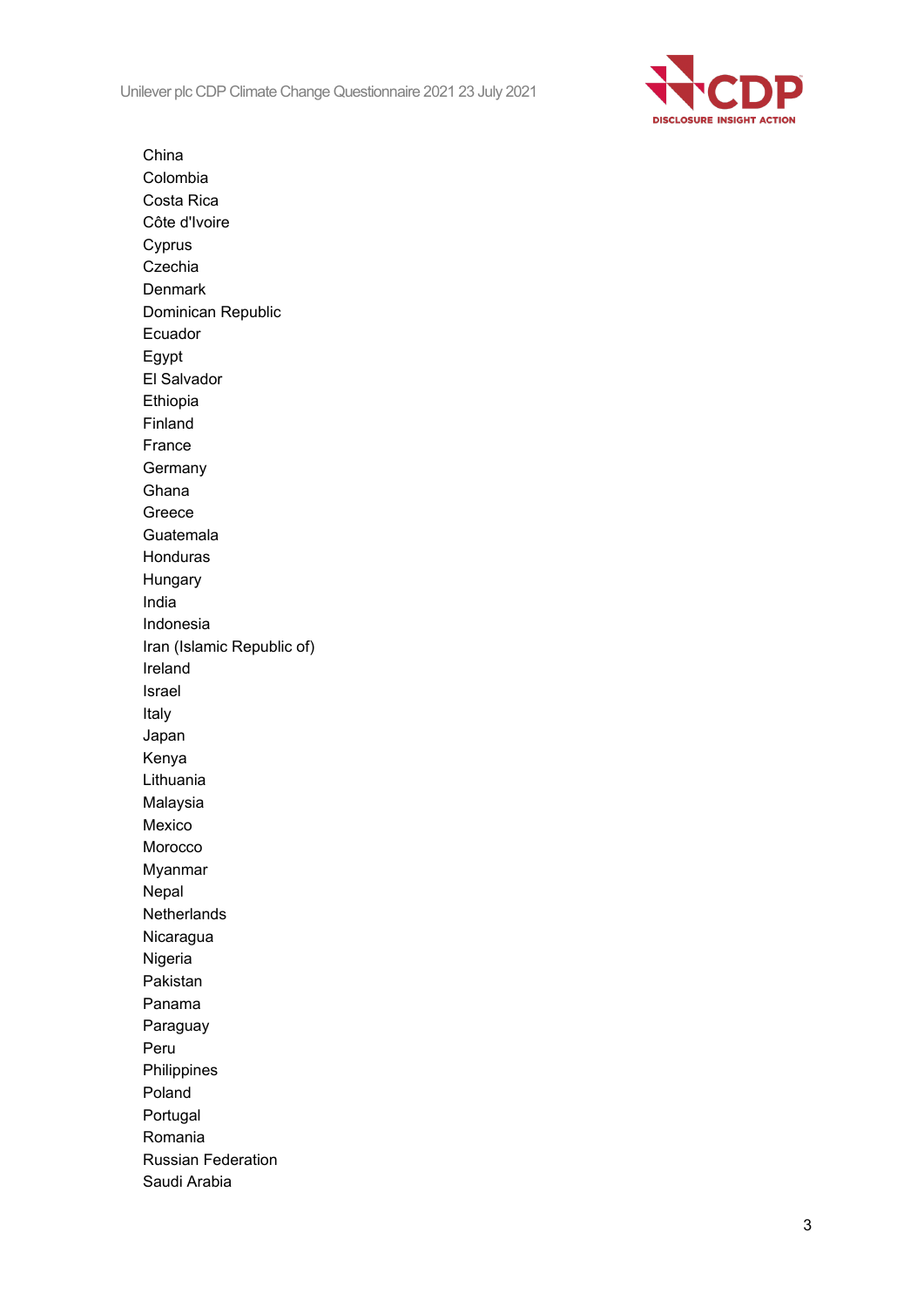

Singapore Slovakia South Africa **Spain** Sri Lanka Sweden **Switzerland** Taiwan, Greater China **Thailand** Trinidad and Tobago Tunisia **Turkey** Ukraine United Arab Emirates United Kingdom of Great Britain and Northern Ireland United Republic of Tanzania United States of America Uruguay Venezuela (Bolivarian Republic of) Viet Nam Zimbabwe

## **C0.4**

**(C0.4) Select the currency used for all financial information disclosed throughout your response.**

EUR

## **C0.5**

**(C0.5) Select the option that describes the reporting boundary for which climaterelated impacts on your business are being reported. Note that this option should align with your chosen approach for consolidating your GHG inventory.**

Operational control

## **C-AC0.6/C-FB0.6/C-PF0.6**

**(C-AC0.6/C-FB0.6/C-PF0.6) Are emissions from agricultural/forestry,** 

**processing/manufacturing, distribution activities or emissions from the consumption of your products – whether in your direct operations or in other parts of your value chain – relevant to your current CDP climate change disclosure?**

|                      | <b>Relevance</b>                                                              |
|----------------------|-------------------------------------------------------------------------------|
| Agriculture/Forestry | Both own land and elsewhere in the value chain [Agriculture/Forestry<br>onlyl |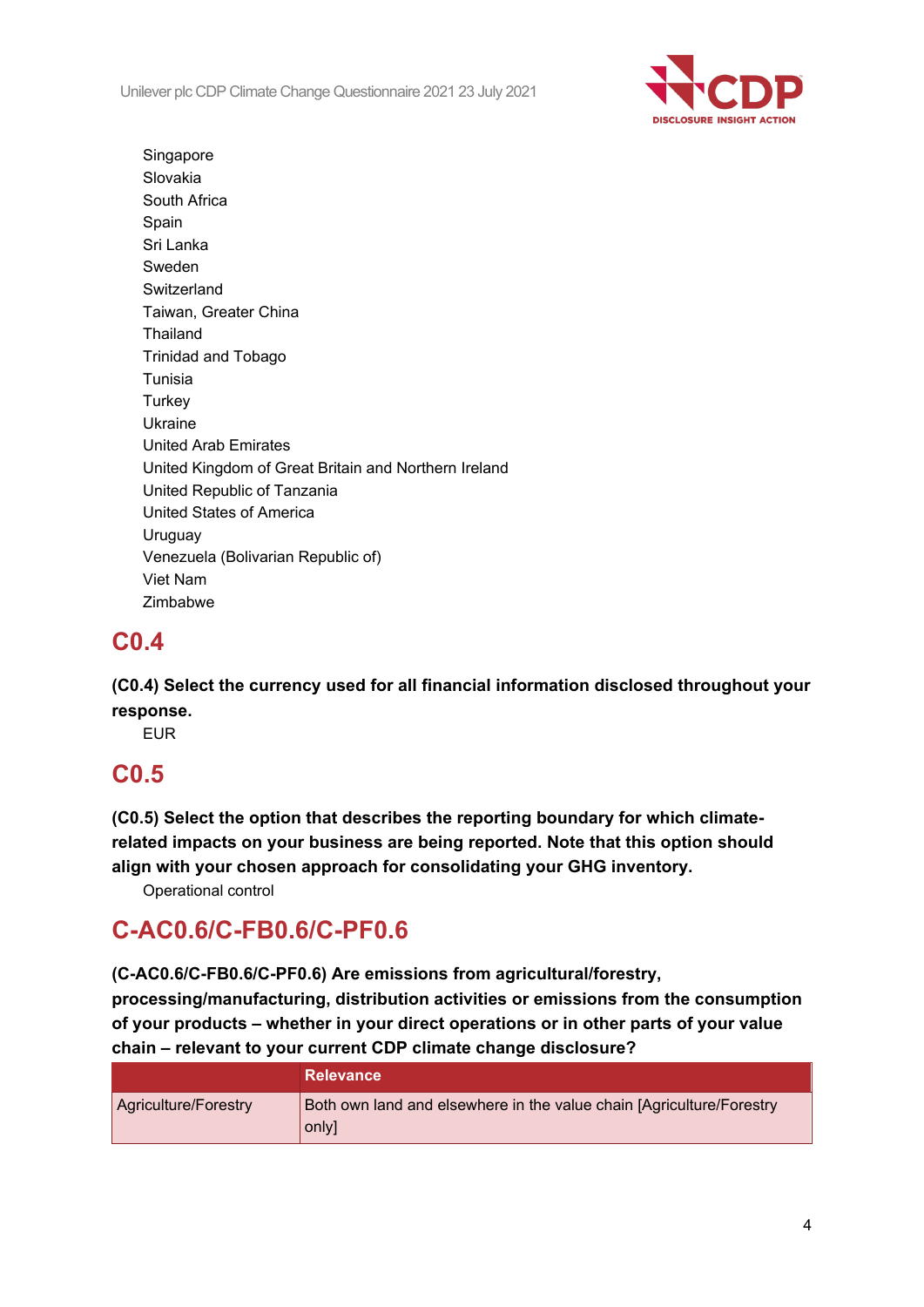

|                     | Processing/Manufacturing Both direct operations and elsewhere in the value chain<br>[Processing/manufacturing/Distribution only] |
|---------------------|----------------------------------------------------------------------------------------------------------------------------------|
| <b>Distribution</b> | Both direct operations and elsewhere in the value chain<br>[Processing/manufacturing/Distribution only]                          |
| Consumption         | Yes [Consumption only]                                                                                                           |

## **C-AC0.7/C-FB0.7/C-PF0.7**

**(C-AC0.7/C-FB0.7/C-PF0.7) Which agricultural commodity(ies) that your organization produces and/or sources are the most significant to your business by revenue? Select up to five.**

## **Agricultural commodity**

Timber

**% of revenue dependent on this agricultural commodity**

More than 80%

### **Produced or sourced**

Sourced

#### **Please explain**

The % of revenue dependent on each commodity is an estimate based on annual turnover for our Beauty & Personal care, Foods & Refreshments and Home Care categories. This is not based on actual product specific data and does not take into account level of inclusion or whether or not is substitutable/one of a number of sources. Each commodity is assessed based on revenue per category and a rough calculation (%) of brands within that category that use paper and board. Paper and board is widely used across all categories in some form ie box packaging, so we have selected >80% of revenue.

#### **Agricultural commodity**

Palm Oil

**% of revenue dependent on this agricultural commodity** 40-60%

#### **Produced or sourced**

Sourced

#### **Please explain**

The % of revenue dependent on each commodity is an estimate based on annual turnover for our Beauty & Personal care, Foods & Refreshments and Home Care categories. This is not based on actual product specific data and does not take into account level of inclusion or whether or not is substitutable/one of a number of sources.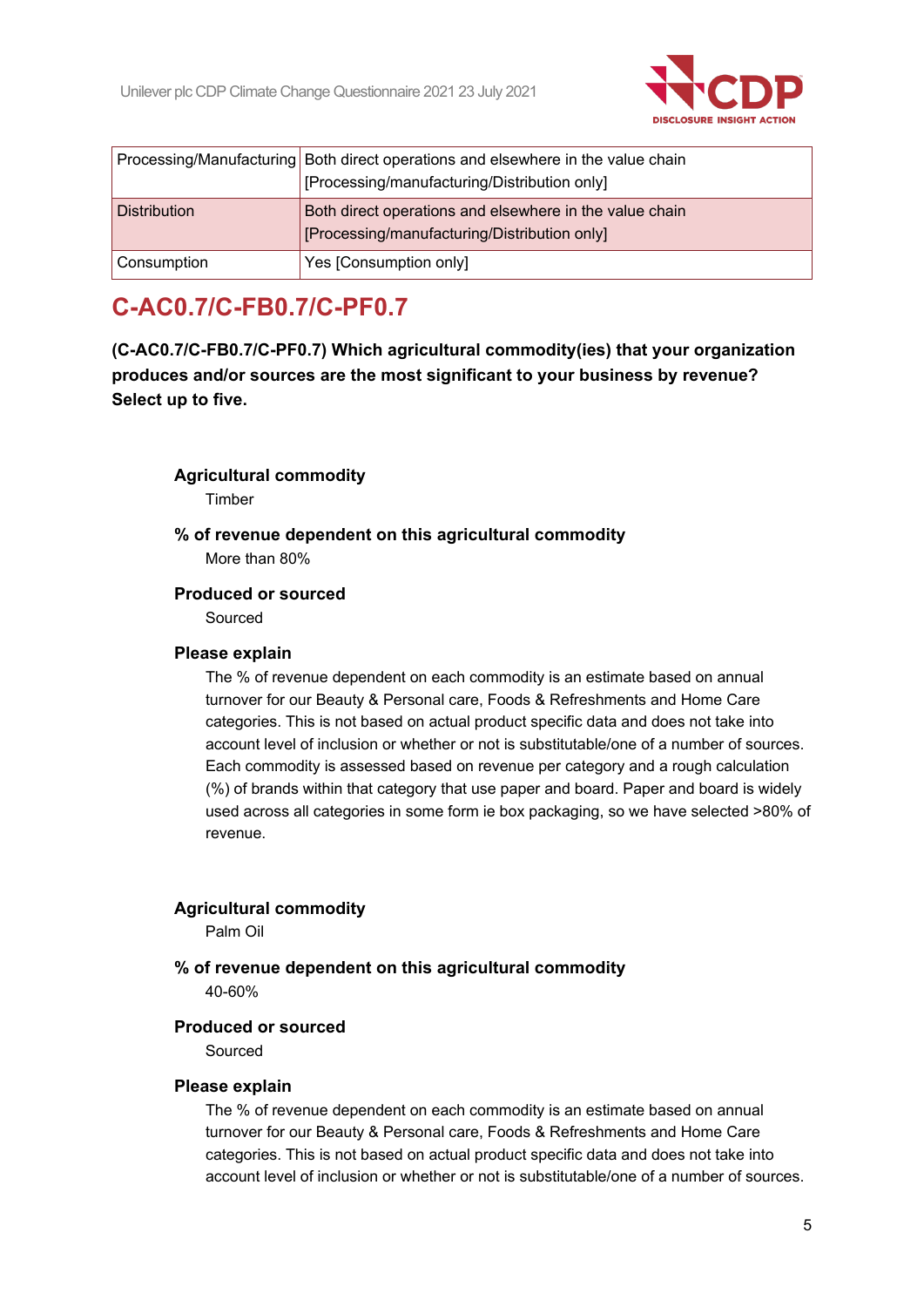

Each commodity is assessed based on revenue per category and a rough calculation (%) of brands within that category that use palm oil. Palm oil is used in Personal care, Home care and Foods, and a small amount in Refreshments. Based on this estimation, palm oil accounts for about 51-60% of revenue.

### **Agricultural commodity**

Soy

**% of revenue dependent on this agricultural commodity** 10-20%

**Produced or sourced**

Sourced

#### **Please explain**

The % of revenue dependent on each commodity is an estimate based on annual turnover for our Beauty & Personal care, Foods & Refreshments and Home Care categories. This is not based on actual product specific data and does not take into account level of inclusion or whether or not is substitutable/one of a number of sources. Each commodity is assessed based on revenue per category and a rough calculation (%) of brands within that category that use it. Soy is only used in a few products in our foods business, so % of the total revenue is estimated at below 20%.

# **C1. Governance**

## **C1.1**

### **(C1.1) Is there board-level oversight of climate-related issues within your organization?**

Yes

## **C1.1a**

**(C1.1a) Identify the position(s) (do not include any names) of the individual(s) on the board with responsibility for climate-related issues.**

| <b>Position of</b><br>individual(s)     | <b>Please explain</b>                                                                                                                                                                                                                                                                                                                                                                                                          |
|-----------------------------------------|--------------------------------------------------------------------------------------------------------------------------------------------------------------------------------------------------------------------------------------------------------------------------------------------------------------------------------------------------------------------------------------------------------------------------------|
| <b>Chief Executive</b><br>Officer (CEO) | The Unilever Board delegates the running of Unilever Group to the CEO, with the<br>exception of some strategic matters (e.g. approval of dividends). Whilst the Board<br>takes accountability, the CEO is ultimately responsible for the oversight of our<br>climate agenda, including the management of all risks and opportunities, including<br>our commitments on climate action and achieving net zero emissions by 2039. |
|                                         | The CEO can delegate responsibilities to the Unilever Leadership Executive<br>(ULE). The ULE is comprised of the CEO, CFO and other senior executives. All                                                                                                                                                                                                                                                                     |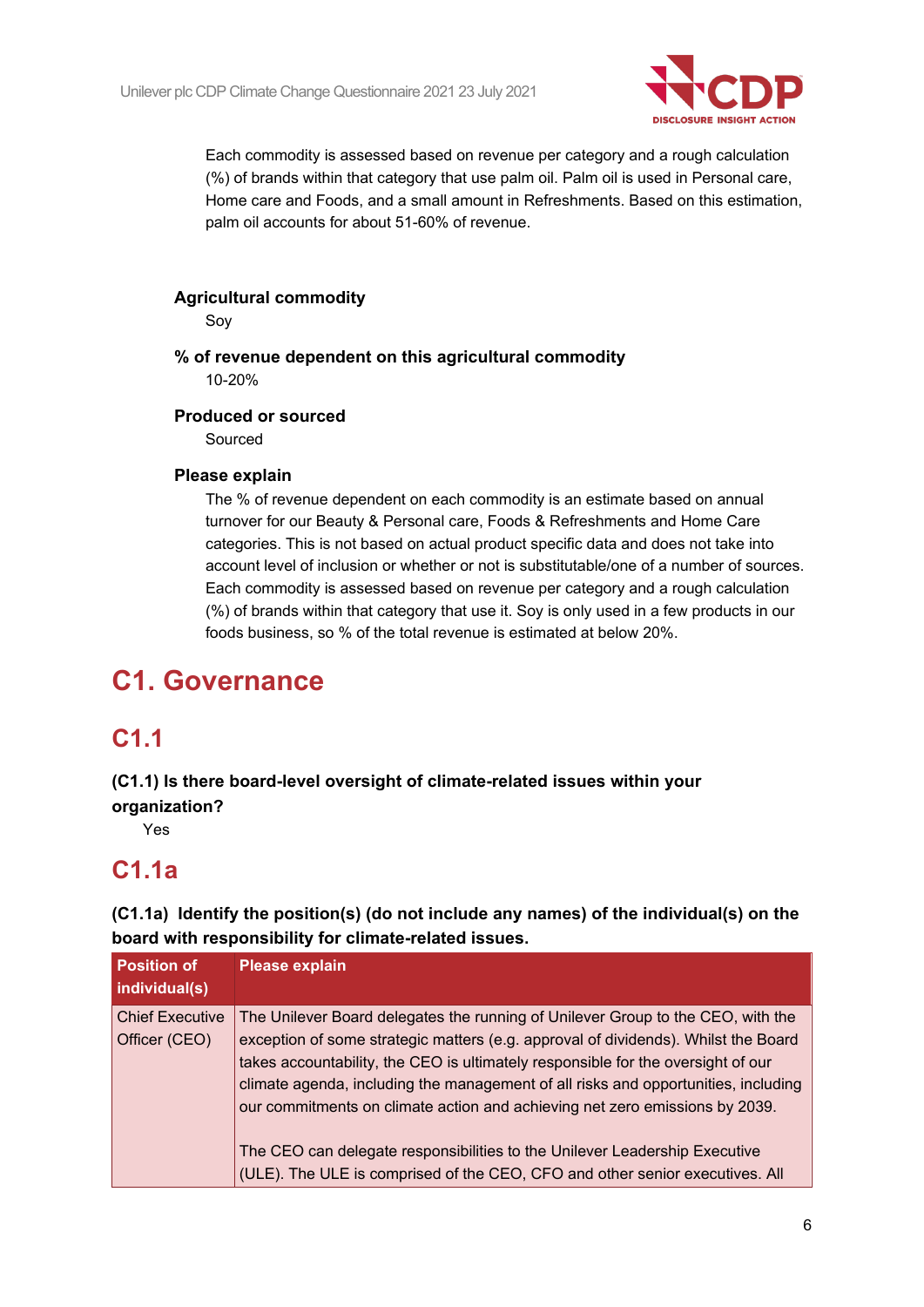

ULE members report to the CEO but are not part of the Board's decision-making process, which is reserved for the CEO and CFO as the only two executive Board members.

In 2020, our CEO approved Unilever's new set of sustainability commitments under the Unilever Compass, which succeeded the Unilever Sustainable Living Plan. These included commitments to achieve net zero emissions from all our products from sourcing to point of sale by 2039, halving the GHG impact of our products across the lifecycle by 2030 and achieving net zero emissions in our operations by 2030. The CEO also approved our Climate Transition Action Plan (CTAP), which outlines what specific actions we will take to achieve our climate commitments.

In December 2020 Unilever's Board agreed that it would put our CTAP before shareholders and seek a non-binding, advisory vote on our ambitious emissions reduction targets. Our CTAP sets out a range of targets and actions designed to deliver an emissions reduction pathway consistent with the 1.5 degrees ambition of the Paris Agreement. In May 2021, we put the CTAP to our shareholders at our AGM and 99.59% of our shareholders voted in favour of the plan, giving the Board and our business a strong mandate to progress our ambitious climate agenda.

## **C1.1b**

| <b>Frequency with</b><br>which climate-<br>related issues<br>are a scheduled<br>agenda item | <b>Governance</b><br>mechanisms into<br>which climate-related<br>issues are integrated                                                           | <b>Please explain</b>                                                                                                                                                                                                                                                                                                                                          |
|---------------------------------------------------------------------------------------------|--------------------------------------------------------------------------------------------------------------------------------------------------|----------------------------------------------------------------------------------------------------------------------------------------------------------------------------------------------------------------------------------------------------------------------------------------------------------------------------------------------------------------|
| Scheduled $-$ some<br>meetings                                                              | Reviewing and guiding<br>strategy<br>Reviewing and guiding<br>major plans of action<br>Reviewing and guiding<br>risk management<br>policies      | Unilever's Board has ultimate responsibility for<br>reviewing, monitoring and guiding the strategy for the<br>Unilever Group, as well as its conduct. The Board has<br>overall accountability for the management and<br>guidance of risks and opportunities, including those<br>associated with climate action and our net zero<br>commitments.                |
|                                                                                             | Reviewing and guiding<br>business plans<br>Setting performance<br>objectives<br>Monitoring<br>implementation and<br>performance of<br>objectives | The Unilever Leadership Executive (ULE) and the<br>Board delegated Corporate Responsibility Committee<br>(CRC) support the Board's management of climate-<br>related issues. In 2020, the Board held 6 planned<br>meetings and 7 ad-hoc meetings.<br>The Board's delegated CRC tracks the progress and<br>potential risks associated with the USLP, which came |

### **(C1.1b) Provide further details on the board's oversight of climate-related issues.**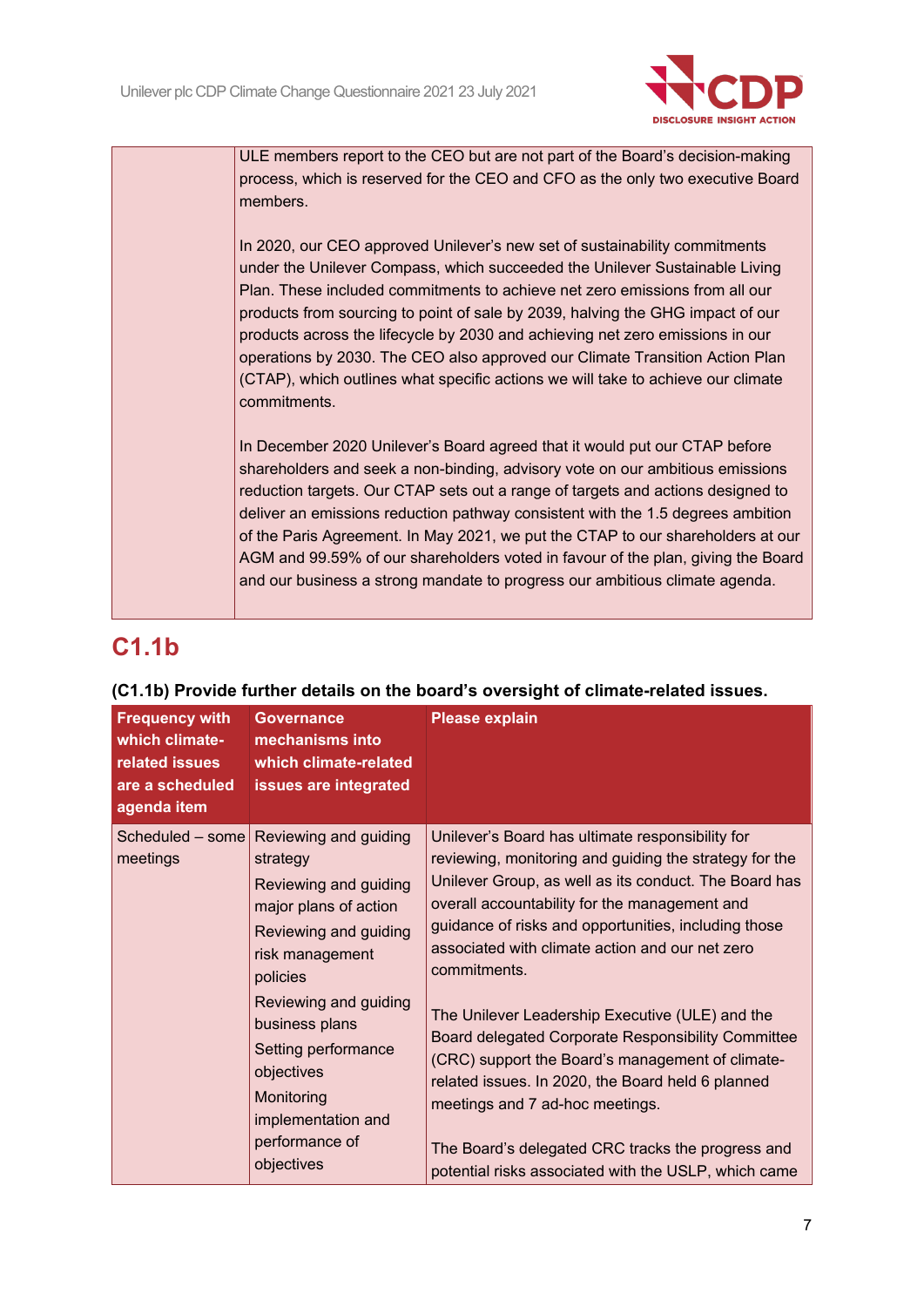

| Overseeing major<br>capital expenditures,<br>acquisitions and<br>divestitures<br>Monitoring and<br>overseeing progress<br>against goals and<br>targets for addressing<br>climate-related issues | to an end in 2020, and the new Unilever Compass,<br>which was launched in 2020. The CRC feeds into the<br>Board for key decisions on major plans of action to be<br>made. Within the USLP and Unilever Compass, there<br>are climate action targets, including those for our<br>climate action and net zero commitments in our own<br>operations and across our value chain, which the CRC<br>oversees. The CRC report their findings to the Board<br>regularly so that they can fulfil their oversight<br>responsibilities.                                                                                                                                                                                                                                                                                                                                                       |
|-------------------------------------------------------------------------------------------------------------------------------------------------------------------------------------------------|------------------------------------------------------------------------------------------------------------------------------------------------------------------------------------------------------------------------------------------------------------------------------------------------------------------------------------------------------------------------------------------------------------------------------------------------------------------------------------------------------------------------------------------------------------------------------------------------------------------------------------------------------------------------------------------------------------------------------------------------------------------------------------------------------------------------------------------------------------------------------------|
|                                                                                                                                                                                                 | The CRC's responsibilities are complemented by<br>those of the Audit Committee, which is responsible for<br>reviewing the assurance of Unilever Sustainable Living<br>Plan (USLP) targets (2020 was the final year for USLP<br>targets assurance) and signing off our Annual Report<br>& Accounts (ARA). During 2020 the Audit Committee<br>continued its oversight of the independent assurance<br>work that is performed on Environment & Occupational<br>Safety which<br>includes USLP metrics such as GHG emissions.                                                                                                                                                                                                                                                                                                                                                           |
|                                                                                                                                                                                                 | For the fourth year, we applied the recommendations<br>of the TCFD, including in our Annual Report and<br>Accounts (ARA). Unilever has adopted the TCFD's<br>recommendations since their establishment. In<br>Unilever's 2020 ARA, climate (climate change and<br>governmental actions to reduce such changes may<br>disrupt our operations and/or reduce consumer<br>demand for our products) was included as one of our<br>key business risks. As part of the Board sign-off<br>process, the Board and the Audit Committee are<br>required to approve the ARA, which includes our<br>TCFD statement. In 2020, this statement again<br>included our analysis of the direct risks from climate<br>change to key commodities such as palm oil, soybean<br>oil and black tea, including changes in yield and<br>supply. These risks are reviewed by the Board on an<br>annual basis. |

## **C1.2**

**(C1.2) Provide the highest management-level position(s) or committee(s) with responsibility for climate-related issues.**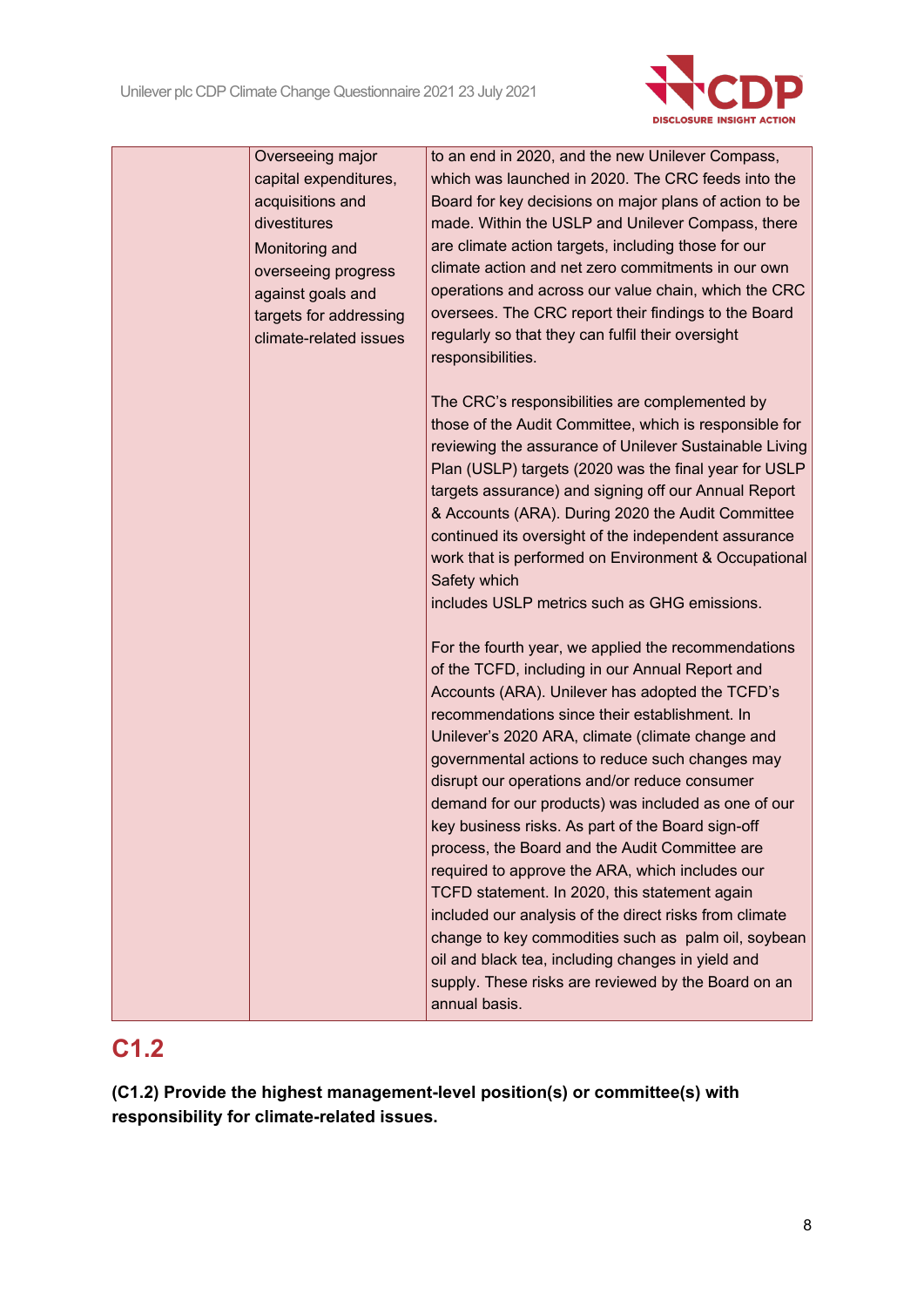

| Name of the position(s)<br>and/or committee(s) | <b>Responsibility</b>                                                     | Frequency of reporting to the<br>board on climate-related<br><b>issues</b> |
|------------------------------------------------|---------------------------------------------------------------------------|----------------------------------------------------------------------------|
| <b>Chief Financial Officer</b><br>(CFO)        | Both assessing and managing<br>climate-related risks and<br>opportunities | Quarterly                                                                  |
| <b>Chief Executive Officer</b><br>(CEO)        | Both assessing and managing<br>climate-related risks and<br>opportunities | Quarterly                                                                  |

## **C1.2a**

**(C1.2a) Describe where in the organizational structure this/these position(s) and/or committees lie, what their associated responsibilities are, and how climate-related issues are monitored (do not include the names of individuals).**

Our Chief Executive Officer (CEO) and Chief Financial Officer (CFO) are the two Executive Directors on our Board, and are both members of the Unilever Leadership Executive (ULE). The ULE is Unilever's highest operational leadership group, comprised of senior and C-Suite executives. The CEO is then responsible for reporting to the Board.

The Board have delegated to the CEO and CFO the responsibility for the day-to-day operational leadership of the business including strategy, monitoring of performance and policy. This responsibility is shared equally between the CEO and CFO. This includes accountability for assessing and managing climate-related risks and opportunities, including our climate-related 'principal risk'. It also includes responsibility for the Unilever Sustainable Living Plan's (USLP) 16 climate-related targets, which came to an end in 2020, and the 6 climate specific targets under the Unilever Compass 'improve the health of the planet' overarching goal. The ULE then help the Board fulfil their oversight responsibilities.

As well as being a member of the ULE and the Boards, our CFO also attends our Boarddelegated Audit Committee meetings, which discuss Unilever's risk management strategy and processes. Our principal risks are those we regard as the most relevant to our business and more material to business performance, from both a financial and a strategic perspective. One of Unilever's principal risks is climate change. In reviewing the principal risks, the CFO along with the Audit Committee consider the level of risk that Unilever is prepared to take in pursuit of the business strategy and the effectiveness of the management controls and monitoring in place to mitigate the risk exposure. They also consider the effectiveness of any remedial actions taken and report their findings in the Risk section of the Annual Report and Accounts (ARA) annually. As a reflection of the significance that we place on climate change, for the fourth year in a row, we have included TCFD-aligned disclosure in the Risk section of our ARA.

In 2020, our Unilever Sustainable Living Plan (USLP) Steering Team was fully integrated into the main ULE agenda to reflect the integration of sustainability into our business strategy – this includes the climate-related targets we have in place. The full ULE, chaired by the CEO, meet on a quarterly basis to review our sustainability progress against the new Unilever Compass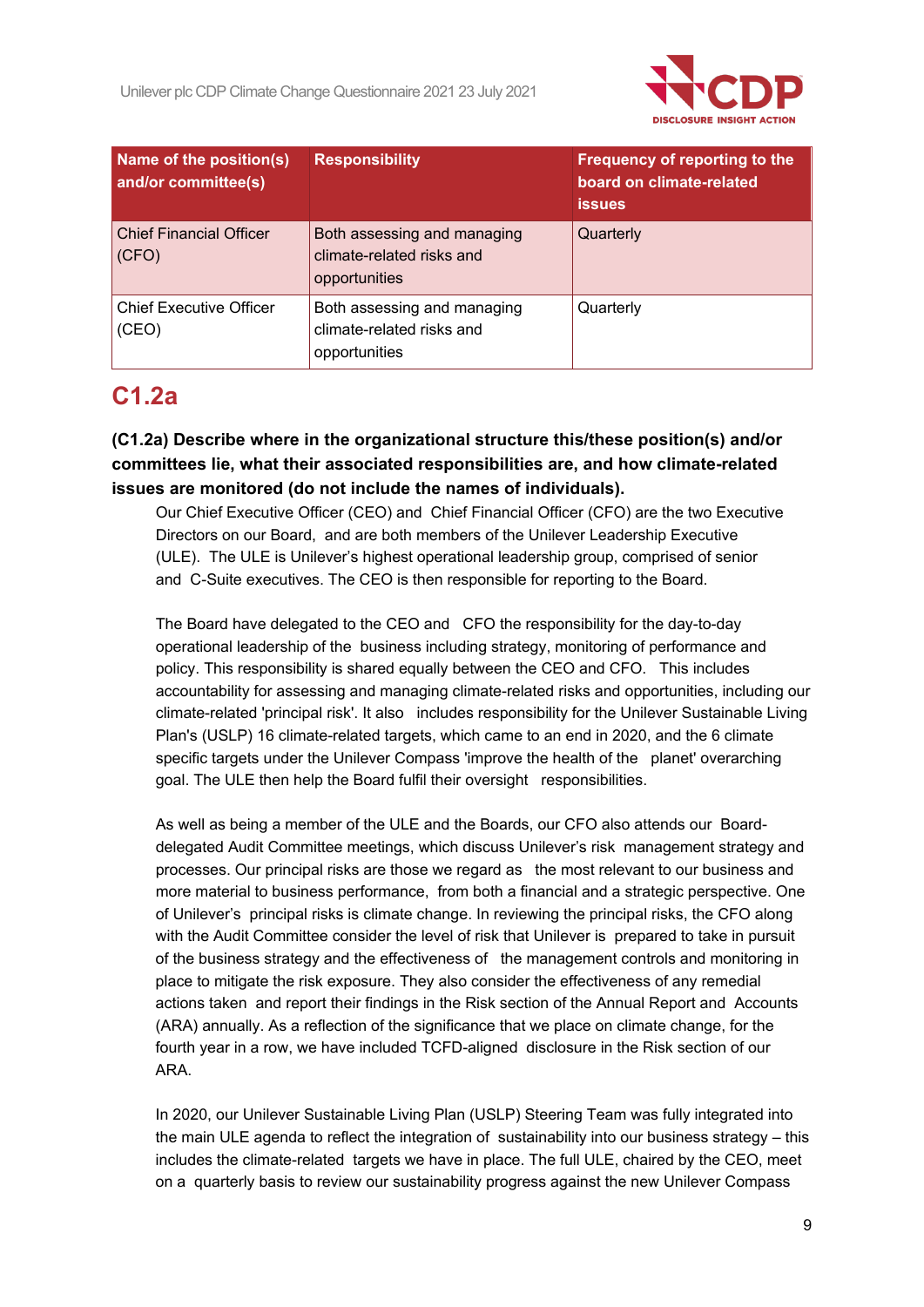

goals, including those targets related to climate. This represents a significant step towards integrating climate considerations into our core business operations. The ULE is CEO led, with each member reporting directly to the CEO.

In addition the ULE, including the CEO and CFO, meet monthly to discuss key strategic matters and during 2020, several agenda items related to climate change were discussed, including progress against our USLP climate goals and our new Unilever Compass climate goals. The ULE's responsibilities also include overseeing climate-focussed R&D and brand-led innovations (for example, detergents that perform well in cold water) to help reduce indirect consumer use phase emissions. Additional specialist governance groups are in place to support our climate agenda and ULE decision making. This includes the Carbon Neutral Board, which drives the delivery of our carbon ambition at corporate and country level and leads strategic partnerships and policy on renewables. The Carbon Neutral Board is chaired by our Chief Supply Chain Officer, who is part of the ULE.

## **C1.3**

### **(C1.3) Do you provide incentives for the management of climate-related issues, including the attainment of targets?**

|     | Provide incentives for the management of<br>climate-related issues | <b>Comment</b>                                         |
|-----|--------------------------------------------------------------------|--------------------------------------------------------|
| Row | Yes                                                                | No comment necessary. Details<br>$ $ included in C1.3a |

## **C1.3a**

**(C1.3a) Provide further details on the incentives provided for the management of climate-related issues (do not include the names of individuals).**

| <b>Entitled to</b>                            | <b>Type of</b>     | <b>Activity</b>                         | <b>Comment</b>                                                                                                                                                                                                                                                                                                                                                                                                                                                                                                                                                                                                                                                                                                                                             |
|-----------------------------------------------|--------------------|-----------------------------------------|------------------------------------------------------------------------------------------------------------------------------------------------------------------------------------------------------------------------------------------------------------------------------------------------------------------------------------------------------------------------------------------------------------------------------------------------------------------------------------------------------------------------------------------------------------------------------------------------------------------------------------------------------------------------------------------------------------------------------------------------------------|
| incentive                                     | incentive          | inventivized                            |                                                                                                                                                                                                                                                                                                                                                                                                                                                                                                                                                                                                                                                                                                                                                            |
| <b>Chief</b><br>Executive<br>Officer<br>(CEO) | Monetary<br>reward | <b>Emissions</b><br>reduction<br>target | One element of our Remuneration Policy is a share-<br>matching scheme based on company performance called<br>the Management Co-Investment Plan (MCIP). 25% of the<br>total MCIP award for the CEO, other C-Suite officers and<br>senior executive leadership is assessed on progress<br>against the targets in the Unilever Sustainable Living Plan<br>(USLP). Performance is determined through the<br>Sustainability Progress Index (SPI), a qualitative and<br>quantitative assessment made jointly by the Board-<br>delegated Corporate Responsibility and Compensation<br>Committees. The Committees determine a rating from 0%<br>to 200% each year based on 7 key performance<br>indicators.<br>This includes performance against our environmental |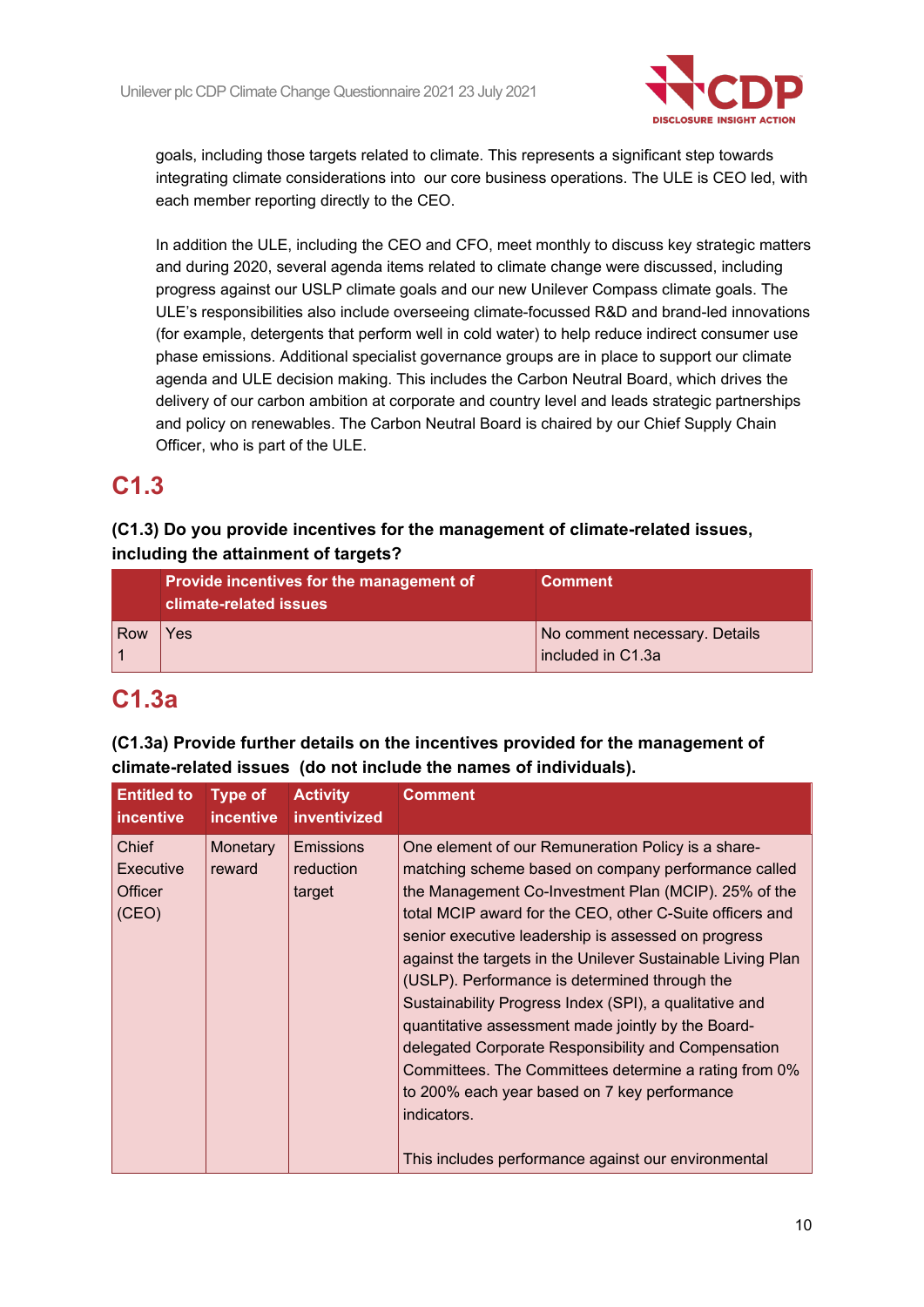

| impact target to reduce CO2 emissions from our factories<br>per tonne of production. In 2020 Unilever overachieved<br>against this target, reducing our CO2 emissions from<br>energy from our factories per tonne of production by 65%<br>against the 2008 baseline. Unilever Compass linked SPI<br>targets will continue to include a climate goal.                                   |
|----------------------------------------------------------------------------------------------------------------------------------------------------------------------------------------------------------------------------------------------------------------------------------------------------------------------------------------------------------------------------------------|
| MCIP performance is assessed annually and then tallied<br>as an average index for each four-year MCIP performance<br>period, enabling the Compensation Committee to<br>determine the level of matched shares. The level of<br>monetary reward is dependent on the average score<br>between 0 to 200% over the four years, and is rewarded<br>every four years.                         |
| The CEO leads the Unilever Leadership Executive who all<br>play a significant role in driving progress towards our<br>USLP targets, including our climate ambitions. Employees<br>from Work Level 2 (the first rung of management) to ULE<br>level are eligible to join MCIP. Executive Directors (CEO &<br>CFO) are required to invest at least 33% of their annual<br>bonus in MCIP. |

# **C2. Risks and opportunities**

## **C2.1**

**(C2.1) Does your organization have a process for identifying, assessing, and responding to climate-related risks and opportunities?**

Yes

# **C2.1a**

### **(C2.1a) How does your organization define short-, medium- and long-term time horizons?**

|        | <b>From</b><br>(years) | Τo<br>(years) | <b>Comment</b>                                                                                                                                |
|--------|------------------------|---------------|-----------------------------------------------------------------------------------------------------------------------------------------------|
| Short- | $\Omega$               | 3             | Our annual report outlines the time horizon for our risks in line with the                                                                    |
| term   |                        |               | entries in the table here. In order to report on the long-term viability of<br>our company, the Directors annually review the overall funding |
|        |                        |               | capacity and headroom available to withstand severe events and carry                                                                          |
|        |                        |               | out a robust assessment of the principal risks, including those that                                                                          |
|        |                        |               | would threaten its business model, future performance, solvency or                                                                            |
|        |                        |               | liquidity. This assessment also includes reviewing and understanding                                                                          |
|        |                        |               | the mitigation factors in respect of each principal risk. The horizons                                                                        |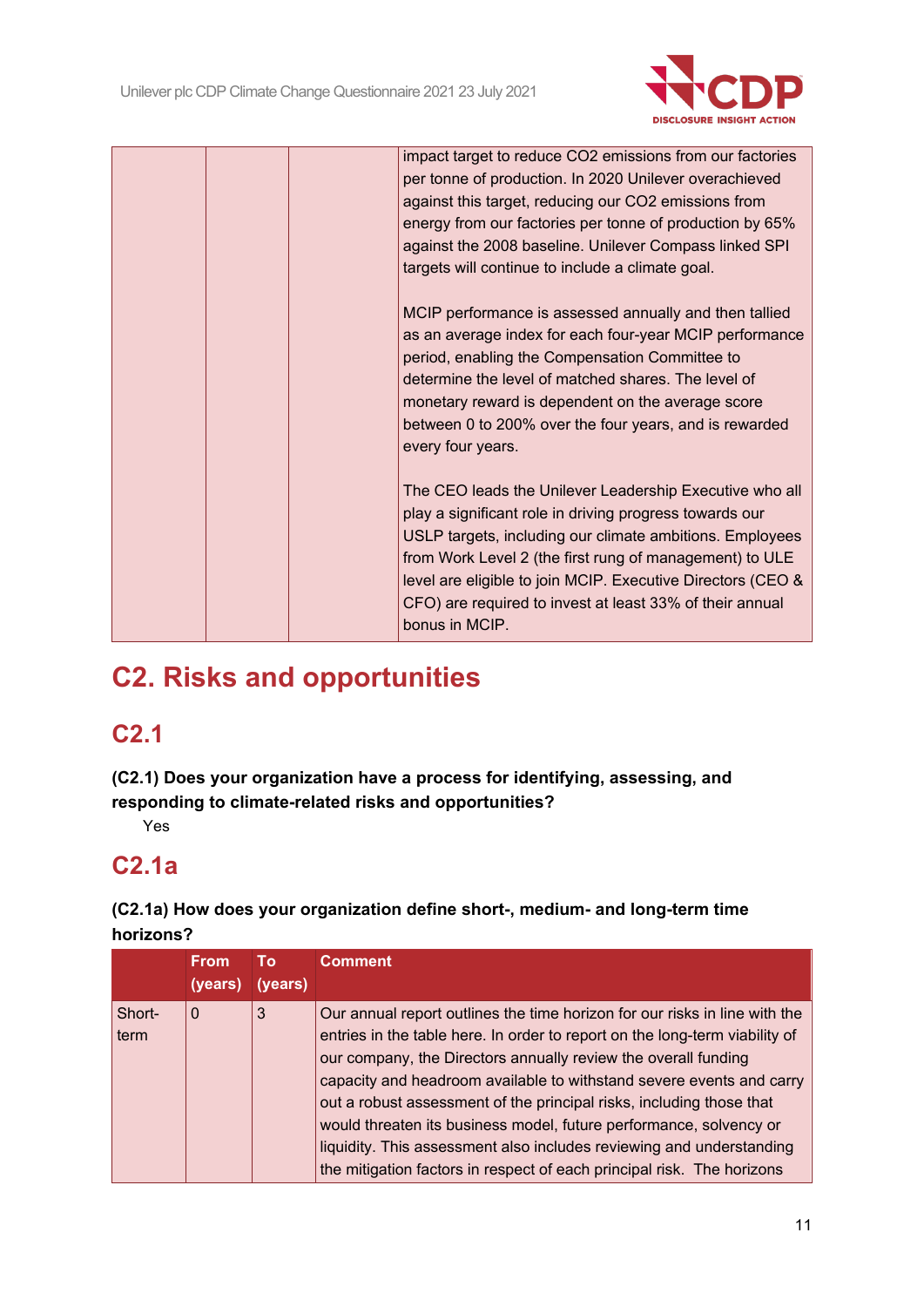

|                 |    |     | are aligned with other business practice time horizons - including<br>those which underpin our principal risk reporting. We also use a three-<br>year viability period based on our forward-looking planning which is set<br>out in our three-year strategic plans and annual forecasts.                                                                                                                                                                                                                                                                                                                                                                                                                                                                                                                                                                                                        |
|-----------------|----|-----|-------------------------------------------------------------------------------------------------------------------------------------------------------------------------------------------------------------------------------------------------------------------------------------------------------------------------------------------------------------------------------------------------------------------------------------------------------------------------------------------------------------------------------------------------------------------------------------------------------------------------------------------------------------------------------------------------------------------------------------------------------------------------------------------------------------------------------------------------------------------------------------------------|
| Medium-<br>term | 3  | 10  | Our annual report outlines the time horizon for our risks in line with the<br>entries in the table here. In order to report on the long-term viability of<br>our company, the Directors annually review the overall funding<br>capacity and headroom available to withstand severe events and carry<br>out a robust assessment of the principal risks, including those that<br>would threaten its business model, future performance, solvency or<br>liquidity. This assessment also includes reviewing and understanding<br>the mitigation factors in respect of each principal risk. The horizons<br>are aligned with other business practice time horizons - including<br>those which underpin our principal risk reporting. We also use a three-<br>year viability period based on our forward-looking planning which is set<br>out in our three-year strategic plans and annual forecasts. |
| Long-<br>term   | 10 | 100 | Our annual report outlines the time horizon for our risks in line with the<br>entries in the table here. In order to report on the long-term viability of<br>our company, the Directors annually review the overall funding<br>capacity and headroom available to withstand severe events and carry<br>out a robust assessment of the principal risks, including those that<br>would threaten its business model, future performance, solvency or<br>liquidity. This assessment also includes reviewing and understanding<br>the mitigation factors in respect of each principal risk. The horizons<br>are aligned with other business practice time horizons - including<br>those which underpin our principal risk reporting. We also use a three-<br>year viability period based on our forward-looking planning which is set<br>out in our three-year strategic plans and annual forecasts. |

## **C2.1b**

### **(C2.1b) How does your organization define substantive financial or strategic impact on your business?**

**Definition:** Substantive impacts for Unilever are those that would threaten the Groups business model, future performance, solvency or liquidity in the next three years. We call these our Principal Risks & these apply to the Unilever Group (including our direct operations & supply chain). One of Unilever's Principal Risks is climate change.

**Determination:** We use our Principal Risks (all 14 included in pages 46-50 of our Annual Report and Accounts 2020) to identify scenarios which could force Unilever to cease being viable over a three-year period. Each year, we assess the cash flow impact a particular risk/mix of risks could have to the business based on the amount of cash held, our operating cash flows and the credit facilities available & their ability to affect the business operating and meeting its liabilities. Our time horizons are aligned with our forward-looking planning, set out in our threeyear strategic plans and annual forecasts and our Board assume overall accountability for the management of risk & reviewing the effectiveness of Unilever's risk management & internal control systems.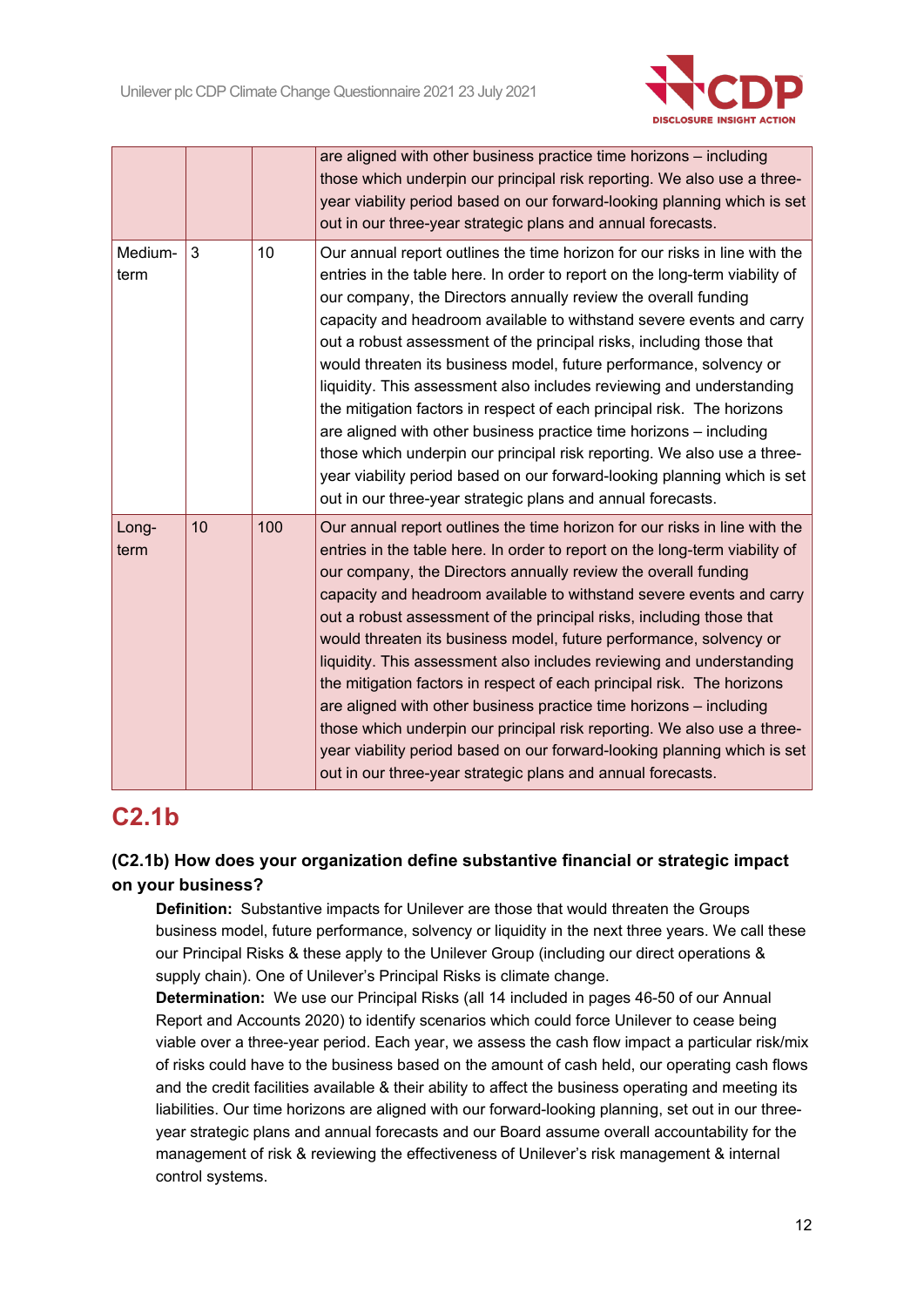

**Threshold:** In assessing viability, 'severe but plausible' scenarios based on our principal risks are considered and the definition we work with is 1% of our Group Turnover which was equal to €507m in 2020. We identify substantive financial impact in 2 ways:

1. assessing scenarios for each individual principal risk, for example the termination of our relationships with the three largest global customers; the loss of all material litigation cases; a major IT data breach or reputational damage from not progressing against our plastic packaging commitments, and the lost cost and growth opportunities from not keeping up with technological changes

2. assessing scenarios that involve more than one principal risk, for example a major global incident affecting one or more of Unilever's key locations resulting in an outage for a year in a key sourcing unit & significant water shortages in our key developing markets. All the principal risks could impact our business within the next two years (i.e. short-term risks less than 3 years), or could impact our business over the next 3-10 years (i.e. medium-term risks less than 10 years).

## **C2.2**

**(C2.2) Describe your process(es) for identifying, assessing and responding to climaterelated risks and opportunities.**

#### **Value chain stage(s) covered**

Direct operations Upstream Downstream

#### **Risk management process**

Integrated into multi-disciplinary company-wide risk management process

#### **Frequency of assessment**

More than once a year

#### **Time horizon(s) covered**

Short-term Medium-term Long-term

#### **Description of process**

Process to assess the financial impact of risks: We take an embedded approach to risk management which puts risk and opportunity assessment at the core of the Board agenda. Unilever's appetite for risk is driven by the following:

- Our growth should be consistent, competitive, profitable and responsible.
- Our actions on issues such as plastic and climate change must reflect their urgency, and not be constrained by the uncertainty of potential impacts.

• Our behaviours must be in line with our Code of Business Principles and Code Policies.

- Our ambition to continuously improve our operational efficiency and effectiveness.
- Our aim to maintain a single A credit rating on a long-term basis.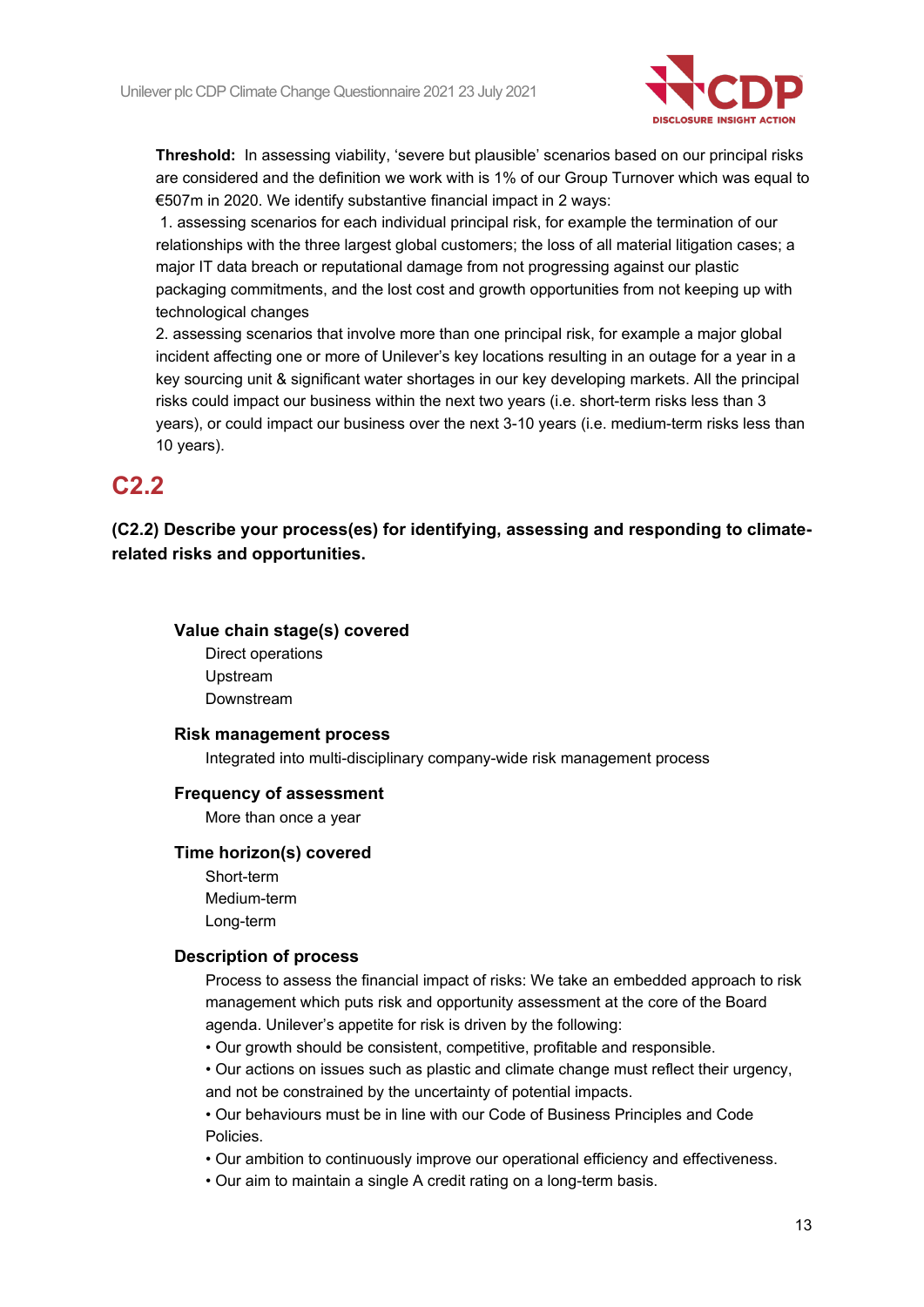

The Board has overall accountability for the management of risk and for reviewing the effectiveness of Unilever's risk management and internal control systems. The Board has established a clear organisational structure with well-defined accountabilities for the principal risks that Unilever faces in the short, medium and long term. This organisational structure and distribution of accountabilities and responsibilities ensure that every country in which we operate has specific resources and processes for risk reviews and risk mitigation. This is supported by the Unilever Leadership Executive (ULE), which takes active responsibility for focusing on the principal areas of risk to Unilever. The Board regularly review these risk areas, including consideration of environmental, social and governance matters, and retain responsibility for determining the nature and extent of the significant risks that Unilever is prepared to take to achieve its strategic objectives.

We use our 14 Principal Risks (p46-50 of our Annual Report & Accounts 2020) to identify scenarios which could force Unilever to cease being viable over a 3-year period. We see these as our substantive financial or strategic risks and climate change risk is one of them. Each year, we run an integrated, company-wide viability assessment and provide the estimated cash impact to the business. Findings are reported to the Audit Committee and a summary is provided in our Annual Report & Accounts.

#### The assessment has 3 parts:

1) Directors consider the period over which they have a reasonable expectation Unilever will continue to operate and meet its liabilities;

2) They consider the available debt facilities and headroom over the viability period, assuming any debt maturing can be refinanced at commercially-acceptable terms; 3) They consider the potential impact of severe but plausible scenarios over this period, including individual principal risk scenarios and those that involve more than one principle risk (multi-risk scenarios).

As well as identifying the most relevant risks for our business throughout the year, we reflect on whether we think the level of risk associated with each of our principal risks is increasing or decreasing and whether certain mitigating actions help us to manage these risks. For each of our Principal Risks, we have a risk management framework which details the controls in place and management responsibilities for both the overall risk, and the individual controls mitigating it. Time horizons vary for different aspects of our business from the short-term (e.g. product innovation), medium-term (e.g business planning) and long-term (e.g. company-level sustainability targets). Each year, as well as assessing the cash impact of each Principal Risk individually, we also use a multi-risk approach to look at the worst-case scenario we may face.

Transition risk: As part of our 2<sup>o</sup>C and 4<sup>o</sup>C scenario analysis, we look at the impact from transition risks and opportunities, such as changing consumer preferences and future policy and regulation. Possible future mandatory carbon pricing in key countries could result in increases in both manufacturing costs and the costs of raw materials such as ingredients and packaging. If the circumstances in these risks occur or are not successfully mitigated, our cash flow, operating results, financial position, business and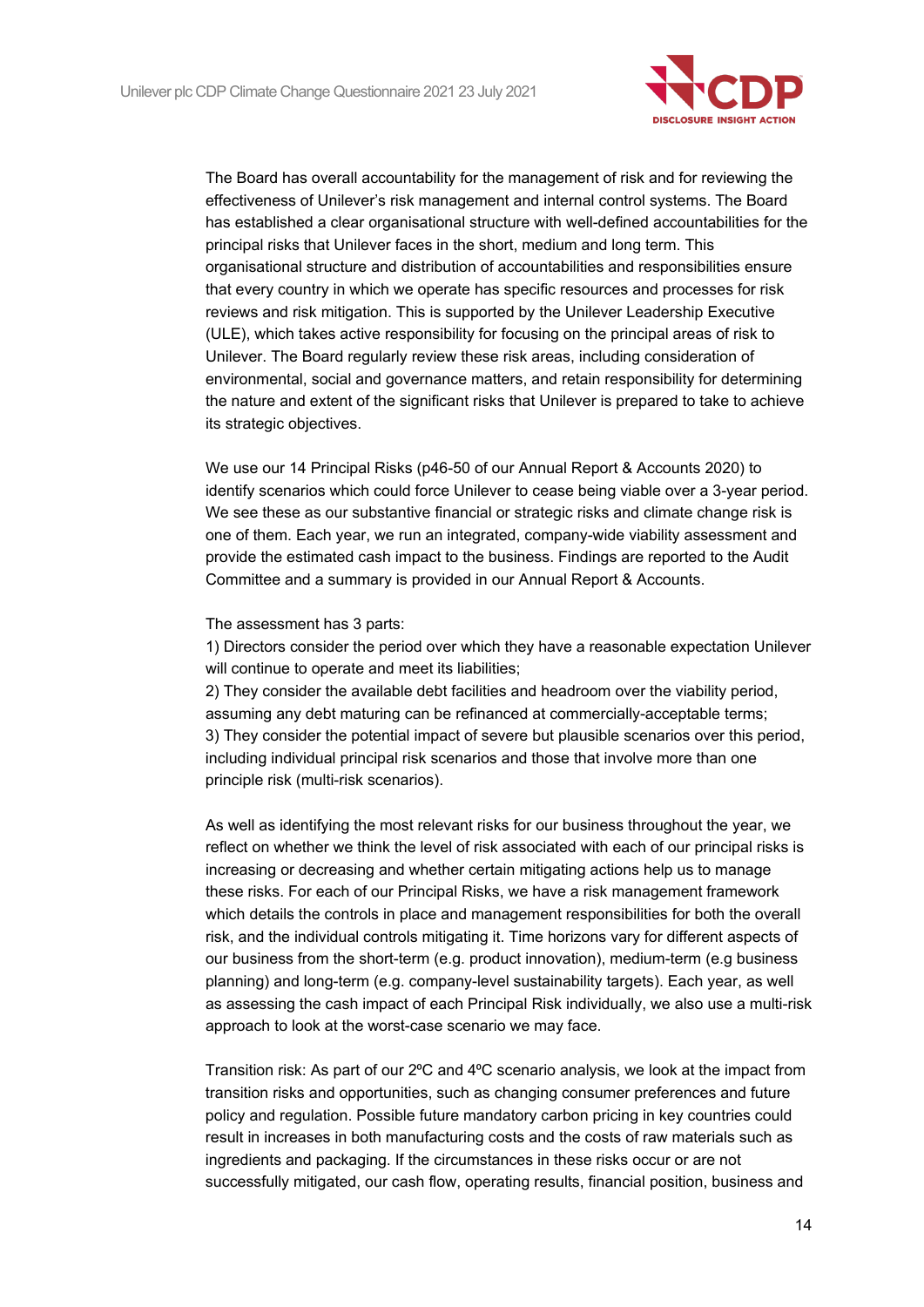

reputation could be materially adversely affected. To mitigate the risk from future policy and regulatory changes, we support the use of carbon pricing as an important tool to help us achieve our zero emissions goal.

Case study: Over the past five years, we have piloted different carbon pricing schemes for our direct operations including a programme that 'taxed' divisional capital expenditure budgets (initially formed from the carbon emissions of the divisions) to create a centrally managed Low Carbon Fund. The Fund was used to accelerate clean technology investment through energy and emissions reduction projects globally. For example, through the fund we have installed renewable energy technologies on our factory sites, including solar water heating systems at sites in Australia, Israel, Mexico and India that together reduce CO2 emissions by around 1,500 tonnes per year, and a biomass boiler at our Tema factory in Ghana.

Physical risk: Climate change and governmental actions to reduce such changes may disrupt our operations and/or reduce consumer demand for our products. Each year, as well as assessing the cash impact of each Principal Risk individually, we also use a multi-risk approach to look at the worst-case scenario we may face. In our 2020 viability assessment, we looked at a number of multi-risk scenarios including for example a major global incident affecting one or more of Unilever's key locations resulting in an outage for a year in a key sourcing unit and significant water shortages in our key developing markets (for instance due to severe weather). The level of severity reviewed was based on the complete loss of all our turnover in our largest geographic market along with destruction of a key sourcing unit (upstream) and reduced demand for our products that require water (downstream). Our Directors concluded that they had a reasonable expectation the Group (Unilever) would be able to continue in operation and meet its liabilities due over the three-year period of the assessment.

Case study: To mitigate the physical risks from climate change, including extreme weather we monitor changing weather patterns on a short-term basis and take action to mitigate any negative effects. We have contingency plans to secure alternative key material supplies at short notice, to transfer or share production between manufacturing sites and to substitute materials in products and recipes if needed. We manage commodity price risks through forward-buying of traded commodities and other hedging mechanisms. We integrate weather system modelling into our forecasting process. Our Regenerative Agriculture Principles (launched in 2021) and Sustainable Agriculture Code promote the principles of Climate-Smart Agriculture to our suppliers and encourage practices to sustainably increase their productivity and resilience to extreme weather.

## **C2.2a**

**(C2.2a) Which risk types are considered in your organization's climate-related risk assessments?**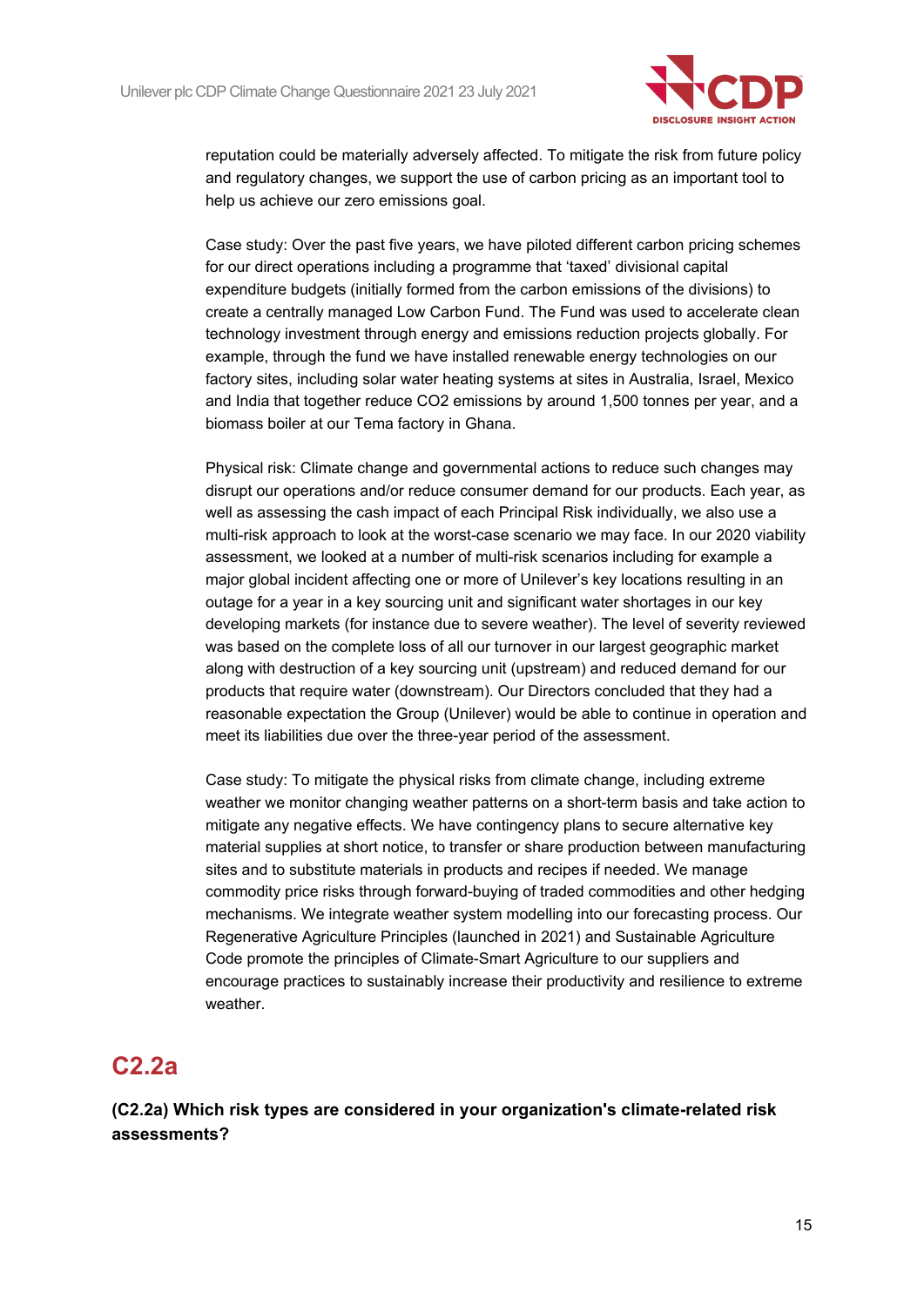

|                        | <b>inclusion</b>                | Relevance & Please explain                                                                                                                                                                                                                                                                                                                                                                                                                                                                                                                                                                                                                                                                                                                                                                                                                                                                                                                                                                                                                                                                                                                                                                                                                                                                                                                                                                                                                                                                                                                                                                                                                                                                                                                                                                                                                                                                                                                                                                                                                                                                                                                                                                                                                                                                                                                                                                                                                                                                       |
|------------------------|---------------------------------|--------------------------------------------------------------------------------------------------------------------------------------------------------------------------------------------------------------------------------------------------------------------------------------------------------------------------------------------------------------------------------------------------------------------------------------------------------------------------------------------------------------------------------------------------------------------------------------------------------------------------------------------------------------------------------------------------------------------------------------------------------------------------------------------------------------------------------------------------------------------------------------------------------------------------------------------------------------------------------------------------------------------------------------------------------------------------------------------------------------------------------------------------------------------------------------------------------------------------------------------------------------------------------------------------------------------------------------------------------------------------------------------------------------------------------------------------------------------------------------------------------------------------------------------------------------------------------------------------------------------------------------------------------------------------------------------------------------------------------------------------------------------------------------------------------------------------------------------------------------------------------------------------------------------------------------------------------------------------------------------------------------------------------------------------------------------------------------------------------------------------------------------------------------------------------------------------------------------------------------------------------------------------------------------------------------------------------------------------------------------------------------------------------------------------------------------------------------------------------------------------|
| Current<br>regulation  | Relevant,<br>always<br>included | i) Relevance of risk: We do not distinguish between legal and<br>regulatory risks in our external reporting (our Annual Report refers to<br>'Legal & Regulatory' risk as a single Principal Risk) and to be<br>consistent we are doing the same with our CDP reporting. Climate<br>change laws and regulations around the world - including but not<br>limited to carbon taxes and emission trading schemes (ETS), zero<br>deforestation laws and greenhouse gas emissions reporting - are<br>continuously changing and therefore require regular monitoring and<br>assessment for requirements. Failure to comply with laws and<br>regulations could expose Unilever to civil and/or criminal actions<br>leading to damages, fines and criminal sanctions against us and/or our<br>employees with possible consequences for our corporate reputation.<br>To monitor the risks associated with current climate-related laws and<br>regulations, we are continually reviewing existing regulation.<br>ii) Example: Decarbonisation activities to date have kept Unilever<br>ahead of the curve on carbon pricing regulation. However, potentially<br>bigger risk exists in our supply chain. Unilever sources materials and<br>services from 56,000 suppliers in over 150 countries. Carbon pricing<br>poses a risk of increased costs to Unilever and our suppliers with<br>significant carbon footprints where carbon taxes or ETS schemes are<br>under consideration or currently being implemented, such as in China,<br>South Africa and the UK. This may lead to increased supply chain<br>costs as suppliers pass the cost of carbon on to Unilever. In addition,<br>failure to pay carbon taxes could lead to fines. For instance, Unilever is<br>likely to incur an indirect cost through its scope 2 emissions where<br>carbon pricing affects energy generators. Switching to green tariffs may<br>not shield Unilever from electricity price rises that result from carbon<br>pricing regulation on power generation. There is a risk these costs<br>cannot be passed on to the consumer. There is currently no certainty<br>on where the tax burden will fall and whether the costs will be passed<br>downstream to manufacturers and consumers. Furthermore, supplier<br>capability to manage the risk from carbon pricing and taxes (e.g.<br>through emissions reduction) is in many cases nascent. Details of<br>mitigating actions are reported in our Annual Report & Accounts. |
| Emerging<br>regulation | Relevant,<br>always<br>included | i) Relevance of risk: Climate change regulations around the world -<br>including but not limited to carbon taxes and emission trading schemes<br>(ETS), zero deforestation laws and greenhouse gas emissions<br>reporting - are continuously being introduced and therefore require<br>regular monitoring and assessment for emerging requirements. To<br>monitor the risks associated with emerging climate-related laws and<br>regulations, we are continually reviewing emerging regulation as part of<br>Unilever's 'Legal & Regulatory' Principal Risk. Our legal & regulatory                                                                                                                                                                                                                                                                                                                                                                                                                                                                                                                                                                                                                                                                                                                                                                                                                                                                                                                                                                                                                                                                                                                                                                                                                                                                                                                                                                                                                                                                                                                                                                                                                                                                                                                                                                                                                                                                                                              |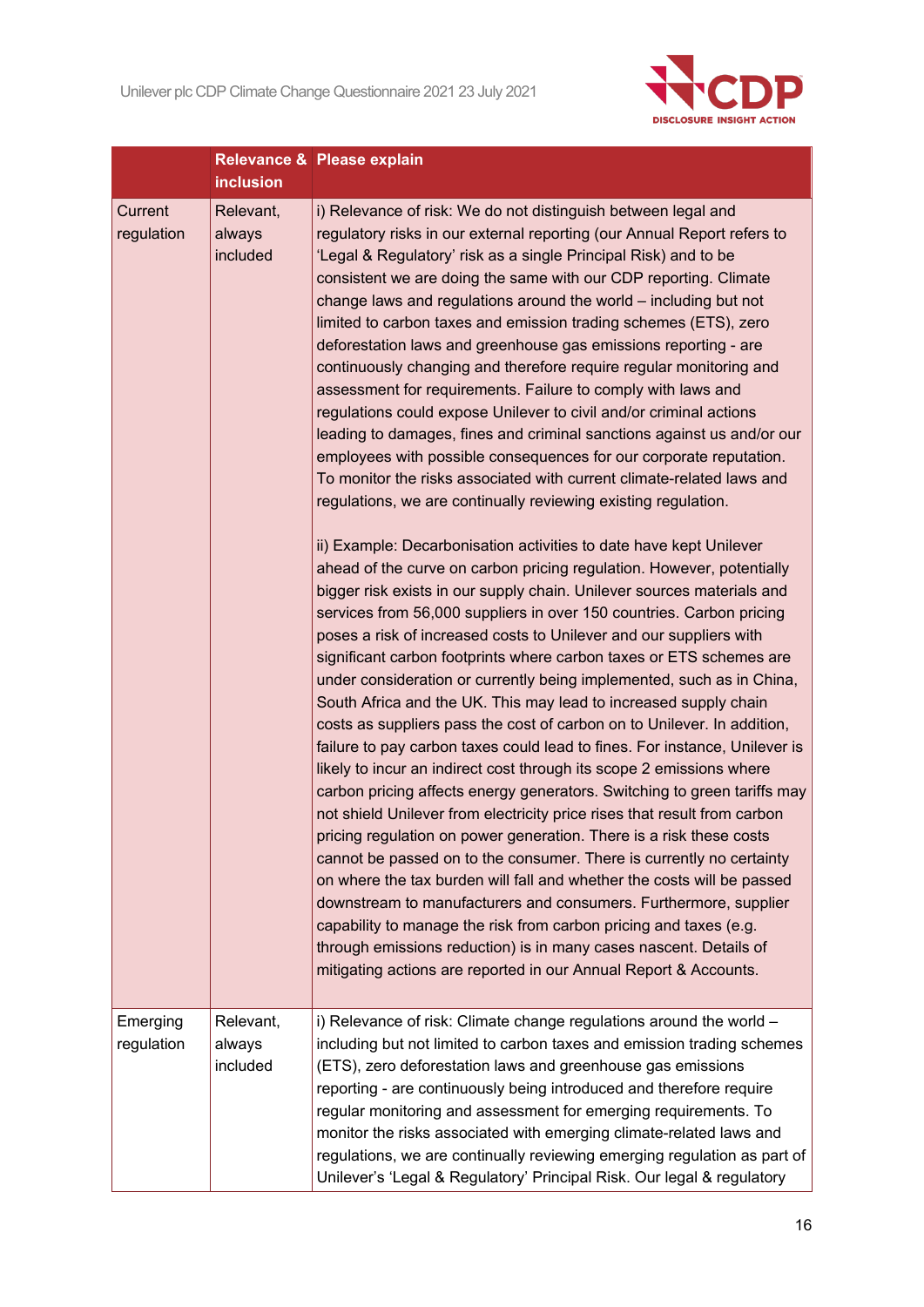

|            |                                 | specialists are heavily involved in monitoring and reviewing our<br>practices to provide reasonable assurance that we remain aware of,<br>and in line with, all relevant laws and legal obligations. As regulatory<br>pressures around climate change have increased, we are seeing<br>impacts to our operations and supply chain.<br>ii) Example: We monitor governmental developments around actions<br>to combat climate change and we consider the impact of possible<br>future mandatory carbon pricing in key countries e.g. our largest<br>markets in terms of carbon emissions such as China which accounts<br>for 3% of the top 30 Unilever countries in terms of carbon footprint.<br>Prior to the planned introduction of the UK ETS (in place of the EU<br>ETS), Unilever was expecting to be affected by changes made to the<br>EU ETS as it entered its fourth phase in 2021 - namely, by the phasing<br>out of free allocation between 2021 and 2030. Without further<br>decarbonisation, in any carbon price scenario Unilever was expecting<br>to incur costs as the free allocations were gradually phased out to 0%<br>by 2030.                                                                                                                                           |
|------------|---------------------------------|----------------------------------------------------------------------------------------------------------------------------------------------------------------------------------------------------------------------------------------------------------------------------------------------------------------------------------------------------------------------------------------------------------------------------------------------------------------------------------------------------------------------------------------------------------------------------------------------------------------------------------------------------------------------------------------------------------------------------------------------------------------------------------------------------------------------------------------------------------------------------------------------------------------------------------------------------------------------------------------------------------------------------------------------------------------------------------------------------------------------------------------------------------------------------------------------------------------------------------------------------------------------------------------------|
| Technology | Relevant,<br>always<br>included | i) Relevance of risk: Technology is key in creating innovative,<br>sustainable products that continue to meet the needs of our consumers<br>and getting these new products to market with speed. If we are unable<br>to invest in technology to reduce carbon emissions across our value<br>chain, our production and distribution costs may increase and we may<br>cease to be competitive, impacting sales and future growth. We need<br>to invest in technology related to (1) the energy efficiency of our<br>operations and across our value chain, (2) product innovation and the<br>use of low carbon materials in our products, and (3) product innovation<br>through low-carbon and resource-efficient products. Because of this<br>technology risks are included under our 'Brand Preference' Principal<br>Risk to Unilever.<br>ii) Example: If we are unable to innovate effectively or utilise<br>technological advancements to make our products more sustainable,<br>we may cease to be competitive, impacting sales and future growth.<br>We are working to address this risk in our household cleaning and<br>laundry portfolio through 'Clean Future', which is removing black<br>carbon ingredients from our products in place of recycled or renewable<br>carbon through: |
|            |                                 | - Using bio-science and industrial biotechnology to produce highly<br>efficient cleaning ingredients from sustainably sourced biomass, such<br>as the rhamnolipids (a surfactant) we are using in our hand dishwash<br>detergent in Chile and Vietnam or new high-performing bio-enzymes.<br>- Turning non-recyclable plastic waste destined for landfill or<br>incineration into biodegradable cleaning and fragrance chemicals.<br>- Turning CO2 from industrial emissions into useful chemicals and                                                                                                                                                                                                                                                                                                                                                                                                                                                                                                                                                                                                                                                                                                                                                                                       |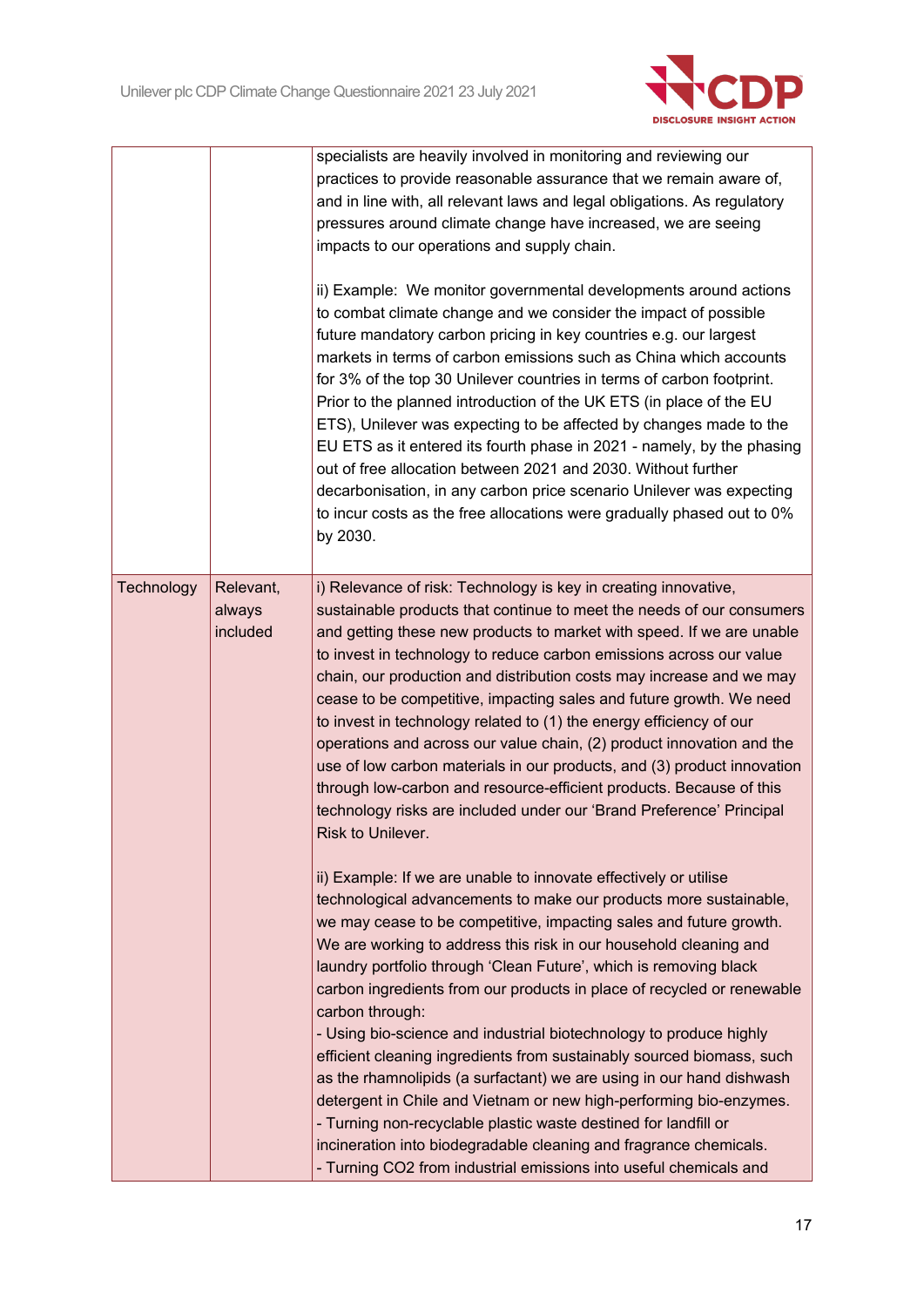

|        |                                 | minerals through carbon capture and utilisation, as we already do for<br>some of the soda ash we use in our laundry detergents in India.<br>Adopting this approach in the recent past has helped us deliver up to<br>GHG savings in product formulations whilst delivering new consumer<br>benefits such as skin mildness. We are now exploring the extent to<br>which this level of GHG reduction could be deliverable across the<br>Home Care portfolio. We're investing €1 billion over ten years in<br>researching and developing new technologies to reduce the carbon<br>footprint, plastic waste and water use, and increase the biodegradable<br>and sustainable ingredients associated with our products.                                                                                                                                                                                                                                                                                                                                                                                                                                                                                                                                                                                                                                                                                                                                                                                                                                                                                                                                                                                                                                                                                 |
|--------|---------------------------------|----------------------------------------------------------------------------------------------------------------------------------------------------------------------------------------------------------------------------------------------------------------------------------------------------------------------------------------------------------------------------------------------------------------------------------------------------------------------------------------------------------------------------------------------------------------------------------------------------------------------------------------------------------------------------------------------------------------------------------------------------------------------------------------------------------------------------------------------------------------------------------------------------------------------------------------------------------------------------------------------------------------------------------------------------------------------------------------------------------------------------------------------------------------------------------------------------------------------------------------------------------------------------------------------------------------------------------------------------------------------------------------------------------------------------------------------------------------------------------------------------------------------------------------------------------------------------------------------------------------------------------------------------------------------------------------------------------------------------------------------------------------------------------------------------|
| Legal  | Relevant,<br>always<br>included | i) Relevance of risk: We do not distinguish between legal and<br>regulatory risks in our external reporting (our Annual Report refers to<br>'Legal & Regulatory' risk as a single Principal Risk) and to be<br>consistent we are doing the same with our CDP reporting. Climate<br>change laws and regulations around the world - including but not<br>limited to carbon taxes and emission trading schemes (ETS), zero<br>deforestation laws and greenhouse gas emissions reporting - are<br>continuously changing and therefore require regular monitoring and<br>assessment for requirements. Failure to comply with laws and<br>regulations could expose Unilever to civil and/or criminal actions<br>leading to damages, fines and criminal sanctions against us and/or our<br>employees with possible consequences for our corporate reputation.<br>To monitor the risks associated with current climate-related laws and<br>regulations, we are continually reviewing existing regulation.<br>ii) Example: Concerns about deforestation could lead to changing<br>regulations on land use that could limit growth and impact prices. For<br>example, in Malaysia and Indonesia where we source much of our<br>palm oil, the total land available for palm oil plantations is being capped<br>by government regulation or new plantation licenses have been halted.<br>Failure to comply could lead to litigation or fines. We support policies<br>that tackle deforestation associated with palm oil, and in 2020 we<br>committed to ending deforestation in our supply chain by 2023. We<br>have been at the forefront of driving industry-wide change to ensure a<br>sustainable future for palm oil, including as a founding member of the<br>Roundtable on Sustainable Palm Oil (RSPO). |
| Market | Relevant,<br>always<br>included | i) Relevance of risk: Consumer tastes, preferences and behaviours are<br>changing more rapidly than ever before. Unilever's growth and<br>profitability are determined by our portfolio of categories, geographies<br>and channels and how these evolve over time to meet consumer<br>needs. Unilever depends on its ability to continue being relevant in its<br>markets such as in areas of water scarcity (e.g. South Africa and<br>Brazil) where there could be reduced demand for our products; or in                                                                                                                                                                                                                                                                                                                                                                                                                                                                                                                                                                                                                                                                                                                                                                                                                                                                                                                                                                                                                                                                                                                                                                                                                                                                                         |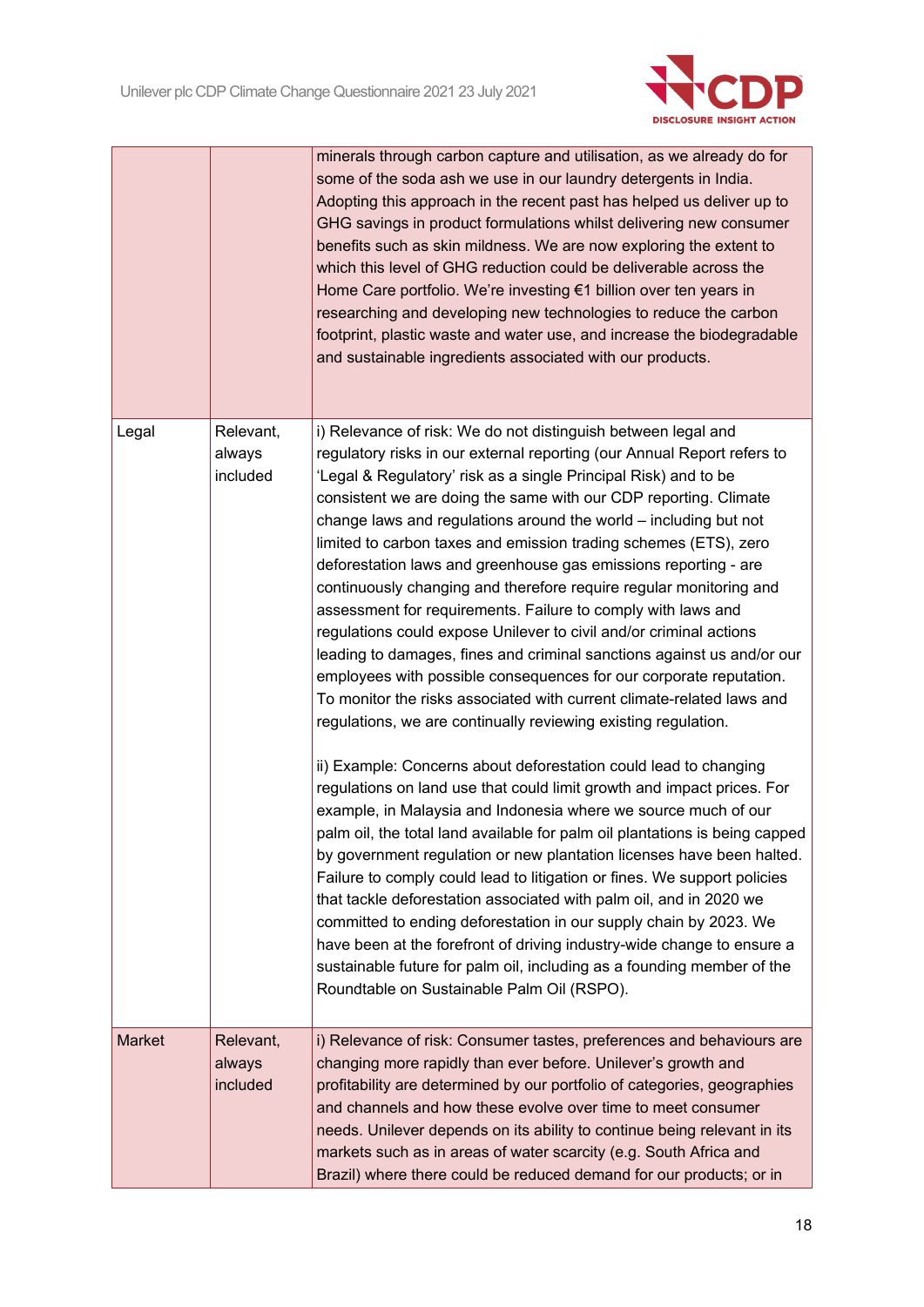

|            |                                 | markets where there is an increased demand for plant-based products.<br>Market risk from climate change is included under our 'Brand<br>Preference' and 'Portfolio Management' Principal Risks to Unilever.<br>ii) Example: If Unilever does not make optimal strategic investment<br>decisions taking climate change risks and opportunities into account,<br>then opportunities for growth and improved profitability could be<br>missed. Unilever depends on the ability to continue being relevant,<br>such as in markets where there is an increased demand for plant-<br>based products. In November 2020, the Foods & Refreshment division<br>announced the bold 'Future Foods' ambition with several mid-term<br>commitments, including the goal to increase annual sales of plant-<br>based meat and dairy alternatives to €1 billion by 2025-2027. The<br>scope includes three groups of products that are specifically designed<br>to look, taste or cook like products containing animal-derived proteins:<br>- Meat replacement: Vegan or vegetarian products that contain non-<br>animal-derived alternative proteins instead of meat proteins.<br>- Vegan mayonnaise: Vegan mayonnaise products in which all animal-<br>derived ingredients are replaced by non-animal-derived alternatives.<br>- Vegan ice cream: Vegan ice cream products in which all animal-<br>derived ingredients are replaced by non-animal-derived alternatives. |
|------------|---------------------------------|---------------------------------------------------------------------------------------------------------------------------------------------------------------------------------------------------------------------------------------------------------------------------------------------------------------------------------------------------------------------------------------------------------------------------------------------------------------------------------------------------------------------------------------------------------------------------------------------------------------------------------------------------------------------------------------------------------------------------------------------------------------------------------------------------------------------------------------------------------------------------------------------------------------------------------------------------------------------------------------------------------------------------------------------------------------------------------------------------------------------------------------------------------------------------------------------------------------------------------------------------------------------------------------------------------------------------------------------------------------------------------------------------------------------------------------------------------|
| Reputation | Relevant,<br>always<br>included | i) Relevance of risk: Acting in an ethical manner, consistent with the<br>expectations of customers, consumers and other stakeholders, is<br>essential for the protection of the reputation of Unilever and its brands.<br>Unilever's brands and reputation are valuable assets and the way in<br>which we operate, contribute to society and engage with the world<br>around us is always under scrutiny both internally and externally. It is<br>important for Unilever to be recognised as a company taking positive<br>action in the context of climate change as this potentially impacts our<br>share price (through investor confidence) and sales (through consumer<br>preference). Reputation is included under our 'Ethical' Principal Risk to<br>Unilever.<br>ii) Example: Failure to deliver Unilever's climate change targets could<br>harm our corporate reputation as a sustainable business as would<br>failing to set ambitious goals aligned to the Paris Agreement. Our<br>Climate Transition Action Plan (CTAP) sets out a range of targets and<br>actions designed to deliver an emissions reduction pathway consistent<br>with the 1.5°C ambition of the Paris Agreement. We communicated our<br>efforts through a letter to our shareholders from our Chairman and                                                                                                                                                               |
|            |                                 | CEO in the foreword of the CTAP. In June 2019, our CEO also urged<br>more alignment between Unilever's climate ambitions and those in our<br>wider value chain through an open letter to trade associations asking<br>them if their lobbying position on climate policy was consistent with the<br>1.5°C ambitions set out in the Paris Agreement. Unilever has already                                                                                                                                                                                                                                                                                                                                                                                                                                                                                                                                                                                                                                                                                                                                                                                                                                                                                                                                                                                                                                                                                 |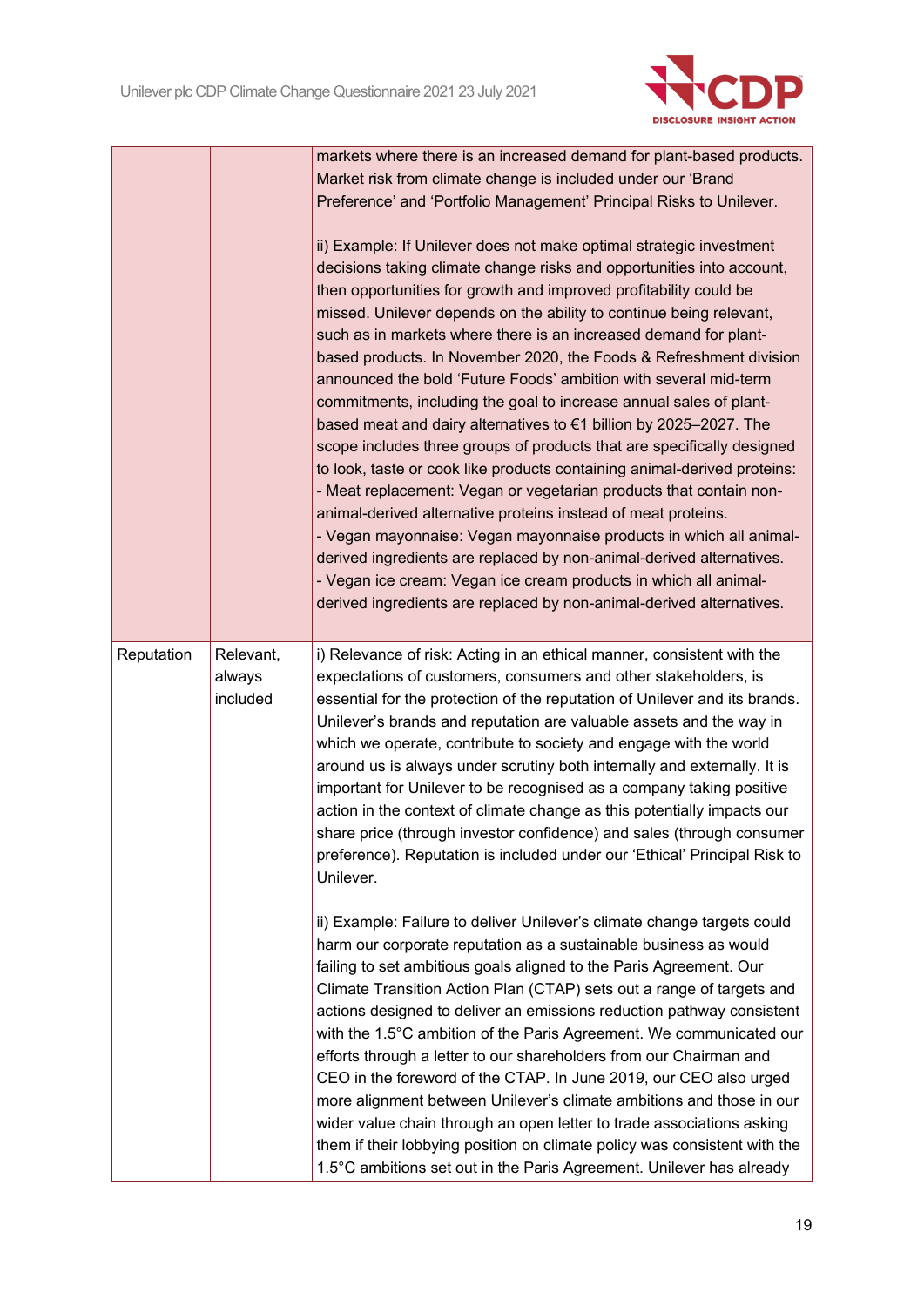

|                     |                                 | committed to ensuring that all direct lobbying relevant to climate policy<br>is consistent with our stated objectives in delivering the 1.5°C ambition<br>of the Paris Agreement.                                                                                                                                                                                                                                                                                                                                                                                                                                                                                                                                                                                                                                                                                                                                                                                                                                                                                                                                                                                                                                                                                                                |
|---------------------|---------------------------------|--------------------------------------------------------------------------------------------------------------------------------------------------------------------------------------------------------------------------------------------------------------------------------------------------------------------------------------------------------------------------------------------------------------------------------------------------------------------------------------------------------------------------------------------------------------------------------------------------------------------------------------------------------------------------------------------------------------------------------------------------------------------------------------------------------------------------------------------------------------------------------------------------------------------------------------------------------------------------------------------------------------------------------------------------------------------------------------------------------------------------------------------------------------------------------------------------------------------------------------------------------------------------------------------------|
| Acute<br>physical   | Relevant,<br>always<br>included | i) Relevance of risk: Unilever's business depends on purchasing<br>ingredients and materials (e.g. for our products and packaging such as<br>paper and board), efficient manufacturing and the timely distribution of<br>products to our customers. Increased frequency and intensity of<br>extreme weather (storms and floods) could cause increased incidence<br>of disruption to our manufacturing and distribution network. The<br>exposure to potentially adverse events such as physical disruptions,<br>environmental or industrial accidents or disruptions at a key supplier,<br>could also impact our ability to deliver orders to our customers. Acute<br>physical risks are included under the 'Climate Change' and 'Supply<br>Chain' Principal Risks to Unilever.<br>ii) Example: Failure to manage the impacts of extreme weather could<br>disrupt the supply of vital ingredients for our products. In particular,                                                                                                                                                                                                                                                                                                                                                                |
|                     |                                 | being a large buyer of palm oil means we are exposed to the acute<br>physical risks associated with it. In 2015, palm oil production was<br>impacted by severe weather linked to a dry El Nino. This brought high<br>temperature across SE Asia, reducing palms yields, lowering output.<br>There were also severe forest fires in Indonesia, particularly in Sumatra<br>& Kalimantan where we source substantial volumes from.                                                                                                                                                                                                                                                                                                                                                                                                                                                                                                                                                                                                                                                                                                                                                                                                                                                                  |
| Chronic<br>physical | Relevant,<br>always<br>included | i) Relevance of risk: Our business depends on purchasing ingredients<br>and materials (e.g. for our products and packaging such as paper and<br>board), efficient manufacturing and distribution of products to<br>customers. Failure to manage chronic physical risks such as water<br>shortages could disrupt our supply chain and operations which are<br>dependent on water; and impact the ability of consumers to use our<br>products which could damage sales and growth. Sourcing sustainably<br>helps secure our supplies and reduces risk and volatility in our raw<br>material supply chains. Sustainable farming methods can also improve<br>the quality of our products, such as our sauces, soups, dressings and<br>ice creams. We always consider the impact of chronic water stress on<br>agricultural productivity and the impact on the price of raw materials.<br>Chronic physical risks are included under the 'Climate Change' and<br>'Supply Chain' Principal Risks to Unilever.<br>ii) Example: Our 2°C and 4°C scenario analysis highlighted chronic<br>physical risks as the most significant climate change risk to our<br>business. The 2°C and 4°C scenarios were constructed on the basis<br>that average global temperatures will have increased by 2°C and 4°C in |
|                     |                                 | the year 2100. Under the 4°C scenario, chronic and acute water stress<br>could reduce agricultural productivity in some regions, raising prices of                                                                                                                                                                                                                                                                                                                                                                                                                                                                                                                                                                                                                                                                                                                                                                                                                                                                                                                                                                                                                                                                                                                                               |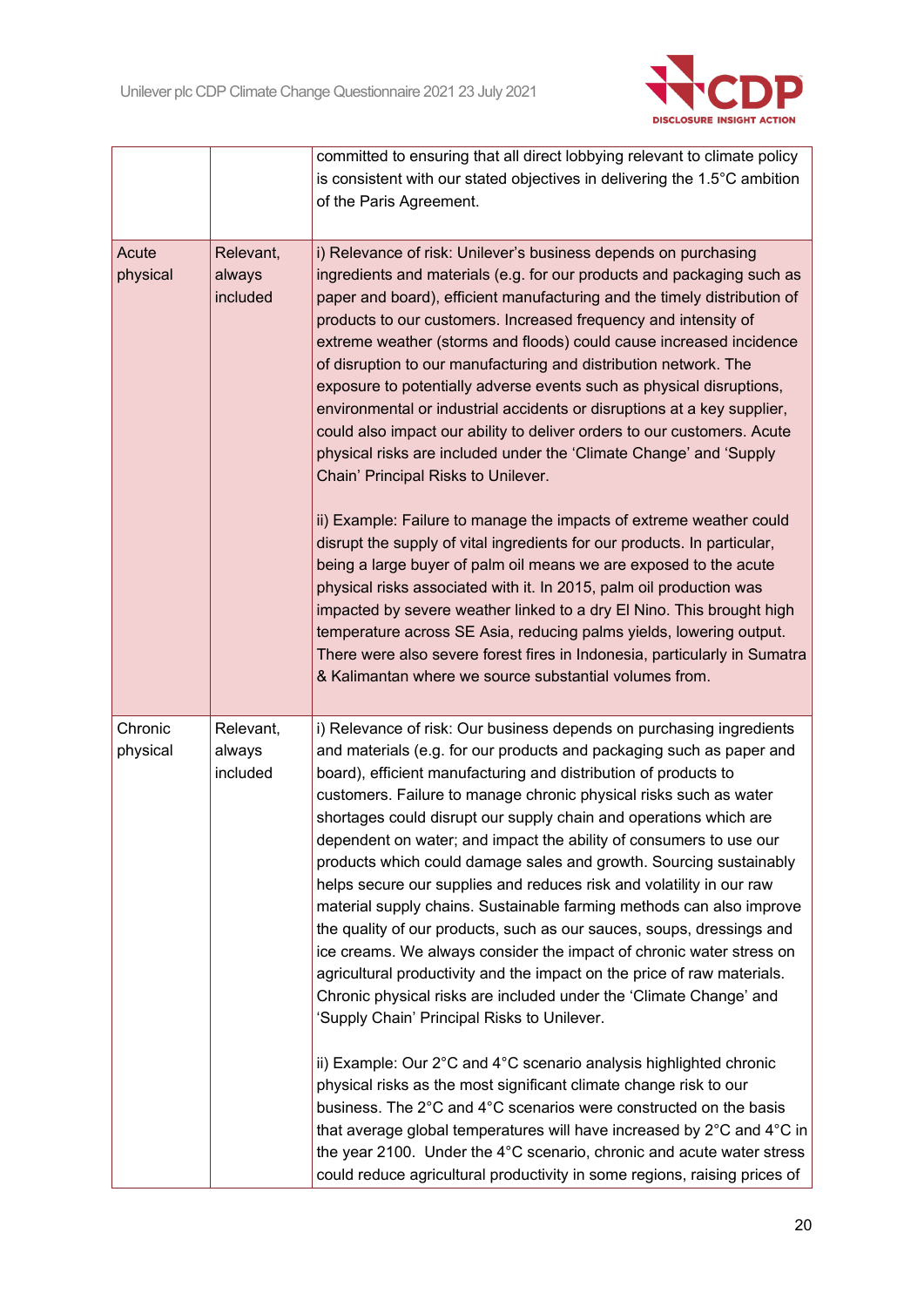

|  | raw materials. Our tea scenario analysis also identified that water      |
|--|--------------------------------------------------------------------------|
|  | scarcity and temperature stress in both 2°C and 4°C scenarios could      |
|  | result in the declining quality of black tea, which could impact prices. |
|  |                                                                          |

## **C2.3**

**(C2.3) Have you identified any inherent climate-related risks with the potential to have a substantive financial or strategic impact on your business?**

Yes

## **C2.3a**

**(C2.3a) Provide details of risks identified with the potential to have a substantive financial or strategic impact on your business.**

#### **Identifier**

Risk 1

**Where in the value chain does the risk driver occur?** Upstream

#### **Risk type & Primary climate-related risk driver**

Chronic physical Changes in precipitation patterns and extreme variability in weather patterns

#### **Primary potential financial impact**

Increased direct costs

#### **Company-specific description**

i) Company-specific description of risk: Climate change has been identified as a principal risk to Unilever. Our business depends on purchasing ingredients and materials (e.g. for our Beauty & Personal Care, Home Care and Foods & Refreshments products and packaging such as paper and board), efficient manufacturing and distribution of products to customers. Increased frequency of extreme weather could cause water shortages, increasing the cost of raw materials as well as increasing the incidence of disruption to our 290+ manufacturing network and distribution network, also increasing costs. Such incidences have already affected Unilever. In 2015, a drought in Brazil meant some of our factories in Sao Paolo needed to supplement water supplies with tankered water due to restrictions on withdrawals.

Since 2017, we have been conducting an annual scenario analysis to assess the potential financial impacts from climate change on Unilever's business in 2030. In 2017, we made a high-level assessment of the impact of 4°C temperature increases due to climate change by 2100. This included assessment of physical risks such as extreme weather and chronic water stress affecting the cost of raw materials, including agricultural commodities. The 4°C scenario is constructed on the basis that average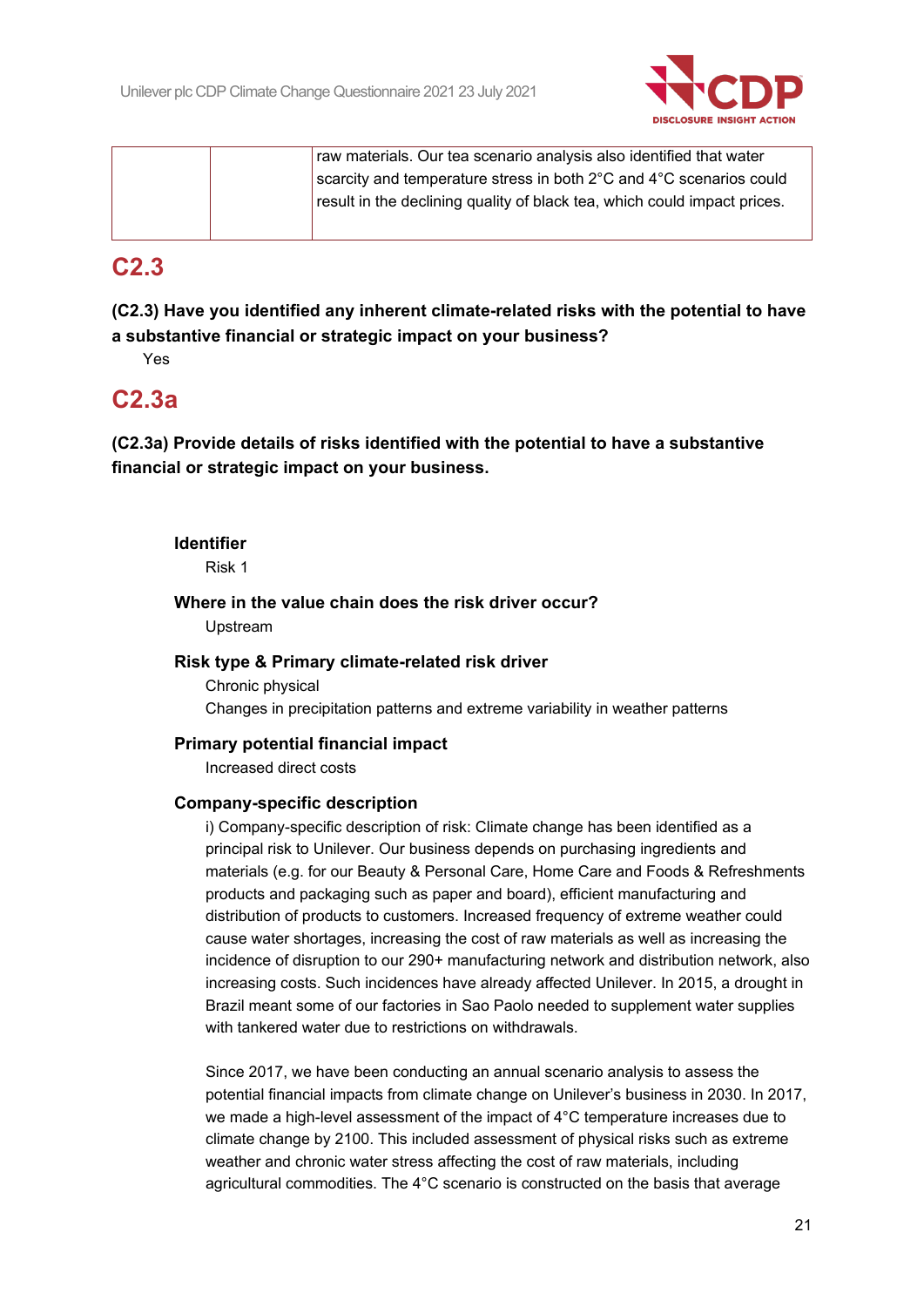

global temperature will have increased by 4°C in the year 2100. We also completed more detailed analysis on three of our key agricultural commodities: palm oil, soybean oil and black tea from 2018 to 2020.

#### **Time horizon**

Long-term

**Likelihood**

Very likely

#### **Magnitude of impact** Medium-high

### **Are you able to provide a potential financial impact figure?**

Yes, a single figure estimate

#### **Potential financial impact figure (currency)**

2,700,000,000

#### **Potential financial impact figure – minimum (currency)**

#### **Potential financial impact figure – maximum (currency)**

#### **Explanation of financial impact figure**

i) Approach: We have made a high-level assessment of the impact of  $4^{\circ}$ C temperature increases due to climate change by 2100. Carried out in 2017, the assessment focused on the material impacts on our business in the year 2030. The modelling assumed that our business activities are the same as they are today. The scenarios were based on existing internal and external data.

ii) Financial impact figure calculation/breakdown  $(A \times B)$ : The main upstream impact of the 4°C scenario is chronic and acute water stress reducing agricultural productivity in some regions, raising prices of raw materials by an estimated €2.7bn in 2030 i.e. increase in Unilever spend on agricultural raw materials by 2030. This estimate was calculated by multiplying Unilever's spend on agricultural raw materials (A) by the midpoint of the estimated price increases of agricultural raw materials due to chronic water stress from two studies conducted by external organisations (B). We do not disclose the full calculation because this has sensitive spend information regarding our agricultural commodities.

iii) Assumptions: While we understand that policy risk and physical impact can happen simultaneously, we made the simplifying assumption that in the 4°C scenario, we assumed climate policy is less ambitious than in a 2°C scenario and emissions remain high, so the physical manifestations of climate change are increasingly apparent by 2030. Given this we have not included impacts from regulatory restrictions but focus on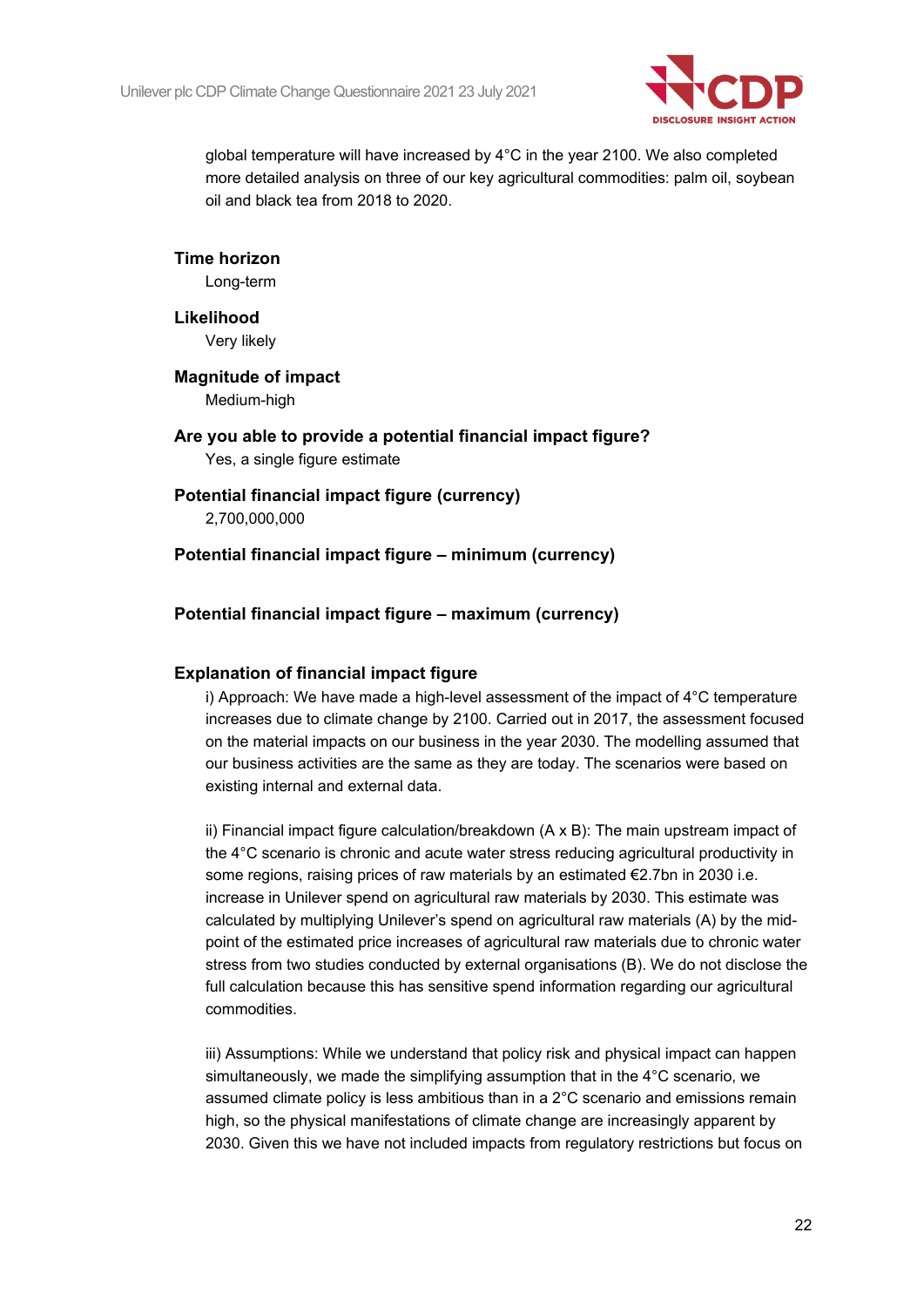

those resulting from the physical impacts.

#### **Cost of response to risk**

350,000

#### **Description of response and explanation of cost calculation**

i) Response to risk: We have contingency plans to secure alternative key material supplies at short notice, for example during extreme weather events, to transfer or share production between manufacturing sites and to use substitute materials in our product formulations and recipes. Commodity price risk is actively managed through forward buying of traded commodities and other hedging mechanisms and trends. Weather patterns are monitored and modelled regularly and integrated into our price forecasting process.

ii) Case study of response to risk: Sourcing sustainably helps secure our supplies and reduces risk and volatility in our raw material supply chains. Our Unilever Sustainable Agriculture Code (SAC) promotes the principles of Climate Smart Agriculture to our suppliers and includes practices that sustainably increase the productivity and resilience to extreme weather. With our suppliers and growers, we're helping them to manage risks arising from water scarcity. We have jointly implemented over 4,000 water management plans through our sustainable sourcing programme, including the use of drip irrigation and the introduction better soil and nutrient management to reduce soil erosion.

iii) Cost of response calculation/breakdown:

We estimate €350k management costs per annum for mitigating this risk which is calculated as follows  $(A + B)$ :

- Cost of performing analysis of risk €250k (A): This work includes senior management and members of supply chain/procurement (provide input on procurement volumes, commodity pricing etc.), Science and Environmental Assurance Centre (SEAC), global finance sustainability and external consultants.

- Management time in responding to and managing the risk  $-\epsilon$ 100k (B): Supply chain and Divisional management are responsible for ensuring that strategy is resilient to material risks identified and taking action to mitigate.

This does not include the cost of mitigation or substitute ingredients. Our Climate Transition Action Plan is our mitigation response. We are currently implementing a detailed plan to decarbonise our business and to achieve net zero emissions by 2039.

#### **Comment**

No comment necessary

#### **Identifier**

Risk 2

**Where in the value chain does the risk driver occur?**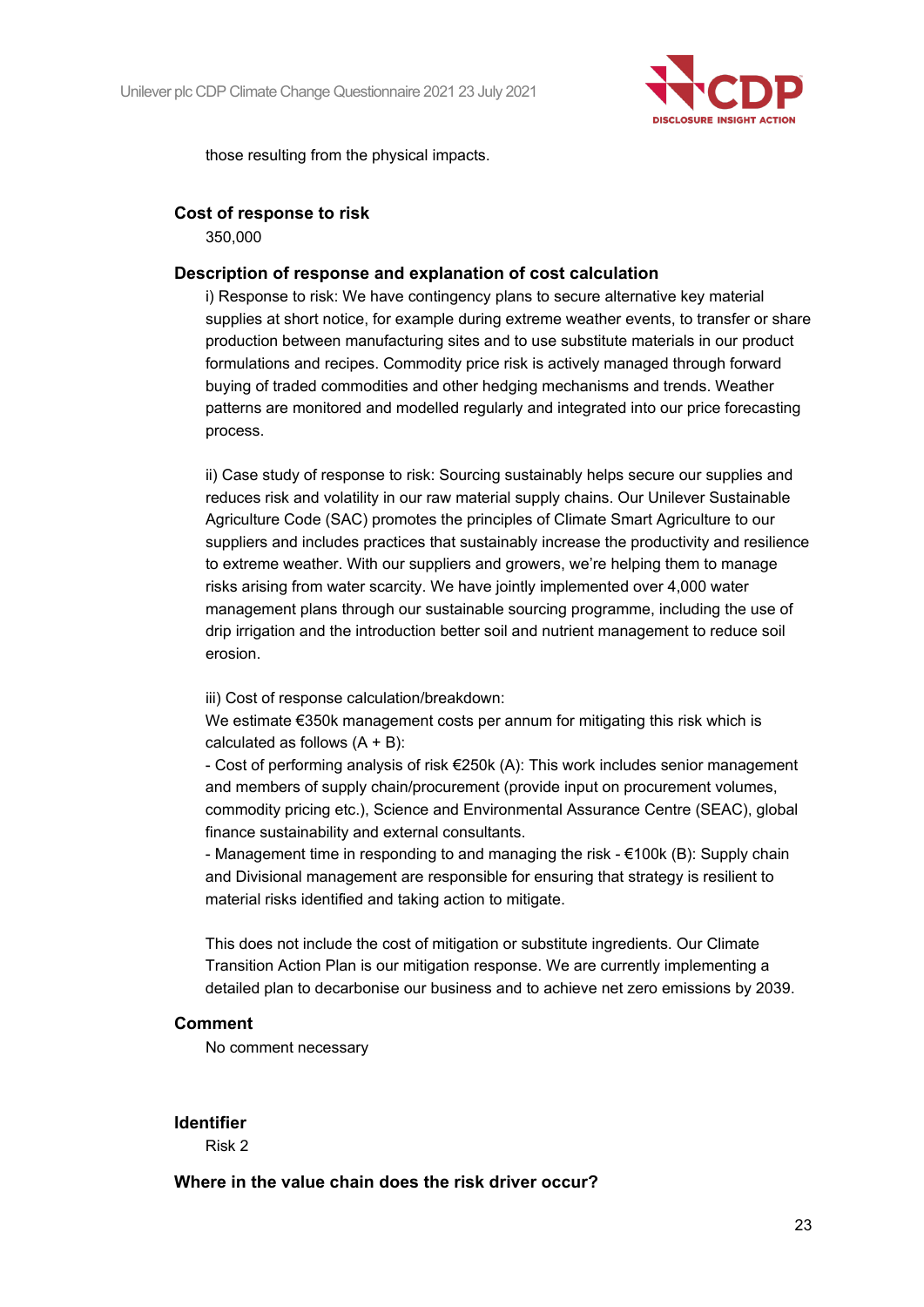

#### Upstream

#### **Risk type & Primary climate-related risk driver**

Emerging regulation Carbon pricing mechanisms

#### **Primary potential financial impact**

Increased indirect (operating) costs

#### **Company-specific description**

i) Company-specific description of risk: Climate change has been identified as a principal risk to Unilever. Emerging laws and regulations such as carbon pricing in markets where Unilever manufactures products (e.g. China where we have 8 factory sites and the UK where we have 9 factory sites) and sells products (190+ countries) are included in our risk assessments as they may impact the cost of raw materials and the operating costs of our factories, therefore impacting margin and profitability.

Since 2017, we have been conducting an annual scenario analysis to assess the potential financial impacts from climate change on Unilever's business in 2030. In 2017, we made a high-level assessment of the impact of 2°C temperature increases due to climate change by 2100. In the 2°C scenario, we assumed that in the period to 2030 society acts rapidly to limit greenhouse gas emissions and puts in place measures to restrain deforestation and discourage emissions (for example implementing carbon pricing at \$75-\$100 per tonne, taken from the International Energy Agency's 450 scenario). The 2°C scenario is constructed on the basis that average global temperatures will have increased by 2°C in the year 2100. We also completed more detailed analysis on three of our key agricultural commodities: palm oil (e.g. used in our Beauty & Personal Care, Home Care and Foods products), soybean oil (e.g. used in dressings brands such as Hellmann's Mayonnaise) and black tea (e.g. used in our tea brands such as Lipton, Brooke Bond and PG Tips) from 2018 to 2020.

#### **Time horizon**

Long-term

### **Likelihood**

Virtually certain

#### **Magnitude of impact**

High

**Are you able to provide a potential financial impact figure?** Yes, a single figure estimate

#### **Potential financial impact figure (currency)** 1,700,000,000

#### **Potential financial impact figure – minimum (currency)**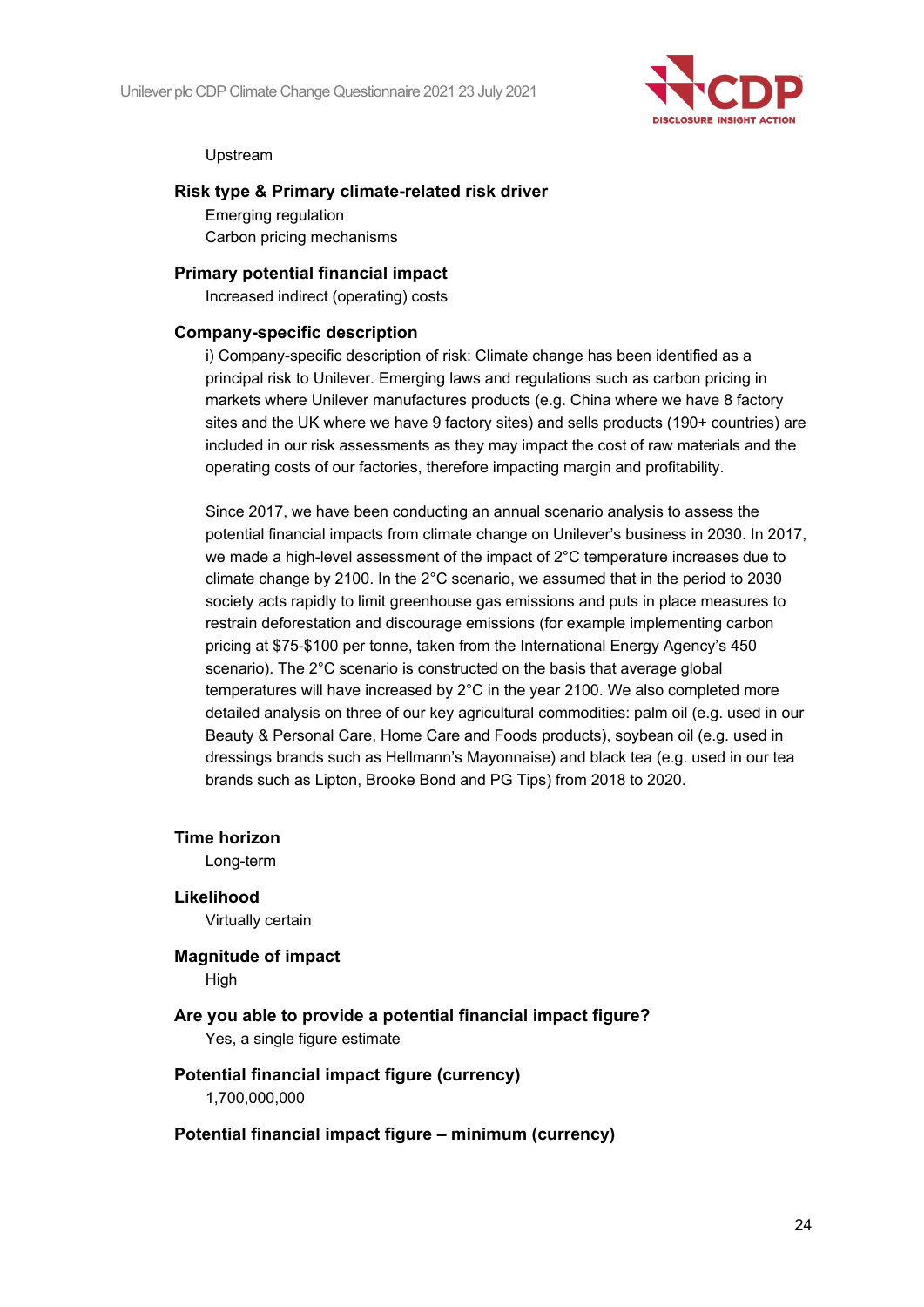

#### **Potential financial impact figure – maximum (currency)**

#### **Explanation of financial impact figure**

i) Approach: We have made a high-level assessment of the impact of  $2^{\circ}$ C temperature increases due to climate change by 2100. Carried out in 2017, the assessment focused on the material impacts on our business in the year 2030. The modelling assumed that our business activities are the same as they are today. The scenarios were based on existing internal and external data.

ii) Financial impact figure calculation/breakdown  $((A \times B) + (C \times D))$ : The main impacts of the 2°C scenario are that carbon pricing is introduced in key countries and hence there are increases in both manufacturing costs and the costs of raw materials such as dairy ingredients and the metals used in packaging, by an estimated  $\epsilon$ 0.8bn in 2030. To calculate this, we multiplied Unilever Scope 1, 2 and 3 emissions (A) by an estimated range of carbon prices which could apply in developed countries and developing countries in which Unilever operates (B). We added this to Unilever spend on agricultural raw materials (C) multiplied by the mid point of estimated premium arising from zero net deforestation requirements and a shift to sustainable agriculture (D), which puts pressure on agricultural production, raising the price of certain raw materials, by an estimated €0.9bn in 2030. As a result, the total financial impact is €1.7bn. We do not disclose the breakdown of our calculations because the information is commercially sensitive.

Our commodity analysis of black tea showed that there is a risk of price increases in Kenya due to plateauing yields if additional acreage is not available due to government or land-use change policies in the 2°C scenario. We do not break our calculations down further because the information is commercially sensitive.

iii) Assumptions: While we understand that policy risk and physical impact can happen simultaneously, we made the following simplifying assumption that in the 2°C scenario, we assumed that in the period to 2030 society acts rapidly to limit greenhouse gas emissions and puts in place measures to restrain deforestation and discourage emissions (for example implementing carbon pricing at \$75-\$100 per tonne, taken from the International Energy Agency's 450 scenario). We have assumed that there will be no significant impact to our business from the physical ramifications of climate change by 2030 – i.e. from greater scarcity of water or increased impact of severe weather events.

#### **Cost of response to risk**

400,000

#### **Description of response and explanation of cost calculation**

i) Response to risk: We monitor governmental developments around actions to combat climate change and take proactive action to minimise the impact on our operations. We advocate for changes to public policy frameworks that will enable accelerated decarbonisation, in line with the upper level of ambition of the Paris Agreement on Climate Change. Unilever also supports calls for the introduction of carbon pricing at levels consistent with the delivery of the Paris Agreement. We are committed to ending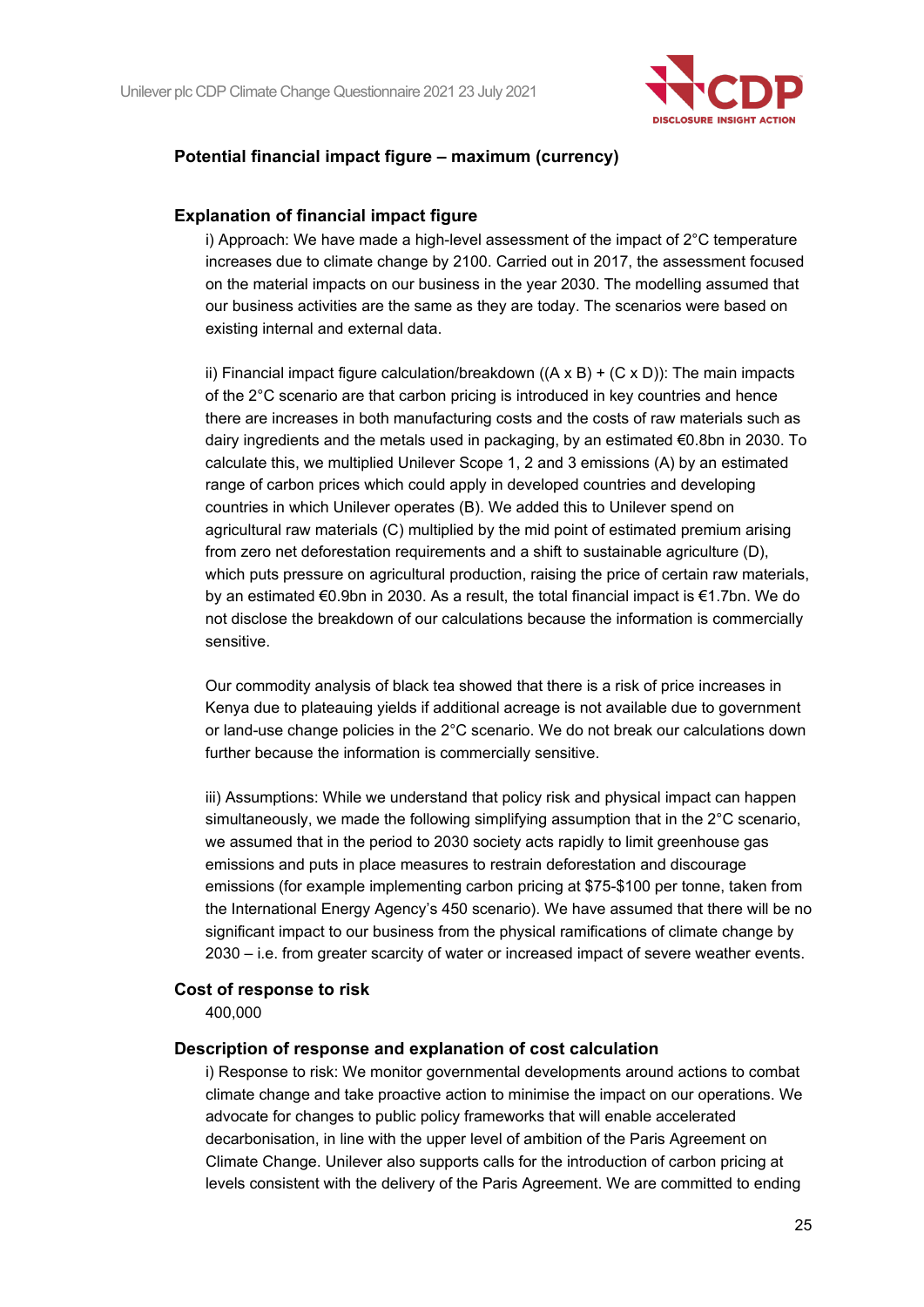

deforestation in our supply chain by 2023 and we have been at the forefront of driving industry-wide change to ensure a sustainable future for palm oil, including as a founding member of the Roundtable on Sustainable Palm Oil (RSPO).

ii) Case study of response to risk: Over the past five years, we have piloted different carbon pricing schemes across our direct operations including a programme that 'taxed' divisional capital expenditure budgets (initially formed from the carbon emissions of the divisions) to create a centrally managed Low Carbon Fund. In 2020, we invested €13m in over 100 energy and emissions reduction projects globally which will reduce global CO2 emissions by 2.7% e.g. we installed renewable energy technologies on our factory sites, including solar water heating systems at sites in Australia, Israel, Mexico and India that together reduce CO2 emissions by around 1,500 tonnes per year.

iii) Cost of response calculation/breakdown:

We estimate €400k management costs per annum for mitigating this risk which is calculated as follows  $(A + B)$ :

- Cost of performing analysis of risk, such as scenario analysis  $-\epsilon$ 250k (A): This work includes senior management and members of supply chain/procurement (provide input on procurement volumes, commodity pricing etc.), Science and Environmental Assurance Centre (SEAC), global finance sustainability and external consultants. - Management time in responding to and managing the risk - €150k (B): Legal, tax, supply chain and finance teams are involved in monitoring the regulations, assessing the impact on our business and implementing mitigating activities.

This does not include the cost of mitigation resulting from future carbon taxes or regulation (e.g. replacement of old plant, equipment and machinery or reformulation). Our Climate Transition Action Plan is our mitigation response. We are currently implementing a detailed plan to decarbonise our business and to achieve net zero emissions by 2039.

#### **Comment**

No comment necessary

#### **Identifier**

Risk 3

#### **Where in the value chain does the risk driver occur?**

Downstream

#### **Risk type & Primary climate-related risk driver**

Market Changing customer behavior

#### **Primary potential financial impact**

Decreased revenues due to reduced demand for products and services

#### **Company-specific description**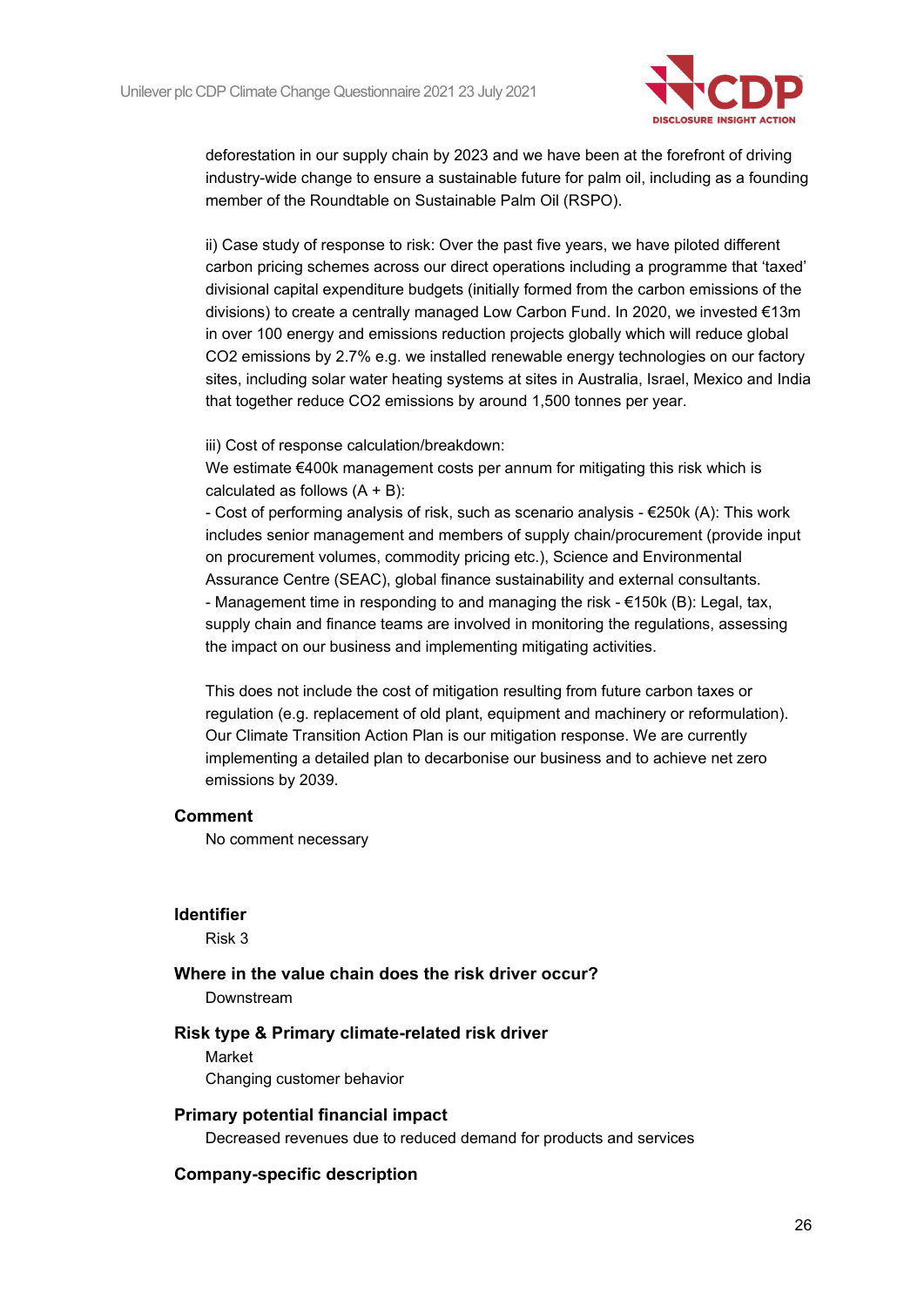

i) Company-specific description of risk: Climate change has been identified as a principal risk to Unilever. Many of Unilever's Home Care (e.g. Omo laundry detergent and Domestos toilet bleach), Beauty & Personal Care (e.g. Dove shower gel, Sunsilk shampoo and Lifebuoy soap) and Foods & Refreshments (e.g. Lipton tea) products rely on water. Household water scarcity, exacerbated by population growth and urbanisation is therefore a risk to our business. Consumers may reduce use of certain products if they don't have access to water. Reduced water quality could also impact our products efficacy (e.g. our laundry products) and consumers' enjoyment (e.g. our hair and shower products).

Since 2017, we have been conducting an annual scenario analysis to assess the potential financial impacts from climate change on Unilever's business in 2030. In 2017, we made a high-level assessment of the impact of 4°C temperature increases due to climate change by 2100. This included assessment of physical risks such as temperature increase and extreme weather events reducing economic activity and GDP growth, hence reducing sales. The 4°C scenario is constructed on the basis that average global temperature will have increased by 4°C in the year 2100.

#### **Time horizon**

Long-term

**Likelihood** Very likely

**Magnitude of impact** High

**Are you able to provide a potential financial impact figure?** Yes, a single figure estimate

#### **Potential financial impact figure (currency)**

2,100,000,000

**Potential financial impact figure – minimum (currency)**

**Potential financial impact figure – maximum (currency)**

#### **Explanation of financial impact figure**

i) Approach: We have made a high-level assessment of the impact of  $4^{\circ}$ C temperature increases due to climate change by 2100. Carried out in 2017, the assessment focused on the material impacts on our business in the year 2030. The modelling assumed that our business activities are the same as they are today. The scenarios were based on existing internal and external data.

ii) Financial impact figure calculation/breakdown (A x B): The main downstream impacts of the 4°C scenario are temperature increase and extreme weather events reducing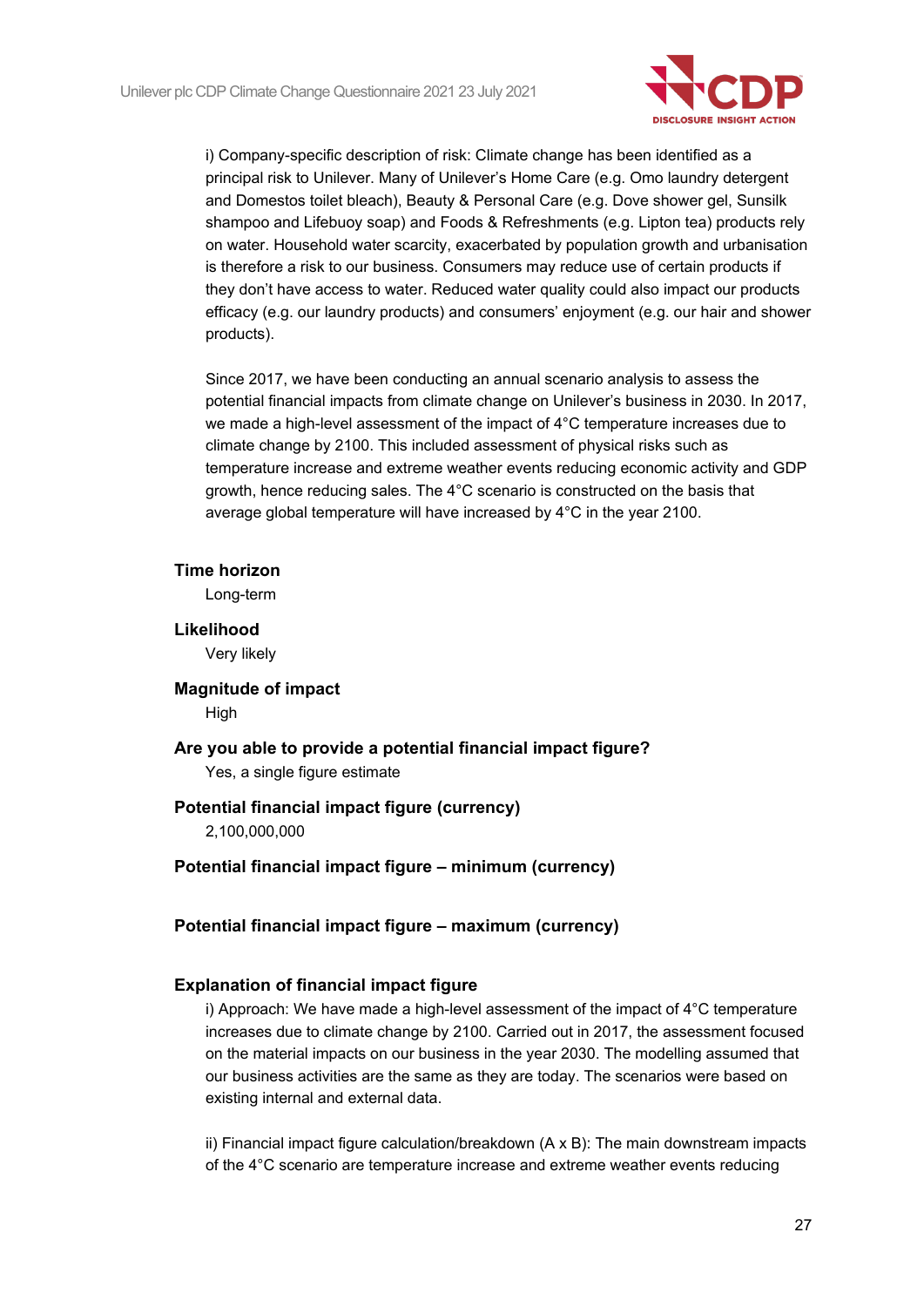

economic activity and hence sales levels fall, by an estimated €2.1bn. We calculated this by multiplying turnover in markets likely to be affected by climate change such as India and Indonesia (based on an external study) (A) by the change in GDP growth in 2030 in those markets by an estimated average of 3.8% (B). We do not break this figure down further because the information is commercially sensitive. We found that the overall impact of water stress on our sales by 2030 is not significant, however we could face greater short-term impacts in specific communities. We do not disclose the breakdown of our calculations because the information is commercially sensitive.

iii) Assumptions: While we understand that policy risk and physical impact can happen simultaneously, we made the simplifying assumption that in the 4°C scenario, we assumed climate policy is less ambitious than in a 2°C scenario and emissions remain high, so the physical manifestations of climate change are increasingly apparent by 2030. Given this we have not included impacts from regulatory restrictions but focus on those resulting from the physical impacts.

#### **Cost of response to risk**

1,000,000

#### **Description of response and explanation of cost calculation**

i) Response to risk: Addressing water shocks and stresses by designing products that can work well with less water or low-quality water is a standard part of our innovation process. We are investing in water-smart products which are particularly suited to the needs of people living in water-stressed areas but can also help encourage a wider shift to more sustainable water consumption. They will help our business become more resilient to the impacts of climate change. We're also developing lower carbon footprint products e.g. our Home Care Division's Clean Future programme aims to eliminate fossil fuels from cleaning products by 2030 and our Foods & Refreshment brands offer a range of vegan and vegetarian variants.

ii) Case study of response to risk: Failure to invest in our portfolio to mitigate the physical risks of climate could result in reduced sales. We're investing in new products and formulations that work with less water, poor quality water or no water, with a particular focus on household cleaning and laundry (e.g. Day 2 dry wash spray, Rin 'One Rinse'), oral care (e.g. Signal toothpaste tablets) and hair care (e.g. The Good Stuff and Living Proof dry shampoo). Many of our Beauty & Personal Care and Home Care products now have fast-rinse technology as standard, using less water or lowtemperature washing.

iii) Cost of response calculation/breakdown:

We estimate €1m management costs per annum for mitigating this risk which is calculated as follows  $(A + B)$ :

- Cost of performing analysis of risk, such as scenario analysis - €250k (A): This work includes senior management and members of supply chain/procurement (provide input on procurement volumes, commodity pricing etc.), Science and Environmental Assurance Centre (SEAC), global finance sustainability and external consultants.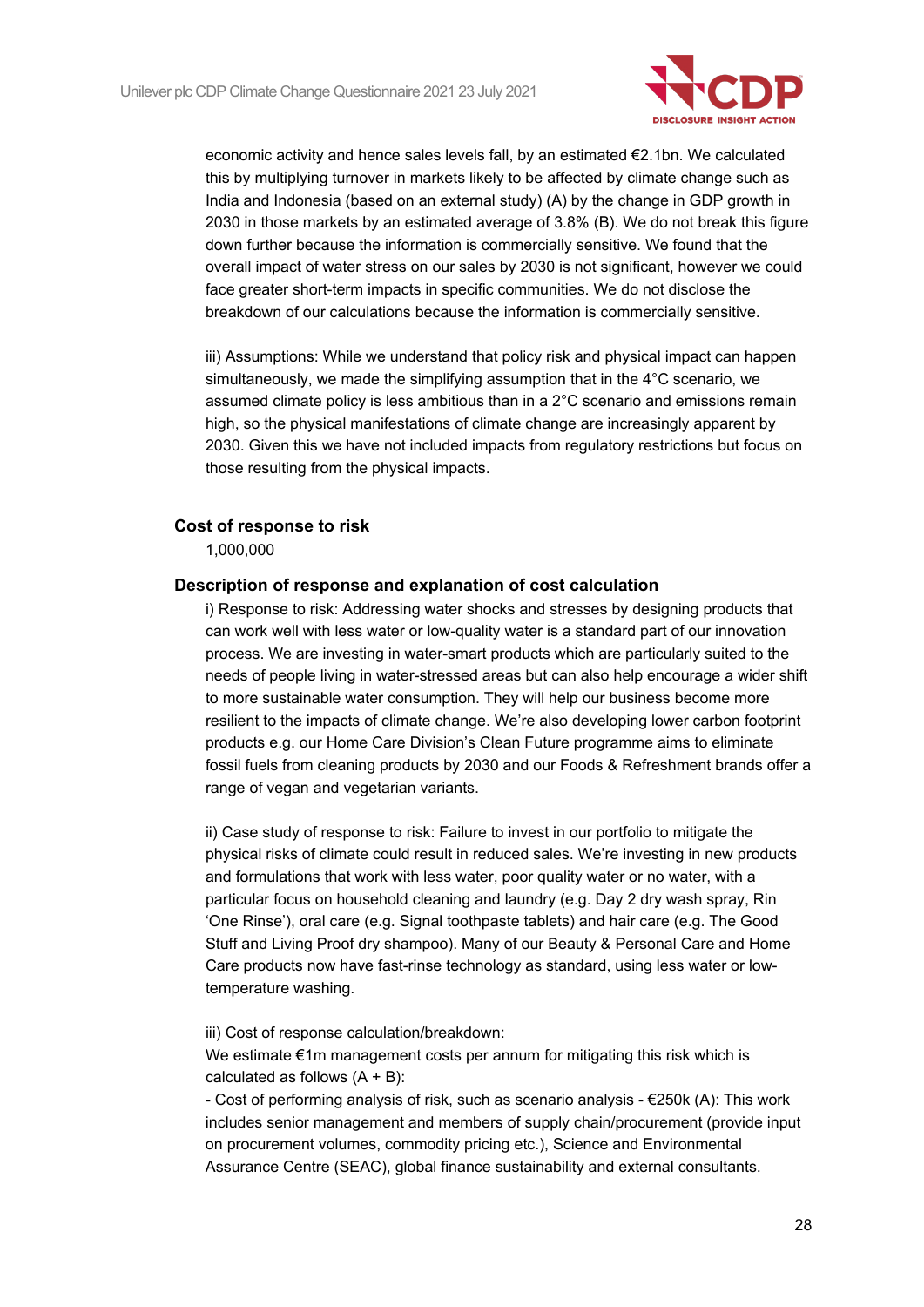

- Management time in responding to and managing the risk - €750k (B): R&D and Divisional teams involved in product innovation as well as dedicated resources for managing the Climate & Nature Fund.

This does not include the cost of mitigation (e.g. innovation, securing water supply for our factories) from extreme weather events which reduce economic activity and therefore sales (e.g. due to water scarcity). Our Climate Transition Action Plan is our mitigation response. We are currently implementing a detailed plan to decarbonise our business and to achieve net zero emissions by 2039.

#### **Comment**

No comment necessary

## **C2.4**

**(C2.4) Have you identified any climate-related opportunities with the potential to have a substantive financial or strategic impact on your business?**

Yes

### **C2.4a**

**(C2.4a) Provide details of opportunities identified with the potential to have a substantive financial or strategic impact on your business.**

**Identifier** Opp1 **Where in the value chain does the opportunity occur?**

Downstream

#### **Opportunity type**

Products and services

#### **Primary climate-related opportunity driver**

Development of new products or services through R&D and innovation

#### **Primary potential financial impact**

Increased revenues resulting from increased demand for products and services

#### **Company-specific description**

i) Company-specific description of opportunity: Our growth and profitability depend on our ability to pre-empt or respond to changing consumer preferences, especially in areas where we have positioned Unilever for future growth such as plant-based products e.g. The Vegetarian Butcher, Hellmann's, Magnum and Wall's. Public concern about climate change is higher than ever and consumers are increasingly choosing more sustainable brands. Consumers in a number of our markets are increasingly adopting plant-based diets which have a lower GHG footprint than meat-based diets.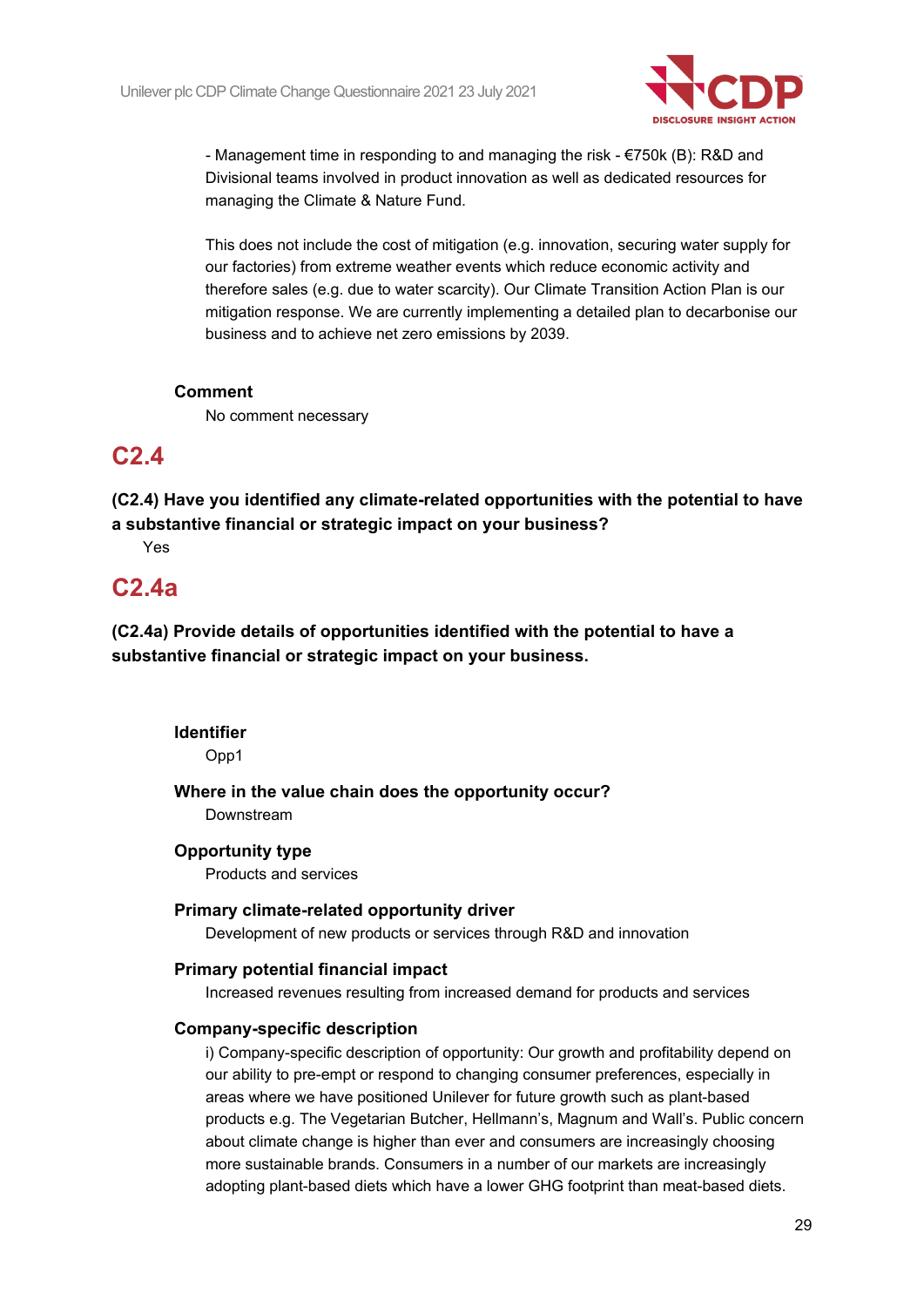

Analysis shows that the global plant-based meat market is growing at a compound annual growth rate of 15.8 per cent and is set to reach \$35.4 billion by 2027. To support our growth ambitions, it is imperative that we understand the market opportunities from plant-based foods invest in innovation capability accordingly.

#### **Time horizon**

Medium-term

### **Likelihood**

Virtually certain

#### **Magnitude of impact** High

**Are you able to provide a potential financial impact figure?** Yes, a single figure estimate

## **Potential financial impact figure (currency)**

1,000,000

#### **Potential financial impact figure – minimum (currency)**

#### **Potential financial impact figure – maximum (currency)**

#### **Explanation of financial impact figure**

i) Approach: In 2020, Unilever announced an annual global sales target of €1 billion from plant-based meat and dairy alternatives, by 2025-2027. The figure is an aggregate of the annual turnover from our foods brands which are positioning themselves in the plant-based market, including The Vegetarian Butcher as well as Hellmann's, Magnum and Wall's ice cream which are increasing the number of vegan alternatives.

ii) Financial impact figure calculation/breakdown  $(A + B + C)$ : Our annual global sales target of €1 billion from plant-based meat and dairy alternatives by 2025-2027 covers sales of all Unilever Food and Refreshment products, containing plant-based meat and dairy alternatives such as meat replacements (A), vegan mayonnaise (B) and vegan ice cream (C).

iii) Assumptions: We assumed that achieving the goal by 2025-2027 would require a five-fold increase in growth.

#### **Cost to realize opportunity**

 $\Omega$ 

#### **Strategy to realize opportunity and explanation of cost calculation**

i) Response to opportunity: We're capturing opportunities to develop new products and grow our consumer base by appealing to eco-conscious consumers. Our Foods &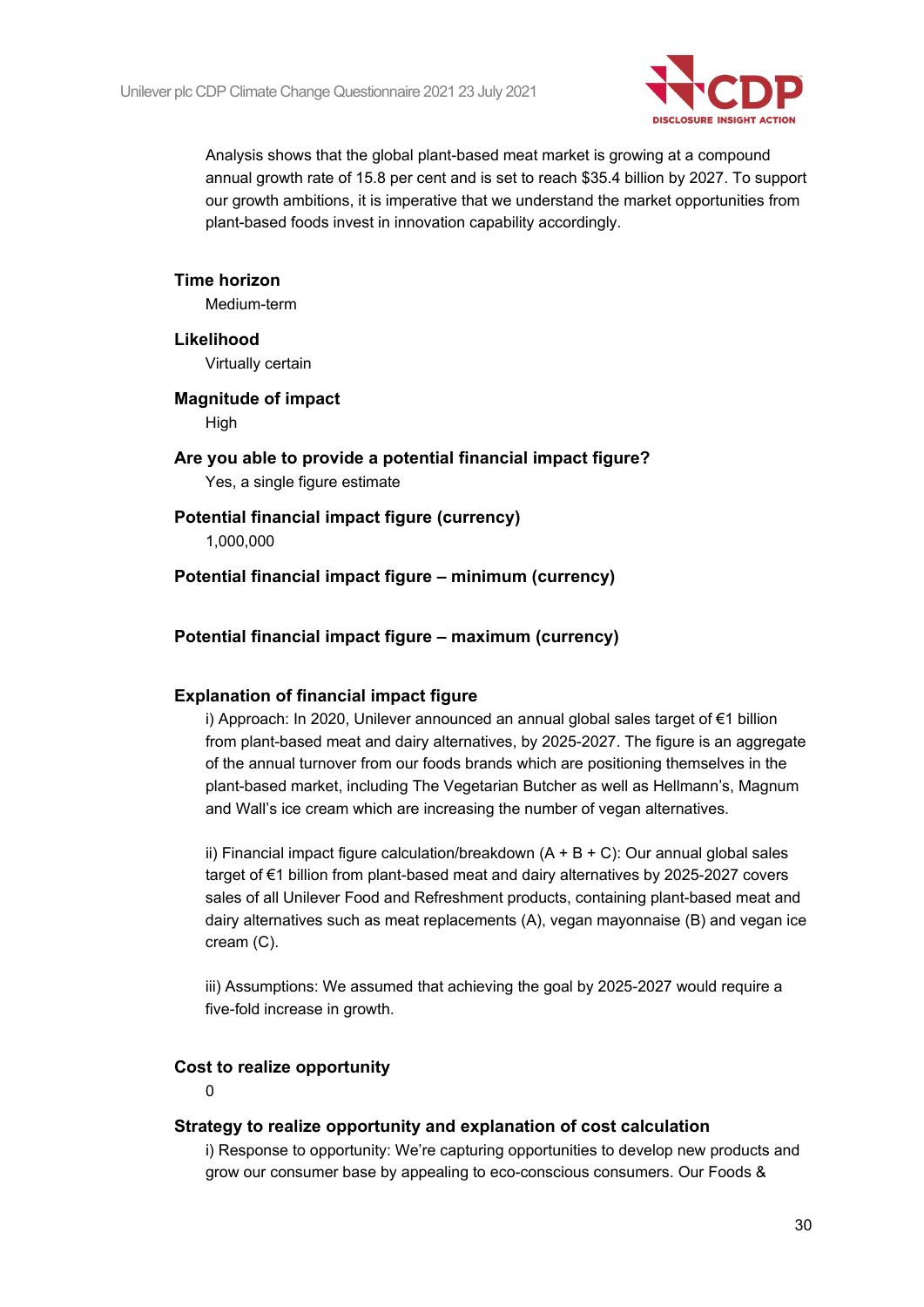

Refreshment brands offer a range of vegan and vegetarian variants and continue to actively promote vegetarian and vegan recipes. Our move into the plant-based and vegan categories are being recognised by consumers and the industry. We're investing heavily in developing new plant-based protein sources and foods at our Hive Foods Innovation Centre in the Netherlands.

ii) Case study of strategy to realize opportunity: The Vegetarian Butcher is our industryleading 'plant-based meat' brand. The Vegetarian Butcher products are aimed at the increasing number of consumers who identify themselves as part-time vegetarians or flexitarians. The products are made from soy and wheat, and all its protein sources are plant-based and deliciously satisfying. The brand has expanded to 45 countries and provided Burger King's first plant-based burger, the Rebel Whopper. The products are resonating with consumers. In 2020, The Vegetarian Butcher grew its turnover by over 70%. In 2020, The Vegetarian Butcher's Chickened Out Burger won a Vegan Food Award from animal rights organisation People for the Ethical Treatment of Animals (PETA).

iii) Cost to realize opportunity calculation/breakdown: We do not disclose the investment required to achieve our plant-based target as this information is commercially sensitive.

#### **Comment**

No comment necessary

#### **Identifier**

Opp2

**Where in the value chain does the opportunity occur?** Direct operations

#### **Opportunity type**

Energy source

#### **Primary climate-related opportunity driver**

Use of lower-emission sources of energy

#### **Primary potential financial impact**

Reduced direct costs

#### **Company-specific description**

i) Company-specific description of opportunity: Energy is one of the major overhead costs in running Unilever's 290+ factories – energy costs are around 5-10% of Unilever's total operating spend e.g. in India we spend around €25m on electricity annually. There is an opportunity to make cost savings through PPA agreements to install on site renewables, wherever possible and feasible, which not only reduce carbon emissions but also deliver cost savings. We expect that our ambition to eliminate direct greenhouse gas emissions from our operations by 2030 will not only lower overhead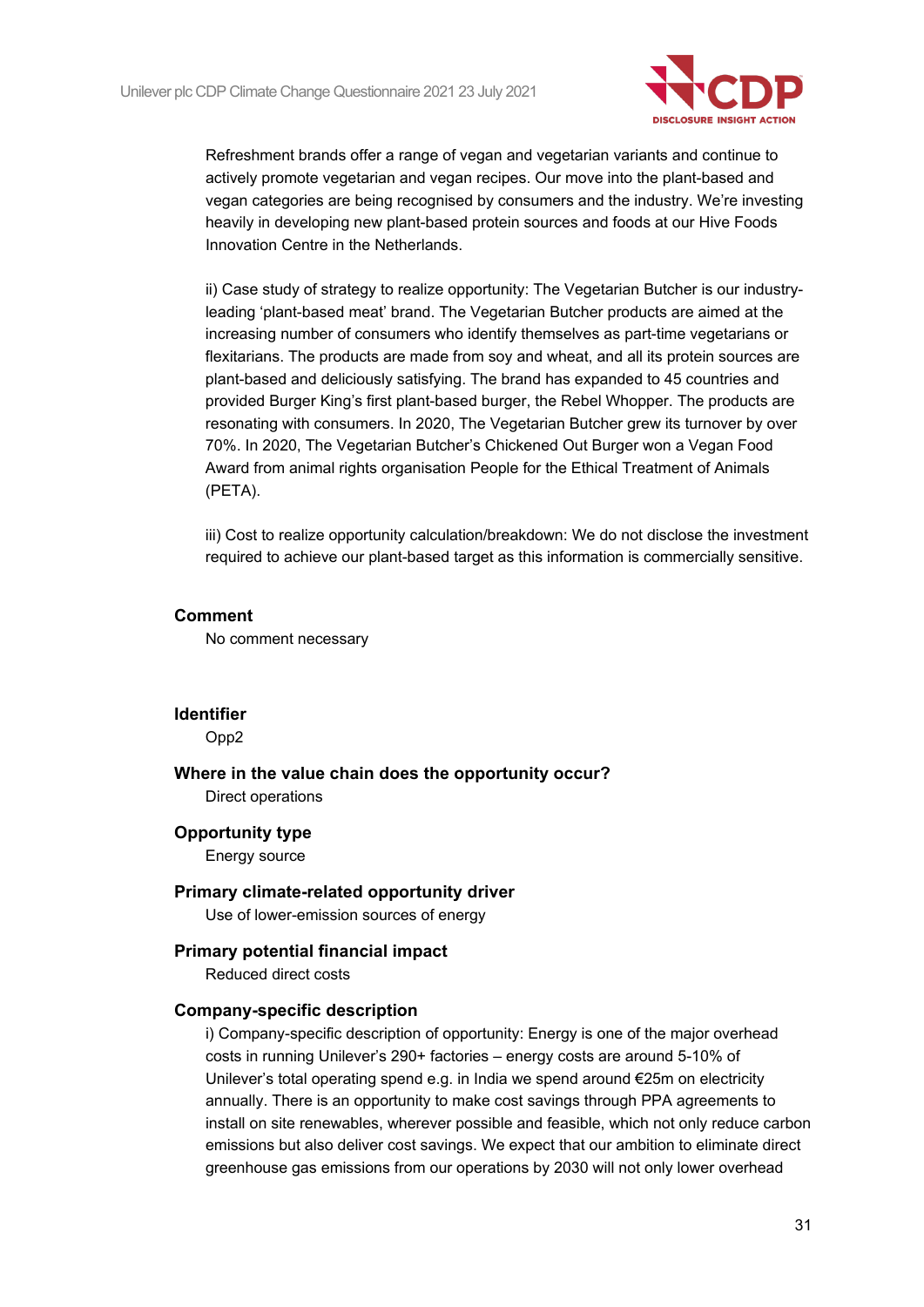

costs, but will improve resilience in our energy supply and attract investors who are increasingly considering carbon risk. In the future, there may also be opportunities in on site energy storage through third parties.

#### **Time horizon**

Long-term

#### **Likelihood**

Very likely

#### **Magnitude of impact**

Low

#### **Are you able to provide a potential financial impact figure?**

Yes, a single figure estimate

#### **Potential financial impact figure (currency)**

4,900,000

#### **Potential financial impact figure – minimum (currency)**

#### **Potential financial impact figure – maximum (currency)**

#### **Explanation of financial impact figure**

i) Approach: We contracted with renewable third party energy developers at six sites in India to install solar plants in our factories. We negotiated a renewable tariff based on the capacity and utilization during the contract period (usually around 15 years in India). The investment was from the third party energy developer and hence there is no capex cost to Unilever. Unilever pays only the per unit (kWh) tariff to the third party energy developer.

iii) Financial impact figure calculation/breakdown  $((A - B) \times C)$ : The range of savings across the six sites (included in the calculation as they are strategically important) is between (cumulative) €0.54m and €1.26m by 2036 - totalling €4.9m (cumulative) savings by 2036. For each of the six sites in India with on-site renewables we have calculated the grid tariff that we pay to the electricity company (A) and the solar tariff which we pay to the third party energy developer (B). The difference in the cost between the grid tariff and the solar tariff is the saving. We multiply this saving over 15 years (the typical length of the PPA contract i.e. to 2036) on the basis of sourced capacity, for the six sites (C).

iii) Assumptions: Based on the trend from the last few years, we assume that the grid tariff will fluctuate and that the solar tariff is fixed for the first year and will increase each year as per the agreement. Our calculation also assumes that the sites do not change significantly over the period (e.g. no change in production volume affecting electricity consumption). We assume the solar plant will become less efficient year on year,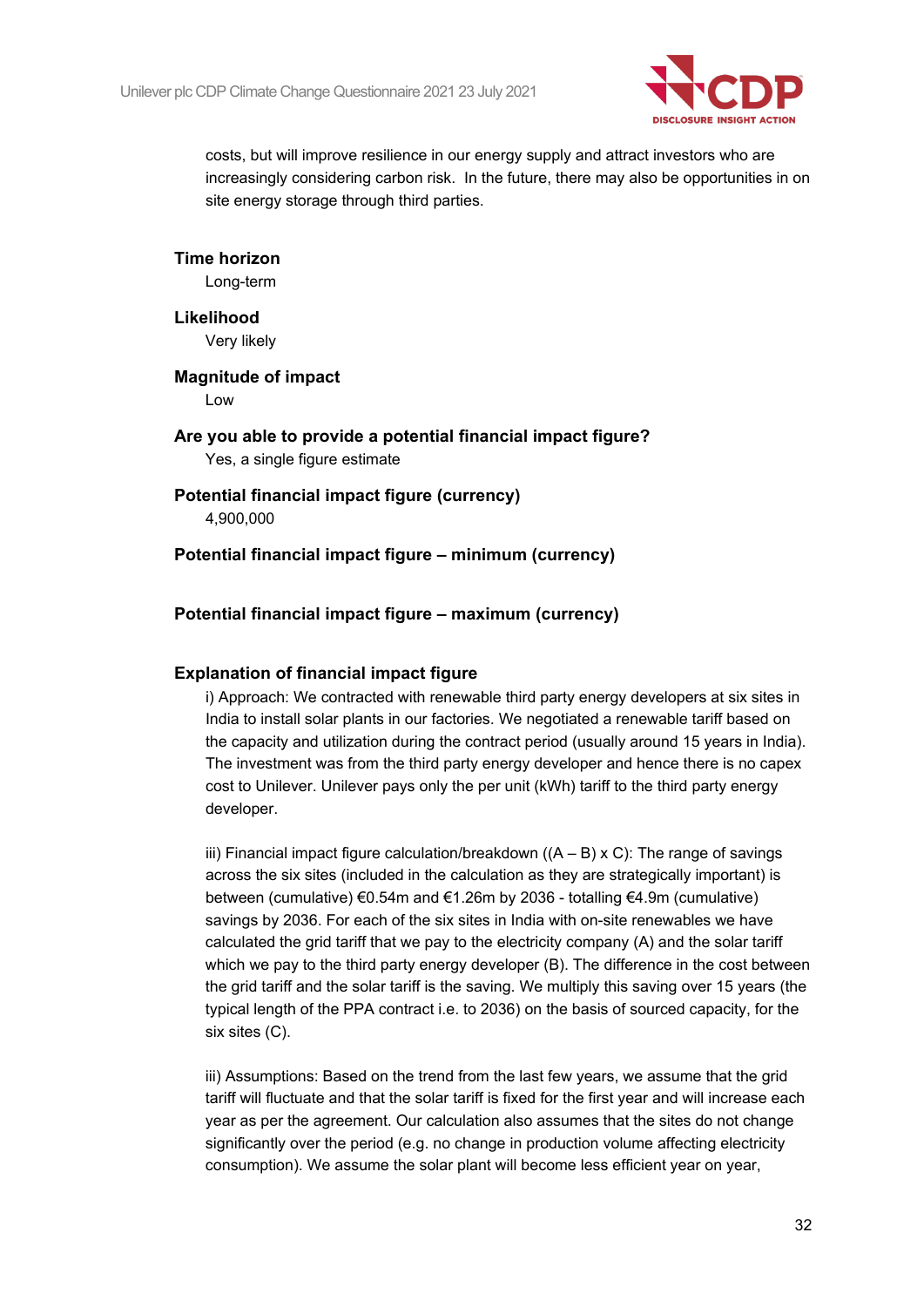

reducing generating capacity.

#### **Cost to realize opportunity**

 $\Omega$ 

#### **Strategy to realize opportunity and explanation of cost calculation**

i) Response to opportunity: Unilever has a target to eliminate direct greenhouse gas emissions from our operations by 2030. A key part of this is achieving 100% renewable in our operations by 2030. We're taking action in a number of areas to shift our energy use to fully renewable including eliminating coal from our energy mix, transitioning to 100% renewable grid electricity (which we achieved in 2020) and installing on site renewables at our factories. Our immediate priority is to decrease unbundled REC purchases and to increase direct renewable electricity purchases where energy legislation allows it and market conditions allow. In 2020, we met 52% of our global energy needs for our manufacturing operations from renewable sources (e.g. on-site biomass, solar, wind, hydro - as well as renewable grid electricity). Since 2018, we have on-site solar installations at 13 facilities in China, India, Ghana, Kenya, South Africa, UAE and the US. We have an additional 12 on-site solar projects in the pipeline. In addition to our direct actions, we are also working to help create the right policy and regulatory environment which promotes wider adoption of lower emission sources of energy thereby lowering the cost for renewables through greater availability e.g. we're a founding signatory of RE100.

ii) Case study: India is one of our largest markets by turnover and also in terms of energy consumption. The energy market in India is highly fragmented meaning that energy legislation in some states is enabling for on-site renewables. We currently have 6 factories in 4 states where a third party energy developer has installed on site solar equipment which generates renewable electricity for Unilever. Projected over the contract terms of a typical PPA contract (approximately 15 years), we estimate savings in the region of €4.9m by 2036.

iii) Cost to realize opportunity calculation/breakdown: There is no cost to Unilever as the costs are borne by a third party developer who install the onsite renewables and charges a fixed tariff on generated renewable electricity. The only cost is operational expenditure to pay for the tariff.

#### **Comment**

No comment necessary

### **Identifier**

Opp3

**Where in the value chain does the opportunity occur?**

Direct operations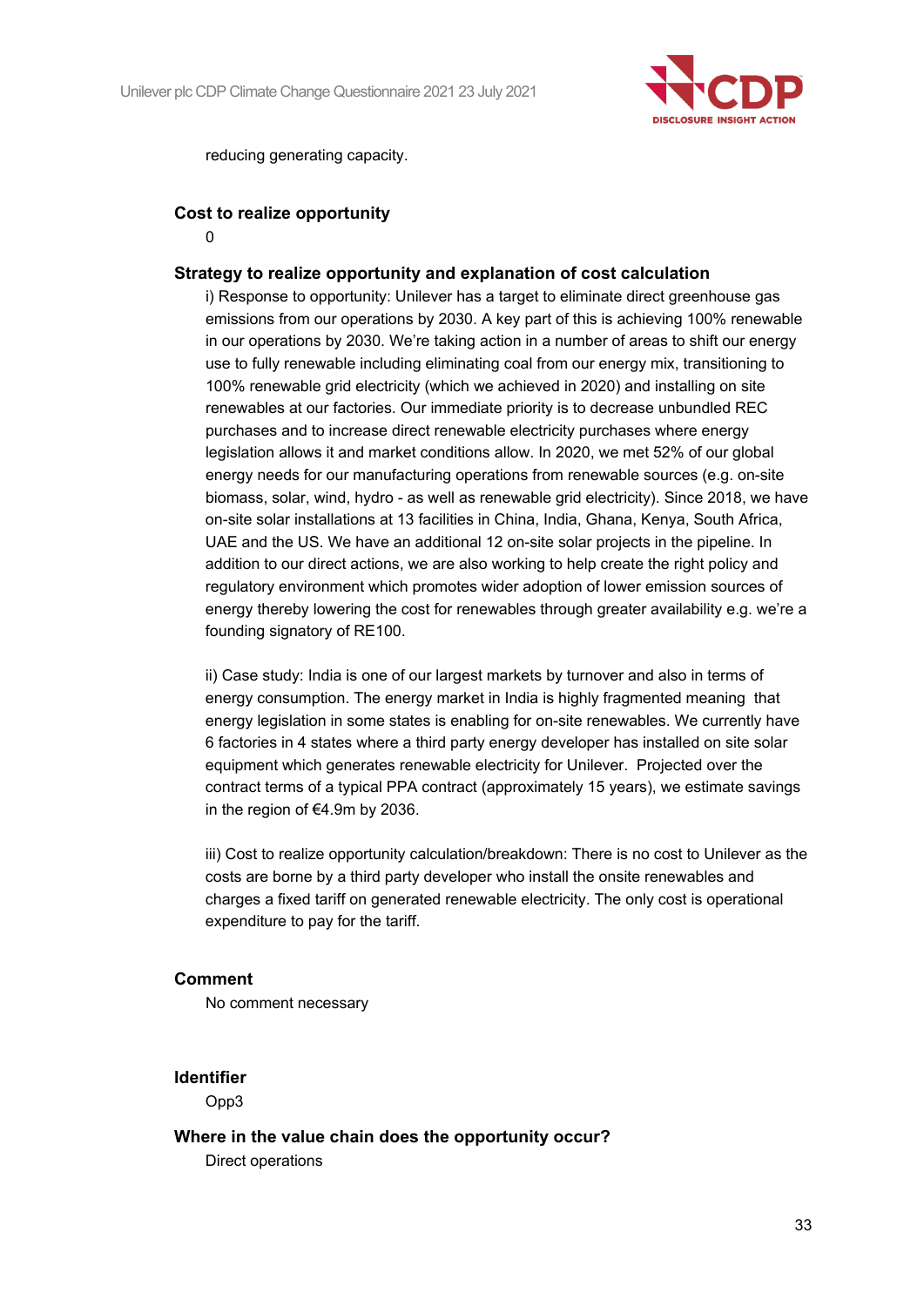Unilever plc CDP Climate Change Questionnaire 2021 23 July 2021



### **Opportunity type**

Energy source

#### **Primary climate-related opportunity driver**

Use of lower-emission sources of energy

#### **Primary potential financial impact**

Reduced direct costs

#### **Company-specific description**

i) Company-specific description of opportunity: Energy is one of the major overhead costs in running Unilever's 290+ factories – energy costs are around 5-10% of Unilever's total operating spend e.g. in India we spend around €25m on electricity annually. There is an opportunity to make cost savings through targeted investments in our factories in energy efficiency and low carbon energy sources such as renewable energy technologies, solar water heating systems and biomass boilers.

#### **Time horizon**

Medium-term

#### **Likelihood**

Very likely

#### **Magnitude of impact**

Low

**Are you able to provide a potential financial impact figure?** Yes, a single figure estimate

### **Potential financial impact figure (currency)**

10,800,000

### **Potential financial impact figure – minimum (currency)**

### **Potential financial impact figure – maximum (currency)**

#### **Explanation of financial impact figure**

i) Approach: Using capex budget (the Low Carbon Fund), we install energy and emissions reduction technologies at our sites to avoid costs from utility consumption.

ii) Financial impact figure calculation/breakdown (A x B): We assessed the estimated paybacks from the Low Carbon Fund over the last 3 years (A). We then extrapolated this figure over 9 years (B) assuming investment is equal to the average of the last 5 years. We estimate that over the period 2021 to 2030, we could avoid costs of around €10.8 million annually through capex focused on energy and emissions reduction projects globally. This figure includes costs avoided primarily from utility consumption as well as avoided maintenance costs.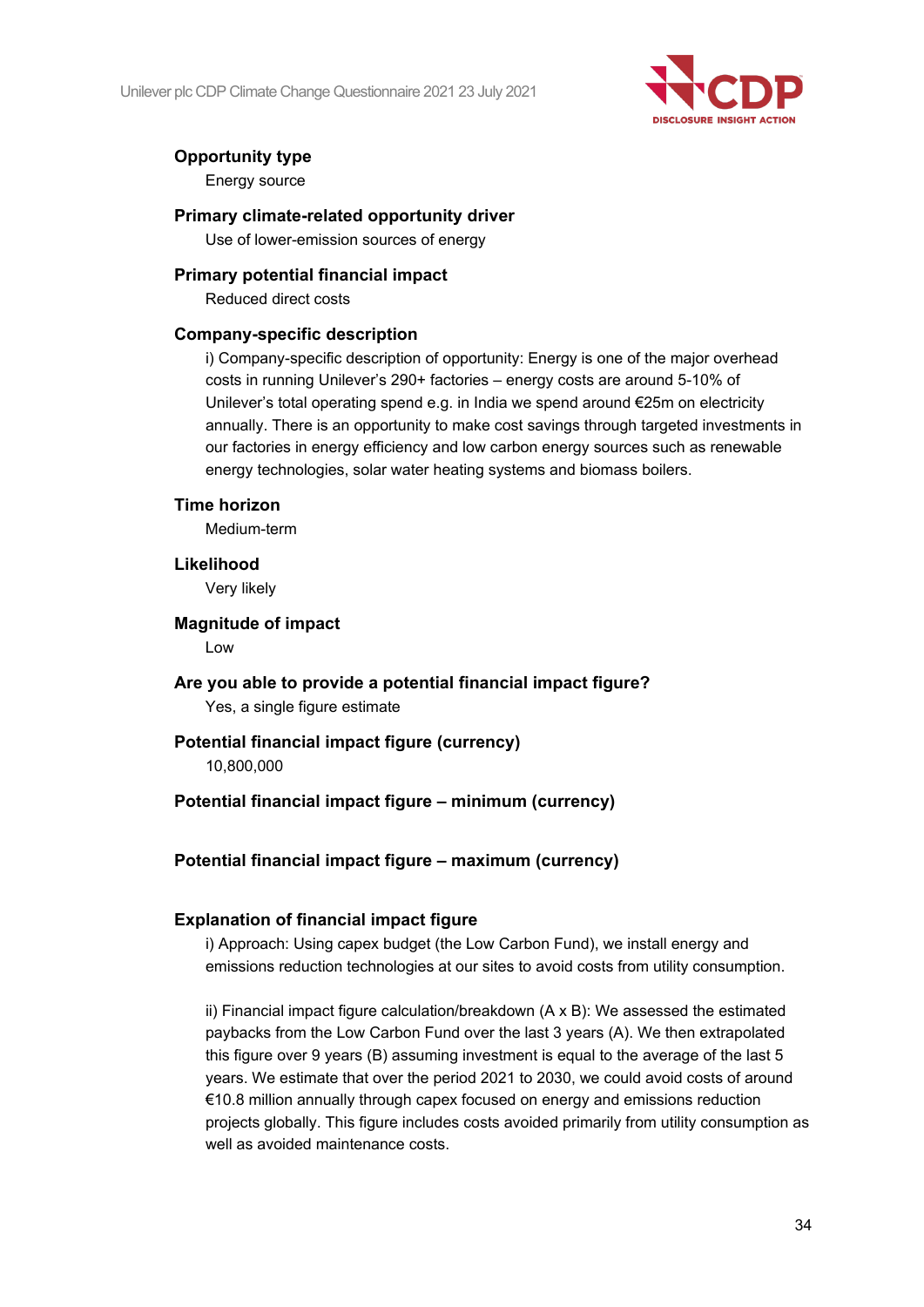

iii) Assumptions: Investment is equal to the last 5 years and average payback is 2.4 years.

#### **Cost to realize opportunity**

25,000,000

#### **Strategy to realize opportunity and explanation of cost calculation**

i) Response to opportunity: One of the ways in which we can deliver costs savings is by 'taxing' divisional capital expenditure budgets (initially formed from the carbon emissions of the divisions) to create a centrally managed Low Carbon Fund. We use the Fund to accelerate clean technology investment through energy and emissions reduction projects globally. This not only helps to reduce our emissions but also save costs over the long-term.

ii) Case study of strategy to realize opportunity: Through the Low Carbon Fund we have installed renewable energy technologies on our factory sites, including solar water heating systems at sites in Australia, Israel, Mexico and India that together reduce CO2 emissions by around 1,500 tonnes per year, and a biomass boiler at our Tema factory in Ghana. In 2020, we invested €13 million (slightly less than previous years due to funds being diverted due to Covid-19) in over 100 energy and emissions reduction projects globally which will reduce our global CO2 emissions by 2.7% (19700 tonnes CO2).

iii) Cost to realize opportunity calculation/breakdown (A + B): Capital investment to realise the opportunity is €25 million annually. The €25 million capital investment includes a range of site infrastructure (A) and process investments (B) which deliver energy and water efficiency, decarbonisation and a shift to renewables energy. We expect savings to accrue over the life time of the assets – at least 5 years and often much longer (e.g. in the case of a biomass boiler which can have a life time of up to 20 years). Capital invested in the Low Carbon Fund over the next 9 years could potentially deliver significant cumulative cost avoidance savings.

#### **Comment**

No comment necessary

# **C3. Business Strategy**

## **C3.1**

### **(C3.1) Have climate-related risks and opportunities influenced your organization's strategy and/or financial planning?**

Yes, and we have developed a low-carbon transition plan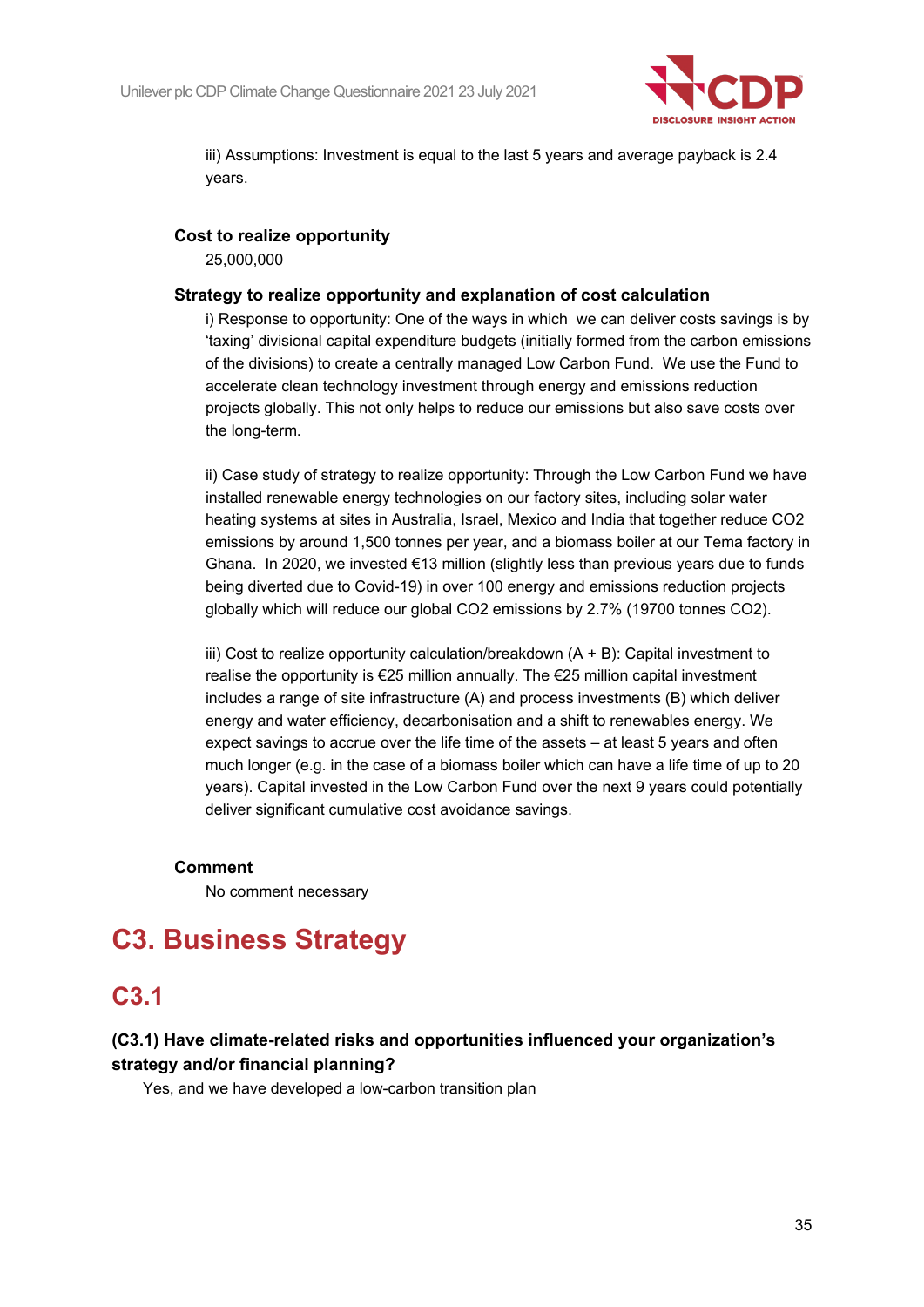

# **C3.1a**

### **(C3.1a) Is your organization's low-carbon transition plan a scheduled resolution item at Annual General Meetings (AGMs)?**

|     | Is your low-carbon<br>transition plan a<br>scheduled resolution item<br>at AGMs? | <b>Comment</b>                                                                                                                                                                                                                                                                                                                                                                                                                            |
|-----|----------------------------------------------------------------------------------|-------------------------------------------------------------------------------------------------------------------------------------------------------------------------------------------------------------------------------------------------------------------------------------------------------------------------------------------------------------------------------------------------------------------------------------------|
| Row | Yes                                                                              | In December 2020, Unilever's Board<br>announced its intention to put Unilever's climate transition<br>action plan before shareholders and seek a non-binding<br>advisory vote on our ambitious emissions reduction targets<br>and the plans to achieve them. In May 2021, our Climate<br>Transition Action Plan (CTAP) was approved by our<br>shareholder vote at our Annual General Meeting with an<br>overwhelming 99.6% approval rate. |

# **C3.2**

### **(C3.2) Does your organization use climate-related scenario analysis to inform its strategy?**

Yes, qualitative and quantitative

## **C3.2a**

### **(C3.2a) Provide details of your organization's use of climate-related scenario analysis.**

| <b>Climate-related</b><br>scenarios and<br>models applied | <b>Details</b>                                                                                                                                                                                                                                                                                                                                                                                                                                                                                                                                                                                                                                                                                                                                                             |
|-----------------------------------------------------------|----------------------------------------------------------------------------------------------------------------------------------------------------------------------------------------------------------------------------------------------------------------------------------------------------------------------------------------------------------------------------------------------------------------------------------------------------------------------------------------------------------------------------------------------------------------------------------------------------------------------------------------------------------------------------------------------------------------------------------------------------------------------------|
| 2DS<br><b>IEA 450</b><br>Greenpeace<br><b>RCP 8.5</b>     | Inputs: Our aim was to build a scenario model which was bespoke to Unilever.<br>We drew on various physical scenarios (e.g. IPCC RCP 8.5 Scenario) &<br>transition scenarios (e.g. Greenpeace Energy Revolution, IEA WEO 450ppm<br>scenario, IEA 2DS) and various 3rd party scenarios as well as TCFD guidance.<br>We also used internal data sources such as historical financial results, scopes<br>1, 2 and 3 (value chain) emissions, and commodity spend. The analysis<br>covered Unilever's full value chain: raw materials, manufacturing, logistics and<br>sales & covered a time horizon of 2030, which is relevant and in line with some<br>of our current GHG emission targets.<br>Assumptions: The modelling assumed that our business activities are the same |
|                                                           | as they are today. While we understand that policy risk and physical impact can<br>happen simultaneously, we made the following simplifying assumptions:<br>$\blacksquare$ In the 2°C scenario, we assumed that in the period to 2030 society acts<br>rapidly to limit greenhouse gas emissions and puts in place measures to                                                                                                                                                                                                                                                                                                                                                                                                                                              |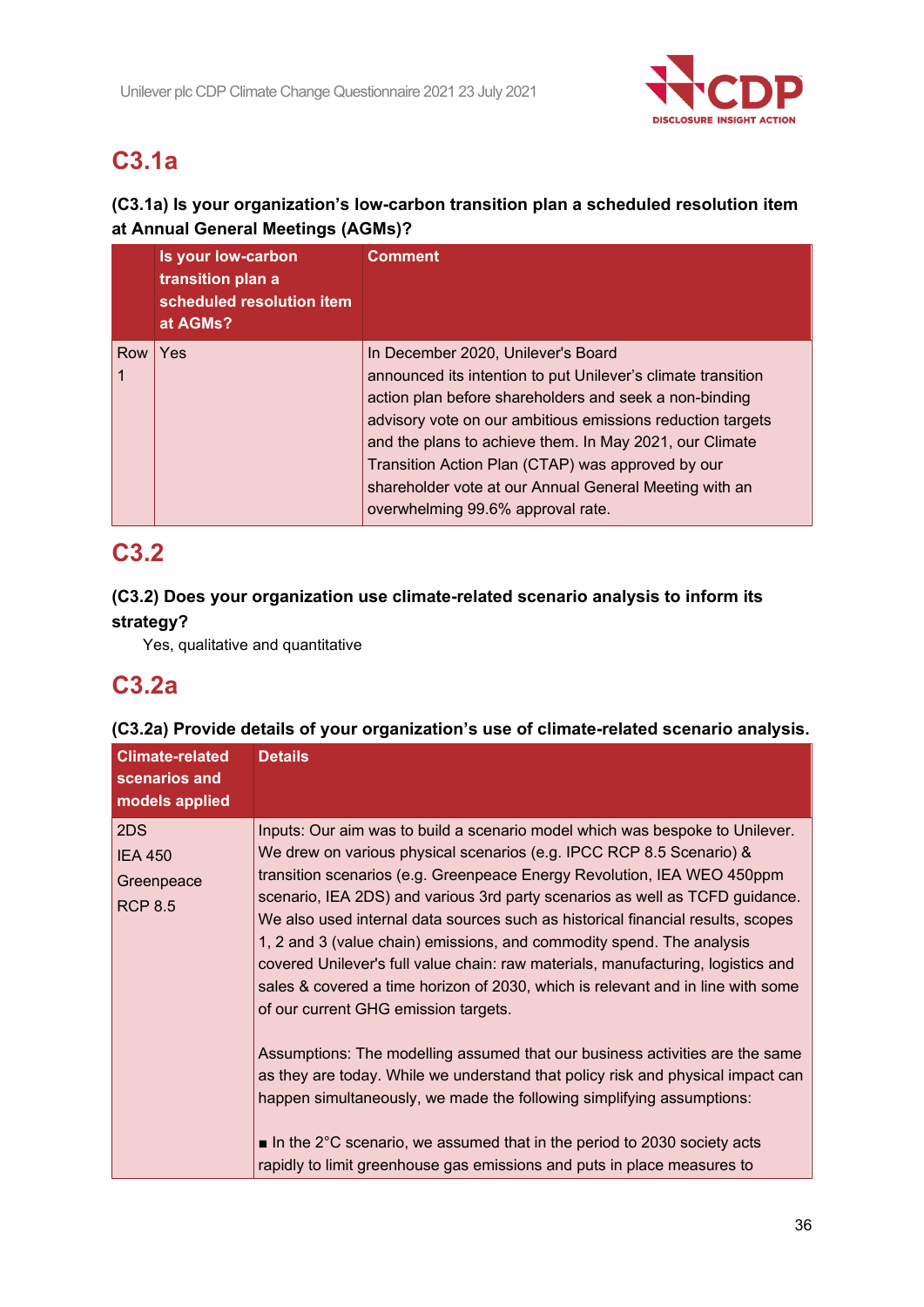

restrain deforestation and discourage emissions (for example implementing carbon pricing at \$75-\$100 per tonne, taken from the International Energy Agency's 450 scenario). We have assumed that there will be no significant impact to our business from the physical ramifications of climate change by 2030 – i.e. from greater scarcity of water or increased impact of severe weather events. The scenario assesses the impact on our business from regulatory changes.

■ In the 4°C scenario, we assumed climate policy is less ambitious and emissions remain high so the physical manifestations of climate change are increasingly apparent by 2030. Given this we have not included impacts from regulatory restrictions but focus on those resulting from the physical impacts.

The main elements of the 2°C scenario are as follows:

■ Carbon pricing is introduced in key countries where Unilever operates (e.g. India, China, US) and hence there are increases in both manufacturing costs and the costs of raw materials such as dairy ingredients and the metals used in packaging.

■ Zero net deforestation requirements are introduced in key markets where Unilever sources raw materials (e.g. palm oil in Indonesia) and a shift to sustainable agriculture e.g. Climate Smart Agriculture, puts pressure on agricultural production, raising the price of certain raw materials.

The main impacts of the 4°C scenario are as follows:

■ Chronic and acute water stress reduces agricultural productivity in some regions where Unilever manufactures and sells products (e.g. South Asia), raising prices of raw materials.

■ Increased frequency of extreme weather (storms and floods) causes increased incidence of disruption to our manufacturing and distribution networks.

■ Temperature increase and extreme weather events reduce economic activity, GDP growth and hence sales levels fall.

Influence on strategy: Our scenario analysis validated what we have known for a number of years: that our exposure to carbon pricing is likely to increase over time. In response, we have piloted different carbon pricing schemes including a programme that 'taxed' divisional capital expenditure budgets (initially formed from the carbon emissions of the divisions) to create a centrally managed Low Carbon Fund. The Fund was used to accelerate clean technology investment through energy and emissions reduction projects globally. For example, through the fund we have installed renewable energy technologies on our factory sites, including solar water heating systems at sites in Australia, Israel, Mexico and India that together reduce CO2 emissions by around 1,500 tonnes per year, and a biomass boiler at our Tema factory in Ghana. By investing in these projects, we are not only helping to reduce our emissions but also reducing the risk of future carbon pricing or ETS schemes.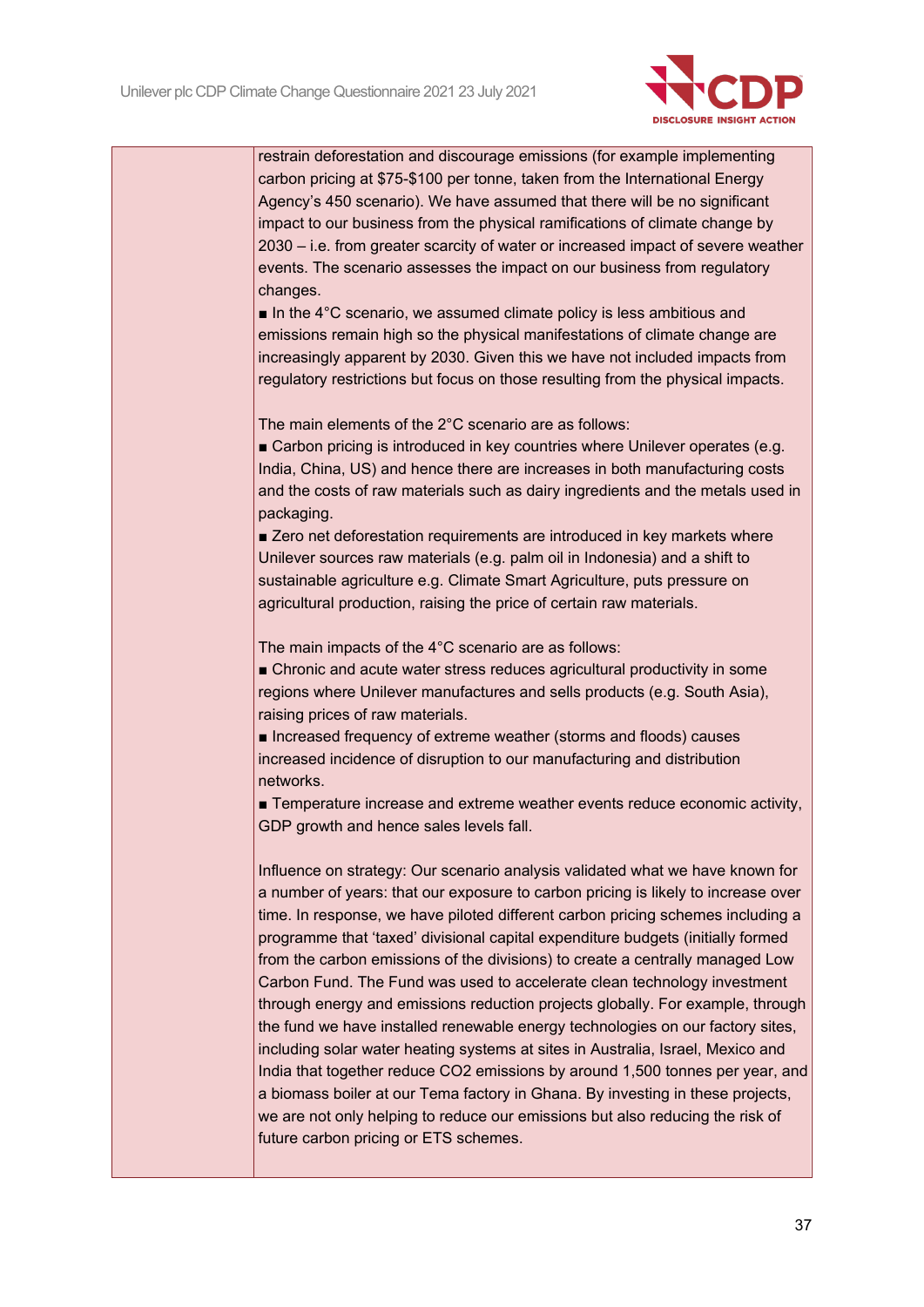

# **C3.3**

## **(C3.3) Describe where and how climate-related risks and opportunities have influenced your strategy.**

|                                       | <b>Have climate-related</b><br>risks and<br>opportunities<br>influenced your<br>strategy in this area? | <b>Description of influence</b>                                                                                                                                                                                                                                                                                                                                                                                                                                                                                                                                                                                                                                                                                                                                                                                                                                                                                                                                                                                                                                                                                                                                                                                                                                                                                                                                     |
|---------------------------------------|--------------------------------------------------------------------------------------------------------|---------------------------------------------------------------------------------------------------------------------------------------------------------------------------------------------------------------------------------------------------------------------------------------------------------------------------------------------------------------------------------------------------------------------------------------------------------------------------------------------------------------------------------------------------------------------------------------------------------------------------------------------------------------------------------------------------------------------------------------------------------------------------------------------------------------------------------------------------------------------------------------------------------------------------------------------------------------------------------------------------------------------------------------------------------------------------------------------------------------------------------------------------------------------------------------------------------------------------------------------------------------------------------------------------------------------------------------------------------------------|
| Products and<br>services              | Yes                                                                                                    | Influence on strategy (medium-term horizon): Our growth<br>and profitability depend on our ability to anticipate or<br>respond to changing consumer preferences. Public concern<br>about climate change is higher than ever and consumers<br>are increasingly choosing more sustainable brands.<br>Consumers in a number of our markets are increasingly<br>adopting plant-based diets which have a lower GHG<br>footprint than meat-based diets. The global plant-based<br>meat market is growing at a compound annual growth rate<br>of 15.8 per cent and is set to reach \$35.4 billion by 2027. To<br>support our growth ambitions, it is imperative that we<br>understand the market opportunities from plant-based foods<br>and invest in innovation capability accordingly.<br>Case study of strategic decision: We have identified plant-<br>based as one of our Unilever Compass 'strategic choices',<br>to develop our portfolio into high growth spaces. In 2020,<br>Unilever announced an annual global sales target of €1<br>billion from plant-based meat and dairy alternatives, by<br>2025-2027. The growth will be driven by the roll-out of The<br>Vegetarian Butcher as well as increasing vegan alternatives<br>from brands including Hellmann's, Magnum and Wall's. In<br>2020 alone, The Vegetarian Butcher grew its turnover by<br>over 70%. |
| Supply chain<br>and/or value<br>chain | Yes                                                                                                    | Influence on strategy (medium-term horizon): Our business<br>depends on purchasing materials, efficient and<br>uninterrupted manufacturing and the timely distribution of<br>products to our customers. Our operating costs and<br>commodity prices could be disrupted by increased<br>frequency of extreme weather events and changes to<br>weather systems. In response to this risk to our supply<br>chain, we have created a set of Regenerative Agriculture<br>Principles which sit alongside our existing Sustainable<br>Agriculture Code. The Principles are agricultural practices                                                                                                                                                                                                                                                                                                                                                                                                                                                                                                                                                                                                                                                                                                                                                                          |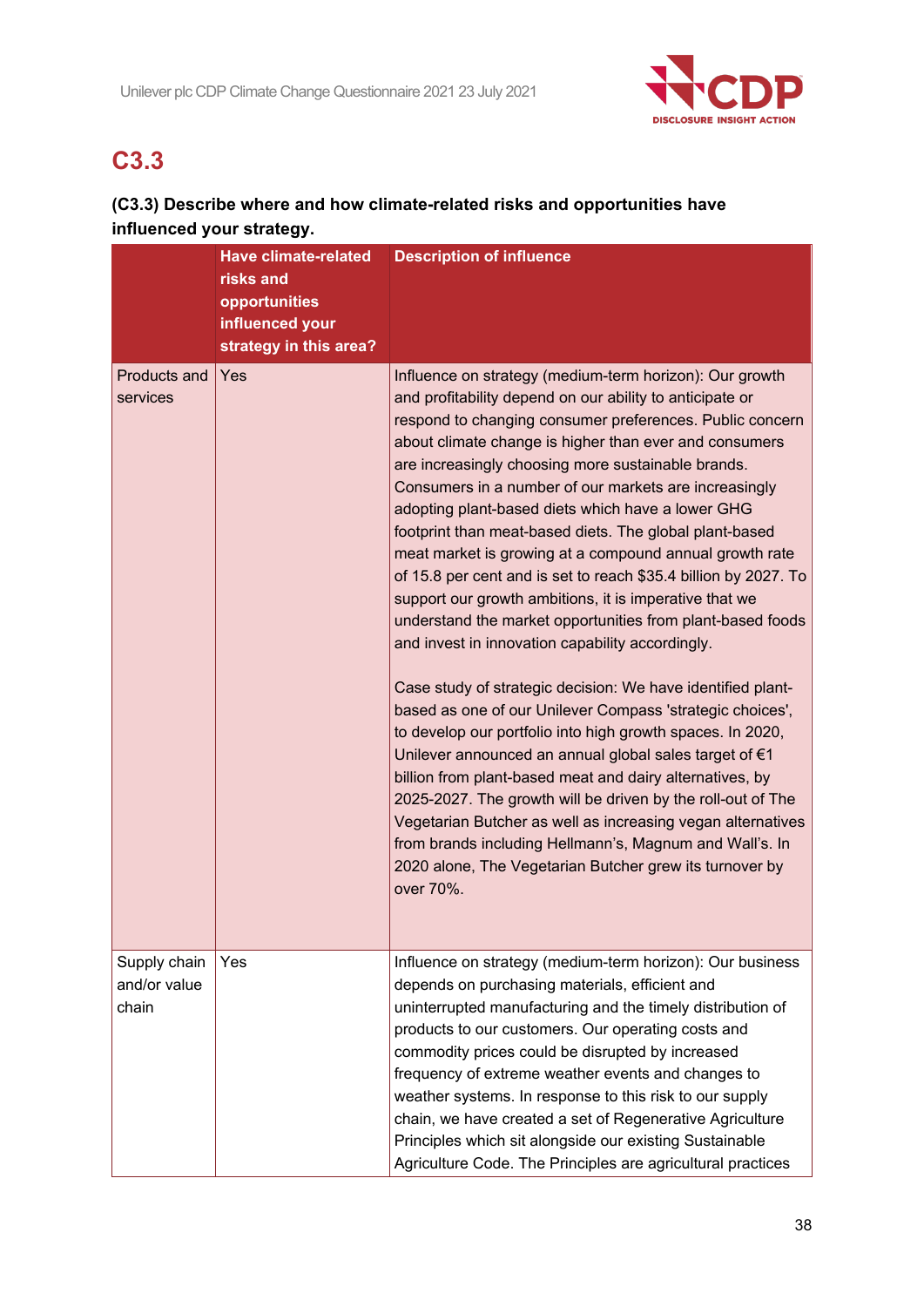

|                      |     | focused on delivering positive outcomes in terms capturing<br>carbon, climate resilience, nourishing the soil, increasing<br>farm biodiversity, improving water quality and restoring and<br>regenerating the land. Implementation of regenerative<br>agriculture is a journey which will need to take place across<br>many aspects of the farming system over several years,<br>and where the benefits may take decades to be fully<br>measurable. From 2021, we will set up a number of<br>Lighthouse Programmes to test implementation of the<br>Regenerative Agriculture Principles in practice. We will also<br>invest in and work with farmers, suppliers and partners on<br>different crops in different geographies in order to find<br>locally adapted solutions.                                                                                                                                                                                                              |
|----------------------|-----|-----------------------------------------------------------------------------------------------------------------------------------------------------------------------------------------------------------------------------------------------------------------------------------------------------------------------------------------------------------------------------------------------------------------------------------------------------------------------------------------------------------------------------------------------------------------------------------------------------------------------------------------------------------------------------------------------------------------------------------------------------------------------------------------------------------------------------------------------------------------------------------------------------------------------------------------------------------------------------------------|
|                      |     | Case study of strategic decision: Soy is one of the most<br>important crops we use for our foods products, including<br>one of our biggest brands Hellmann's mayonnaise. It is<br>therefore imperative that our supply chain is resilient and<br>sustainable. In response, in lowa in the US, we're working<br>with soy farmers and soy oil suppliers on a regenerative<br>farming project. This is introducing cover crops as a way of<br>protecting their soil. The plants capture carbon in the air and<br>feed it into the soil, where microbes use carbon for energy<br>and keep it underground instead of releasing it back into the<br>atmosphere. Our largest brand Knorr is working with US<br>rice supplier Riviana to implement a suite of farming<br>practices that enable farmers to grow rice while preserving<br>water and decreasing methane emissions. We are rolling<br>our other regenerative projects across other key<br>commodities to manage supply chain risks. |
| Investment in<br>R&D | Yes | Influence on strategy (medium-term horizon): Our growth<br>and profitability depend on our ability to pre-empt or<br>respond to changing consumer preferences, which in turn<br>requires investment in R&D. Public concern about<br>sustainability is higher than ever and consumers are<br>increasingly choosing more sustainable brands which have<br>a lower environmental footprint and use fewer chemicals. In<br>response, in September 2020, Unilever announced its<br>ambition to replace all of the carbon derived from fossil fuels<br>in our Home Care formulations with renewable or recycled<br>carbon by 2030. This approach - called 'Clean Future' -<br>avoids pumping more carbon from under the ground (in the<br>form of fossil fuels), which would add to the earth's<br>atmospheric carbon burden when the chemicals                                                                                                                                               |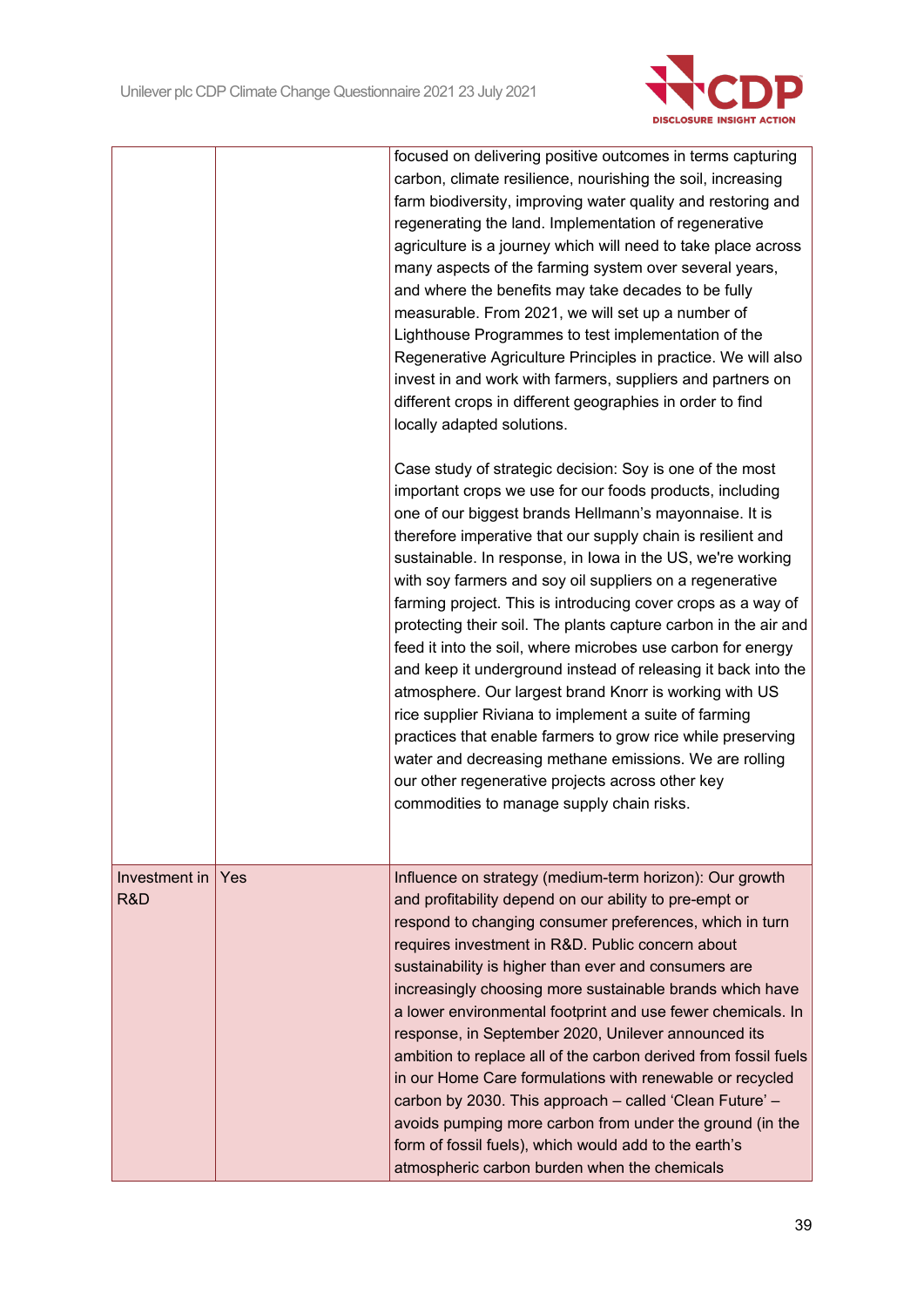

|            |     | biodegrade. We are investing €1 billion in our Clean Future<br>strategy, to finance biotechnology research, CO2 utilisation,<br>low carbon chemistry, biodegradable and water-efficient<br>formulations, and reducing the use of virgin plastic.<br>Case study of strategic decision: Clean Future is our<br>strategic play to reinvent the chemistry of our Home Care<br>products. Through Clean Future, we are:<br>• Using bio-science and industrial biotechnology to produce<br>highly efficient cleaning ingredients from sustainably<br>sourced biomass, such as the rhamnolipids (a surfactant)<br>we are using in our hand dishwash detergent in Chile and<br>Vietnam or new high-performing bio-enzymes.<br>• Turning non-recyclable plastic waste destined for landfill or<br>incineration into biodegradable cleaning and fragrance<br>chemicals.<br>• Turning CO2 from industrial emissions into useful<br>chemicals and minerals through carbon capture and<br>utilisation, as we already do for some of the soda ash we<br>use in our laundry detergents in India.<br>Adopting this approach in the recent past has helped us<br>deliver up to 28% GHG savings in product formulations<br>whilst delivering new consumer benefits such as skin<br>mildness. We are now exploring the extent to which this<br>level of GHG reduction could be deliverable across our<br>Home Care portfolio. |
|------------|-----|-----------------------------------------------------------------------------------------------------------------------------------------------------------------------------------------------------------------------------------------------------------------------------------------------------------------------------------------------------------------------------------------------------------------------------------------------------------------------------------------------------------------------------------------------------------------------------------------------------------------------------------------------------------------------------------------------------------------------------------------------------------------------------------------------------------------------------------------------------------------------------------------------------------------------------------------------------------------------------------------------------------------------------------------------------------------------------------------------------------------------------------------------------------------------------------------------------------------------------------------------------------------------------------------------------------------------------------------------------------------------------------------------------------|
| Operations | Yes | Influence on strategy (medium-term horizon): Current and<br>emerging laws and regulations could impact our financial<br>performance as governments may take action, such as the<br>introduction of carbon taxes which could increase both<br>manufacturing costs and the costs of raw materials. In<br>2020, we announced our commitment to achieve zero<br>emissions in our operations by 2030, thereby mitigating the<br>risk of future policy and regulation such as carbon pricing.<br>To deliver this goal, we're continuously optimising our<br>energy demand through energy efficiency programmes. For<br>example, between 2008 and the end of 2020 we reduced<br>GHG emissions from energy used in our factories by 75%<br>per tonne of production. This has contributed to cumulative<br>cost avoidance from energy of over €873 million since 2008.<br>We are also transitioning energy sources to renewables.<br>Our worldwide grid electricity is now 100% sourced from<br>renewable sources.                                                                                                                                                                                                                                                                                                                                                                                                 |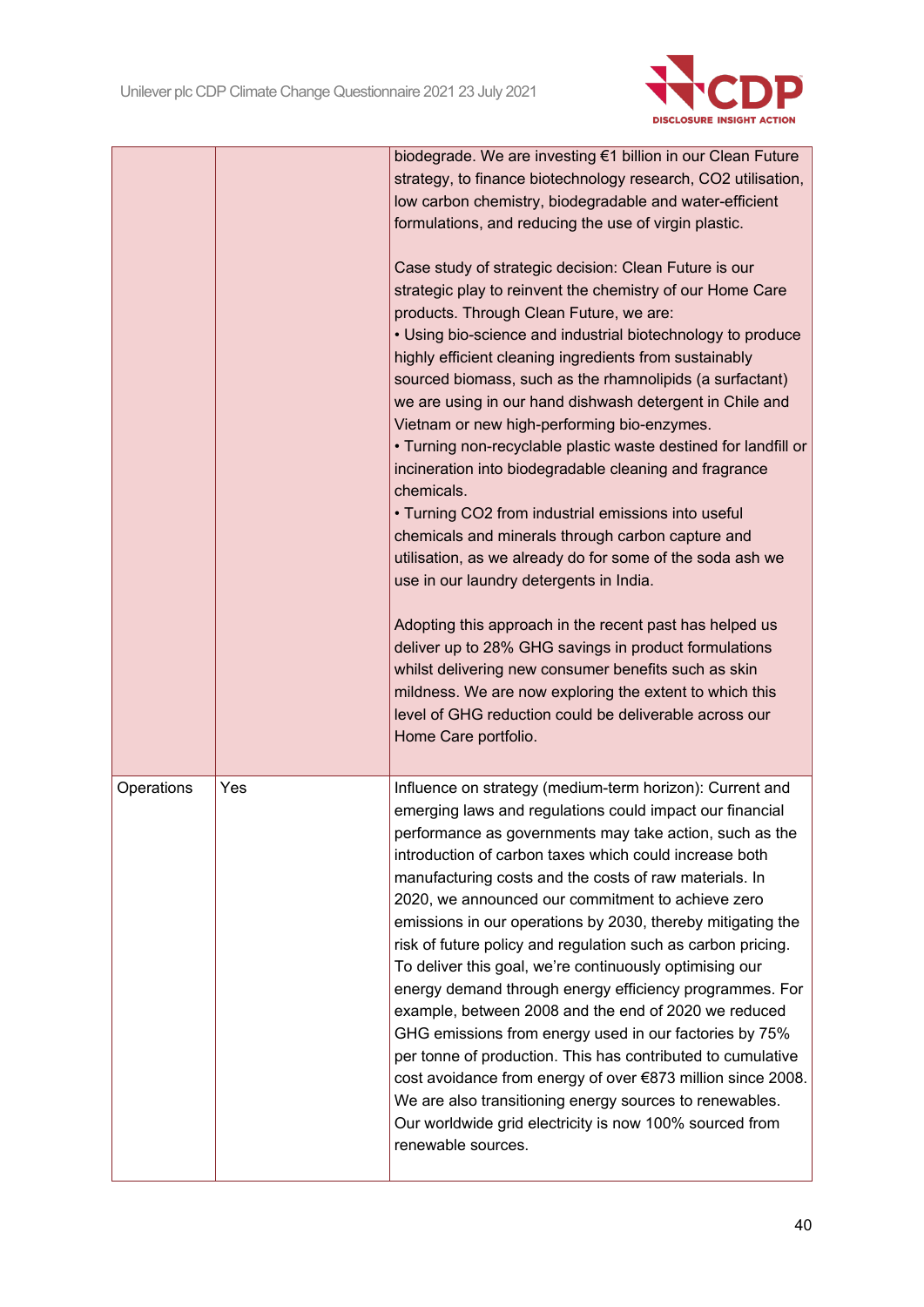

|  | Case study of strategic decision: For example, in the UK      |
|--|---------------------------------------------------------------|
|  | and Ireland, 10 of our sites use renewable electricity from a |
|  | 23-turbine strong wind farm in Lochluichart, an onshore       |
|  | wind farm in the Scottish Highlands. We're in the process of  |
|  | transitioning heating sources (typically fossil fuel burning  |
|  | boilers) for manufacturing sites, offices and labs to         |
|  | renewable energy sources. And we aim to eliminate any         |
|  | remaining residual high global warming potential (GWP)        |
|  | HFC refrigerants from our cooling systems, retrofitting or    |
|  | replacing them with low GWP refrigerants such as              |
|  | hydrocarbons, ammonia and CO2. As a result of these           |
|  | actions (and many more) in 2020, across our operations, we    |
|  | reduced Scope 1 and 2 emissions from energy and               |
|  | refrigerant use by 60% since 2015, mainly due to our          |
|  | accelerated use of renewables and the phasing out of coal     |
|  | from our energy mix, which is now restricted to a small       |
|  | number of factories.                                          |
|  |                                                               |
|  |                                                               |

# **C3.4**

## **(C3.4) Describe where and how climate-related risks and opportunities have influenced your financial planning.**

|          | <b>Financial</b><br>planning<br>elements that<br>have been<br><b>influenced</b> | <b>Description of influence</b>                                                                                                                                                                                                                                                                                                                                                                                                                                                                                                                                                                                                                                                                                                                                                                                                                                                                                    |
|----------|---------------------------------------------------------------------------------|--------------------------------------------------------------------------------------------------------------------------------------------------------------------------------------------------------------------------------------------------------------------------------------------------------------------------------------------------------------------------------------------------------------------------------------------------------------------------------------------------------------------------------------------------------------------------------------------------------------------------------------------------------------------------------------------------------------------------------------------------------------------------------------------------------------------------------------------------------------------------------------------------------------------|
| Row<br>1 | <b>Revenues</b>                                                                 | Our 2°C & 4°C scenario analysis helps us determine the financial risks<br>and opportunities associated with climate change. Unilever's revenue<br>growth and profitability is determined by our portfolio, geographical and<br>channel presence and how these evolve over time in response to<br>consumer demand.                                                                                                                                                                                                                                                                                                                                                                                                                                                                                                                                                                                                  |
|          |                                                                                 | Case Study: If Unilever does not make optimal strategic investment<br>decisions taking climate change risks and opportunities into account, then<br>opportunities for growth and improved profitability could be missed.<br>Unilever depends on the ability to continue being relevant, such as in<br>markets where there is an increased demand for plant-based products.<br>We know that consumers in a number of our markets are increasingly<br>adopting plant-based diets which have a lower GHG footprint than meat-<br>based diets. That's why in 2020, we announced an annual global sales<br>target of €1 billion from plant-based meat and dairy alternatives, by 2025-<br>2027. The growth of our plant-based portfolio will be factored into our<br>financial planning over the next five to seven years. The growth will be<br>driven by the roll-out of The Vegetarian Butcher as well as increasing |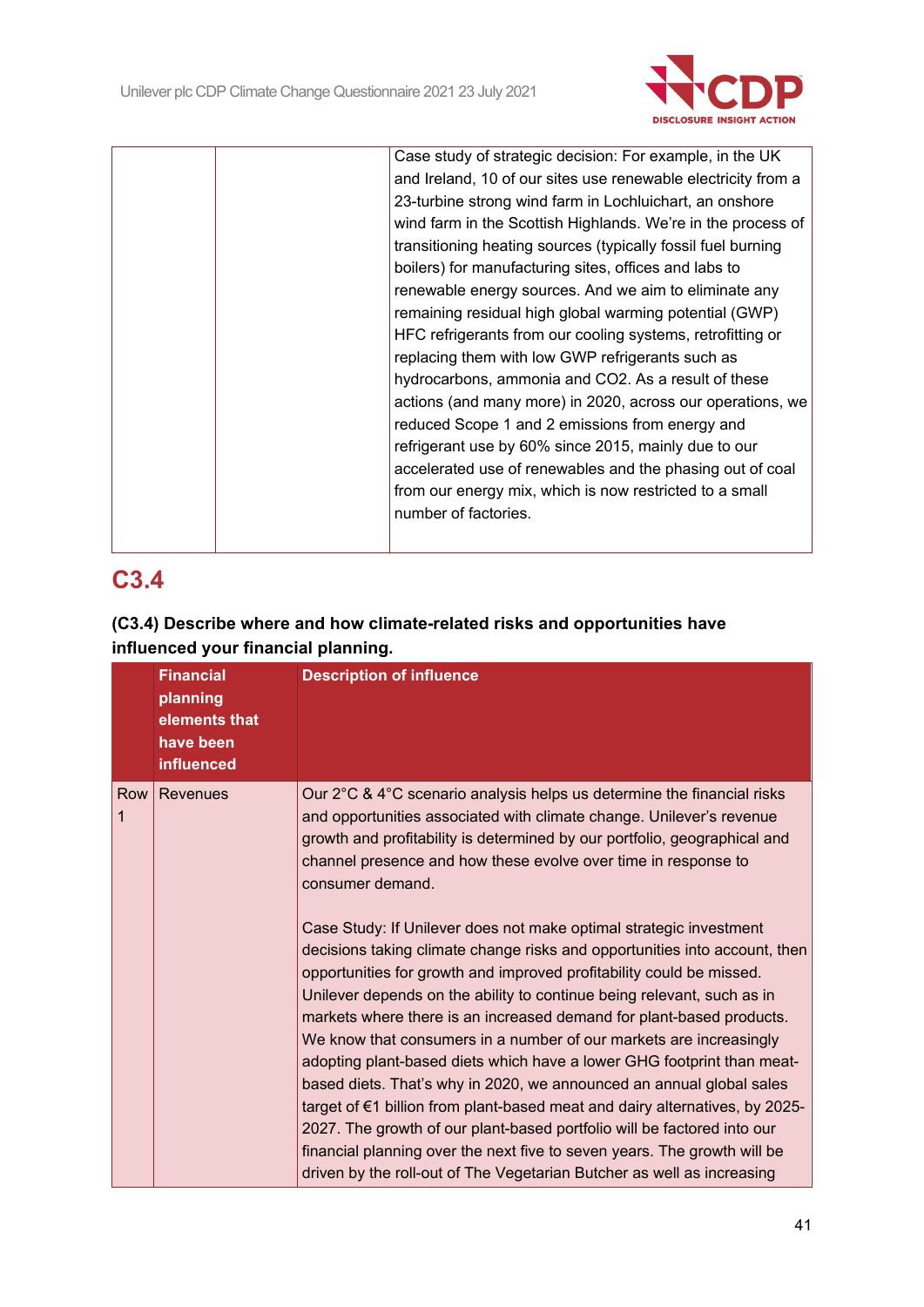

|  | vegan alternatives from brands including Hellmann's, Magnum and         |
|--|-------------------------------------------------------------------------|
|  | Wall's. In 2020 alone, The Vegetarian Butcher grew its turnover by over |
|  | 70%.                                                                    |
|  |                                                                         |
|  |                                                                         |

# **C3.4a**

**(C3.4a) Provide any additional information on how climate-related risks and opportunities have influenced your strategy and financial planning (optional).**

See 3.4 for an example

# **C4. Targets and performance**

# **C4.1**

**(C4.1) Did you have an emissions target that was active in the reporting year?** Both absolute and intensity targets

## **C4.1a**

**(C4.1a) Provide details of your absolute emissions target(s) and progress made against those targets.**

**Target reference number** Abs 2 **Year target was set** 2016 **Target coverage** Company-wide **Scope(s) (or Scope 3 category)** Scope 1+2 (market-based) **Base year** 2015 **Covered emissions in base year (metric tons CO2e)** 1,961,877 **Covered emissions in base year as % of total base year emissions in selected Scope(s) (or Scope 3 category)** 100 **Target year** 2030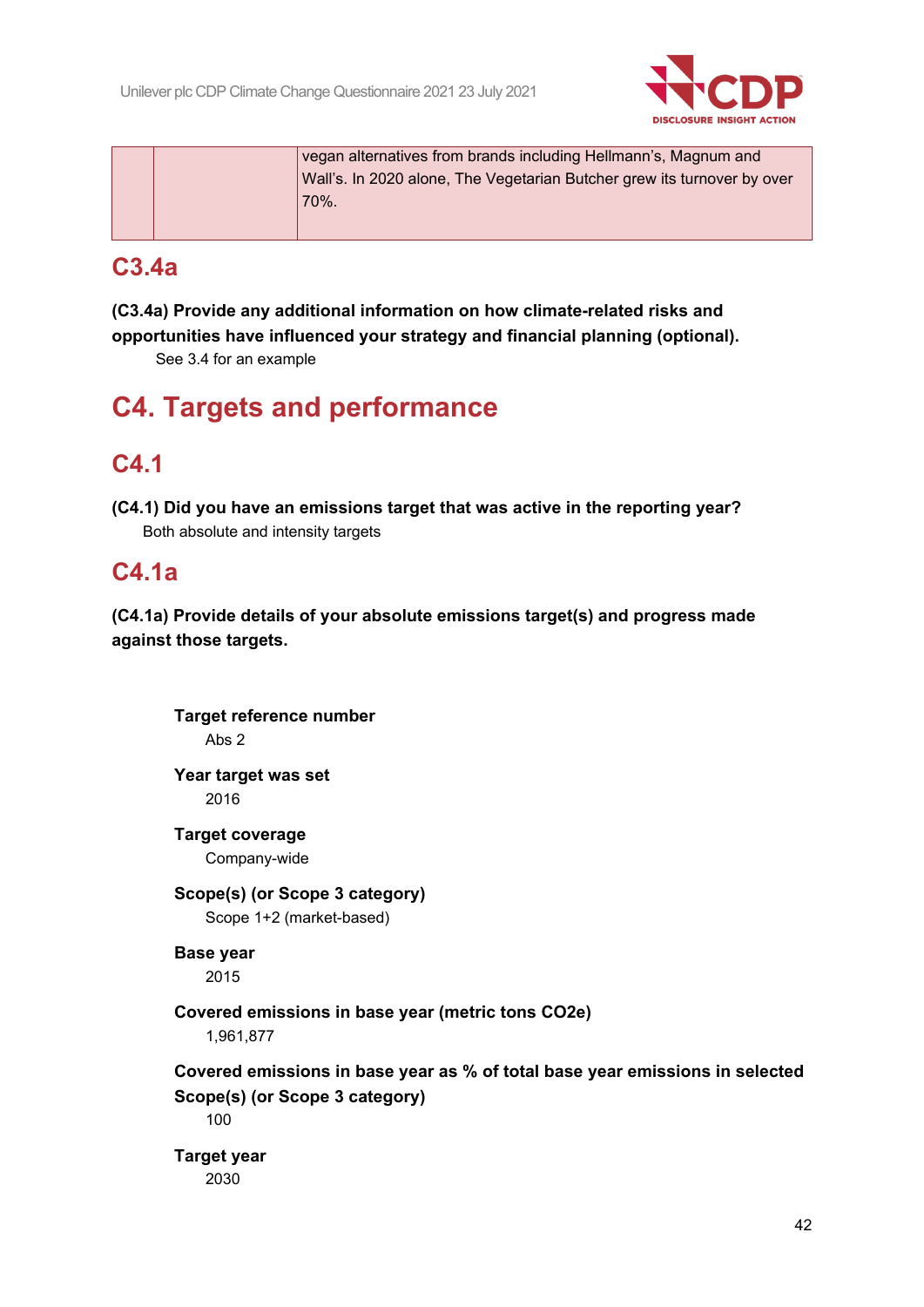

### **Targeted reduction from base year (%)**

100

- **Covered emissions in target year (metric tons CO2e) [auto-calculated]**  $\Omega$
- **Covered emissions in reporting year (metric tons CO2e)** 778,677.36
- **% of target achieved [auto-calculated]** 60.3095729243
- **Target status in reporting year** Underway

**Is this a science-based target?**

Yes, and this target has been approved by the Science-Based Targets initiative

### **Target ambition**

1.5°C aligned

### **Please explain (including target coverage)**

This target is a continuation of Abs1 reported in 2020. Unilever committed to reduce scope 1 and 2 GHG emissions 100% by 2030 from a 2015 base year. This target has been approved by the Science Based Targets Initiative as meeting the 1.5 degree C warming scenario. We will achieve the target through: 1) reducing intensity of energy consumption and 2) use of 100% renewable energy for all residual energy requirements. During 2020, the fifth year of this target, we reduced absolute scope 1+2 emissions by 29.4% vs 2019, with scope 1 emissions reducing by 7.9% and scope 2 emissions reducing by 61.3%.

**Target reference number** Abs 1

**Year target was set** 2016

**Target coverage**

Company-wide

### **Scope(s) (or Scope 3 category)**

Scope 1+2 (market-based)

**Base year**

2015

**Covered emissions in base year (metric tons CO2e)**

1,961,877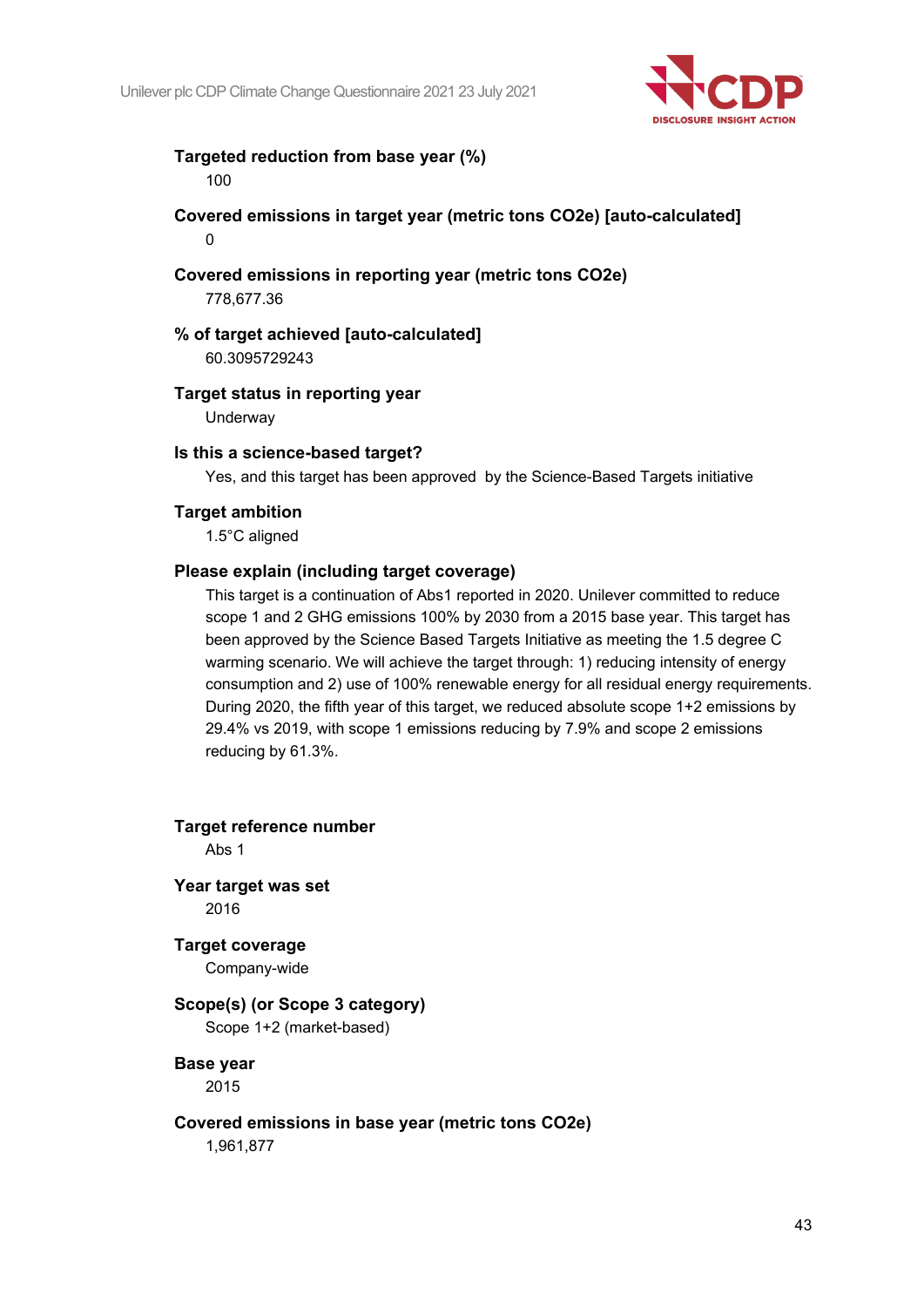

### **Covered emissions in base year as % of total base year emissions in selected Scope(s) (or Scope 3 category)** 100

**Target year**

2025

### **Targeted reduction from base year (%)**

70

### **Covered emissions in target year (metric tons CO2e) [auto-calculated]** 588,563.1

## **Covered emissions in reporting year (metric tons CO2e)**

778,677.36

# **% of target achieved [auto-calculated]**

86.156532749

**Target status in reporting year** Underway

### **Is this a science-based target?**

Yes, and this target has been approved by the Science-Based Targets initiative

### **Target ambition**

1.5°C aligned

### **Please explain (including target coverage)**

This is a shorter term, interim target towards target Abs 2 which has been approved by the Science-Based Targets initiative as being 1.5C aligned. Having achieved 70% reduction in scope 1+2 emissions by 2025, this will revert to target Abs 2 which aims to achieve 100% reduction by 2030.

During 2020, the fifth year of this target, we reduced absolute scope 1+2 emissions by 29.4% vs 2019, with scope 1 emissions reducing by 7.9% and scope 2 emissions reducing by 61.3%.

**Target reference number**

Abs 3

**Year target was set** 2016

**Target coverage** Company-wide

**Scope(s) (or Scope 3 category)**

Scope 1+2 (market-based)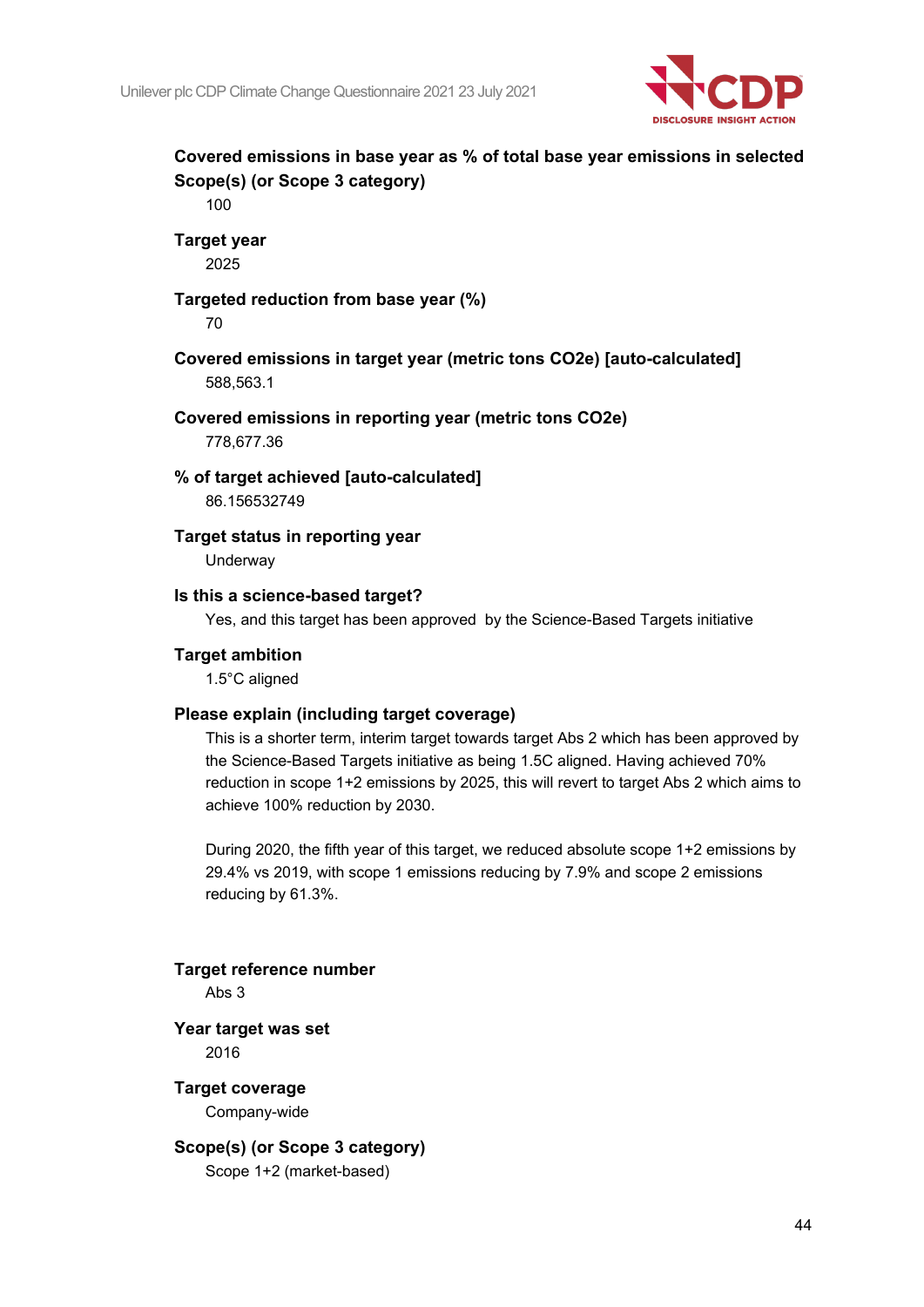

## **Base year**

2015

**Covered emissions in base year (metric tons CO2e)** 1,961,877

## **Covered emissions in base year as % of total base year emissions in selected Scope(s) (or Scope 3 category)**

100

**Target year** 2039

**Targeted reduction from base year (%)**

100

**Covered emissions in target year (metric tons CO2e) [auto-calculated]**  $\Omega$ 

**Covered emissions in reporting year (metric tons CO2e)**

778,677.36

**% of target achieved [auto-calculated]** 60.3095729243

**Target status in reporting year**

Underway

### **Is this a science-based target?**

Yes, we consider this a science-based target, but it has not been approved by the Science-Based Targets initiative

### **Target ambition**

1.5°C aligned

### **Please explain (including target coverage)**

This target is a continuation of Abs 2, with a long-term timeframe to maintain operational emissions at zero beyond 2030. This means any changes in operations following 2030 will need to be aligned with zero operational emissions.

## **C4.1b**

**(C4.1b) Provide details of your emissions intensity target(s) and progress made against those target(s).**

**Target reference number** Int 1

**Year target was set**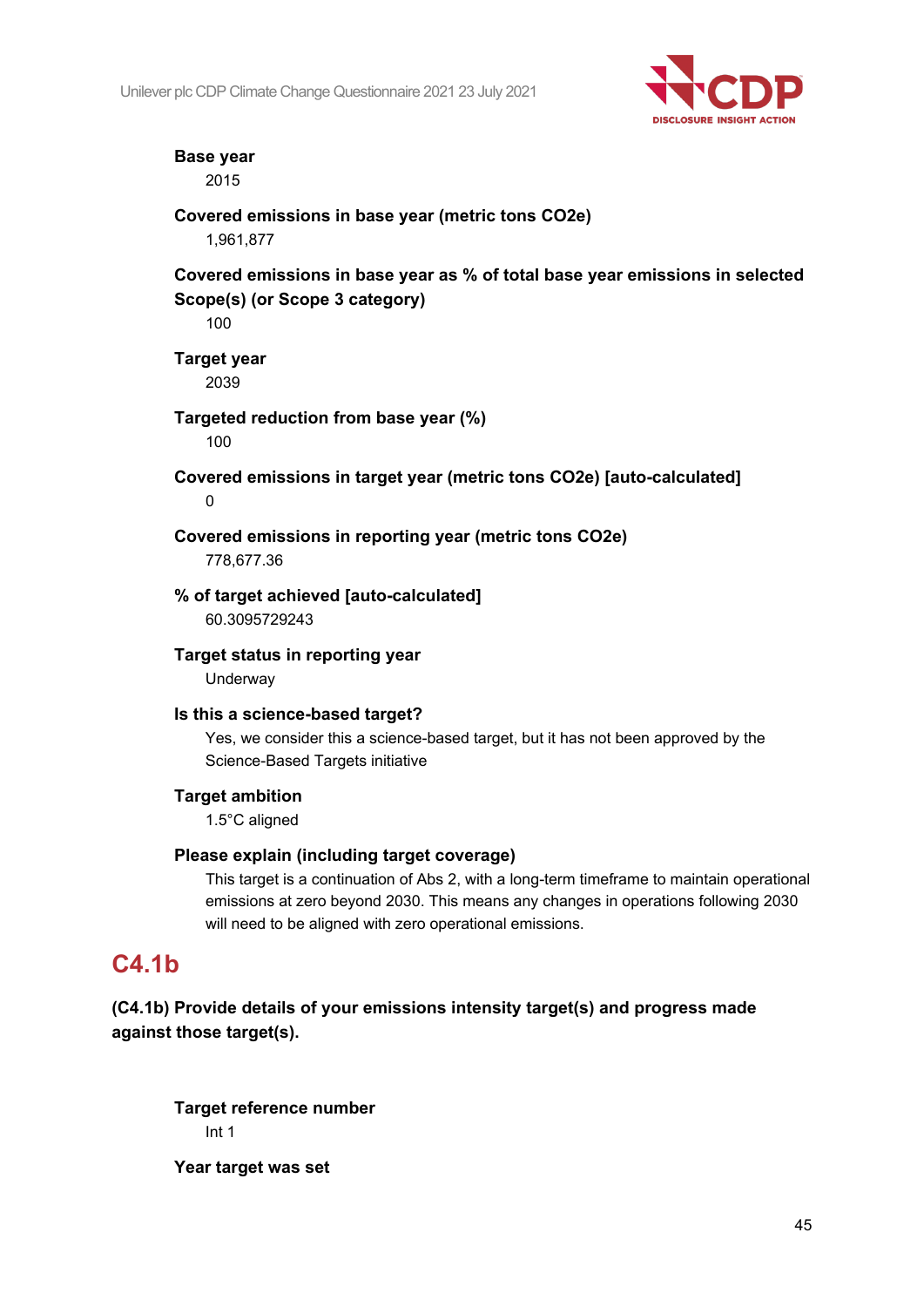Unilever plc CDP Climate Change Questionnaire 2021 23 July 2021



2020

**Target coverage** Business activity

**Scope(s) (or Scope 3 category)** Scope 1+2 (market-based)

### **Intensity metric**

Other, please specify Metric tons CO2 per metric ton of production

### **Base year**

2019

**Intensity figure in base year (metric tons CO2e per unit of activity)** 0.0532152087

**% of total base year emissions in selected Scope(s) (or Scope 3 category) covered by this intensity figure**

92

**Target year** 2020

**Targeted reduction from base year (%)**

18

**Intensity figure in target year (metric tons CO2e per unit of activity) [autocalculated]**

0.0436364711

**% change anticipated in absolute Scope 1+2 emissions** -16.63

**% change anticipated in absolute Scope 3 emissions**

 $\Omega$ 

- **Intensity figure in reporting year (metric tons CO2e per unit of activity)** 0.0385944062
- **% of target achieved [auto-calculated]** 152.6380945219
- **Target status in reporting year** Achieved
- **Is this a science-based target?**

No, but we are reporting another target that is science-based

### **Target ambition**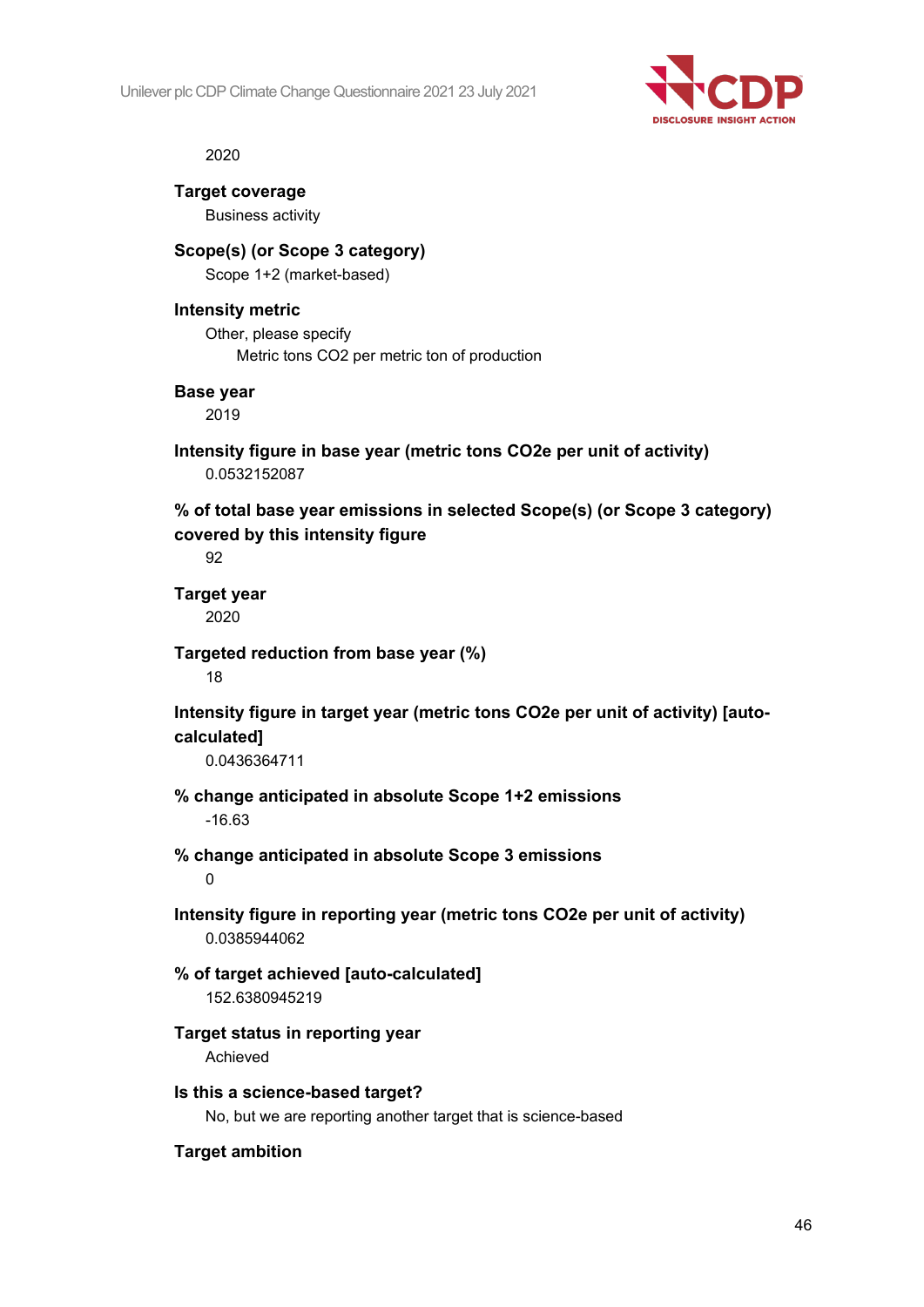

### **Please explain (including target coverage)**

This target is part of target Abs1 which is an approved Science-based target and applies to Unilever's manufacturing sites only, excluding distribution centres, warehouses, offices and data centres which comprised 8% of scope 1+2 emissions in 2019. Unilever's target for emissions of CO2 from energy used in manufacturing is that emissions in 2030 will be zero. In addition to this absolute target, we set annual relative targets for each eco-efficiency metric to assess progress and keep us on track towards our long-term goal. Our target for 2020 was a reduction per tonne of production of 18%. Our reporting year runs from 1st October 2019 - 30th September 2020, hence start and target dates set as '2020'.

#### **Target reference number**

Int 2

**Year target was set** 2010

**Target coverage**

Business activity

### **Scope(s) (or Scope 3 category)**

Scope 1+2 (market-based) + 3 (upstream and downstream)

### **Intensity metric**

Other, please specify Metric tons CO2e per consumer use

#### **Base year**

2010

**Intensity figure in base year (metric tons CO2e per unit of activity)** 0.0000505

### **% of total base year emissions in selected Scope(s) (or Scope 3 category) covered by this intensity figure**

70

## **Target year**

2030

### **Targeted reduction from base year (%)**

50

### **Intensity figure in target year (metric tons CO2e per unit of activity) [autocalculated]**

0.00002525

### **% change anticipated in absolute Scope 1+2 emissions**

-100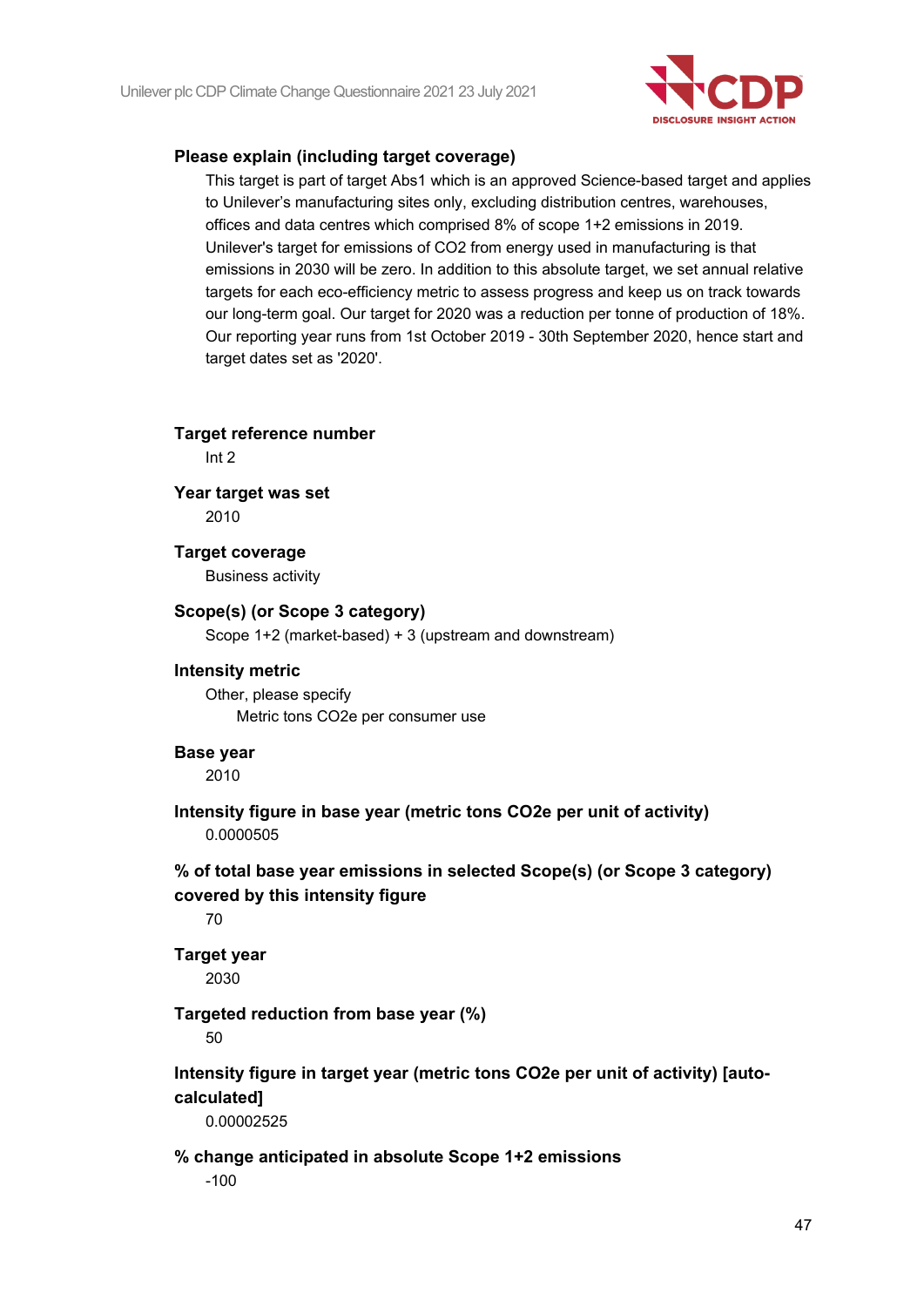

### **% change anticipated in absolute Scope 3 emissions** -5

**Intensity figure in reporting year (metric tons CO2e per unit of activity)** 0.0000456

# **% of target achieved [auto-calculated]**

19.4059405941

### **Target status in reporting year**

Underway

### **Is this a science-based target?**

Yes, and this target has been approved by the Science Based Targets initiative

### **Target ambition**

2°C aligned

### **Please explain (including target coverage)**

Unilever has committed to reduce GHG emissions from the life-cycle of its products by 50% per consumer use by 2030 from a 2010 base-year. This target has been approved by the Science Based Targets Initiative. Based on projections for changes in the number of consumer uses of our products by 2030, this equates to a 5% decrease in absolute emissions. Within this target, we aim to reduce emissions from our own operations (scope 1+2) by 100% by 2030. The baseline for 2010 was calculated from a portfolio of products across 14 countries, covering approximately 70% of our sales volume. By 2020, the current reporting year, these 14 countries covered 60-70% of sales volume. We have restated the change in our GHG emissions 'per consumer use' for prior years as a result of incorporating new data relating to the usage of our products, which changed the estimated GHG emissions in our 2010 baseline.

Since 2010, our greenhouse impact per consumer use has reduced by 10%. We are making good progress particularly in Foods & Refreshment and Home Care where we have reduced per consumer greenhouse gas emissions since 2010 by 30% and 37% respectively. The per consumer use greenhouse impact of our Beauty & Personal Care Division has increased by 10% over the same period,

driven primarily by the acquisition of brands with high greenhouse gas emissions associated with consumer hot water use, including hair and bath/shower products.

Base year and start year clarification: 2010 was the first year of our reporting (in our 2011 Unilever Sustainable Living Plan Report) and is our baseline. We compare our cumulative progress to 2010, as stated in the target.

## **C4.2**

## **(C4.2) Did you have any other climate-related targets that were active in the reporting year?**

Target(s) to increase low-carbon energy consumption or production Net-zero target(s)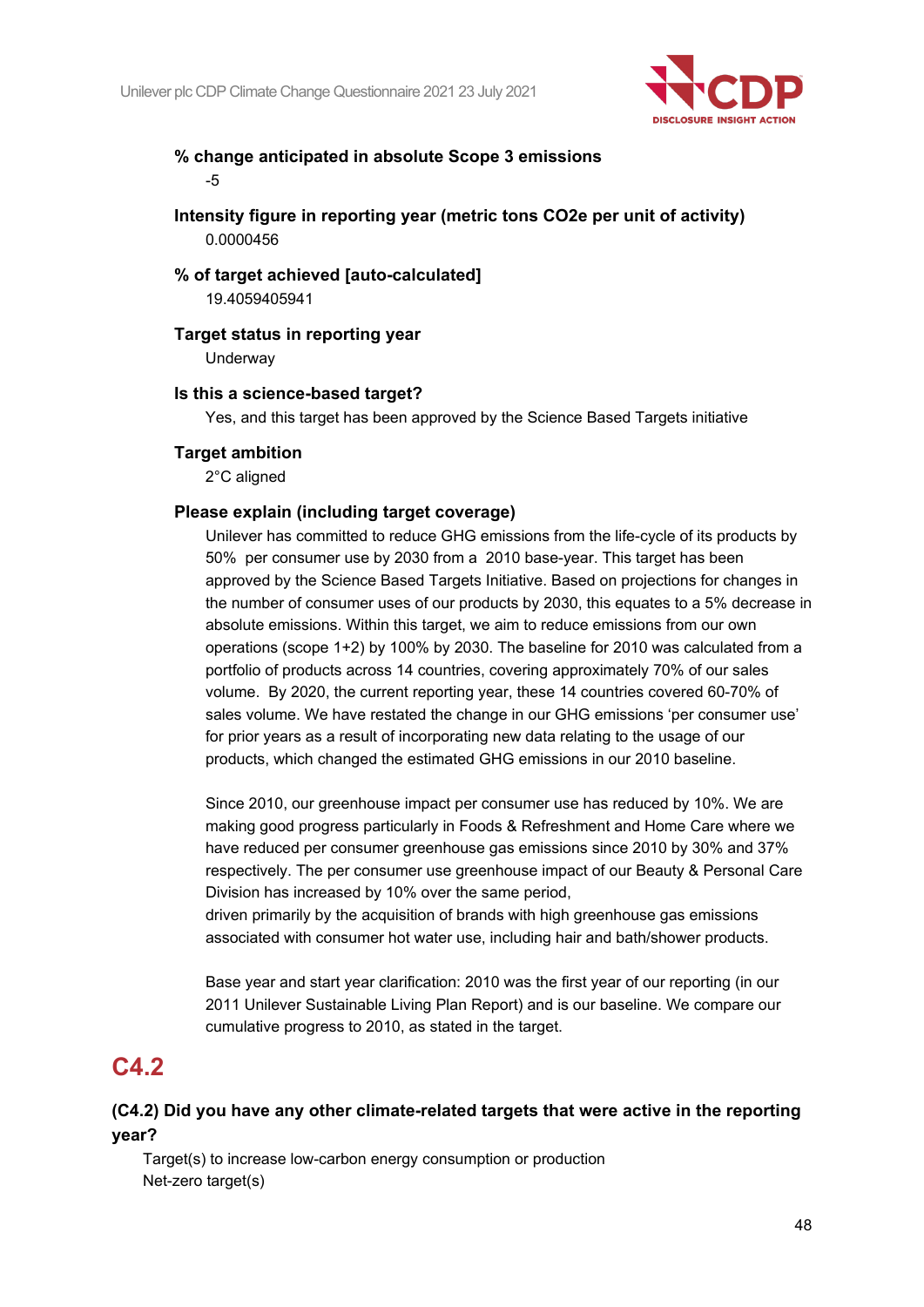

Other climate-related target(s)

## **C4.2a**

 $\cdots$ 

**(C4.2a) Provide details of your target(s) to increase low-carbon energy consumption or production.**

| <b>Target reference number</b><br>Low 1                                  |
|--------------------------------------------------------------------------|
| Year target was set<br>2016                                              |
| <b>Target coverage</b><br><b>Business division</b>                       |
| Target type: absolute or intensity<br>Intensity                          |
| Target type: energy carrier<br>Electricity                               |
| <b>Target type: activity</b><br>Consumption                              |
| Target type: energy source<br>Renewable energy source(s) only            |
| Metric (target numerator if reporting an intensity target)<br>Percentage |
| Target denominator (intensity targets only)<br>metric ton of product     |
| <b>Base year</b><br>2015                                                 |
| Figure or percentage in base year<br>59                                  |
| <b>Target year</b><br>2020                                               |
| Figure or percentage in target year<br>100                               |
| Figure or percentage in reporting year<br>99.6                           |
| % of target achieved [auto-calculated]                                   |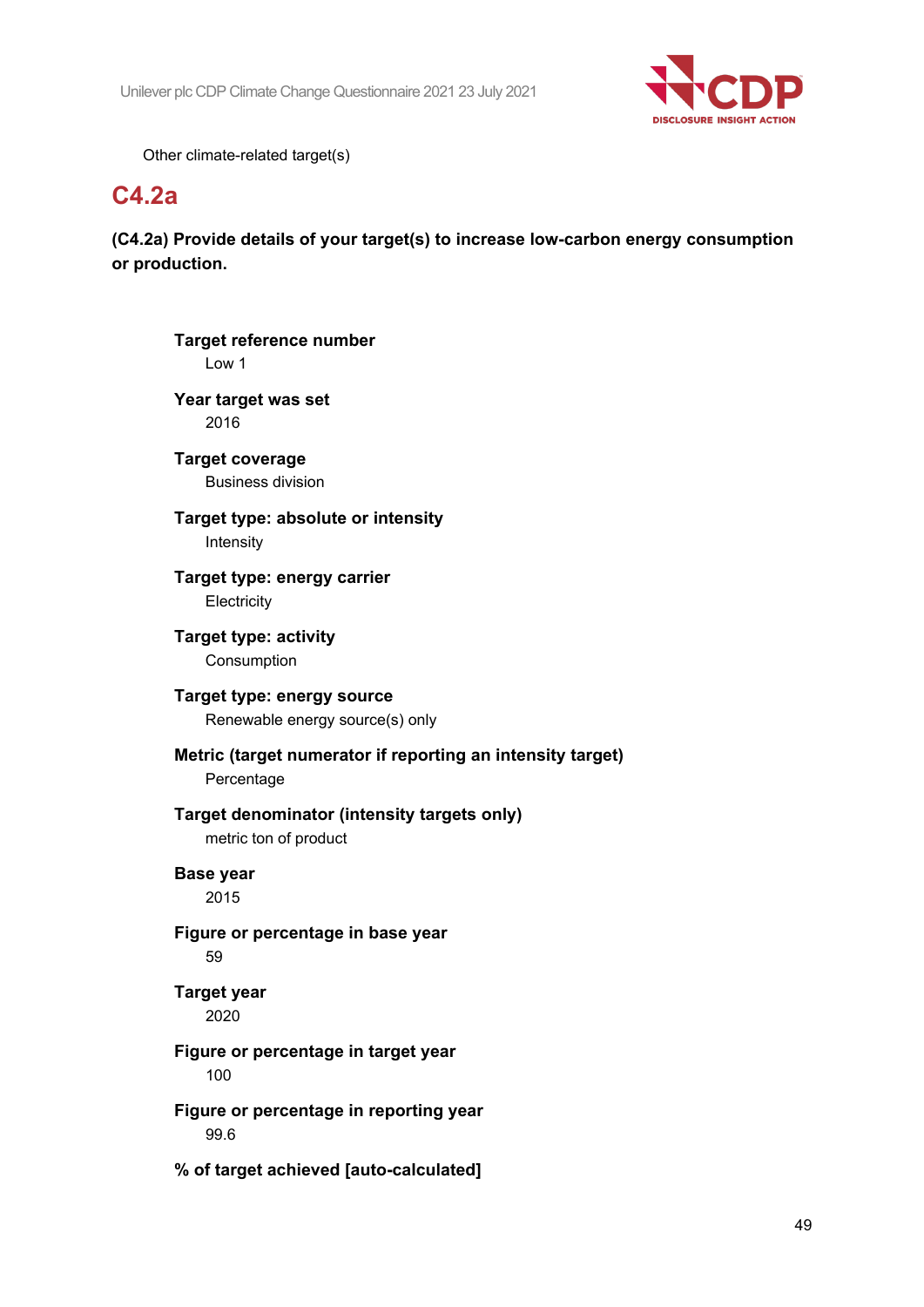

### 99.0243902439

### **Target status in reporting year**

Achieved

### **Is this target part of an emissions target?**

This target is part of target Abs 1, our SBTi approved target to reduce scope 1 + 2 emissions by 100% by 2030

## **Is this target part of an overarching initiative?**

RE100

### **Please explain (including target coverage)**

Unilever was a founder signatory to the RE100 campaign and has committed to source 100% renewable grid electricity across manufacturing operations by 2020. The percentage achievement reported above is the average over the 12 months reporting period, whereas from January 1st 2020 onwards, 100% renewable grid electricity was sourced. This is part of a wider target to use 100% renewable energy across all operations by 2030. In 2020, Manufacturing consumed approximately 85% of the grid electricity used company-wide.

### **Target reference number**

Low 2

**Year target was set** 2016

**Target coverage** Business division

### **Target type: absolute or intensity** Intensity

**Target type: energy carrier** All energy carriers

**Target type: activity** Consumption

### **Target type: energy source**

Renewable energy source(s) only

### **Metric (target numerator if reporting an intensity target)**

Percentage

### **Target denominator (intensity targets only)**

metric ton of product

### **Base year**

2015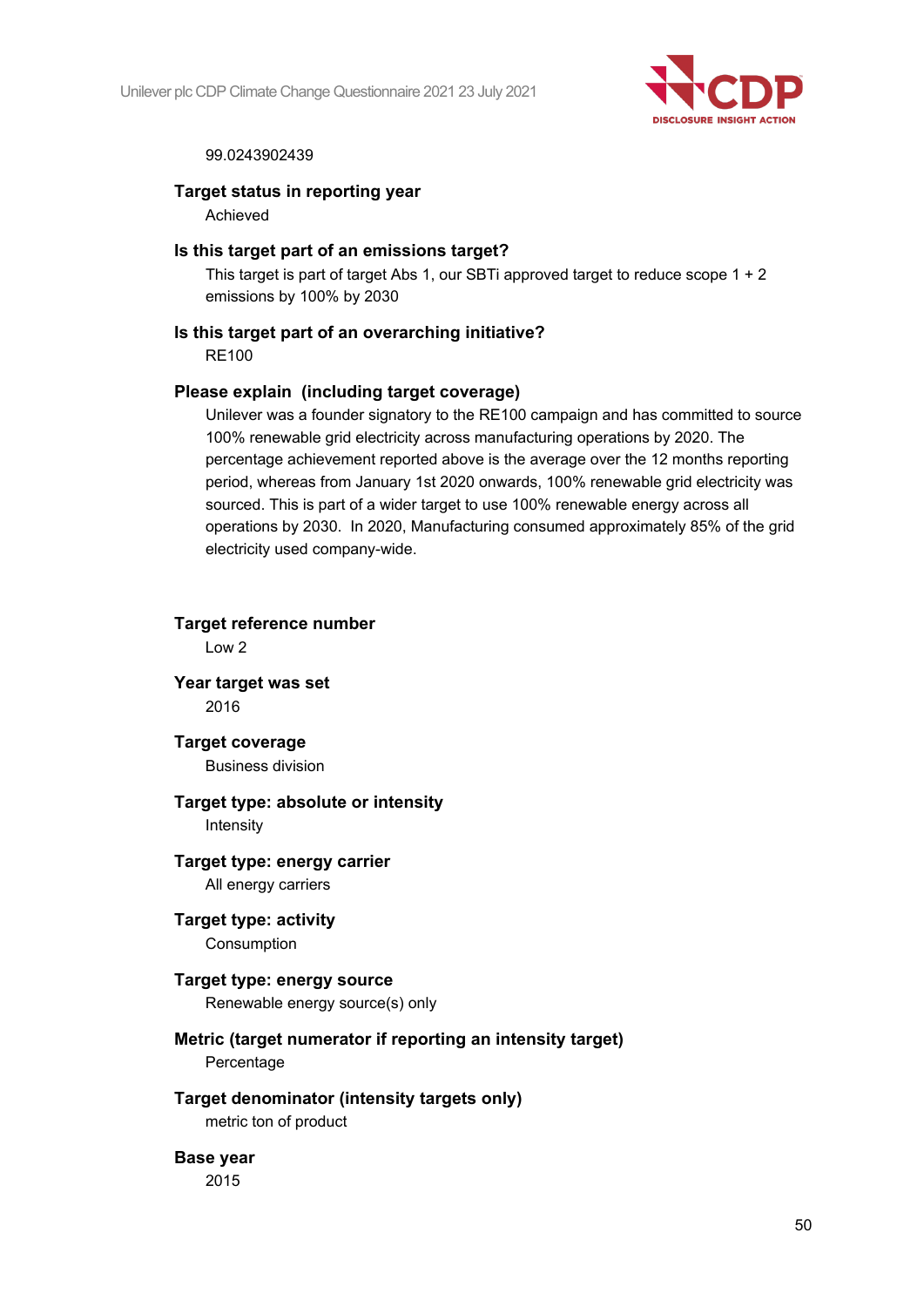

## **Figure or percentage in base year**

28.7

### **Target year** 2020

**Figure or percentage in target year** 50

### **Figure or percentage in reporting year** 51.9

### **% of target achieved [auto-calculated]** 108.9201877934

**Target status in reporting year**

Achieved

### **Is this target part of an emissions target?**

This target is part of target Abs 1, our SBTi approved target to reduce scope 1 + 2 emissions by 100% by 2030

### **Is this target part of an overarching initiative?**

Science-based targets initiative

### **Please explain (including target coverage)**

Unilever's overall target is to consume 100% renewable energy across all operations by 2030. As an interim target, we aimed to consume 50% renewable energy across manufacturing operations by 2020, which has been achieved. In addition, we now source 100% renewable grid electricity (in line with our public commitment, target Low1). Manufacturing consumed approximately 93% of the total energy used companywide.

## **C4.2b**

## **(C4.2b) Provide details of any other climate-related targets, including methane reduction targets.**

51 **Target reference number** Oth 1 **Year target was set** 2020 **Target coverage** Business division **Target type: absolute or intensity** Intensity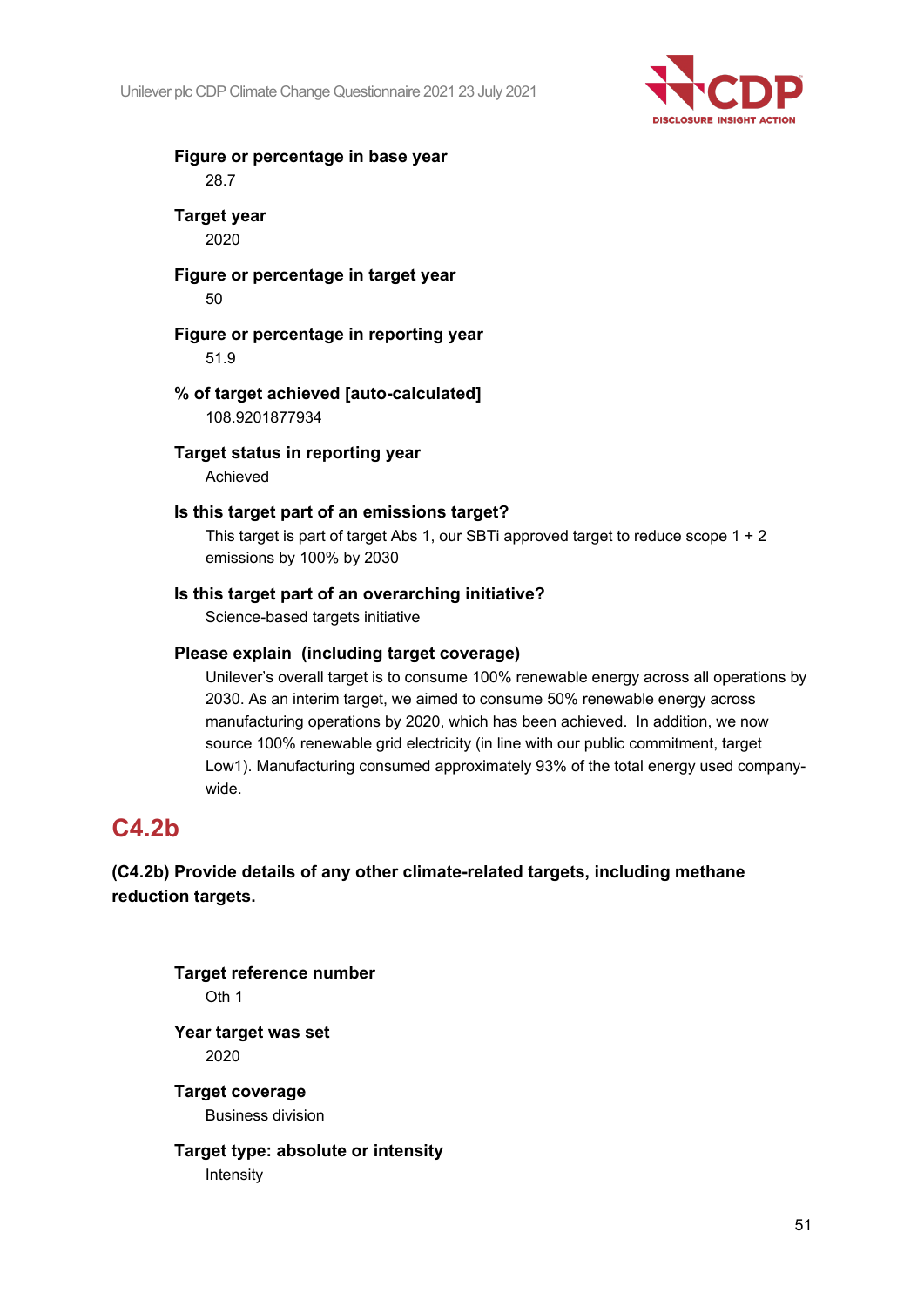

## **Target type: category & Metric (target numerator if reporting an intensity target)**

Energy consumption or efficiency GJ

**Target denominator (intensity targets only)** metric ton of product

**Base year**

2019

**Figure or percentage in base year**

1.25

**Target year** 2020

**Figure or percentage in target year** 1.225

**Figure or percentage in reporting year** 1.21

**% of target achieved [auto-calculated]** 160

**Target status in reporting year** Achieved

### **Is this target part of an emissions target?**

This target is part of target Abs 1, our SBTi approved target to reduce scope 1 + 2 emissions by 100% by 2030. We consider reducing energy consumption as being the number 1 priority towards reducing absolute CO2 emissions as it also gives a cost benefit which can be re-invested in renewable energy.

### **Is this target part of an overarching initiative?**

Science Based Targets initiative

### **Please explain (including target coverage)**

This target applies to Unilever's manufacturing sites only, excluding distribution centres, warehouses, offices and data centres which comprised 6% of energy usage in 2020. Our Unilever Sustainable Living Plan manufacturing targets are based on CO2 emissions. Clearly, energy used in manufacturing is central to achieving this target and we therefore set annual targets each year to drive reductions in energy used in manufacturing. In 2020, we set a target of 2% reduction of energy used in manufacturing per tonne of production. We achieved 3.1% reduction in this intensity measure relative to the previous 12 months. Compared to our baseline year of 2008, energy use per tonne of production in 2020 was 31% lower.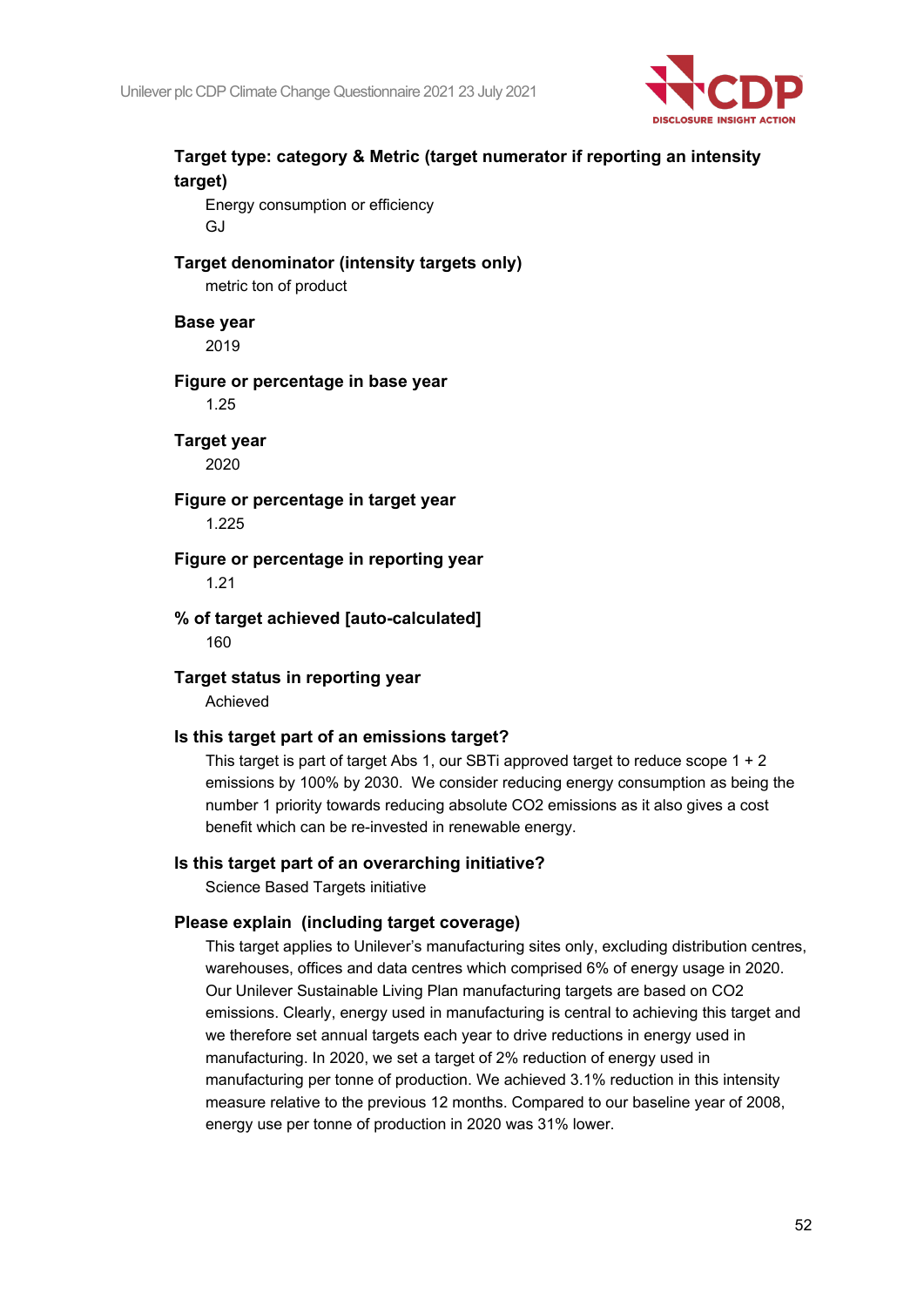

# **C4.2c**

**(C4.2c) Provide details of your net-zero target(s).**

# **Target reference number**

NZ1

### **Target coverage**

Company-wide

**Absolute/intensity emission target(s) linked to this net-zero target**

Abs1 Abs2 Int1 Int2

## **Target year for achieving net zero**

2039

### **Is this a science-based target?**

Yes, and we have committed to seek validation of this target by the Science Based Targets initiative in the next 2 years

### **Please explain (including target coverage)**

We have committed to reducing gross emissions in our value chain in line with the Paris-aligned trajectory to 2030, and we have committed to balancing residual emissions by 2039 and from then onwards with carbon removal credits. We are at the start of the net zero journey and have not yet established the extent to which we can reduce our gross emissions by 2039, and therefore the level of balancing

carbon removals required. This is work in progress. Neither have we committed to a defined compensation pathway. However, our brands may invest in compensation and neutralisation well ahead of 2039 through the  $\epsilon$ 1bn Climate & Nature Fund, where those actions can be used to drive consumer preference. For example, our Beauty & Personal Care division has committed to help protect and regenerate 1.5 million hectares of land, forests and oceans by 2030.

## **C4.3**

**(C4.3) Did you have emissions reduction initiatives that were active within the reporting year? Note that this can include those in the planning and/or implementation phases.**

Yes

## **C4.3a**

**(C4.3a) Identify the total number of initiatives at each stage of development, and for those in the implementation stages, the estimated CO2e savings.**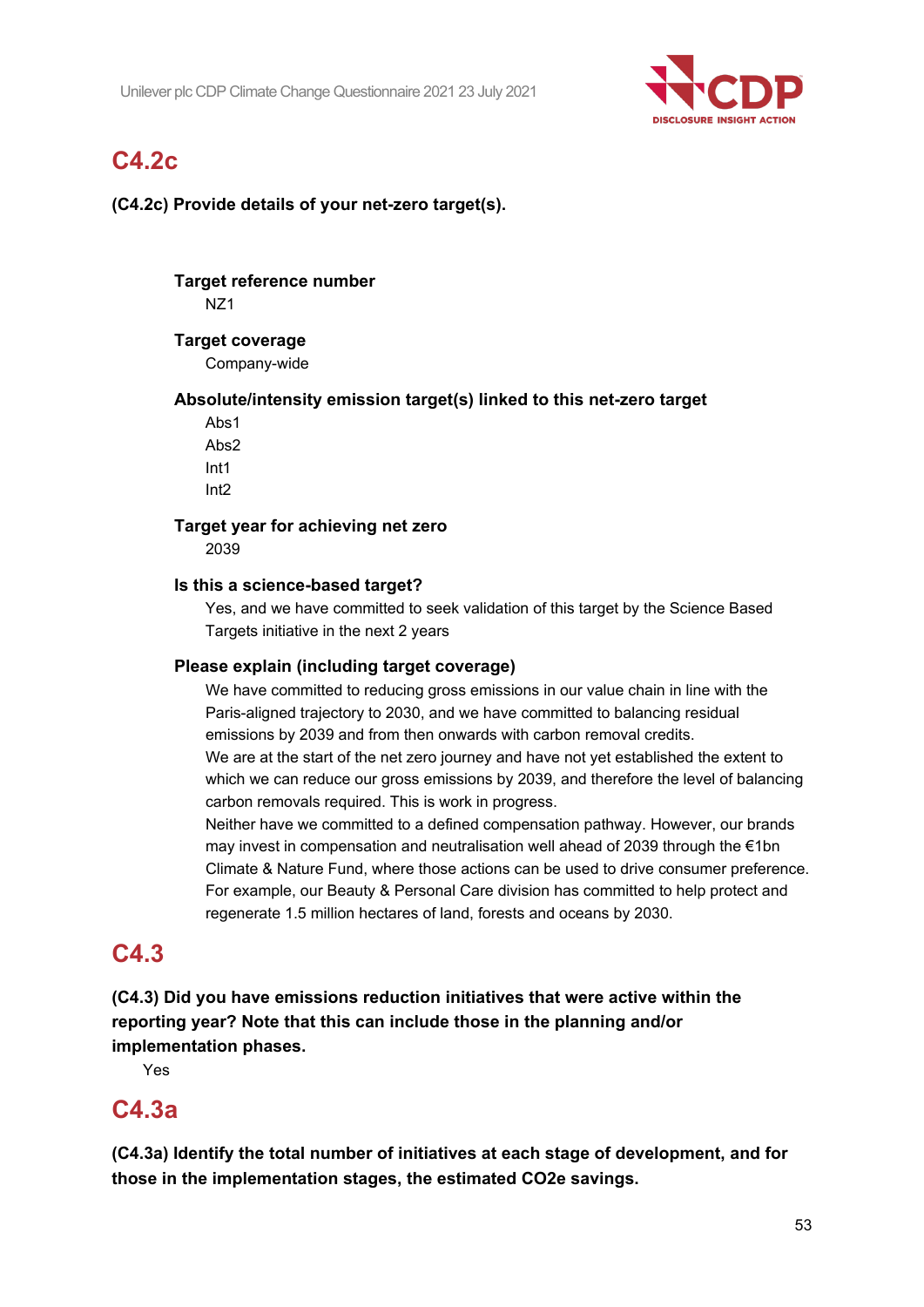

|                                   | <b>Number of</b><br><b>initiatives</b> | Total estimated annual CO2e savings in metric<br>tonnes CO2e (only for rows marked *) |
|-----------------------------------|----------------------------------------|---------------------------------------------------------------------------------------|
| Under investigation               |                                        | 0                                                                                     |
| To be implemented*                | 0                                      |                                                                                       |
| Implementation<br>commenced*      |                                        | O                                                                                     |
| Implemented*                      | 54                                     | 19,727                                                                                |
| Not to be implemented $ 0\rangle$ |                                        | 0                                                                                     |

## **C4.3b**

**(C4.3b) Provide details on the initiatives implemented in the reporting year in the table below.**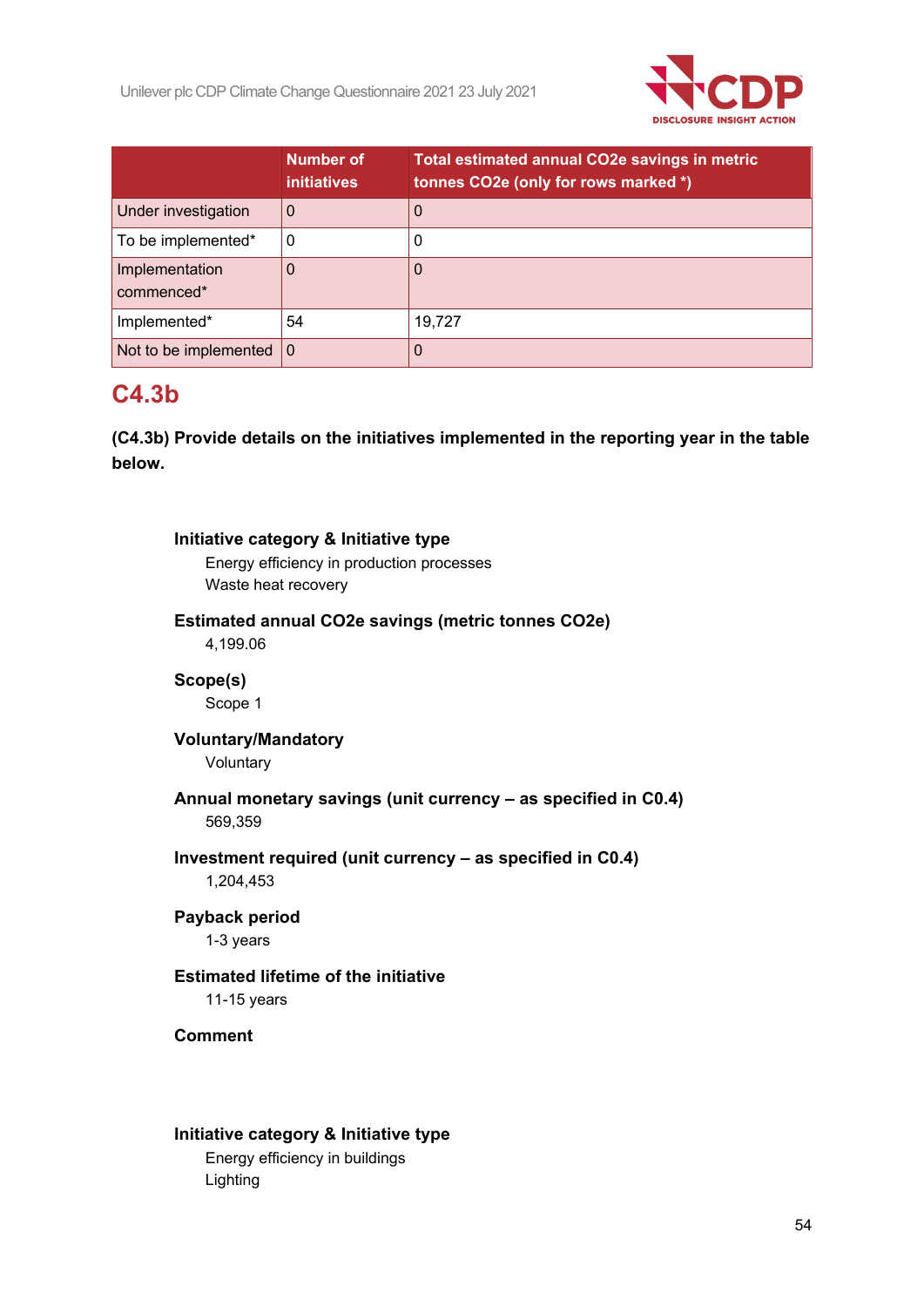

| <b>Estimated annual CO2e savings (metric tonnes CO2e)</b><br>859.38                                 |
|-----------------------------------------------------------------------------------------------------|
| Scope(s)<br>Scope 2 (market-based)                                                                  |
| <b>Voluntary/Mandatory</b><br>Voluntary                                                             |
| Annual monetary savings (unit currency - as specified in C0.4)<br>139,220                           |
| Investment required (unit currency - as specified in C0.4)<br>286,304                               |
| Payback period<br>1-3 years                                                                         |
| <b>Estimated lifetime of the initiative</b><br>11-15 years                                          |
| <b>Comment</b>                                                                                      |
|                                                                                                     |
|                                                                                                     |
| Initiative category & Initiative type<br>Energy efficiency in buildings<br><b>Motors and drives</b> |
| <b>Estimated annual CO2e savings (metric tonnes CO2e)</b><br>966.92                                 |
| Scope(s)<br>Scope 2 (market-based)                                                                  |
| <b>Voluntary/Mandatory</b><br>Voluntary                                                             |
| Annual monetary savings (unit currency - as specified in C0.4)<br>180,690                           |
| Investment required (unit currency - as specified in C0.4)<br>392,510                               |
| Payback period<br>1-3 years                                                                         |
| <b>Estimated lifetime of the initiative</b><br>11-15 years                                          |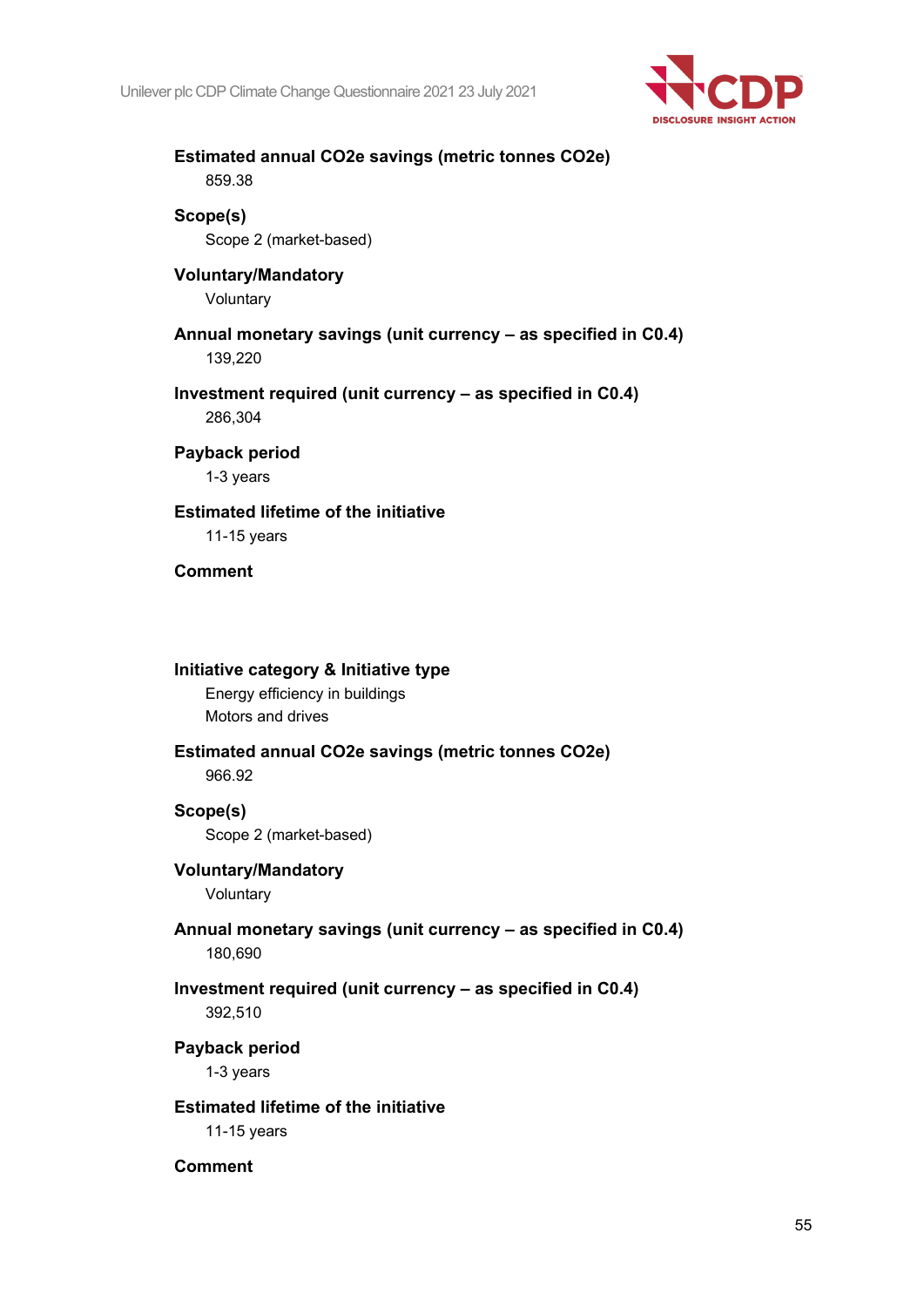

### **Initiative category & Initiative type**

Energy efficiency in production processes Process optimization

## **Estimated annual CO2e savings (metric tonnes CO2e)**

3,710.27

### **Scope(s)**

Scope 1 Scope 2 (market-based)

### **Voluntary/Mandatory**

Voluntary

### **Annual monetary savings (unit currency – as specified in C0.4)** 781,995

### **Investment required (unit currency – as specified in C0.4)**

1,128,122

## **Payback period**

1-3 years

### **Estimated lifetime of the initiative**

11-15 years

### **Comment**

### **Initiative category & Initiative type**

Low-carbon energy consumption Solar PV

### **Estimated annual CO2e savings (metric tonnes CO2e)**

24.56

### **Scope(s)** Scope 2 (market-based)

### **Voluntary/Mandatory**

Voluntary

## **Annual monetary savings (unit currency – as specified in C0.4)**

14,500

### **Investment required (unit currency – as specified in C0.4)**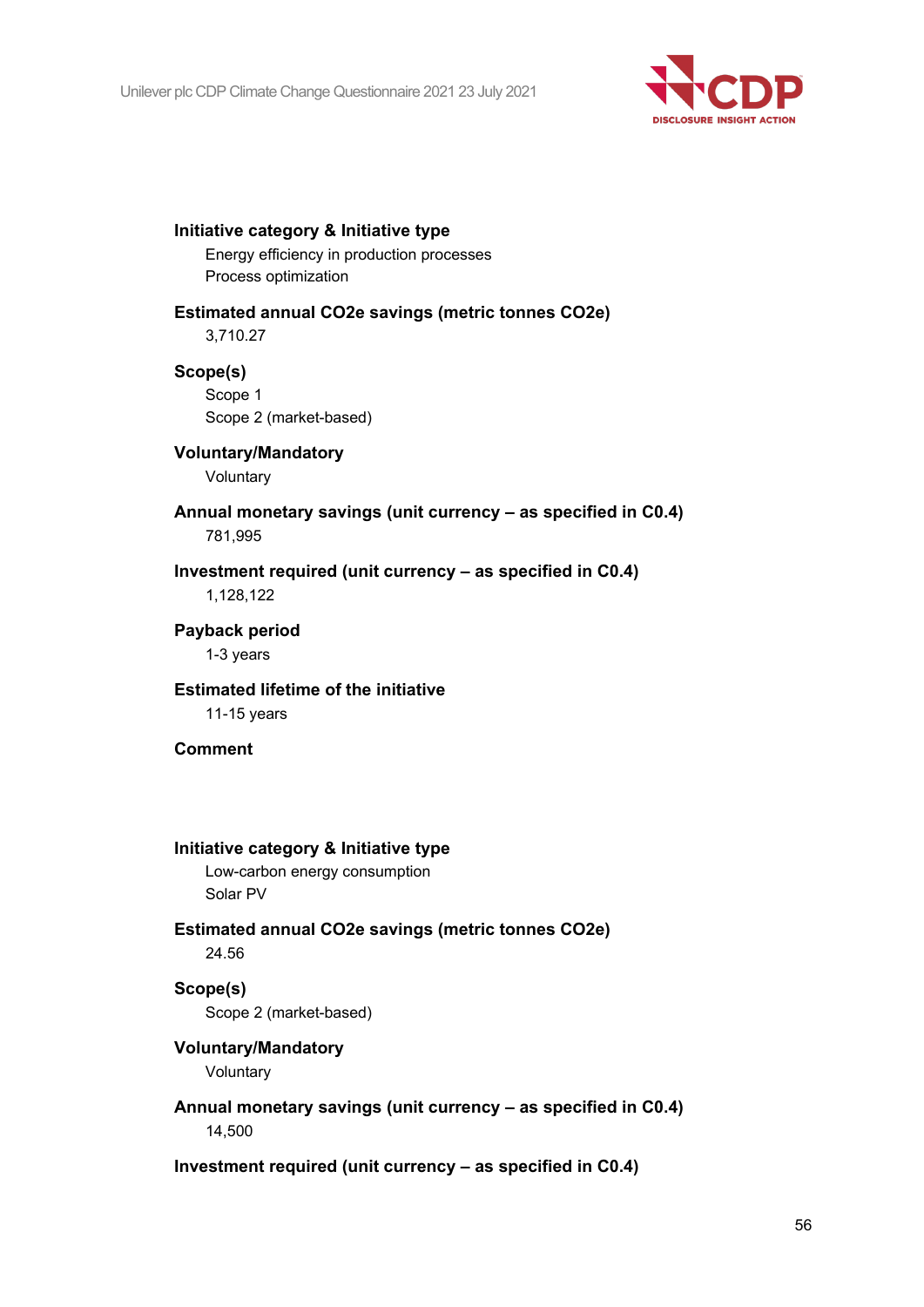Unilever plc CDP Climate Change Questionnaire 2021 23 July 2021



### 22,000

**Payback period**

1-3 years

### **Estimated lifetime of the initiative**

11-15 years

### **Comment**

### **Initiative category & Initiative type**

Low-carbon energy consumption Solid biofuels

### **Estimated annual CO2e savings (metric tonnes CO2e)**

8,420.37

**Scope(s)** Scope 1

### **Voluntary/Mandatory**

Voluntary

### **Annual monetary savings (unit currency – as specified in C0.4)** 224,626

### **Investment required (unit currency – as specified in C0.4)**

2,734,252

## **Payback period**

4-10 years

### **Estimated lifetime of the initiative**

11-15 years

### **Comment**

### **Initiative category & Initiative type**

Energy efficiency in production processes Compressed air

### **Estimated annual CO2e savings (metric tonnes CO2e)**

740.67

### **Scope(s)**

Scope 2 (market-based)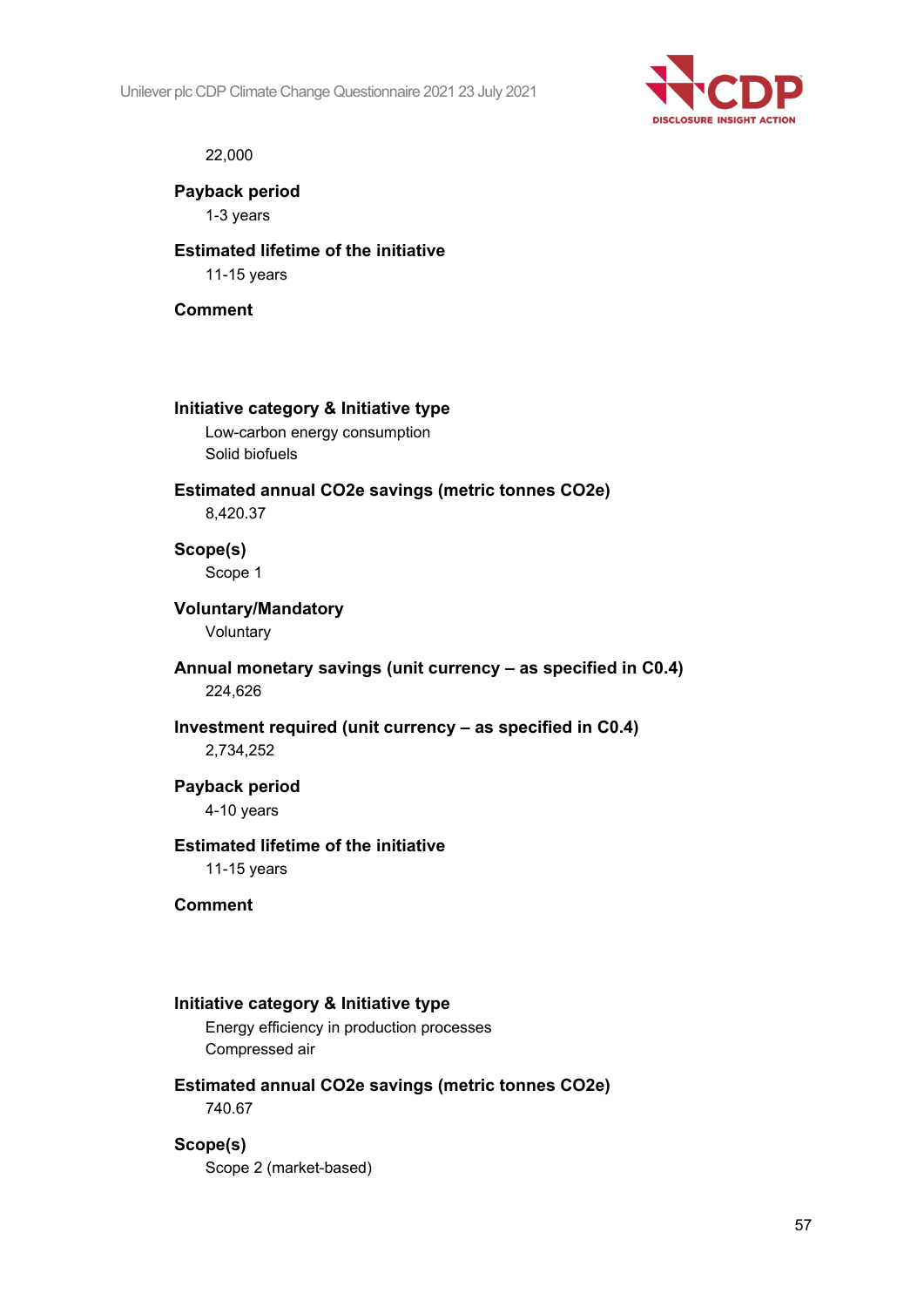

## **Voluntary/Mandatory**

Voluntary

- **Annual monetary savings (unit currency – as specified in C0.4)** 197,680
- **Investment required (unit currency – as specified in C0.4)** 361,131

**Payback period** 1-3 years

## **Estimated lifetime of the initiative**

11-15 years

**Comment**

## **Initiative category & Initiative type**

Energy efficiency in production processes Cooling technology

### **Estimated annual CO2e savings (metric tonnes CO2e)** 805.87

**Scope(s)** Scope 2 (market-based)

**Voluntary/Mandatory** Voluntary

### **Annual monetary savings (unit currency – as specified in C0.4)** 510,827

## **Investment required (unit currency – as specified in C0.4)**

1,399,000

### **Payback period**

1-3 years

## **Estimated lifetime of the initiative**

11-15 years

**Comment**

## **C4.3c**

**(C4.3c) What methods do you use to drive investment in emissions reduction activities?**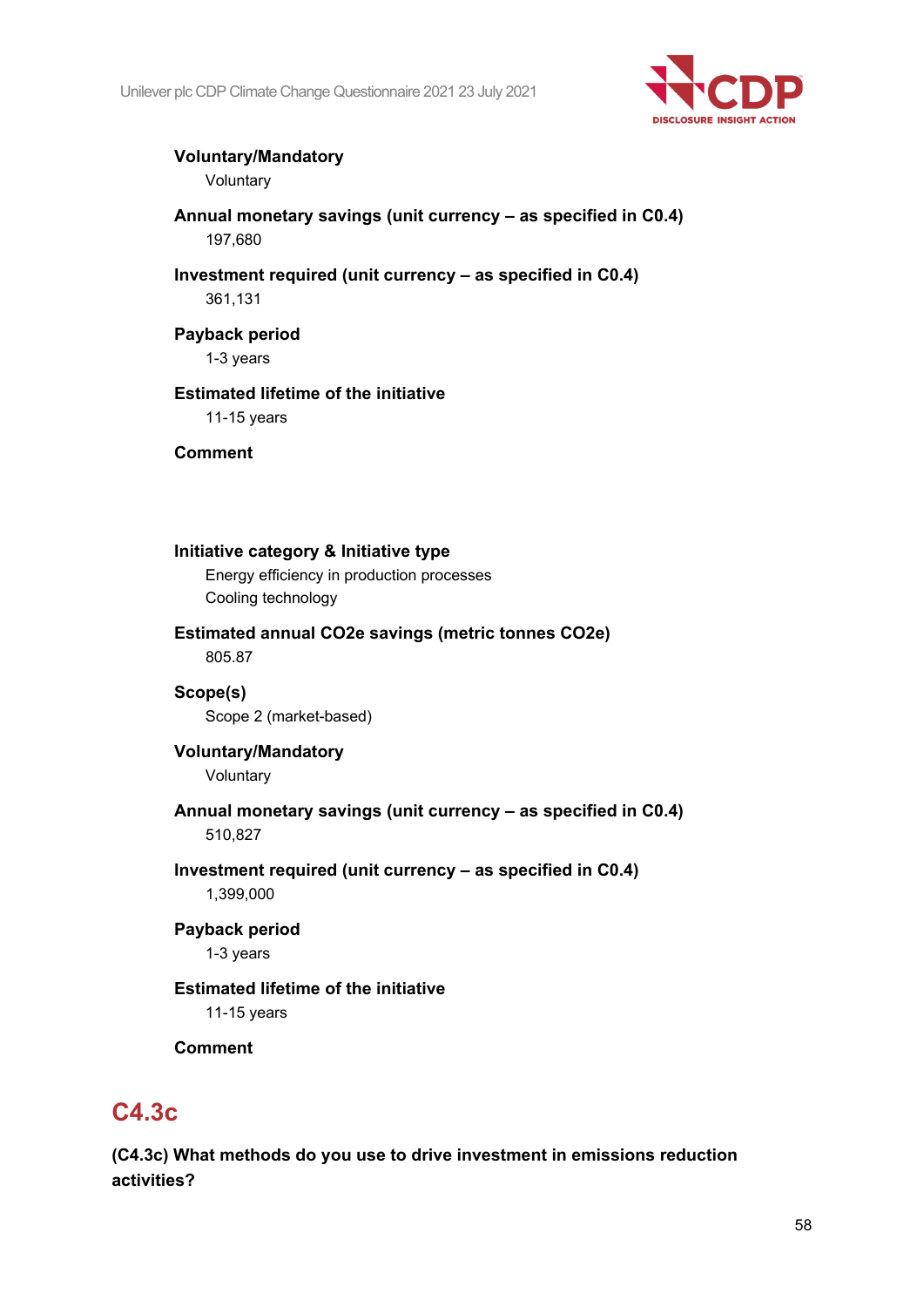

| <b>Method</b>                                                   | <b>Comment</b>                                                                                                                                                                                                                                                                                                                                                                                                                                                                                                                                                                                                                                                                                                                                                                                                                                                                                                                                                                                                                                                                                                                                                                                                                                                                                                                                                                                                                                                                                                                                                                                                                                                                                                                                                                                                                                                                                                                                                                                                                                                                                                                                          |
|-----------------------------------------------------------------|---------------------------------------------------------------------------------------------------------------------------------------------------------------------------------------------------------------------------------------------------------------------------------------------------------------------------------------------------------------------------------------------------------------------------------------------------------------------------------------------------------------------------------------------------------------------------------------------------------------------------------------------------------------------------------------------------------------------------------------------------------------------------------------------------------------------------------------------------------------------------------------------------------------------------------------------------------------------------------------------------------------------------------------------------------------------------------------------------------------------------------------------------------------------------------------------------------------------------------------------------------------------------------------------------------------------------------------------------------------------------------------------------------------------------------------------------------------------------------------------------------------------------------------------------------------------------------------------------------------------------------------------------------------------------------------------------------------------------------------------------------------------------------------------------------------------------------------------------------------------------------------------------------------------------------------------------------------------------------------------------------------------------------------------------------------------------------------------------------------------------------------------------------|
| Dedicated budget<br>for energy efficiency                       | Unilever allocates capital investment for those projects which contribute most<br>significantly towards our climate targets to reduce CO2 emissions from energy<br>use in manufacturing. To support our manufacturing sustainability strategy,<br>over the past five years, we piloted different carbon pricing schemes including<br>a programme that 'taxed' divisional capital expenditure budgets (initially<br>formed from the carbon emissions of the divisions) to create a centrally<br>managed Low Carbon Fund. This centrally managed Fund was used to<br>accelerate clean technology investment at our sites, resource energy<br>reduction projects (as well as other eco-efficiency and Scope 1 and 2<br>emissions reduction improvements requiring higher level of investment, $\geq 0.5$<br>million). The selection of projects for investment was managed globally and<br>based on a combination of eco-benefit and financial return. Many employees<br>have sustainable business ideas and factory teams applied for investment for<br>their ideas, which are evaluated on the basis of environmental benefit and<br>financial return to ensure only the best projects are selected. In 2020 this<br>programme was severely impacted by the Covid 19 pandemic with many<br>CAPEX projects being curtailed. However, we still invested €13 million in over<br>100 energy and emissions reduction projects globally which will reduce global<br>CO2 emissions by 2.7% (19700 tonnes CO2) and energy use by 0.84%<br>(54900 MWh). This also ensures a quicker delivery of the environmental<br>benefits. Supporting the best ideas identified by our factory teams through<br>investment in individual projects and then rolling them out globally provides<br>strong motivation to generate new ideas. As part of our Climate Transition<br>Action Plan - approved by Unilever shareholders in 2021 - we have decided to<br>replace this programme with an explicit commitment to ensure that future<br>capital expenditure is aligned with the Paris Agreement's objective of limiting<br>global average temperature rise to 1.5 degrees. |
| Dedicated budget<br>for other emissions<br>reduction activities | As part of our strategy to achieve 100% of purchased grid electricity from<br>renewable sources by 2020, Unilever is now sourcing certified green power in<br>all regions. Our business incurs a small cost premium for this compared to<br>conventional grid electricity, but the cost is more than offset by cost savings<br>from increased energy efficiency. However, we believe the cost is more than<br>offset by cost savings from increased energy efficiency with the additional<br>benefit of our brands being able to claim they are reducing their carbon<br>footprint.                                                                                                                                                                                                                                                                                                                                                                                                                                                                                                                                                                                                                                                                                                                                                                                                                                                                                                                                                                                                                                                                                                                                                                                                                                                                                                                                                                                                                                                                                                                                                                     |
| Internal price on<br>carbon                                     | Over the past five years, we piloted different carbon pricing schemes including<br>a programme that 'taxed' divisional capital expenditure budgets (initially<br>formed from the carbon emissions of the divisions) to create a centrally<br>managed Low Carbon Fund. This Fund forms part of the group annual capex<br>budget and is used to invest in renewable energy projects. In previous years,<br>we also added a shadow price to all new capital investment decisions over €1<br>million. However, in practice it made little difference to the overall investment<br>because we are fundamentally not a carbon or energy intensive industry. In<br>the future we will ensure that future capital expenditure is aligned with the                                                                                                                                                                                                                                                                                                                                                                                                                                                                                                                                                                                                                                                                                                                                                                                                                                                                                                                                                                                                                                                                                                                                                                                                                                                                                                                                                                                                               |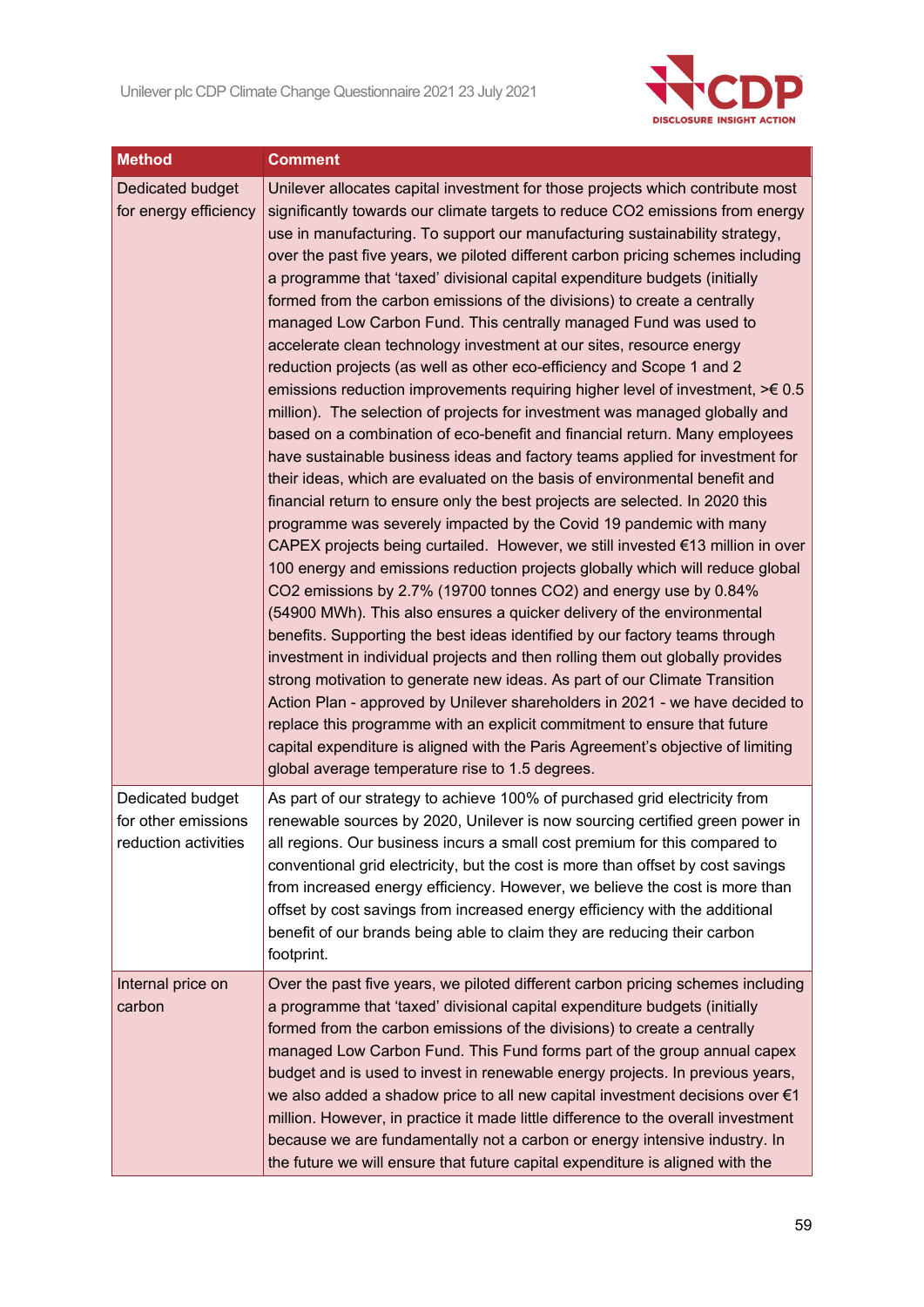

|                        | Paris Agreement's objective of limiting global average temperature rise to 1.5<br>degrees.                                                                                                                                                                                                                                                                                                                                                                                                                                      |
|------------------------|---------------------------------------------------------------------------------------------------------------------------------------------------------------------------------------------------------------------------------------------------------------------------------------------------------------------------------------------------------------------------------------------------------------------------------------------------------------------------------------------------------------------------------|
| Employee<br>engagement | Everyone in our manufacturing organization is encouraged to share their<br>successes in implementing reduction projects. Through our global<br>Manufacturing Sustainability intranet site, project teams summarise their<br>achievements in 'Proud Practices', which are then shared with all other sites.<br>We now have over 170 'Proud Practices' to share. This acts as a spur for<br>other manufacturing sites to repeat the project in their own factory and achieve<br>rapid global roll out of eco efficiency projects. |

## **C-AC4.4/C-FB4.4/C-PF4.4**

**(C-AC4.4/C-FB4.4/C-PF4.4) Do you implement agriculture or forest management practices on your own land with a climate change mitigation and/or adaption benefit?**

Yes

# **C-AC4.4a/C-FB4.4a/C-PF4.4a**

**(C-AC4.4a/C-FB4.4a/C-PF4.4a) Specify the agricultural or forest management practice(s) implemented on your own land with climate change mitigation and/or adaptation benefits and provide a corresponding emissions figure, if known.**

**Management practice reference number** MP1

### **Management practice**

Biodiversity considerations

### **Description of management practice**

Unilever owns tea plantations in Kenya and Tanzania. These comply with the Rainforest Alliance certification standard, which require such/similar practices on biodiversity conservation including: ensuring that high value conservation areas are not destroyed; ensuring that farms conserve all natural ecosystems and have not destroyed forest or other natural ecosystems; and ensuring that production activities do not degrade any protected area. The standard is available here: https://www.rainforestalliance.org/business/sas/resource-item/rainforest-alliance-sustainable-agriculturestandard/

### **Primary climate change-related benefit**

Increase carbon sink (mitigation)

**Estimated CO2e savings (metric tons CO2e)**  $\Omega$ 

**Please explain**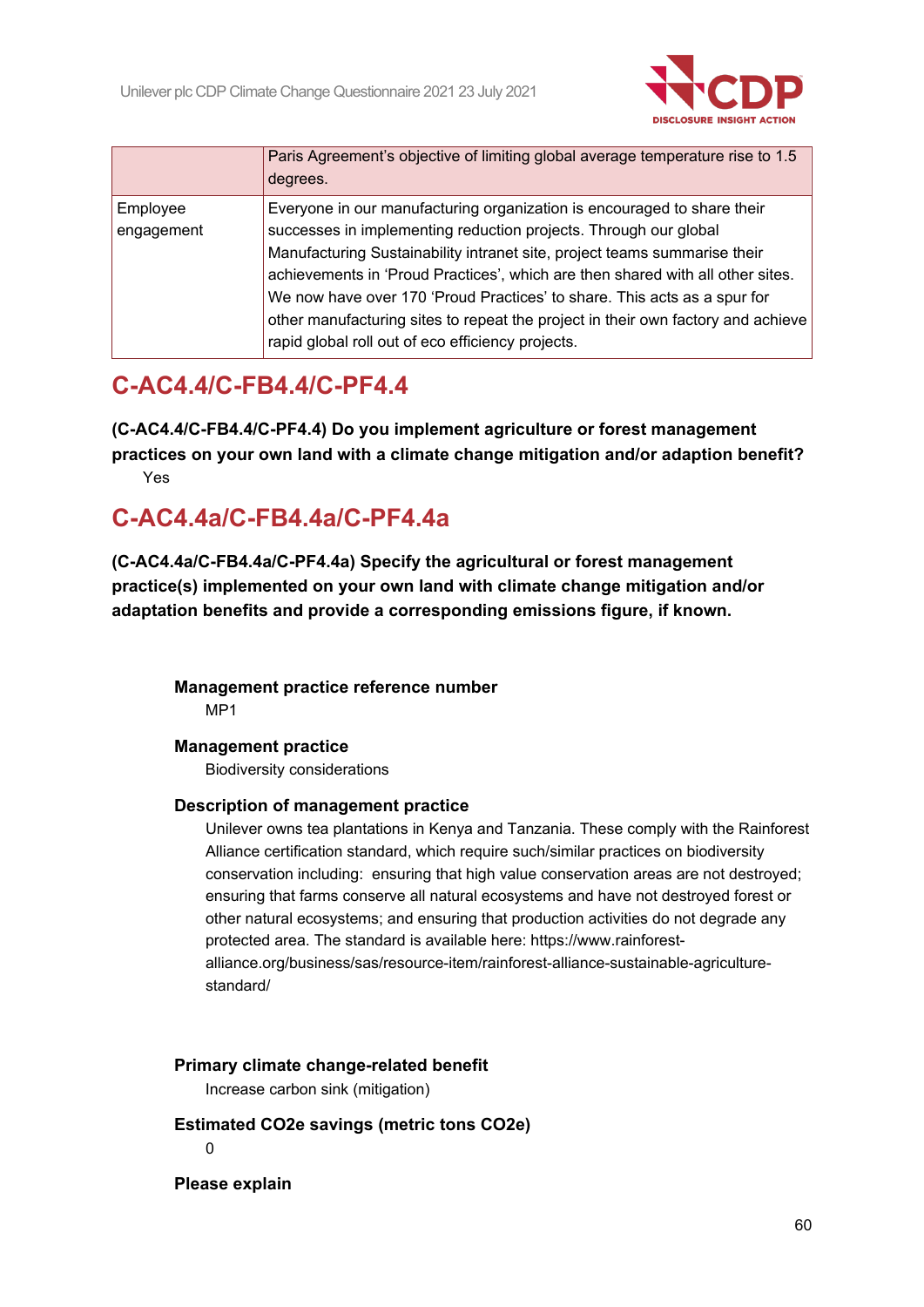

There is research currently underway to quantify this for crops grown against Unilever's Sustainable Agriculture Code (SAC) standard.

### **Management practice reference number**

MP2

#### **Management practice**

Crop diversity

#### **Description of management practice**

Unilever owns tea plantations in Kenya and Tanzania. We ensure that we grow different varieties of tea and do not exceed 10% of cropped area with any one variety. We maximise genetic distances between the varieties through breeding.

#### **Primary climate change-related benefit**

Increasing resilience to climate change (adaptation)

### **Estimated CO2e savings (metric tons CO2e)**

 $\Omega$ 

### **Please explain**

This management practice is about improving crop resilience and is not intended to directly reduce CO2e emissions.

## **Management practice reference number**

MP3

### **Management practice**

Contour farming

#### **Description of management practice**

Unilever owns tea plantations in Kenya and Tanzania. These comply with the Rainforest Alliance certification standard, which require such/similar practices on preventing soil erosion. The standard is available here: https://www.rainforest-

alliance.org/business/sas/resource-item/rainforest-alliance-sustainable-agriculturestandard/

#### **Primary climate change-related benefit**

Other, please specify Soil, nutrients & moisture conservation

#### **Estimated CO2e savings (metric tons CO2e)**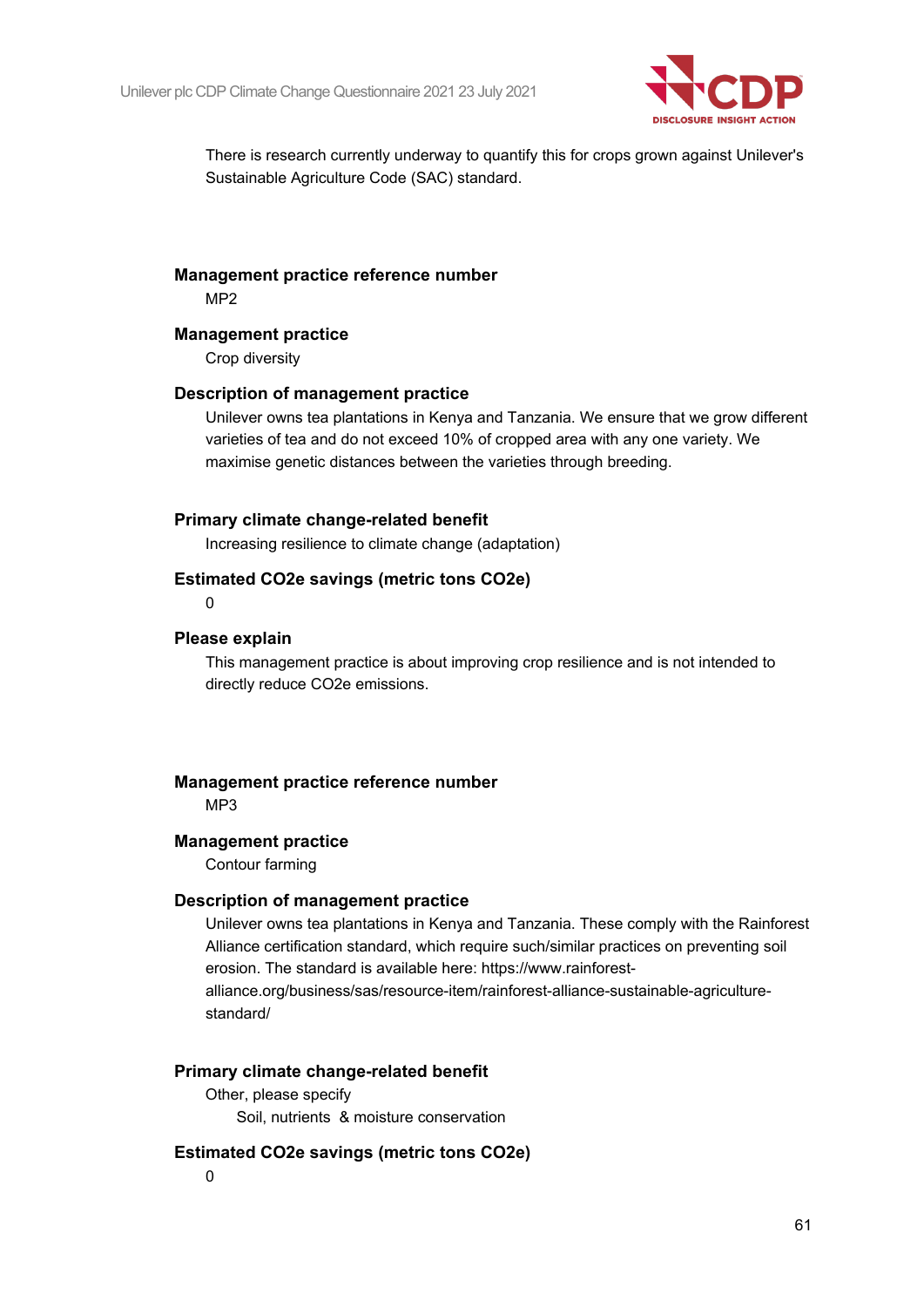

### **Please explain**

This management practice is about improving crop resilience to soil erosion and is not intended to directly reduce CO2e emissions.

## **Management practice reference number**

MP4

### **Management practice**

Diversifying farmer income

### **Description of management practice**

Unilever owns tea plantations in Kenya and Tanzania. These comply with the Rainforest Alliance certification standard, which require such/similar practices. The standard is available here: https://www.rainforest-alliance.org/business/sas/resource-item/rainforestalliance-sustainable-agriculture-standard/

Between 2006 and 2016 we worked with the Kenya Tea Development Agency (KTDA) and the NGO IDH, to provide education and training through Farmer Field Schools. The programme enabled 86,000 lead farmers to access initiatives aiming to improve their agricultural practices. It helped over 580,000 farms achieve the certification standards set by the Rainforest Alliance – establishing a solid foundation for tea growing in Kenya which continues to be run by KTDA.

### **Primary climate change-related benefit**

Increasing resilience to climate change (adaptation)

### **Estimated CO2e savings (metric tons CO2e)**

### 0

### **Please explain**

This management practice is about farmer livelihoods and is not intended to directly reduce CO2e emissions.

## **Management practice reference number**

M<sub>P5</sub>

### **Management practice**

Efficient equipment use

### **Description of management practice**

Unilever owns tea plantations in Kenya and Tanzania. These comply with the Rainforest Alliance certification standard, which require such/similar practices. The standard is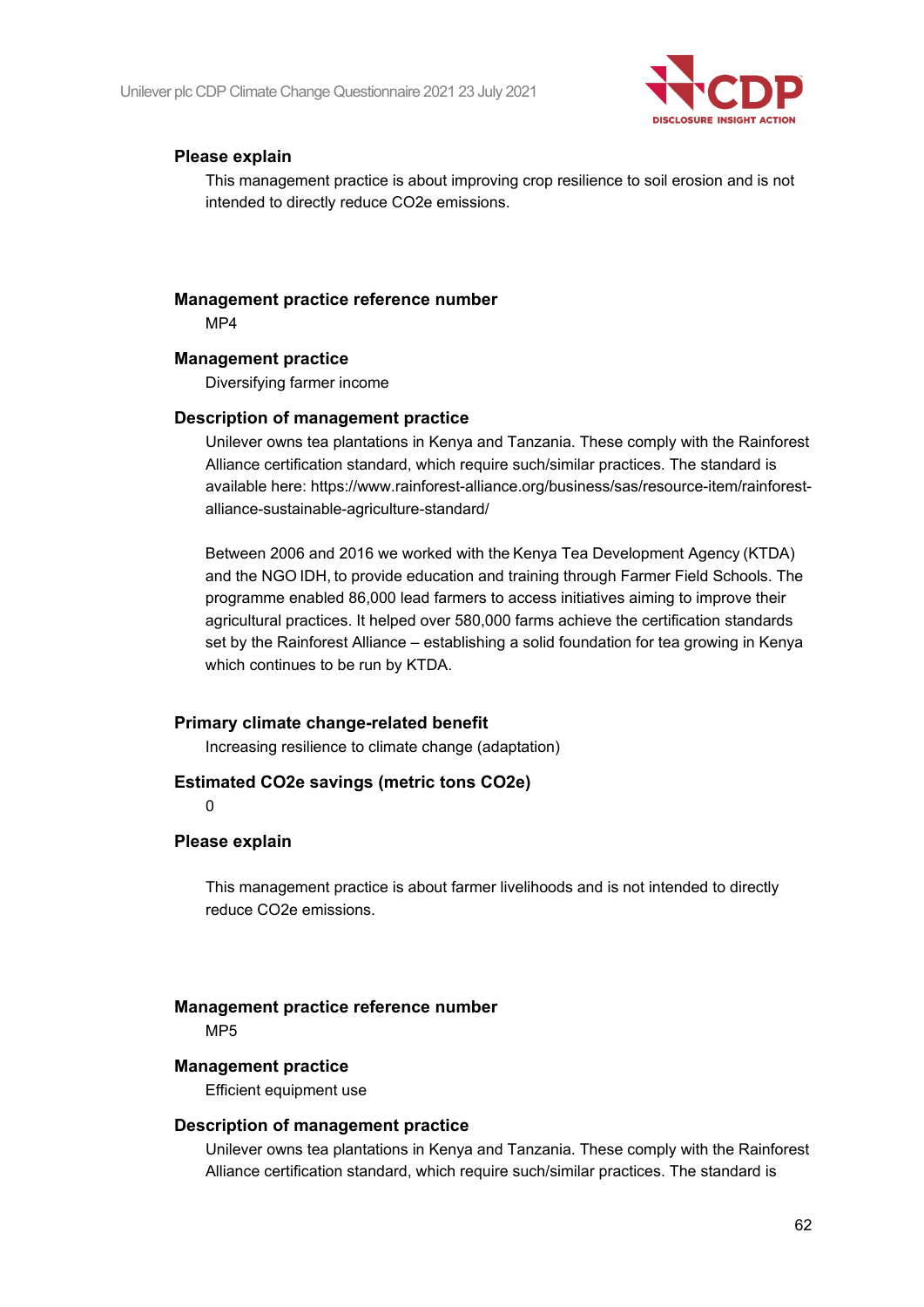

available here: https://www.rainforest-alliance.org/business/sas/resource-item/rainforestalliance-sustainable-agriculture-standard/

### **Primary climate change-related benefit**

Emission reductions (mitigation)

### **Estimated CO2e savings (metric tons CO2e)**

 $\Omega$ 

### **Please explain**

We do not currently measure emission reduction from efficient equipment use.

## **Management practice reference number**

MP6

### **Management practice**

Equipment maintenance and calibration

### **Description of management practice**

Unilever owns tea plantations in Kenya and Tanzania. These comply with the Rainforest Alliance certification standard, which require such/ similar practices. The standard is available here: https://www.rainforest-alliance.org/business/sas/resource-item/rainforestalliance-sustainable-agriculture-standard/

Moreover, the plantation's own preventative maintenance programme manages this aspect.

### **Primary climate change-related benefit**

Emission reductions (mitigation)

### **Estimated CO2e savings (metric tons CO2e)**

 $\theta$ 

### **Please explain**

We do not currently measure emission reduction from equipment maintenance and calibration.

## **Management practice reference number**

MP7

### **Management practice**

Enhanced forest regeneration practices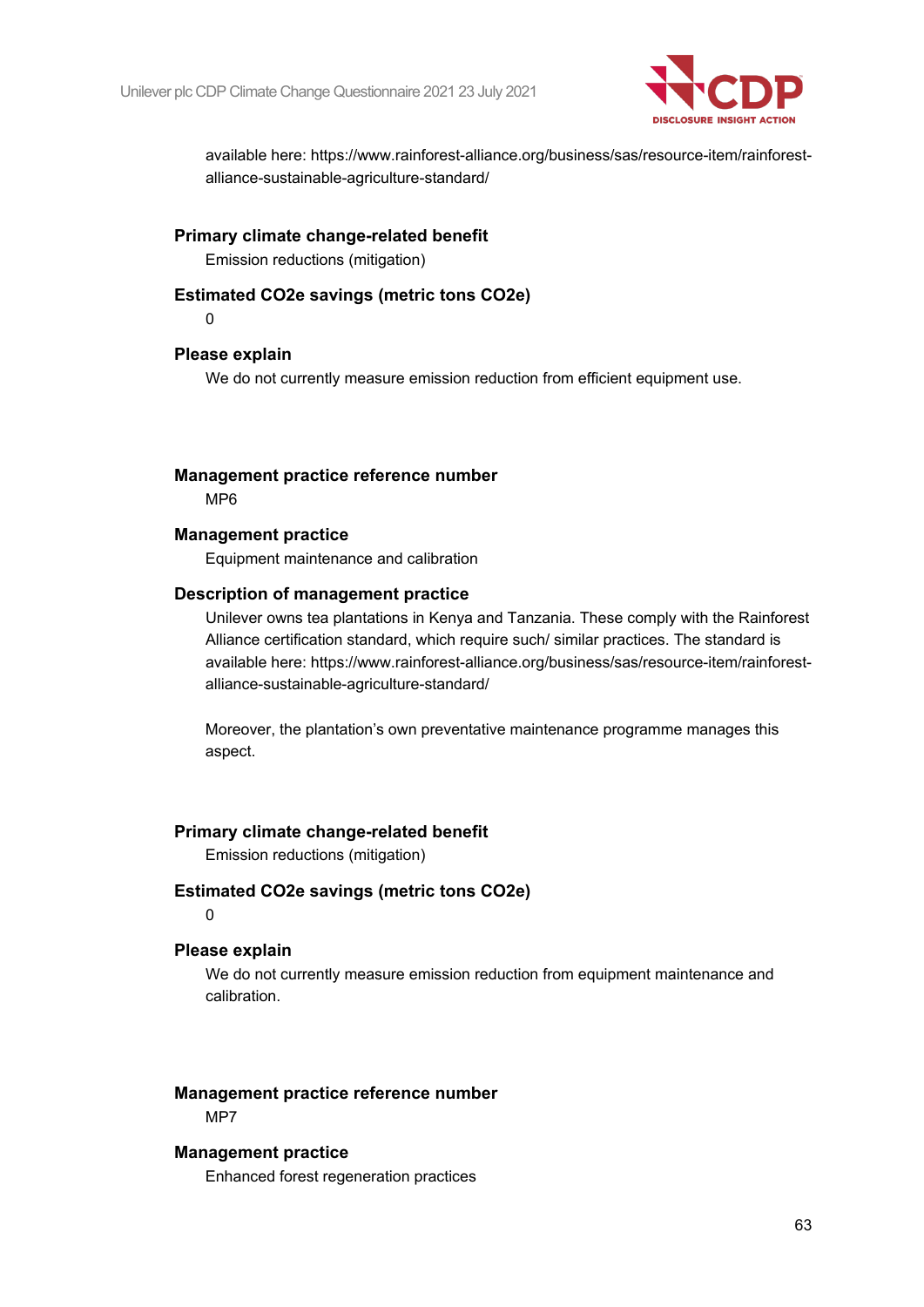

### **Description of management practice**

Unilever owns tea plantations in Kenya and Tanzania. These comply with the Rainforest Alliance certification standard, which require such/ similar practices. The standard is available here: https://www.rainforest-alliance.org/business/sas/resource-item/rainforestalliance-sustainable-agriculture-standard/

Moreover, in Kenya, Unilever has collaborated with IDH on their Initiative for Sustainable Landscapes (ISLA) programme, which aims to restore and conserve 60,000 ha of the South West Mau Forest by 2030.

### **Primary climate change-related benefit**

Increase carbon sink (mitigation)

### **Estimated CO2e savings (metric tons CO2e)**

 $\Omega$ 

### **Please explain**

We do not currently measure emission reduction from enhanced forest regeneration practices.

## **Management practice reference number**

MP8

### **Management practice**

Fertilizer management

#### **Description of management practice**

Unilever owns tea plantations in Kenya and Tanzania. These comply with the Rainforest Alliance certification standard, which require such/similar practices. The standard is available here: https://www.rainforest-alliance.org/business/sas/resource-item/rainforestalliance-sustainable-agriculture-standard/

Moreover, the plantation's own nutrient use efficiency monitoring program manages this aspect.

### **Primary climate change-related benefit**

Reduced demand for fertilizers (adaptation)

### **Estimated CO2e savings (metric tons CO2e)**

 $\Omega$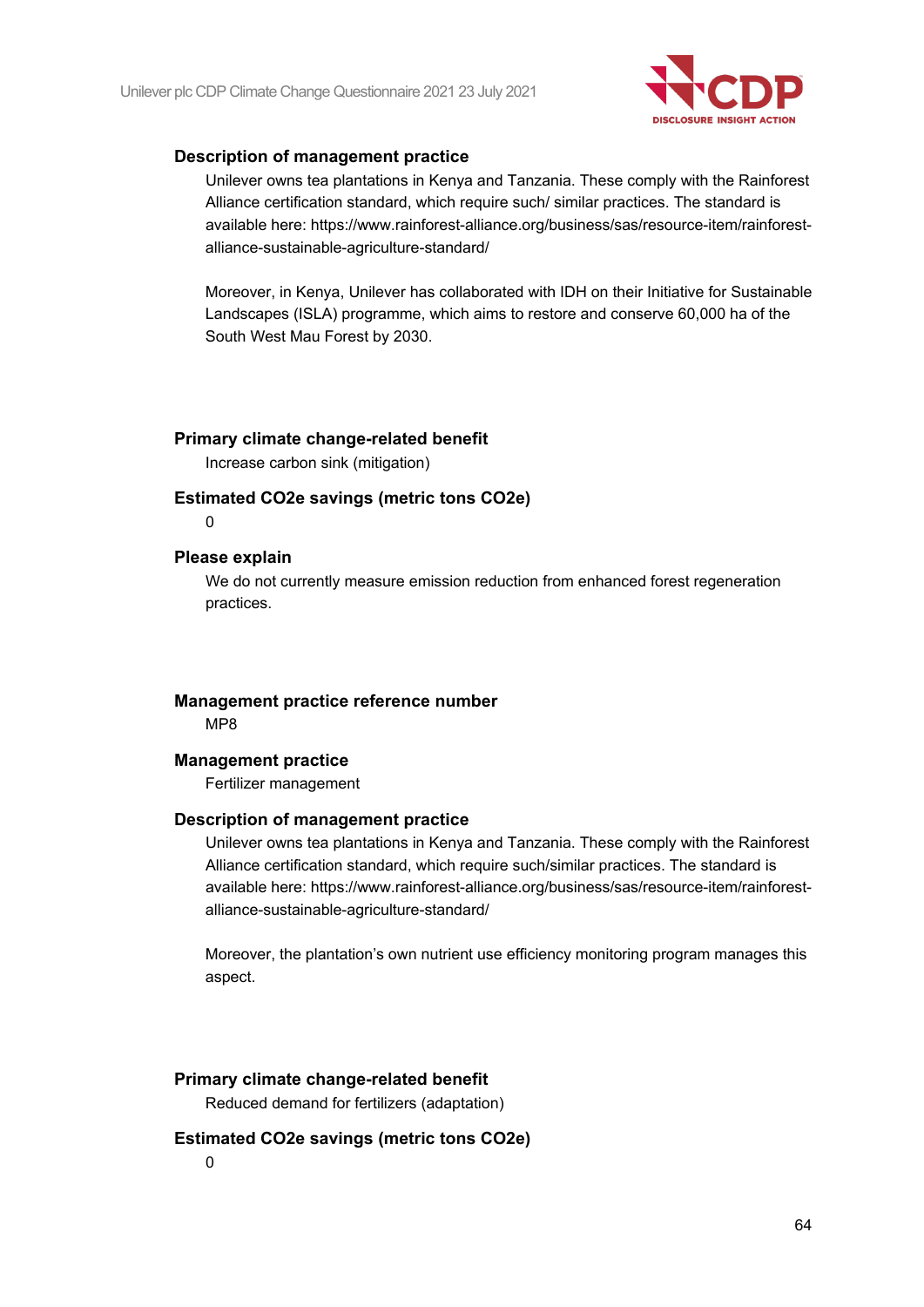

### **Please explain**

We do not currently measure emission reduction from fertiliser management .

**Management practice reference number**

MP9

### **Management practice**

Fire control

### **Description of management practice**

Unilever owns tea plantations in Kenya and Tanzania. This aspect is covered by a safety, health and environmental framework.

### **Primary climate change-related benefit**

Emission reductions (mitigation)

### **Estimated CO2e savings (metric tons CO2e)**

 $\Omega$ 

### **Please explain**

We do not currently measure emission reduction from fire control.

#### **Management practice reference number**

MP10

### **Management practice**

Integrated pest management

### **Description of management practice**

Unilever owns tea plantations in Kenya and Tanzania. These comply with the Rainforest Alliance certification standard, which require such/similar practices. The standard is available here: https://www.rainforest-alliance.org/business/sas/resource-item/rainforestalliance-sustainable-agriculture-standard/

### **Primary climate change-related benefit**

Reduced demand for fertilizers (adaptation)

### **Estimated CO2e savings (metric tons CO2e)**

 $\Omega$ 

### **Please explain**

This management practice is about climate adaptation and is not intended to directly reduce CO2e emissions.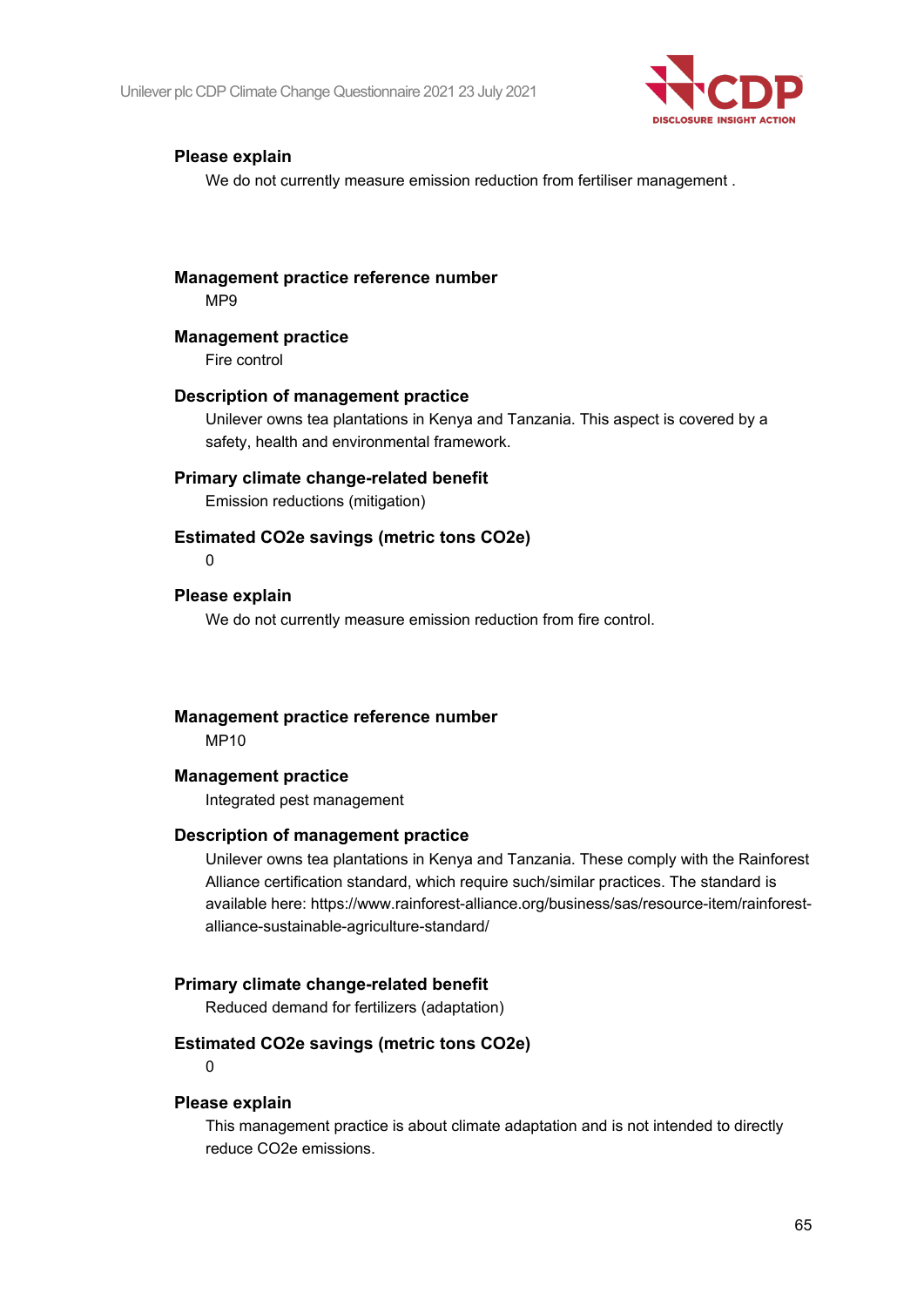

### **Management practice reference number**

MP11

### **Management practice**

Knowledge sharing

### **Description of management practice**

Unilever owns tea plantations in Kenya and Tanzania. Training in good agricultural practices is provided to contract farmers (outgrowers) and staff at plantations.

### **Primary climate change-related benefit**

Increasing resilience to climate change (adaptation)

### **Estimated CO2e savings (metric tons CO2e)**

 $\Omega$ 

### **Please explain**

This management practice is about climate resilience and is not intended to directly reduce CO2e emissions.

### **Management practice reference number**

MP12

### **Management practice**

Low carbon energy use

### **Description of management practice**

Unilever owns tea plantations in Kenya and Tanzania. Renewable energy infrastructure has been established at plantations, in the form of solar and hydroelectric schemes, as well as biomass conversion for boilers.

### **Primary climate change-related benefit**

Emission reductions (mitigation)

### **Estimated CO2e savings (metric tons CO2e)**

5,700

### **Please explain**

Based on cumulative CO2 savings between 2018 and 2020, driven by renewable electricity (not biomass which has been in use since 2008). Figure is for Kenya and Tanzania tea plantations only.

**Management practice reference number**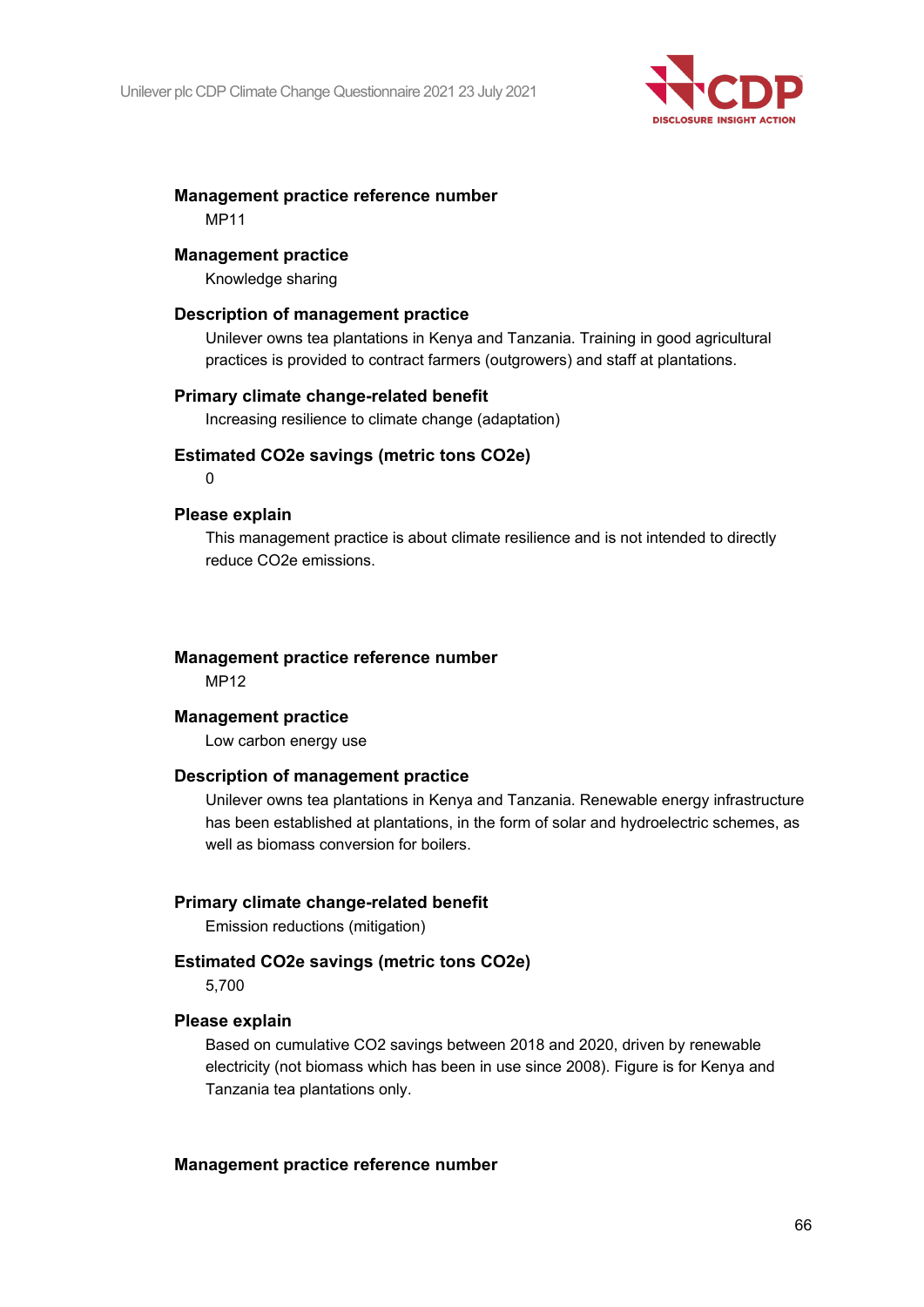

#### MP14

### **Management practice**

Organic farming

### **Description of management practice**

An area of 389 hectares of Kenyan tea plantation has been converted from conventional to organic tea production.

### **Primary climate change-related benefit**

Reduced demand for fertilizers (adaptation)

### **Estimated CO2e savings (metric tons CO2e)**

 $\Omega$ 

### **Please explain**

This management practice is about climate adaptation and is not intended to directly reduce CO2e emissions.

### **Management practice reference number**

MP15

### **Management practice**

Practices to increase wood production and forest productivity

### **Description of management practice**

Unilever owns tea plantations in Kenya and Tanzania. These comply with the Rainforest Alliance certification standard, which require such/ similar practices. The standard is available here: https://www.rainforest-alliance.org/business/sas/resource-item/rainforestalliance-sustainable-agriculture-standard/

### **Primary climate change-related benefit**

Increase carbon sink (mitigation)

### **Estimated CO2e savings (metric tons CO2e)**

0

### **Please explain**

We do not currently measure emission reduction from practices to increase wood production and forest productivity .

### **Management practice reference number** MP16

**Management practice**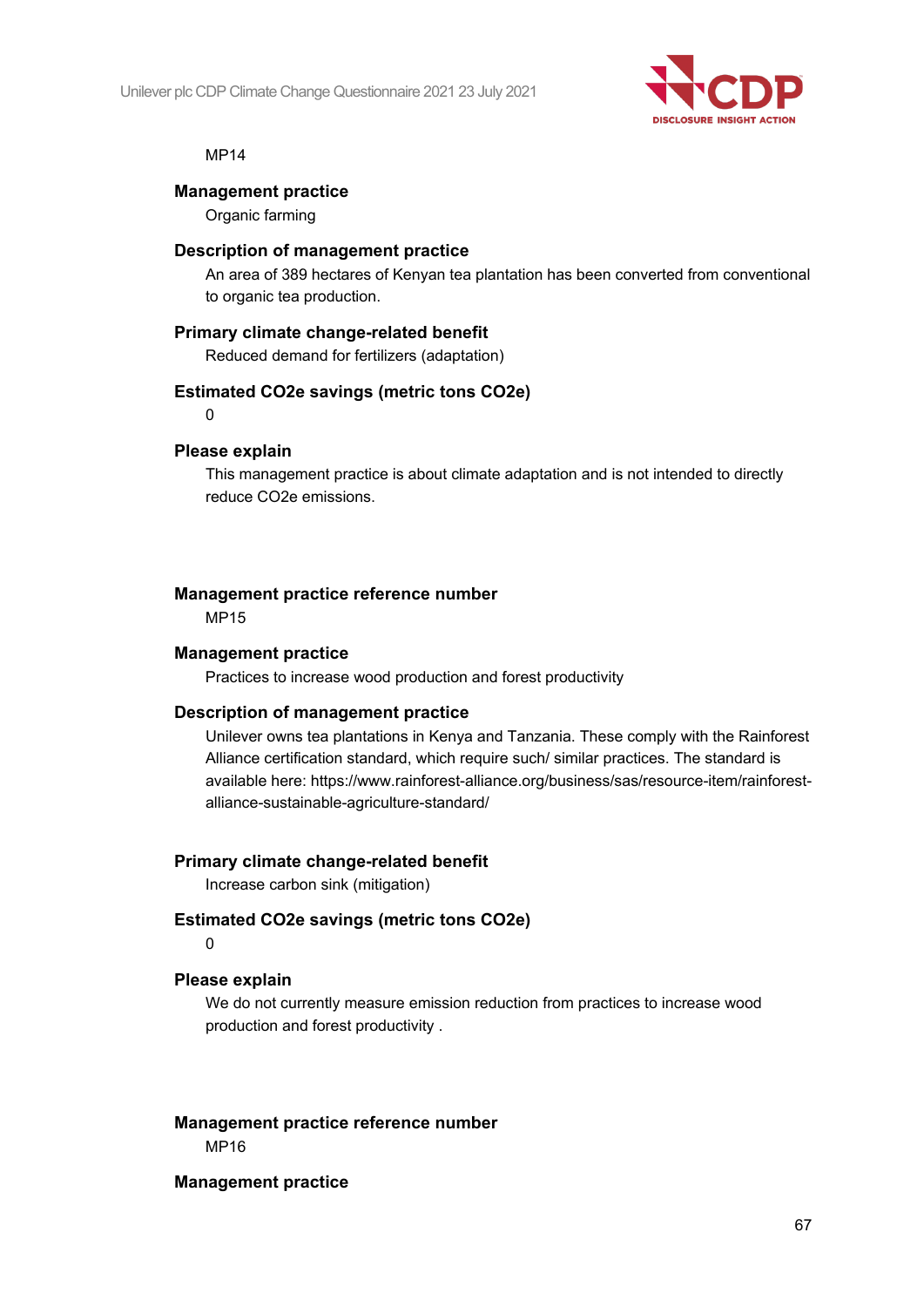

Permanent soil cover (including cover crops)

### **Description of management practice**

Unilever owns tea plantations in Kenya and Tanzania. The harvesting of tea only involves picking leaves rather than extraction of the plant and exposure of soil. As such, soil cover is guaranteed.

### **Primary climate change-related benefit**

Increase carbon sink (mitigation)

### **Estimated CO2e savings (metric tons CO2e)**

 $\Omega$ 

### **Please explain**

We do not currently measure emission reduction from permanent soil cover .

### **Management practice reference number**

MP17

### **Management practice**

Pest, disease and weed management practices

### **Description of management practice**

Unilever owns tea plantations in Kenya and Tanzania. These comply with the Rainforest Alliance certification standard, which require such/ similar practices. The standard is available here: https://www.rainforest-alliance.org/business/sas/resource-item/rainforestalliance-sustainable-agriculture-standard/

### **Primary climate change-related benefit**

Reduced demand for pesticides (adaptation)

### **Estimated CO2e savings (metric tons CO2e)**

 $\Omega$ 

### **Please explain**

This management practice is about climate adaptation and is not intended to directly reduce CO2e emissions.

**Management practice reference number**

MP18

### **Management practice**

Reducing energy use

### **Description of management practice**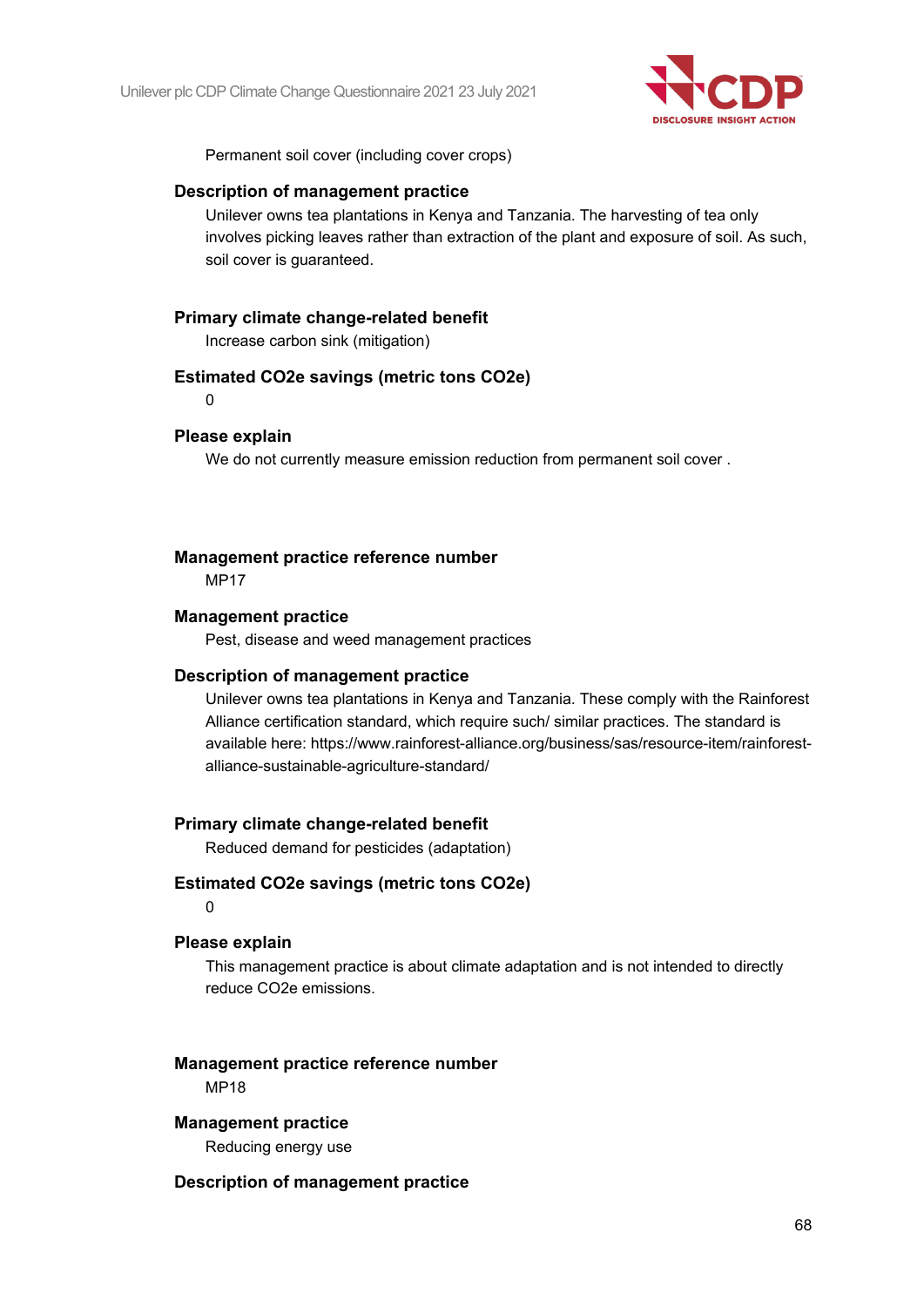

Unilever owns tea plantations in Kenya and Tanzania. Renewable energy infrastructure has been established at plantations, in the form of solar and hydroelectric schemes, as well as biomass conversion for boilers.

### **Primary climate change-related benefit**

Emission reductions (mitigation)

# **Estimated CO2e savings (metric tons CO2e)**

5,700

### **Please explain**

Based on cumulative CO2 savings between 2018 and 2020, driven by renewable electricity (not biomass which has been in use since 2008). Figure is for Kenya and Tanzania tea plantations only.

### **Management practice reference number**

MP19

### **Management practice**

Reforestation

### **Description of management practice**

Unilever tea plantations in Kenya comply with the Rainforest Alliance certification standard, which require such/similar practices.

A reforestation programme is in place and participatory forest conservation and reforestation being done with partners - community, the Sustainable Trade Initiative (IDH) Initiative for Sustainable Landscapes (ISLA) and the Kenya Forest Service.

### **Primary climate change-related benefit**

Increase carbon sink (mitigation)

## **Estimated CO2e savings (metric tons CO2e)**

 $\Omega$ 

### **Please explain**

We do not currently measure emission reduction from reforestation.

### **Management practice reference number**

MP20

### **Management practice**

Replacing fossil fuels by renewable energy sources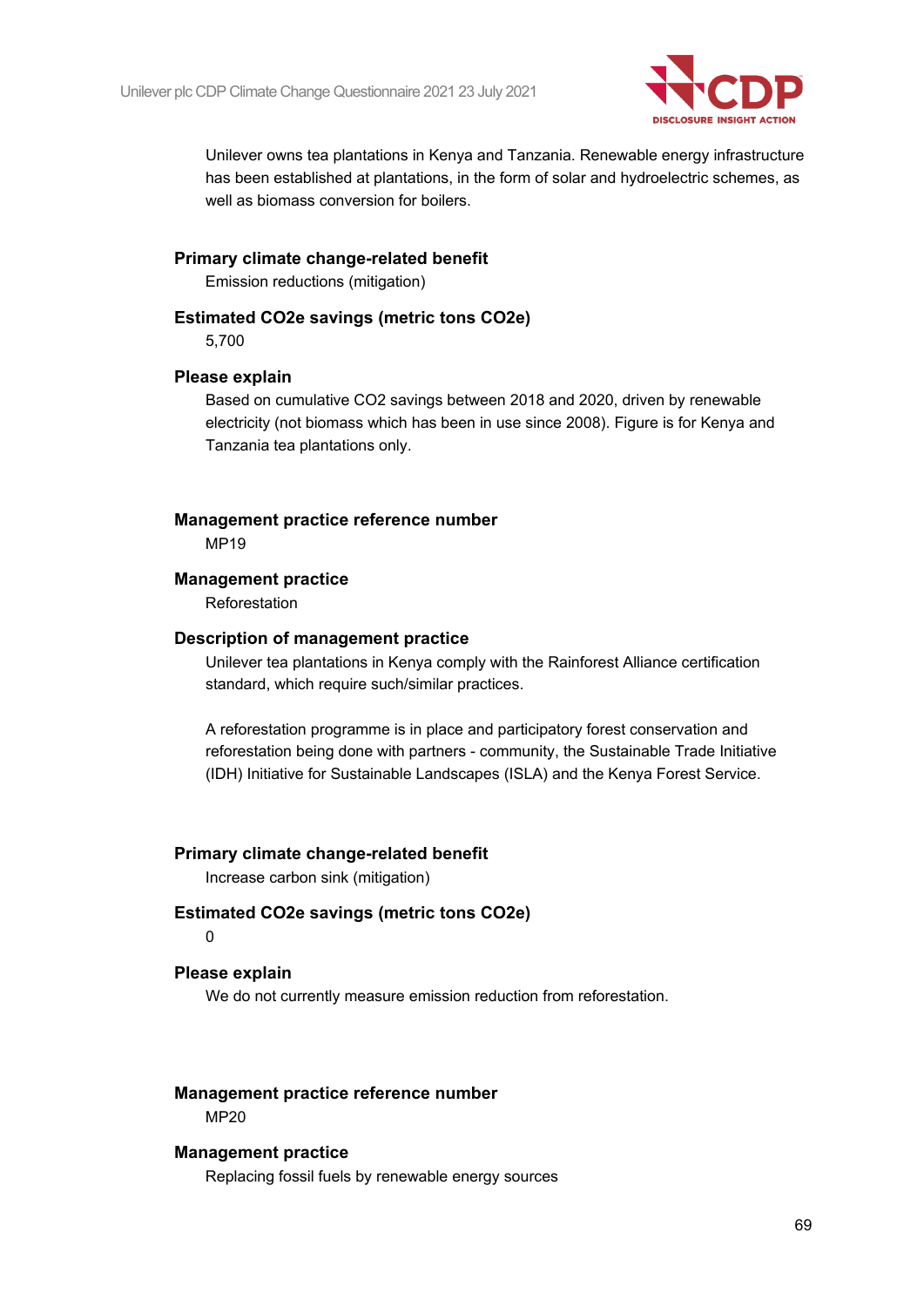

### **Description of management practice**

Unilever owns tea plantations in Kenya and Tanzania. Renewable energy infrastructure has been established at plantations, in the form of solar and hydroelectric schemes, as well as biomass conversion for boilers.

### **Primary climate change-related benefit**

Emission reductions (mitigation)

### **Estimated CO2e savings (metric tons CO2e)**

5,700

### **Please explain**

Based on cumulative CO2 savings between 2018 and 2020, driven by renewable electricity (not biomass which has been in use since 2008). Figure is for Kenya and Tanzania tea plantations only.

### **Management practice reference number**

MP13

### **Management practice**

Land use change

### **Description of management practice**

Unilever owns tea plantations in Kenya and Tanzania. These comply with the Rainforest Alliance certification standard, which require such/ similar practices. The standard is available here: https://www.rainforest-alliance.org/business/sas/resource-item/rainforestalliance-sustainable-agriculture-standard/

### **Primary climate change-related benefit**

Increasing resilience to climate change (adaptation)

### **Estimated CO2e savings (metric tons CO2e)**

0

### **Please explain**

This management practice is about climate adaptation and is not intended to directly reduce CO2e emissions.

## **C4.5**

## **(C4.5) Do you classify any of your existing goods and/or services as low-carbon products or do they enable a third party to avoid GHG emissions?**

Yes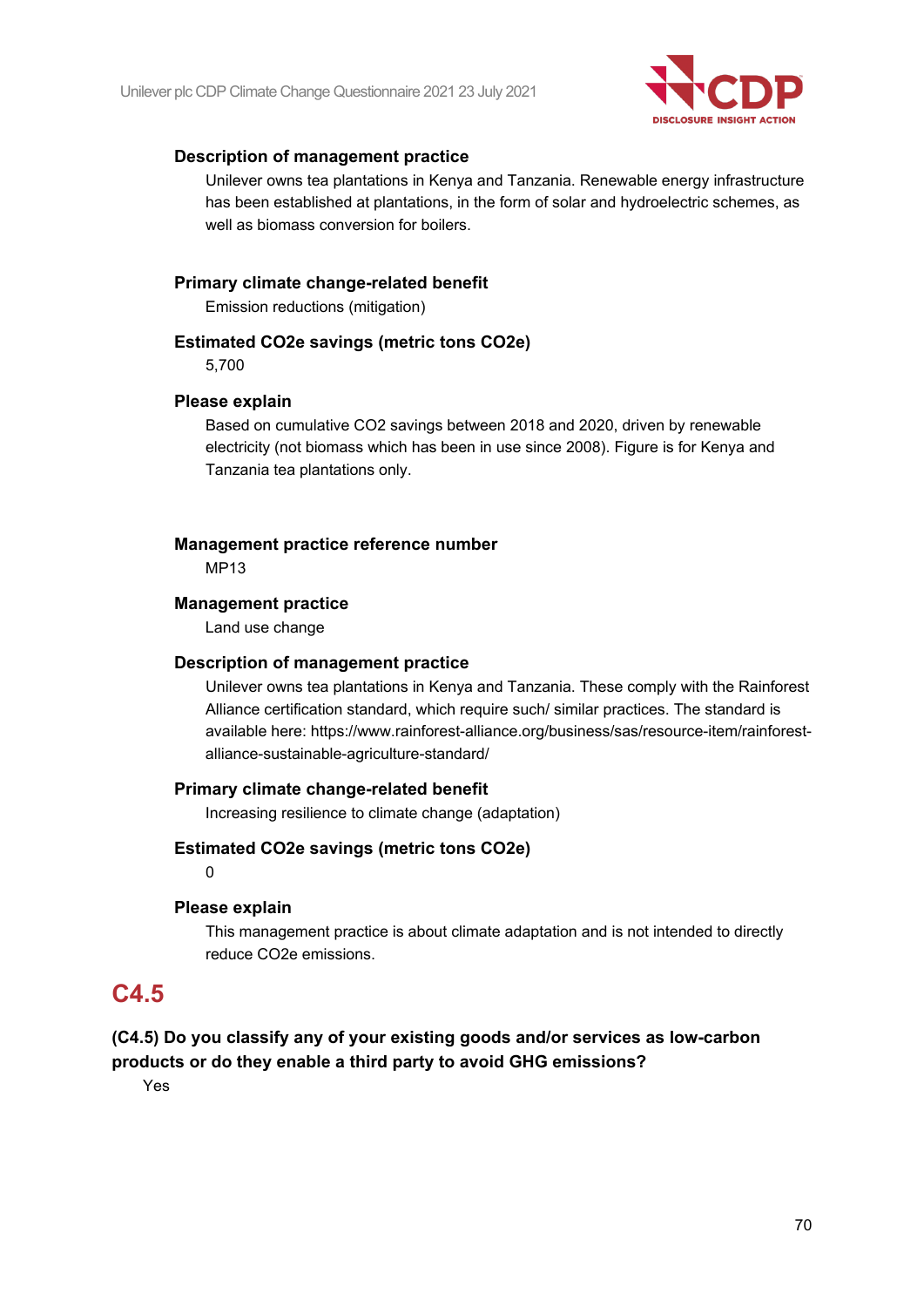

# **C4.5a**

**(C4.5a) Provide details of your products and/or services that you classify as lowcarbon products or that enable a third party to avoid GHG emissions.**

### **Level of aggregation**

Group of products

### **Description of product/Group of products**

Climate-friendly freezers are ice cream cabinet freezers used for out of home ice cream purchases by our retail customers, which have lower energy use and lower emissions than previous versions. We have a range of cabinets in the market and have worked to reduce the energy consumption of the freezer cabinets we purchase, thus the average energy consumption of the cabinet fleet.

The climate-friendly hydrocarbon (HC) refrigerants we use in our freezers have a negligible global warming potential compared to previously used hydrofluorocarbons (HFCs). Since 2004, we have purchased over 2.9 million freezers using natural refrigerants. We are continuing to roll out climate-friendly HC freezers to our customers and making our freezers more energy efficient. Our purchased freezer are 50% more energy efficient compared to our 2008 baseline, with the most energy-efficient models going even further. We are working on innovations to make more improvements in freezer energy efficiency, including piloting the use solar panels to power our cabinets.

This programme is now part of business as usual. We aim to build on the progress made within the Unilever Sustainable Living Plan and take the following actions as part of our Climate Transition Action Plan (CTAP), which was approved by Unilever's shareholders in 2021:

• Continue to reduce cabinet energy consumption through innovation of the main technical components – compressors, natural refrigerants, fan motors, insulation, temperature controllers and glass panels.

• Prioritise the deployment of the most energy-efficient units into markets with the highest carbon intensity factors.

• Work towards 'warming up' the cold chain while protecting the consumer experience as a next step in reducing energy consumption.

• Explore programmes that will enable the freezers to be powered by renewable electricity, even where Unilever is not directly operating them.

### **Are these low-carbon product(s) or do they enable avoided emissions?** Avoided emissions

### **Taxonomy, project or methodology used to classify product(s) as low-carbon or to calculate avoided emissions**

Other, please specify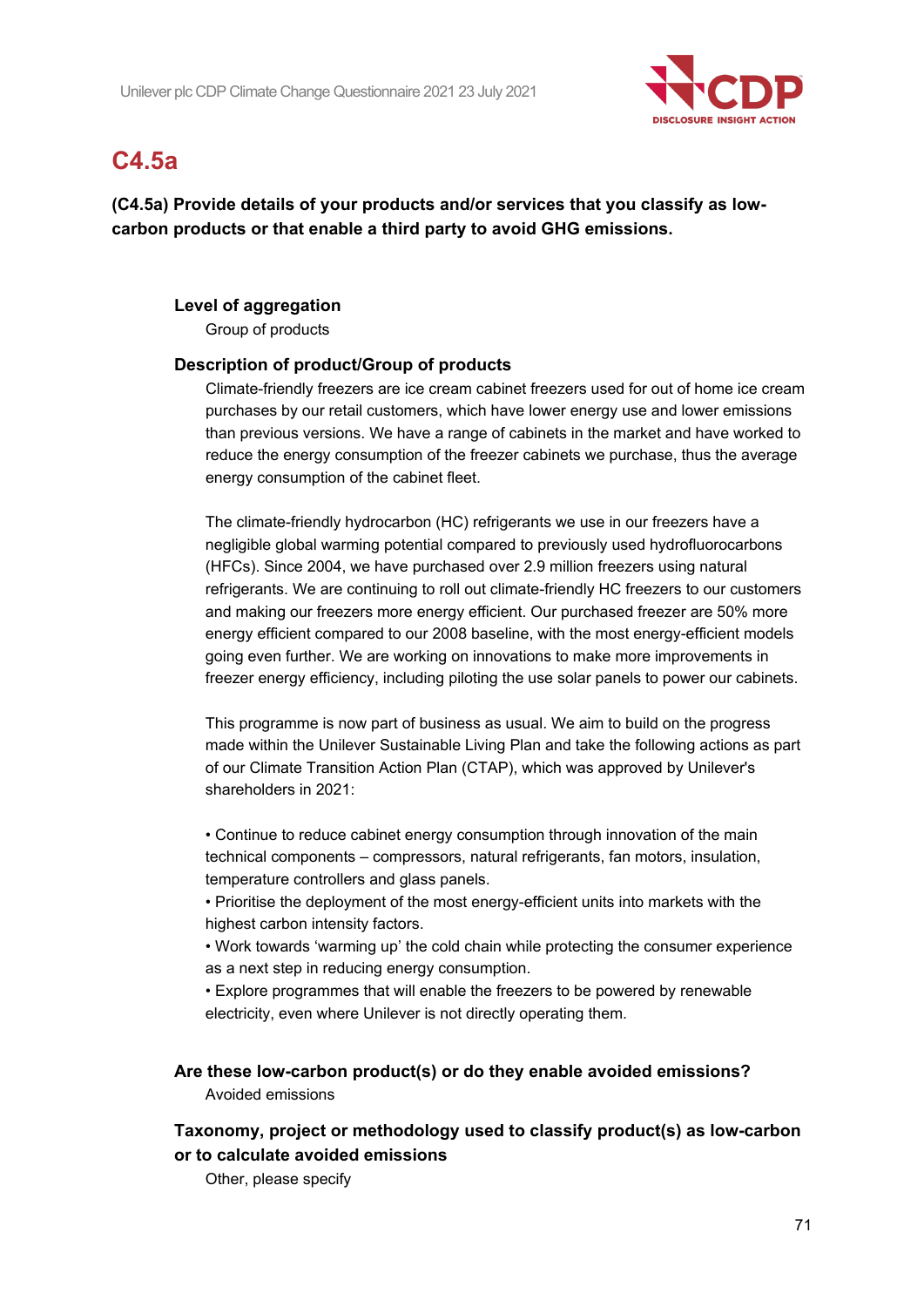

We define climate-friendly (hydrocarbon) refrigerants as propane and isobutane (R290 and R600a) refrigerants and HFC-free foaming gas.

### **% revenue from low carbon product(s) in the reporting year**

 $\Omega$ 

### **Comment**

This group of products is aimed at enabling third parties (i.e. customers) to reduce their emission and save costs on energy, which is why we have reported revenue as 0.

In 2019 (the most recent year with available data), the freezers we purchased consumed on average 47% less electricity per freezer than those purchased in 2008, saving our customers money as well as reducing their GHG emissions. We estimate that €140 million in electricity costs (equivalent to around 0.25% of Unilever's turnover) were avoided by our customers (versus our 2010 baseline of energy).

Methodology to calculate: Unilever internal database of global cabinet purchases: countries, type of cabinets, age of cabinets. Based on this data, we can calculate annual energy consumption, GHG emissions and energy savings for our customers.

Assumptions from our carbon reporting

- Total number of cabinets within fleet uses same assumptions as Unilever carbon reporting, based on our cabinet purchasing database and model assumptions on replacement of older cabinets.

### Assumptions from external sources

- The electricity cost is based on published electricity tariff data from the World Bank, March 2017 and assumes relevance of this source for electricity purchased by our wide range of global customers

- Cost calculation is based on 245 days annual operation only (March to October), assumption based on the seasonality of most ice cream markets

# **C5. Emissions methodology**

## **C5.1**

**(C5.1) Provide your base year and base year emissions (Scopes 1 and 2).**

**Scope 1**

**Base year start** October 1, 2014

**Base year end** September 30, 2015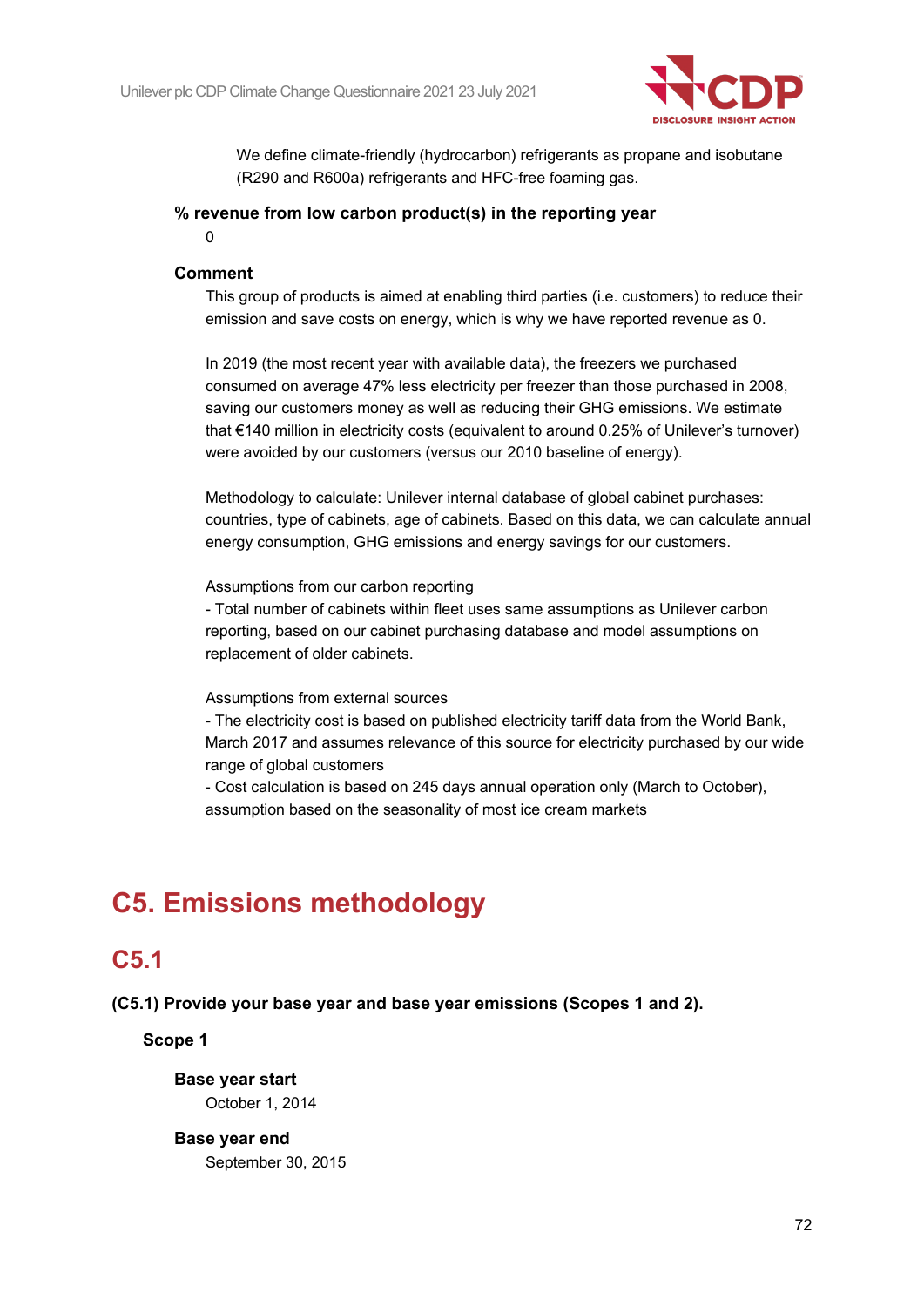

# **Base year emissions (metric tons CO2e)**

890,800.675

# **Comment**

We have reset our baseline in line with our approved science-based target

### **Scope 2 (location-based)**

#### **Base year start**

October 1, 2014

#### **Base year end**

September 30, 2015

# **Base year emissions (metric tons CO2e)**

1,622,369

#### **Comment**

We have reset our baseline in line with our approved science-based target

# **Scope 2 (market-based)**

**Base year start** October 1, 2014

# **Base year end** September 30, 2015

**Base year emissions (metric tons CO2e)**

1,071,076.327

#### **Comment**

We have reset our baseline in line with our approved science-based target

# **C5.2**

# **(C5.2) Select the name of the standard, protocol, or methodology you have used to collect activity data and calculate emissions.**

The Greenhouse Gas Protocol: A Corporate Accounting and Reporting Standard (Revised Edition)

# **C6. Emissions data**

# **C6.1**

**(C6.1) What were your organization's gross global Scope 1 emissions in metric tons CO2e?**

# **Reporting year**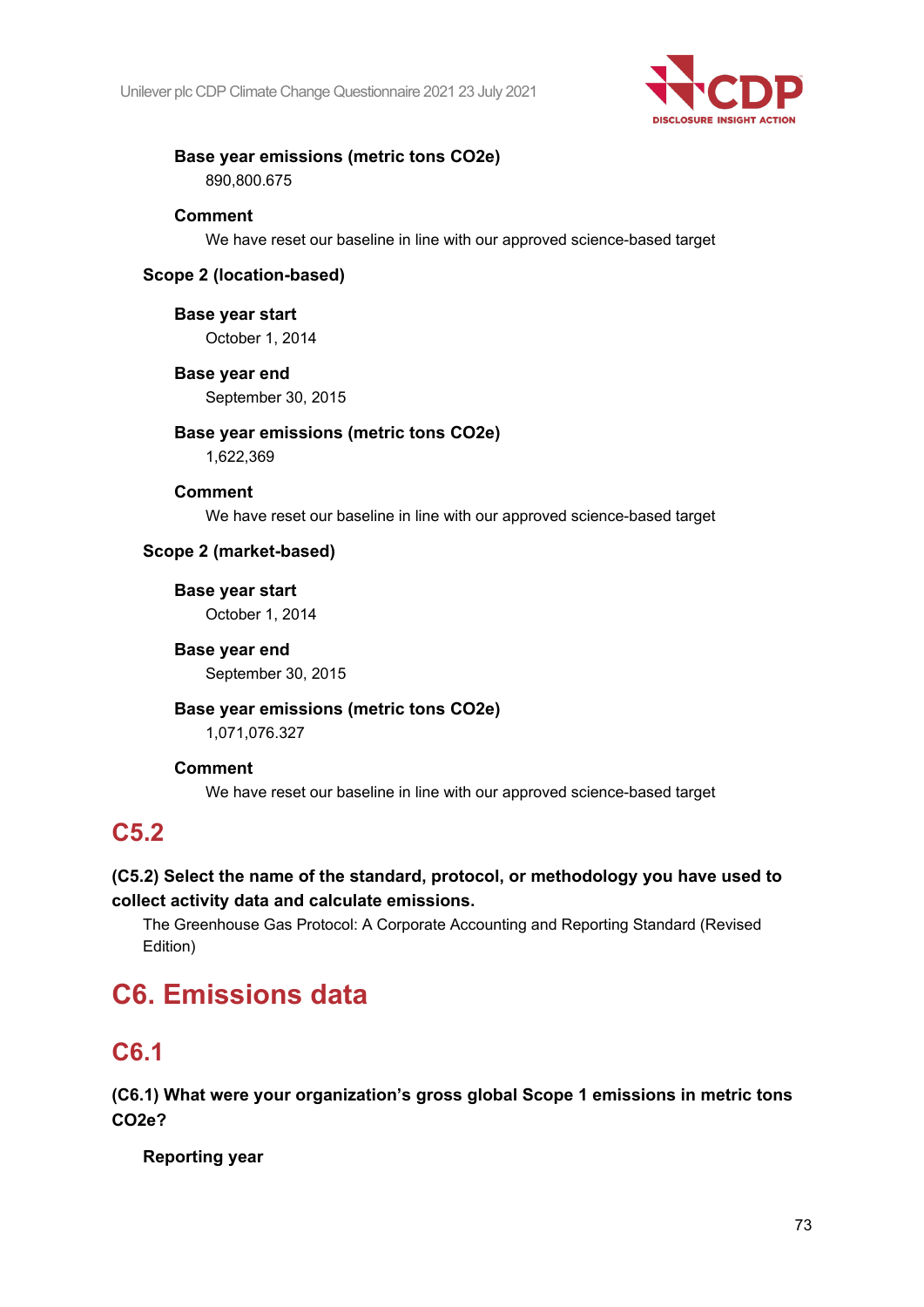

# **Gross global Scope 1 emissions (metric tons CO2e)**

606,771.416

#### **Start date**

October 1, 2019

#### **End date**

September 30, 2020

#### **Comment**

#### **Past year 1**

# **Gross global Scope 1 emissions (metric tons CO2e)**

659,028.236

#### **Start date**

October 1, 2018

#### **End date**

September 30, 2019

#### **Comment**

As we start our new 'Compass' climate change strategy, we have expanded our scope 1 & 2 reporting to include emissions resulting from our production of energy and products on behalf of other customers. For the previous reporting year, this has resulted in an increase of 1% in our scope 1 emissions compared to that reported previously.

# **C6.2**

# **(C6.2) Describe your organization's approach to reporting Scope 2 emissions.**

#### **Row 1**

# **Scope 2, location-based**

We are reporting a Scope 2, location-based figure

#### **Scope 2, market-based**

We are reporting a Scope 2, market-based figure

#### **Comment**

In calculation of Scope 2, market-based emissions and grid average emissions factors, as published by IEA, have been used where we do not have contractual instruments or specific contracts for reduced emission factor electricity purchases. We have not found it possible to obtain supplier-specific emission factors or residual mix data for markets where the GHG Protocol Scope 2 guidance suggests that they should be applied. For Unilever, this is primarily countries outside Europe and North America. We intend to apply supplier-specific emissions factors in subsequent years as soon as they become available.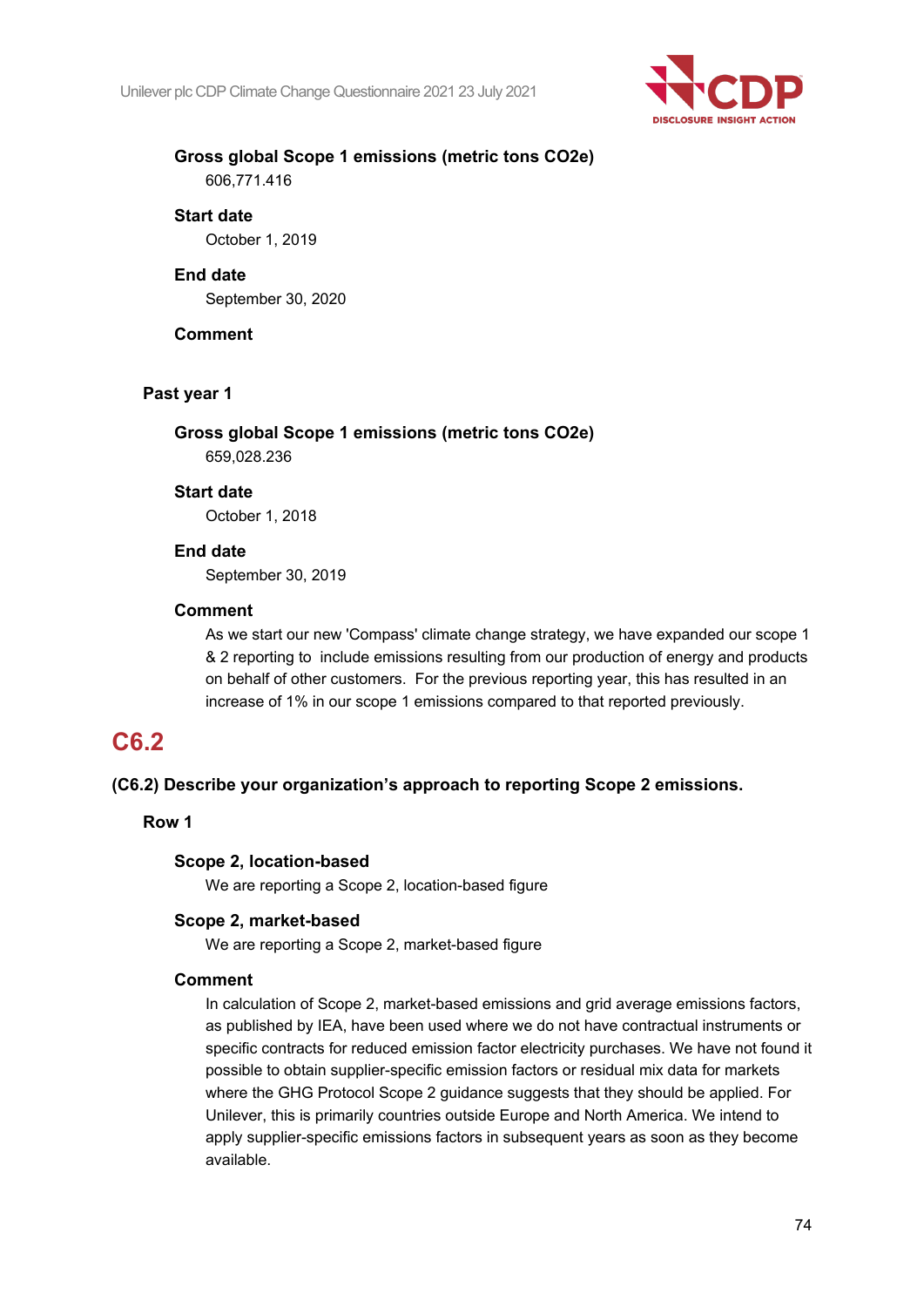

# **C6.3**

# **(C6.3) What were your organization's gross global Scope 2 emissions in metric tons CO2e?**

# **Reporting year**

# **Scope 2, location-based** 1,264,328.109

# **Scope 2, market-based (if applicable)**

171,905.946

#### **Start date** October 1, 2019

# **End date**

September 30, 2020

# **Comment**

# **Past year 1**

# **Scope 2, location-based**

1,321,647.568

**Scope 2, market-based (if applicable)** 443,896.817

# **Start date**

October 1, 2018

# **End date**

September 30, 2019

# **Comment**

As we start our new 'Compass' climate change strategy, we have expanded our scope 1 & 2 reporting to include emissions resulting from our production of energy and products on behalf of other customers. For the previous reporting year, this has resulted in an increase of 8.3% in our scope 2 (market-based) emissions and 3.4% in our scope 2 (location-based) emissions compared to those reported previously.

# **C6.4**

**(C6.4) Are there any sources (e.g. facilities, specific GHGs, activities, geographies, etc.) of Scope 1 and Scope 2 emissions that are within your selected reporting boundary which are not included in your disclosure?**

Yes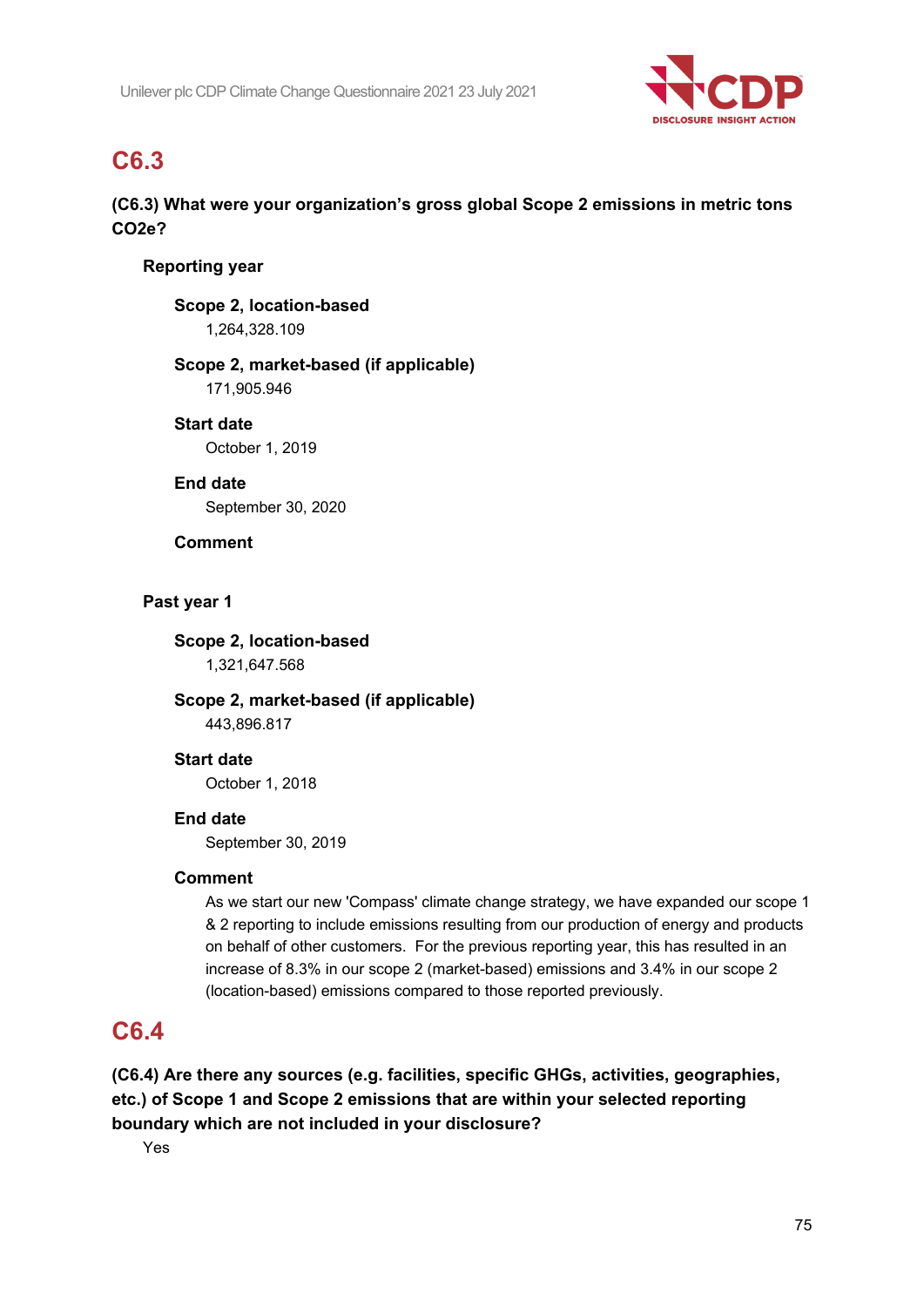

# **C6.4a**

**(C6.4a) Provide details of the sources of Scope 1 and Scope 2 emissions that are within your selected reporting boundary which are not included in your disclosure.**

#### **Source**

Small non-manufacturing sites such as marketing and sales offices

- **Relevance of Scope 1 emissions from this source** Emissions are not relevant
- **Relevance of location-based Scope 2 emissions from this source** Emissions are not relevant
- **Relevance of market-based Scope 2 emissions from this source (if applicable)** Emissions are not relevant

#### **Explain why this source is excluded**

Energy consumption data (used to calculate Scope 1 and Scope 2 emissions) is currently captured for larger non-manufacturing sites (i.e. large offices), which consume approximately 90% of the total energy consumption of all non-manufacturing sites. The remaining 10% of energy consumption for non-manufacturing includes a number of small offices which equates to less than 0.5% of total energy consumption for all operations, and are therefore not considered to be material within Unilever's total emissions.

# **C6.5**

# **(C6.5) Account for your organization's gross global Scope 3 emissions, disclosing and explaining any exclusions.**

#### **Purchased goods and services**

**Evaluation status**

Relevant, calculated

# **Metric tonnes CO2e**

13,973,554

#### **Emissions calculation methodology**

We measure the full GHG footprint of our product portfolio and annual sales using an LCA method compliant with the ISO 14040 standard. We use a combination of external Life Cycle Inventory databases (secondary data) and supplier specific data (primary data e.g. for surfactants, perfumes and some of food ingredients) to measure the GHG emissions of purchased ingredients and packaging materials used in the production of our products. We measure approximately 3000 products across 14 countries – this represents approximately 60-70% of annual sales volume.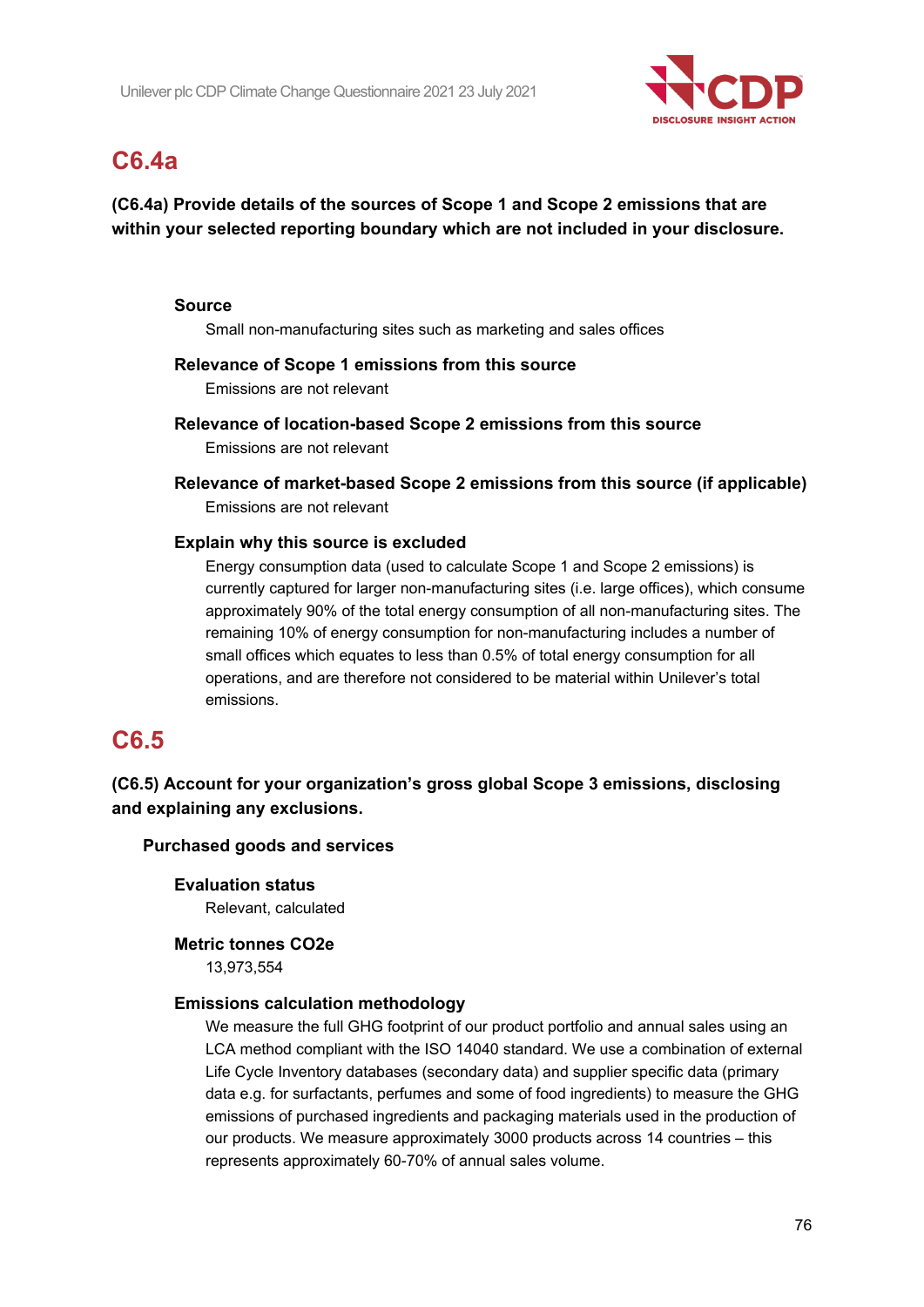

# **Percentage of emissions calculated using data obtained from suppliers or value chain partners**

25

#### **Please explain**

According to our analysis, GHG emissions from raw materials (including ingredients, primary and secondary packaging and inbound transport) accounts for 23% of our total GHG footprint - the second largest source of GHG emissions for Unilever. There are also significant risks associated climate change in our supply chain. For example. we conducted a 2 and 4 degree climate scenario study which found that some of the biggest risks for Unilever by 2030 were associated with the increased costs of raw materials from carbon pricing and supply constraints due to water stress and severe weather. Unilever is significant buyer of goods and services – especially agricultural raw materials – and is therefore well placed to exert influence on the supply chain to reduce carbon emissions over the long-term and manage climate risks in the short term, for example by mandating compliance with our Sustainable Agriculture Code 2.0 which addresses a range of climate related issues such as deforestation, soil management, water management and energy management.

#### **Capital goods**

#### **Evaluation status**

Not relevant, explanation provided

#### **Please explain**

Given the nature of our business, we do not include the embedded emissions associated with capital goods. Our capital assets (factories and equipment) have long lifespans (>10 years) and their relative footprint is small (<1%) compared to the footprint of the volume of products they produce over their lifetime. This has been confirmed in Life Cycle Analysis studies (e.g. EU PEF studies).

#### **Fuel-and-energy-related activities (not included in Scope 1 or 2)**

#### **Evaluation status**

Relevant, calculated

#### **Metric tonnes CO2e**

290,464.475

#### **Emissions calculation methodology**

CO2e factors are based on 2020 Guidelines to Defra / DECC's GHG Conversion Factors for Company Reporting. Calculated from imported energy usage by energy type as reported in our web-based Environmental Performance Reporting (EPR) system for all Unilever owned manufacturing sites globally, plus warehouses, distribution centres, offices and data centres within our scope of reporting. • CO2e factors for fuels represent indirect emissions associated with the extraction and transport of primary fuels as well as the refining, distribution, storage and retail of finished fuels. • CO2e factors for imported energy for each country reflect indirect emissions of CO2, CH4 and N2O associated with the extraction and transport of primary fuels as well as the refining,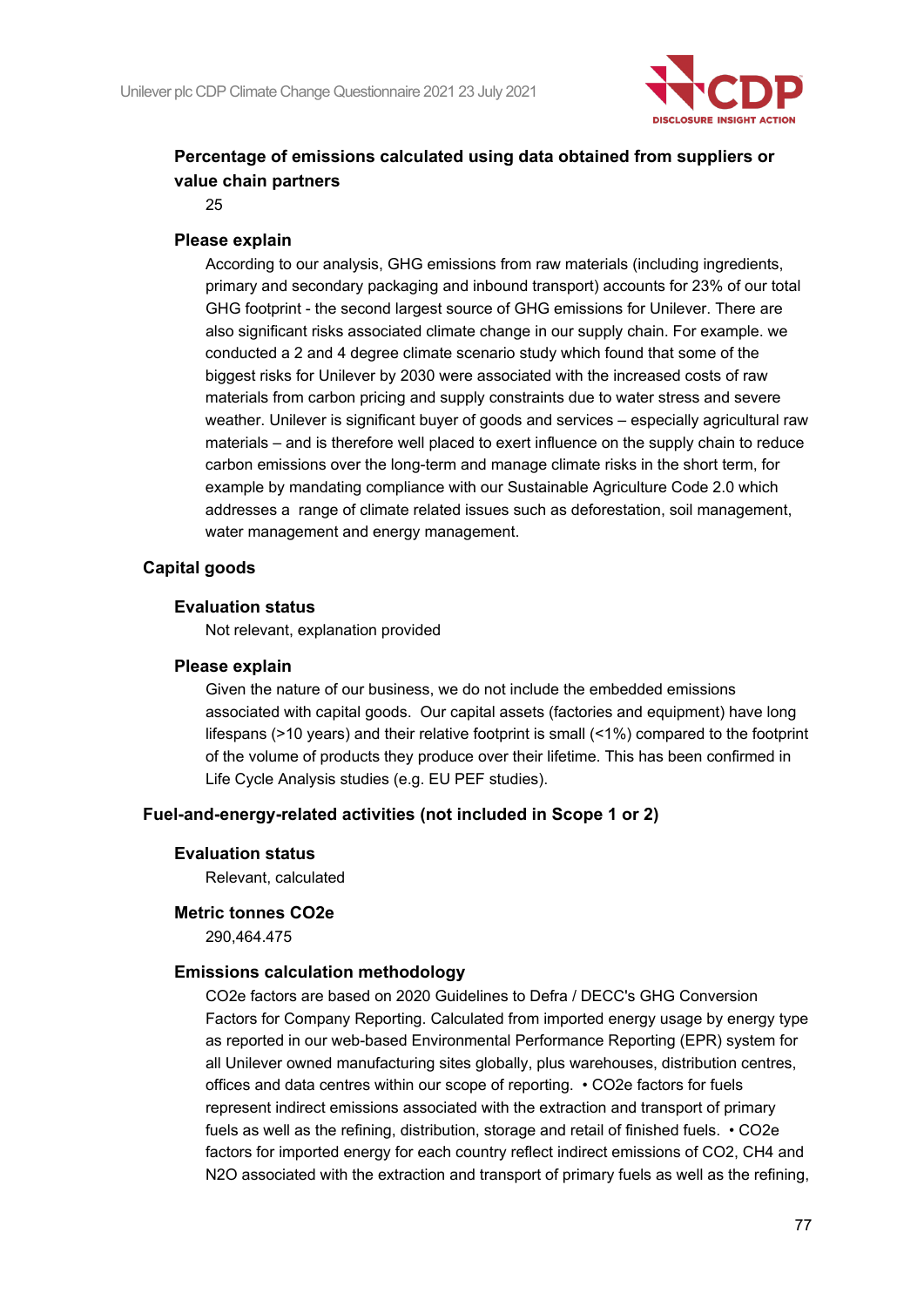

distribution, storage and retail of finished fuels used in the generation of electricity and heat.

# **Percentage of emissions calculated using data obtained from suppliers or value chain partners**

100

#### **Please explain**

Fuel and energy use emissions not included in scope 1 or 2 are reported in the relevant scope 3 emissions section

#### **Upstream transportation and distribution**

#### **Evaluation status**

Relevant, calculated

#### **Metric tonnes CO2e**

266,363

#### **Emissions calculation methodology**

In order to calculate emissions in this category, Unilever used ISO 14040 series of Life Cycle Analysis standards. We use life cycle inventory data for processes/activities using sources such as Ecoinvent, IEA energy data and internal data on habits and specifications. The studies are performed/ modelled in GaBi software. All of the data is based on secondary data. The results are obtained from Unilever's annual GHG footprint analysis.

# **Percentage of emissions calculated using data obtained from suppliers or value chain partners**

 $\Omega$ 

#### **Please explain**

Upstream transportation represents a small proportion (1%) of Unilever's full product life cycle-based GHG footprint.

#### **Waste generated in operations**

#### **Evaluation status**

Relevant, calculated

#### **Metric tonnes CO2e**

15,014.803

#### **Emissions calculation methodology**

In order to calculate emissions in this category, Unilever used CO2e factors based on 2020 Guidelines to Defra / DECC's GHG Conversion Factors for Company Reporting. The data was calculated from volume of hazardous and non-hazardous waste disposed to landfill and recycled/recovered materials from manufacturing operations, considering the Scope 1 and 2 emissions of waste management suppliers that occur during disposal or treatment of the respective waste disposal route.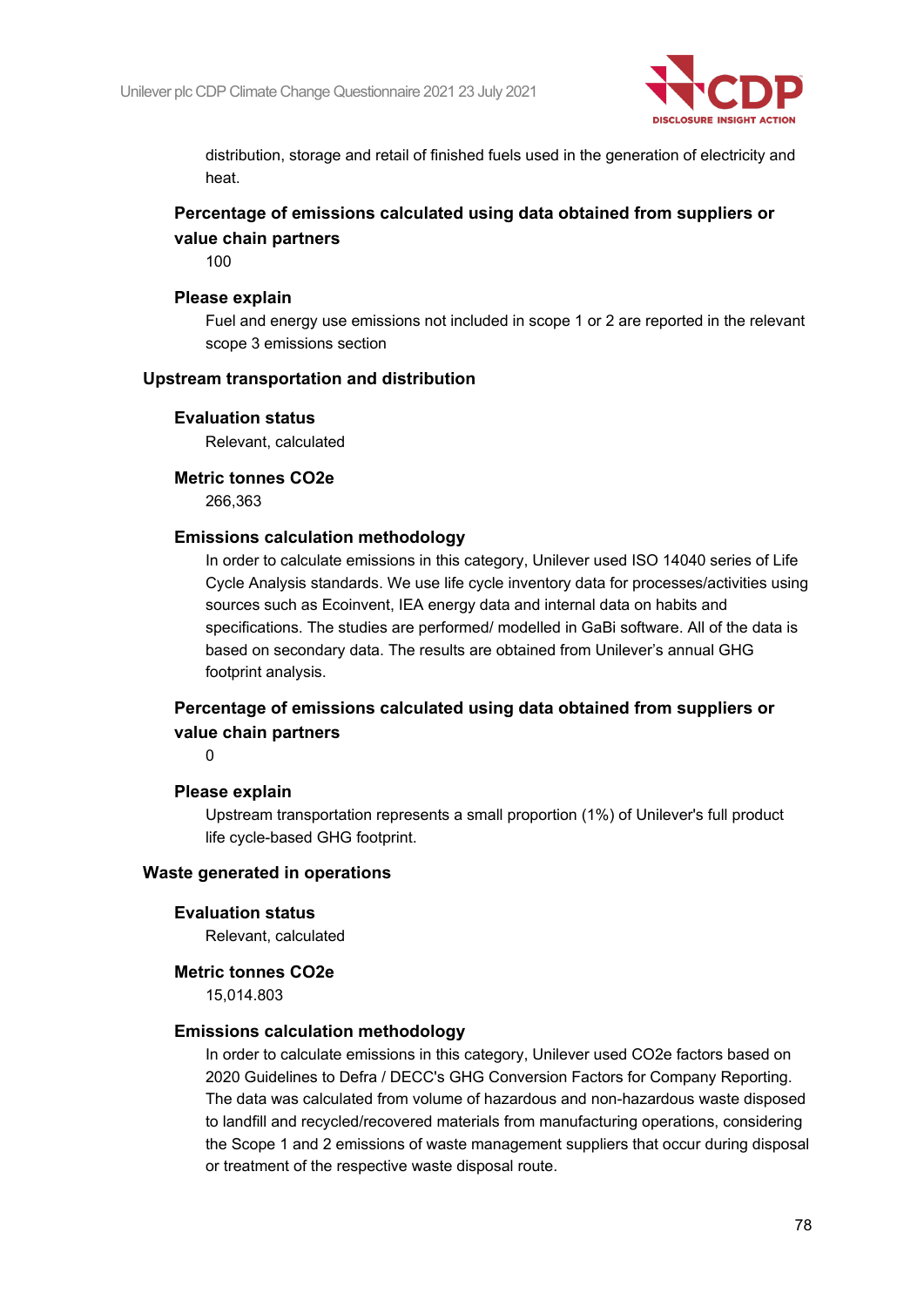

# **Percentage of emissions calculated using data obtained from suppliers or value chain partners**

100

#### **Please explain**

#### **Business travel**

#### **Evaluation status**

Not relevant, explanation provided

#### **Please explain**

Unilever has conducted estimates of emissions associated with this category in the past and these have indicated them to be small (est.1%) compared to size of our product footprint.

# **Employee commuting**

#### **Evaluation status**

Not relevant, explanation provided

#### **Please explain**

Unilever has conducted estimates of emissions associated with this category in the past and these have indicated them to be small (est.<1%) compared to size of our product footprint.

#### **Upstream leased assets**

#### **Evaluation status**

Not relevant, explanation provided

#### **Please explain**

As a manufacturer of fast moving consumer goods, we have very limited or no upstream leased assets. We are a purchaser of raw materials and the emissions in our upstream value chain are accounted for in our scope 3 (suppliers) footprint. 0 related emissions related to this row.

#### **Downstream transportation and distribution**

#### **Evaluation status**

Relevant, calculated

#### **Metric tonnes CO2e**

1,661,608

#### **Emissions calculation methodology**

In order to calculate emissions in this category, Unilever uses the ISO 14040 series of LCA standards. We use life cycle inventory data for processes/activities using sources such as Ecoinvent, IEA energy data and internal data on habits and specifications. The studies are performed/modelled in GaBi software. Downstream distribution is calculated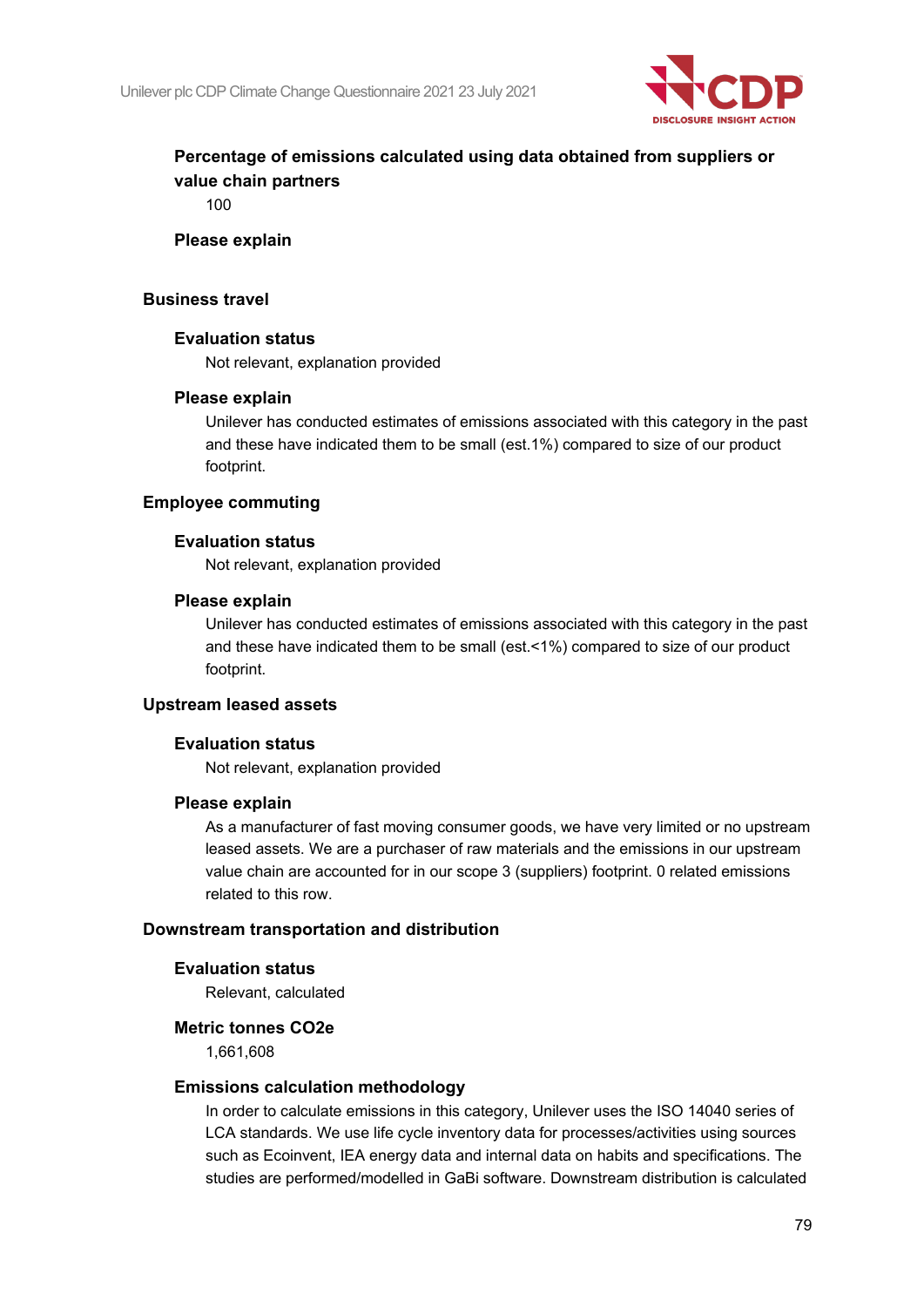

using average distances and modes of transport derived from data collected from our distribution network and logistic providers. GHG emissions reported covers approximately 60-70% of annual sales volume.

# **Percentage of emissions calculated using data obtained from suppliers or value chain partners**

65

#### **Please explain**

According to our analysis, GHG emissions from downstream transportation and distribution (including distribution and retail) accounts for 7% of our total GHG footprint the third largest source of GHG emissions for Unilever. There are also significant risks associated climate change in our downstream transportation and distribution chain. Our logistics network transports our finished goods over 1.5 billion kilometres each year from our factories to where they are sold. The transport sector is still heavily reliant on fossil fuels which means that as our business grows, our CO2 emissions from transport are also at risk of increasing – impacting the cost of transportation as a result of carbon taxes. We can take direct action on these emissions. Since 2010, we've achieved a 38% reduction improvement in our CO2 efficiency through reducing the overall number of kilometres travelled, avoiding wasted journeys and switching to greener transport options. We also work with retailers to introduce more energy efficient ice cream freezer cabinets - we've purchased over 2.9 million with lower carbon emissions.

#### **Processing of sold products**

#### **Evaluation status**

Not relevant, explanation provided

#### **Please explain**

Unilever sells finished products that do not require further processing. Emissions associated with the use of our products by our consumers are included in the section – use of sold products, therefore there are 0 emissions related to this row.

#### **Use of sold products**

#### **Evaluation status**

Relevant, calculated

#### **Metric tonnes CO2e**

40,039,217

#### **Emissions calculation methodology**

We measure the full GHG footprint of our product portfolio and annual sales using an LCA method compliant with the ISO 14040 standard. We measure the consumer use phase using a combination of primary habits data and on pack recommendations of use combined with life cycle inventory data. We measure approximately 3000 products across 14 countries – this represents around 60-70% of annual sales volume.

# **Percentage of emissions calculated using data obtained from suppliers or value chain partners**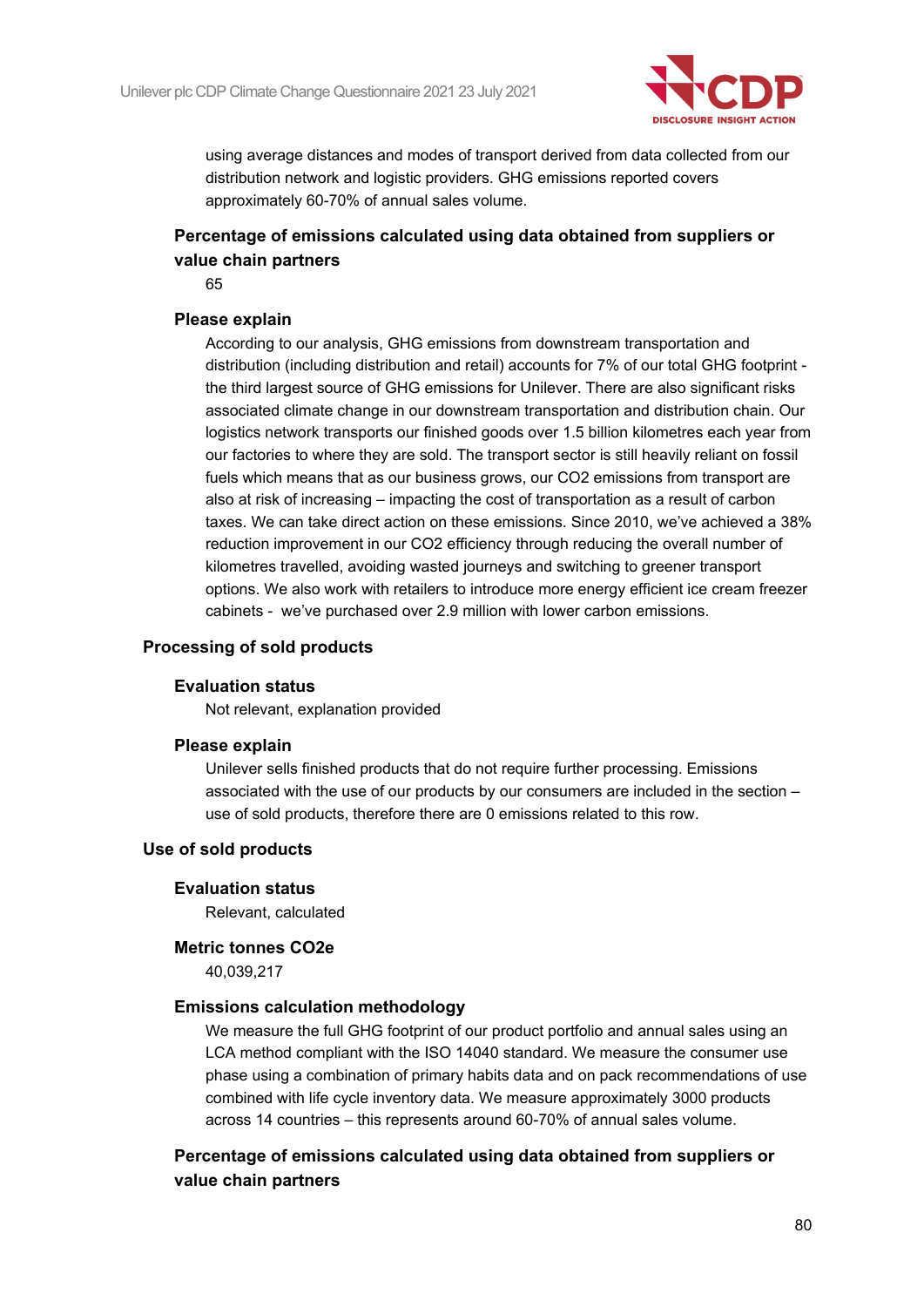

#### 50

#### **Please explain**

According to our analysis, GHG emissions from product use accounts for 66% of our total GHG footprint - by far the largest source of GHG emissions for Unilever. There are also significant risks associated with climate change which can affect product use e.g. water scarcity impacting the use of products which rely on water (such as laundry detergents and shampoos), Higher energy costs can also affect demand for personal and household care products due to the impact on disposable incomes Taking action to reduce GHG from product use through energy-efficient (e.g low/no hot water use) innovations or improving our packaging is a significant growth opportunity. Our Divisions (which manage over 400 brands and thousands of products) response to climate change has been guided by a review of the areas where we can have the biggest impact on mitigating climate risk or benefiting from climate opportunity.

# **End of life treatment of sold products**

#### **Evaluation status**

Relevant, calculated

#### **Metric tonnes CO2e**

2,054,124

#### **Emissions calculation methodology**

In order to calculate emissions in this category, Unilever used ISO 14040 series of LCA standards. We use life cycle inventory data for processes/activities using sources such as Ecoinvent, IEA energy data and internal data on habits and specifications. The studies are performed/modelled in GaBi software. All data in this category is based on secondary data.

# **Percentage of emissions calculated using data obtained from suppliers or value chain partners**

 $\Omega$ 

#### **Please explain**

As per the emissions calculation methodology, there are 0 emissions related to suppliers or value chain partners for emissions related to End of life treatment of sold products.

#### **Downstream leased assets**

#### **Evaluation status**

Not relevant, explanation provided

#### **Please explain**

The distribution and sale of our products involves various business partners (logistics and retail) as opposed to leased assets. Emissions from downstream activities associated with our products are reported in the downstream transportation and distributions section and therefore 0 emissions are separately captured against this row.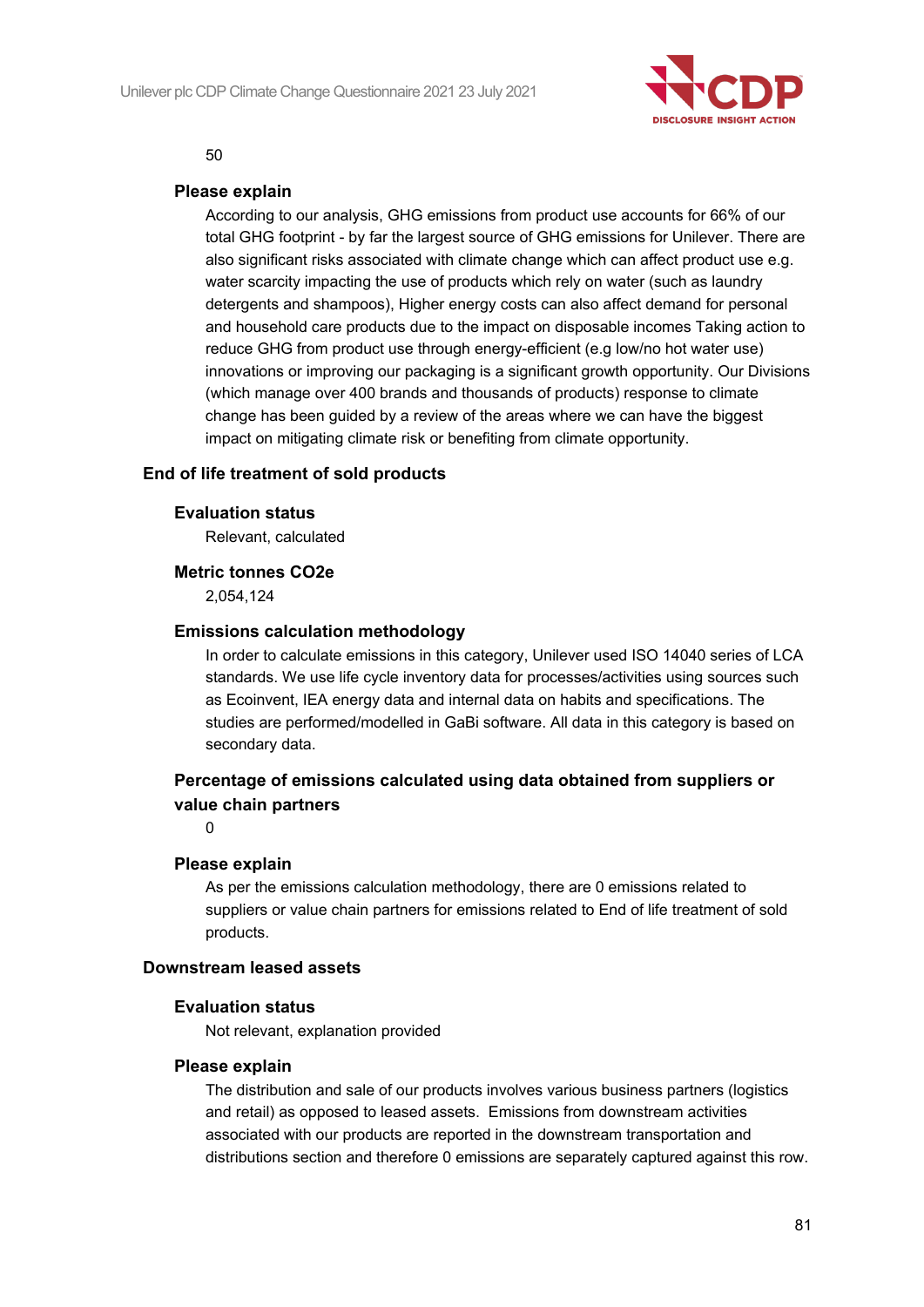

# **Franchises**

#### **Evaluation status**

Not relevant, explanation provided

# **Please explain**

Given the nature of our business, we do not own any franchises so 0 emissions are related to this row

#### **Investments**

#### **Evaluation status**

Not relevant, explanation provided

#### **Please explain**

Not applicable for a business that sells fast moving consumer goods so 0 emissions are related to this row.

#### **Other (upstream)**

#### **Evaluation status**

Not relevant, explanation provided

#### **Please explain**

Not relevant. Data included in other scope 3 emissions categories so 0 emissions are related to this row.

# **Other (downstream)**

#### **Evaluation status**

Not relevant, explanation provided

#### **Please explain**

Not relevant. Data included in other scope 3 emissions categories so 0 emissions are related to this row.

# **C-AC6.6/C-FB6.6/C-PF6.6**

**(C-AC6.6/C-FB6.6/C-PF6.6) Can you break down your Scope 3 emissions by relevant business activity area?**

Yes

# **C-AC6.6a/C-FB6.6a/C-PF6.6a**

**(C-AC6.6a/C-FB6.6a/C-PF6.6a) Disclose your Scope 3 emissions for each of your relevant business activity areas.**

**Activity** Agriculture/Forestry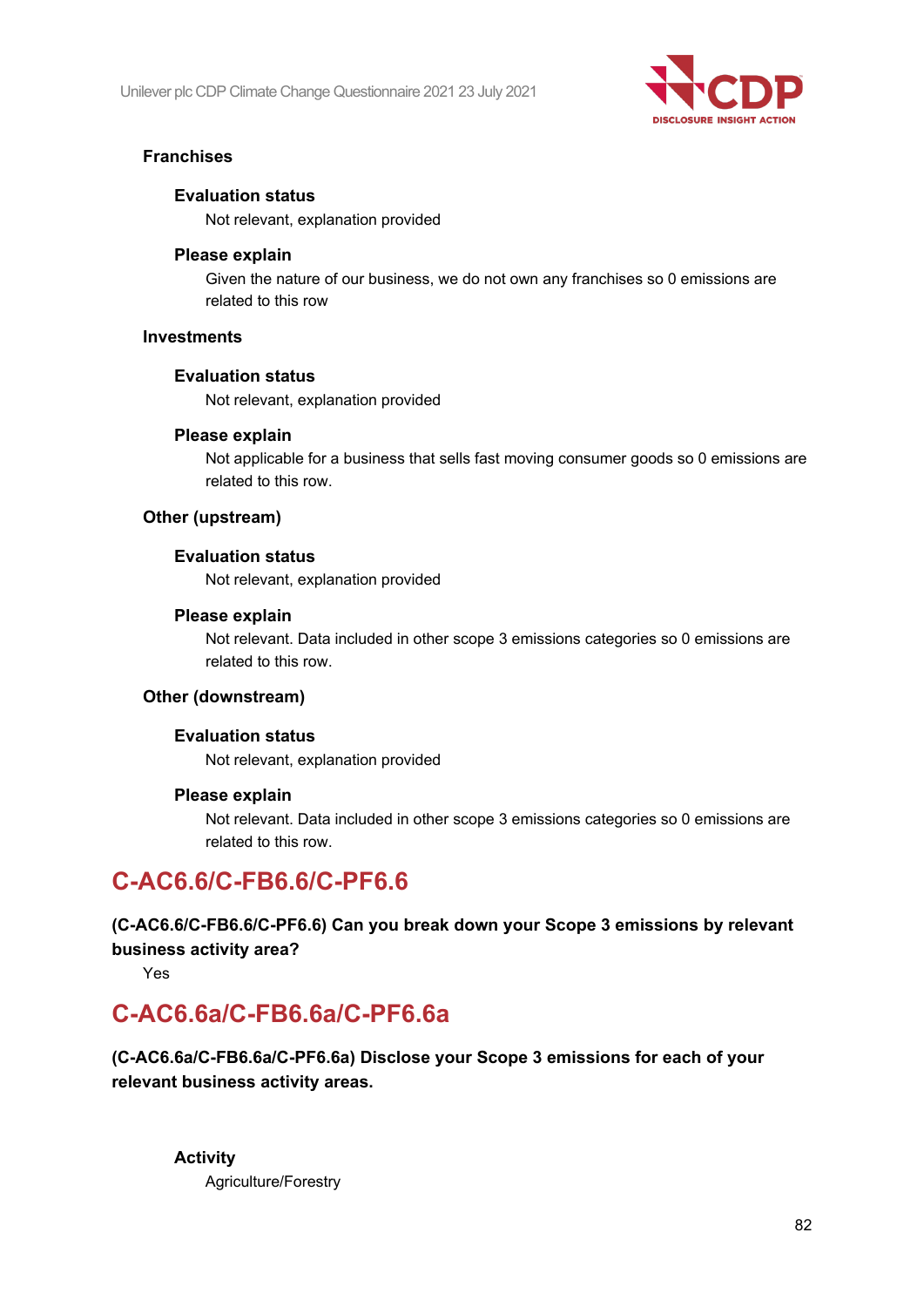

# **Scope 3 category**

Purchased goods and services

# **Emissions (metric tons CO2e)**

13,973,554

#### **Please explain**

We use a mix of feedstocks across our portfolio and in our products, hence the numbers here are not specifically for agriculture/forestry derived materials only. We measure the full GHG footprint of our product portfolio and annual sales using an LCA method compliant with the ISO 14040 standard. We use a combination of external Life Cycle Inventory databases (secondary data) and supplier specific data (primary data e.g. for surfactants, perfumes and some of food ingredients) to measure the GHG emissions of purchased ingredients and packaging materials used in the production of our products. We measure approximately 3000 products across 14 countries – this represents approximately 60-70% of our annual sales volume.

# **Activity**

Consumption

# **Scope 3 category**

Use of sold products

# **Emissions (metric tons CO2e)**

40,039,217

#### **Please explain**

We measure the full GHG footprint of our product portfolio and annual sales using an LCA method compliant with the ISO 14040 standard. The methodology includes the consumer use phase of our products such as the heating of water for showering, bathing, cooking, cleaning and food and drink preparation. It also includes refrigerated storage of products such as ice cream. We measure approximately 3000 products across 14 countries – this represents approximately 60-70% of our annual sales volume.

# **C6.7**

# **(C6.7) Are carbon dioxide emissions from biogenic carbon relevant to your organization?**

Yes

# **C6.7a**

# **(C6.7a) Provide the emissions from biogenic carbon relevant to your organization in metric tons CO2.**

|                  | CO2 emissions from biogenic carbon (metric tons CO2)<br><b>Comment</b> |  |  |  |
|------------------|------------------------------------------------------------------------|--|--|--|
| Row <sup>1</sup> | 362,803.348                                                            |  |  |  |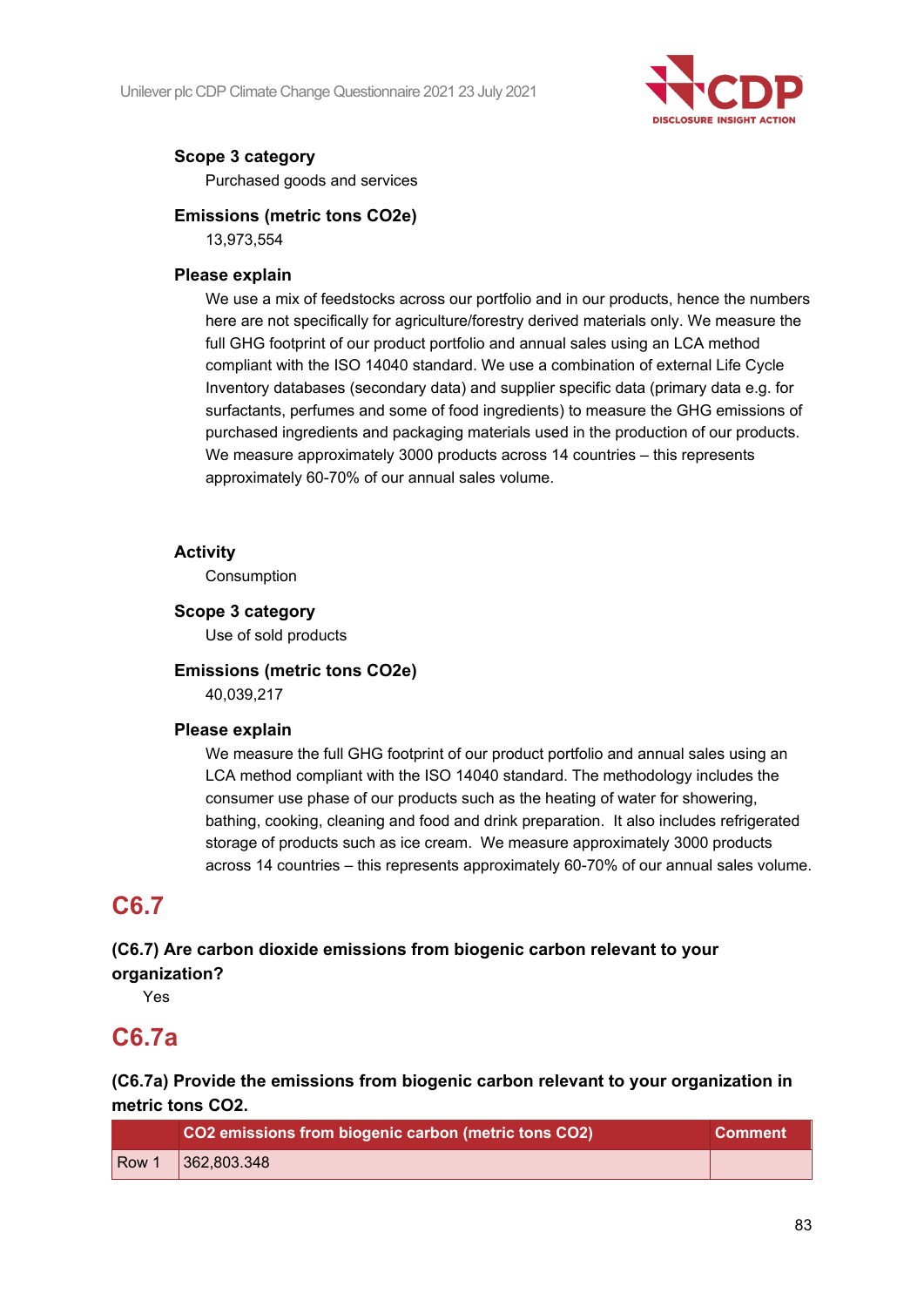

# **C-AC6.8/C-FB6.8/C-PF6.8**

# **(C-AC6.8/C-FB6.8/C-PF6.8) Is biogenic carbon pertaining to your direct operations relevant to your current CDP climate change disclosure?**

Yes

# **C-AC6.8a/C-FB6.8a/C-PF6.8a**

**(C-AC6.8a/C-FB6.8a/C-PF6.8a) Account for biogenic carbon data pertaining to your direct operations and identify any exclusions.**

**CO2 emissions from land use management**

**Emissions (metric tons CO2)**

 $\Omega$ 

# **Methodology**

Other, please specify CO2 emissions are managed but not measured and reported separately

# **Please explain**

We apply best management practices to minimise CO2 emissions on our plantations as required under the certification schemes but this does not involve estimation and reporting of CO2 emissions

# **CO2 removals from land use management**

#### **Emissions (metric tons CO2)**

 $\Omega$ 

# **Methodology**

Other, please specify

CO2 emissions are managed but not measured and reported separately

#### **Please explain**

We apply best management practices to minimise CO2 emissions on our plantations as required under the certification schemes but this does not involve estimation and reporting of CO2 emissions

# **Sequestration during land use change**

#### **Emissions (metric tons CO2)**

0

#### **Methodology**

Other, please specify Not applicable

#### **Please explain**

We have long-established plantations with no relevant/recent land use change.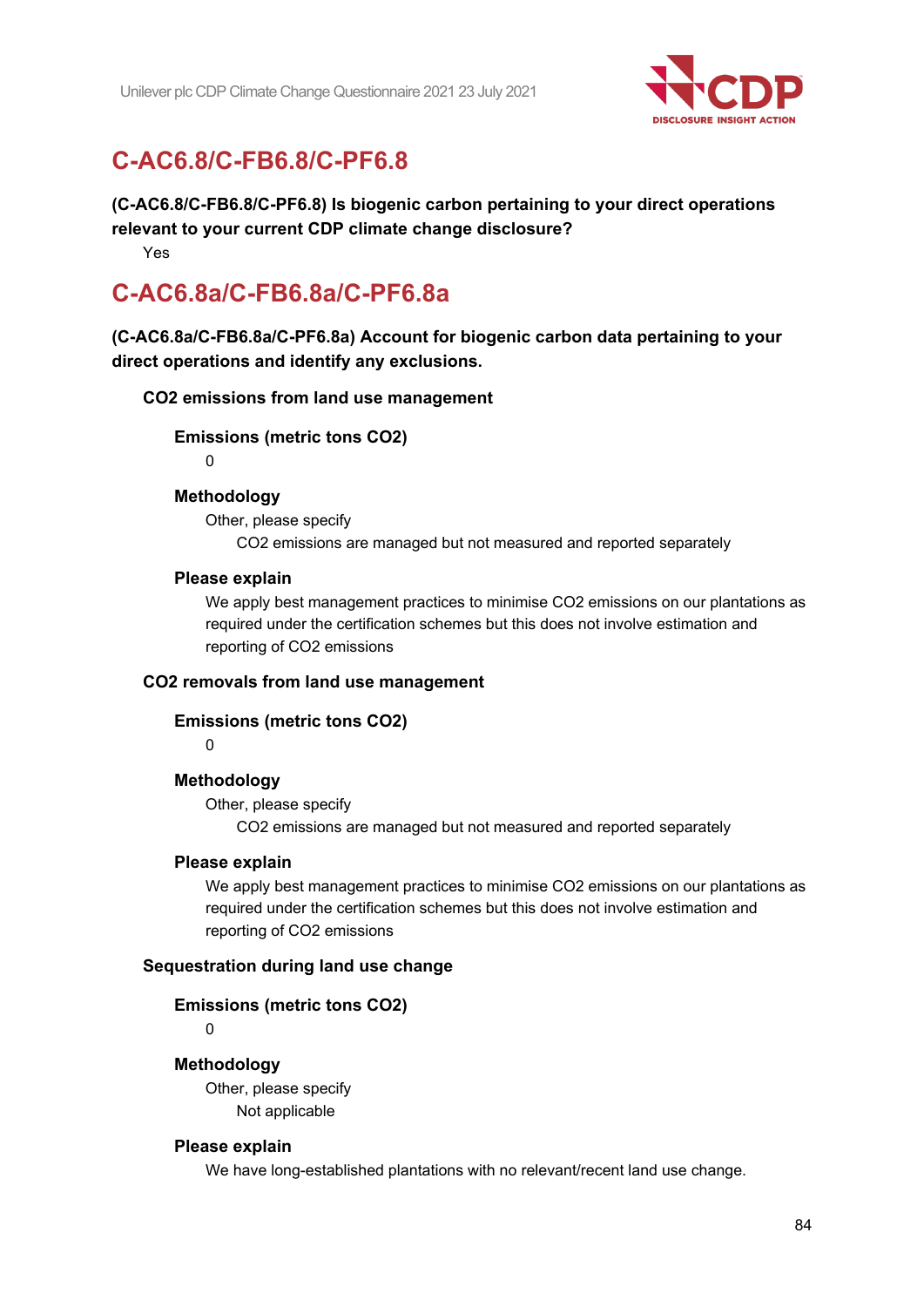

#### **CO2 emissions from biofuel combustion (land machinery)**

# **Emissions (metric tons CO2)**

 $\Omega$ 

#### **Methodology**

Other, please specify Aggregated and not reported separately

#### **Please explain**

CO2 emissions from biofuels in non-Unilever owned operations are reported, if applicable, in our aggregated scope 3 product life cycle emissions that are reported on the basis of sales in 14 countries representing approximately 60-70% of our total annual sales volume.

#### **CO2 emissions from biofuel combustion (processing/manufacturing machinery)**

#### **Emissions (metric tons CO2)**

362,803.348

#### **Methodology**

Default emissions factors

#### **Please explain**

These emissions relate to biogenic fuels such as biomass, wood/wood waste, liquid biofuels, fuel crops and biogas used as fuels within our manufacturing operations. A high proportion of our products contain at least one ingredient derived from agriculture/forestry, hence we are reporting all emissions from biofuels used in our manufacturing operations.

#### **CO2 emissions from biofuel combustion (other)**

#### **Emissions (metric tons CO2)**

 $\Omega$ 

#### **Methodology**

Other, please specify Aggregated and not reported separately

#### **Please explain**

CO2 emissions from biofuels in non-Unilever owned operations are reported, if applicable, in our aggregated scope 3 product life cycle emissions that are reported on the basis of sales in 14 countries representing approximately 60-70% of our total annual sales volume.

# **C-AC6.9/C-FB6.9/C-PF6.9**

**(C-AC6.9/C-FB6.9/C-PF6.9) Do you collect or calculate greenhouse gas emissions for each commodity reported as significant to your business in C-AC0.7/FB0.7/PF0.7?**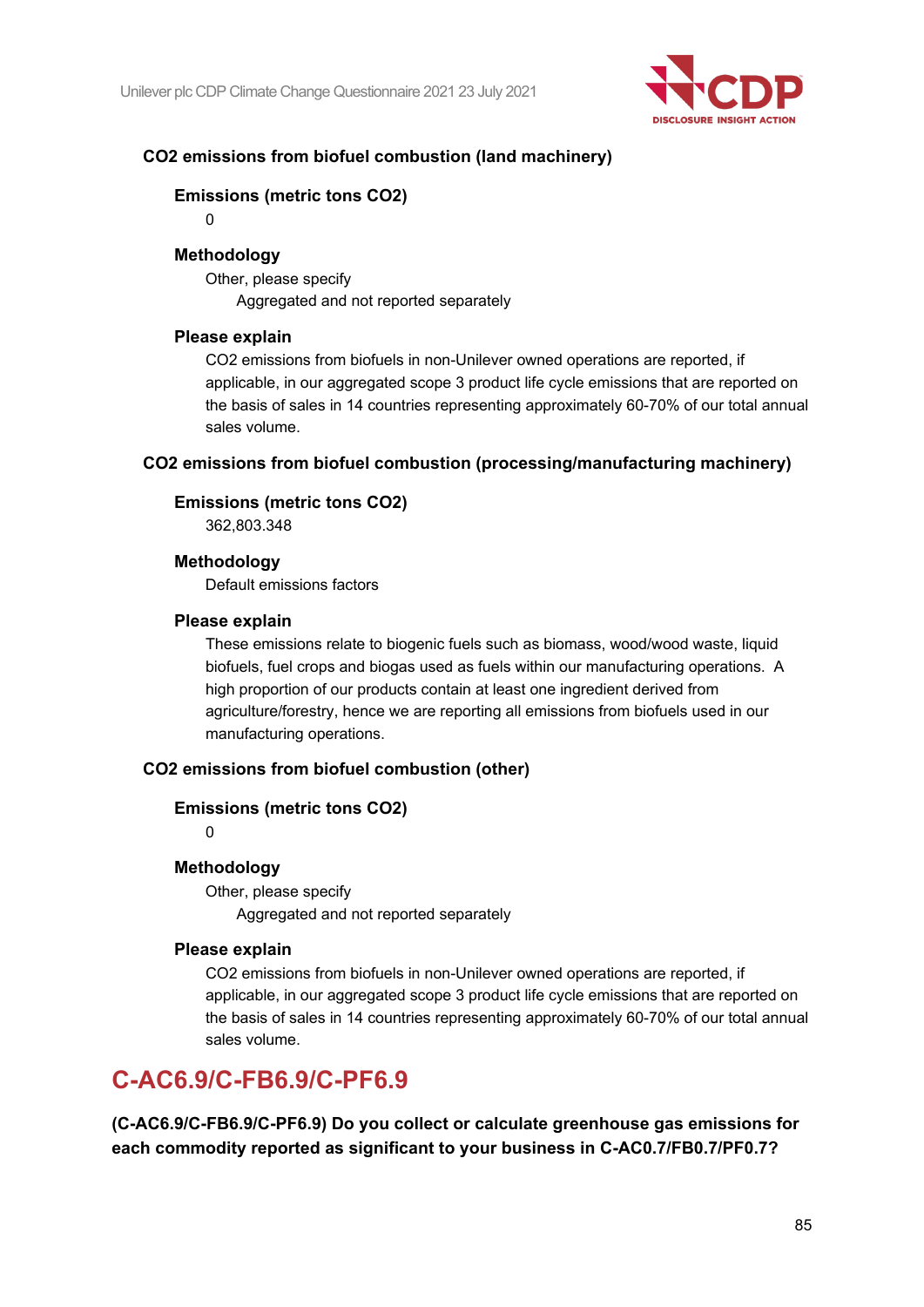

# **Agricultural commodities**

Palm Oil

**Do you collect or calculate GHG emissions for this commodity?** Yes

#### **Please explain**

Our GHG emissions for palm includes processing of palm oil and palm kernel oil as well as palm oil derivatives such as palm based surfactants and soaps. The figures provided are derived from our annual product footprint data which covers approximately 60-70% of sales volume and is not calculated volume and is not from purchasing volumes. The numbers are calculated using an internationally agreed approach - using a life cycle assessment method compliant with the ISO 14040 standard. We measure approximately 3000 products across 14 countries.

#### **Agricultural commodities**

Soy

#### **Do you collect or calculate GHG emissions for this commodity?** Yes

#### **Please explain**

Our GHG emissions for soy includes processing and soy derivatives such as soy oils. The figures provided are derived from our annual product footprint data which covers approximately 60-70 % of sales volume and is not calculated volume and is not from purchasing volumes. The numbers are calculated using an internationally agreed approach - using a life cycle assessment method compliant with the ISO 14040 standard. We measure approximately 3000 products across 14 countries.

#### **Agricultural commodities**

Timber

### **Do you collect or calculate GHG emissions for this commodity?** Yes

#### **Please explain**

We do not have data in an easy extractable format for paper and board.

# **C-AC6.9a/C-FB6.9a/C-PF6.9a**

**(C-AC6.9a/C-FB6.9a/C-PF6.9a) Report your greenhouse gas emissions figure(s) for your disclosing commodity(ies), explain your methodology, and include any exclusions.**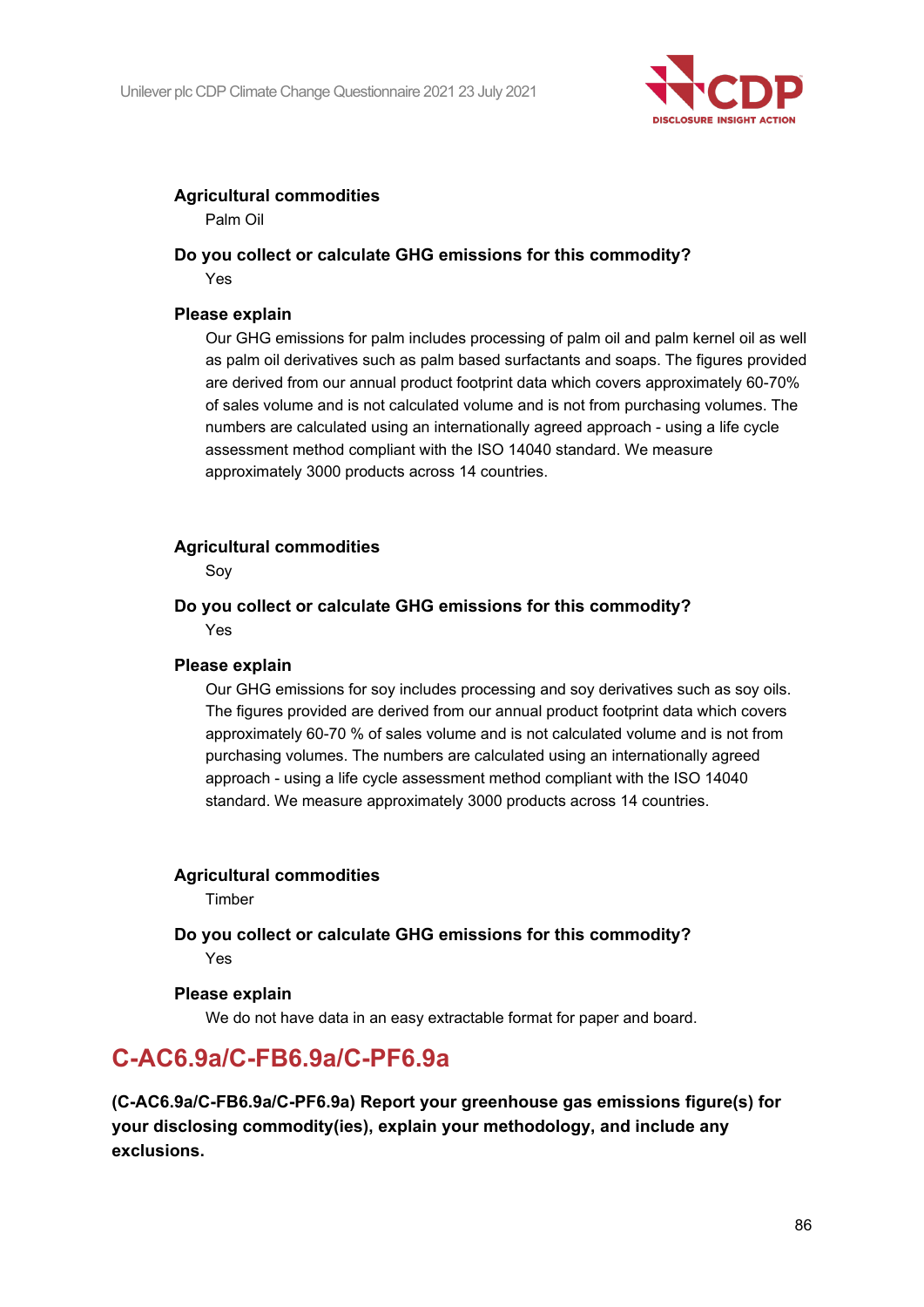

# **Palm Oil**

# **Reporting emissions by**

Total

# **Emissions (metric tons CO2e)**

2,480,293

#### **Change from last reporting year**

About the same

#### **Please explain**

The total volume of palm materials increased from the previous year. However, this was countered by an increase in the volume of sustainable palm oil that has a lower GHG impact than industry average palm oil. Consequently, the total GHG emissions for palm oil remained the same as the previous year.

#### **Soy**

#### **Reporting emissions by**

Total

# **Emissions (metric tons CO2e)**

262,786

#### **Change from last reporting year**

**Higher** 

#### **Please explain**

The total volume of soy based materials remained approximately the same but the split between soy bean and soy oils was different to the previous year.

# **Timber**

#### **Reporting emissions by**

Total

# **Emissions (metric tons CO2e)**

0

#### **Change from last reporting year**

About the same

#### **Please explain**

We do not have data in an easy extractable format for paper and board in order to add the emissions figure. Therefore, we have put 0.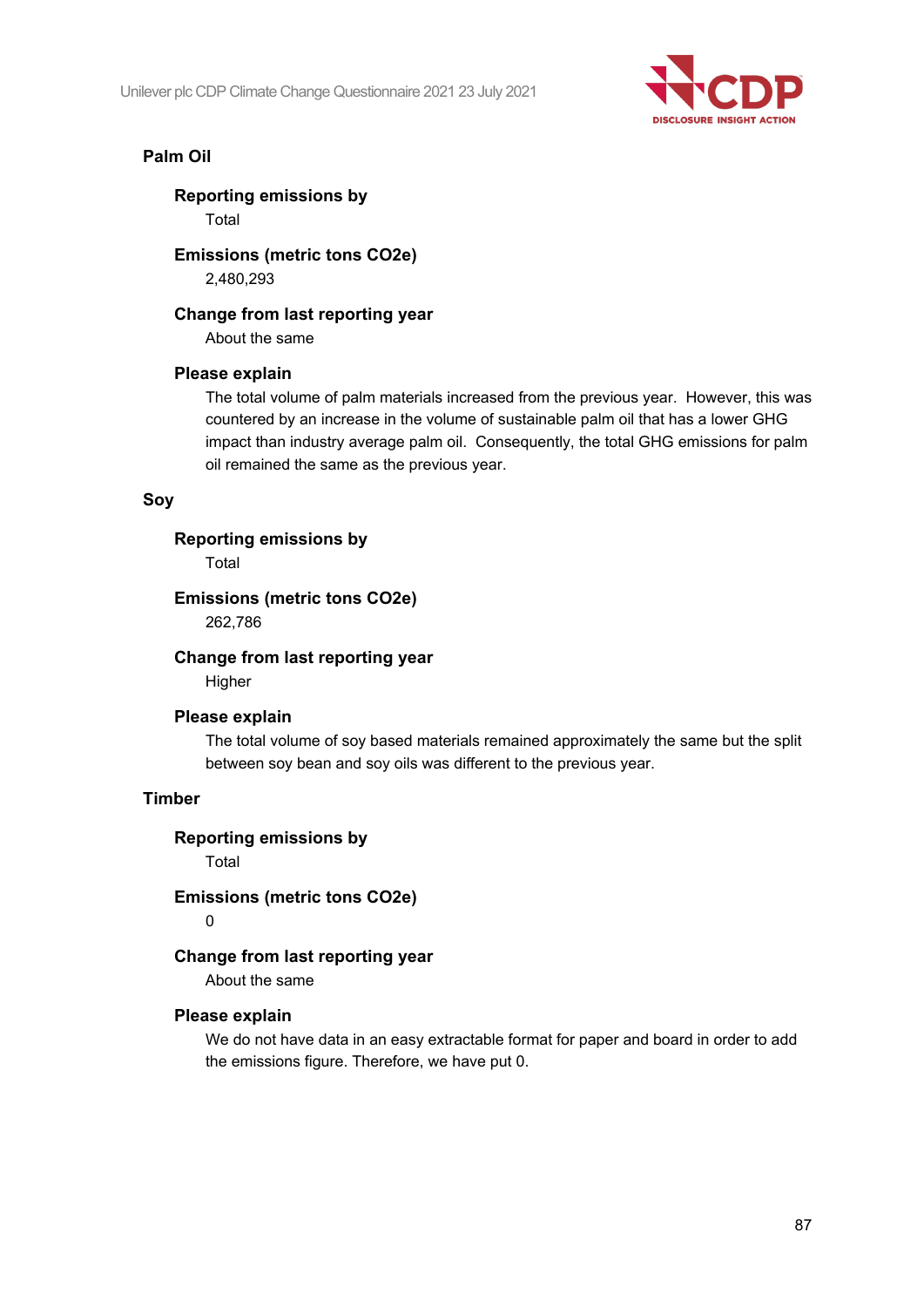

# **C6.10**

**(C6.10) Describe your gross global combined Scope 1 and 2 emissions for the reporting year in metric tons CO2e per unit currency total revenue and provide any additional intensity metrics that are appropriate to your business operations.**

# **Intensity figure**

0.0000153513

# **Metric numerator (Gross global combined Scope 1 and 2 emissions, metric tons CO2e)**

778,677.36

# **Metric denominator**

unit total revenue

# **Metric denominator: Unit total** 50,724,000,000

**Scope 2 figure used** Market-based

**% change from previous year** 24.9

# **Direction of change**

Decreased

# **Reason for change**

The combined effect of a reduction in energy use per tonne of production including emissions reduction initiatives (4%) and increased use of renewable energy (96%). Emissions reduction initiatives: (1) improved machine efficiencies (30% of total); (2) the introduction of newer technologies through capital investment (2%); (3) an increase in the use of renewable fuels (43%); (4) better recycling of waste heat for preheating etc (25%). This reduction in emissions intensity is consistent with Unilever's overall strategy to achieve zero scope 1 & 2 emissions by 2030. The change in this intensity measure between 2019 and 2020 is presented on a like-for-like basis.

# **Intensity figure**

0.0400964238

# **Metric numerator (Gross global combined Scope 1 and 2 emissions, metric tons CO2e)**

778,677.36

# **Metric denominator**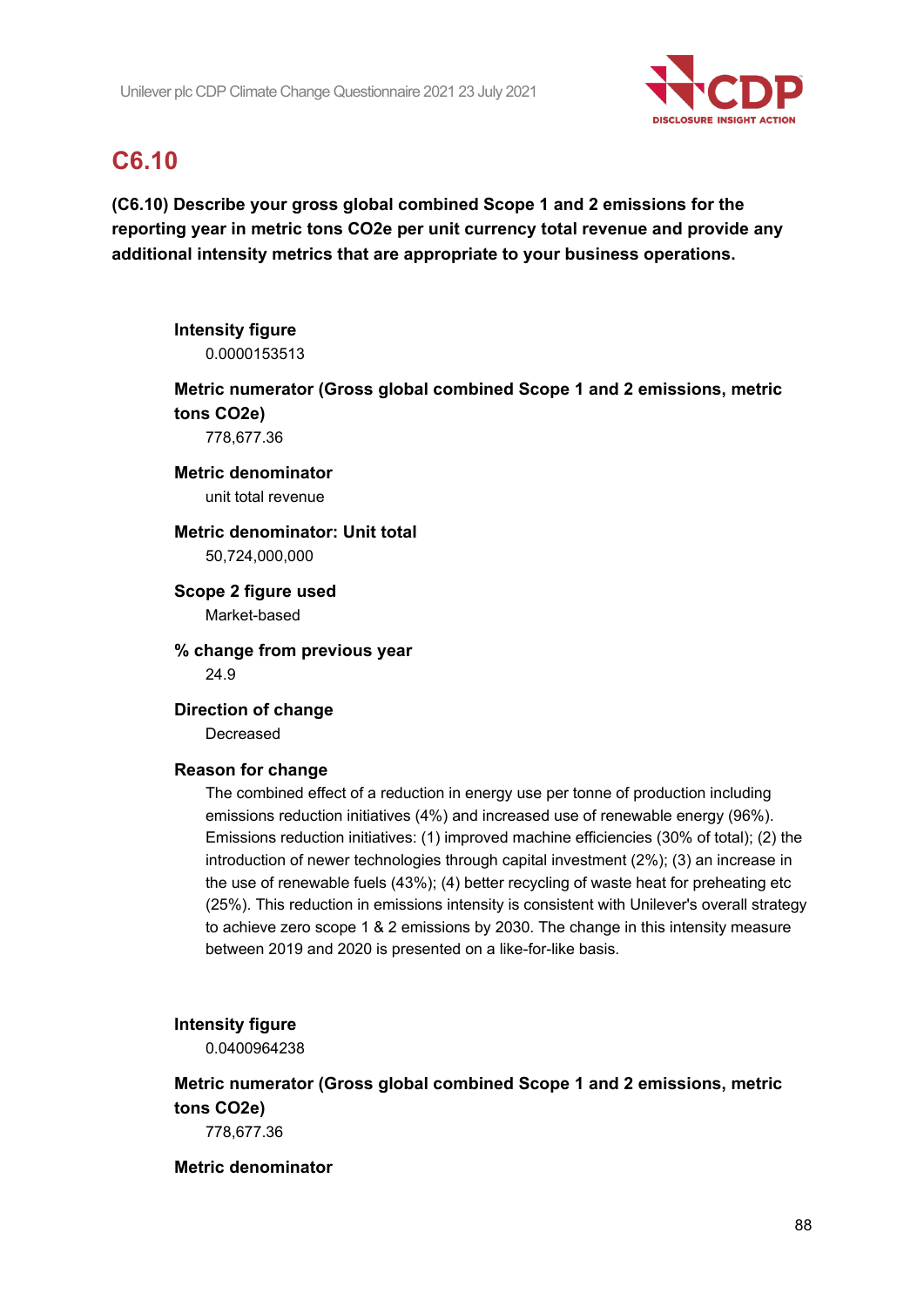

metric ton of product

# **Metric denominator: Unit total**

19,420,120

**Scope 2 figure used** Market-based

**% change from previous year** 27.9

# **Direction of change**

Decreased

# **Reason for change**

In November 2015 we announced a target to reduce scope 1+2 emissions to zero by 2030, alongside use of 100% renewable electricity in our operations by 2020, which has been approved as a science-based target. In 2020, we achieved an annual total emissions reduction of 31% per metric tonne, with scope 1 and scope 2 decreasing by 9% and 62% respectively, from the combined effect of a reduction in energy use per tonne of production including emissions reduction initiatives (4%) and increased use of renewable energy (96%). Emissions reduction initiatives: (1) improved machine efficiencies (30% of total); (2) the introduction of newer technologies through capital investment (2%); (3) an increase in the use of renewable fuels (43%); (4) better recycling of waste heat for preheating etc (25%). The change in this intensity measure between 2019 and 2020 is presented on a like-for-like basis.

# **C7. Emissions breakdowns**

# **C7.1**

**(C7.1) Does your organization break down its Scope 1 emissions by greenhouse gas type?**

Yes

# **C7.1a**

**(C7.1a) Break down your total gross global Scope 1 emissions by greenhouse gas type and provide the source of each used greenhouse warming potential (GWP).**

| <b>Greenhouse</b><br>gas | Scope 1 emissions (metric tons of GWP Reference<br><b>CO2e)</b> |                                                           |
|--------------------------|-----------------------------------------------------------------|-----------------------------------------------------------|
| CO <sub>2</sub>          | 592,342.505                                                     | IPCC Fifth Assessment Report (AR5 -<br>$100$ year)        |
| <b>HFCs</b>              | 14,428.91                                                       | <b>IPCC Fifth Assessment Report (AR5 -</b><br>$100$ year) |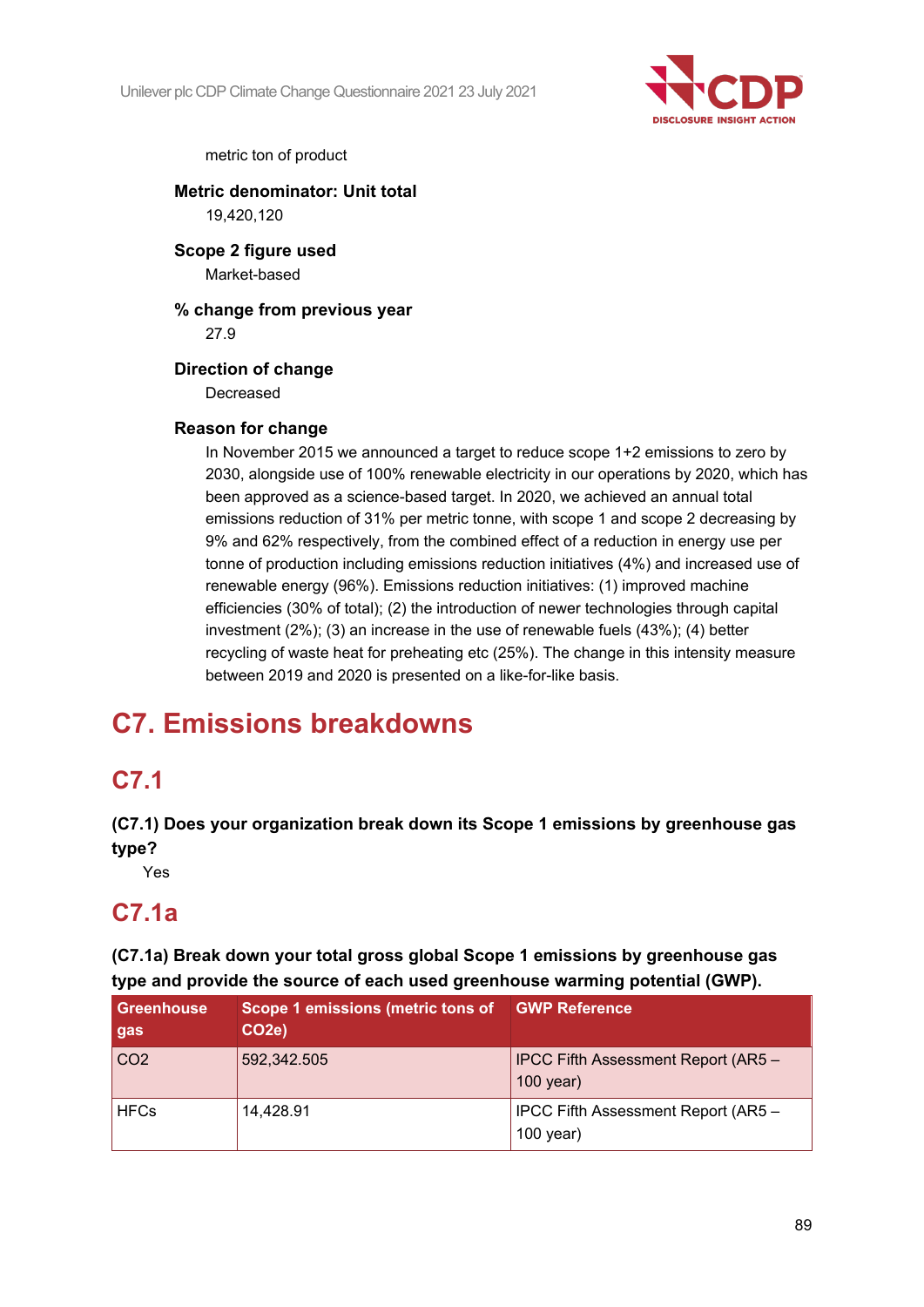

# **C7.2**

# **(C7.2) Break down your total gross global Scope 1 emissions by country/region.**

| <b>Country/Region</b>            | Scope 1 emissions (metric tons CO2e) |  |
|----------------------------------|--------------------------------------|--|
| Algeria                          | 2,580.858                            |  |
| Argentina                        | 26,922.134                           |  |
| <b>Australia</b>                 | 6,227.614                            |  |
| Bangladesh                       | 19,734.595                           |  |
| Belgium                          | 127.438                              |  |
| Bolivia (Plurinational State of) | 2,352.503                            |  |
| <b>Brazil</b>                    | 51,499.613                           |  |
| Canada                           | 7,745.497                            |  |
| Chile                            | 4,897.693                            |  |
| China                            | 5,678.143                            |  |
| Colombia                         | 10,216.802                           |  |
| Costa Rica                       | 3,661.039                            |  |
| Côte d'Ivoire                    | 2,997.209                            |  |
| Cyprus                           | 185.942                              |  |
| Czechia                          | $\pmb{0}$                            |  |
| Denmark                          | 0                                    |  |
| Dominican Republic               | $\mathbf 0$                          |  |
| Ecuador                          | 7,498.914                            |  |
| Egypt                            | 6,079.812                            |  |
| El Salvador                      | 7,138.661                            |  |
| France                           | 12,527.186                           |  |
| Germany                          | 16,376.593                           |  |
| Ghana                            | 2,593.702                            |  |
| Greece                           | 5,925.84                             |  |
| Honduras                         | 2,158.326                            |  |
| Hungary                          | 6,054.846                            |  |
| India                            | 60,195.519                           |  |
| Indonesia                        | 25,754.145                           |  |
| Iran (Islamic Republic of)       | 497.936                              |  |
| Ireland                          | 0                                    |  |
| Israel                           | 15,405.448                           |  |
| Italy                            | 23,354.693                           |  |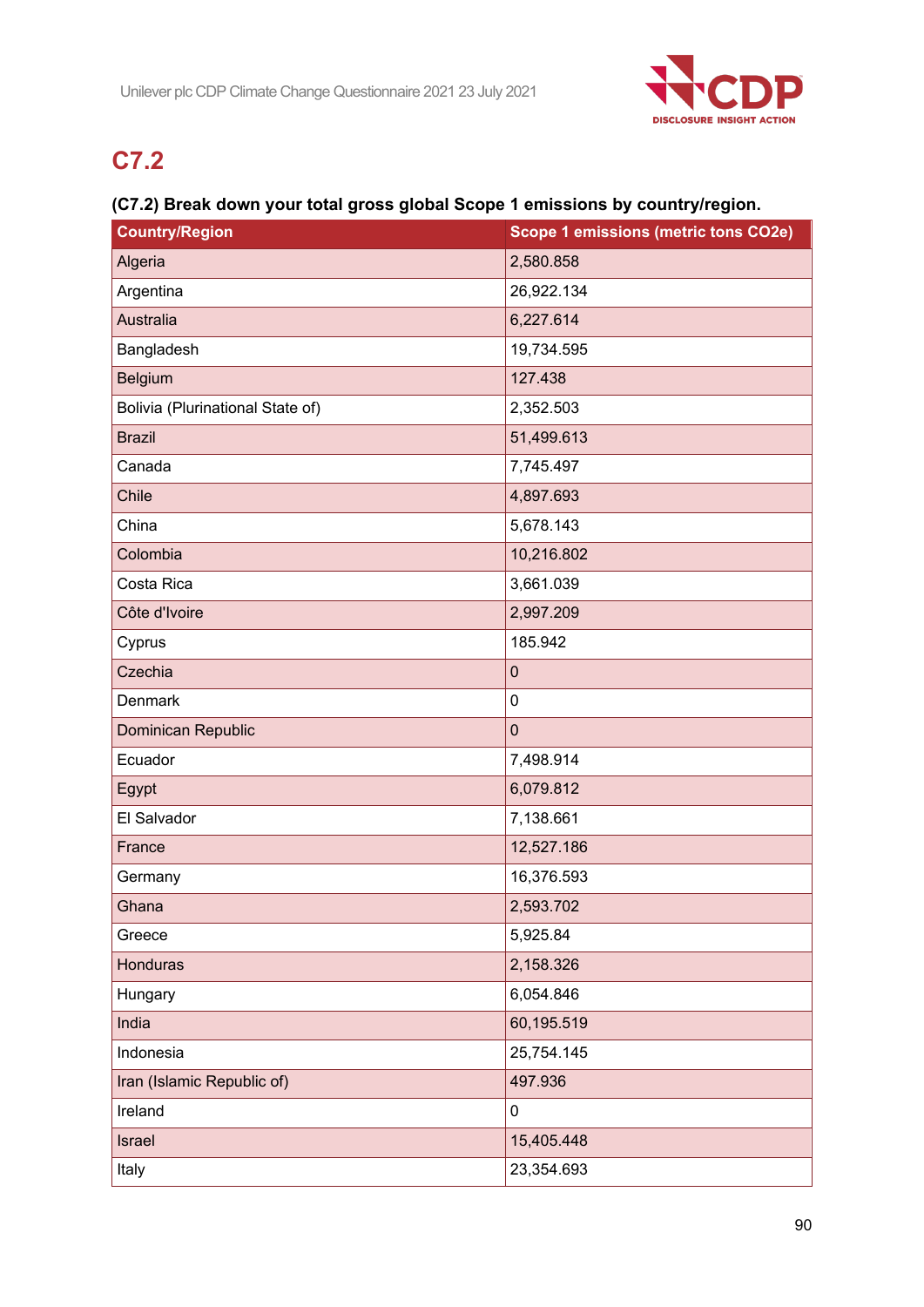

| Japan                                                | 5.281      |
|------------------------------------------------------|------------|
| Kenya                                                | 5,460.571  |
| Lithuania                                            | 482.487    |
| Malaysia                                             | 0          |
| <b>Mexico</b>                                        | 16,295.617 |
| Morocco                                              | 2,538.042  |
| Myanmar                                              | 3,211.31   |
| Nepal                                                | 608.737    |
| <b>Netherlands</b>                                   | 3,095.321  |
| Nigeria                                              | 11,031.885 |
| Pakistan                                             | 7,290.651  |
| Peru                                                 | 0          |
| Philippines                                          | 5,652.048  |
| Poland                                               | 4,277.133  |
| Portugal                                             | 7,885.306  |
| Romania                                              | 4,156.353  |
| <b>Russian Federation</b>                            | 18,788.695 |
| Saudi Arabia                                         | 2,966.069  |
| <b>South Africa</b>                                  | 20,488.023 |
| Spain                                                | 15,782.083 |
| Sri Lanka                                            | 2,275.072  |
| Sweden                                               | 0          |
| Switzerland                                          | 1,401.728  |
| Taiwan, Greater China                                | 586.2      |
| United Republic of Tanzania                          | 221.853    |
| Thailand                                             | 8,949.31   |
| <b>Trinidad and Tobago</b>                           | 16.613     |
| Tunisia                                              | 748.906    |
| <b>Turkey</b>                                        | 21,268.288 |
| Ukraine                                              | 101.78     |
| <b>United Arab Emirates</b>                          | 1,460.924  |
| United Kingdom of Great Britain and Northern Ireland | 46,988.206 |
| Uruguay                                              | 7.653      |
| <b>United States of America</b>                      | 54,343.399 |
| Venezuela (Bolivarian Republic of)                   | 569.487    |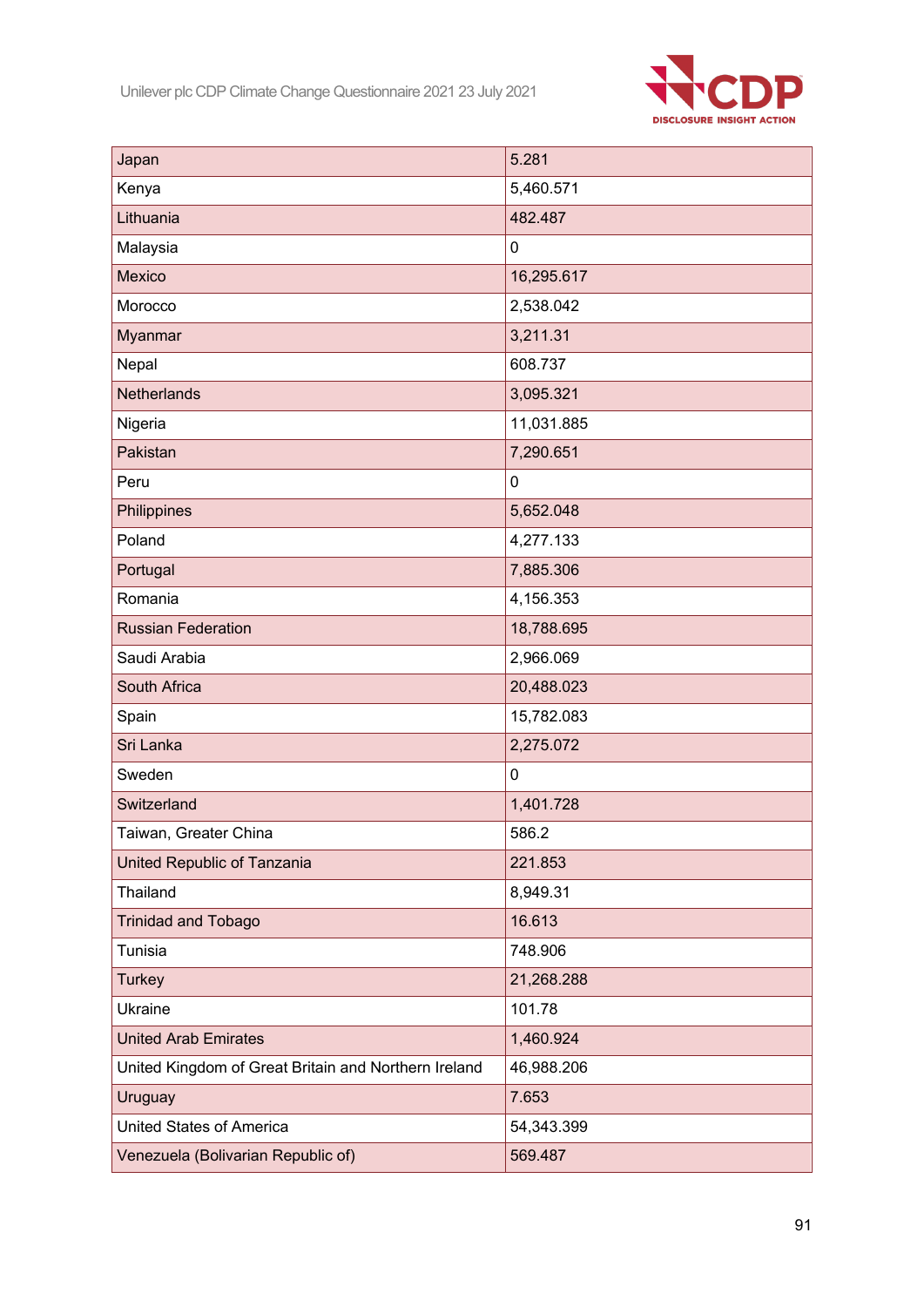

| Viet Nam  | 636.37  |
|-----------|---------|
| Zimbabwe  | 16.112  |
| Austria   | 0       |
| Ethiopia  | 768.057 |
| Finland   | 0       |
| Guatemala | 0       |
| Nicaragua | 0       |
| Panama    | 0.009   |
| Singapore | 7.138   |
| Slovakia  | 0       |
| Paraguay  | 0       |

# **C7.3**

# **(C7.3) Indicate which gross global Scope 1 emissions breakdowns you are able to provide.**

By business division

# **C7.3a**

# **(C7.3a) Break down your total gross global Scope 1 emissions by business division.**

| <b>Business division</b> | Scope 1 emissions (metric ton CO2e) |  |  |
|--------------------------|-------------------------------------|--|--|
| Africa                   | 43,577.41                           |  |  |
| Europe                   | 148,621.156                         |  |  |
| <b>Latin America</b>     | 133,235.063                         |  |  |
| <b>NAMET &amp; RUB</b>   | 72,436.758                          |  |  |
| <b>North America</b>     | 62,088.897                          |  |  |
| North Asia               | 6,269.623                           |  |  |
| <b>SEAA</b>              | 50,437.936                          |  |  |
| South Asia               | 90,104.574                          |  |  |

# **C-AC7.4/C-FB7.4/C-PF7.4**

**(C-AC7.4/C-FB7.4/C-PF7.4) Do you include emissions pertaining to your business activity(ies) in your direct operations as part of your global gross Scope 1 figure?** Yes

# **C-AC7.4a/C-FB7.4a/C-PF7.4a**

**(C-AC7.4a/C-FB7.4a/C-PF7.4a) Select the form(s) in which you are reporting your agricultural/forestry emissions.**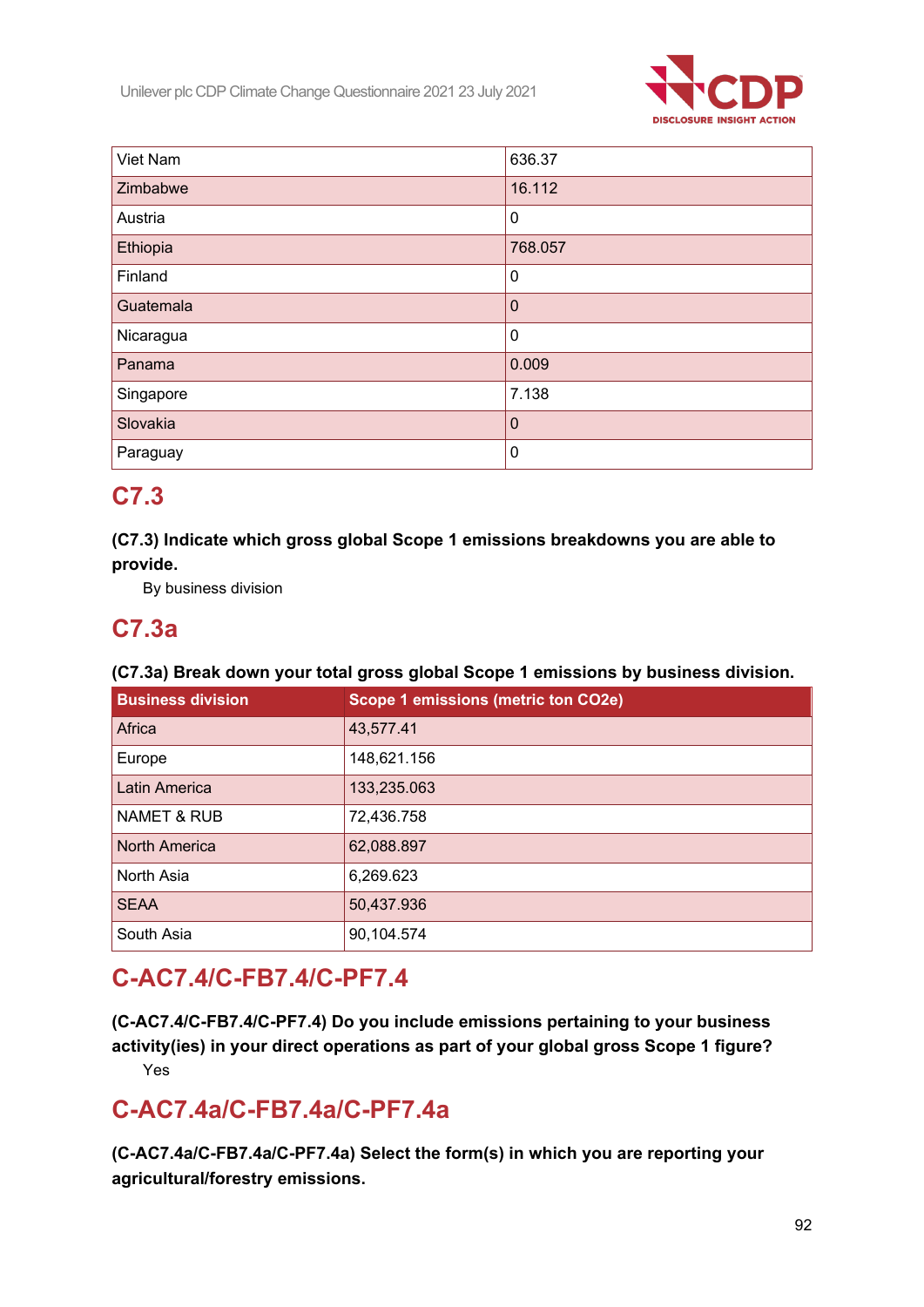

Total emissions

# **C-AC7.4b/C-FB7.4b/C-PF7.4b**

**(C-AC7.4b/C-FB7.4b/C-PF7.4b) Report the Scope 1 emissions pertaining to your business activity(ies) and explain any exclusions. If applicable, disaggregate your agricultural/forestry by GHG emissions category.**

#### **Activity**

Processing/Manufacturing

# **Emissions (metric tons CO2e)** 606,771

#### **Methodology**

Default emissions factor

#### **Please explain**

We're reporting our total scope 1, as a high proportion of our raw materials across all product categories are derived from agriculture and therefore almost all of our products contain an agriculture-derived ingredient. Method of calculation/tools: Data is collected for all manufacturing/processing activities at the site level. This is aggregated and The Greenhouse Gas Protocol: A Corporate Accounting and Reporting Standard (Revised Edition) is used to calculate our total. Exclusions: none. This figure represents all of our manufacturing/processing activities. We do not have any scope 1 emissions associated with agriculture/forestry or distribution as these are classified under scope 3 for our business.

# **C7.5**

| <b>Country/Region</b>                      | Scope 2,<br>location-based<br>(metric tons<br>CO <sub>2e</sub> ) | Scope 2,<br>market-based<br>(metric tons<br>CO <sub>2e</sub> ) | <b>Purchased and</b><br>consumed<br>electricity, heat,<br>steam or cooling<br>(MWh) | <b>Purchased and</b><br>consumed low-carbon<br>electricity, heat, steam<br>or cooling accounted<br>for in Scope 2 market-<br>based approach (MWh) |
|--------------------------------------------|------------------------------------------------------------------|----------------------------------------------------------------|-------------------------------------------------------------------------------------|---------------------------------------------------------------------------------------------------------------------------------------------------|
| Algeria                                    | 1,117.726                                                        | $\mathbf 0$                                                    | 2,230.03                                                                            | 2,230.03                                                                                                                                          |
| Argentina                                  | 22,556.068                                                       | $\mathbf{0}$                                                   | 63,329.87                                                                           | 63,329.87                                                                                                                                         |
| Australia                                  | 32,174.458                                                       | 9,031.19                                                       | 43,056.11                                                                           | 31,152.6                                                                                                                                          |
| Bangladesh                                 | 263.645                                                          | 0                                                              | 520.52                                                                              | 520.52                                                                                                                                            |
| <b>Belgium</b>                             | 244.048                                                          | $\mathbf{0}$                                                   | 1,424.52                                                                            | 1,424.52                                                                                                                                          |
| <b>Bolivia (Plurinational</b><br>State of) | 1,545.192                                                        | 1,512.382                                                      | 3,651.81                                                                            | 217.23                                                                                                                                            |

# **(C7.5) Break down your total gross global Scope 2 emissions by country/region.**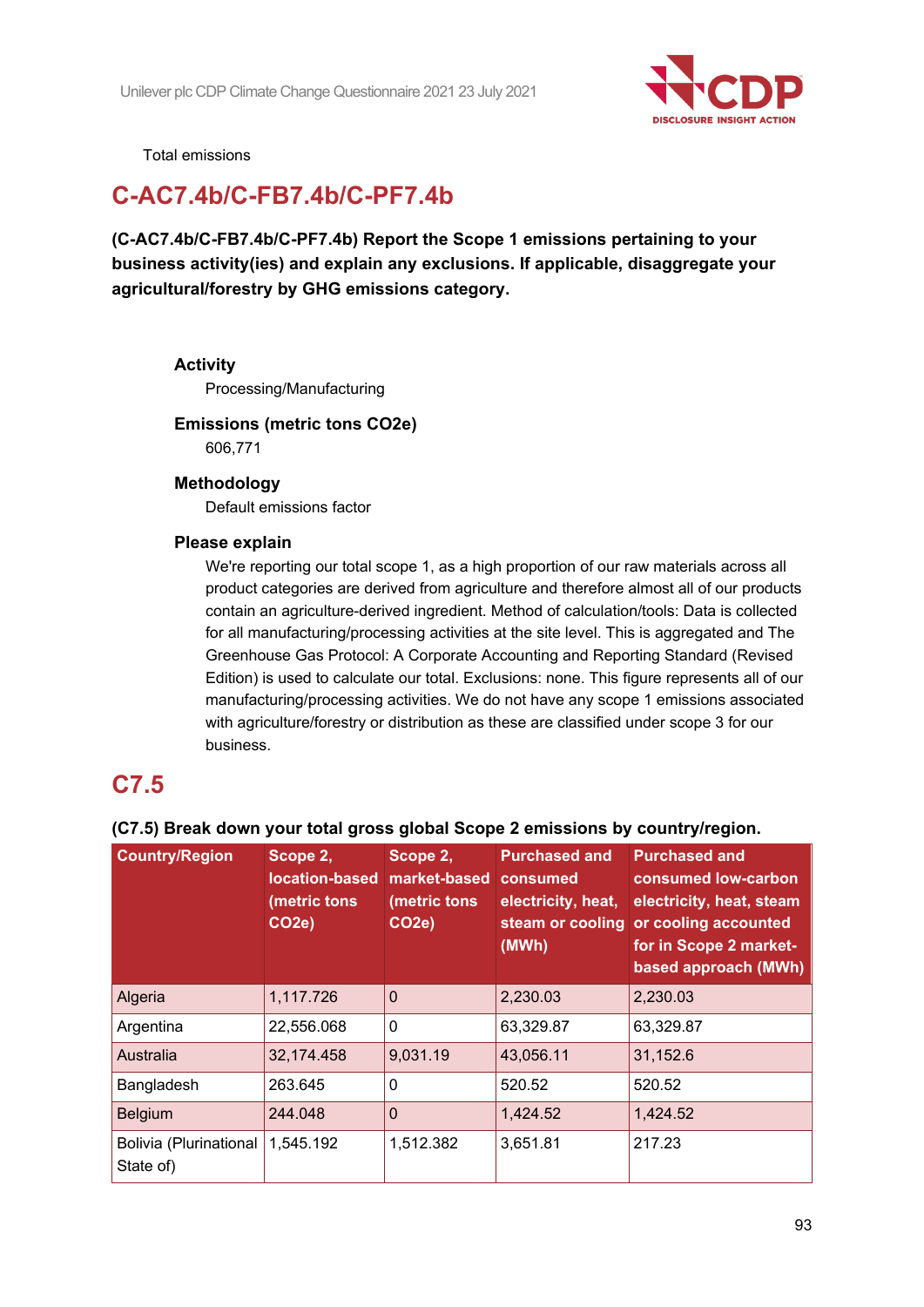

| <b>Brazil</b>                 | 22,858.214  | $\mathbf 0$  | 237,977.4  | 237,977.4      |
|-------------------------------|-------------|--------------|------------|----------------|
| Canada                        | 4,055.291   | 0            | 28,460.54  | 28,460.54      |
| Chile                         | 9,384.369   | 1,302.577    | 24,844.73  | 18,480.54      |
| China                         | 67,586.052  | 13,124.16    | 124,998.28 | 91,842.81      |
| Colombia                      | 6,137.067   | 2,399.489    | 32,699     | 24,551.45      |
| Costa Rica                    | 26.098      | 0            | 5,509.7    | 5,509.7        |
| Côte d'Ivoire                 | 2,281.701   | $\pmb{0}$    | 6,416      | 6,416          |
| Cyprus                        | 287.309     | 0            | 444.04     | 444.04         |
| Czechia                       | 70.359      | $\pmb{0}$    | 136.81     | 136.81         |
| Denmark                       | 245.843     | 0            | 2,080.36   | 2,080.36       |
| Dominican Republic            | 36.423      | 36.423       | 67.7       | $\overline{0}$ |
| Ecuador                       | 4,187.539   | 688.178      | 19,962.51  | 16,717.59      |
| Egypt                         | 9,371.955   | $\mathbf{0}$ | 19,305.5   | 19,305.5       |
| El Salvador                   | 2,168.573   | 1,126.78     | 9,109.74   | 5,252.97       |
| France                        | 5,913.939   | 0            | 90,406.09  | 90,406.09      |
| Germany                       | 64,226.477  | 18,896.664   | 202,103.04 | 153,037.93     |
| Ghana                         | 1,343.856   | $\pmb{0}$    | 5,764.89   | 5,764.89       |
| Greece                        | 5,937.135   | 0            | 11,052.34  | 11,052.34      |
| <b>Honduras</b>               | 1,167.734   | $\pmb{0}$    | 3,665.98   | 3,665.98       |
| Hungary                       | 7,402.108   | 44.403       | 27,702.6   | 27,579.4       |
| India                         | 186,941.096 | 809.109      | 264,135.1  | 261,864.94     |
| Indonesia                     | 139,983.238 | 43,066.034   | 380,797.34 | 205,159.21     |
| Iran (Islamic<br>Republic of) | 1,650.627   | 0            | 3,102.69   | 3,102.69       |
| Ireland                       | 113.908     | 0            | 295.22     | 295.22         |
| Israel                        | 24,901.355  | 1,291.156    | 44,636.49  | 42,323.76      |
| Italy                         | 23,478.908  | 7,590        | 102,176.04 | 48,719.57      |
| Japan                         | 2,653.446   | 0            | 5,039.09   | 5,039.09       |
| Kenya                         | 2,703.377   | 0            | 15,294.39  | 15,294.39      |
| Lithuania                     | 490.549     | $\pmb{0}$    | 5,558.66   | 5,558.66       |
| Malaysia                      | 242.22      | 0            | 371.82     | 371.82         |
| Mexico                        | 38,374.768  | 0            | 80,924.94  | 80,924.94      |
| Morocco                       | 2,495.748   | 0            | 3,643.66   | 3,643.66       |
| Myanmar                       | 1,641.039   | 1,641.039    | 4,583.89   | 0              |
| Nepal                         | 0           | 0            | 1,646.04   | 1,646.04       |
| Netherlands                   | 12,097.854  | $\pmb{0}$    | 27,317.13  | 27,317.13      |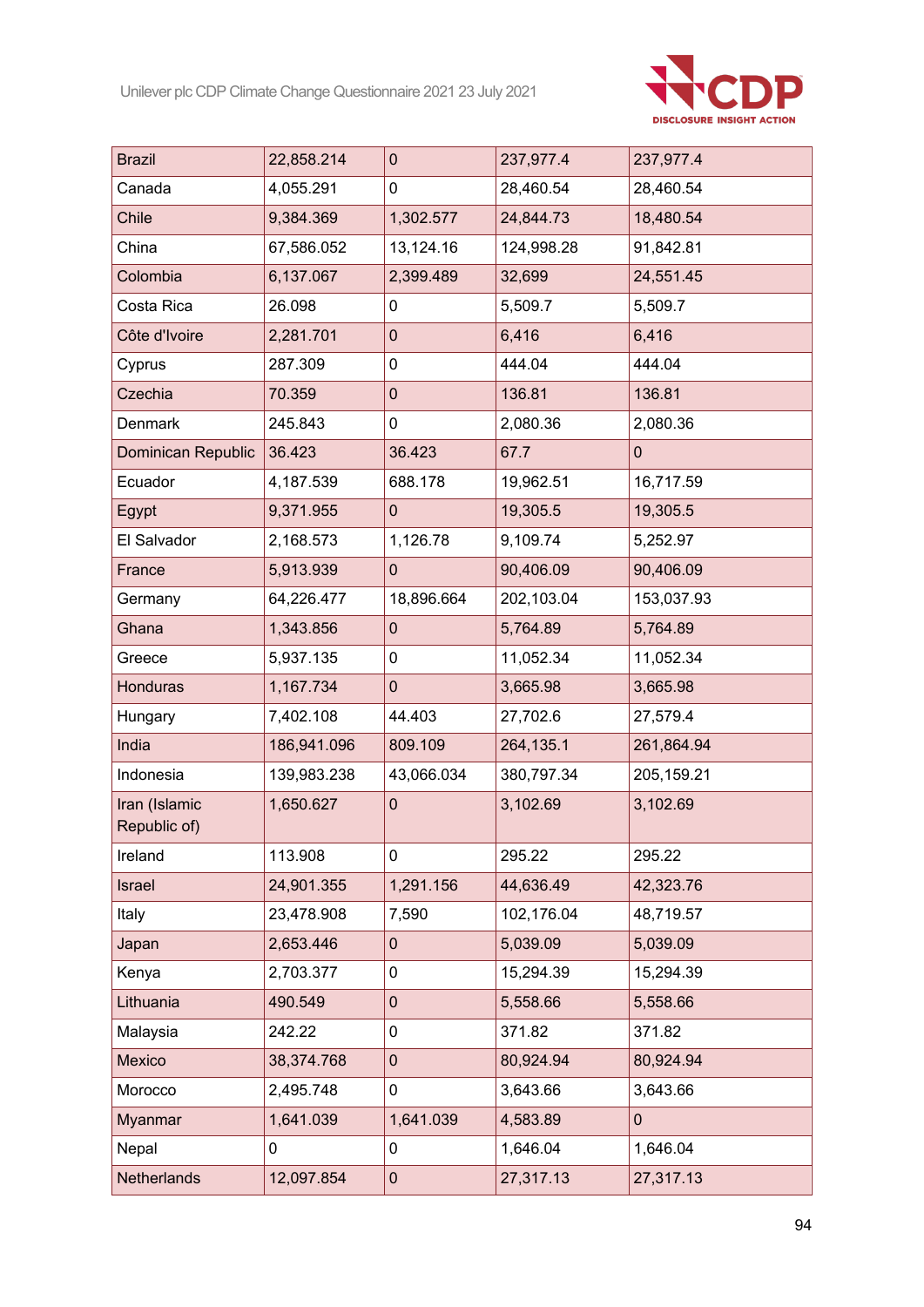

| Nigeria                                                           | 786.188    | 0            | 1,985.28   | 1,985.28   |
|-------------------------------------------------------------------|------------|--------------|------------|------------|
| Pakistan                                                          | 16,386.582 | 12,240.622   | 61,206.8   | 31,746.82  |
| Peru                                                              | 49.328     | 0            | 209.78     | 209.78     |
| Philippines                                                       | 30,748.807 | $\mathbf 0$  | 47,185.55  | 47,185.55  |
| Poland                                                            | 53,602.325 | 12,458.988   | 114,245.61 | 64,551.29  |
| Portugal                                                          | 3,180.185  | $\mathbf 0$  | 9,180.64   | 9,180.64   |
| Romania                                                           | 3,213.347  | 0            | 9,538.02   | 9,538.02   |
| <b>Russian Federation</b>                                         | 25,835.877 | $\pmb{0}$    | 73,407.92  | 73,407.92  |
| Saudi Arabia                                                      | 9,172.11   | 0            | 15,128.45  | 15,128.45  |
| South Africa                                                      | 76,858.125 | $\pmb{0}$    | 96,696.17  | 96,696.17  |
| Spain                                                             | 4,718.985  | 0            | 16,866.62  | 16,866.62  |
| Sri Lanka                                                         | 8,247.028  | 8,247.028    | 47,061.1   | 33,804.43  |
| Sweden                                                            | 296.458    | 0            | 23,683.65  | 23,683.65  |
| Switzerland                                                       | 116.461    | $\pmb{0}$    | 4,120.29   | 4,120.29   |
| Taiwan, Greater<br>China                                          | 1,800.507  | 0            | 3,103.01   | 3,103.01   |
| <b>Thailand</b>                                                   | 31,027.12  | 19,539.426   | 110,853.97 | 23,763.78  |
| <b>Trinidad and Tobago</b>                                        | 424.122    | 44.543       | 807.45     | 724.67     |
| <b>Tunisia</b>                                                    | 811.792    | $\mathbf{0}$ | 1,887.8    | 1,887.8    |
| Turkey                                                            | 44,935.517 | 3,159.574    | 99,431.42  | 90,492.4   |
| <b>Ukraine</b>                                                    | 442.167    | $\pmb{0}$    | 1,169.35   | 1,169.35   |
| <b>United Arab</b><br>Emirates                                    | 11,410.619 | 0            | 20,216.64  | 20,216.64  |
| United Kingdom of<br><b>Great Britain and</b><br>Northern Ireland | 39,208.989 | 527.098      | 154,301.9  | 152,855.56 |
| Uruguay                                                           | 3.057      | 0            | 180.78     | 180.78     |
| <b>United States of</b><br>America                                | 174,624.68 | 13,022.544   | 430,335.35 | 381,549.14 |
| Venezuela<br>(Bolivarian Republic<br>of)                          | 1,964.88   | 0            | 6,332.6    | 6,332.6    |
| <b>Viet Nam</b>                                                   | 10,703.084 | $\mathbf 0$  | 27,928.07  | 27,928.07  |
| Zimbabwe                                                          | 457.257    | 0            | 623.84     | 623.84     |
| Austria                                                           | 27.716     | 7.949        | 179.55     | 126.87     |
| Ethiopia                                                          | 0          | 0            | 2,317.16   | 2,317.16   |
| Finland                                                           | 670.923    | 98.59        | 5,760.72   | 5,323.74   |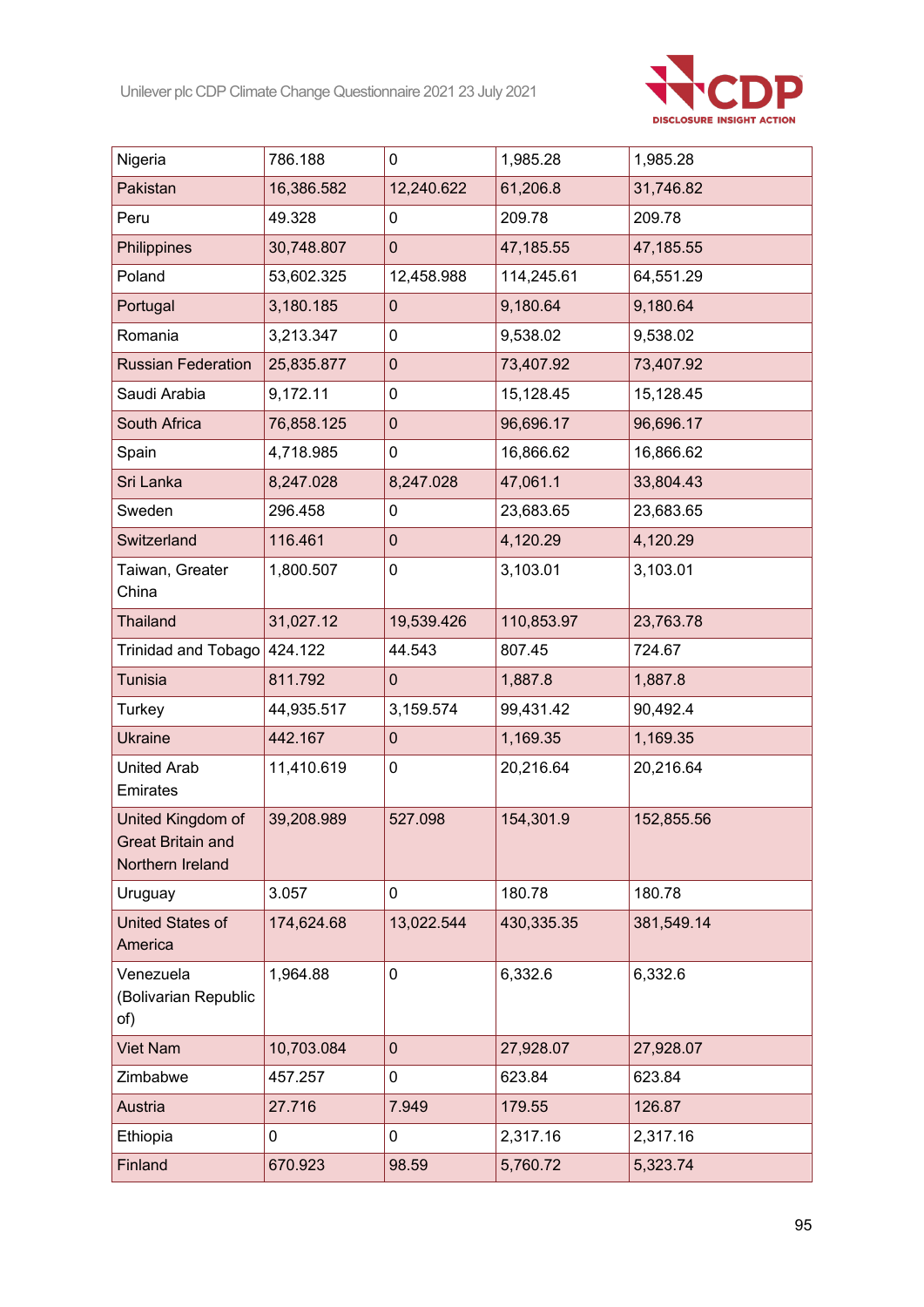

| Guatemala                      | 31.926    | 0            | 97.84    | 97.84    |
|--------------------------------|-----------|--------------|----------|----------|
| Nicaragua                      | 68.808    | 0            | 215.63   | 215.63   |
| Panama                         | 45.345    | 0            | 221.52   | 221.52   |
| Singapore                      | 282.47    | $\mathbf{0}$ | 715.92   | 715.92   |
| Slovakia                       | 3.025     | $\mathbf{0}$ | 19.17    | 19.17    |
| Paraguay                       | 0         | 0            | 464.19   | 464.19   |
| United Republic of<br>Tanzania | 1,814.988 | 0            | 5,771.44 | 5,771.44 |

# **C7.6**

# **(C7.6) Indicate which gross global Scope 2 emissions breakdowns you are able to provide.**

By business division

# **C7.6a**

# **(C7.6a) Break down your total gross global Scope 2 emissions by business division.**

| <b>Business</b><br>division | Scope 2, location-based (metric tons<br>CO <sub>2e</sub> ) | Scope 2, market-based (metric tons<br>CO <sub>2e</sub> ) |
|-----------------------------|------------------------------------------------------------|----------------------------------------------------------|
| Africa                      | 86,245.492                                                 | $\mathbf 0$                                              |
| Europe                      | 225,546.851                                                | 39,623.693                                               |
| Latin America               | 111,029.511                                                | 7,110.371                                                |
| <b>NAMET &amp; RUB</b>      | 132,145.492                                                | 4,450.73                                                 |
| North America               | 178,679.971                                                | 13,022.544                                               |
| North Asia                  | 72,040.005                                                 | 13,124.16                                                |
| <b>SEAA</b>                 | 246,802.435                                                | 73,277.69                                                |
| South Asia                  | 211,838.351                                                | 21,296.759                                               |

# **C7.9**

**(C7.9) How do your gross global emissions (Scope 1 and 2 combined) for the reporting year compare to those of the previous reporting year?**

Decreased

# **C7.9a**

**(C7.9a) Identify the reasons for any change in your gross global emissions (Scope 1 and 2 combined), and for each of them specify how your emissions compare to the previous year.**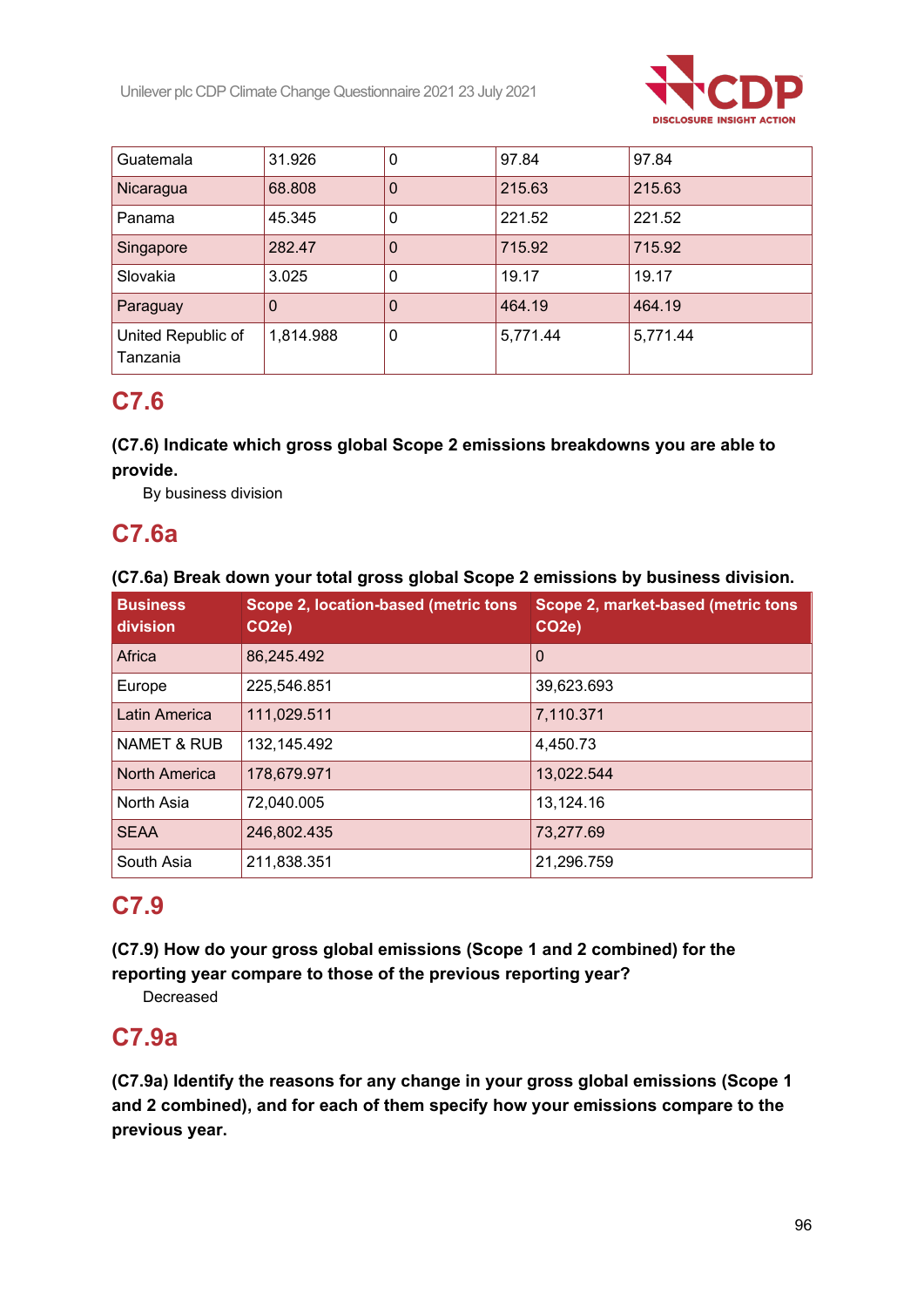

|                                                 | <b>Change in</b><br>emissions<br>(metric<br>tons CO <sub>2</sub> e) | <b>Direction</b><br>of change | <b>Emissions</b><br>value<br>(percentage) | <b>Please explain calculation</b>                                                                                                                                                                                                                                                                                                                                                                                                                                                                                                                                                                                                                                                                                                                                                                                                                                     |
|-------------------------------------------------|---------------------------------------------------------------------|-------------------------------|-------------------------------------------|-----------------------------------------------------------------------------------------------------------------------------------------------------------------------------------------------------------------------------------------------------------------------------------------------------------------------------------------------------------------------------------------------------------------------------------------------------------------------------------------------------------------------------------------------------------------------------------------------------------------------------------------------------------------------------------------------------------------------------------------------------------------------------------------------------------------------------------------------------------------------|
| Change in<br>renewable<br>energy<br>consumption | 276,417                                                             | Decreased                     | 25.1                                      | An increase in the purchase of renewable<br>grid electricity during 2020 reduced S2<br>emissions by 237,581 tonnes CO2,<br>removal of direct use of coal reduced S1<br>emissions by 30,391 tonnes CO2 and new<br>projects using renewable energy reduced<br>S1+S2 emissions by 8,445 tonnes CO2,<br>compared to total emissions of 1,102,925<br>tonnes CO2 in 2019. This equates to<br>$(276,417/1,102,925)^*100 = 25.1\%$<br>reduction in S1 + S2 emissions. Examples<br>include: purchase of I-RECS in Africa,<br>Asia and Latam; replacement of fossil<br>fuels by biomass in India.                                                                                                                                                                                                                                                                               |
| Other<br>emissions<br>reduction<br>activities   | 71,882                                                              | Decreased                     | 6.5                                       | Specific emissions reduction projects, plus<br>general efficiency improvement projects,<br>during 2019 reduced S1 + S2 emissions<br>by 71,882 tonnes CO2 compared to total<br>emissions of 1,102,925 tonnes CO2 in<br>2019. This equates to<br>$(71,882/1,102,925)^*100 = 6.5%$ reduction.<br>Examples include increase in use of<br>biomass fuel to replace fossil fuels,<br>insulation of pipes and tanks, maximising<br>combustion efficiency of boilers and<br>condensate recovery and utilisation of low<br>grade heat that would otherwise be<br>wasted. Specific emissions projects are as<br>reported in question C4.3b and are<br>coordinated centrally. General efficiency<br>improvement projects are managed at<br>individual factory level and are not<br>reported in C4.3b, hence the difference in<br>reported emissions between these 2<br>questions. |
| <b>Divestment</b>                               | 7,428                                                               | Decreased                     | 0.7                                       | Reduction in emissions of 7,428 tonnes<br>CO2 for sites divested during 2020 or<br>2019, compared to 1,102,925 tonnes CO2<br>reported in 2019. This equates to<br>$(7,428/1,102,925)^*100 = 0.7%$ decrease in<br>Unilever's S1 + S2 emissions.                                                                                                                                                                                                                                                                                                                                                                                                                                                                                                                                                                                                                        |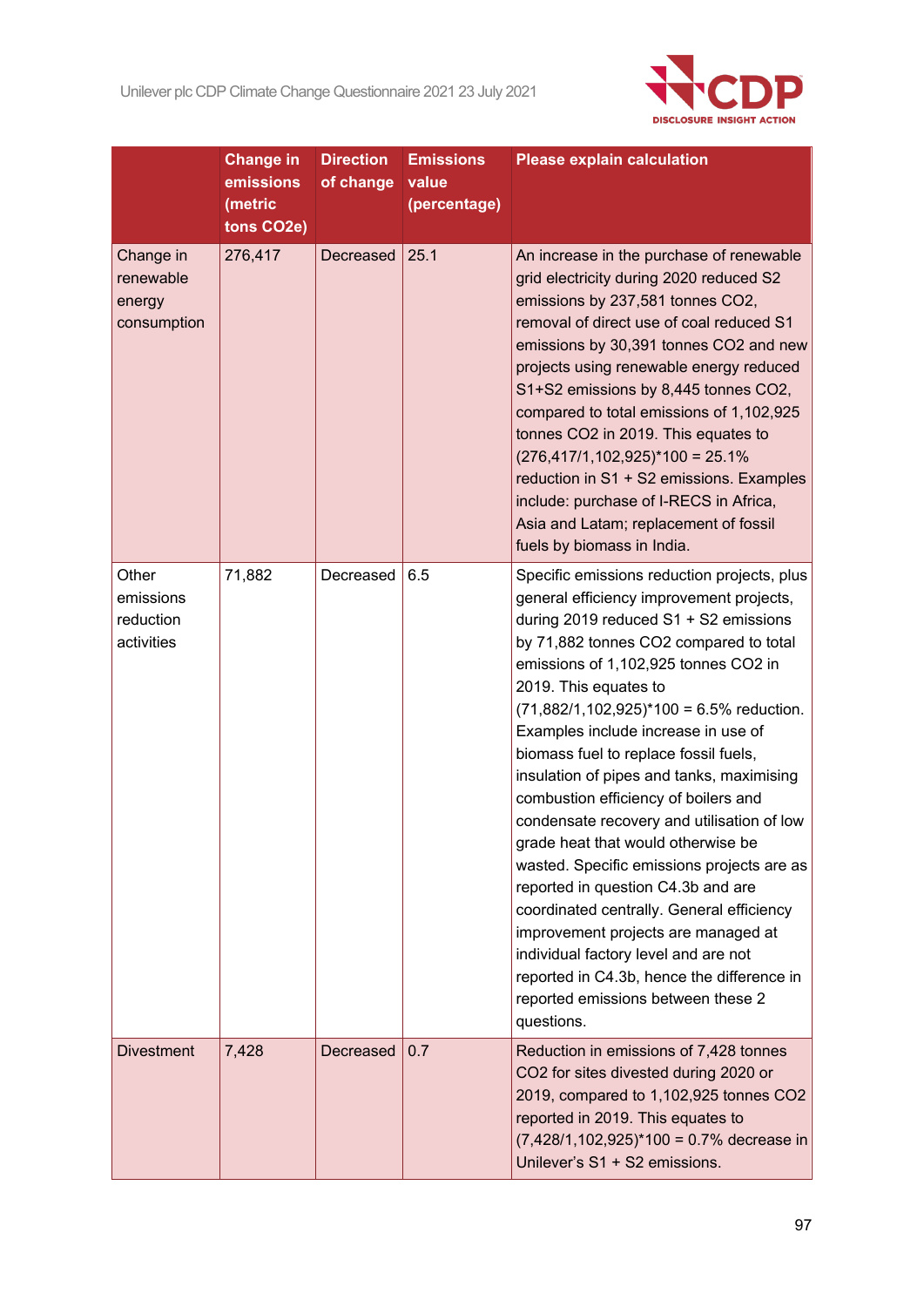

| Acquisitions                                     | 21,431         | Increased | 1.9          | Additional emissions of 21,431 tonnes<br>CO2 from acquired sites reporting for the<br>first time in Unilever's global<br><b>Environmental Performance Reporting</b><br>system in 2020. This equates to<br>$(21,431/1,102,925)^*100 = 1.9\%$ increase<br>in Unilever's S1 + S2 emissions.                             |
|--------------------------------------------------|----------------|-----------|--------------|----------------------------------------------------------------------------------------------------------------------------------------------------------------------------------------------------------------------------------------------------------------------------------------------------------------------|
| Mergers                                          | $\mathbf 0$    | No change | $\mathbf 0$  | Not applicable                                                                                                                                                                                                                                                                                                       |
| Change in<br>output                              | 10,049         | Increased | 0.9          | Increased emissions of 10,049 tonnes<br>CO2 due to production volume and<br>product mix changes, as reported by our<br>existing factories in our Environmental<br>Performance Reporting system. This<br>equates to 0.9% increase in S1 + S2<br>emissions of 1,102,925 tonnes CO2<br>$(10,049/1,102,925)^*100 = 0.9%$ |
| Change in<br>methodology                         | $\mathbf 0$    | No change | $\mathbf 0$  | Not applicable                                                                                                                                                                                                                                                                                                       |
| Change in<br>boundary                            | $\mathbf 0$    | No change | $\mathbf 0$  | Not applicable                                                                                                                                                                                                                                                                                                       |
| Change in<br>physical<br>operating<br>conditions | $\overline{0}$ | No change | $\mathbf{0}$ | Not applicable                                                                                                                                                                                                                                                                                                       |
| Unidentified                                     | 0              | No change | $\pmb{0}$    | Not applicable                                                                                                                                                                                                                                                                                                       |
| Other                                            | $\overline{0}$ | No change | $\mathbf 0$  | Not applicable                                                                                                                                                                                                                                                                                                       |

# **C7.9b**

**(C7.9b) Are your emissions performance calculations in C7.9 and C7.9a based on a location-based Scope 2 emissions figure or a market-based Scope 2 emissions figure?**

Market-based

# **C8. Energy**

# **C8.1**

# **(C8.1) What percentage of your total operational spend in the reporting year was on energy?**

More than 5% but less than or equal to 10%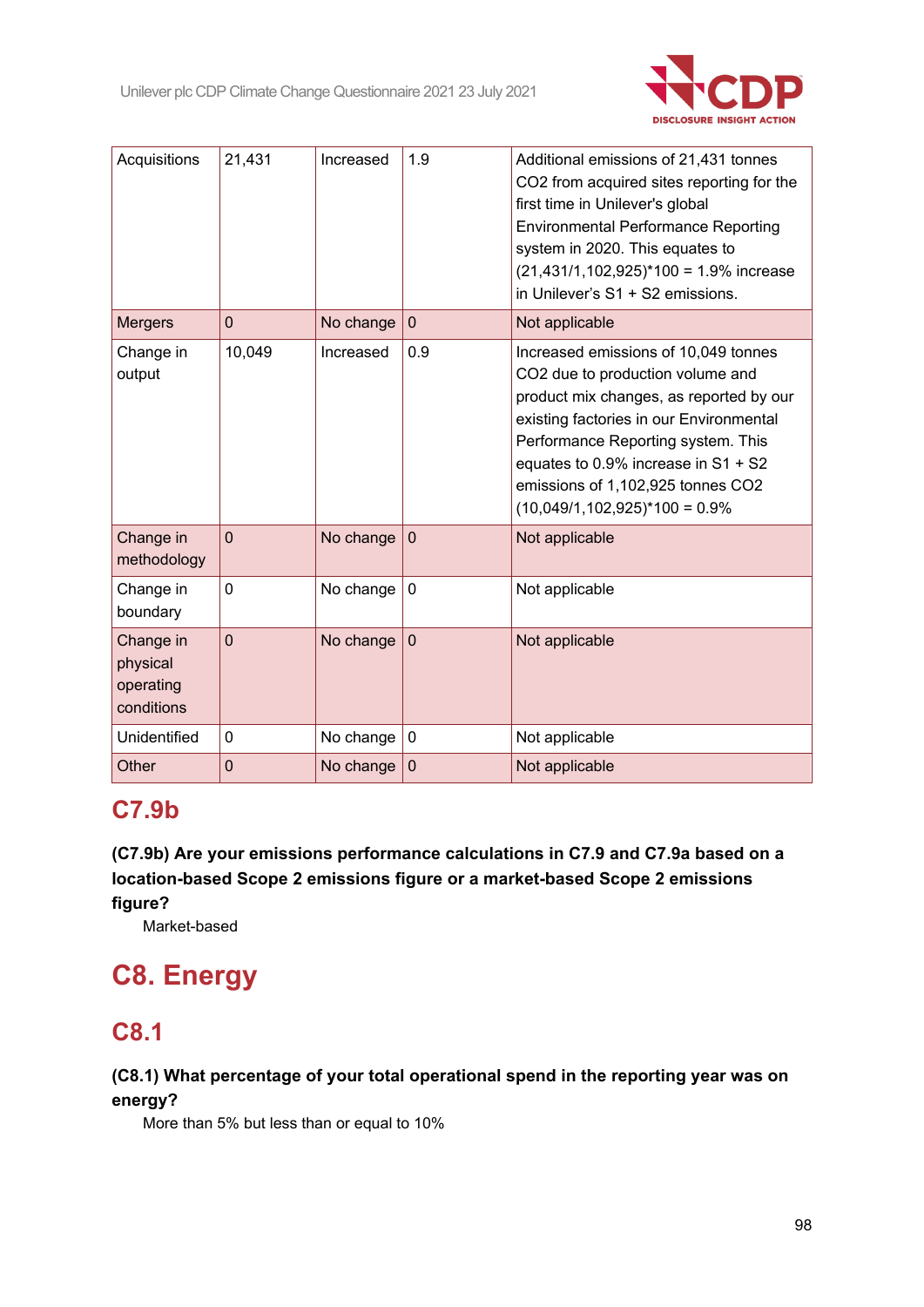

# **C8.2**

# **(C8.2) Select which energy-related activities your organization has undertaken.**

|                                                       | Indicate whether your organization undertook this energy-<br>related activity in the reporting year |
|-------------------------------------------------------|-----------------------------------------------------------------------------------------------------|
| Consumption of fuel (excluding<br>feedstocks)         | <b>Yes</b>                                                                                          |
| Consumption of purchased or<br>acquired electricity   | Yes                                                                                                 |
| Consumption of purchased or<br>acquired heat          | <b>Yes</b>                                                                                          |
| Consumption of purchased or<br>acquired steam         | No.                                                                                                 |
| Consumption of purchased or<br>acquired cooling       | <b>No</b>                                                                                           |
| Generation of electricity, heat,<br>steam, or cooling | Yes                                                                                                 |

# **C8.2a**

# **(C8.2a) Report your organization's energy consumption totals (excluding feedstocks) in MWh.**

|                                                                | <b>Heating</b><br>value         | <b>MWh from</b><br>renewable<br><b>sources</b> | <b>MWh from non-</b><br>renewable<br><b>sources</b> | <b>Total (renewable</b><br>and non-renewable)<br><b>MWh</b> |
|----------------------------------------------------------------|---------------------------------|------------------------------------------------|-----------------------------------------------------|-------------------------------------------------------------|
| Consumption of fuel<br>(excluding feedstock)                   | LHV (lower<br>heating<br>value) | 985,538.66                                     | 2,758,716.1                                         | 3,744,254.76                                                |
| Consumption of<br>purchased or acquired<br>electricity         |                                 | 2,463,468.24                                   | 219,757.05                                          | 2,683,225.29                                                |
| Consumption of<br>purchased or acquired<br>heat                |                                 | 239,556.05                                     | 377,112.47                                          | 616,668.52                                                  |
| Consumption of self-<br>generated non-fuel<br>renewable energy |                                 | 21,112.44                                      |                                                     | 21,112.44                                                   |
| <b>Total energy</b><br>consumption                             |                                 | 3,709,675.38                                   | 3,355,585.62                                        | 7,065,261                                                   |

# **C8.2b**

**(C8.2b) Select the applications of your organization's consumption of fuel.**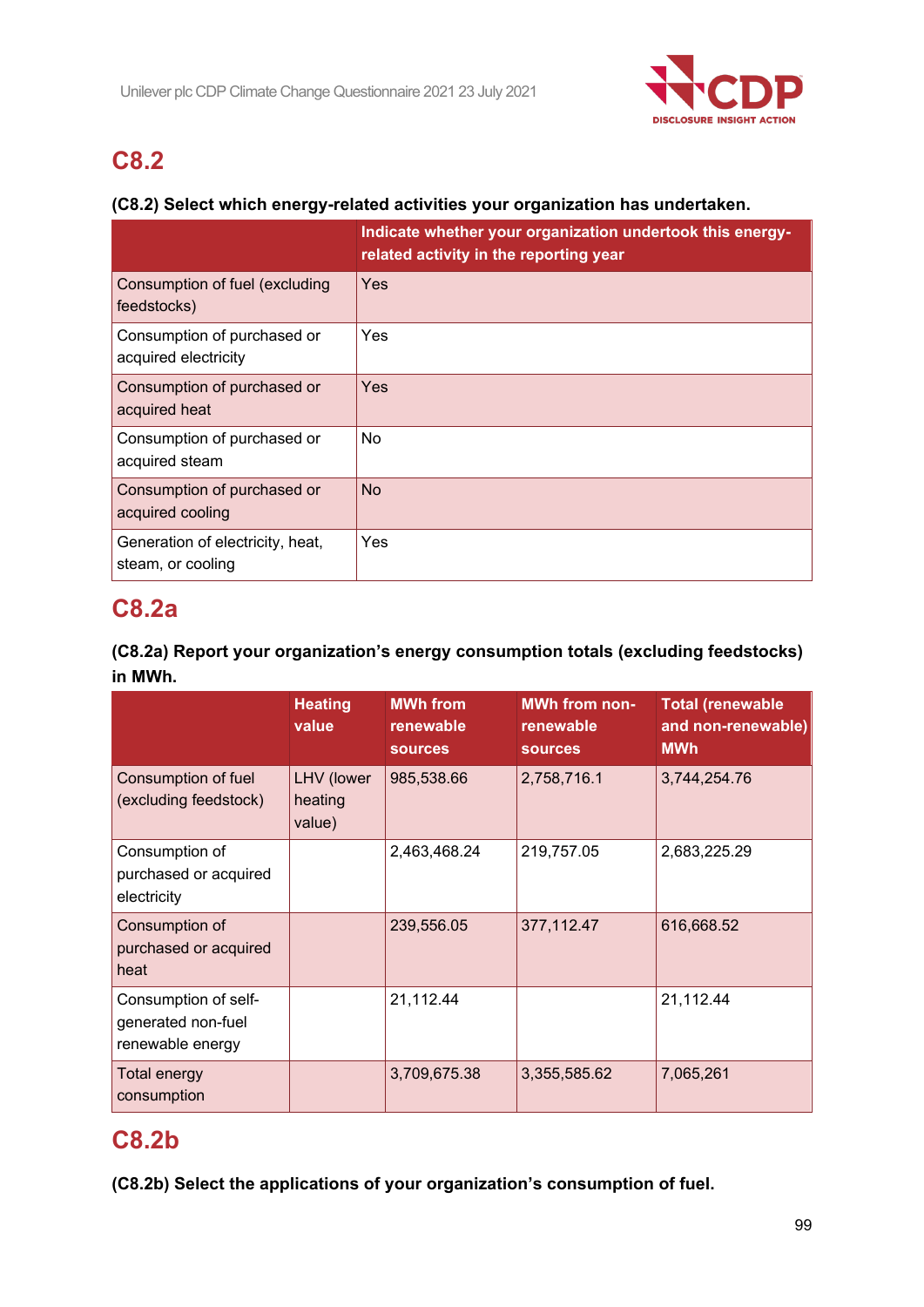

|                                                            | Indicate whether your organization undertakes this<br>fuel application |
|------------------------------------------------------------|------------------------------------------------------------------------|
| Consumption of fuel for the generation of<br>electricity   | <b>No</b>                                                              |
| Consumption of fuel for the generation of<br>heat          | Yes                                                                    |
| Consumption of fuel for the generation of<br>steam         | <b>No</b>                                                              |
| Consumption of fuel for the generation of<br>cooling       | No                                                                     |
| Consumption of fuel for co-generation or<br>tri-generation | Yes                                                                    |

# **C8.2c**

**(C8.2c) State how much fuel in MWh your organization has consumed (excluding feedstocks) by fuel type.**

# **Fuels (excluding feedstocks)**

Natural Gas

# **Heating value**

LHV (lower heating value)

# **Total fuel MWh consumed by the organization**

2,315,181.59

# **MWh fuel consumed for self-generation of heat**

2,035,629.77

# **MWh fuel consumed for self-cogeneration or self-trigeneration**

279,551.83

# **Emission factor**

0.0558

# **Unit**

metric tons CO2 per GJ

# **Emissions factor source**

IPCC 2006, Volume 2, Chapter 2 Table 2.2

#### **Comment**

The source of data for CO2 factors for fuels is based on IPCC and we review the factors regularly to ensure that they remain within the range given. As our fuel use relates to fuel combustion, we only report CO2 emissions due to other GHG's not being material.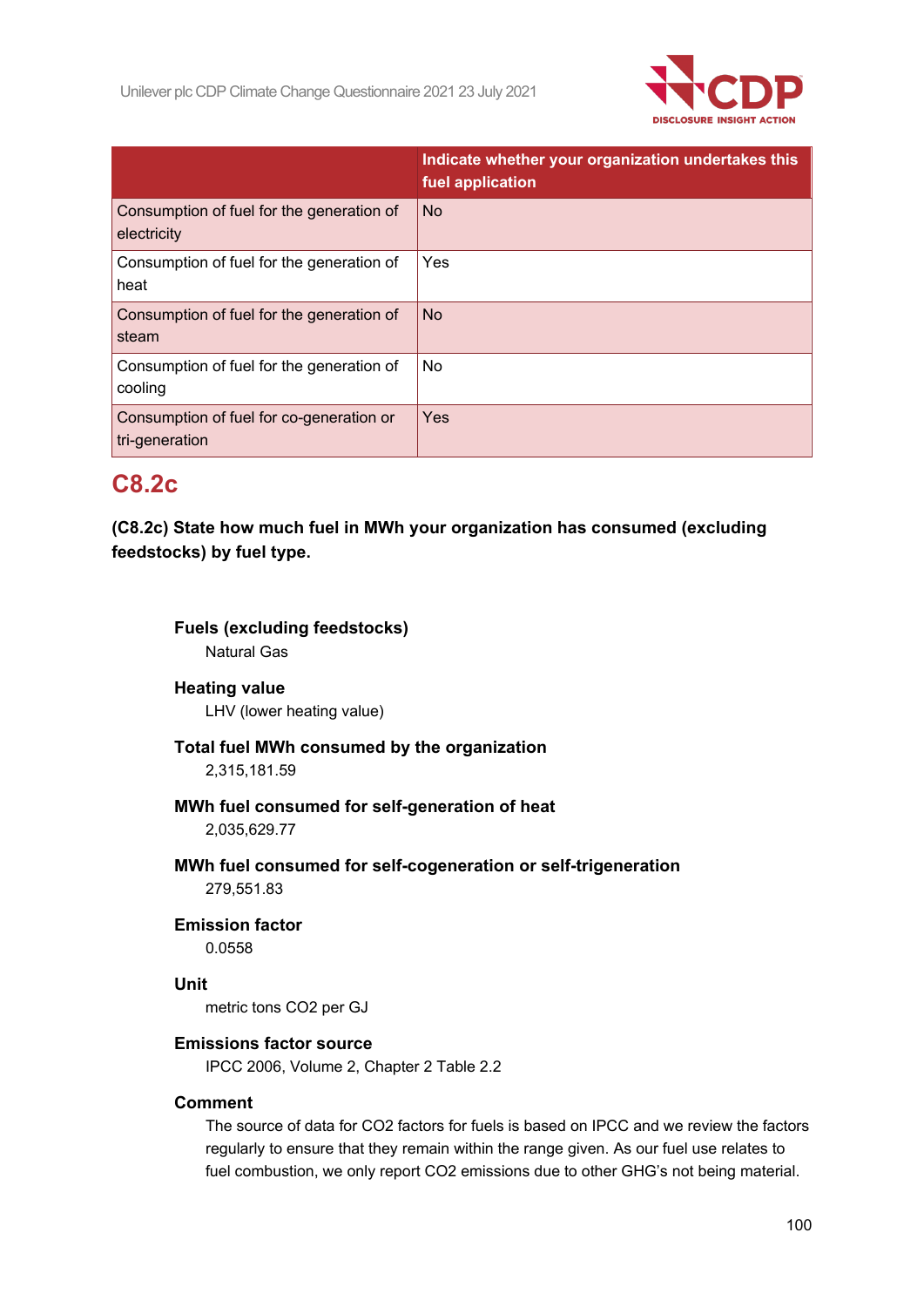

# **Fuels (excluding feedstocks)**

Liquefied Petroleum Gas (LPG)

#### **Heating value**

LHV (lower heating value)

# **Total fuel MWh consumed by the organization**

39,498.45

# **MWh fuel consumed for self-generation of heat**

39,498.45

# **MWh fuel consumed for self-cogeneration or self-trigeneration**

 $\Omega$ 

# **Emission factor**

0.0628

# **Unit**

metric tons CO2 per GJ

# **Emissions factor source**

IPCC 2006, Volume 2, Chapter 2 Table 2.2

#### **Comment**

The source of data for CO2 factors for fuels is based on IPCC and we review the factors regularly to ensure that they remain within the range given. As our fuel use relates to fuel combustion, we only report CO2 emissions due to other GHG's not being material.

# **Fuels (excluding feedstocks)**

Coal

# **Heating value**

LHV (lower heating value)

# **Total fuel MWh consumed by the organization**

114,220.13

# **MWh fuel consumed for self-generation of heat**

114,220.13

# **MWh fuel consumed for self-cogeneration or self-trigeneration**

 $\Omega$ 

# **Emission factor**

0.0927

# **Unit**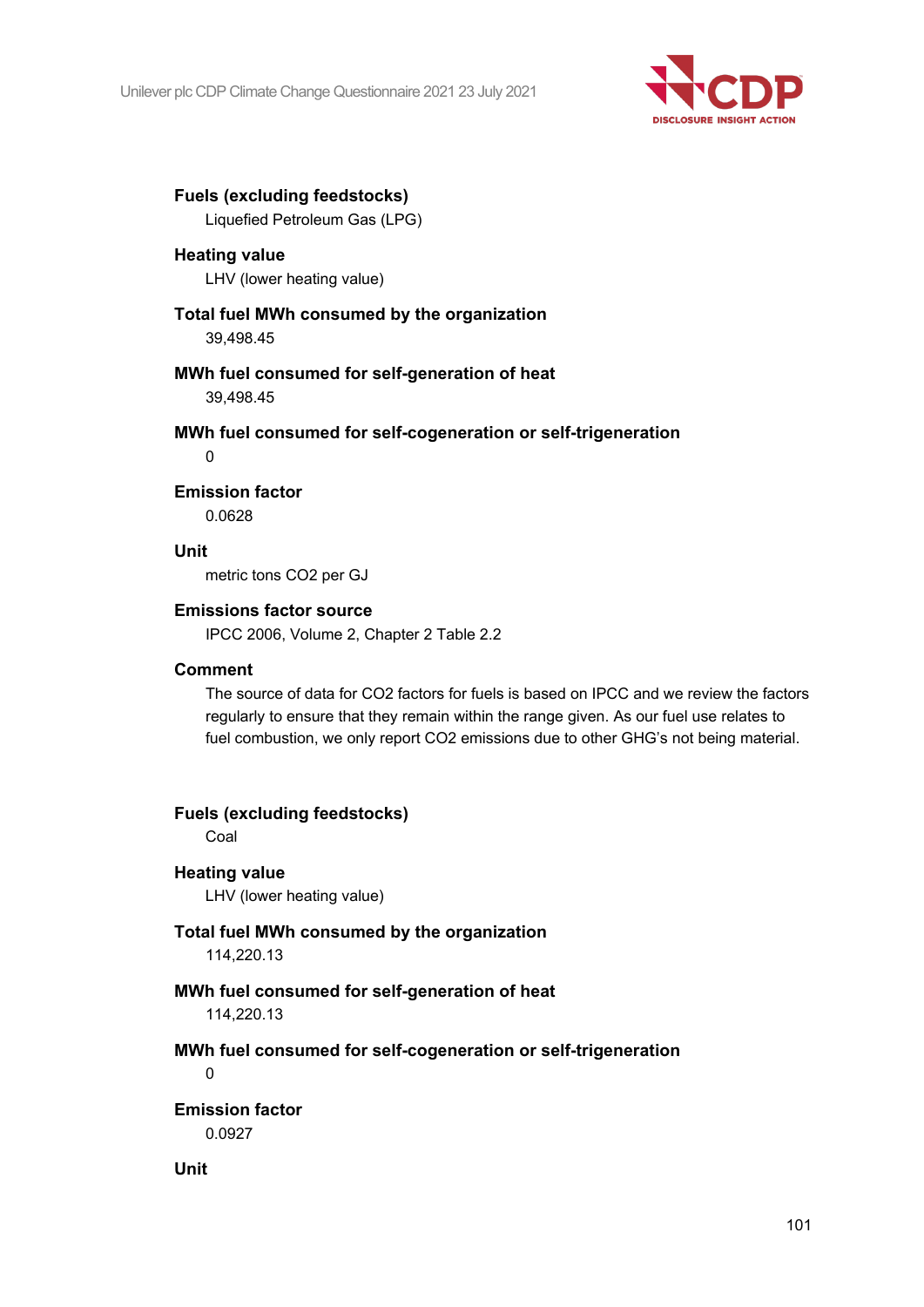

metric tons CO2 per GJ

#### **Emissions factor source**

IPCC 2006, Volume 2, Chapter 2 Table 2.2

#### **Comment**

The source of data for CO2 factors for fuels is based on IPCC and we review the factors regularly to ensure that they remain within the range given. As our fuel use relates to fuel combustion, we only report CO2 emissions due to other GHG's not being material.

### **Fuels (excluding feedstocks)**

Wood Waste

#### **Heating value**

LHV (lower heating value)

# **Total fuel MWh consumed by the organization**

163,064.5

**MWh fuel consumed for self-generation of heat**

163,064.5

**MWh fuel consumed for self-cogeneration or self-trigeneration**

 $\Omega$ 

#### **Emission factor**

 $\Omega$ 

# **Unit**

metric tons CO2 per GJ

# **Emissions factor source**

IPCC 2006, Volume 2, Chapter 2 Table 2.2

# **Comment**

The source of data for CO2 factors for fuels is based on IPCC and we review the factors regularly to ensure that they remain within the range given. As our fuel use relates to fuel combustion, we only report CO2 emissions due to other GHG's not being material. As this fuel source is biogenic, for scope 1 emissions calculation it is reported with emission factor = zero.

# **Fuels (excluding feedstocks)**

Solid Biomass Waste

# **Heating value**

LHV (lower heating value)

**Total fuel MWh consumed by the organization**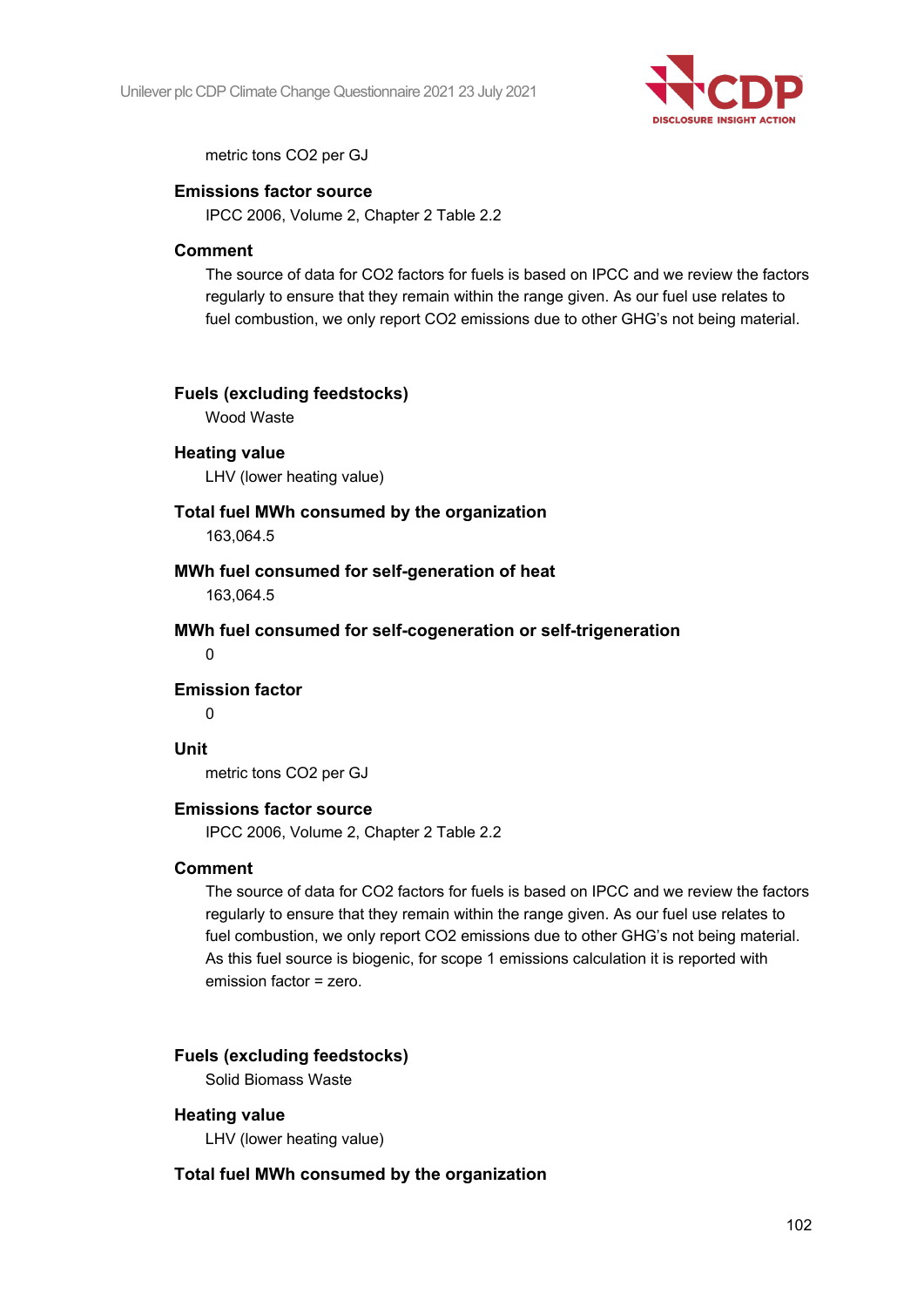

#### 465,861.39

# **MWh fuel consumed for self-generation of heat**

465,861.39

# **MWh fuel consumed for self-cogeneration or self-trigeneration**

 $\Omega$ 

# **Emission factor**

 $\Omega$ 

# **Unit**

metric tons CO2 per GJ

#### **Emissions factor source**

IPCC 2006, Volume 2, Chapter 2 Table 2.2

#### **Comment**

The source of data for CO2 factors for fuels is based on IPCC and we review the factors regularly to ensure that they remain within the range given. As our fuel use relates to fuel combustion, we only report CO2 emissions due to other GHG's not being material. As this fuel source is biogenic, for scope 1 emissions calculation it is reported with emission factor = zero.

# **Fuels (excluding feedstocks)**

Biomethane

#### **Heating value**

LHV (lower heating value)

#### **Total fuel MWh consumed by the organization**

16,232.44

#### **MWh fuel consumed for self-generation of heat** 16,232.44

# **MWh fuel consumed for self-cogeneration or self-trigeneration**

# $\Omega$

**Emission factor**

# $\Omega$

# **Unit**

metric tons CO2 per GJ

#### **Emissions factor source**

IPCC 2006, Volume 2, Chapter 2 Table 2.2

#### **Comment**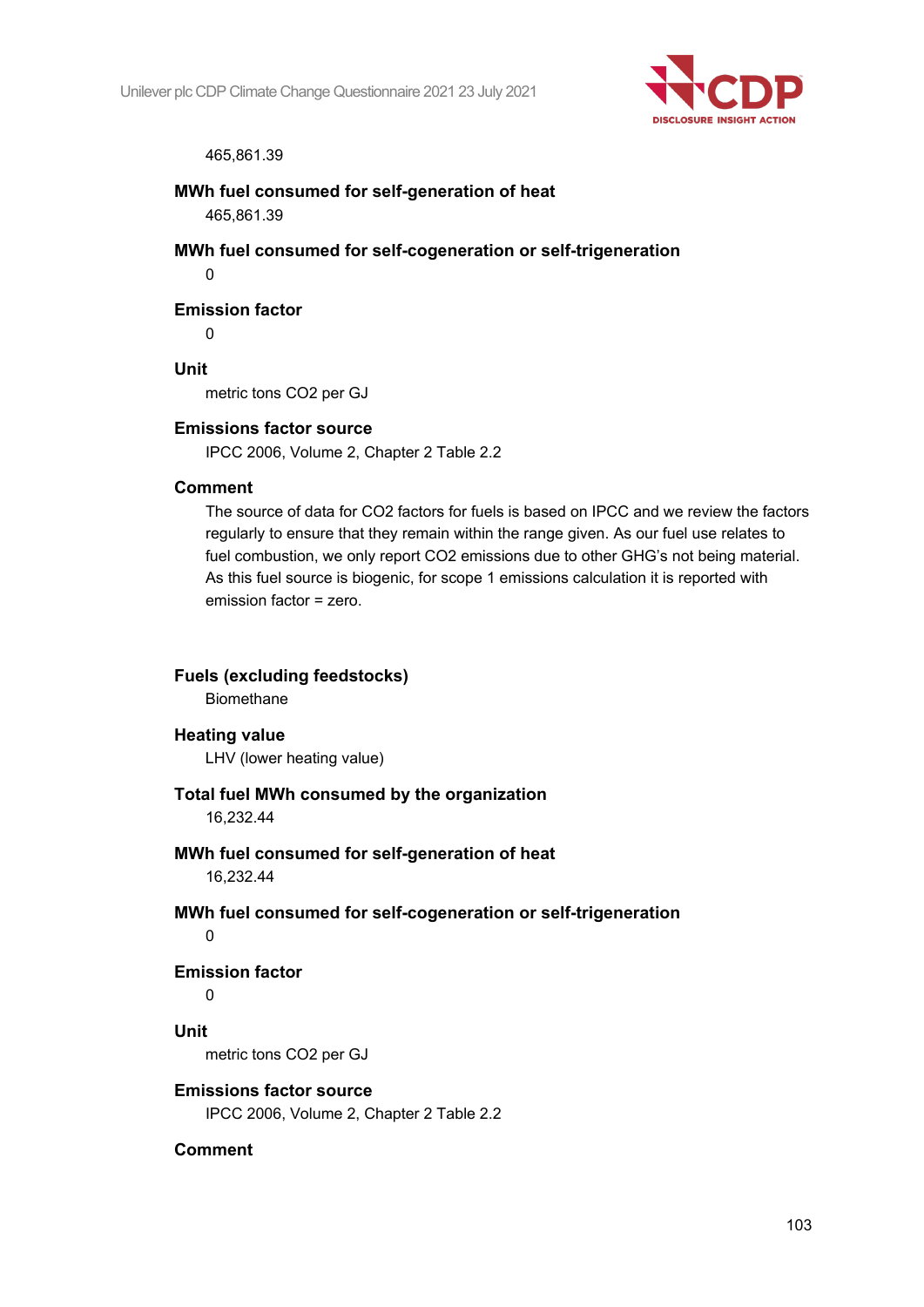

The source of data for CO2 factors for fuels is based on IPCC and we review the factors regularly to ensure that they remain within the range given. As our fuel use relates to fuel combustion, we only report CO2 emissions due to other GHG's not being material. As this fuel source is biogenic, for scope 1 emissions calculation it is reported with emission factor = zero.

# **Fuels (excluding feedstocks)**

Liquid Biofuel

#### **Heating value**

LHV (lower heating value)

**Total fuel MWh consumed by the organization** 95,047.63

**MWh fuel consumed for self-generation of heat** 95,047.63

**MWh fuel consumed for self-cogeneration or self-trigeneration**

 $\Omega$ 

# **Emission factor**

 $\Omega$ 

# **Unit**

metric tons CO2 per GJ

#### **Emissions factor source**

IPCC 2006, Volume 2, Chapter 2 Table 2.2

# **Comment**

The source of data for CO2 factors for fuels is based on IPCC and we review the factors regularly to ensure that they remain within the range given. As our fuel use relates to fuel combustion, we only report CO2 emissions due to other GHG's not being material. As this fuel source is biogenic, for scope 1 emissions calculation it is reported with emission factor = zero.

# **Fuels (excluding feedstocks)**

Wood

# **Heating value**

LHV (lower heating value)

**Total fuel MWh consumed by the organization** 245,332.7

# **MWh fuel consumed for self-generation of heat** 245,332.7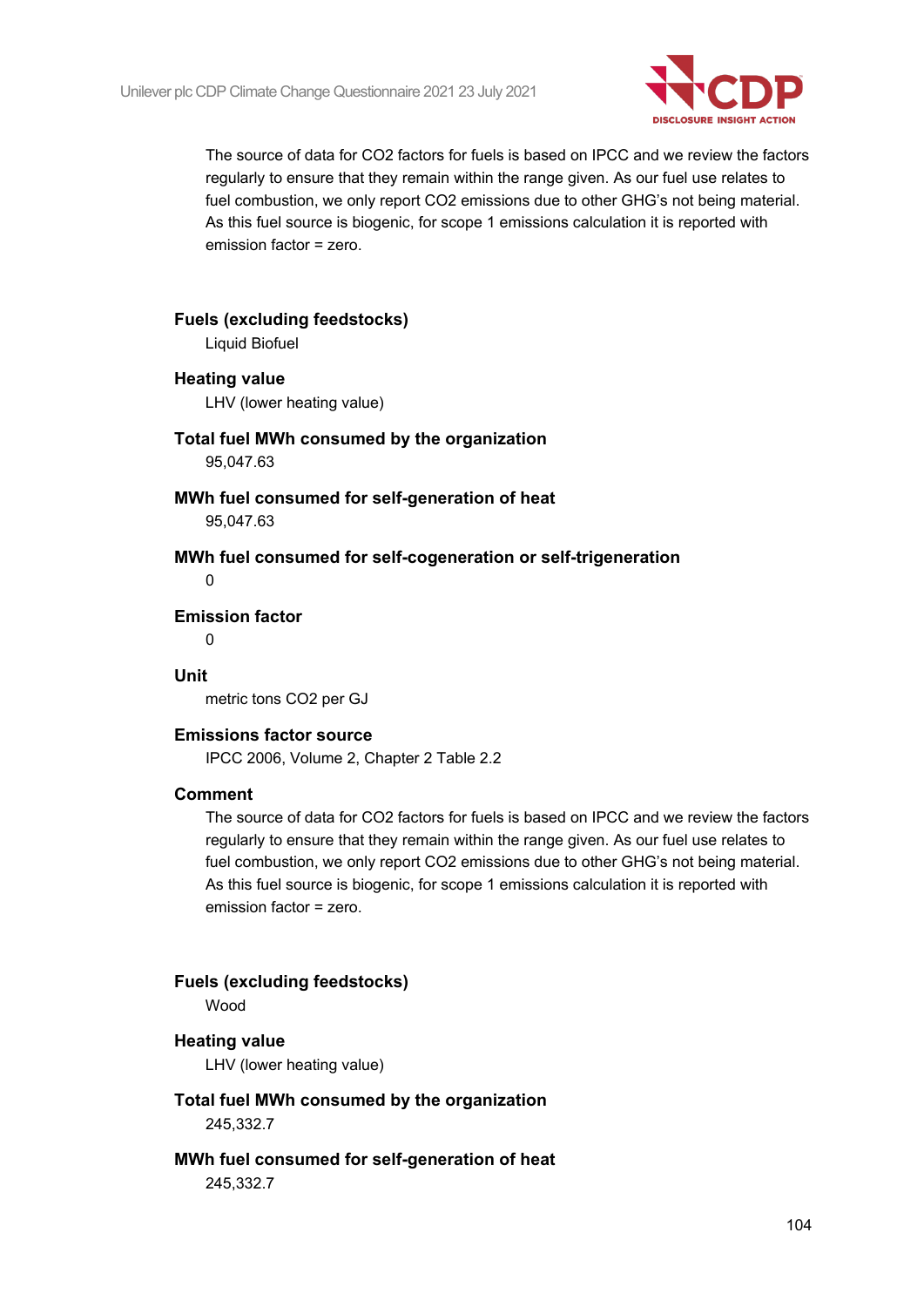

# **MWh fuel consumed for self-cogeneration or self-trigeneration**

 $\theta$ 

# **Emission factor**

 $\Omega$ 

# **Unit**

metric tons CO2 per GJ

# **Emissions factor source**

IPCC 2006, Volume 2, Chapter 2 Table 2.2

#### **Comment**

The source of data for CO2 factors for fuels is based on IPCC and we review the factors regularly to ensure that they remain within the range given. As our fuel use relates to fuel combustion, we only report CO2 emissions due to other GHG's not being material. As this fuel source is biogenic, for scope 1 emissions calculation it is reported with emission factor = zero.

# **Fuels (excluding feedstocks)**

Diesel

# **Heating value**

LHV (lower heating value)

#### **Total fuel MWh consumed by the organization** 289,815.93

**MWh fuel consumed for self-generation of heat**

289,815.93

#### **MWh fuel consumed for self-cogeneration or self-trigeneration**

 $\Omega$ 

#### **Emission factor**

0.07683

#### **Unit**

metric tons CO2 per GJ

#### **Emissions factor source**

Derived from IPCC 2006, Volume 2, Chapter 2 Table 2.2. This emission factor is a weighted average of emission factors for Light Fuel Oil, Heavy Fuel Oil and High Speed Diesel.

#### **Comment**

The source of data for CO2 factors for fuels is based on IPCC and we review the factors regularly to ensure that they remain within the range given. As our fuel use relates to fuel combustion, we only report CO2 emissions due to other GHG's not being material.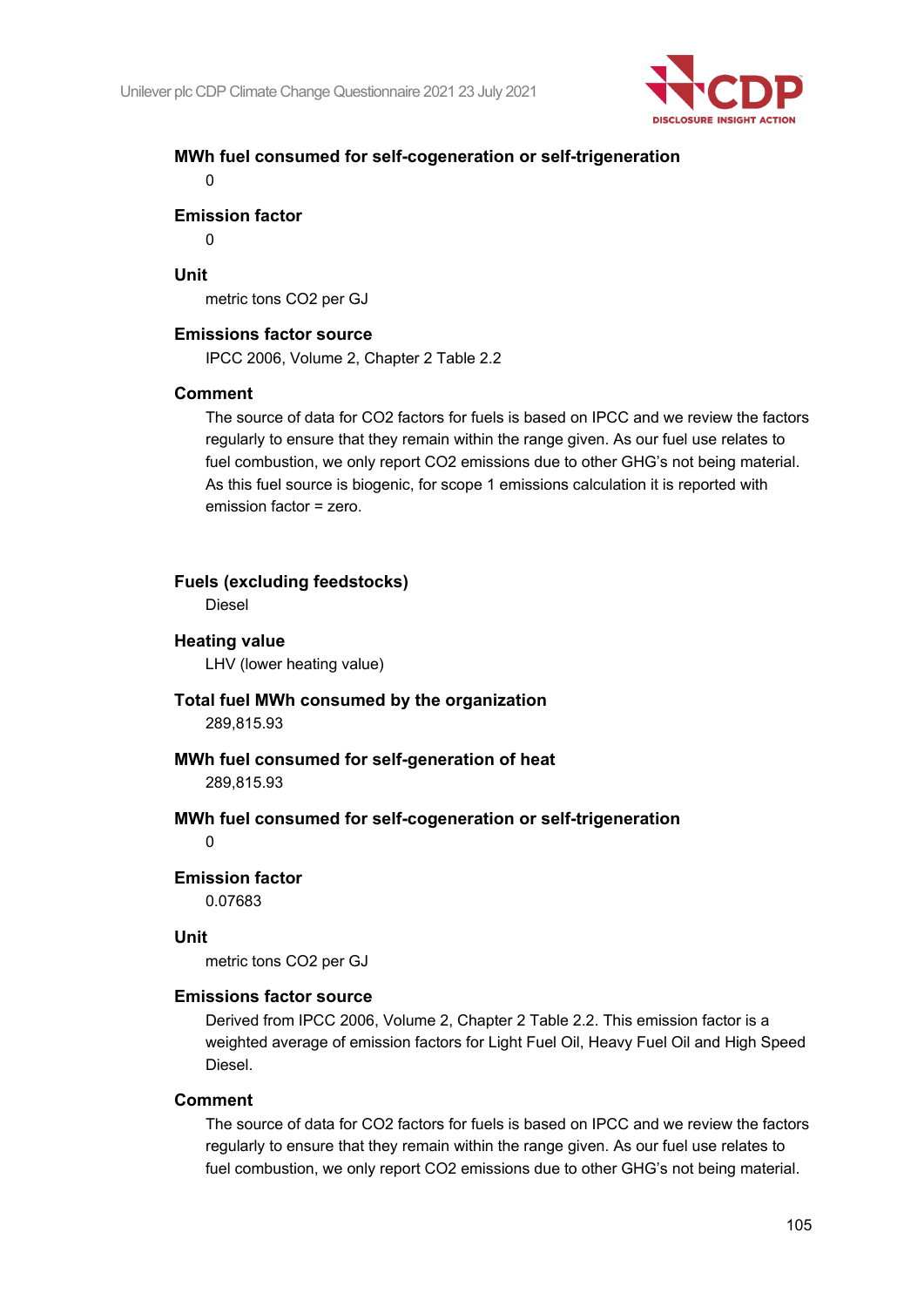

# **C8.2d**

# **(C8.2d) Provide details on the electricity, heat, steam, and cooling your organization has generated and consumed in the reporting year.**

|              | <b>Total Gross</b><br>generation<br>(MWh) | <b>Generation that is</b><br>consumed by the<br>organization (MWh) | <b>Gross generation</b><br>from renewable<br>sources (MWh) | <b>Generation from</b><br>renewable sources that<br>is consumed by the<br>organization (MWh) |
|--------------|-------------------------------------------|--------------------------------------------------------------------|------------------------------------------------------------|----------------------------------------------------------------------------------------------|
| Electricity  | 126,358.29                                | 105,307.04                                                         | 21,112.44                                                  | 20,371.08                                                                                    |
| Heat         | 3,640,782.08                              | 3,603,872.03                                                       | 987,311.83                                                 | 984,250.33                                                                                   |
| <b>Steam</b> | 0                                         | Ü                                                                  | O                                                          | 0                                                                                            |
| Cooling      | 0                                         | U                                                                  | 0                                                          | 0                                                                                            |

# **C8.2e**

**(C8.2e) Provide details on the electricity, heat, steam, and/or cooling amounts that were accounted for at a zero emission factor in the market-based Scope 2 figure reported in C6.3.**

# **Sourcing method**

Unbundled energy attribute certificates, International REC Standard (I-RECs)

# **Low-carbon technology type**

Hydropower

**Country/area of consumption of low-carbon electricity, heat, steam or cooling** El Salvador

# **MWh consumed accounted for at a zero emission factor**

5,252.96

**Comment**

# **Sourcing method**

Unbundled energy attribute certificates, International REC Standard (I-RECs)

# **Low-carbon technology type**

**Wind** 

# **Country/area of consumption of low-carbon electricity, heat, steam or cooling** Algeria

# **MWh consumed accounted for at a zero emission factor**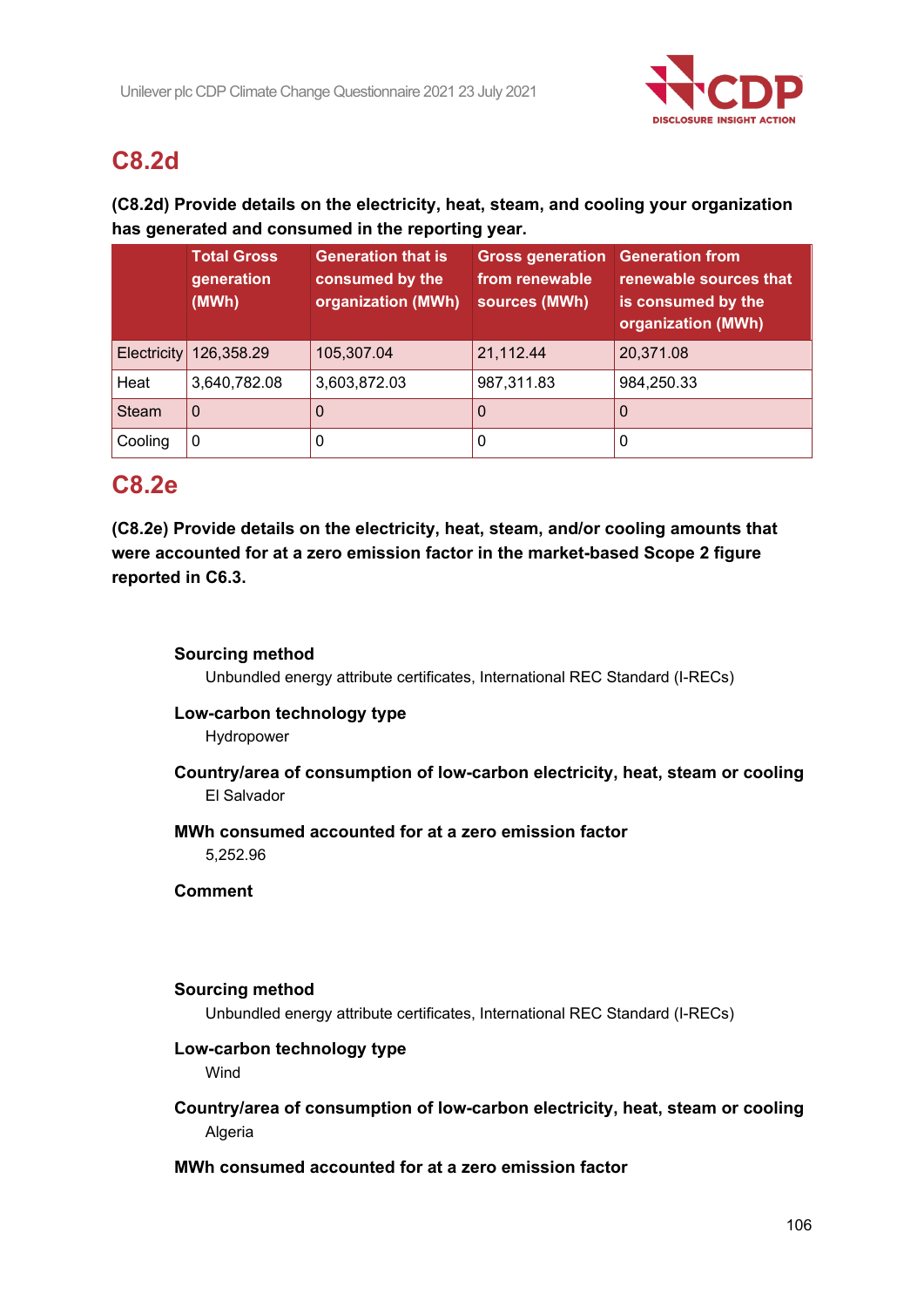

2,230.02

**Comment**

# **Sourcing method**

Unbundled energy attribute certificates, International REC Standard (I-RECs)

# **Low-carbon technology type**

Wind

**Country/area of consumption of low-carbon electricity, heat, steam or cooling** Argentina

**MWh consumed accounted for at a zero emission factor** 63,329.87

**Comment**

#### **Sourcing method**

Power purchase agreement (PPA) with a grid-connected generator with energy attribute certificates

### **Low-carbon technology type**

Solar

**Country/area of consumption of low-carbon electricity, heat, steam or cooling** Australia

#### **MWh consumed accounted for at a zero emission factor**

31,152.6

**Comment**

#### **Sourcing method**

Power purchase agreement (PPA) with a grid-connected generator with energy attribute certificates

#### **Low-carbon technology type**

Hydropower

**Country/area of consumption of low-carbon electricity, heat, steam or cooling** Austria

# **MWh consumed accounted for at a zero emission factor**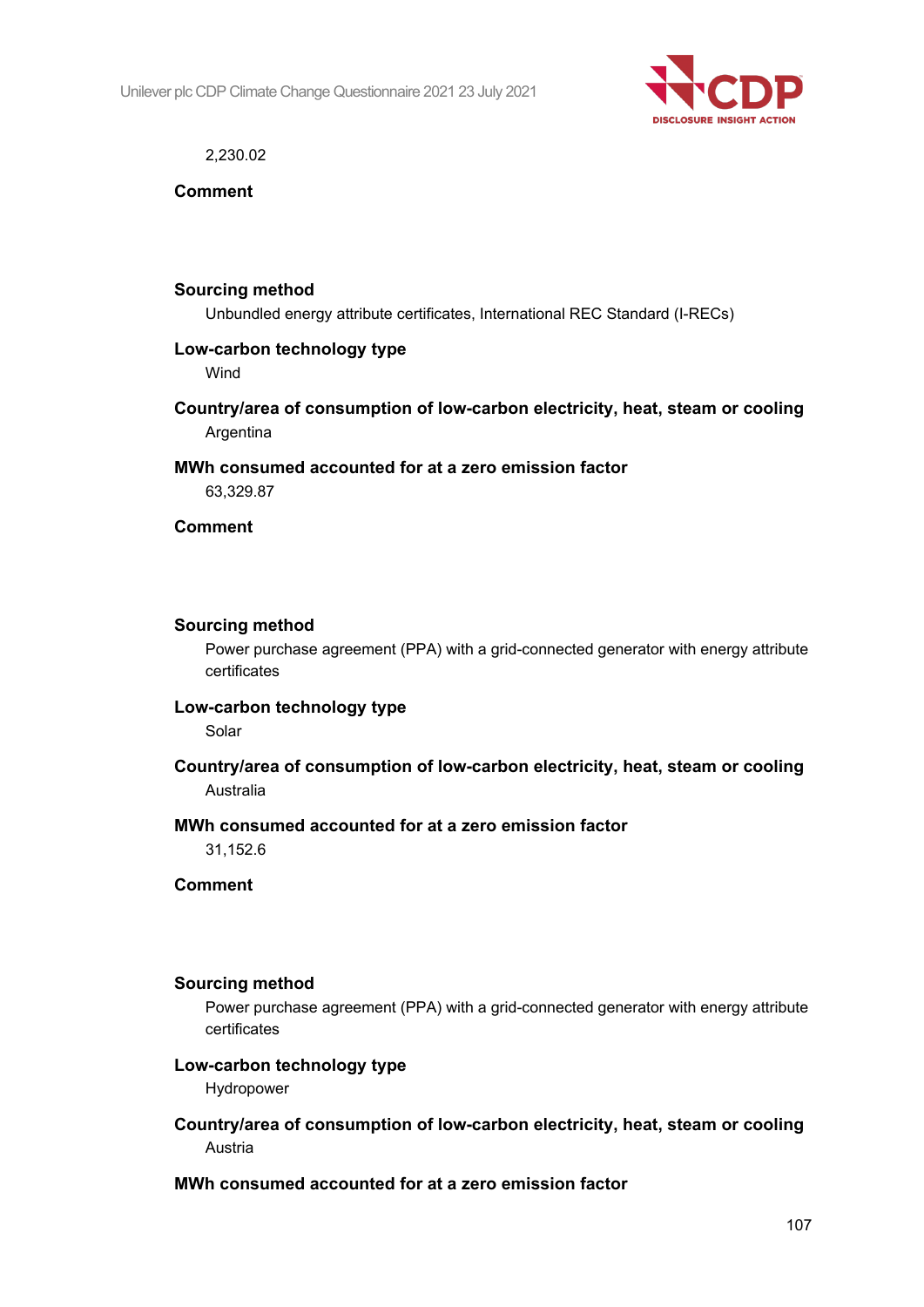

126.87

**Comment**

#### **Sourcing method**

Unbundled energy attribute certificates, International REC Standard (I-RECs)

#### **Low-carbon technology type**

Hydropower

**Country/area of consumption of low-carbon electricity, heat, steam or cooling** Bangladesh

**MWh consumed accounted for at a zero emission factor**

520.52

**Comment**

#### **Sourcing method**

Power purchase agreement (PPA) with a grid-connected generator with energy attribute certificates

#### **Low-carbon technology type**

Wind

**Country/area of consumption of low-carbon electricity, heat, steam or cooling** Belgium

#### **MWh consumed accounted for at a zero emission factor**

1,424.52

**Comment**

#### **Sourcing method**

Unbundled energy attribute certificates, International REC Standard (I-RECs)

#### **Low-carbon technology type**

Hydropower

**Country/area of consumption of low-carbon electricity, heat, steam or cooling** Bolivia (Plurinational State of)

#### **MWh consumed accounted for at a zero emission factor**

217.23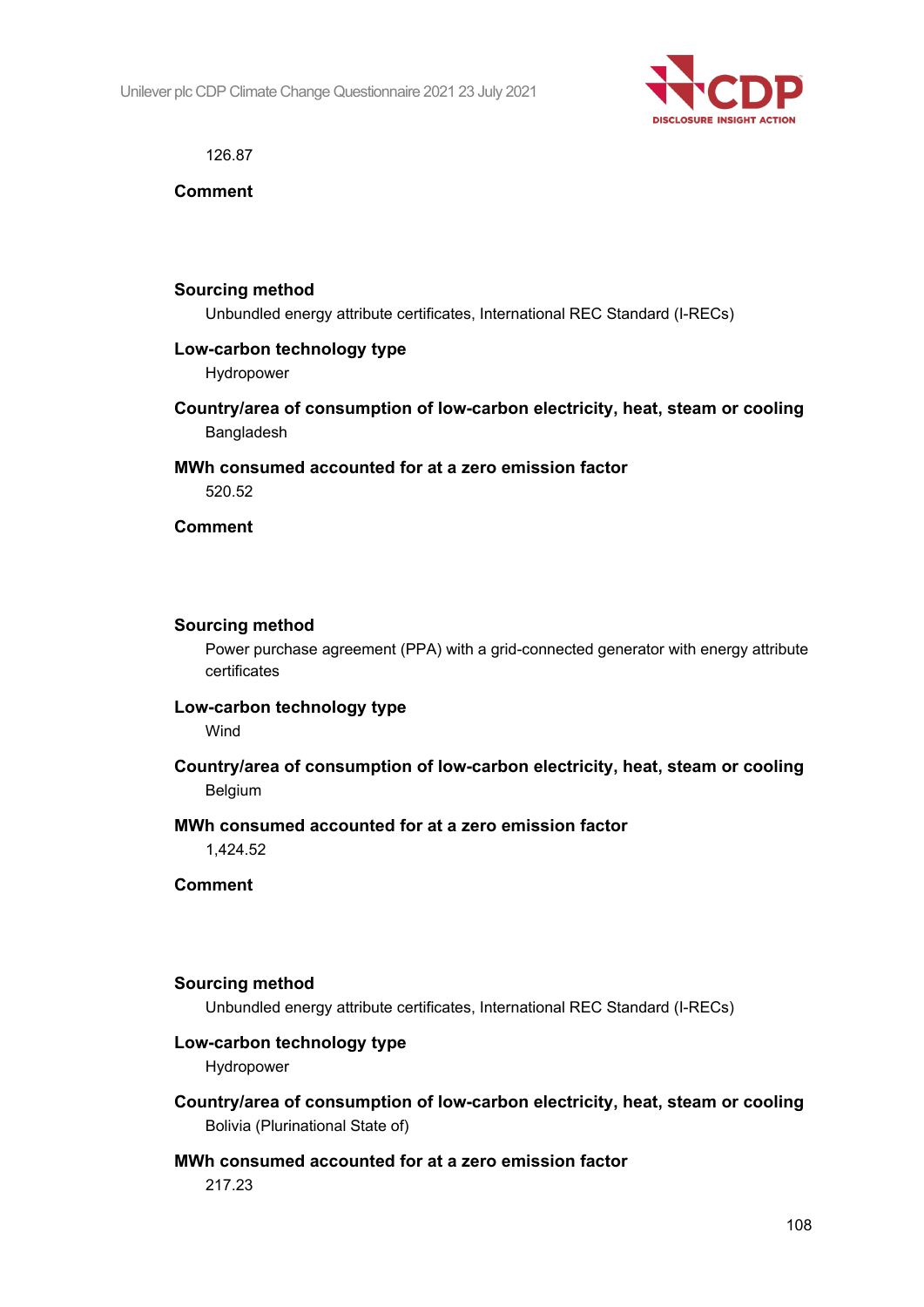

# **Sourcing method**

Heat/steam/cooling supply agreement

# **Low-carbon technology type**

Biomass

# **Country/area of consumption of low-carbon electricity, heat, steam or cooling** Brazil

### **MWh consumed accounted for at a zero emission factor**

42,100.66

### **Comment**

#### **Sourcing method**

Power purchase agreement (PPA) with a grid-connected generator without energy attribute certificates

# **Low-carbon technology type**

Hydropower

# **Country/area of consumption of low-carbon electricity, heat, steam or cooling** Brazil

#### **MWh consumed accounted for at a zero emission factor**

116,126.76

#### **Comment**

#### **Sourcing method**

Unbundled energy attribute certificates, International REC Standard (I-RECs)

#### **Low-carbon technology type**

Wind

# **Country/area of consumption of low-carbon electricity, heat, steam or cooling** Brazil

# **MWh consumed accounted for at a zero emission factor**

79,749.98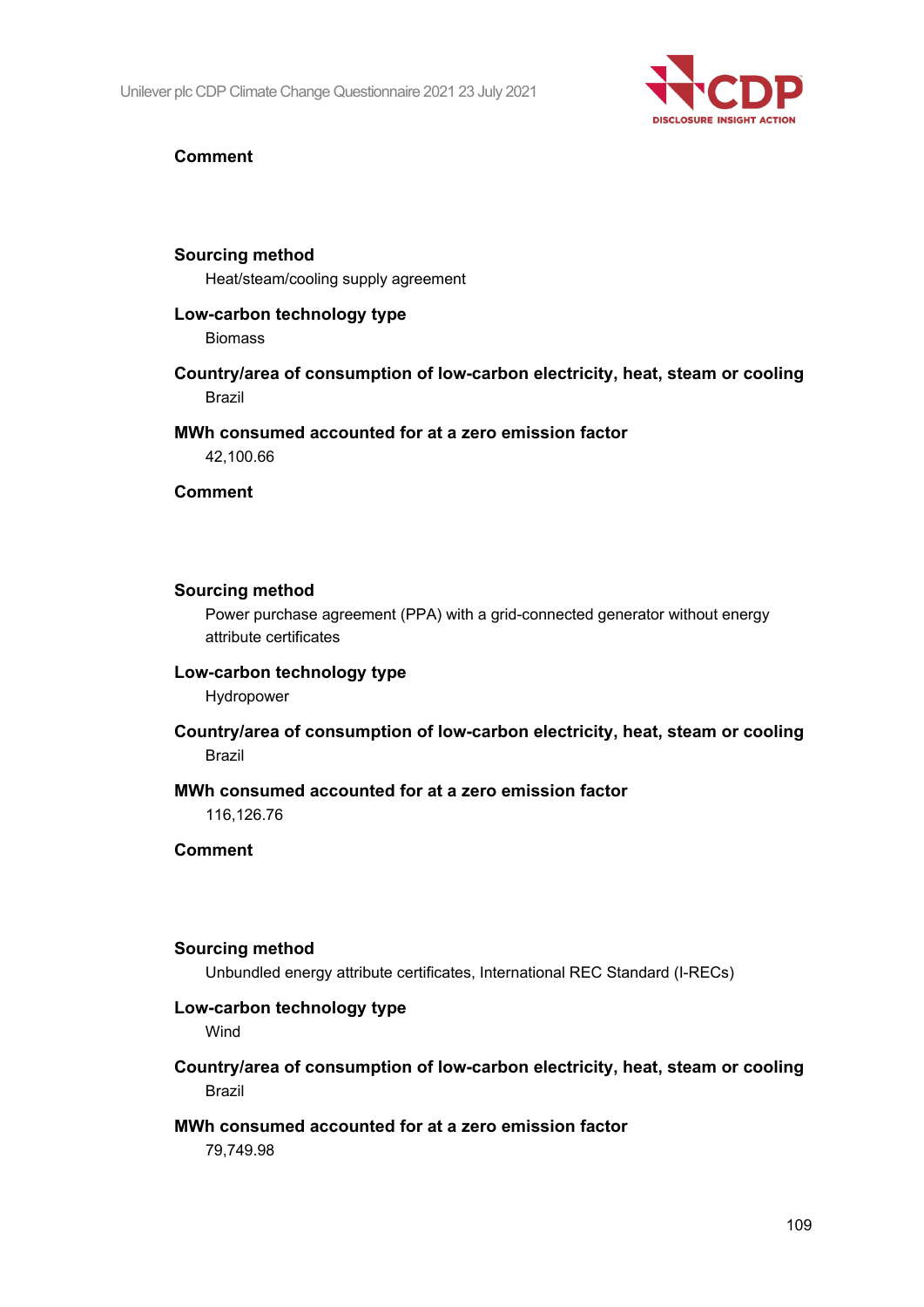

# **Sourcing method**

Unbundled energy attribute certificates, Renewable Energy Certificates (RECs)

### **Low-carbon technology type**

Hydropower

# **Country/area of consumption of low-carbon electricity, heat, steam or cooling** Canada

**MWh consumed accounted for at a zero emission factor**

28,460.53

#### **Comment**

#### **Sourcing method**

Power purchase agreement (PPA) with a grid-connected generator without energy attribute certificates

# **Low-carbon technology type**

Hydropower

# **Country/area of consumption of low-carbon electricity, heat, steam or cooling** Chile

#### **MWh consumed accounted for at a zero emission factor**

18,480.54

### **Comment**

#### **Sourcing method**

Power purchase agreement (PPA) with on-site/off-site generator owned by a third party with no grid transfers (direct line)

# **Low-carbon technology type**

Solar

**Country/area of consumption of low-carbon electricity, heat, steam or cooling** China

# **MWh consumed accounted for at a zero emission factor**

4,568.58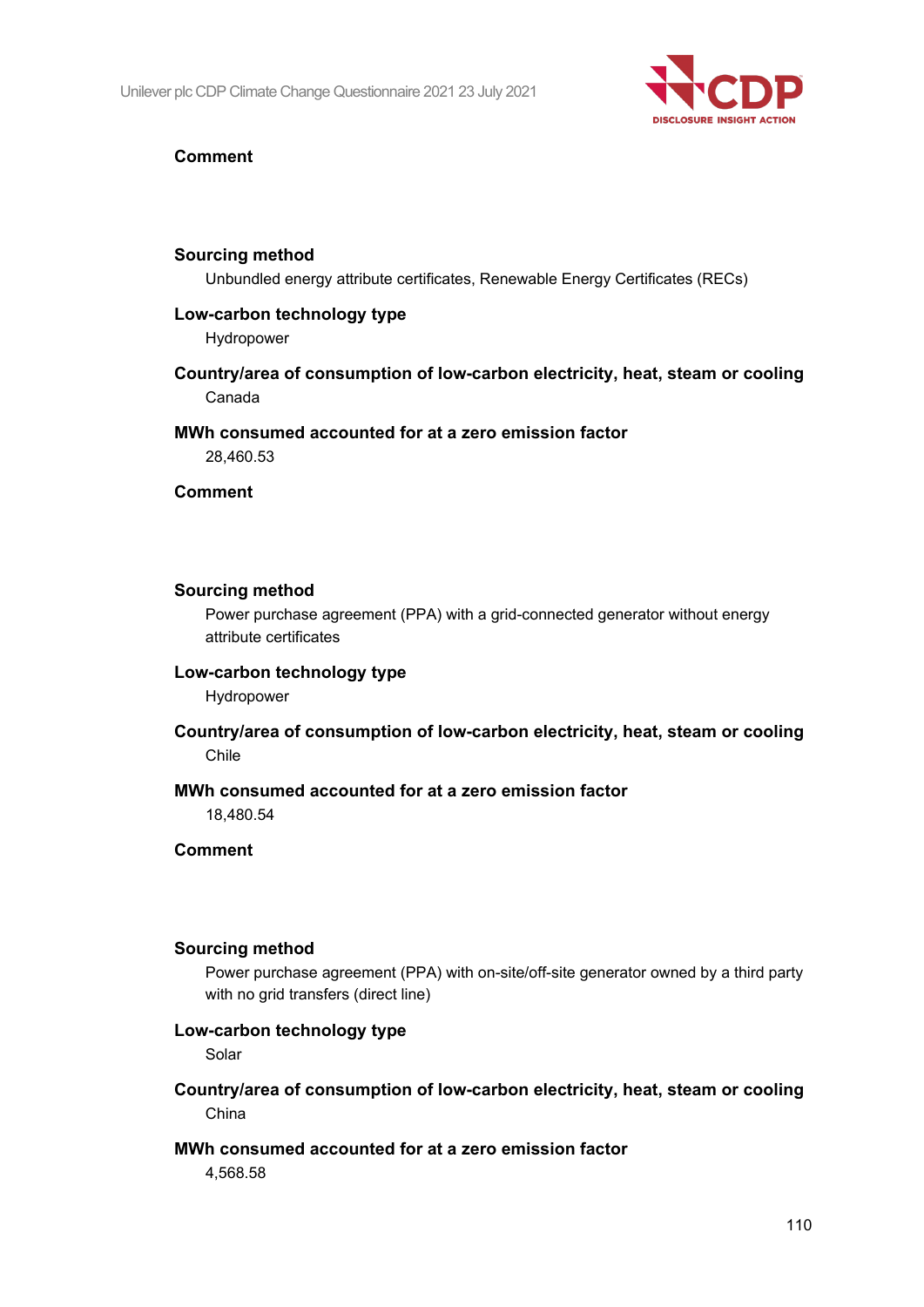

# **Sourcing method**

Unbundled energy attribute certificates, International REC Standard (I-RECs)

### **Low-carbon technology type**

Wind

# **Country/area of consumption of low-carbon electricity, heat, steam or cooling** China

# **MWh consumed accounted for at a zero emission factor**

87,274.22

#### **Comment**

#### **Sourcing method**

Unbundled energy attribute certificates, International REC Standard (I-RECs)

#### **Low-carbon technology type**

Hydropower

**Country/area of consumption of low-carbon electricity, heat, steam or cooling** Colombia

# **MWh consumed accounted for at a zero emission factor** 464.88

# **Comment**

#### **Sourcing method**

Power purchase agreement (PPA) with a grid-connected generator without energy attribute certificates

#### **Low-carbon technology type**

Hydropower

- **Country/area of consumption of low-carbon electricity, heat, steam or cooling** Colombia
- **MWh consumed accounted for at a zero emission factor**

24,086.56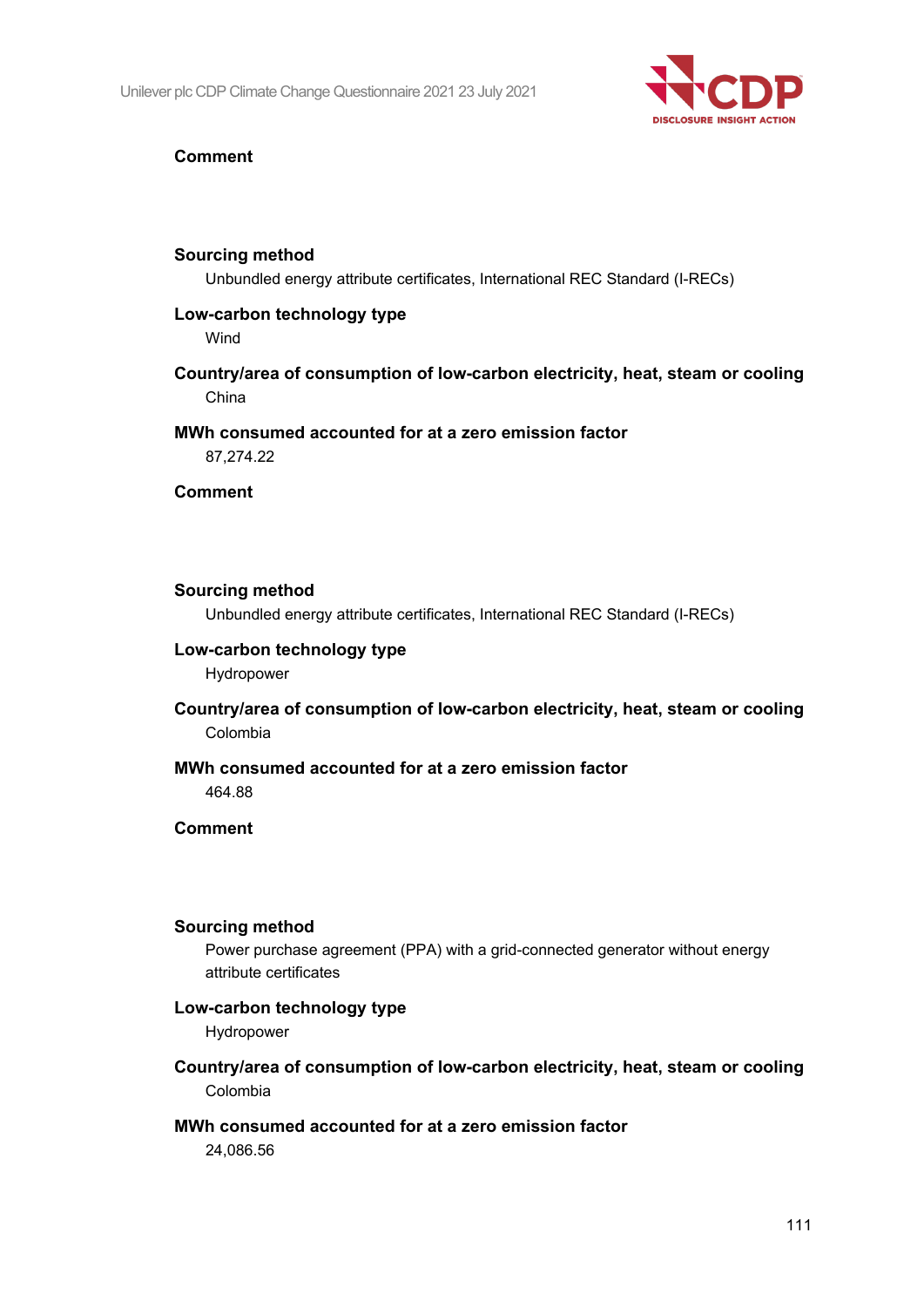

# **Sourcing method**

Unbundled energy attribute certificates, International REC Standard (I-RECs)

# **Low-carbon technology type**

Hydropower

# **Country/area of consumption of low-carbon electricity, heat, steam or cooling** Costa Rica

# **MWh consumed accounted for at a zero emission factor**

5,509.7

# **Comment**

# **Sourcing method**

Unbundled energy attribute certificates, International REC Standard (I-RECs)

# **Low-carbon technology type**

Hydropower

**Country/area of consumption of low-carbon electricity, heat, steam or cooling** Côte d'Ivoire

### **MWh consumed accounted for at a zero emission factor** 6,416

#### **Comment**

#### **Sourcing method**

Unbundled energy attribute certificates, Guarantees of Origin

# **Low-carbon technology type**

Hydropower

# **Country/area of consumption of low-carbon electricity, heat, steam or cooling** Cyprus

# **MWh consumed accounted for at a zero emission factor**

444.04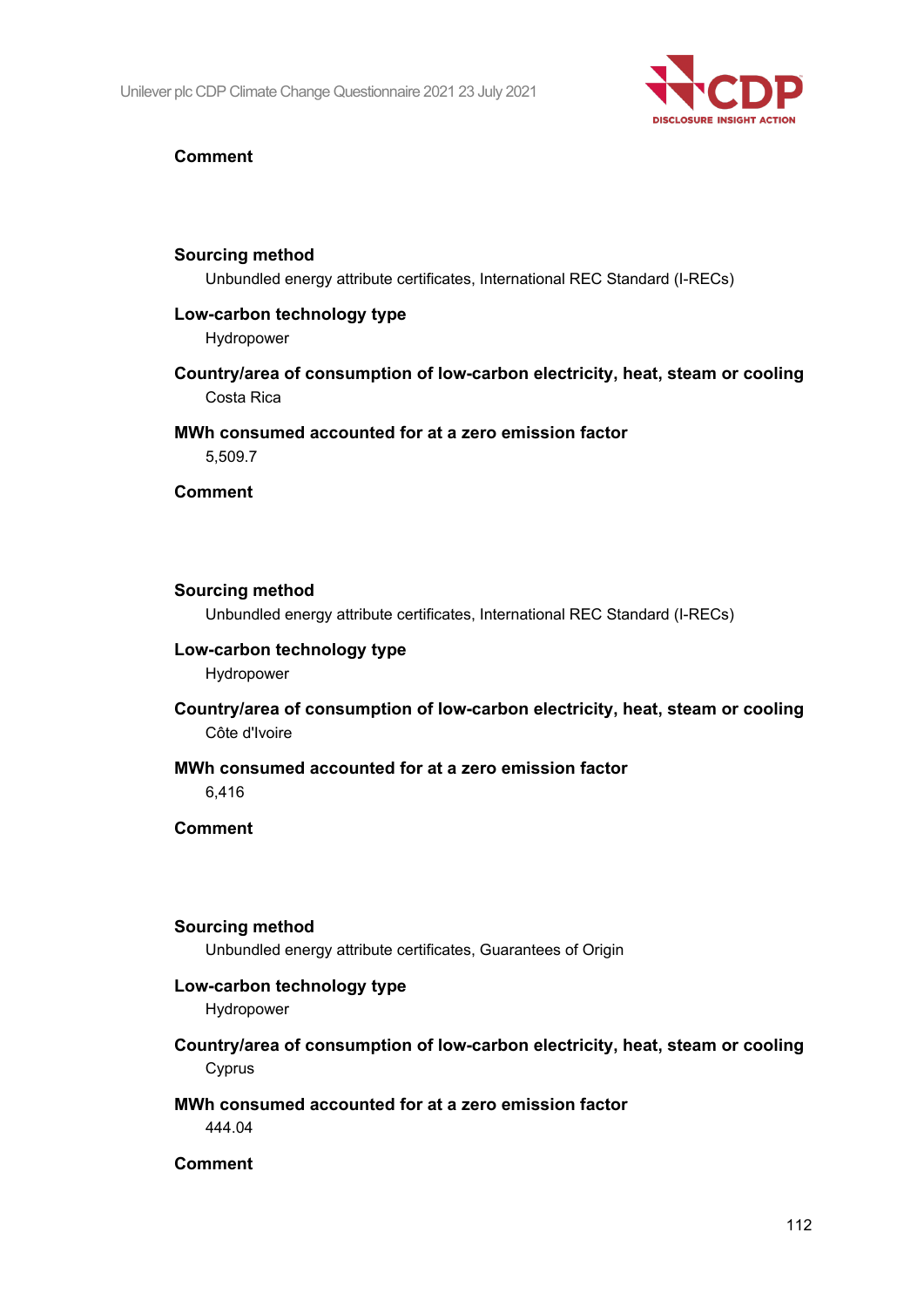

Unbundled energy attribute certificates, Guarantees of Origin

# **Low-carbon technology type**

Hydropower

# **Country/area of consumption of low-carbon electricity, heat, steam or cooling** Czechia

#### **MWh consumed accounted for at a zero emission factor**

136.81

**Comment**

# **Sourcing method**

Heat/steam/cooling supply agreement

# **Low-carbon technology type**

**Biomass** 

**Country/area of consumption of low-carbon electricity, heat, steam or cooling** Denmark

# **MWh consumed accounted for at a zero emission factor** 579.55

#### **Comment**

#### **Sourcing method**

Green electricity products (e.g. green tariffs) from an energy supplier, supported by energy attribute certificates

#### **Low-carbon technology type**

Hydropower

**Country/area of consumption of low-carbon electricity, heat, steam or cooling** Denmark

# **MWh consumed accounted for at a zero emission factor**

328.85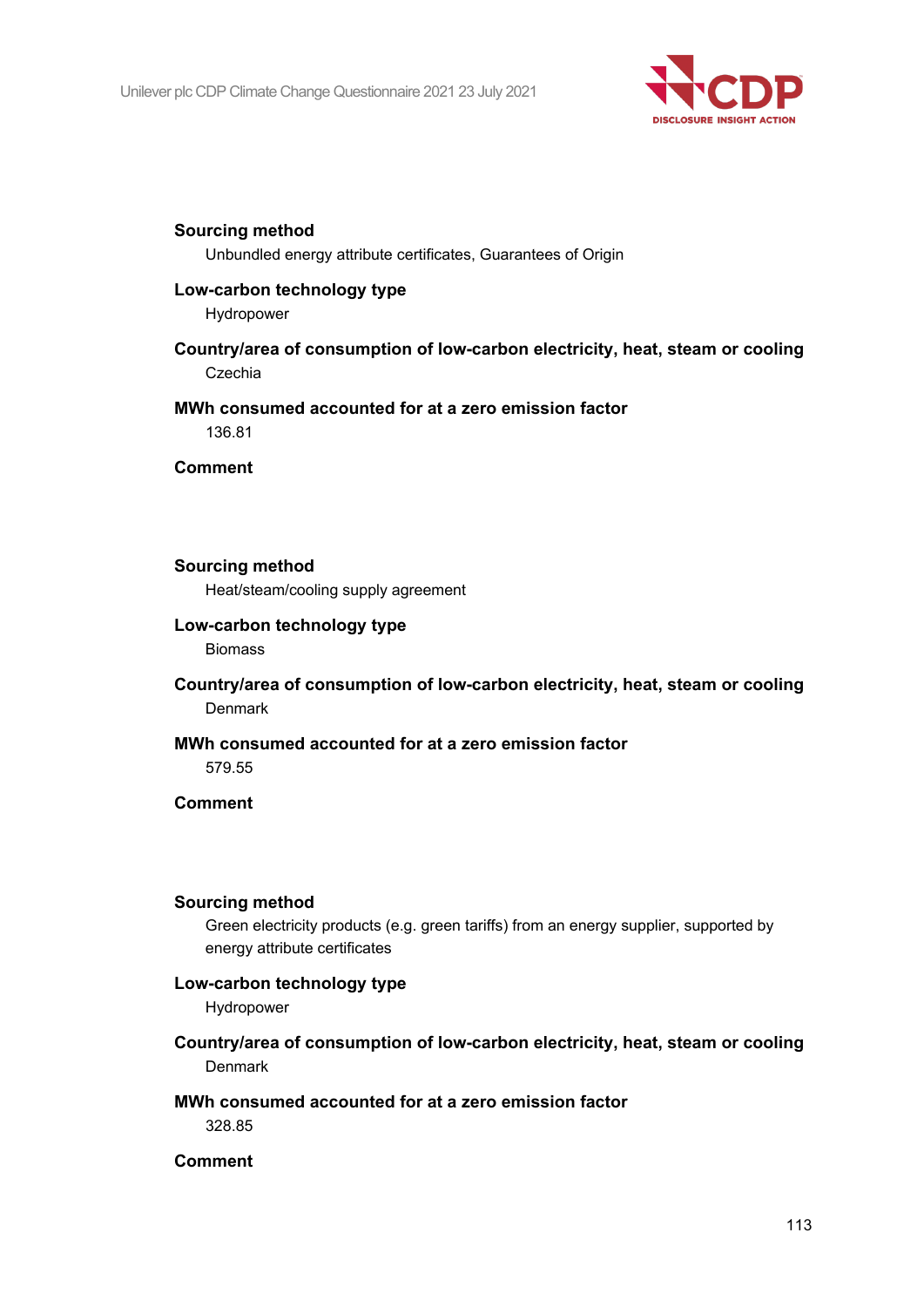

Power purchase agreement (PPA) with a grid-connected generator with energy attribute certificates

# **Low-carbon technology type**

Wind

**Country/area of consumption of low-carbon electricity, heat, steam or cooling** Denmark

#### **MWh consumed accounted for at a zero emission factor**

1,171.95

**Comment**

#### **Sourcing method**

Unbundled energy attribute certificates, International REC Standard (I-RECs)

#### **Low-carbon technology type**

Hydropower

**Country/area of consumption of low-carbon electricity, heat, steam or cooling** Ecuador

# **MWh consumed accounted for at a zero emission factor**

16,717.59

# **Comment**

#### **Sourcing method**

Unbundled energy attribute certificates, International REC Standard (I-RECs)

#### **Low-carbon technology type**

Solar

**Country/area of consumption of low-carbon electricity, heat, steam or cooling** Egypt

# **MWh consumed accounted for at a zero emission factor**

19,305.49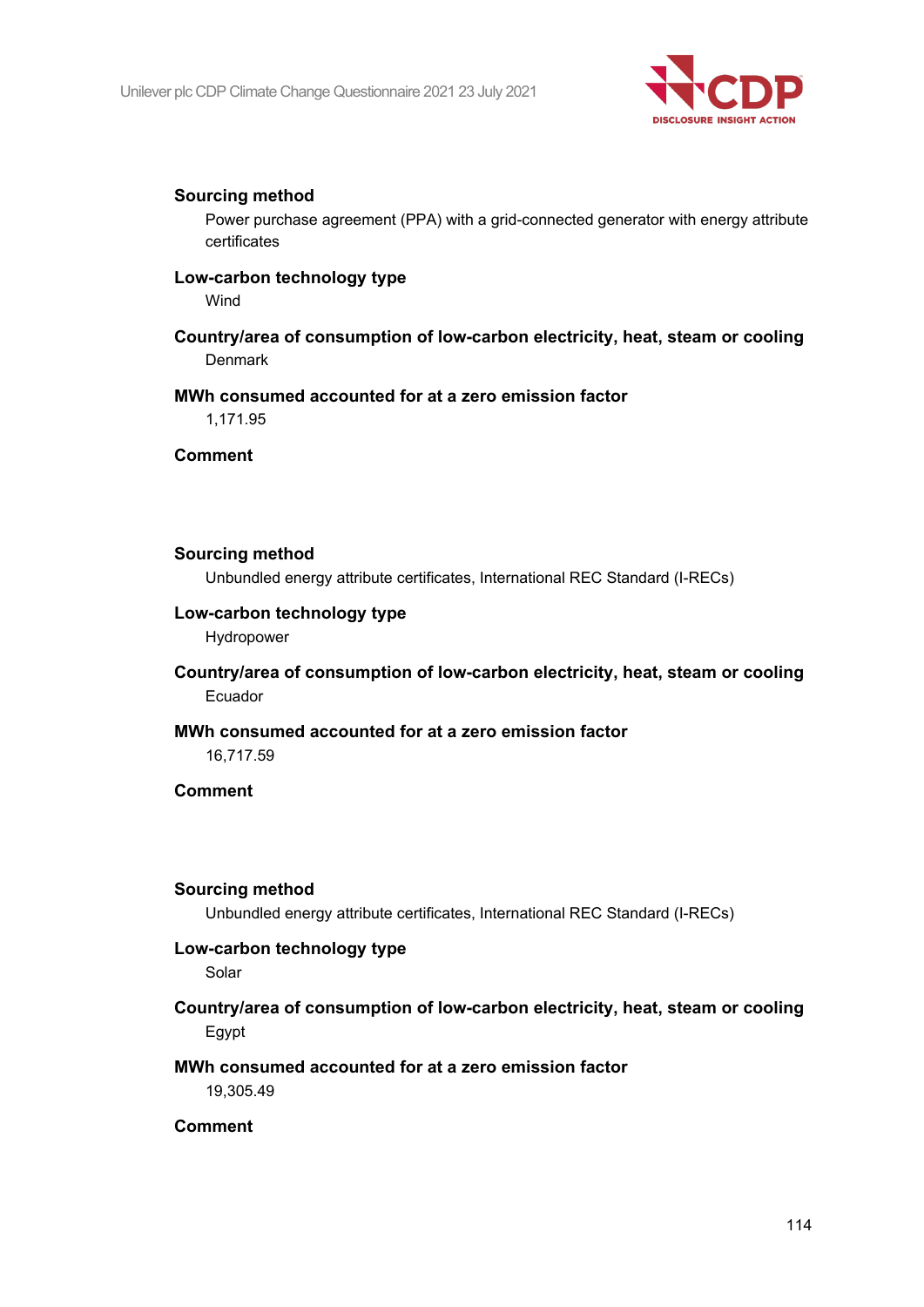

Other, please specify 100% renewable national grid

# **Low-carbon technology type**

Hydropower

# **Country/area of consumption of low-carbon electricity, heat, steam or cooling** Ethiopia

# **MWh consumed accounted for at a zero emission factor**

2,317.16

**Comment**

# **Sourcing method**

Unbundled energy attribute certificates, Guarantees of Origin

# **Low-carbon technology type**

Hydropower

# **Country/area of consumption of low-carbon electricity, heat, steam or cooling** Finland

# **MWh consumed accounted for at a zero emission factor**

1,097.51

# **Comment**

#### **Sourcing method**

Power purchase agreement (PPA) with a grid-connected generator with energy attribute certificates

# **Low-carbon technology type**

Hydropower

# **Country/area of consumption of low-carbon electricity, heat, steam or cooling** Finland

# **MWh consumed accounted for at a zero emission factor**

4,226.23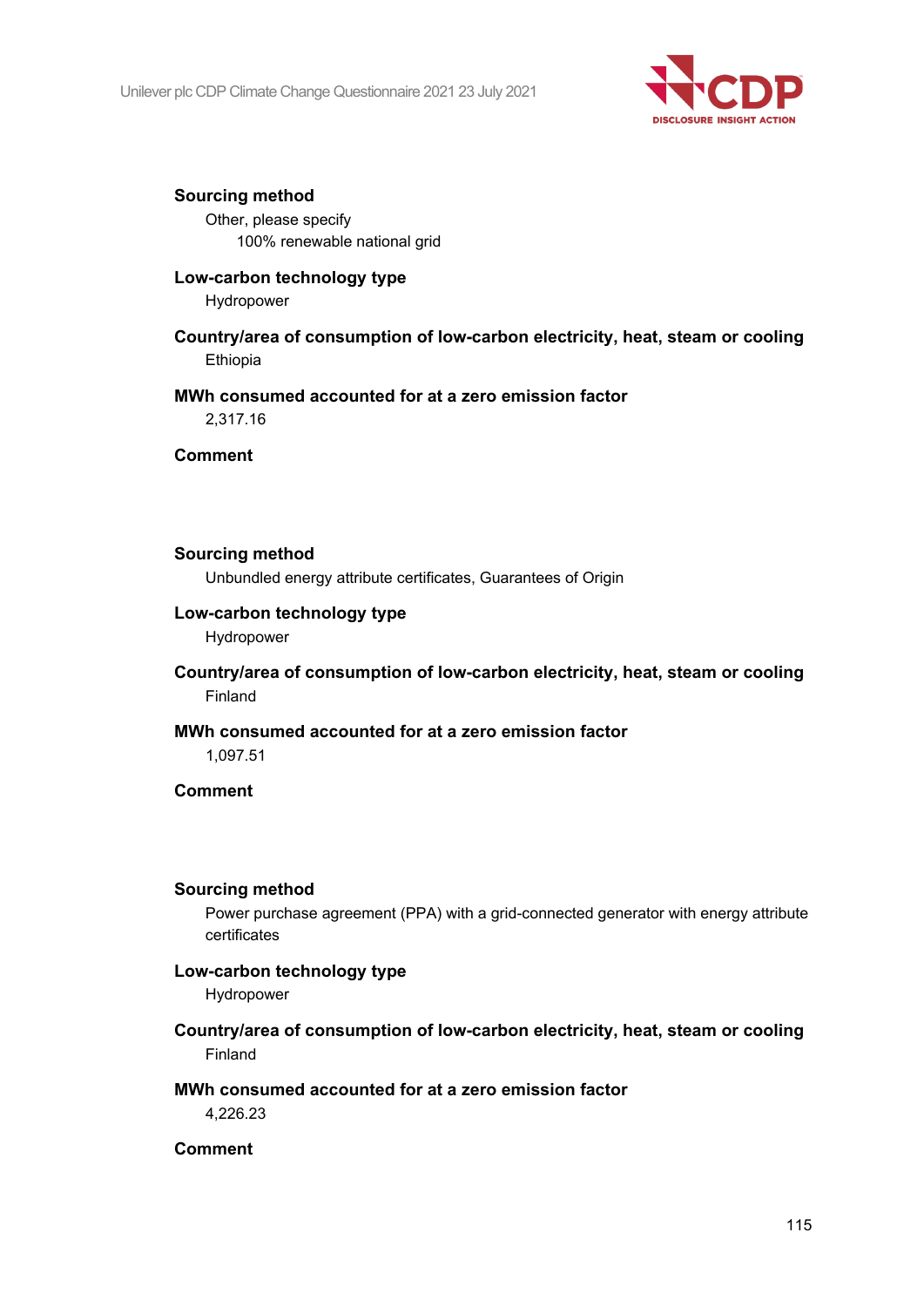

Power purchase agreement (PPA) with a grid-connected generator with energy attribute certificates

#### **Low-carbon technology type**

Hydropower

**Country/area of consumption of low-carbon electricity, heat, steam or cooling** France

# **MWh consumed accounted for at a zero emission factor**

74,317.97

**Comment**

#### **Sourcing method**

Unbundled energy attribute certificates, Guarantees of Origin

# **Low-carbon technology type**

Hydropower

# **Country/area of consumption of low-carbon electricity, heat, steam or cooling** France

#### **MWh consumed accounted for at a zero emission factor**

16,088.11

# **Comment**

#### **Sourcing method**

Heat/steam/cooling supply agreement

# **Low-carbon technology type**

Biomass

**Country/area of consumption of low-carbon electricity, heat, steam or cooling** Germany

# **MWh consumed accounted for at a zero emission factor**

45,792.09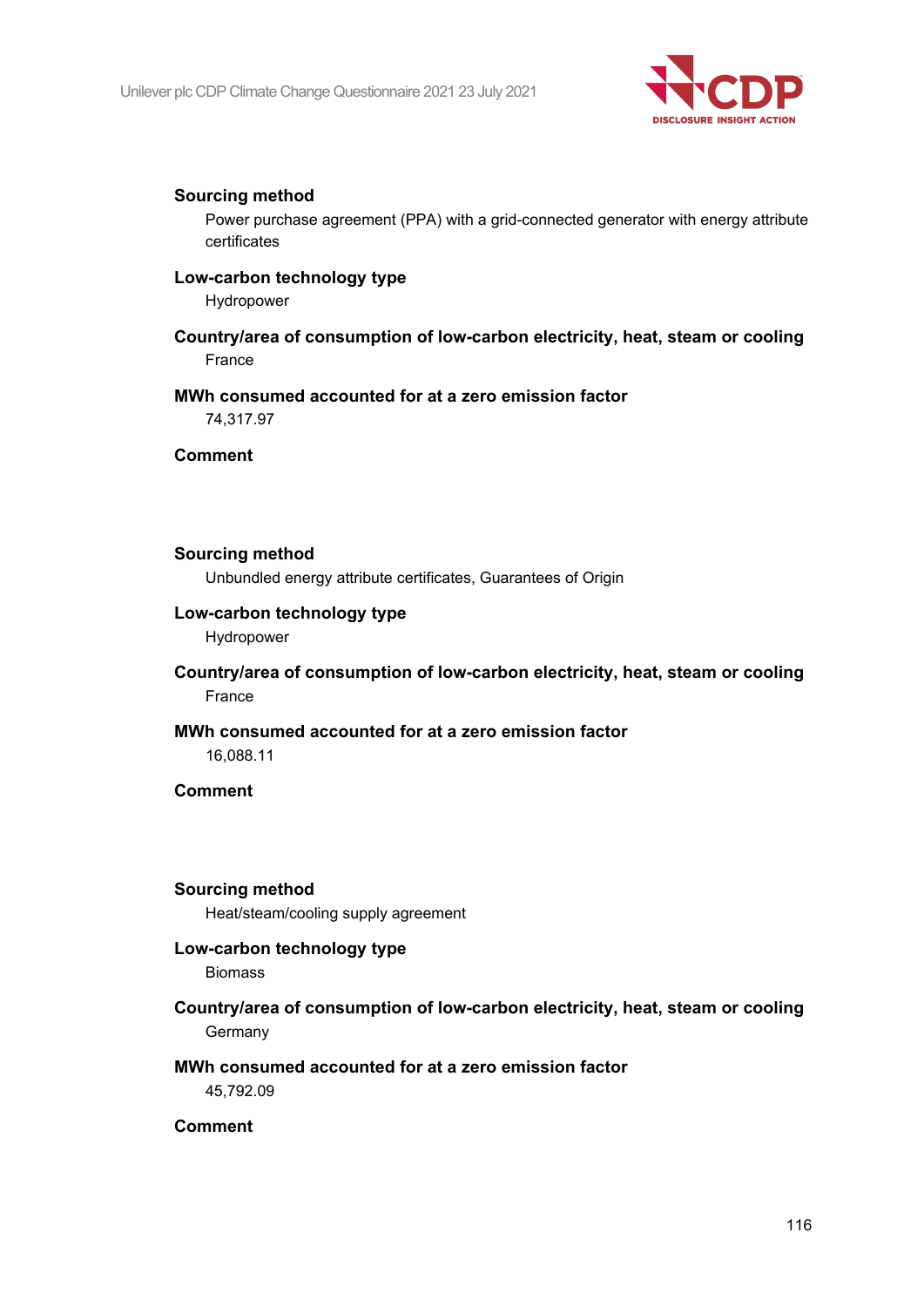

Power purchase agreement (PPA) with a grid-connected generator with energy attribute certificates

### **Low-carbon technology type**

Hydropower

**Country/area of consumption of low-carbon electricity, heat, steam or cooling Germany** 

# **MWh consumed accounted for at a zero emission factor**

107,245.84

**Comment**

# **Sourcing method**

Unbundled energy attribute certificates, International REC Standard (I-RECs)

# **Low-carbon technology type**

Hydropower

# **Country/area of consumption of low-carbon electricity, heat, steam or cooling** Ghana

#### **MWh consumed accounted for at a zero emission factor**

5,764.89

**Comment**

#### **Sourcing method**

Unbundled energy attribute certificates, Guarantees of Origin

#### **Low-carbon technology type**

Hydropower

**Country/area of consumption of low-carbon electricity, heat, steam or cooling Greece** 

# **MWh consumed accounted for at a zero emission factor**

11,052.34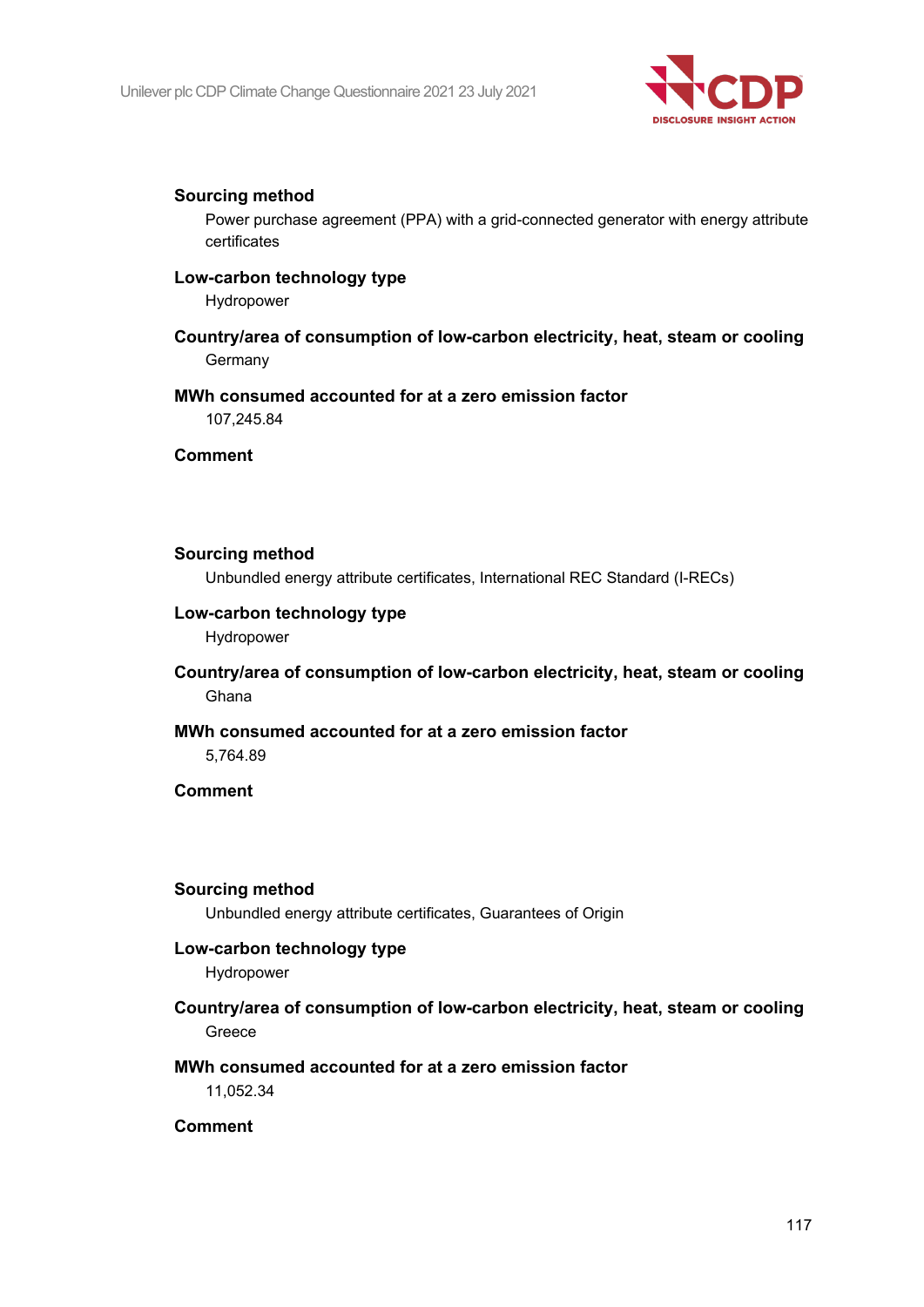

Power purchase agreement (PPA) with a grid-connected generator without energy attribute certificates

#### **Low-carbon technology type**

Hydropower

**Country/area of consumption of low-carbon electricity, heat, steam or cooling** Guatemala

# **MWh consumed accounted for at a zero emission factor**

97.83

**Comment**

#### **Sourcing method**

Unbundled energy attribute certificates, International REC Standard (I-RECs)

#### **Low-carbon technology type**

Hydropower

**Country/area of consumption of low-carbon electricity, heat, steam or cooling** Honduras

#### **MWh consumed accounted for at a zero emission factor**

1,395.07

# **Comment**

#### **Sourcing method**

Unbundled energy attribute certificates, International REC Standard (I-RECs)

# **Low-carbon technology type**

Solar

**Country/area of consumption of low-carbon electricity, heat, steam or cooling** Honduras

# **MWh consumed accounted for at a zero emission factor**

2,270.9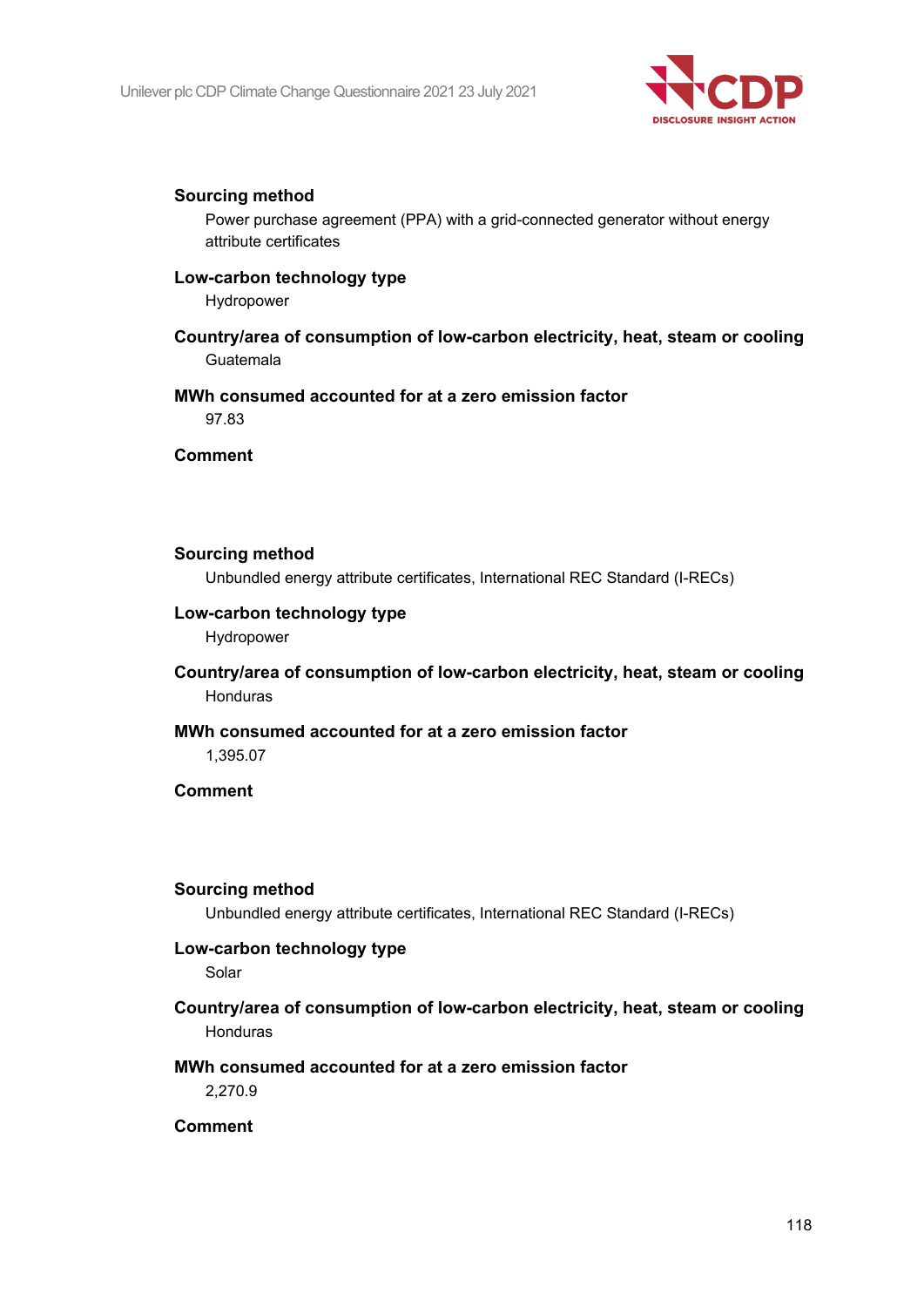

Unbundled energy attribute certificates, Guarantees of Origin

# **Low-carbon technology type**

Hydropower

# **Country/area of consumption of low-carbon electricity, heat, steam or cooling Hungary**

# **MWh consumed accounted for at a zero emission factor**

27,579.39

**Comment**

# **Sourcing method**

Heat/steam/cooling supply agreement

### **Low-carbon technology type**

**Biomass** 

# **Country/area of consumption of low-carbon electricity, heat, steam or cooling** India

# **MWh consumed accounted for at a zero emission factor**

40.52

# **Comment**

#### **Sourcing method**

Unbundled energy attribute certificates, International REC Standard (I-RECs)

# **Low-carbon technology type**

Hydropower

# **Country/area of consumption of low-carbon electricity, heat, steam or cooling** India

# **MWh consumed accounted for at a zero emission factor**

246,112.78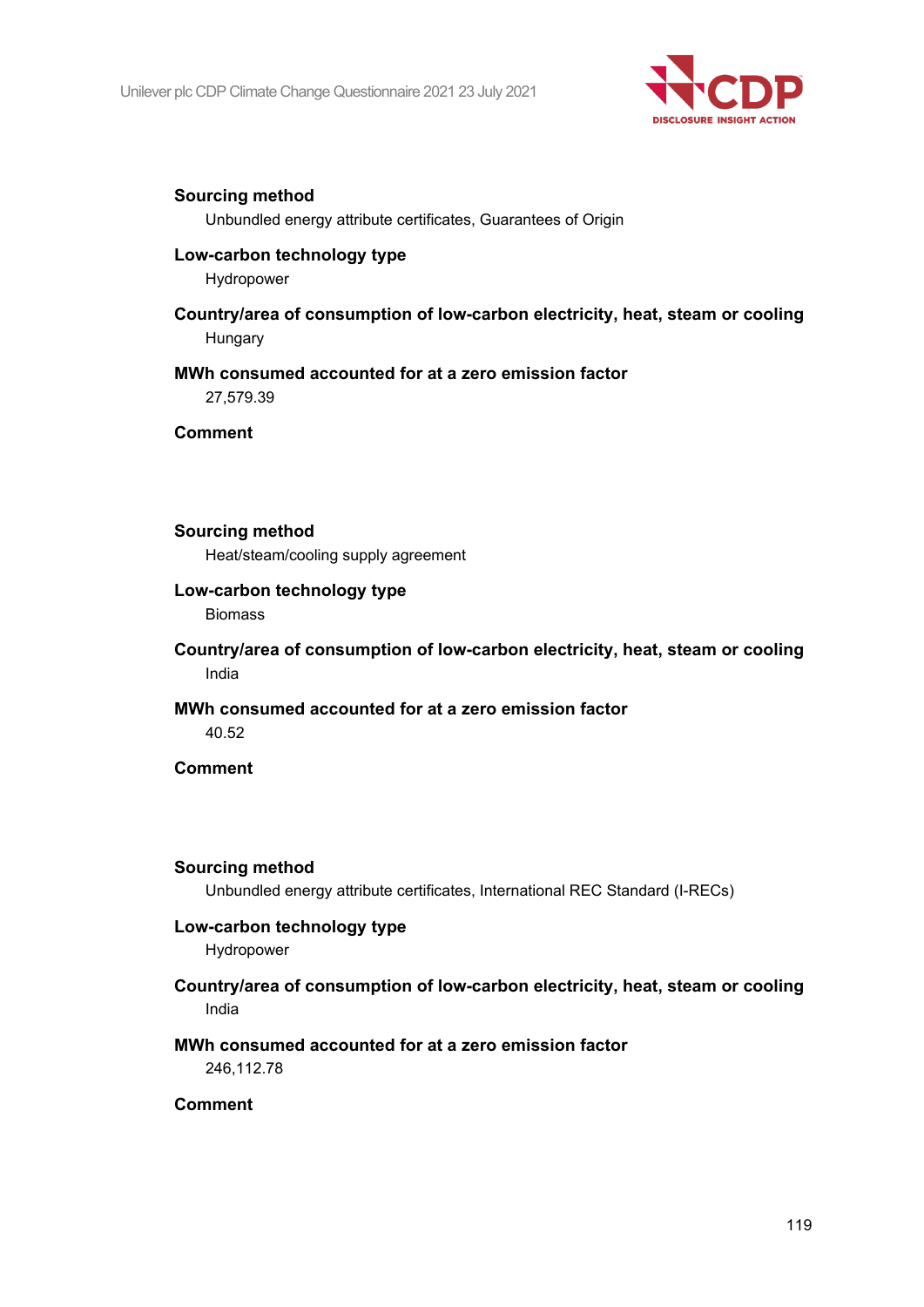

Power purchase agreement (PPA) with a grid-connected generator without energy attribute certificates

### **Low-carbon technology type**

Solar

**Country/area of consumption of low-carbon electricity, heat, steam or cooling** India

# **MWh consumed accounted for at a zero emission factor**

9,092.08

# **Comment**

#### **Sourcing method**

Power purchase agreement (PPA) with a grid-connected generator without energy attribute certificates

# **Low-carbon technology type**

Wind

**Country/area of consumption of low-carbon electricity, heat, steam or cooling** India

### **MWh consumed accounted for at a zero emission factor**

1,408.27

# **Comment**

#### **Sourcing method**

Power purchase agreement (PPA) with on-site/off-site generator owned by a third party with no grid transfers (direct line)

#### **Low-carbon technology type**

Solar

**Country/area of consumption of low-carbon electricity, heat, steam or cooling** India

#### **MWh consumed accounted for at a zero emission factor**

5,211.26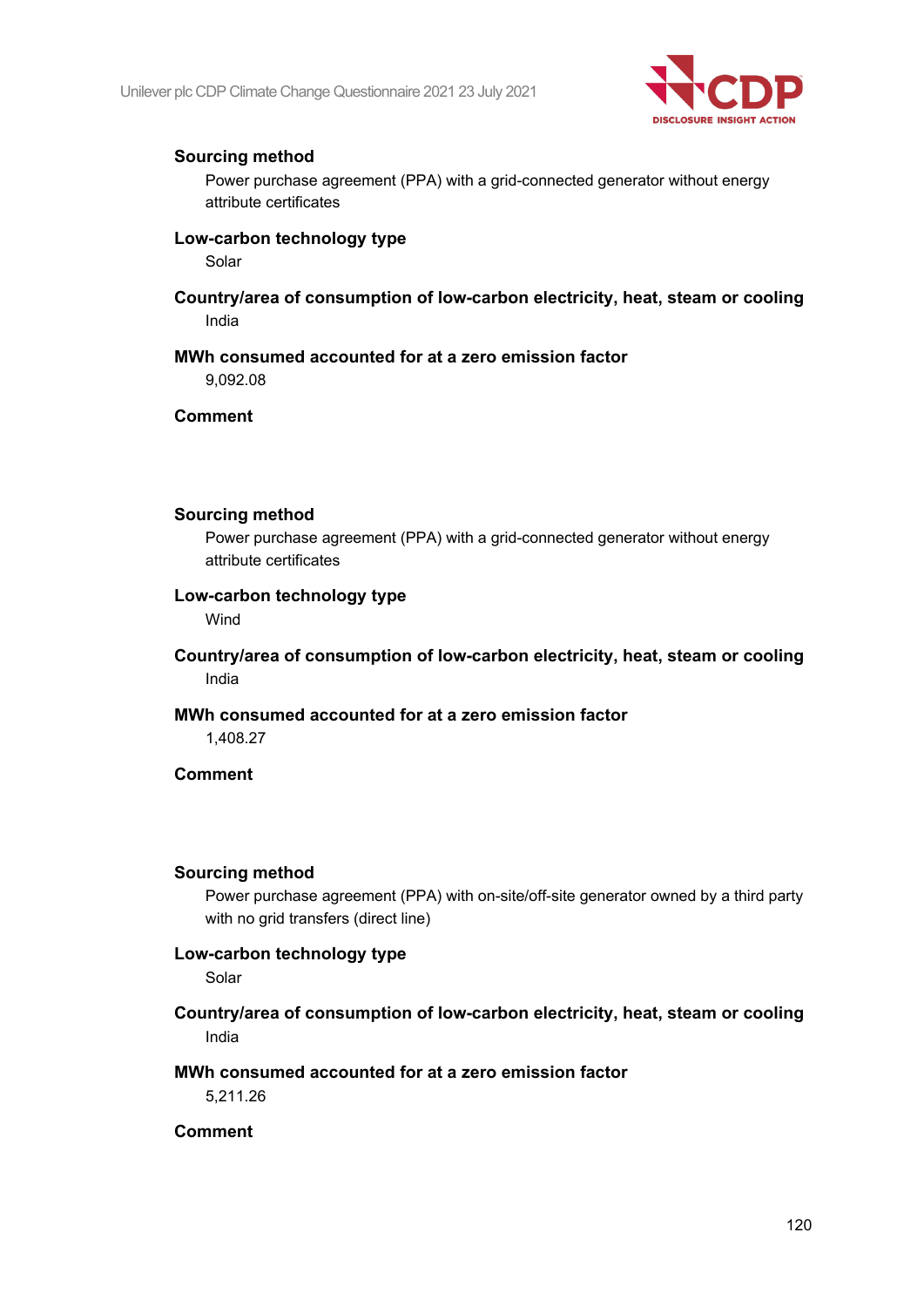

Heat/steam/cooling supply agreement

### **Low-carbon technology type**

Biomass

**Country/area of consumption of low-carbon electricity, heat, steam or cooling** Indonesia

#### **MWh consumed accounted for at a zero emission factor**

77,068.44

**Comment**

#### **Sourcing method**

Unbundled energy attribute certificates, International REC Standard (I-RECs)

# **Low-carbon technology type**

Hydropower

**Country/area of consumption of low-carbon electricity, heat, steam or cooling** Indonesia

# **MWh consumed accounted for at a zero emission factor**

128,090.77

# **Comment**

#### **Sourcing method**

Unbundled energy attribute certificates, International REC Standard (I-RECs)

# **Low-carbon technology type**

Hydropower

**Country/area of consumption of low-carbon electricity, heat, steam or cooling** Iran (Islamic Republic of)

# **MWh consumed accounted for at a zero emission factor**

3,102.69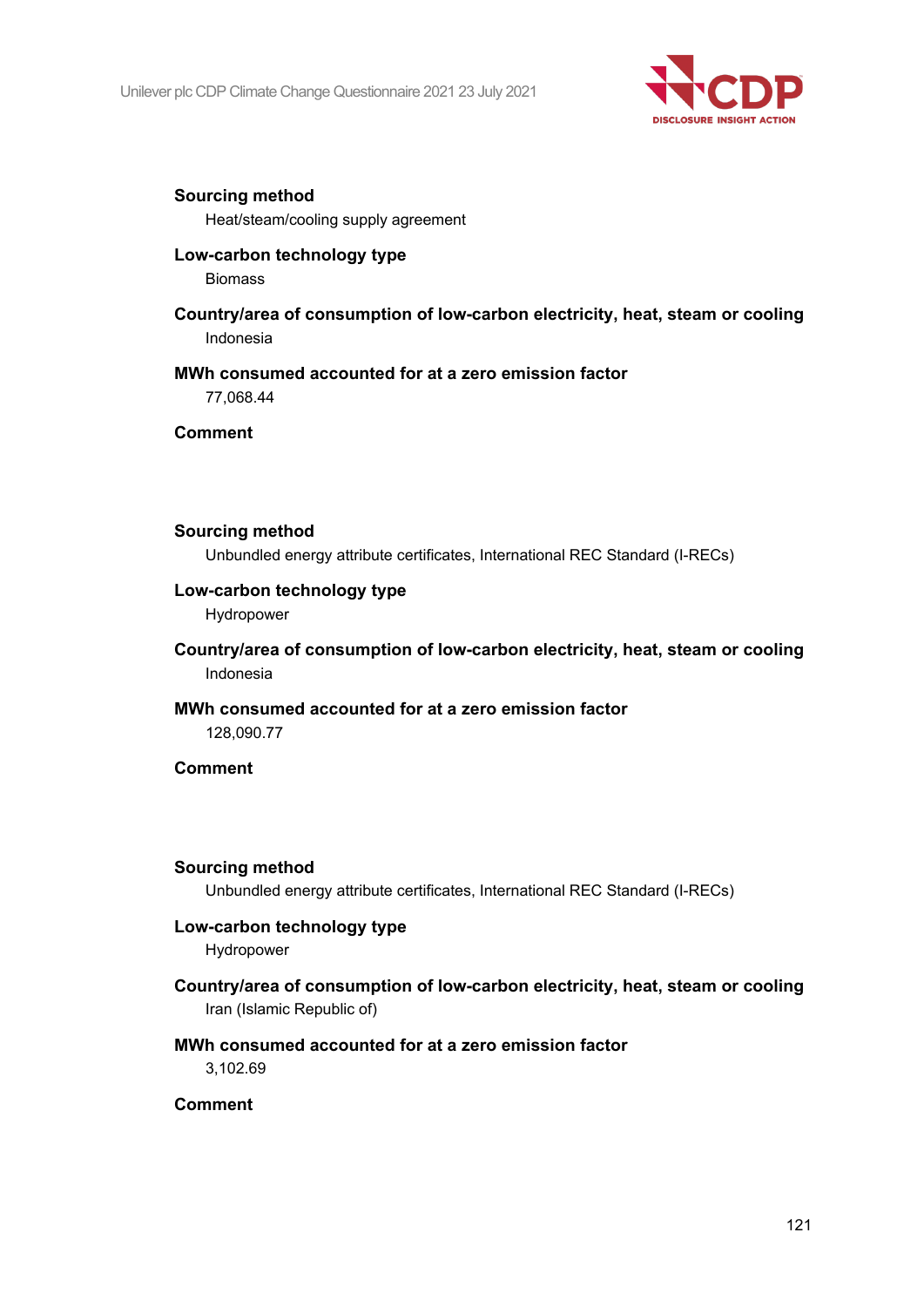

Unbundled energy attribute certificates, Guarantees of Origin

# **Low-carbon technology type**

Hydropower

**Country/area of consumption of low-carbon electricity, heat, steam or cooling** Ireland

# **MWh consumed accounted for at a zero emission factor** 295.21

**Comment**

#### **Sourcing method**

Unbundled energy attribute certificates, International REC Standard (I-RECs)

# **Low-carbon technology type**

Solar

**Country/area of consumption of low-carbon electricity, heat, steam or cooling** Israel

#### **MWh consumed accounted for at a zero emission factor**

42,323.76

**Comment**

#### **Sourcing method**

Power purchase agreement (PPA) with a grid-connected generator with energy attribute certificates

#### **Low-carbon technology type**

**Biomass** 

# **Country/area of consumption of low-carbon electricity, heat, steam or cooling** Italy

# **MWh consumed accounted for at a zero emission factor**

983.3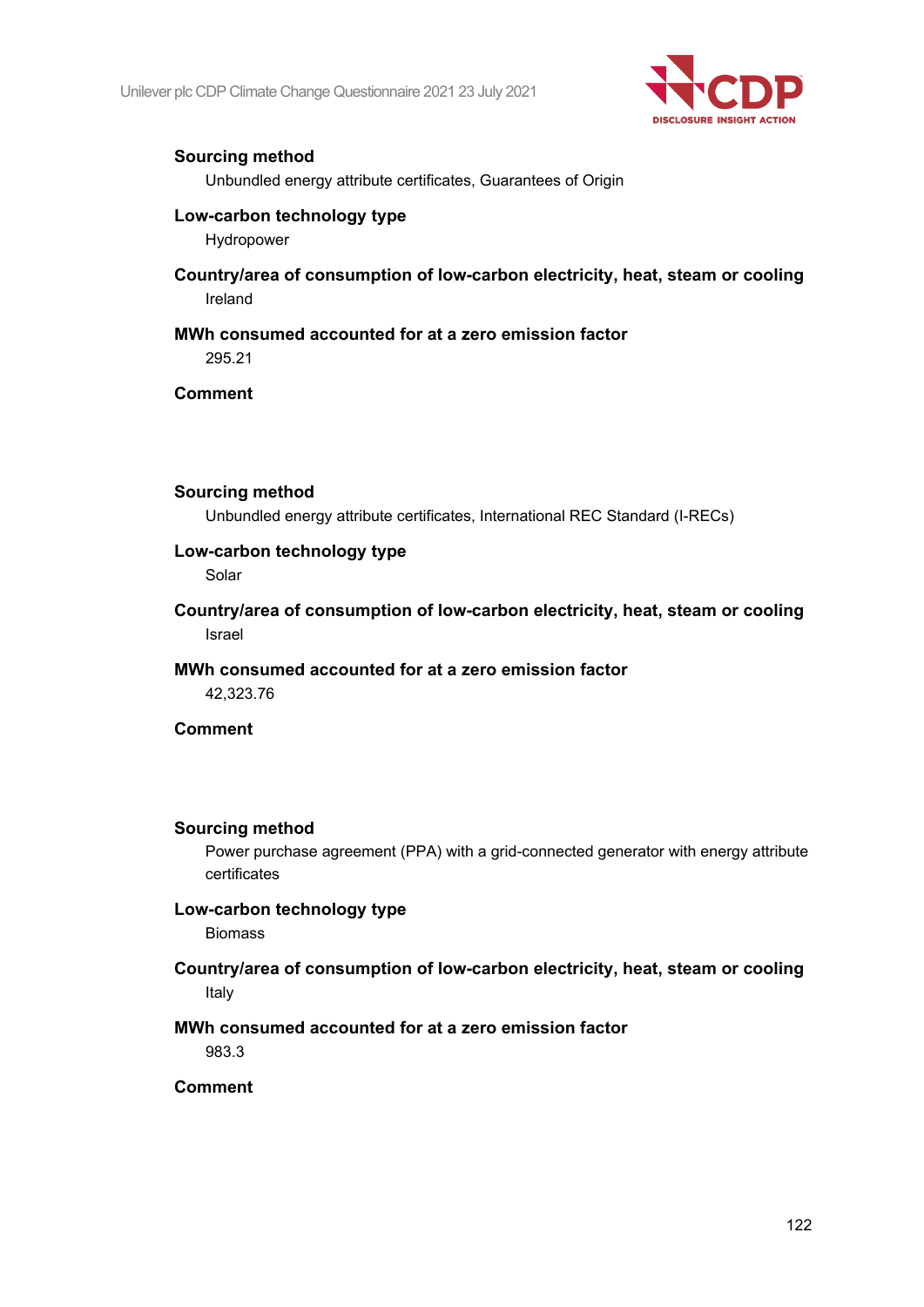

Power purchase agreement (PPA) with a grid-connected generator with energy attribute certificates

# **Low-carbon technology type**

**Geothermal** 

**Country/area of consumption of low-carbon electricity, heat, steam or cooling** Italy

#### **MWh consumed accounted for at a zero emission factor**

321.22

**Comment**

#### **Sourcing method**

Power purchase agreement (PPA) with a grid-connected generator with energy attribute certificates

# **Low-carbon technology type**

Wind

**Country/area of consumption of low-carbon electricity, heat, steam or cooling** Italy

### **MWh consumed accounted for at a zero emission factor**

47,415.03

# **Comment**

#### **Sourcing method**

Unbundled energy attribute certificates, other - please specify Japan Natural Energy Certificates

# **Low-carbon technology type**

Low-carbon energy mix

**Country/area of consumption of low-carbon electricity, heat, steam or cooling** Japan

# **MWh consumed accounted for at a zero emission factor** 5,039.08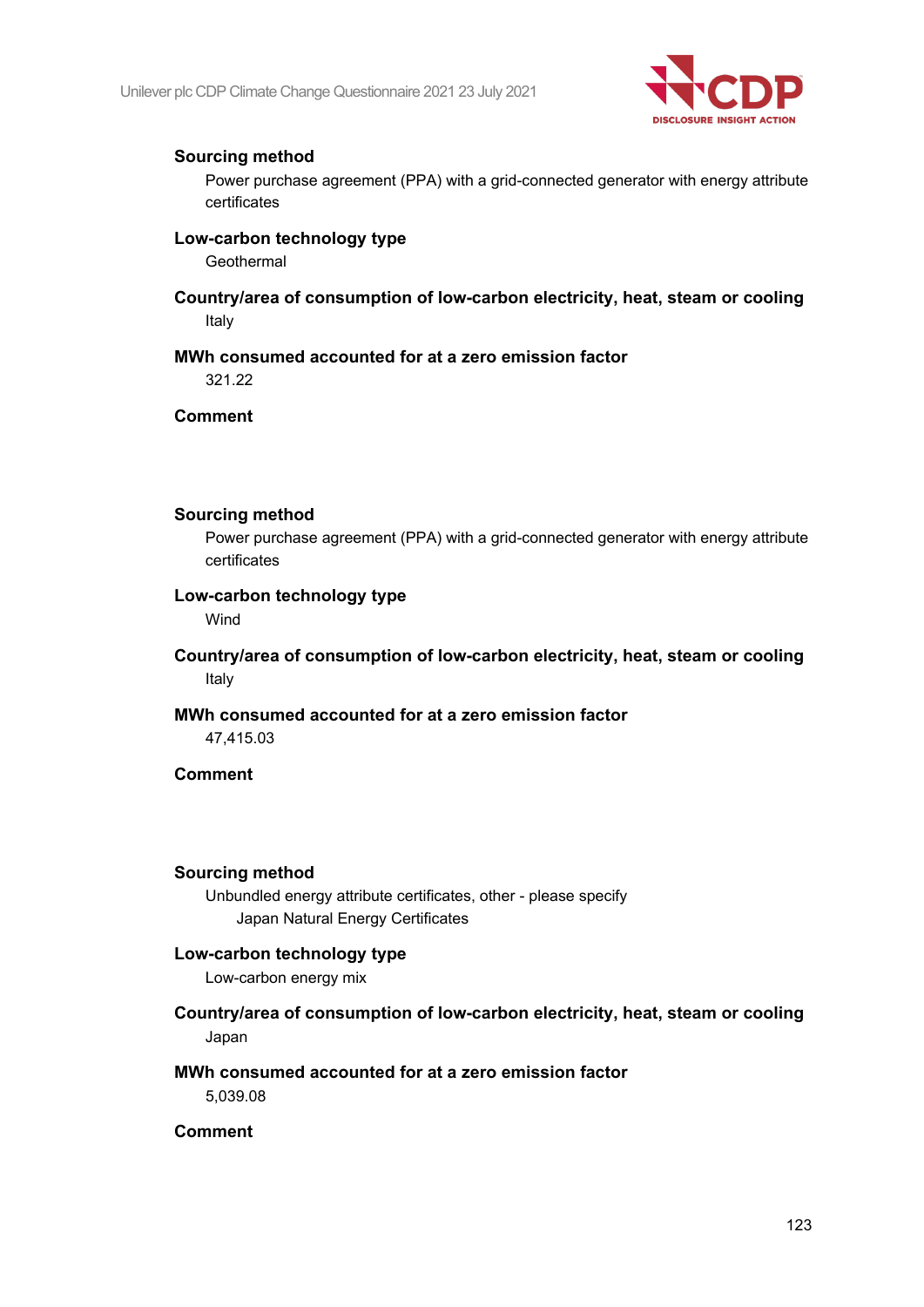

Unbundled energy attribute certificates, International REC Standard (I-RECs)

# **Low-carbon technology type**

Hydropower

# **Country/area of consumption of low-carbon electricity, heat, steam or cooling** Kenya

# **MWh consumed accounted for at a zero emission factor**

3,578.73

**Comment**

#### **Sourcing method**

Unbundled energy attribute certificates, International REC Standard (I-RECs)

#### **Low-carbon technology type**

Solar

# **Country/area of consumption of low-carbon electricity, heat, steam or cooling** Kenya

# **MWh consumed accounted for at a zero emission factor**

11,043.84

# **Comment**

#### **Sourcing method**

Unbundled energy attribute certificates, Guarantees of Origin

#### **Low-carbon technology type**

Hydropower

# **Country/area of consumption of low-carbon electricity, heat, steam or cooling** Lithuania

# **MWh consumed accounted for at a zero emission factor** 5,558.66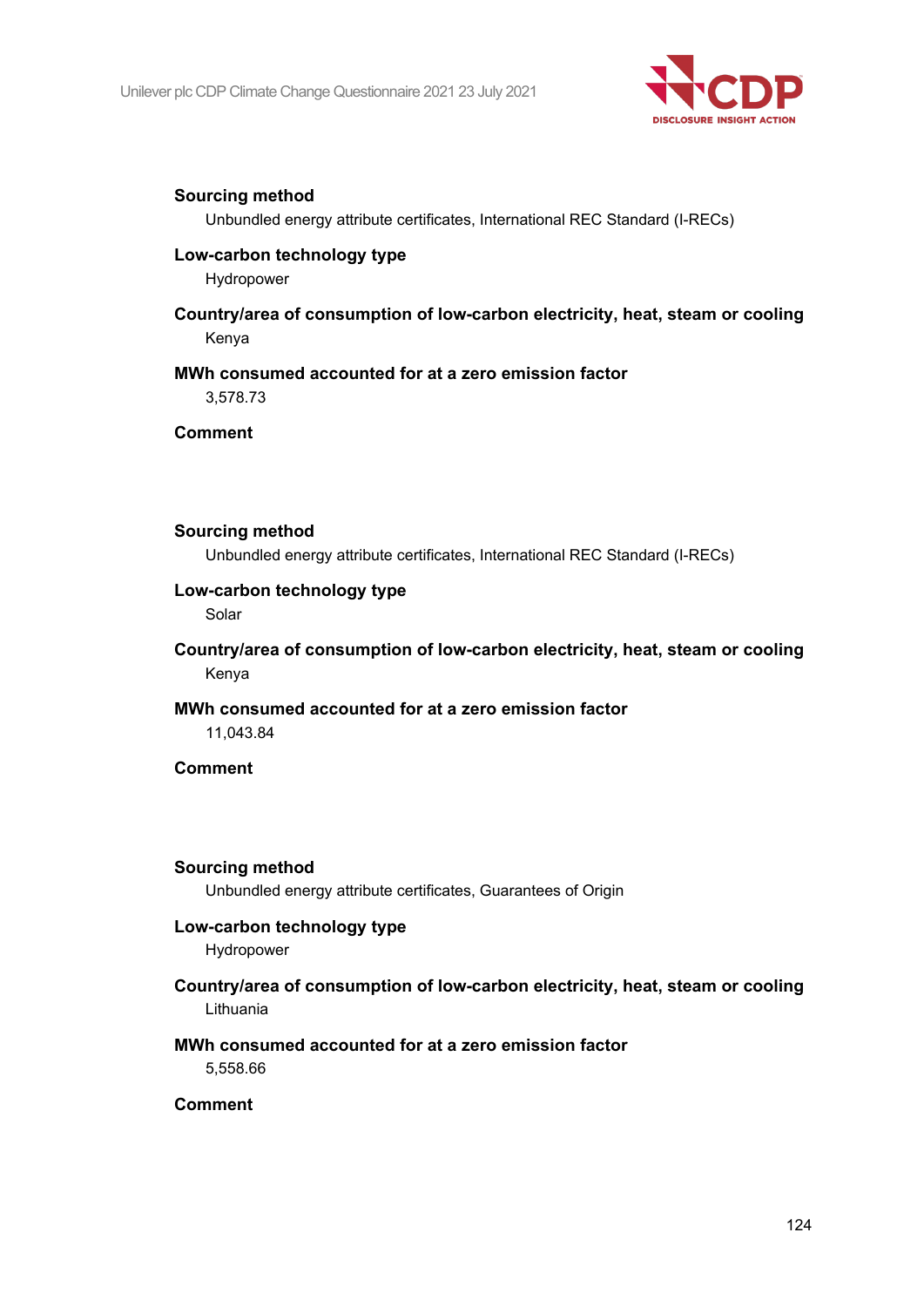

Unbundled energy attribute certificates, International REC Standard (I-RECs)

# **Low-carbon technology type**

Hydropower

**Country/area of consumption of low-carbon electricity, heat, steam or cooling** Malaysia

# **MWh consumed accounted for at a zero emission factor** 371.82

**Comment**

#### **Sourcing method**

Unbundled energy attribute certificates, International REC Standard (I-RECs)

# **Low-carbon technology type**

Wind

**Country/area of consumption of low-carbon electricity, heat, steam or cooling** Mexico

# **MWh consumed accounted for at a zero emission factor**

29,892

**Comment**

#### **Sourcing method**

Power purchase agreement (PPA) with a grid-connected generator without energy attribute certificates

# **Low-carbon technology type**

Wind

# **Country/area of consumption of low-carbon electricity, heat, steam or cooling** Mexico

# **MWh consumed accounted for at a zero emission factor**

51,032.93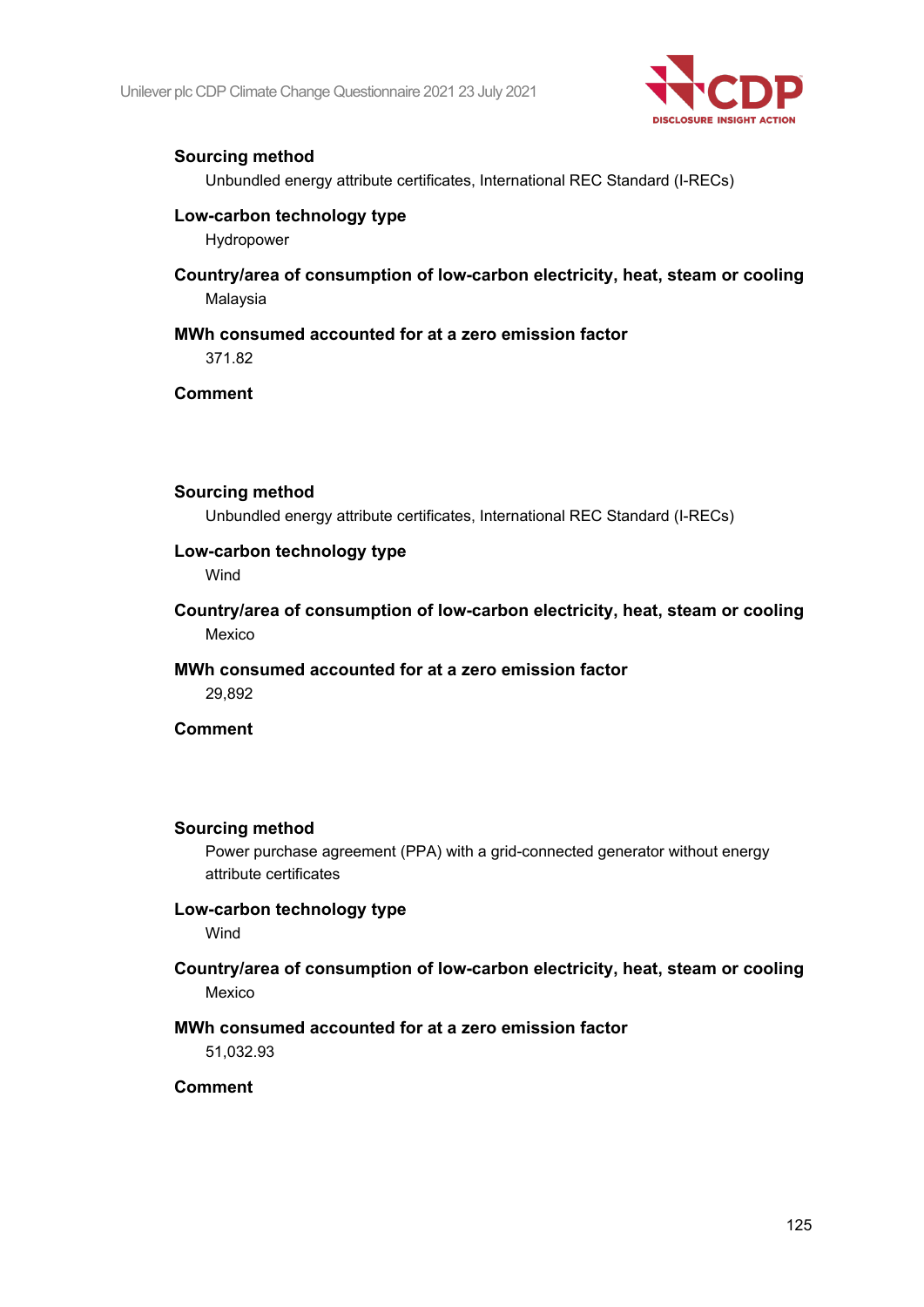

Power purchase agreement (PPA) with on-site/off-site generator owned by a third party with no grid transfers (direct line)

# **Low-carbon technology type**

Solar

**Country/area of consumption of low-carbon electricity, heat, steam or cooling** Kenya

# **MWh consumed accounted for at a zero emission factor**

671.8

**Comment**

#### **Sourcing method**

Unbundled energy attribute certificates, International REC Standard (I-RECs)

### **Low-carbon technology type**

Wind

**Country/area of consumption of low-carbon electricity, heat, steam or cooling** Morocco

**MWh consumed accounted for at a zero emission factor** 3,643.66

**Comment**

#### **Sourcing method**

Other, please specify 100% renewable national grid

# **Low-carbon technology type** Hydropower

**Country/area of consumption of low-carbon electricity, heat, steam or cooling** Nepal

# **MWh consumed accounted for at a zero emission factor** 1,646.04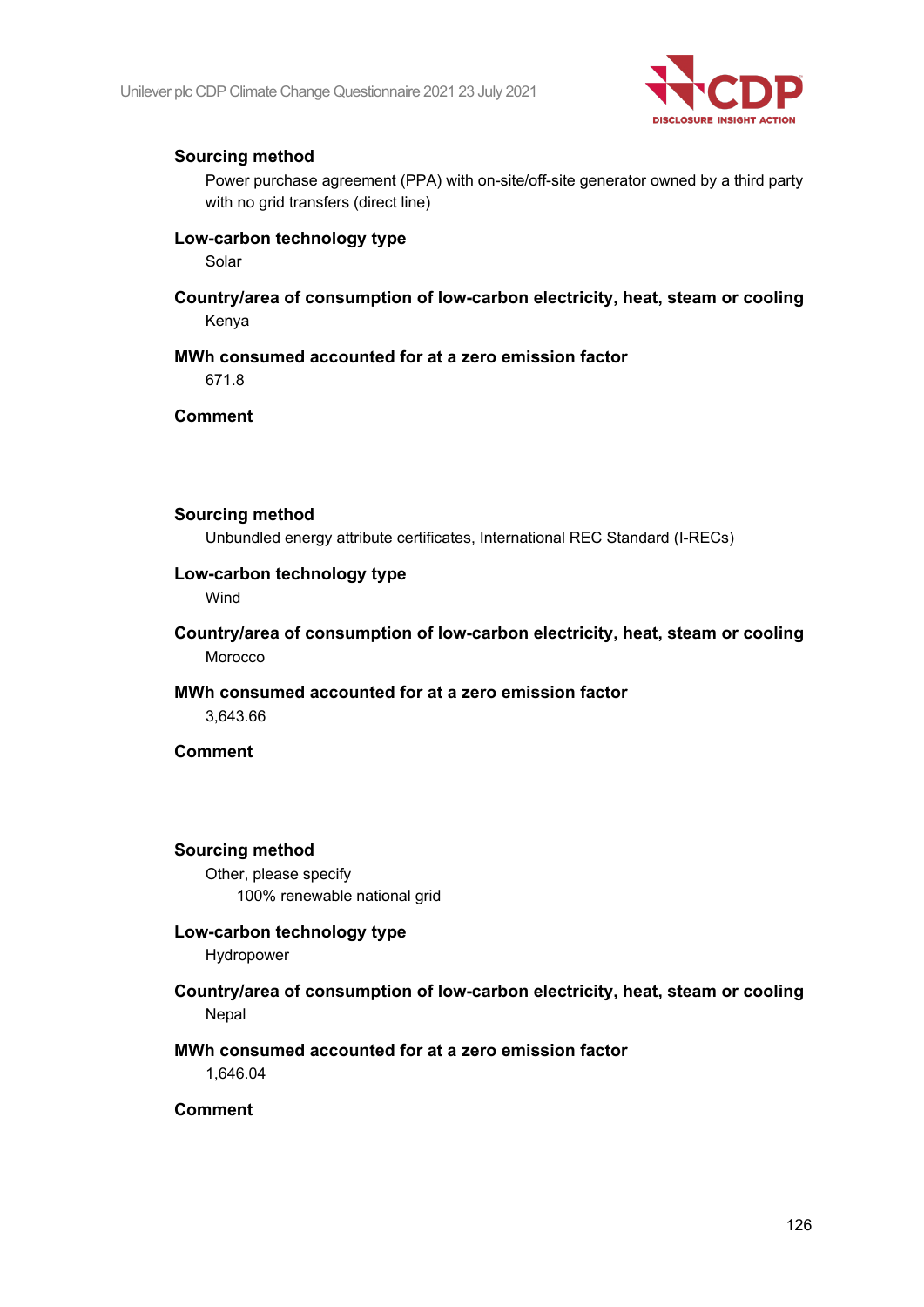

Unbundled energy attribute certificates, Guarantees of Origin

# **Low-carbon technology type**

Hydropower

**Country/area of consumption of low-carbon electricity, heat, steam or cooling Netherlands** 

# **MWh consumed accounted for at a zero emission factor**

1,817.57

# **Comment**

#### **Sourcing method**

Power purchase agreement (PPA) with a grid-connected generator with energy attribute certificates

# **Low-carbon technology type**

Wind

**Country/area of consumption of low-carbon electricity, heat, steam or cooling Netherlands** 

**MWh consumed accounted for at a zero emission factor** 25,499.55

### **Comment**

#### **Sourcing method**

Unbundled energy attribute certificates, International REC Standard (I-RECs)

### **Low-carbon technology type**

Hydropower

# **Country/area of consumption of low-carbon electricity, heat, steam or cooling Nicaragua**

# **MWh consumed accounted for at a zero emission factor**

215.62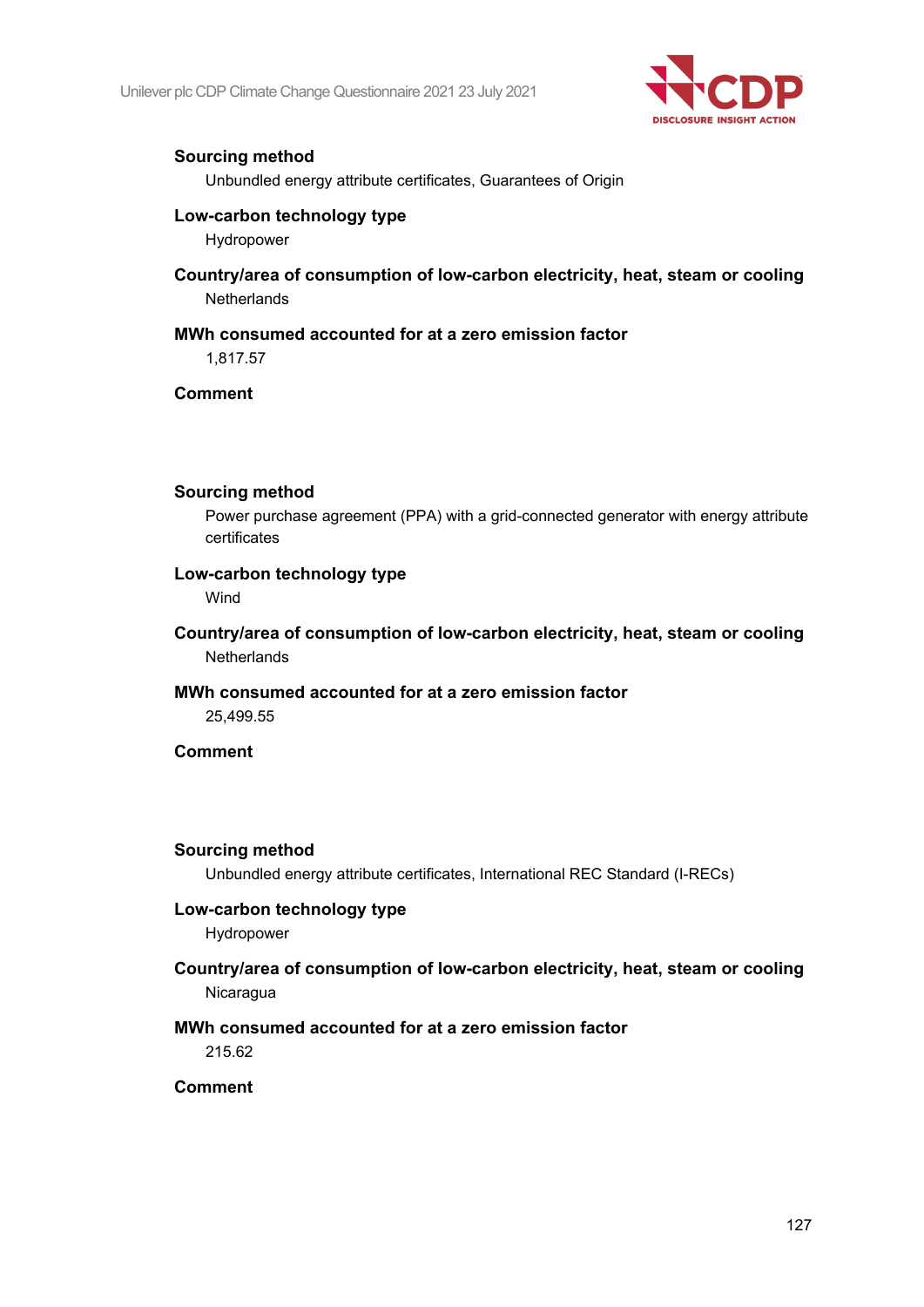

Unbundled energy attribute certificates, International REC Standard (I-RECs)

# **Low-carbon technology type**

Hydropower

**Country/area of consumption of low-carbon electricity, heat, steam or cooling** Nigeria

# **MWh consumed accounted for at a zero emission factor** 1,985.27

**Comment**

#### **Sourcing method**

Heat/steam/cooling supply agreement

# **Low-carbon technology type**

Biomass

**Country/area of consumption of low-carbon electricity, heat, steam or cooling** Pakistan

# **MWh consumed accounted for at a zero emission factor**

21,258.41

**Comment**

#### **Sourcing method**

Unbundled energy attribute certificates, other - please specify PowerPlus certificates

# **Low-carbon technology type**

Hydropower

# **Country/area of consumption of low-carbon electricity, heat, steam or cooling** Pakistan

# **MWh consumed accounted for at a zero emission factor** 8,943.98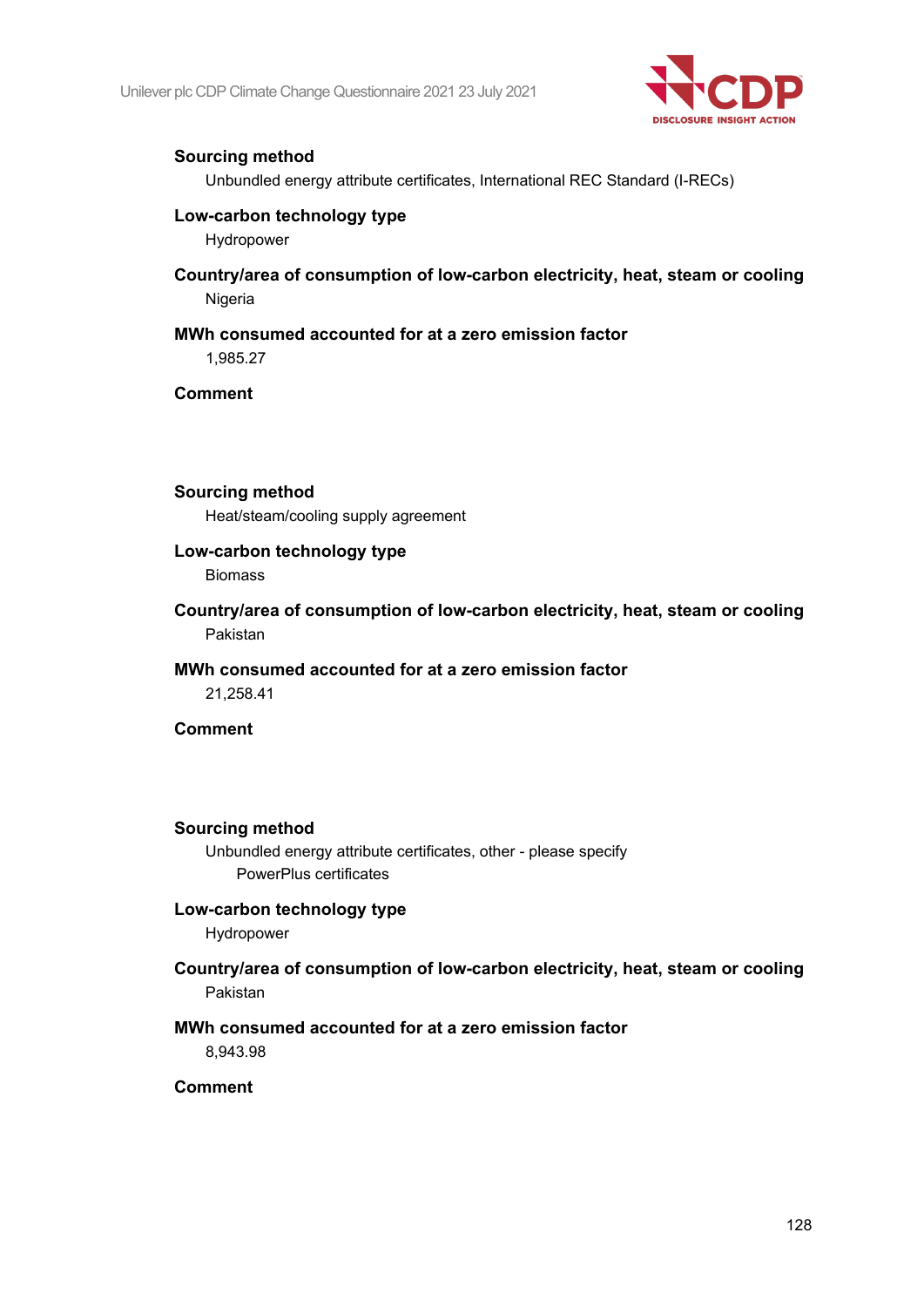

Unbundled energy attribute certificates, International REC Standard (I-RECs)

### **Low-carbon technology type**

Wind

**Country/area of consumption of low-carbon electricity, heat, steam or cooling** Pakistan

# **MWh consumed accounted for at a zero emission factor** 1,544.41

**Comment**

#### **Sourcing method**

Unbundled energy attribute certificates, International REC Standard (I-RECs)

### **Low-carbon technology type**

Hydropower

**Country/area of consumption of low-carbon electricity, heat, steam or cooling** Panama

#### **MWh consumed accounted for at a zero emission factor**

221.51

# **Comment**

**Sourcing method**

Other, please specify 100% reneweable national grid

# **Low-carbon technology type**

Hydropower

**Country/area of consumption of low-carbon electricity, heat, steam or cooling Paraguay** 

# **MWh consumed accounted for at a zero emission factor**

464.19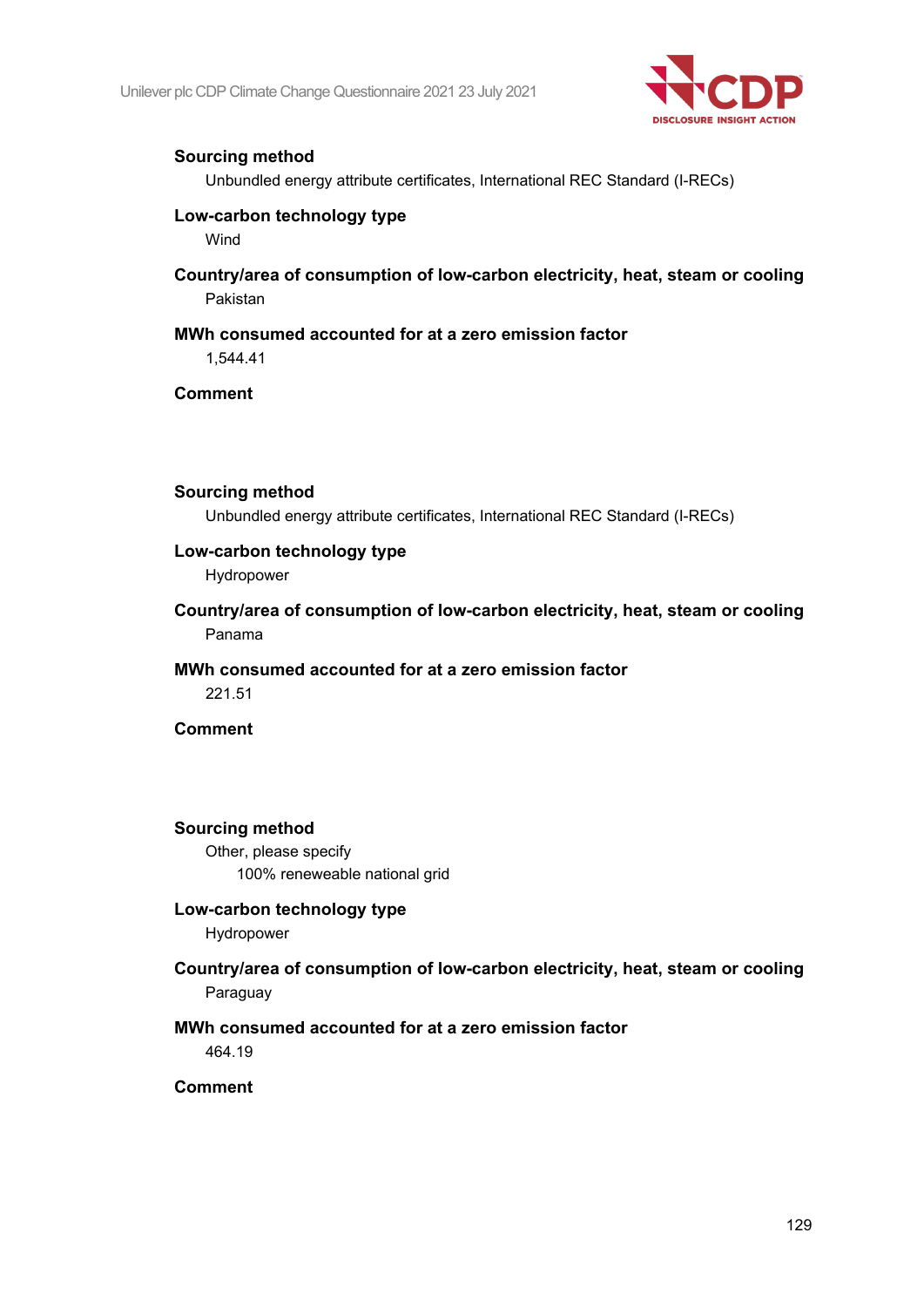

Unbundled energy attribute certificates, International REC Standard (I-RECs)

# **Low-carbon technology type**

Hydropower

**Country/area of consumption of low-carbon electricity, heat, steam or cooling** Peru

# **MWh consumed accounted for at a zero emission factor** 209.78

# **Comment**

#### **Sourcing method**

Power purchase agreement (PPA) with a grid-connected generator with energy attribute certificates

# **Low-carbon technology type**

**Geothermal** 

**Country/area of consumption of low-carbon electricity, heat, steam or cooling** Philippines

#### **MWh consumed accounted for at a zero emission factor** 42,130.87

#### **Comment**

#### **Sourcing method**

Unbundled energy attribute certificates, International REC Standard (I-RECs)

### **Low-carbon technology type**

Hydropower

# **Country/area of consumption of low-carbon electricity, heat, steam or cooling** Philippines

# **MWh consumed accounted for at a zero emission factor**

5,054.67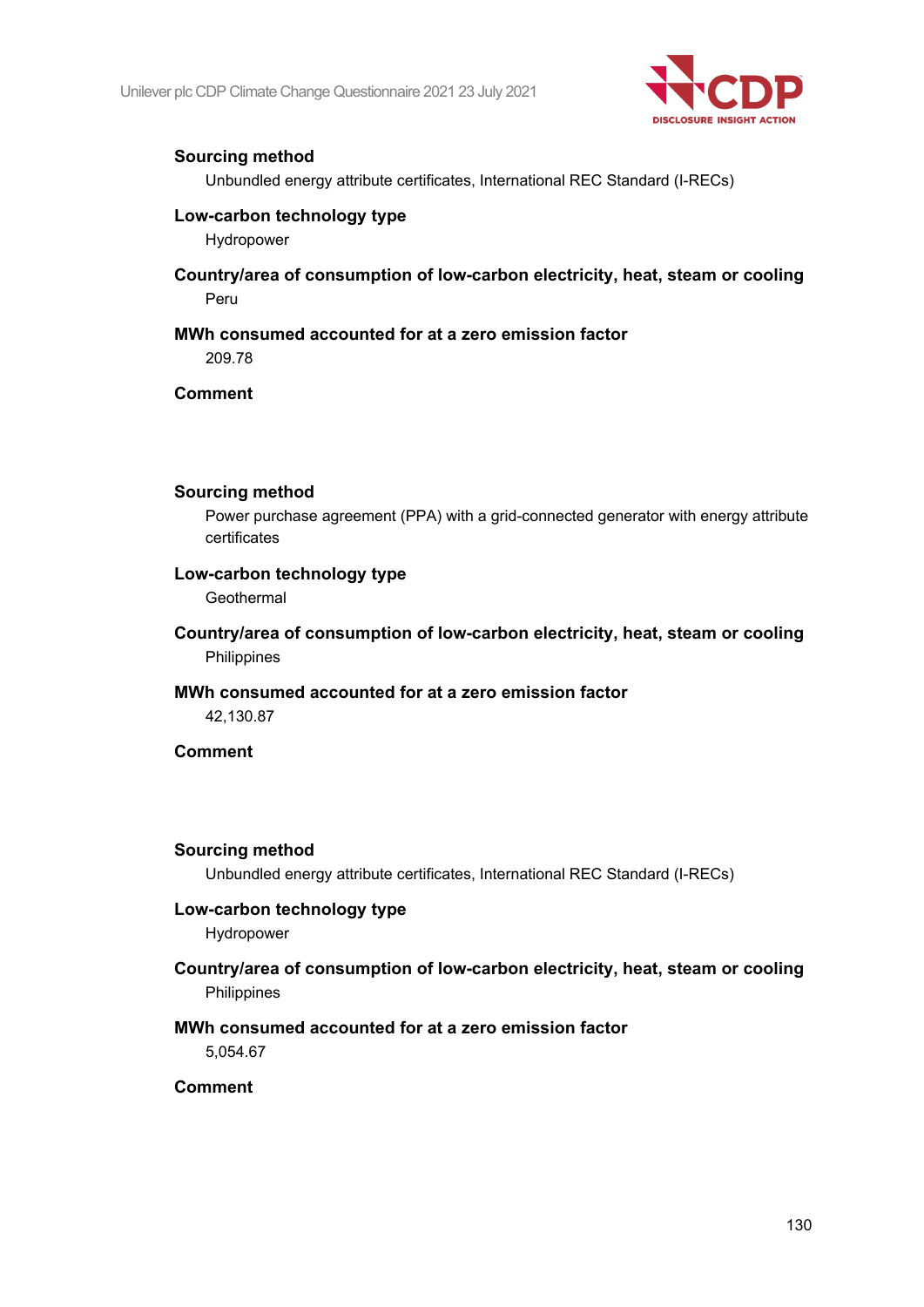

Heat/steam/cooling supply agreement

# **Low-carbon technology type**

Biomass

**Country/area of consumption of low-carbon electricity, heat, steam or cooling** Poland

# **MWh consumed accounted for at a zero emission factor**

6,724.55

# **Comment**

#### **Sourcing method**

Power purchase agreement (PPA) with a grid-connected generator with energy attribute certificates

# **Low-carbon technology type**

Biomass

**Country/area of consumption of low-carbon electricity, heat, steam or cooling** Poland

# **MWh consumed accounted for at a zero emission factor**

57,186.14

# **Comment**

#### **Sourcing method**

Power purchase agreement (PPA) with a grid-connected generator with energy attribute certificates

# **Low-carbon technology type**

Wind

**Country/area of consumption of low-carbon electricity, heat, steam or cooling** Poland

# **MWh consumed accounted for at a zero emission factor**

640.58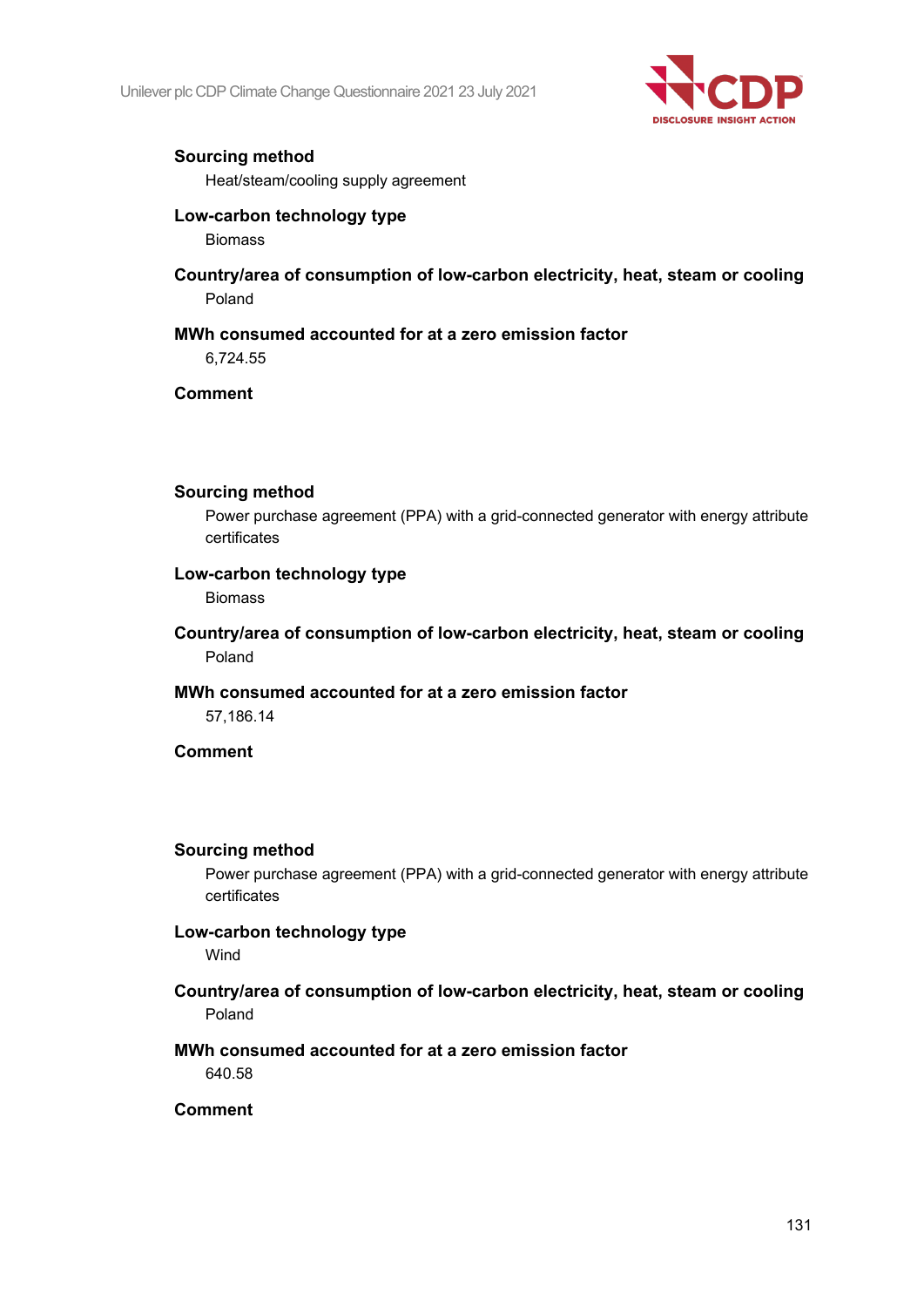

Unbundled energy attribute certificates, Guarantees of Origin

# **Low-carbon technology type**

Hydropower

**Country/area of consumption of low-carbon electricity, heat, steam or cooling** Portugal

# **MWh consumed accounted for at a zero emission factor** 9,180.64

**Comment**

#### **Sourcing method**

Unbundled energy attribute certificates, Guarantees of Origin

### **Low-carbon technology type**

Hydropower

**Country/area of consumption of low-carbon electricity, heat, steam or cooling** Romania

#### **MWh consumed accounted for at a zero emission factor**

9,538.01

**Comment**

#### **Sourcing method**

Unbundled energy attribute certificates, Guarantees of Origin

#### **Low-carbon technology type**

Hydropower

# **Country/area of consumption of low-carbon electricity, heat, steam or cooling** Russian Federation

# **MWh consumed accounted for at a zero emission factor**

3,241.24

# **Comment**

**Sourcing method**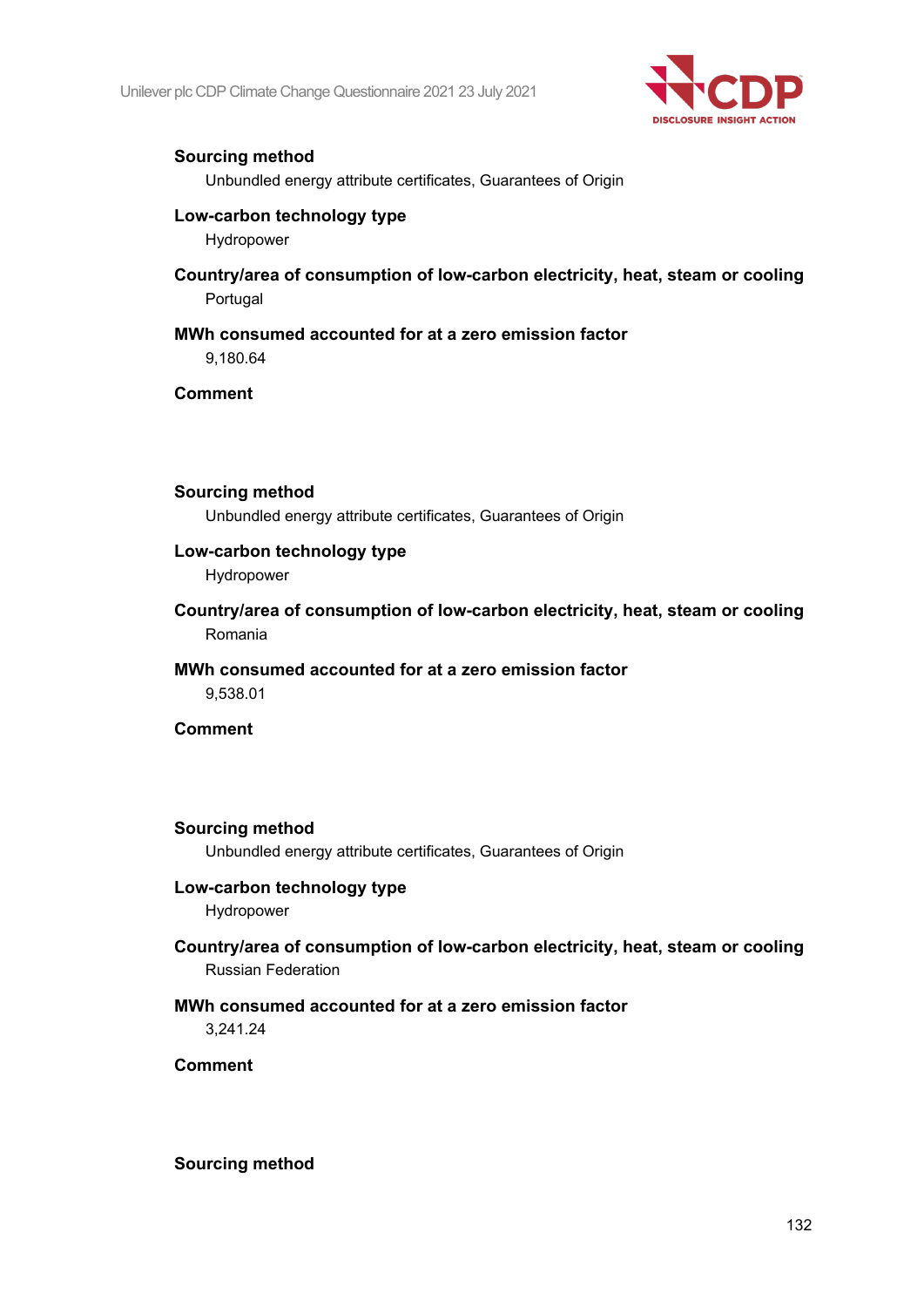

Power purchase agreement (PPA) with a grid-connected generator without energy attribute certificates

### **Low-carbon technology type**

Wind

- **Country/area of consumption of low-carbon electricity, heat, steam or cooling** Russian Federation
- **MWh consumed accounted for at a zero emission factor** 70,166.68

**Comment**

#### **Sourcing method**

Unbundled energy attribute certificates, International REC Standard (I-RECs)

#### **Low-carbon technology type**

Solar

**Country/area of consumption of low-carbon electricity, heat, steam or cooling** Saudi Arabia

#### **MWh consumed accounted for at a zero emission factor**

15,128.44

**Comment**

#### **Sourcing method**

Unbundled energy attribute certificates, International REC Standard (I-RECs)

#### **Low-carbon technology type**

Hydropower

# **Country/area of consumption of low-carbon electricity, heat, steam or cooling** Singapore

#### **MWh consumed accounted for at a zero emission factor**

715.92

# **Comment**

# **Sourcing method**

Unbundled energy attribute certificates, Guarantees of Origin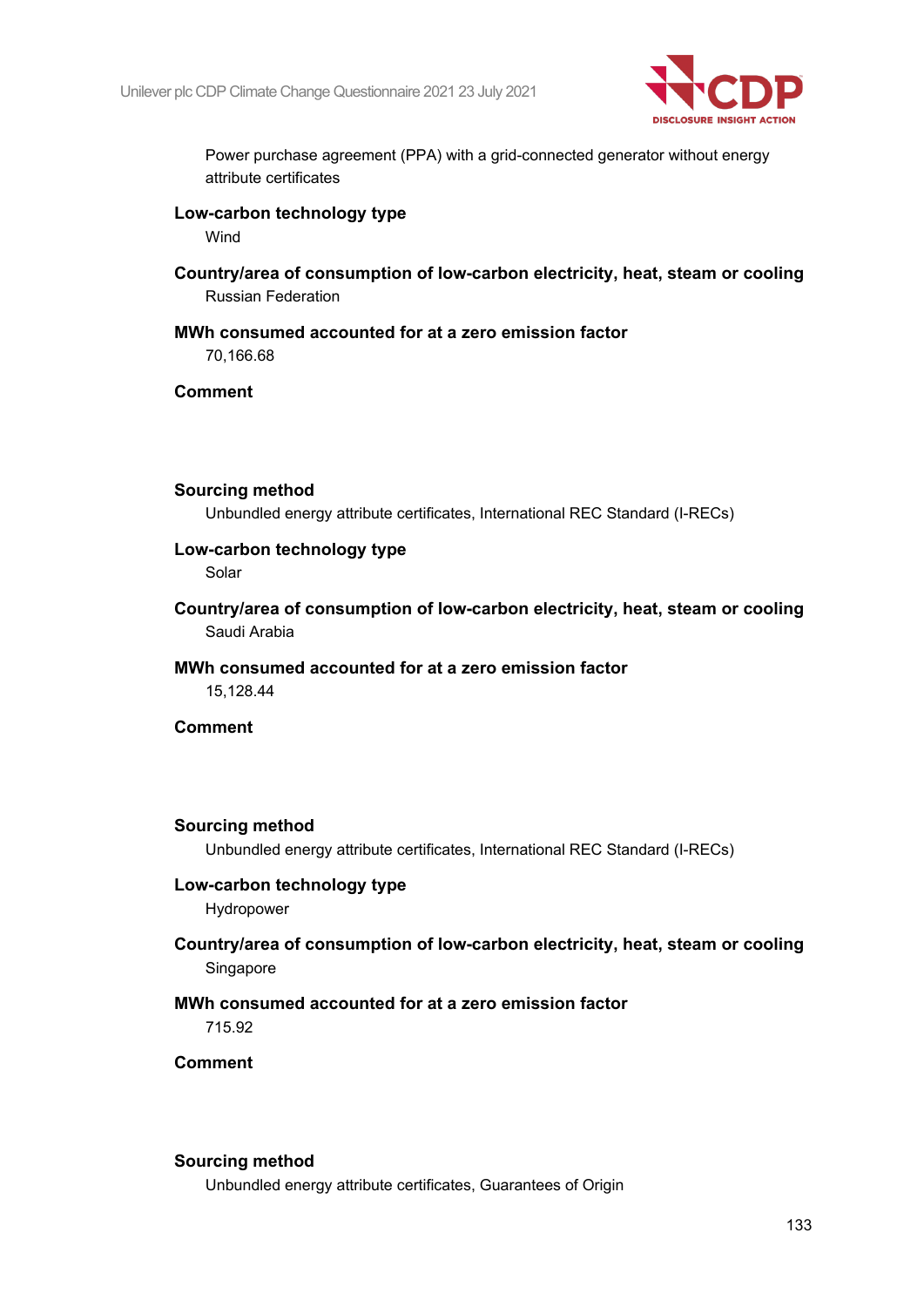

Hydropower

- **Country/area of consumption of low-carbon electricity, heat, steam or cooling** Slovakia
- **MWh consumed accounted for at a zero emission factor**

19.17

# **Comment**

**Sourcing method**

Heat/steam/cooling supply agreement

# **Low-carbon technology type**

**Biomass** 

**Country/area of consumption of low-carbon electricity, heat, steam or cooling** South Africa

# **MWh consumed accounted for at a zero emission factor**

12,187.37

**Comment**

# **Sourcing method**

Unbundled energy attribute certificates, International REC Standard (I-RECs)

#### **Low-carbon technology type**

Biomass

**Country/area of consumption of low-carbon electricity, heat, steam or cooling** South Africa

# **MWh consumed accounted for at a zero emission factor**

84,508.79

**Comment**

#### **Sourcing method**

Power purchase agreement (PPA) with a grid-connected generator with energy attribute certificates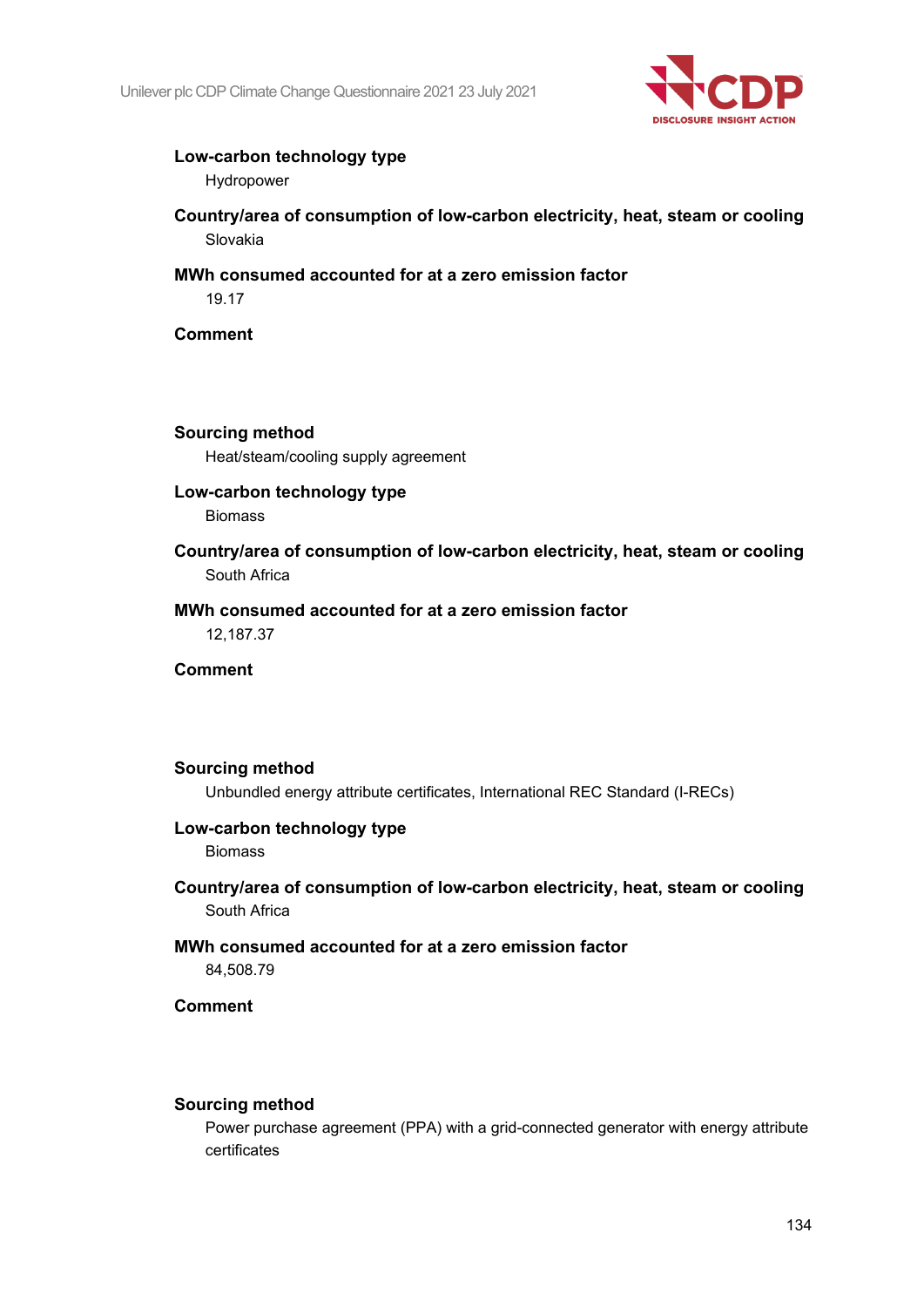

Solar

- **Country/area of consumption of low-carbon electricity, heat, steam or cooling Spain**
- **MWh consumed accounted for at a zero emission factor**

3,537.1

# **Comment**

#### **Sourcing method**

Power purchase agreement (PPA) with a grid-connected generator with energy attribute certificates

#### **Low-carbon technology type**

**Wind** 

**Country/area of consumption of low-carbon electricity, heat, steam or cooling** Spain

#### **MWh consumed accounted for at a zero emission factor**

13,329.51

**Comment**

#### **Sourcing method**

Heat/steam/cooling supply agreement

# **Low-carbon technology type**

Biomass

# **Country/area of consumption of low-carbon electricity, heat, steam or cooling** Sri Lanka

### **MWh consumed accounted for at a zero emission factor** 33,804.42

**Comment**

#### **Sourcing method**

Power purchase agreement (PPA) with a grid-connected generator with energy attribute certificates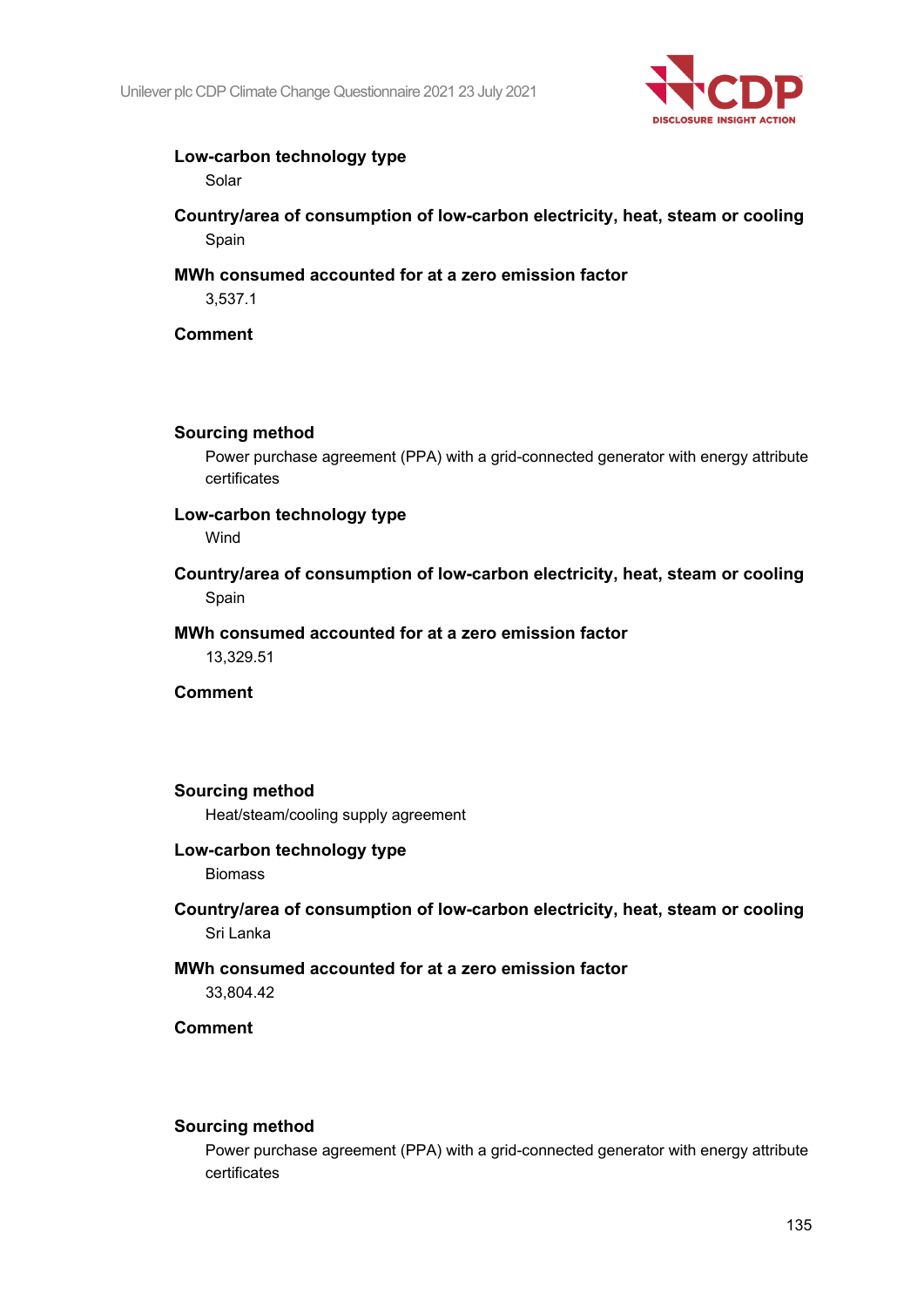

Hydropower

- **Country/area of consumption of low-carbon electricity, heat, steam or cooling** Sweden
- **MWh consumed accounted for at a zero emission factor** 23,683.65

# **Comment**

#### **Sourcing method**

Power purchase agreement (PPA) with a grid-connected generator with energy attribute certificates

### **Low-carbon technology type**

Hydropower

**Country/area of consumption of low-carbon electricity, heat, steam or cooling Switzerland** 

#### **MWh consumed accounted for at a zero emission factor**

4,120.28

**Comment**

#### **Sourcing method**

Unbundled energy attribute certificates, International REC Standard (I-RECs)

#### **Low-carbon technology type**

Hydropower

# **Country/area of consumption of low-carbon electricity, heat, steam or cooling** Taiwan, Greater China

#### **MWh consumed accounted for at a zero emission factor** 3,103.01

**Comment**

#### **Sourcing method**

Unbundled energy attribute certificates, International REC Standard (I-RECs)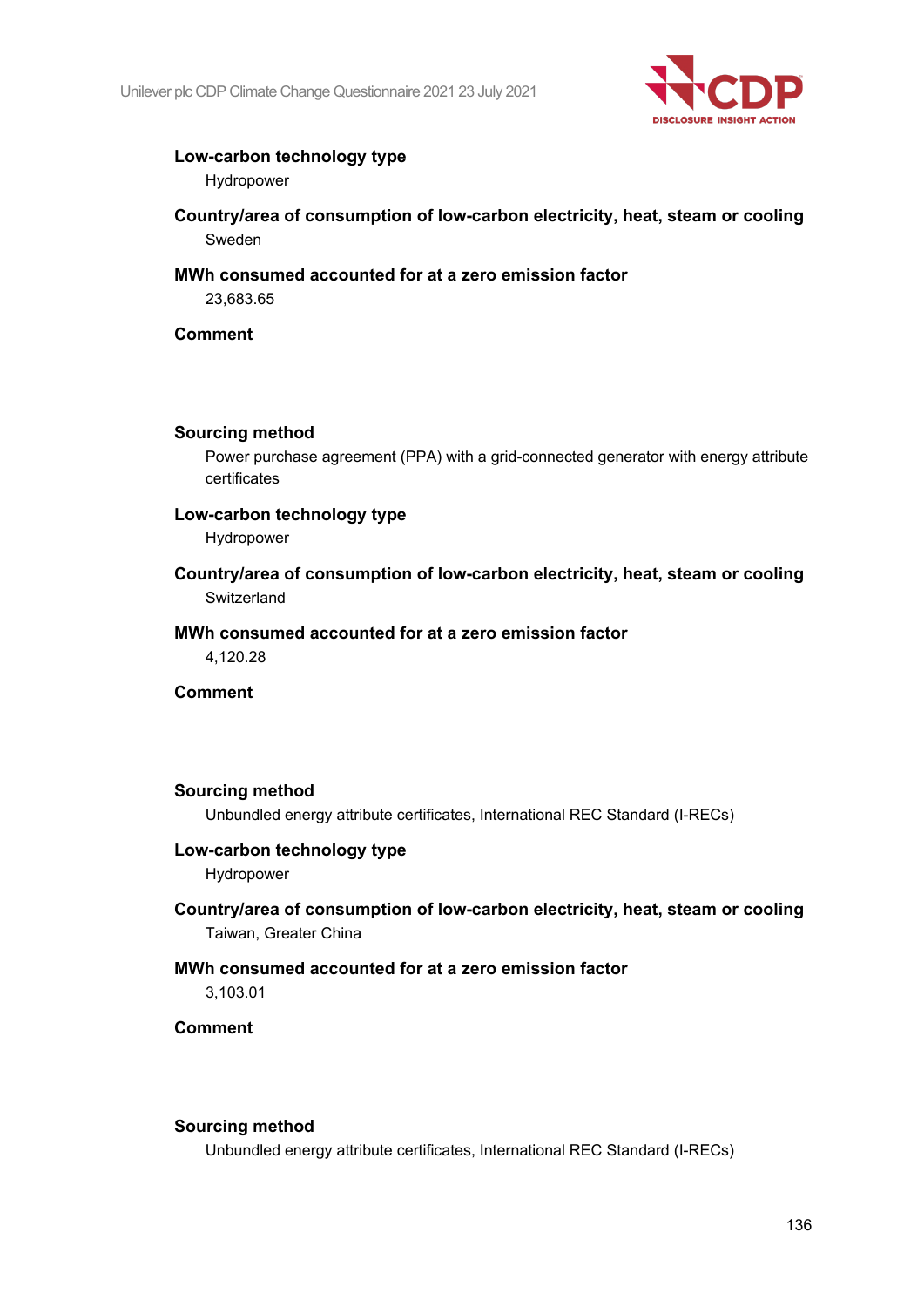

Biomass

- **Country/area of consumption of low-carbon electricity, heat, steam or cooling** Thailand
- **MWh consumed accounted for at a zero emission factor** 19,948.11

**Comment**

#### **Sourcing method**

Unbundled energy attribute certificates, International REC Standard (I-RECs)

#### **Low-carbon technology type**

Hydropower

**Country/area of consumption of low-carbon electricity, heat, steam or cooling** Thailand

# **MWh consumed accounted for at a zero emission factor** 3,815.66

**Comment**

# **Sourcing method**

Unbundled energy attribute certificates, International REC Standard (I-RECs)

#### **Low-carbon technology type**

Hydropower

# **Country/area of consumption of low-carbon electricity, heat, steam or cooling** Trinidad and Tobago

# **MWh consumed accounted for at a zero emission factor**

724.66

**Comment**

#### **Sourcing method**

Unbundled energy attribute certificates, International REC Standard (I-RECs)

#### **Low-carbon technology type**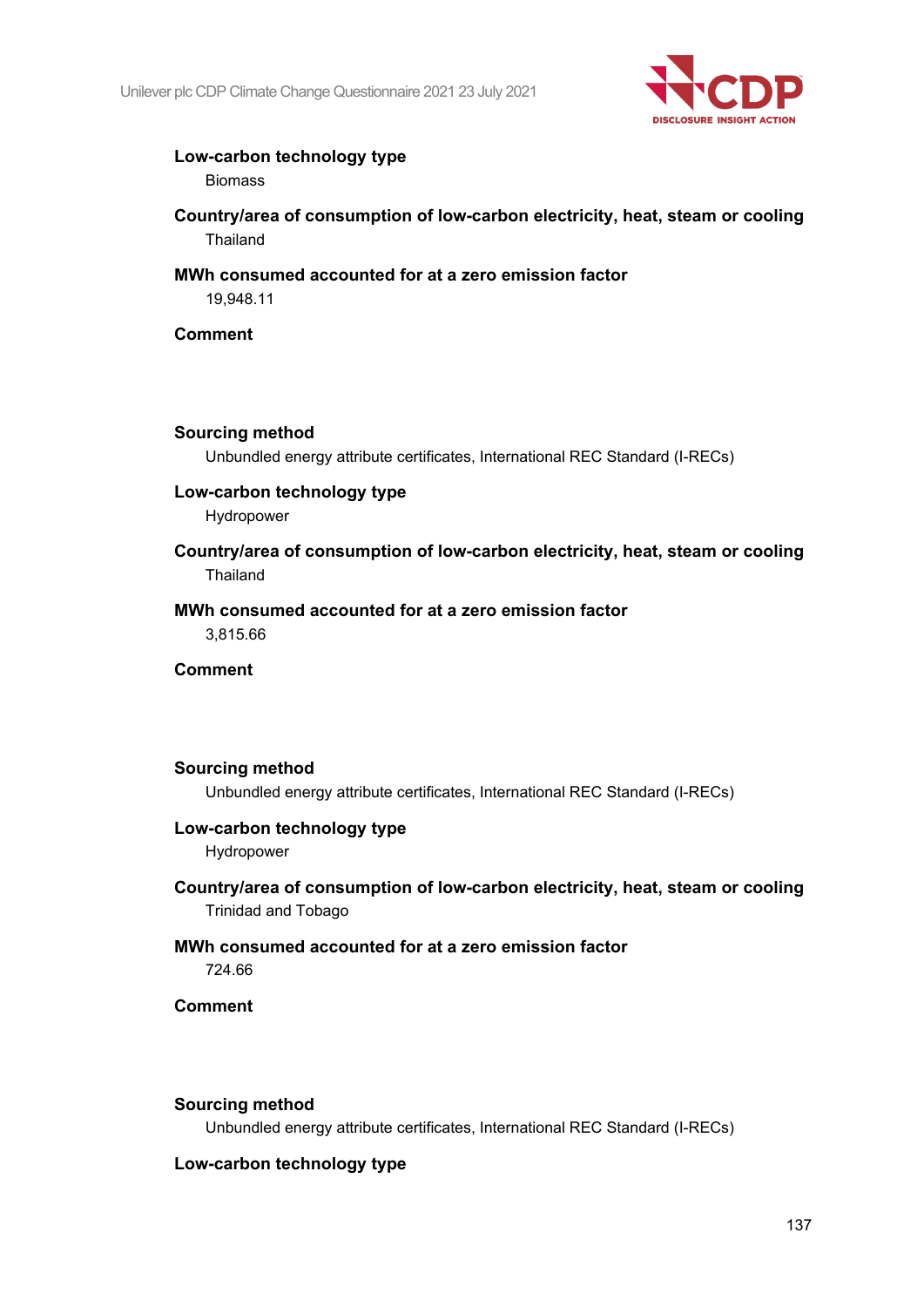

#### Wind

# **Country/area of consumption of low-carbon electricity, heat, steam or cooling** Tunisia

# **MWh consumed accounted for at a zero emission factor** 1,887.8

**Comment**

### **Sourcing method**

Unbundled energy attribute certificates, Guarantees of Origin

#### **Low-carbon technology type**

Hydropower

**Country/area of consumption of low-carbon electricity, heat, steam or cooling** Ukraine

#### **MWh consumed accounted for at a zero emission factor**

1,169.35

**Comment**

#### **Sourcing method**

Unbundled energy attribute certificates, International REC Standard (I-RECs)

#### **Low-carbon technology type**

Solar

**Country/area of consumption of low-carbon electricity, heat, steam or cooling** United Arab Emirates

# **MWh consumed accounted for at a zero emission factor** 20,216.64

**Comment**

#### **Sourcing method**

Unbundled energy attribute certificates, Guarantees of Origin

# **Low-carbon technology type**

Wind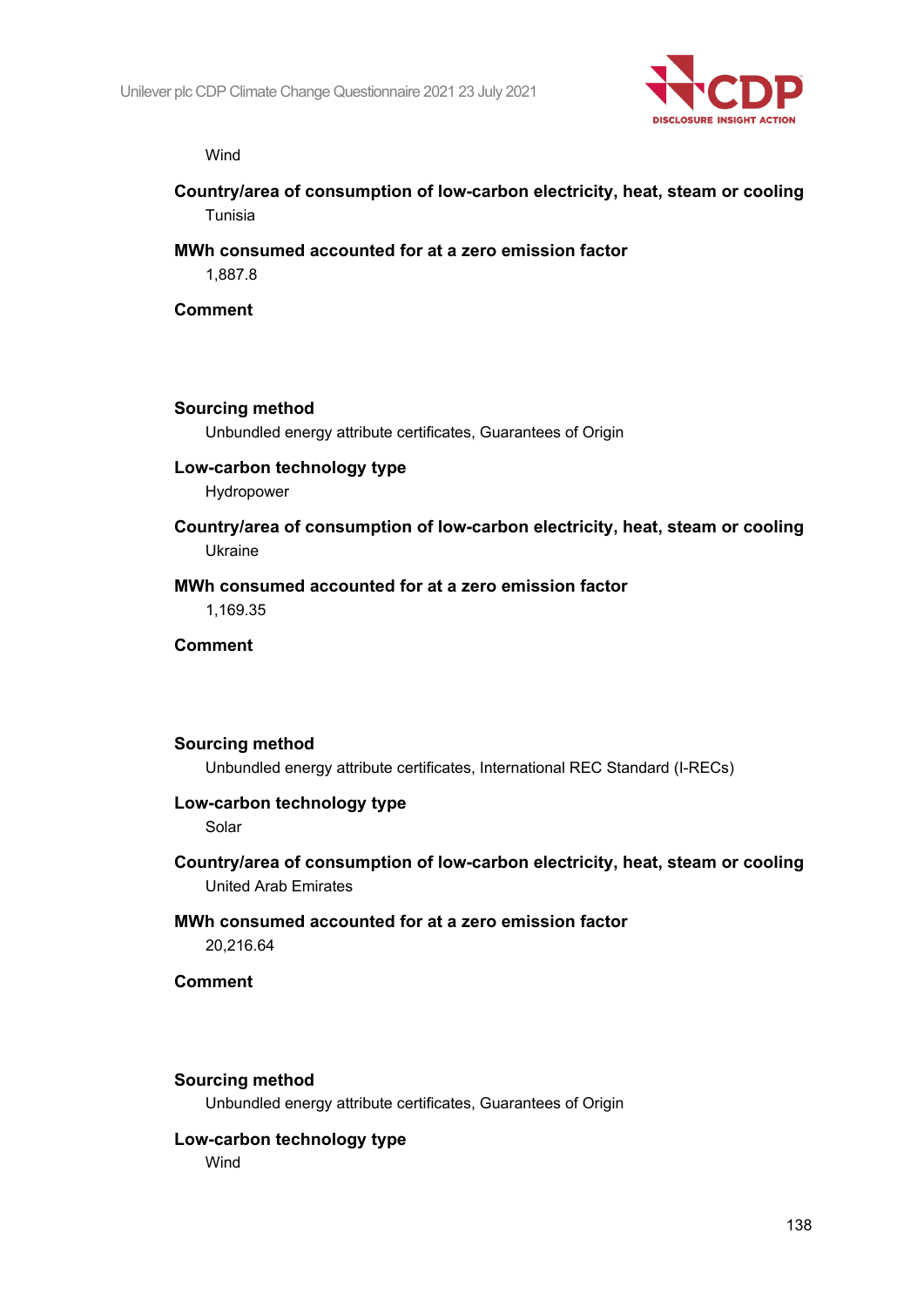

# **Country/area of consumption of low-carbon electricity, heat, steam or cooling**

United Kingdom of Great Britain and Northern Ireland

**MWh consumed accounted for at a zero emission factor** 25,284.84

**Comment**

# **Sourcing method**

Power purchase agreement (PPA) with a grid-connected generator with energy attribute certificates

# **Low-carbon technology type**

Wind

**Country/area of consumption of low-carbon electricity, heat, steam or cooling** United Kingdom of Great Britain and Northern Ireland

# **MWh consumed accounted for at a zero emission factor**

127,570.72

# **Comment**

#### **Sourcing method**

Unbundled energy attribute certificates, International REC Standard (I-RECs)

### **Low-carbon technology type**

Biomass

**Country/area of consumption of low-carbon electricity, heat, steam or cooling** United Republic of Tanzania

# **MWh consumed accounted for at a zero emission factor** 5,771.44

**Comment**

#### **Sourcing method**

Unbundled energy attribute certificates, International REC Standard (I-RECs)

# **Low-carbon technology type**

Hydropower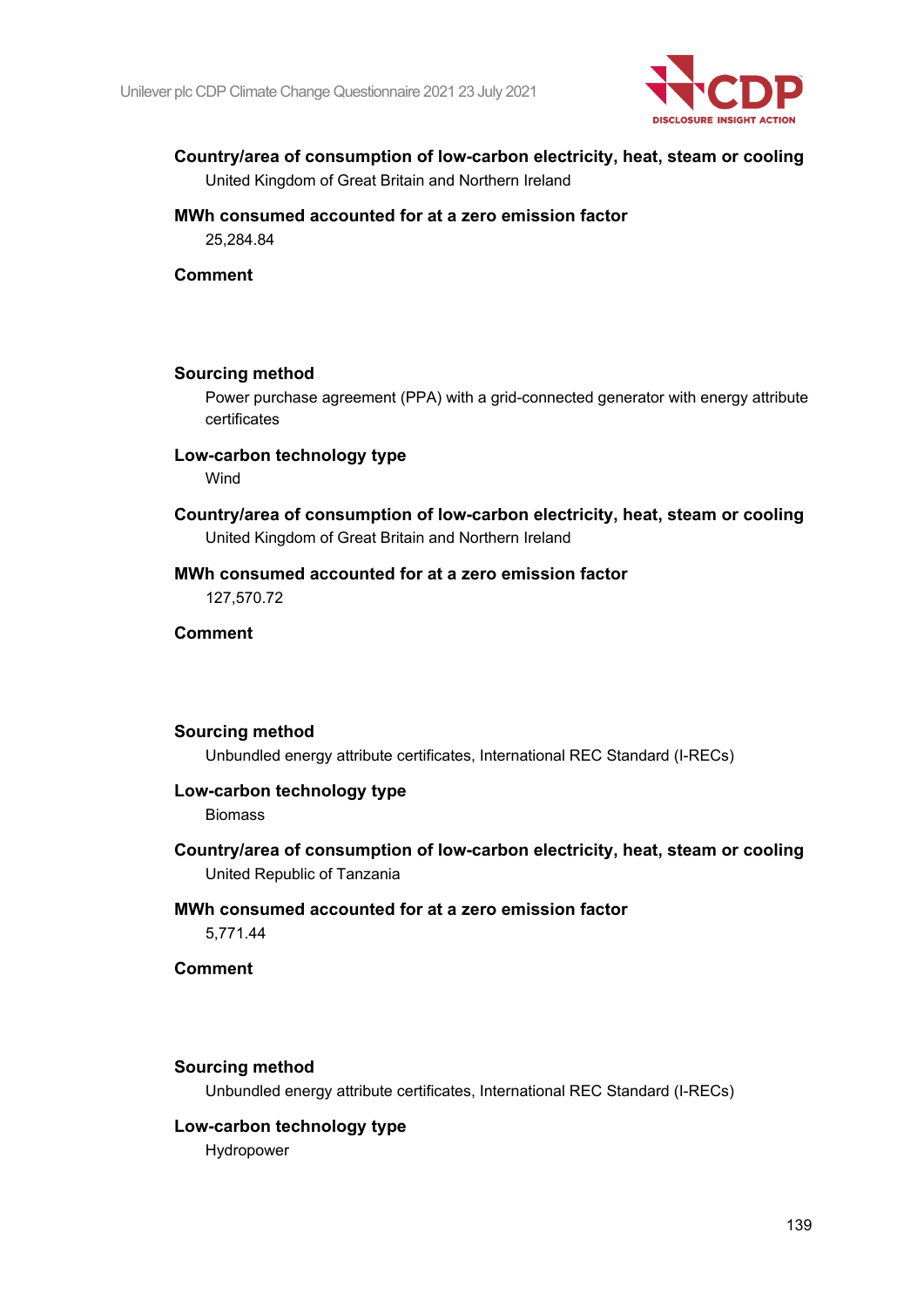

# **Country/area of consumption of low-carbon electricity, heat, steam or cooling Turkey**

**MWh consumed accounted for at a zero emission factor** 90,492.4

**Comment**

#### **Sourcing method**

Unbundled energy attribute certificates, Renewable Energy Certificates (RECs)

### **Low-carbon technology type**

Wind

**Country/area of consumption of low-carbon electricity, heat, steam or cooling** United States of America

# **MWh consumed accounted for at a zero emission factor** 381,549.13

**Comment**

#### **Sourcing method**

Unbundled energy attribute certificates, International REC Standard (I-RECs)

# **Low-carbon technology type**

Wind

**Country/area of consumption of low-carbon electricity, heat, steam or cooling Uruguay** 

# **MWh consumed accounted for at a zero emission factor**

180.77

# **Comment**

# **Sourcing method**

Unbundled energy attribute certificates, International REC Standard (I-RECs)

# **Low-carbon technology type**

Hydropower

# **Country/area of consumption of low-carbon electricity, heat, steam or cooling**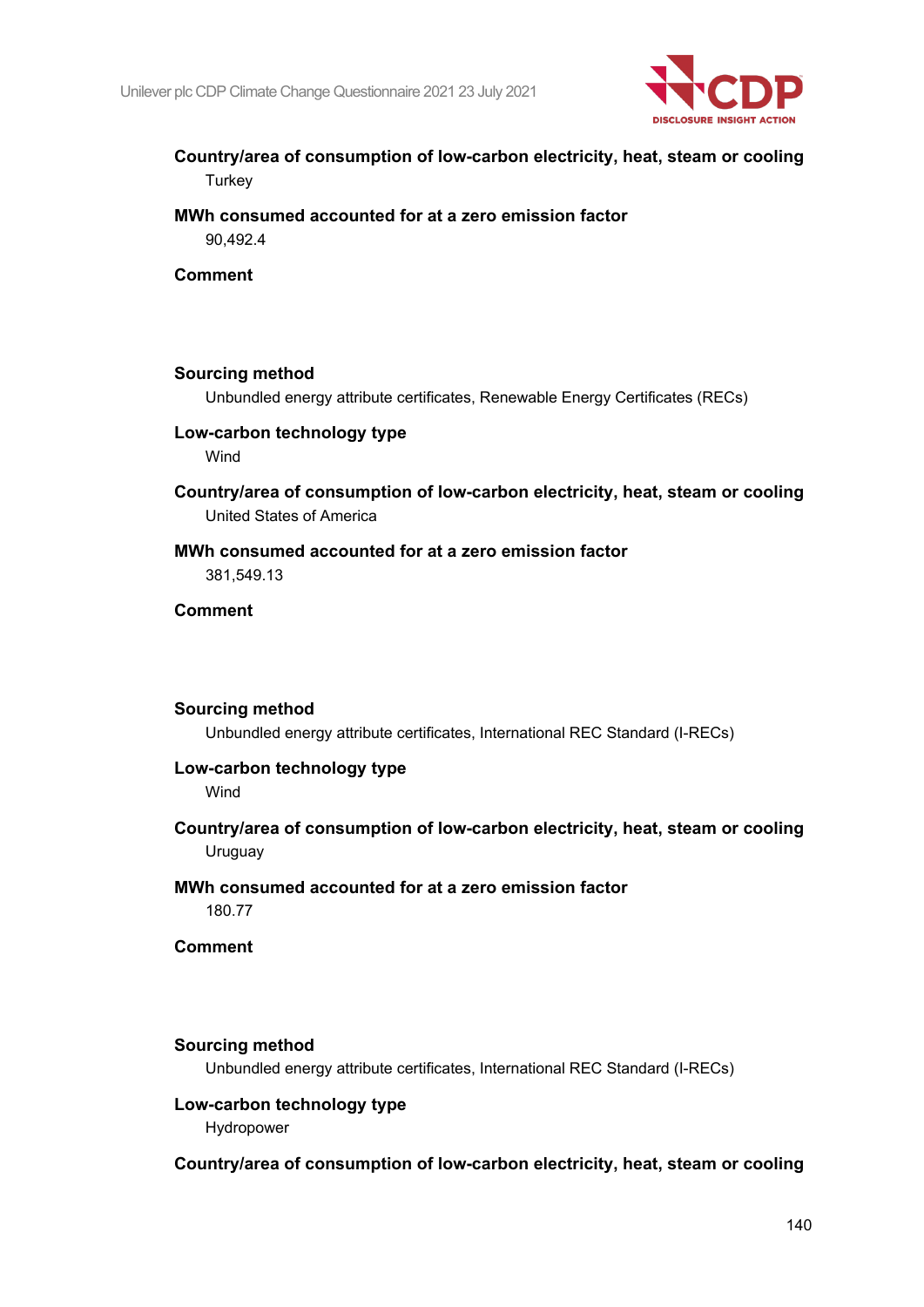

Venezuela (Bolivarian Republic of)

# **MWh consumed accounted for at a zero emission factor**

6,332.6

**Comment**

# **Sourcing method**

Unbundled energy attribute certificates, International REC Standard (I-RECs)

# **Low-carbon technology type**

Hydropower

**Country/area of consumption of low-carbon electricity, heat, steam or cooling** Viet Nam

# **MWh consumed accounted for at a zero emission factor** 27,928.06

**Comment**

#### **Sourcing method**

Unbundled energy attribute certificates, International REC Standard (I-RECs)

# **Low-carbon technology type**

Biomass

**Country/area of consumption of low-carbon electricity, heat, steam or cooling** Zimbabwe

# **MWh consumed accounted for at a zero emission factor**

623.83

**Comment**

# **C9. Additional metrics**

# **C9.1**

**(C9.1) Provide any additional climate-related metrics relevant to your business.**

**Description**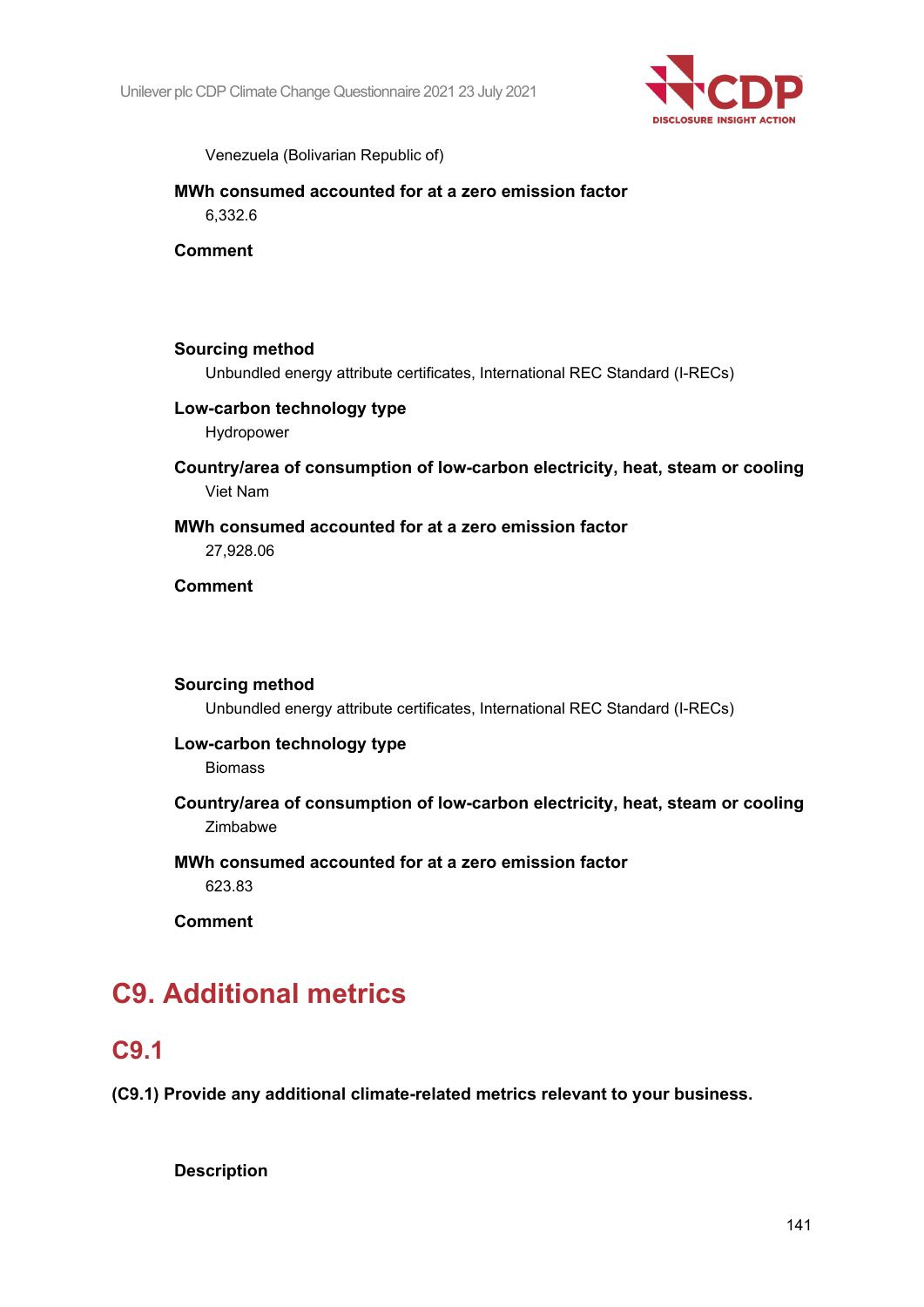

Energy usage

**Metric value** 1.21

**Metric numerator** GJ

**Metric denominator (intensity metric only)** Per tonne of production

# **% change from previous year**

3.2

**Direction of change**

Decreased

# **Please explain**

This metric relates to energy intensity within Unilever's manufacturing operations. Since 2008, energy intensity has been reduced by 31%, which has contributed to cumulative cost benefits of €870 million.

# **C10. Verification**

# **C10.1**

# **(C10.1) Indicate the verification/assurance status that applies to your reported emissions.**

|                                          | <b>Verification/assurance status</b>                   |
|------------------------------------------|--------------------------------------------------------|
| Scope 1                                  | Third-party verification or assurance process in place |
| Scope 2 (location-based or market-based) | Third-party verification or assurance process in place |
| Scope 3                                  | Third-party verification or assurance process in place |

# **C10.1a**

**(C10.1a) Provide further details of the verification/assurance undertaken for your Scope 1 emissions, and attach the relevant statements.**

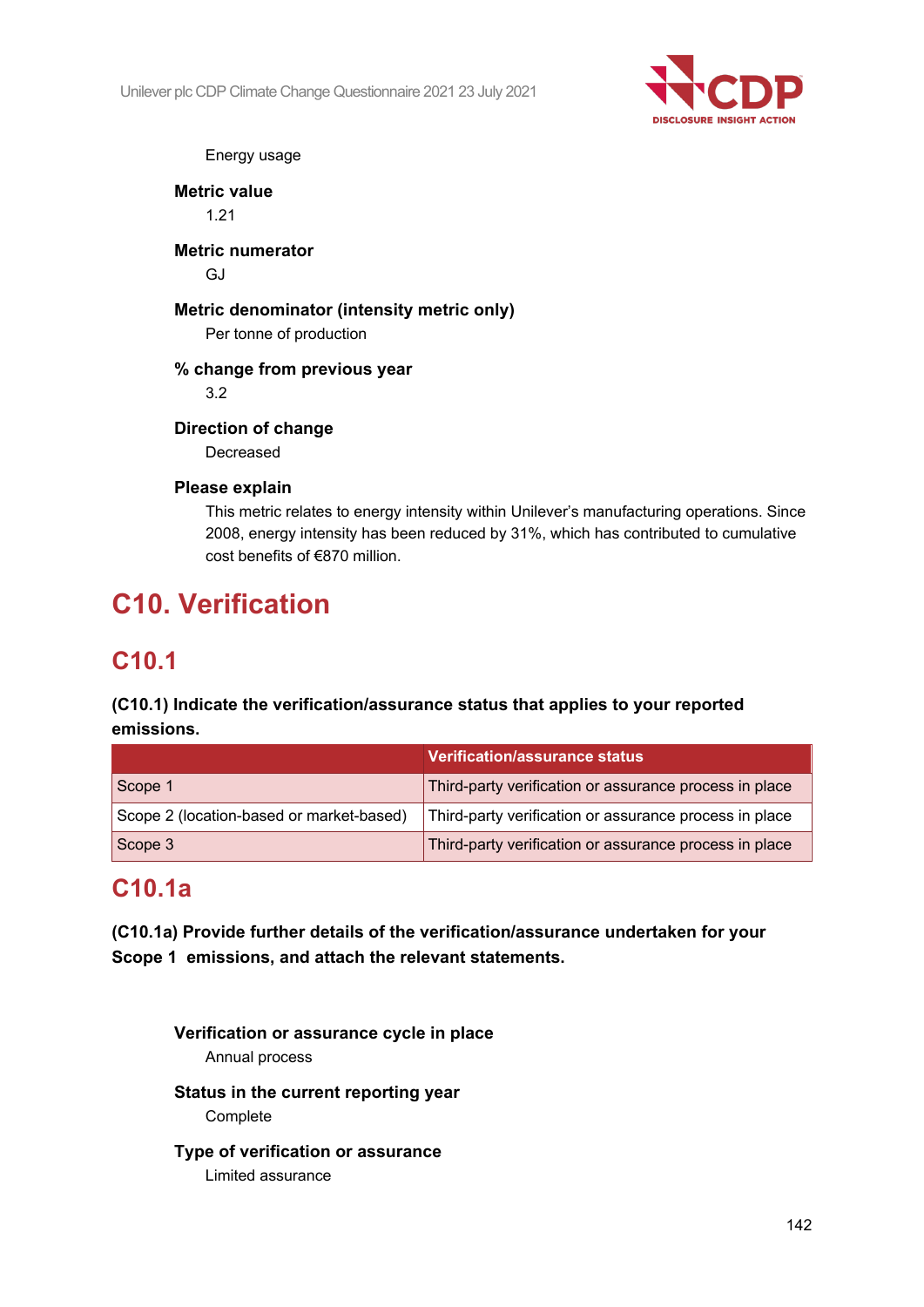

# **Attach the statement**

O)  $\left[ 0 \right]$ (U

# **Page/ section reference**

2020 Limited Assurance Report: Page 3 – Limited assurance of the "Energy and greenhouse gases" EOS indicators includes Scope 1 and Scope 2 emissions from our manufacturing operations. See also Basis of Preparation document page 19. Verification of CO2 market-based emissions from our manufacturing operations accounts for 92% of total Scope 1 and 2 emissions reported in the 2020 Unilever Annual Report and Accounts (778,677 tonnes – refer to page 56).

# **Relevant standard**

ISAE 3410

# **Proportion of reported emissions verified (%)**

92

# **C10.1b**

**(C10.1b) Provide further details of the verification/assurance undertaken for your Scope 2 emissions and attach the relevant statements.**

#### **Scope 2 approach**

Scope 2 market-based

# **Verification or assurance cycle in place**

Annual process

# **Status in the current reporting year**

**Complete** 

**Type of verification or assurance** Limited assurance

# **Attach the statement**

O  $[0]$  $\mathbf{0}$ 

# **Page/ section reference**

2020 Limited Assurance Report: Page 3 – Limited assurance of the "Energy and greenhouse gases" EOS indicators includes Scope 1 and Scope 2 emissions from our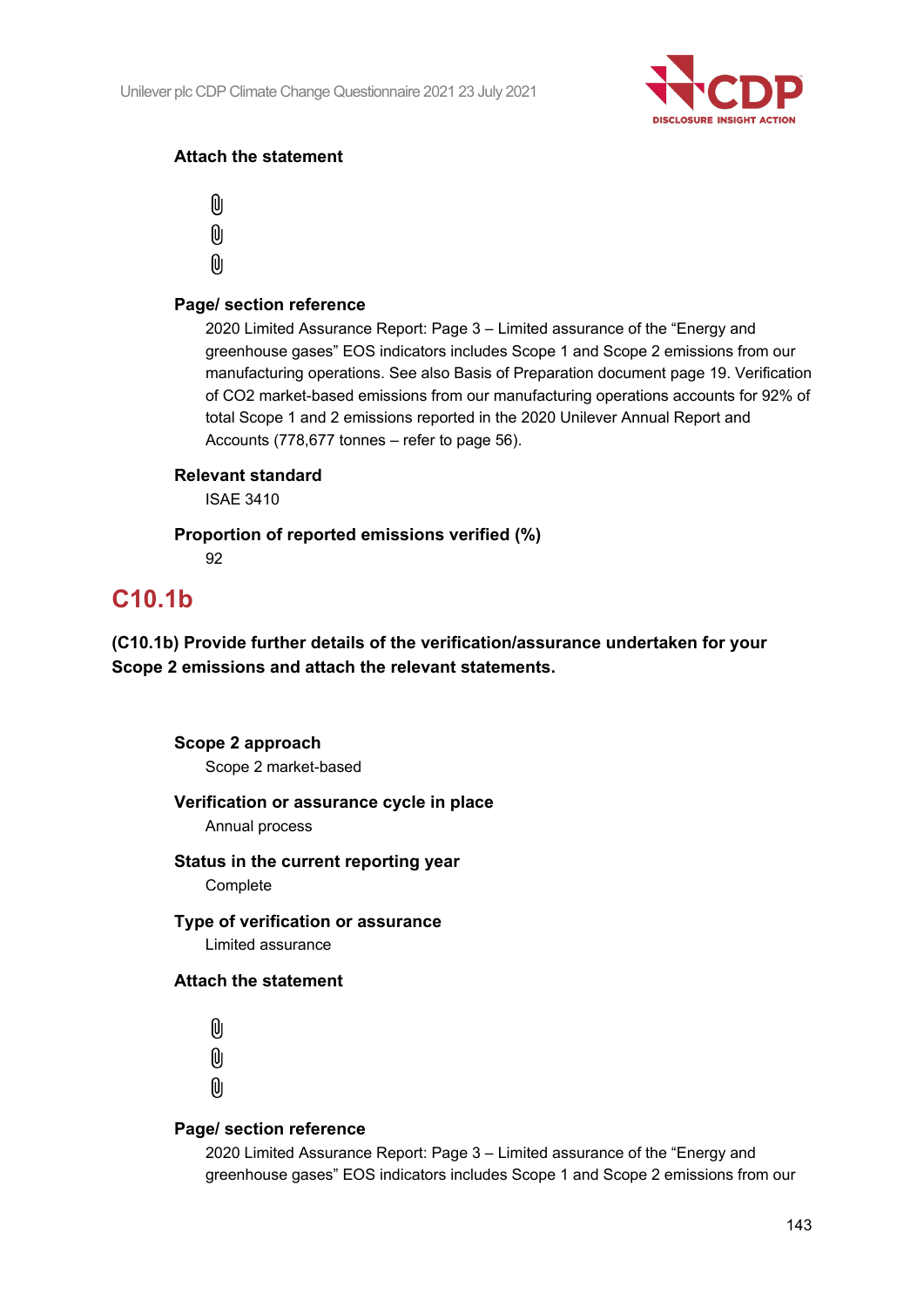

manufacturing operations. See also Basis of Preparation document page 19. Verification of CO2 market-based emissions from our manufacturing operations accounts for 92% of total Scope 1 and 2 emissions reported in the 2020 Unilever Annual Report and Accounts (778,677 tonnes – refer to page 56).

# **Relevant standard**

ISAE 3410

# **Proportion of reported emissions verified (%)**

92

# **C10.1c**

**(C10.1c) Provide further details of the verification/assurance undertaken for your Scope 3 emissions and attach the relevant statements.**

# **Scope 3 category**

Scope 3: Use of sold products

# **Verification or assurance cycle in place**

Biennial process

# **Status in the current reporting year**

Underway but not complete for reporting year – previous statement of process attached

#### **Type of verification or assurance**

Limited assurance

#### **Attach the statement**

O O) (O

#### **Page/section reference**

Page 2 – Limited assurance of the "Greenhouse gases footprint" USLP indicator "The percentage change in the greenhouse gas impact of our products across the lifecycle per consumer use between the 2010 baseline and 2019 footprint. Scope 3 emissions cover 6 lifecycle phases: raw materials (primary & secondary packaging, ingredients), manufacturing, distribution, retail, consumer use, and disposal i.e. cover more than the emissions from "use of sold products". See also Annual Report 2019 page 22

#### **Relevant standard**

ISAE 3410

# **Proportion of reported emissions verified (%)**

100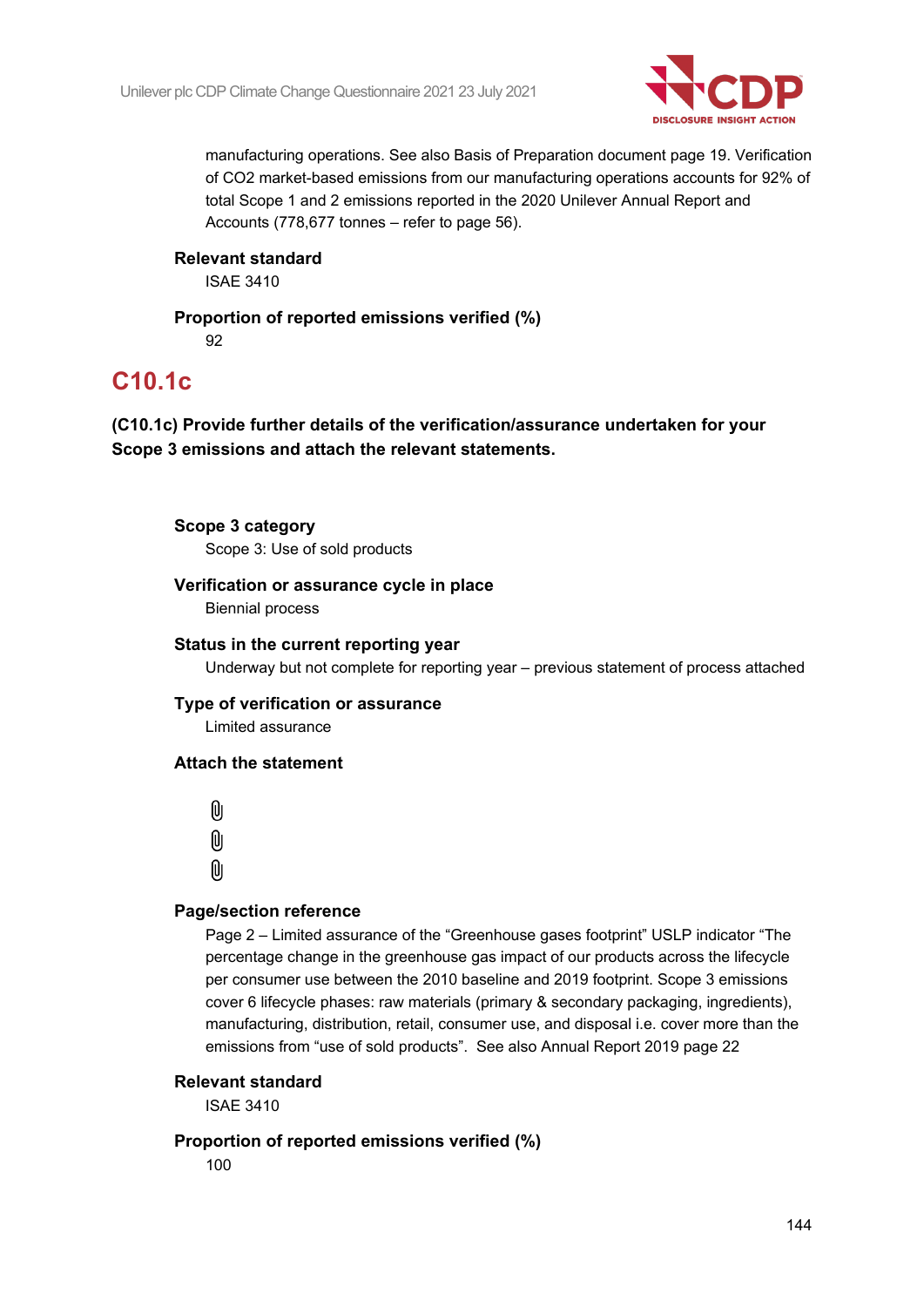

# **C10.2**

**(C10.2) Do you verify any climate-related information reported in your CDP disclosure other than the emissions figures reported in C6.1, C6.3, and C6.5?**

Yes

## **C10.2a**

**(C10.2a) Which data points within your CDP disclosure have been verified, and which verification standards were used?**

| <b>Disclosure</b><br>module<br>verification<br>relates to | <b>Data verified</b>                                                 | <b>Verification</b><br>standard                  | <b>Please explain</b>                                                                                                                                                                                                                                                                                                                                                                                                                                                                                                                                                                                                                                                                                                                                  |
|-----------------------------------------------------------|----------------------------------------------------------------------|--------------------------------------------------|--------------------------------------------------------------------------------------------------------------------------------------------------------------------------------------------------------------------------------------------------------------------------------------------------------------------------------------------------------------------------------------------------------------------------------------------------------------------------------------------------------------------------------------------------------------------------------------------------------------------------------------------------------------------------------------------------------------------------------------------------------|
| C4. Targets<br>and<br>performance                         | Progress<br>against<br>emissions<br>reduction target                 | <b>ISAE3000</b><br>(Revised)<br><b>ISAE 3410</b> | We assure the reduction in absolute and per tonne<br>of production of Scope 1 and 2 manufacturing<br>CO2 from energy use versus a 2008 baseline:<br>• Absolute change in the tonnes of CO2 from<br>energy use (market based) in 2020 (1 October<br>2019 to 30 September 2020) compared to 2008 (1<br>January 2008 to 31 December 2008) - 2,068,484<br>fewer tonnes of CO2 from energy use in 2020<br>than in 2008<br>• Percentage change in CO2 from energy use<br>(market based) per tonne of production in 2020 (1<br>October 2019 to 30 September 2020) compared to<br>2008 (1 January 2008 to 31 December 2008) -<br>75% reduction per tonne of production (market<br>based). See also Basis of Preparation attachment<br>page 19.<br>$\mathbf{0}$ |
| C4. Targets<br>and<br>performance                         | Year on year<br>change in<br>emissions<br>(Scope 1 and 2)            | <b>ISAE3000</b><br>(Revised)<br><b>ISAE 3410</b> | Our external assurance provider (PwC) includes in<br>its assurance report the CO2 emissions from<br>energy per tonne of production reduction<br>(intensity) in Scope $1 + 2$ emissions for<br>manufacturing emissions such that progress<br>against our target in Metric tonnes CO2e per<br>metric tonne of product is verified. See also Basis<br>of Preparation attachment page 19.<br>O)                                                                                                                                                                                                                                                                                                                                                            |
| C8. Energy                                                | Other, please<br>specify<br>Energy use<br>per tonne of<br>production | <b>ISAE3000</b><br>(Revised)<br><b>ISAE 3410</b> | Our external assurance provider (PwC) includes in<br>its assurance report the energy use in gigajoules<br>per tonne of production in 2020. See also Basis of<br>Preparation attachment page 19.                                                                                                                                                                                                                                                                                                                                                                                                                                                                                                                                                        |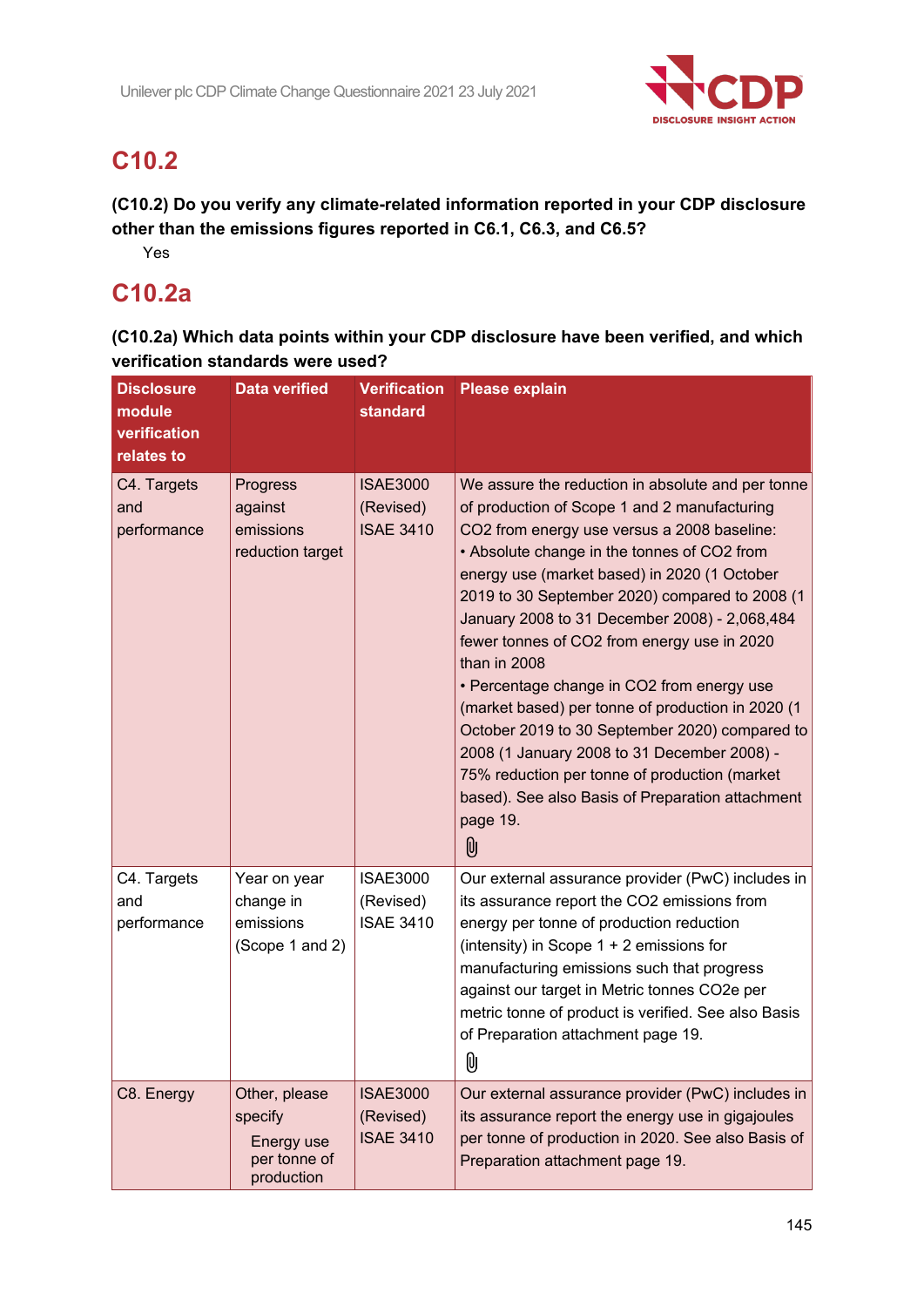

 $[0]$  1, 2

# **C11. Carbon pricing**

## **C11.1**

 $\overline{0}$  $[0]$ 

## **(C11.1) Are any of your operations or activities regulated by a carbon pricing system (i.e. ETS, Cap & Trade or Carbon Tax)?**

No, but we anticipate being regulated in the next three years

## **C11.1d**

## **(C11.1d) What is your strategy for complying with the systems you are regulated by or anticipate being regulated by?**

Our strategy is focused on trying to reduce emissions/ decarbonize faster than the Paris Agreement and below the carbon caps set by governing bodies. In 2020, we reaffirmed and sharpened our climate commitments. This was launched through a corporate wide Unilever Compass strategy committing to zero GHG emissions in our operations (scope 1 and scope 2) by 2030 i.e., earlier than the Paris Agreement. Our actions against this ambition have already started. In 2020, we achieved 100% renewable electricity from grid for all our operations and we are working to eliminate coal from our energy mix and our transition to 100% renewable energy by 2030. Despite this, Unilever understands the number of carbon taxes and trading systems are increasing, and expects this to continue to happen in the future. Therefore, given the nature of our global operations, we continue to monitor development of carbon taxes and trading schemes, and anticipate that Unilever could have to comply in the next three years.

We continue our work on complying and advocating for stringent climate regulatory systems such as:

1) Monitoring carbon pricing in our markets e.g. in the next few years we anticipate being impacted by carbon pricing in two of our largest markets, the UK (in 2021) and China (in 2021); 2) Monitoring governmental development around actions to combat climate change and advocating for changes to public policy frameworks that will enable accelerated decarbonisation;

3) Supporting alliances such as the We Mean Business Coalition and continuing to push for pro-climate market reforms.

# **C11.2**

## **(C11.2) Has your organization originated or purchased any project-based carbon credits within the reporting period?**

No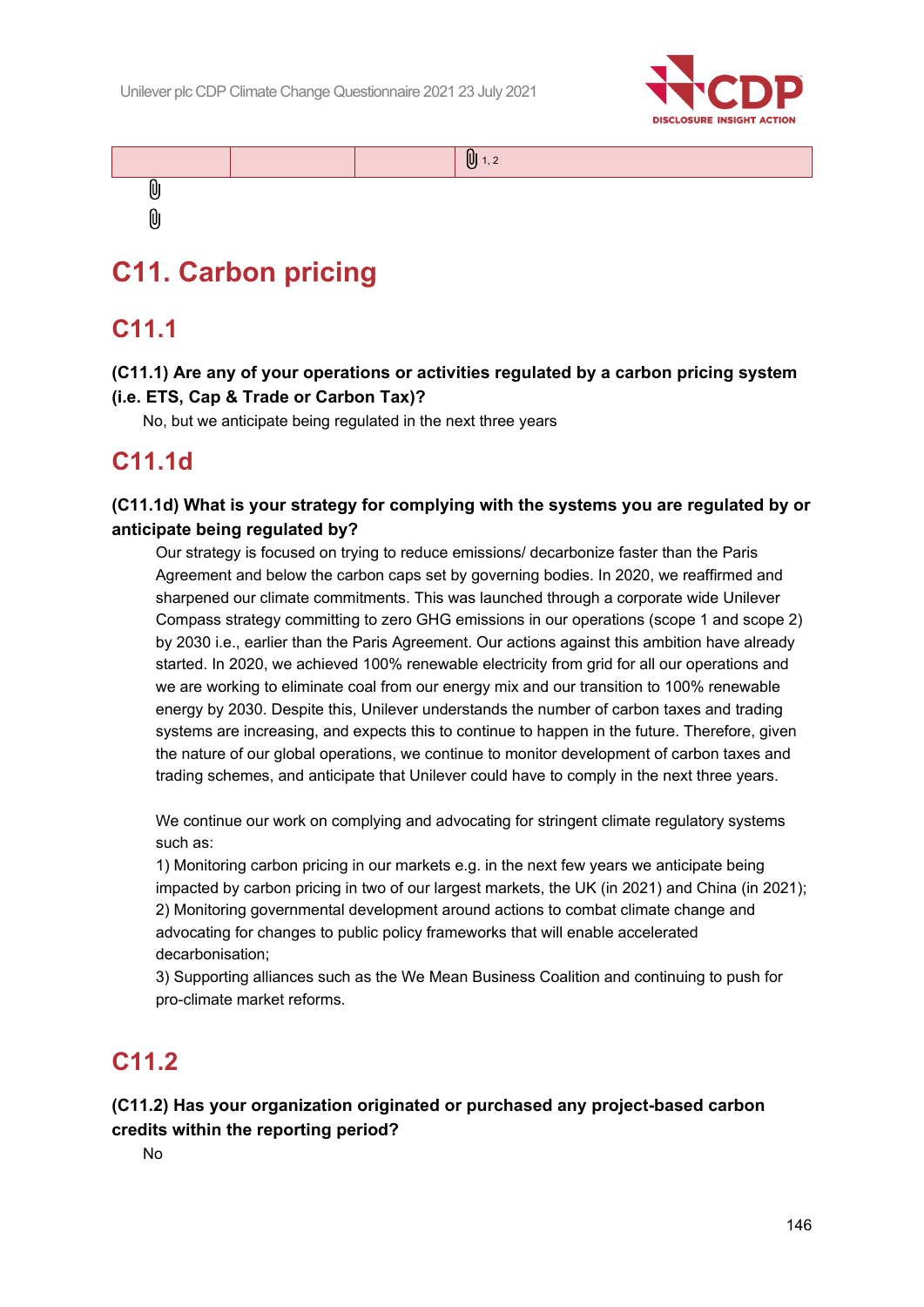

# **C11.3**

## **(C11.3) Does your organization use an internal price on carbon?** Yes

## **C11.3a**

## **(C11.3a) Provide details of how your organization uses an internal price on carbon.**

## **Objective for implementing an internal carbon price**

Stakeholder expectations

Change internal behavior

Drive energy efficiency

Drive low-carbon investment

Identify and seize low-carbon opportunities

Other, please specify

• Transition to a low carbon economy & drive innovation

## **GHG Scope**

Scope 1 Scope 2

Scope 3

## **Application**

Over the past five years, we have piloted different carbon pricing schemes across our direct operations. Prior to 2020, we used the internal price on carbon in two ways. First, to evaluate the business case for new capital investments of significant size, e.g. in new manufacturing capacity, plant or equipment. Secondly, we created an internal tax on divisional capital expenditure budgets (initially formed from the carbon emissions of the divisions) to create a centrally managed Low Carbon Fund. This tax has created an internal Low Carbon Fund for energy and low carbon projects at our manufacturing sites globally, in support of our climate commitments. In 2020, through the Fund, we invested €13 million in over 100 energy and emissions reduction projects globally which will reduce our global CO2 emissions by 2.7%.

## **Actual price(s) used (Currency /metric ton)**

50

## **Variance of price(s) used**

In July 2016, Unilever introduced an explicit internal price of carbon of €30 per tonne for scope 1 and 2 emissions. This was increased to €40 per tonne for the emissions of 2017 and continued for 2018 and 2019. For 2020, we raised this to €50 per tonne, but due to the Covid crisis funds were redirected to Covid relief initiatives bringing the actual price for the year down to €25/tonne. In 2021, our internal carbon price was €60/tonne and we expect to increase back to our pre 2020 investment levels. To stay in line with our climate change commitments we will need to further accelerate our investments. Our ice cream brand, Ben & Jerry's has an internal carbon price which also covers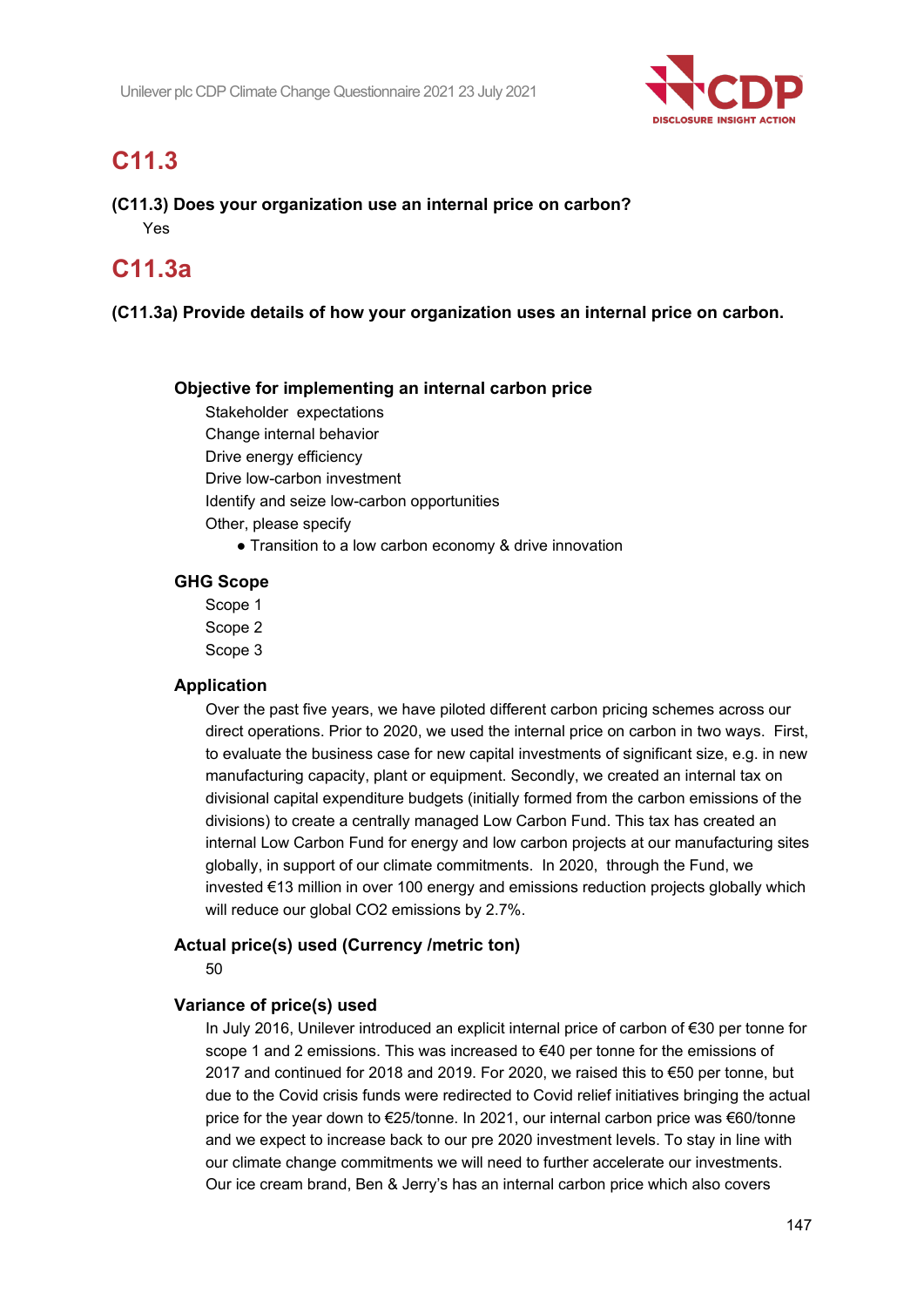

Scopes 1, 2 and 3 emissions.

## **Type of internal carbon price**

Shadow price Internal fee Implicit price

## **Impact & implication**

The Low Carbon Fund was used to accelerate clean technology investment through energy and emissions reduction projects globally which reduced global CO2 emissions. For example, through the fund we have installed renewable energy technologies on our factory sites, including solar water heating systems at sites in Australia, Israel, Mexico and India that together reduce CO2 emissions by around 1,500 tonnes per year, and a biomass boiler at our Tema factory in Ghana. We have decided to replace this programme with an explicit commitment to ensure that future capital expenditure is aligned with the Paris Agreement's objective of limiting global average temperature rise to 1.5 degrees.

In addition, our ice cream company Ben & Jerry's has instituted an internal carbon tax for each metric tonne of its GHG emissions from farm to landfill. The company pays the tax itself with funds going towards internal GHG-reducing initiatives. 42% of its ice cream lifecycle emissions come from dairy so the company works with farmers to implement GHG footprint-reducing strategies, including manure separators that turn methane into bedding for cows. Additional measures include investing in solar panels at the Vermont ice cream factory, and installing electric vehicle charging stations at its facilities.

Further to these explicit price of carbon, Unilever also applies an implicit cost of carbon (as defined by the UN Global Compact) by setting emissions reductions targets and delivering against them, so driving down emissions as if an explicit price were used in the decision calculation.

# **C12. Engagement**

## **C12.1**

## **(C12.1) Do you engage with your value chain on climate-related issues?**

Yes, our suppliers

Yes, our customers

Yes, other partners in the value chain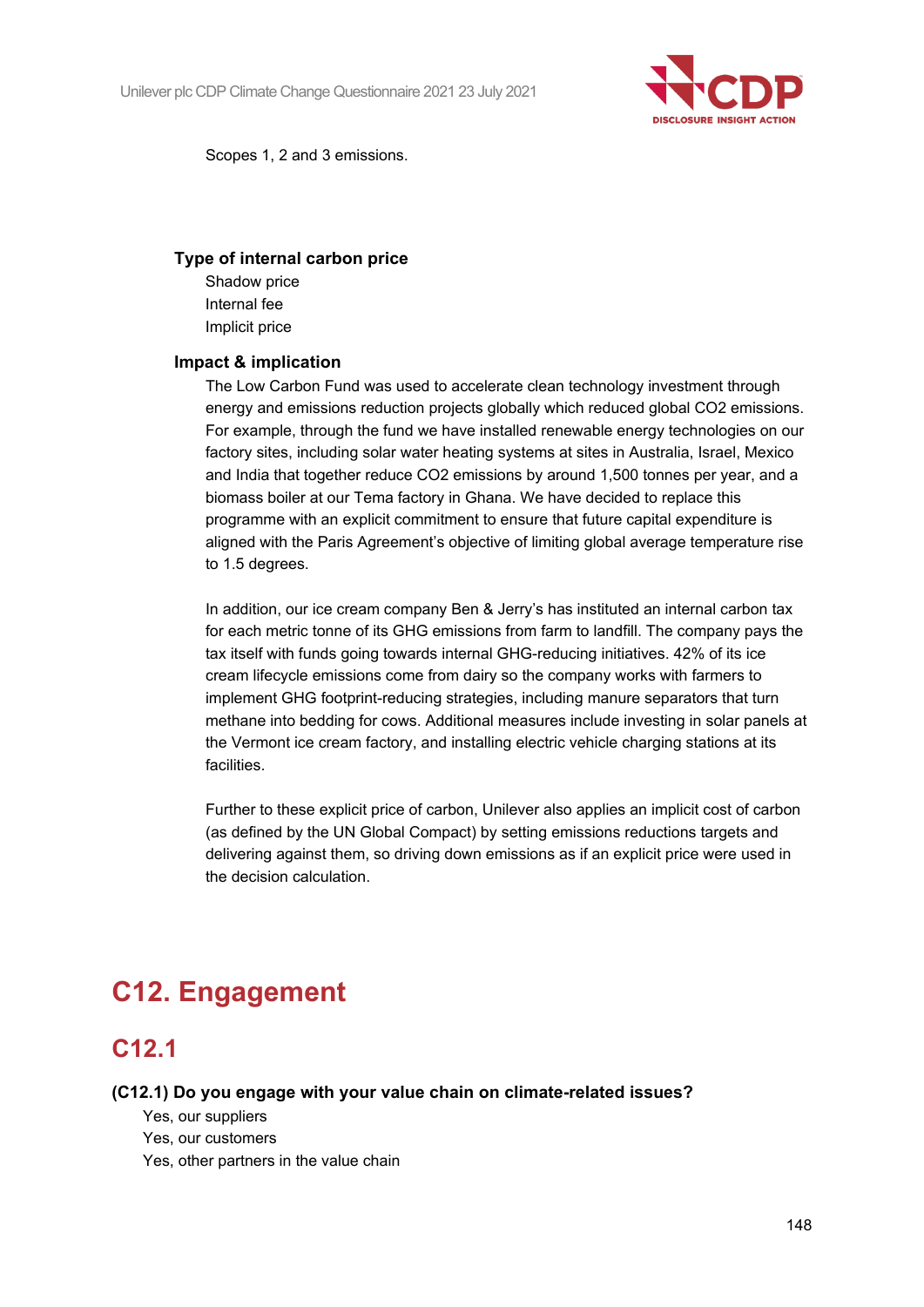

# **C12.1a**

## **(C12.1a) Provide details of your climate-related supplier engagement strategy.**

## **Type of engagement**

Engagement & incentivization (changing supplier behavior)

## **Details of engagement**

Run an engagement campaign to educate suppliers about climate change

Other, please specify

Suppliers must commit to the fundamental mandatory principles of Unilever's RSP which includes reducing their environmental impact. This is a prerequisite for supplying us.

**% of suppliers by number**

52

**% total procurement spend (direct and indirect)**

83

## **% of supplier-related Scope 3 emissions as reported in C6.5**

## **Rationale for the coverage of your engagement**

Unilever spent around €32 billion on goods and services from around 56,000 suppliers in 2020, giving us the scale and impact to influence those in our wider value chain. Across our value chain – operations; sourcing and manufacturing, our suppliers help us achieve our sustainability commitments such as zero net deforestation which contributes to our wider climate change commitments. Through our Responsible Sourcing Policy (RSP), suppliers must confirm they have read and are committed to the mandatory requirements we set under the RSP's fundamental principles. One of these fundamental mandatory principles is 'Business is conducted in a manner which braces sustainability and reduces environment impact'. Unilever then provide suppliers with implementation guidance to ensure compliance, as well as the RSP Audit Requirements document, outlining how we undertake due diligence.

## **Impact of engagement, including measures of success**

Our target is set at 100% of procurement spend being met through suppliers meeting the mandatory requirements of the Responsible Sourcing Policy (RSP). In 2017, we relaunched our RSP programme to strengthen our approach and to drive an increase in the number of suppliers committing to the programme. In 2020, we had achieved 83% of procurement spend, up from 70% in 2019, and 61% in 2018. Whilst we haven't met 100%, we are clearly progressing in the right direction to show that the process is working. As a result, we expect our supplier to meet a minimum level of environmental criteria in their supply chains as outlined in the RSP.

Also in 2020, we continued our engagement with a subset of priority suppliers via the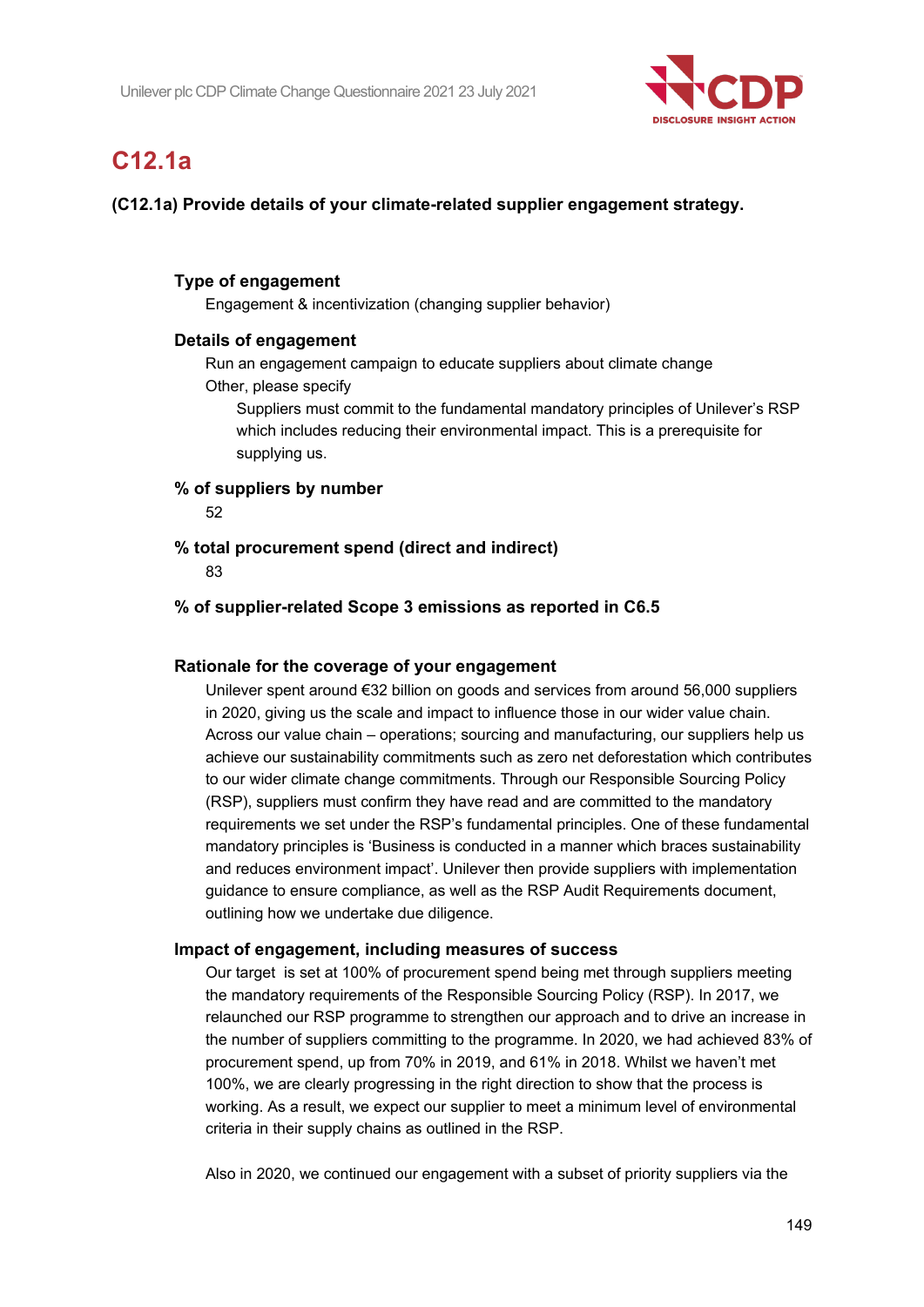

CDP Supply Chain survey, achieving 97% participation rate. This is well above average member participation rates of 71%, which aligns with our ambition to be an industry leader. We have consistently engaged directly with 75 of our key suppliers from a GHG and spend impact perspective over a period of a few years, achieving very high response rates. This has resulted in our suppliers becoming more mature in relation to climate, with improvement in scopes across a range of parameters, such as setting emission reduction targets, calculating their scope 3 emissions, and integration of climate change into their strategy.

In addition in 2020, we engaged with 20% of our PI (direct) suppliers via our Sustainable Agriculture program. The program has as its basis the Unilever Sustainable Agriculture Code (SAC), which includes mandatory requirements on energy use and greenhouse gas emission practices at farm level (where majority of emissions arise). Research published by Unilever in conjunction with Radboud University indicated a 25% reduction in tomato GHG footprint across 14 countries in the Unilever supply chain over 3 years. In 2020, we have begun to engage deeply with a handful of suppliers to inform our wider supplier climate engagement programme.

## **Comment**

Our target that we have succeeded is set at 100% for procurement spend being met through suppliers meeting the mandatory requirements of the RSP. In 2020, we had achieved 83% of procurement spend, up from 70% in 2019, and 61% in 2018. Whilst we haven't met 100%, we are progressing in the right direction to show that the process is working.

## **C12.1b**

**(C12.1b) Give details of your climate-related engagement strategy with your customers.**

## **Type of engagement**

Education/information sharing

## **Details of engagement**

Run an engagement campaign to educate customers about the climate change impacts of (using) your products, goods, and/or services

## **% of customers by number**

100

**% of customer - related Scope 3 emissions as reported in C6.5**

 $\Omega$ 

**Please explain the rationale for selecting this group of customers and scope of engagement**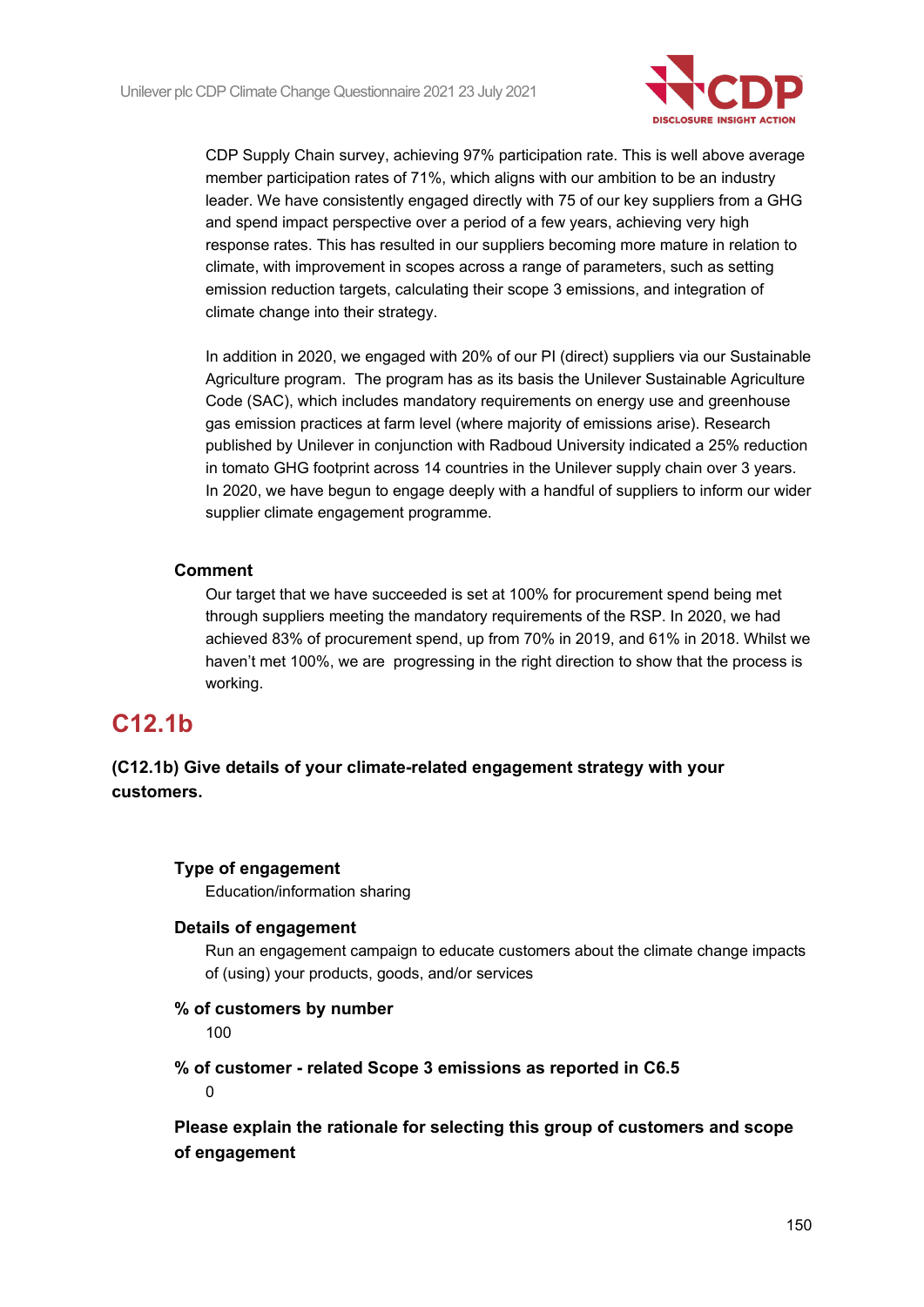

Our brands are working to halve the greenhouse gas (GHG) footprint of a cup of tea, a laundry load or a hair wash by the end of this decade. Through innovation, R&D expertise, and partnerships with suppliers, we are finding lower carbon solutions for everyday products. Our goal is to halve the GHG impact of our products across the lifecycle by 2030.

A key part of our efforts to reduce greenhouse gas emissions across the lifecycle of our products is our engagement with our large retail customers who serve millions of consumers every day – in store (e.g. through point of sale communications) and increasingly online (e.g. through retailer e-commerce platforms). Our aim is to help consumers make sustainable choices, in pursuit of our purpose to make sustainable living commonplace.

Engaging with all our large retail customers on sustainability issues such as climate change and climate is a key part of the Unilever Compass, our business strategy which seeks to leverage our 'brands with purpose' to help our business grow. Furthermore, it's the ambition of our Customer Development function to deeply embed sustainability in the Joint Business Plans of our top 30 Modern Trade Retailers.

## **Impact of engagement, including measures of success**

Example of in store engagement: In the Netherlands we have established a 7-year collaboration with Albert Heijn (35% market share) and the National Postcode Lottery (NPL) to accelerate the transition towards more sustainable eating and plant-based diets (which have a lower carbon footprint). In the campaign all 2.85 million NPL members received a  $\epsilon$ 12.50 voucher, which they could spend in a 3-week period to buy a more sustainable meal, choosing from over 1,500 Unilever or Albert Heijn private label products with a sustainability certification (i.e. Fairtrade or Rainforest Alliance) or based on Unilever's sustainable agriculture programme . The focus of the programme in 2020 was to show how easy it is to make a vegetarian dish or choose for a vegan dessert, through Unilever brands such as Unox, The Vegetarian Butcher, Knorr and Magnum.

Example of online engagement: We're working with our customer Amazon, to help shoppers find sustainable Unilever brands with a lower environmental footprint such as Cif, Dove and Seventh Generation through the Climate Pledge Friendly filter which was launched in September 2020. The purpose of the programme is to make it easy for shoppers to discover and shop for more sustainable products through badging. Products qualify by either being either "compact by design" – meaning they are smaller and lighter compared to the category standard, or certified by a select list of trusted third-party organizations like the Rainforest Alliance. The goal of the programme is to reduce the GHG emissions and physical waste impact from everyday consumables, while also improving profitability by lowering the cost of last mile delivery.

Our measures of success depend on the specific sustainability collaboration focus per retailer, for example, how many consumers are reached based on loyalty or sales data, the level of behaviour change we realise based on qualitative market research, the amount of waste we collect or recycle, etc., and the GHG impact we achieve. For the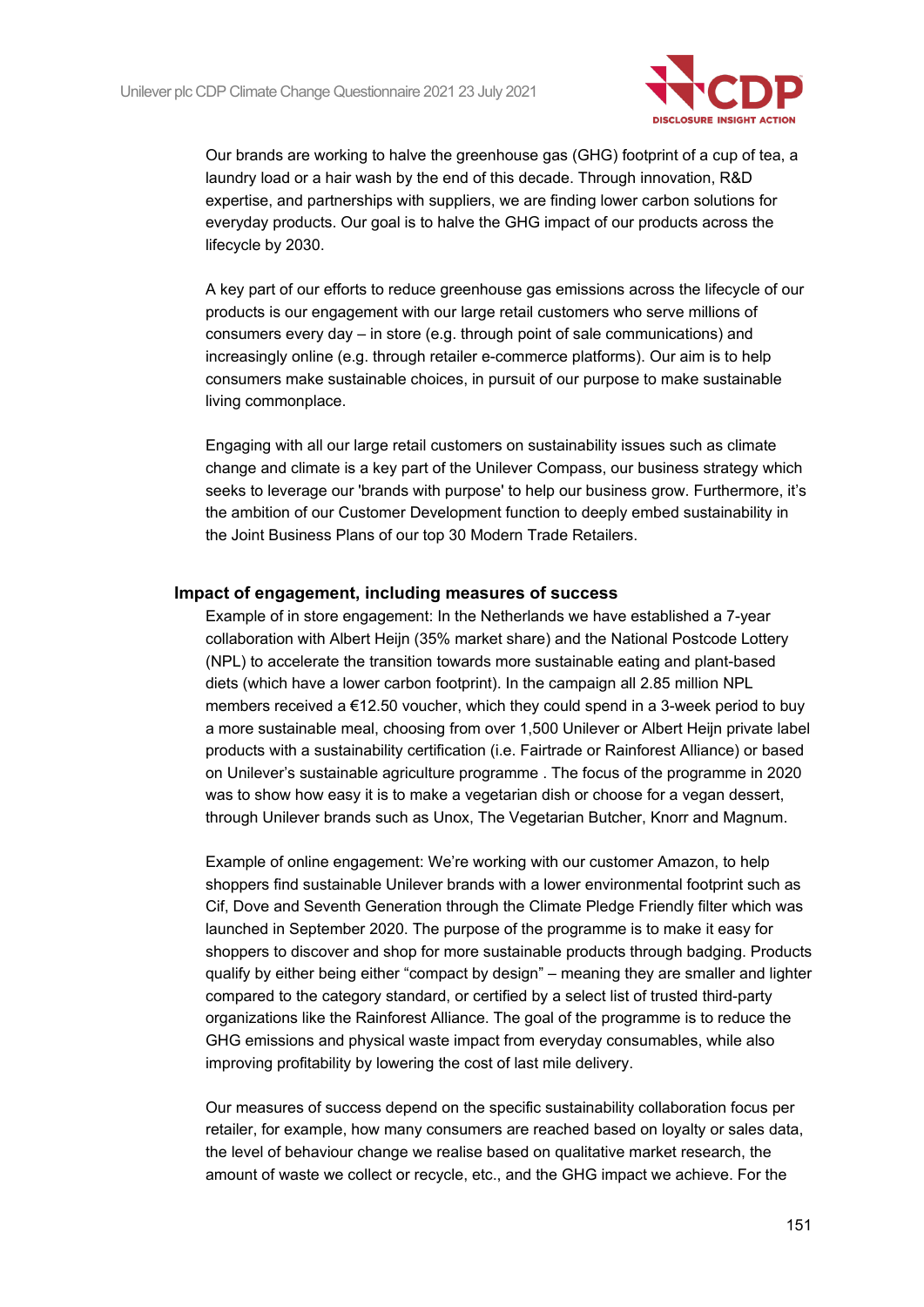

Albert Heijn example above our measure of success was to drive long-lasting consumer behaviour change by encouraging people to eat more sustainable meals, including plant-based meals with a lower carbon footprint. The positive outcome achieved (based on an annual qualitative survey) is an increase in the number of people who eat sustainably from 45% in 2016 to 61% in 2020.

# **C12.1d**

## **(C12.1d) Give details of your climate-related engagement strategy with other partners in the value chain.**

We have a long tradition of working with civil society organisations, multilateral institutions and other companies to advance the sustainable development agenda and influence the public policy frameworks that will accelerate progress.

To support our Climate Transition Action Plan, our approach to advocacy and partnerships is divided into four types of activity:

- 1. High-level advocacy in support of the goals of the Paris Agreement
- 2. National and regional climate policy
- 3. Issue-specific policy engagement and partnerships
- 4. Industry partnerships

An example of our engagement with industry partners to deliver our climate strategy, is through our Clean Future initiative which aims to replace all of the carbon derived from fossil fuels in our Home Care formulations with renewable or recycled carbon by 2030 . The science which underpins this initiative is ground breaking and will require us to reinvent the chemistry of our Home Care products working with innovative partners across our value chain. We are partnering with Tuticorin Alkali Chemicals (TAC) in southern India and Carbon Clean Solutions (CCSL). They have developed cutting-edge technologies to capture the CO2 from their use of energy in their production processes and turn it into soda ash - a source of renewable or recycled carbon for ingredient production for our laundry detergents. We're also partnering with Evonik Industries who produce Rhamnolipids – a biosurfactant made from naturally occurring fermentation and which is 100% biodegradable and renewable. It gives superior cleaning performance and is ultra-mild on skin. We are pioneering large-scale production of this ingredient with Evonik Industries, and it's already in some of our dishwashing products in Chile and Vietnam.

# **C-AC12.2/C-FB12.2/C-PF12.2**

**(C-AC12.2/C-FB12.2/C-PF12.2) Do you encourage your suppliers to undertake any agricultural or forest management practices with climate change mitigation and/or adaptation benefits?**

Yes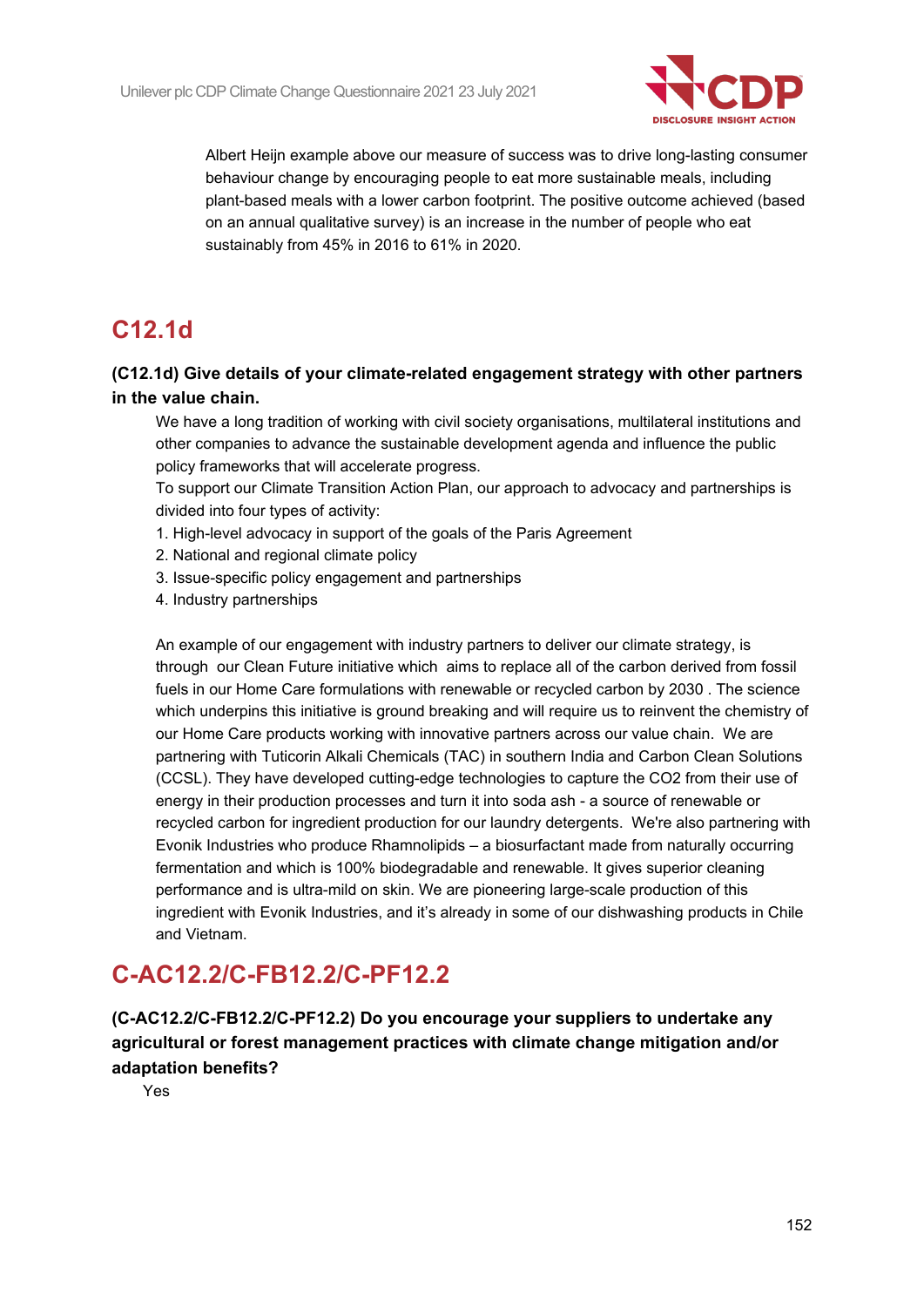

## **C-AC12.2a/C-FB12.2a/C-PF12.2a**

**(C-AC12.2a/C-FB12.2a/C-PF12.2a) Specify which agricultural or forest management practices with climate change mitigation and/or adaptation benefits you encourage your suppliers to undertake and describe your role in the implementation of each practice.**

## **Management practice reference number**

M<sub>P</sub>1

### **Management practice**

Biodiversity considerations

## **Description of management practice**

Practices include afforesting with native species suited to the site conditions and those that contribute to improvement and restoration of ecological connectivity.

## **Your role in the implementation**

**Procurement** 

## **Explanation of how you encourage implementation**

We work with our suppliers and other stakeholders to promote forest certification through our purchases. We give preference to supplies delivered through the Forest Stewardship Council (FSC) certification scheme and accept other national schemes under the framework of the Programme for the Endorsement of Forest Certification (PEFC).

## **Climate change related benefit**

Increasing resilience to climate change (adaptation) Increase carbon sink (mitigation)

## **Comment**

These practices encourage the capture of carbon from the atmosphere, whilst boosting resilience of biodiversity and ecosystem services that forest provided, such as habitat for biological pest control species and fuel wood for farmers.

#### **Management practice reference number**

MP19

### **Management practice**

Reforestation

#### **Description of management practice**

Practices include reforesting with native species suited to the site conditions and those that contribute to improvement and restoration of ecological connectivity. Practices to increase wood production and productivity: As an example, the PEFC standard requires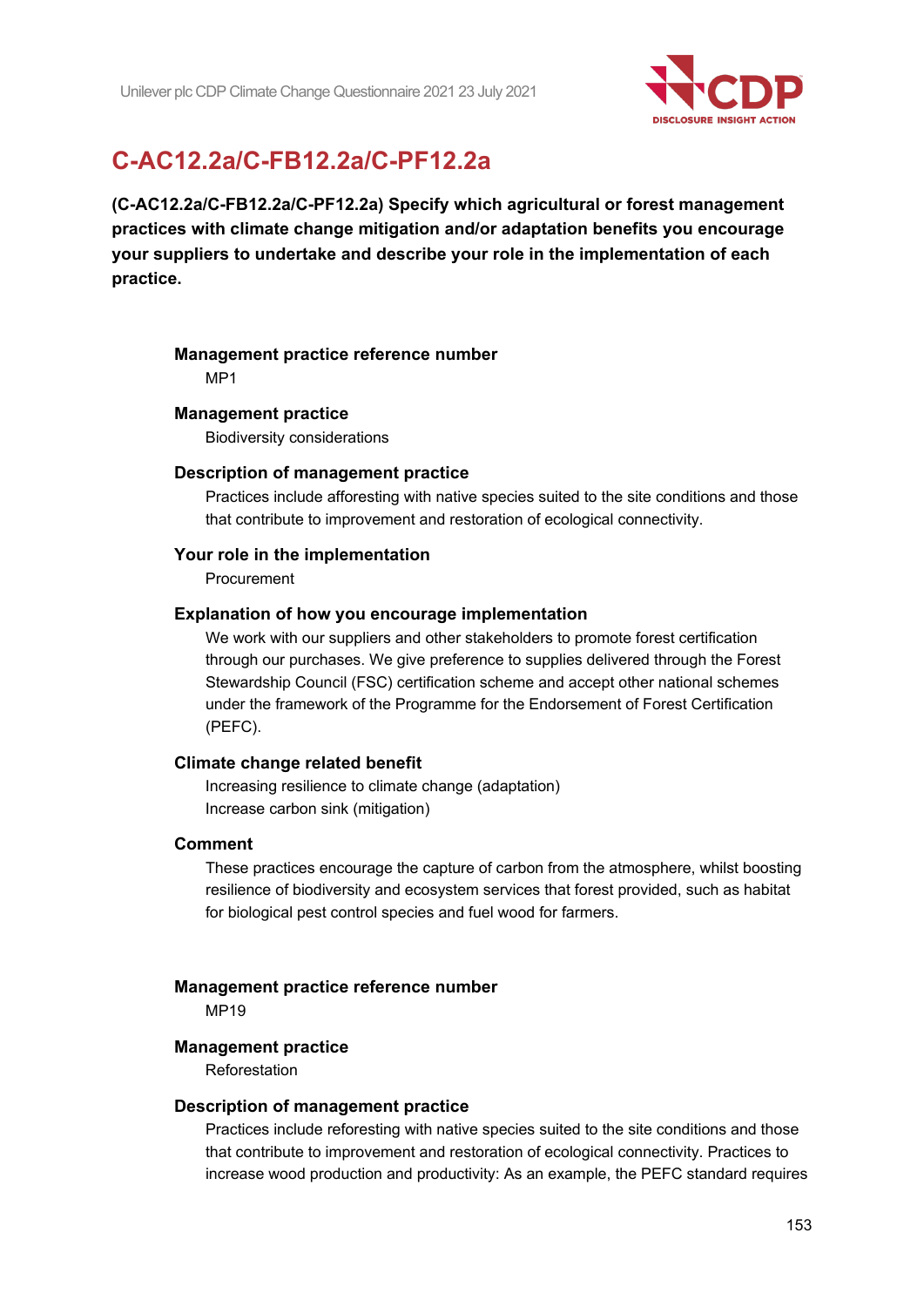

that regeneration, tending and harvesting operations are carried out in time, and in a way that does not reduce the productive capacity of the site.

## **Your role in the implementation**

Procurement

## **Explanation of how you encourage implementation**

We work with our suppliers and other stakeholders to promote forest certification through our purchases. We give preference to supplies delivered through the Forest Stewardship Council (FSC) certification scheme and accept other national schemes under the framework of the Programme for the Endorsement of Forest Certification (PEFC).

## **Climate change related benefit**

Increasing resilience to climate change (adaptation) Increase carbon sink (mitigation)

## **Comment**

These practices encourage the capture of carbon from the atmosphere, whilst boosting resilience of biodiversity and ecosystem services that forest provided, such as habitat for biological pest control species and fuel wood for farmers.

## **Management practice reference number**

MP15

## **Management practice**

Practices to increase wood production and forest productivity

#### **Description of management practice**

Practices to increase wood production and productivity: As an example, the PEFC standard requires that regeneration, tending and harvesting operations are carried out in time, and in a way that does not reduce the productive capacity of the site.

## **Your role in the implementation**

Procurement

#### **Explanation of how you encourage implementation**

We work with our suppliers and other stakeholders to promote forest certification through our purchases. We give preference to supplies delivered through the Forest Stewardship Council (FSC) certification scheme and accept other national schemes under the framework of the Programme for the Endorsement of Forest Certification (PEFC).

## **Climate change related benefit**

Increasing resilience to climate change (adaptation) Increase carbon sink (mitigation)

## **Comment**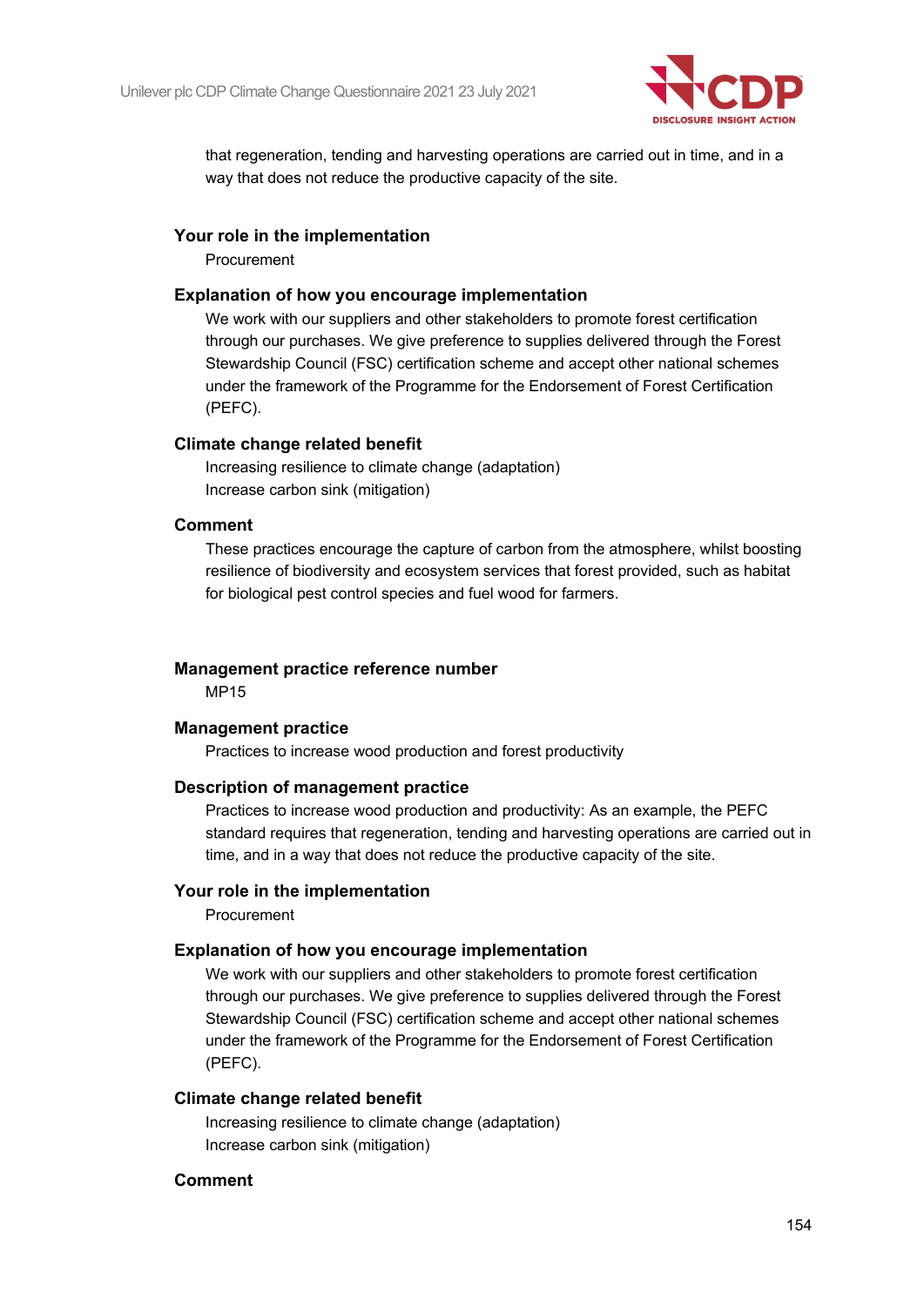

Practices to increase wood production and productivity: Such practices made foresters more economically resilient to future shocks and highly productive forests are better able to capture more carbon.

## **Management practice reference number**

MP1

### **Management practice**

Biodiversity considerations

### **Description of management practice**

The SAC and equivalent schemes, stipulate management requirements for biodiversity, natural resources and ecosystem services, like the need for a plan to manage

## **Your role in the implementation**

Knowledge sharing **Operational** Procurement

### **Explanation of how you encourage implementation**

Our role when sourcing against the SAC versus schemes recognised as equivalent with the principles and practices of sustainable agriculture differs.

Knowledge Sharing and Operational: For suppliers using Unilever's own code, an agronomic network of consultants implements the standard, through training and capacity building.

Procurement: For those suppliers of materials assured against external or industryrecognised standards, the demand Unilever procurement creates for sustainably grown materials, maintains and drives the uptake of these practices in the regions we source from.

#### **Climate change related benefit**

Increasing resilience to climate change (adaptation)

## **Comment**

Management provides supporting services to agricultural, like pollination by bees and other insects. By supporting biodiversity, agriculture is better able to cope with shocks that could undermine productivity.

**Management practice reference number** MP5

**Management practice** Composting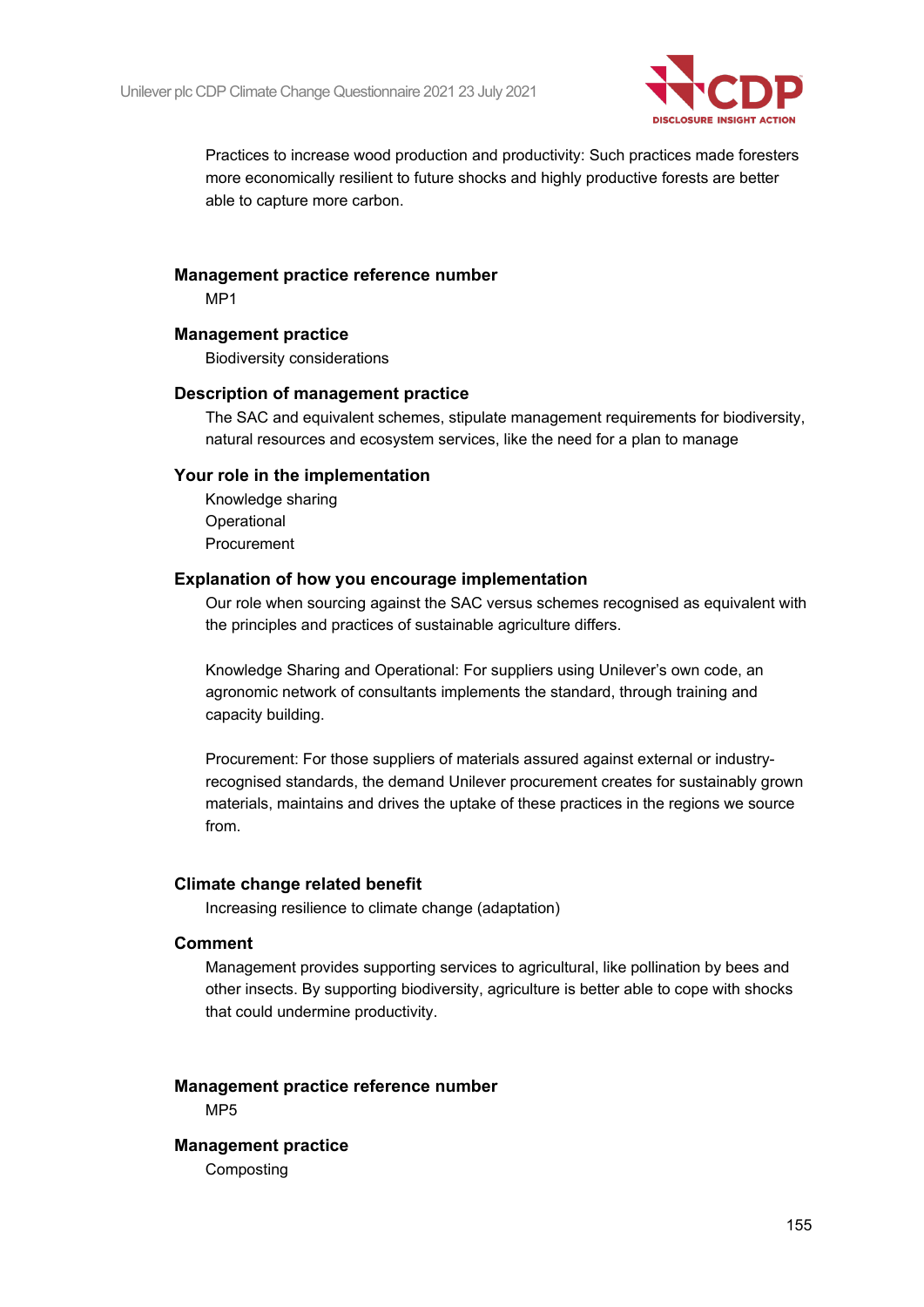

## **Description of management practice**

Some of the standards recognised by us have requirements for the production, application, handling and storage of compost. An example of a composting requirement is for the location of the storage area to be a safe distance from living quarters and waterways.

## **Your role in the implementation**

Knowledge sharing **Operational** Procurement

## **Explanation of how you encourage implementation**

Our role when sourcing against the SAC versus schemes recognised as equivalent with the principles and practices of sustainable agriculture differs.

Knowledge Sharing and Operational: For suppliers using Unilever's own code, an agronomic network of consultants implements the standard, through training and capacity building.

Procurement: For those suppliers of materials assured against external or industryrecognised standards, the demand Unilever procurement creates for sustainably grown materials, maintains and drives the uptake of these practices in the regions we source from.

## **Climate change related benefit**

Reduced demand for fossil fuel (adaptation) Reduced demand for fertilizers (adaptation)

## **Comment**

As an alternative to the use of synthetic fertilizers, this practice would reduce their use and the emissions attributed to fossil fuels used in production of the product.

## **Management practice reference number**

MP3

#### **Management practice**

Contour farming

## **Description of management practice**

As an example, farmers implementing the SAC are encouraged to use apply contour farming to mitigate soil erosion.

## **Your role in the implementation**

Knowledge sharing **Operational** Procurement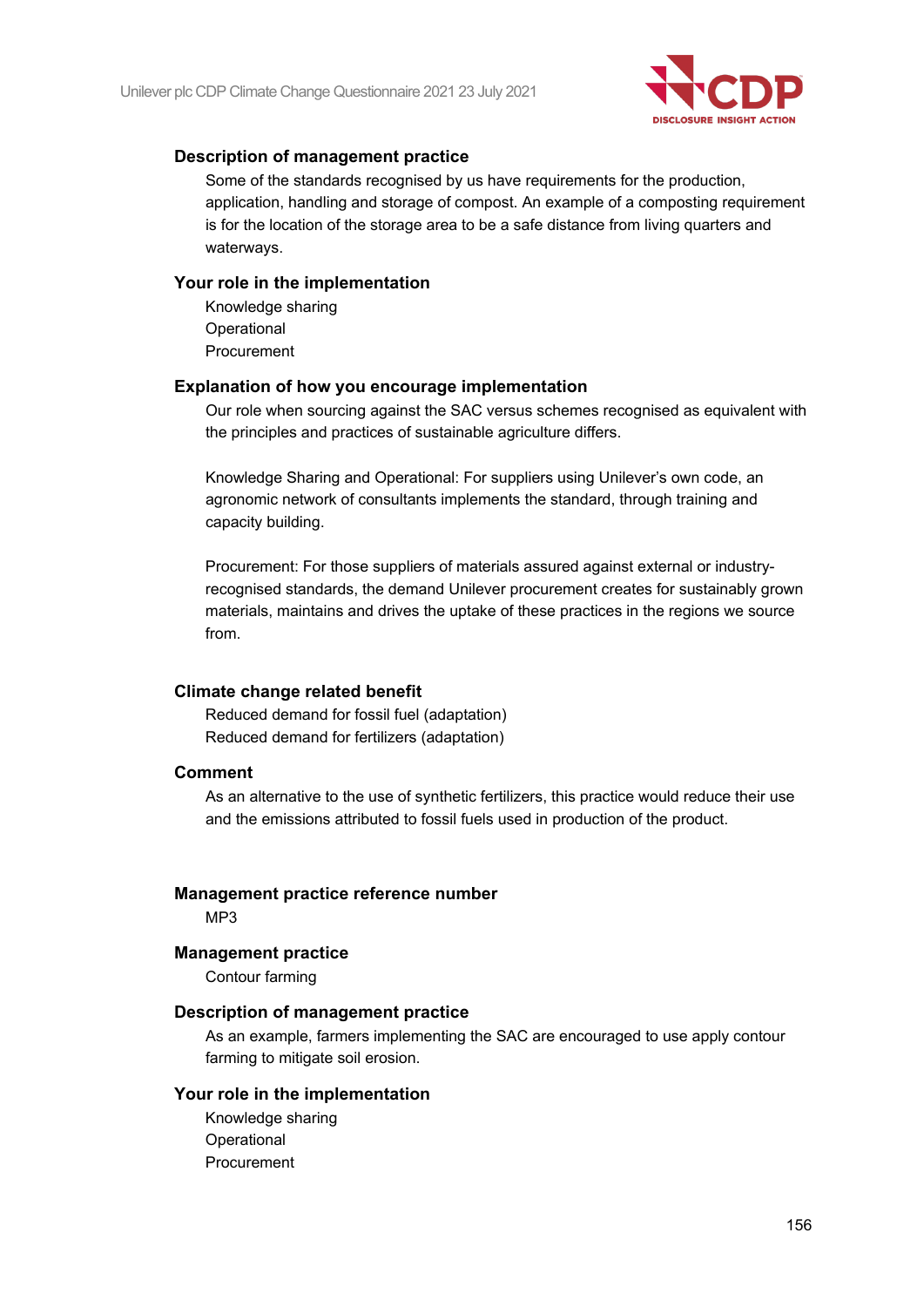

## **Explanation of how you encourage implementation**

Our role when sourcing against the SAC versus schemes recognised as equivalent with the principles and practices of sustainable agriculture differs.

Knowledge Sharing and Operational: For suppliers using Unilever's own code, an agronomic network of consultants implements the standard, through training and capacity building.

Procurement: For those suppliers of materials assured against external or industryrecognised standards, the demand Unilever procurement creates for sustainably grown materials, maintains and drives the uptake of these practices in the regions we source from.

## **Climate change related benefit**

Reduced demand for fossil fuel (adaptation) Reduced demand for fertilizers (adaptation)

## **Comment**

By reducing the risk of soil erosion and consequent loss of valuable nutrients, contour farming reduces overall fertilizer use.

### **Management practice reference number**

MP10

## **Management practice**

Integrated pest management

### **Description of management practice**

As an example, farmers implementing the SAC are required to incorporate crop rotation into their integrated pest management plan.

## **Your role in the implementation**

Knowledge sharing **Operational** Procurement

#### **Explanation of how you encourage implementation**

Our role when sourcing against the SAC versus schemes recognised as equivalent with the principles and practices of sustainable agriculture differs.

Knowledge Sharing and Operational: For suppliers using Unilever's own code, an agronomic network of consultants implements the standard, through training and capacity building.

Procurement: For those suppliers of materials assured against external or industryrecognised standards, the demand Unilever procurement creates for sustainably grown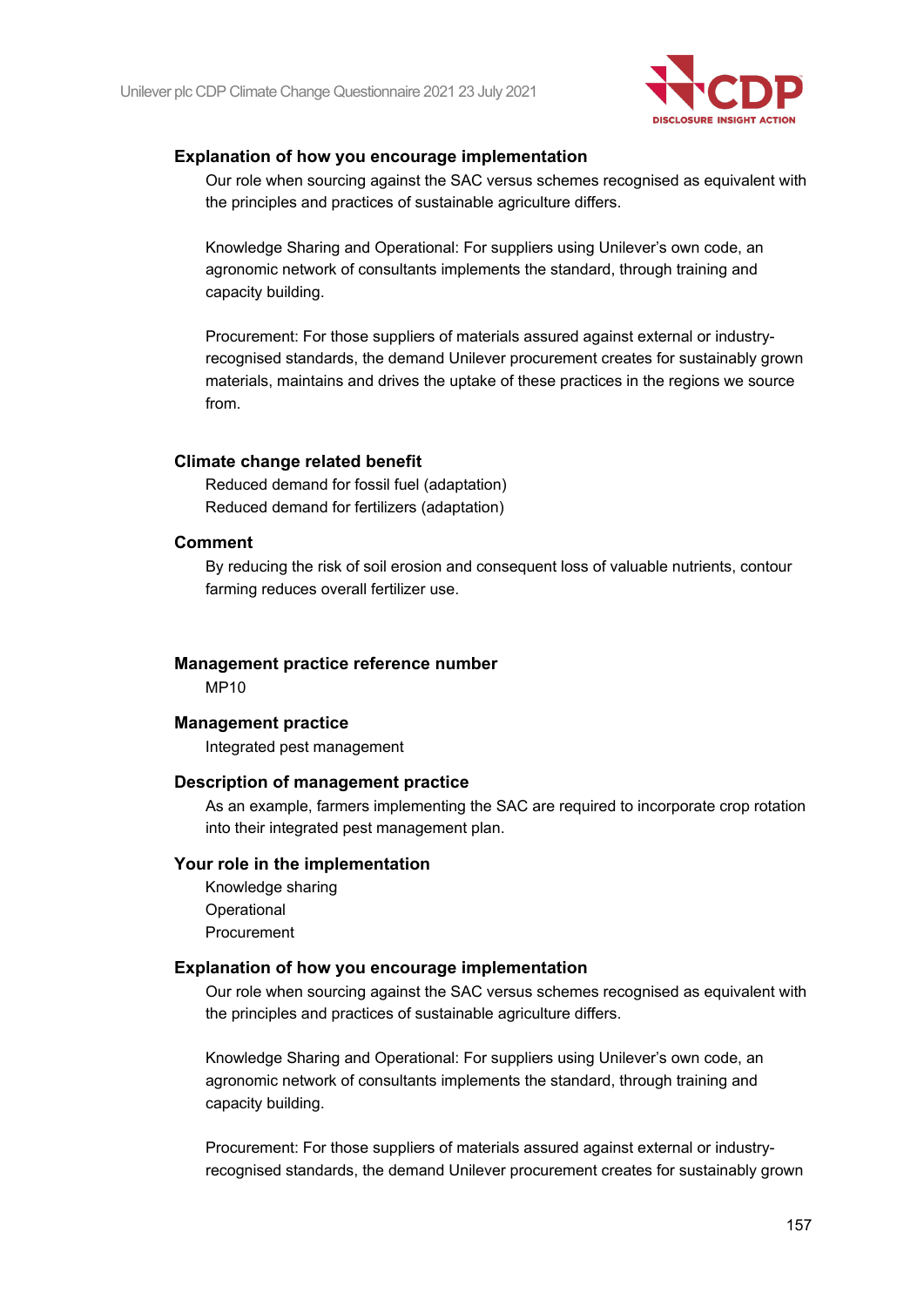

materials, maintains and drives the uptake of these practices in the regions we source from.

## **Climate change related benefit**

Reduced demand for fossil fuel (adaptation) Reduced demand for fertilizers (adaptation) Reduced demand for pesticides (adaptation)

### **Comment**

This activity is beneficial for preventing the build-up of particular pests and improving soil fertility, by rotating crops that have different nutrient requirements. As such, it may reduce the demand for synthetic fertilizers and pesticides, and their associated reliance on fossil fuels in production of these.

### **Management practice reference number**

MP5

### **Management practice**

Efficient equipment use

### **Description of management practice**

Most standards require farmers have an energy management plan to identify, management and monitor energy use to gain efficiencies.

#### **Your role in the implementation**

Knowledge sharing **Operational** Procurement

#### **Explanation of how you encourage implementation**

Our role when sourcing against the SAC versus schemes recognised as equivalent with the principles and practices of sustainable agriculture differs.

Knowledge Sharing and Operational: For suppliers using Unilever's own code, an agronomic network of consultants implements the standard, through training and capacity building.

Procurement: For those suppliers of materials assured against external or industryrecognised standards, the demand Unilever procurement creates for sustainably grown materials, maintains and drives the uptake of these practices in the regions we source from.

## **Climate change related benefit**

Emissions reductions (mitigation) Reduced demand for fossil fuel (adaptation)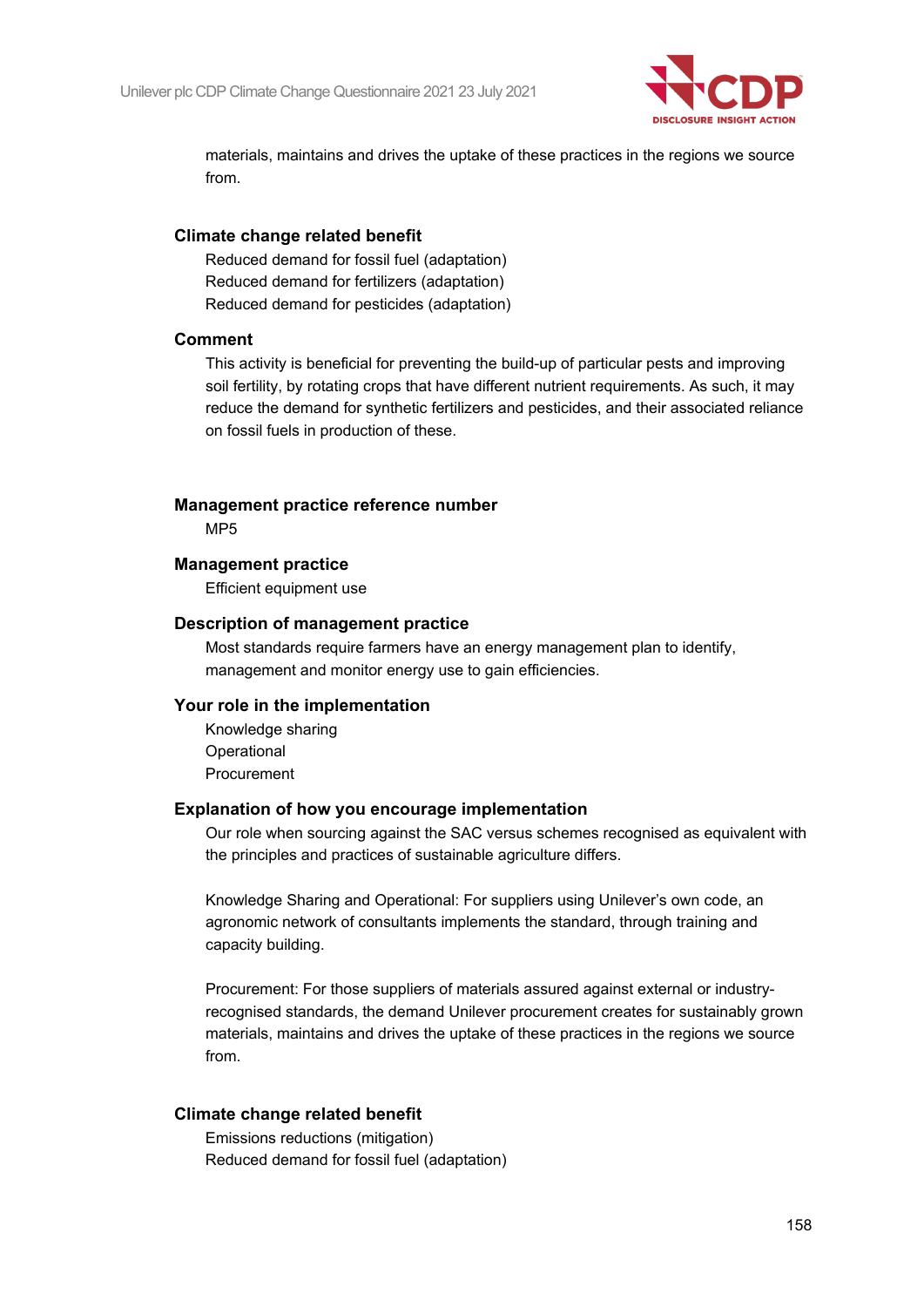

## **Comment**

Reducing energy use will have a direct reduction in emissions associated with generation and fossil fuels implicated in this.

## **Management practice reference number**

MP6

## **Management practice**

Equipment maintenance and calibration

## **Description of management practice**

As an example, farmers implementing the SAC are required to maintain and calibrate their machinery to ensure desired flow rates and distribution patterns are delivered.

## **Your role in the implementation**

Knowledge sharing **Operational** Procurement

## **Explanation of how you encourage implementation**

Our role when sourcing against the SAC versus schemes recognised as equivalent with the principles and practices of sustainable agriculture differs.

Knowledge Sharing and Operational: For suppliers using Unilever's own code, an agronomic network of consultants implements the standard, through training and capacity building.

Procurement: For those suppliers of materials assured against external or industryrecognised standards, the demand Unilever procurement creates for sustainably grown materials, maintains and drives the uptake of these practices in the regions we source from.

## **Climate change related benefit**

Emissions reductions (mitigation) Reduced demand for fossil fuel (adaptation) Reduced demand for fertilizers (adaptation) Reduced demand for pesticides (adaptation)

## **Comment**

This practice would optimise use of inputs, thus avoiding wastage and leading to the associated climate change benefits.

## **Management practice reference number** MP8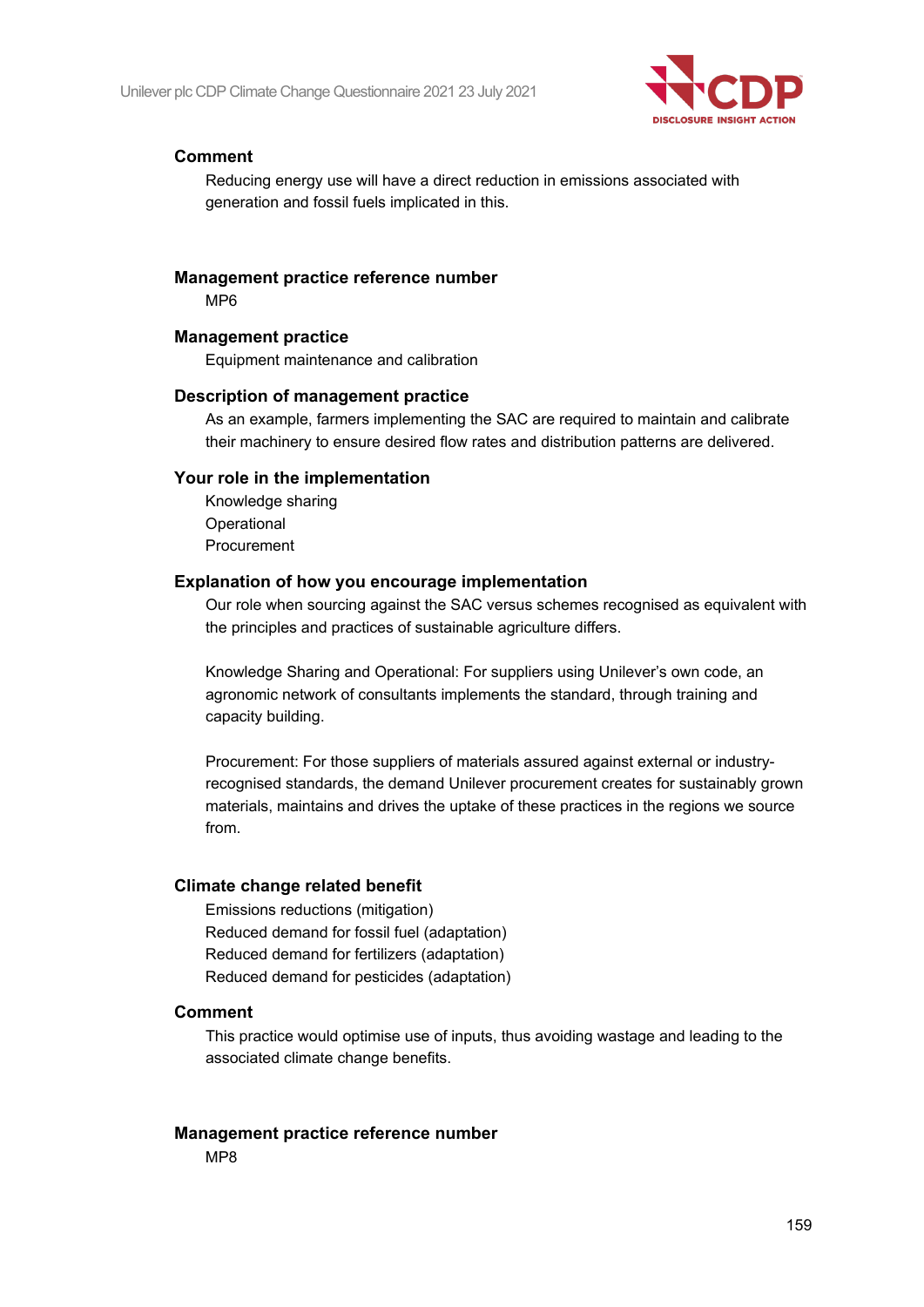Unilever plc CDP Climate Change Questionnaire 2021 23 July 2021



## **Management practice**

Fertilizer management

## **Description of management practice**

As an example, farmers implementing the SAC are required to take crop needs into account at all stages of growth and use this to design the Nutrient Management Plan.

## **Your role in the implementation**

Knowledge sharing **Operational** Procurement

## **Explanation of how you encourage implementation**

Our role when sourcing against the SAC versus schemes recognised as equivalent with the principles and practices of sustainable agriculture differs.

Knowledge Sharing and Operational: For suppliers using Unilever's own code, an agronomic network of consultants implements the standard, through training and capacity building.

Procurement: For those suppliers of materials assured against external or industryrecognised standards, the demand Unilever procurement creates for sustainably grown materials, maintains and drives the uptake of these practices in the regions we source from.

## **Climate change related benefit**

Emissions reductions (mitigation) Reduced demand for fossil fuel (adaptation) Reduced demand for fertilizers (adaptation)

## **Comment**

Management would reduce emissions released through over-application of synthetic fertilisers and the emissions attributed to fossil fuels used in production of the product.

## **Management practice reference number**

MP9

## **Management practice**

Fire control

## **Description of management practice**

As an example, farmers implementing the SAC must not use fire for land preparation or in-field disposal of harvest residues.

## **Your role in the implementation**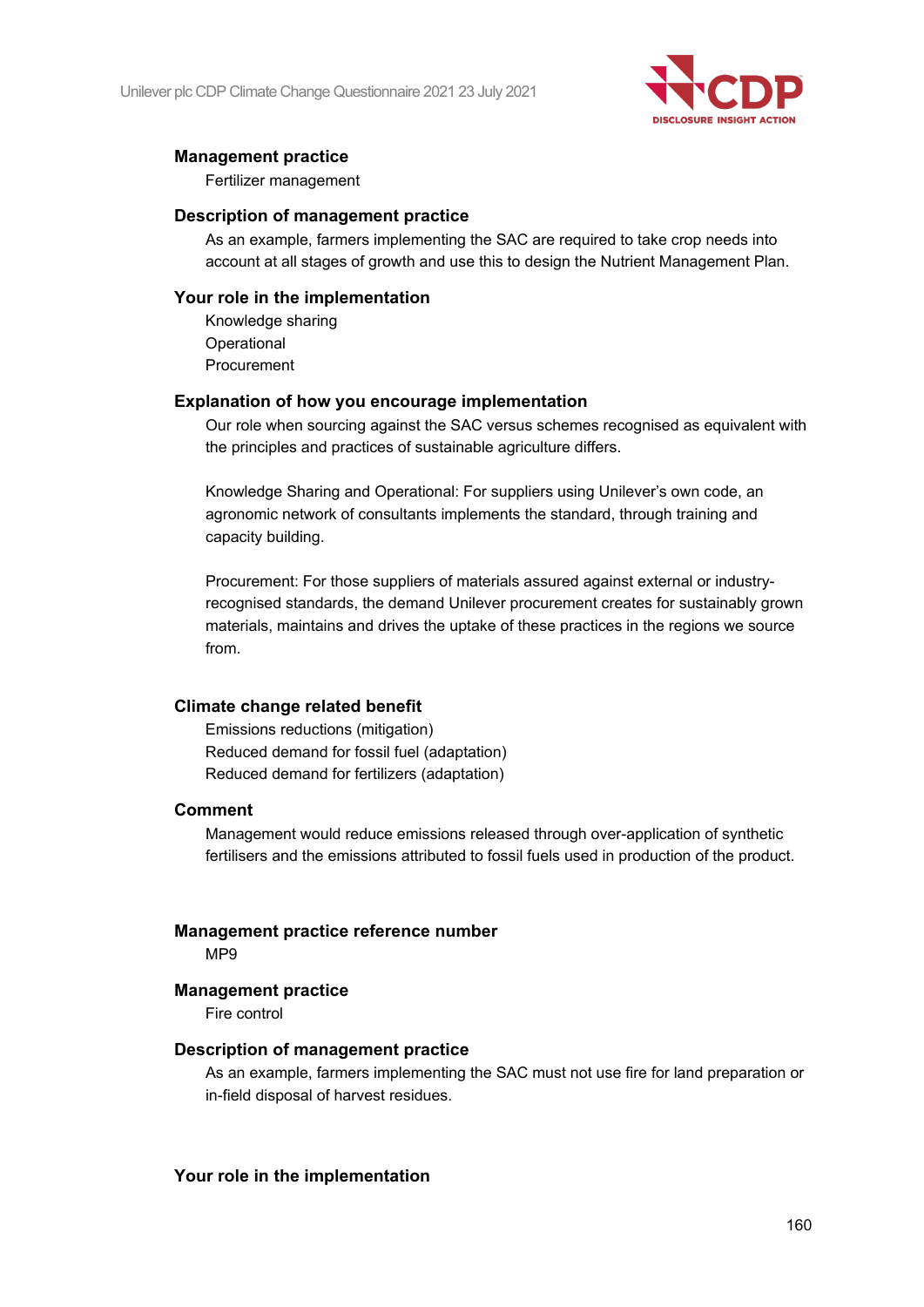

Knowledge sharing **Operational** Procurement

## **Explanation of how you encourage implementation**

Our role when sourcing against the SAC versus schemes recognised as equivalent with the principles and practices of sustainable agriculture differs.

Knowledge Sharing and Operational: For suppliers using Unilever's own code, an agronomic network of consultants implements the standard, through training and capacity building.

Procurement: For those suppliers of materials assured against external or industryrecognised standards, the demand Unilever procurement creates for sustainably grown materials, maintains and drives the uptake of these practices in the regions we source from.

## **Climate change related benefit**

Emissions reductions (mitigation)

## **Comment**

By avoiding use of fire in farming practices, atmospheric pollution and associated emission would be avoided.

## **Management practice reference number**

MP11

## **Management practice**

Governmental or institutional policies and programs

## **Description of management practice**

As an example, farmers implementing the SAC must comply with legal requirements applicable to the country of production. This could apply to laws prohibiting illegal deforestation.

Please ignore the management practice reference number. This is an additional management practice not already highlighted in 4.4a.

## **Your role in the implementation**

Knowledge sharing **Operational** Procurement

## **Explanation of how you encourage implementation**

Our role when sourcing against the SAC versus schemes recognised as equivalent with the principles and practices of sustainable agriculture differs.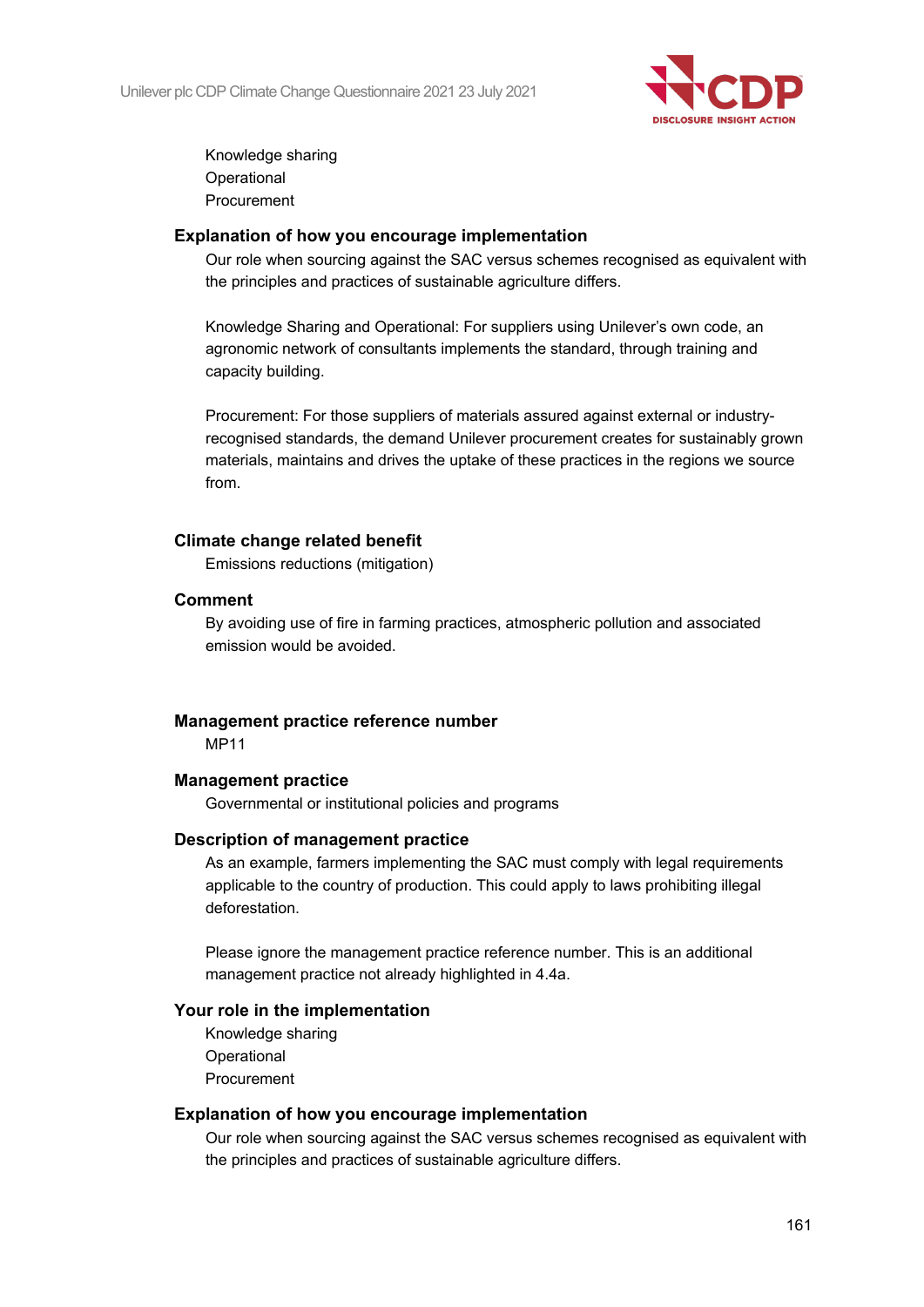

Knowledge Sharing and Operational: For suppliers using Unilever's own code, an agronomic network of consultants implements the standard, through training and capacity building.

Procurement: For those suppliers of materials assured against external or industryrecognised standards, the demand Unilever procurement creates for sustainably grown materials, maintains and drives the uptake of these practices in the regions we source from.

## **Climate change related benefit**

Emissions reductions (mitigation) Increasing resilience to climate change (adaptation)

## **Comment**

Legal compliance that prevents environmental damage and exploitation of resources has general benefits to ensuring resilience of the farming system is maintained and that emissions associated with activities like land use change from illegal deforestation are avoided.

## **Management practice reference number**

MP10

## **Management practice**

Integrated pest management

## **Description of management practice**

As an example, farmers implementing the SAC must produce a plan that incorporate IPM principles of prevention, observation and intervention.

## **Your role in the implementation**

Knowledge sharing **Operational** 

#### **Explanation of how you encourage implementation**

Our role when sourcing against the SAC versus schemes recognised as equivalent with the principles and practices of sustainable agriculture differs.

Knowledge Sharing and Operational: For suppliers using Unilever's own code, an agronomic network of consultants implements the standard, through training and capacity building.

Procurement: For those suppliers of materials assured against external or industryrecognised standards, the demand Unilever procurement creates for sustainably grown materials, maintains and drives the uptake of these practices in the regions we source from.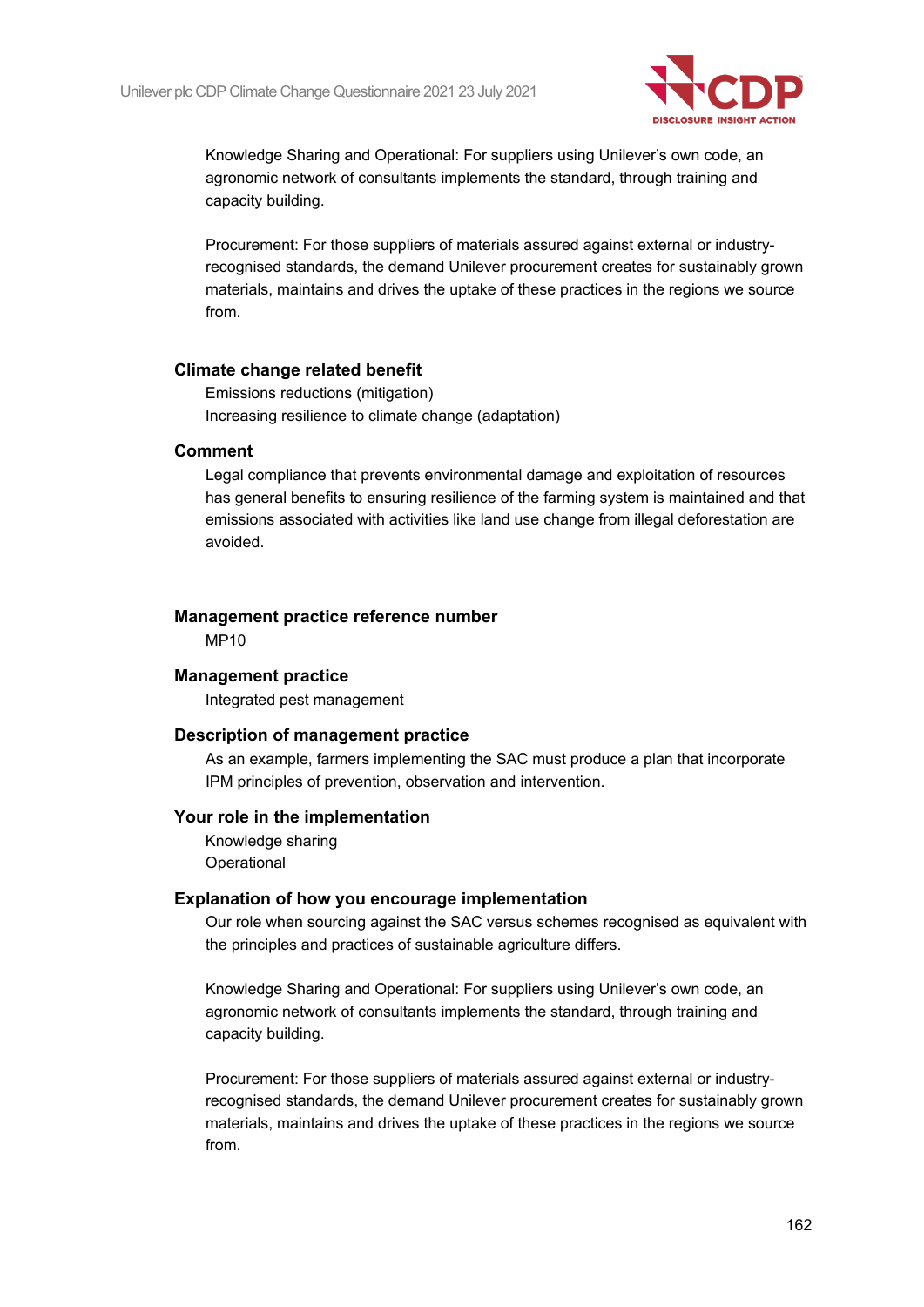

## **Climate change related benefit**

Reduced demand for pesticides (adaptation)

## **Comment**

Adoption of this approach ensures that precautionary measures inform the application of pesticides and that pesticide use is reduced through the opting for preventative measures or biological agents.

## **Management practice reference number**

MP13

## **Management practice**

Land use change

## **Description of management practice**

As an example, farmers implementing the SAC may not convert high conservation value / high ecological value or high carbon stock land to farmland.

Please ignore the management practice reference number. This is an additional management practice not already highlighted in 4.4a.

## **Your role in the implementation**

Knowledge sharing **Operational Procurement** 

## **Explanation of how you encourage implementation**

Our role when sourcing against the SAC versus schemes recognised as equivalent with the principles and practices of sustainable agriculture differs.

Knowledge Sharing and Operational: For suppliers using Unilever's own code, an agronomic network of consultants implements the standard, through training and capacity building.

Procurement: For those suppliers of materials assured against external or industryrecognised standards, the demand Unilever procurement creates for sustainably grown materials, maintains and drives the uptake of these practices in the regions we source from.

## **Climate change related benefit**

Emissions reductions (mitigation)

## **Comment**

By preventing conversion of natural or semi-natural land uses to agriculture, the release of stored carbon will be avoided.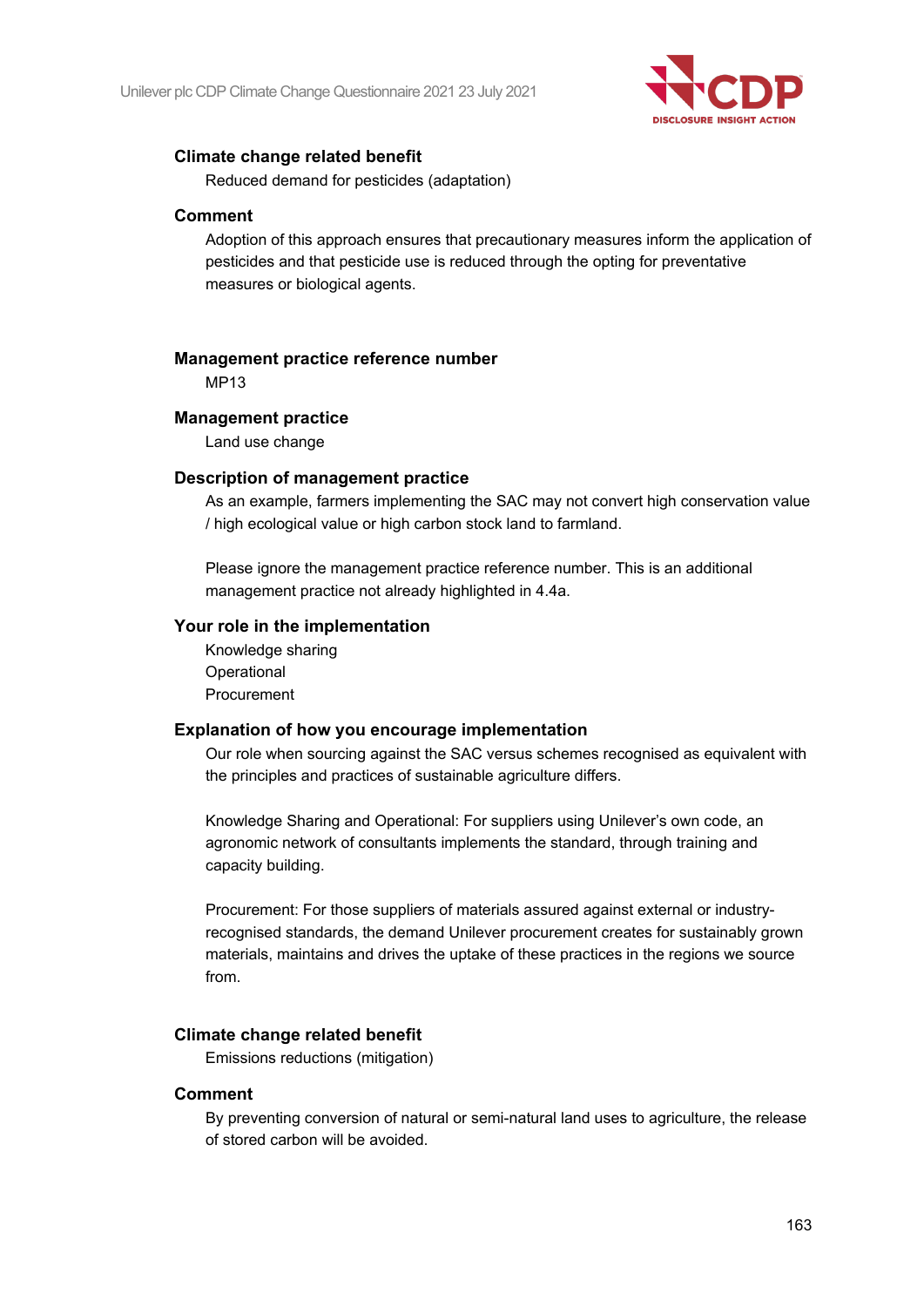

## **Management practice reference number**

MP18

## **Management practice**

Reducing energy use

## **Description of management practice**

As an example, farmers implementing the SAC must develop an energy management plan to reduce energy consumption.

## **Your role in the implementation**

Knowledge sharing **Operational** Procurement

## **Explanation of how you encourage implementation**

Our role when sourcing against the SAC versus schemes recognised as equivalent with the principles and practices of sustainable agriculture differs.

Knowledge Sharing and Operational: For suppliers using Unilever's own code, an agronomic network of consultants implements the standard, through training and capacity building.

Procurement: For those suppliers of materials assured against external or industryrecognised standards, the demand Unilever procurement creates for sustainably grown materials, maintains and drives the uptake of these practices in the regions we source from.

## **Climate change related benefit**

Emissions reductions (mitigation)

## **Comment**

This will directly reduce emissions of the farm operation, given the emissions associated with upstream energy generation, where fossil fuel-derived sources are concerned.

## **Management practice reference number**

MP15

## **Management practice**

Timing of farm operations

## **Description of management practice**

As an example, the timing of application of nutrients should consider weather conditions, to avoid runoff and loss of nutrient to rivers.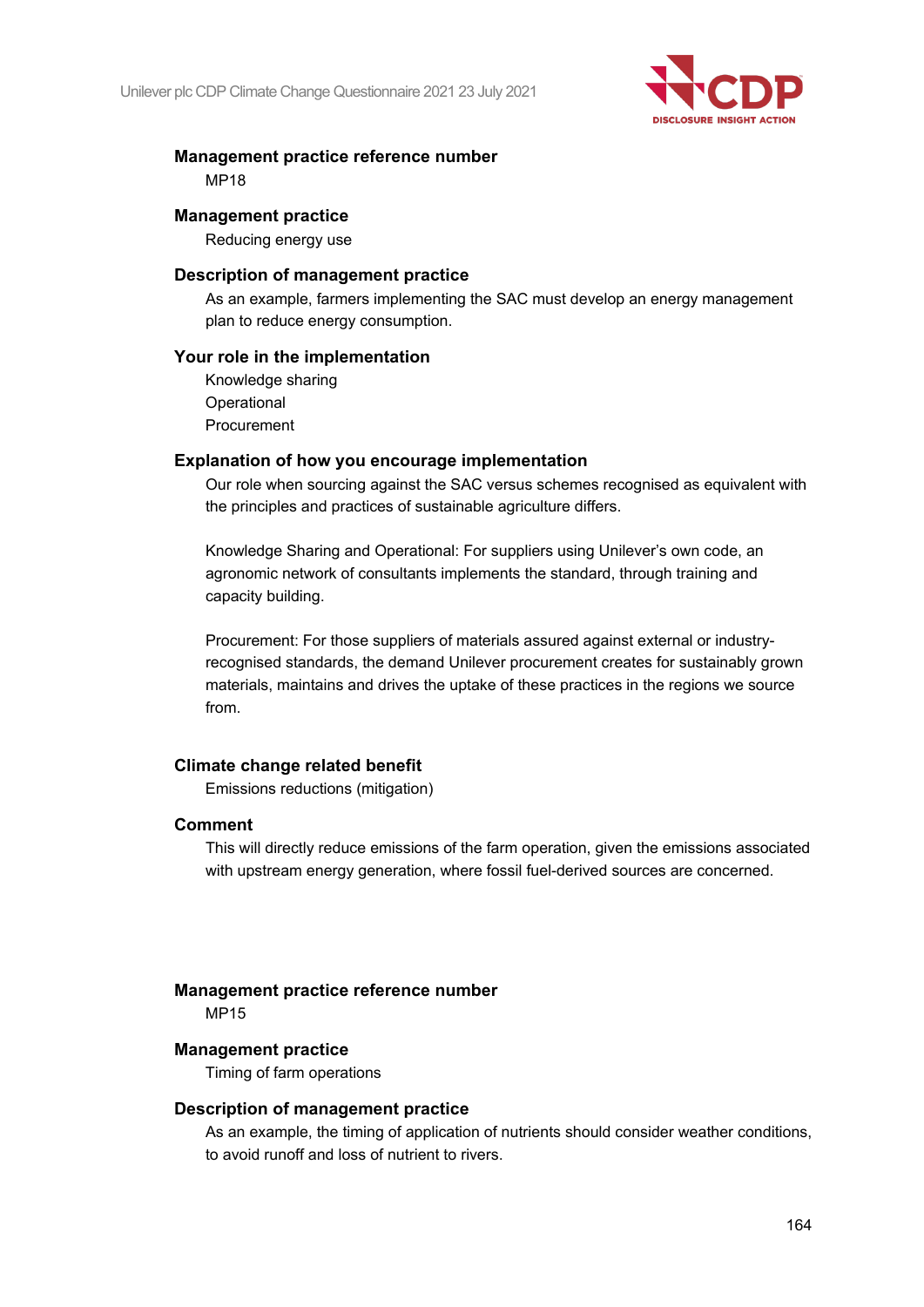

Please ignore the management practice reference number. This is an additional management practice not already highlighted in 4.4a.

## **Your role in the implementation**

Knowledge sharing **Operational** Procurement

## **Explanation of how you encourage implementation**

Our role when sourcing against the SAC versus schemes recognised as equivalent with the principles and practices of sustainable agriculture differs.

Knowledge Sharing and Operational: For suppliers using Unilever's own code, an agronomic network of consultants implements the standard, through training and capacity building.

Procurement: For those suppliers of materials assured against external or industryrecognised standards, the demand Unilever procurement creates for sustainably grown materials, maintains and drives the uptake of these practices in the regions

## **Climate change related benefit**

Reduced demand for fertilizers (adaptation)

## **Comment**

By timing the use of inputs to account for external factors, the wastage of inputs is avoided, thus avoiding the need for further application.

## **C-AC12.2b/C-FB12.2b/C-PF12.2b**

**(C-AC12.2b/C-FB12.2b/C-PF12.2b) Do you collect information from your suppliers about the outcomes of any implemented agricultural/forest management practices you have encouraged?**

Yes

## **C12.3**

**(C12.3) Do you engage in activities that could either directly or indirectly influence public policy on climate-related issues through any of the following?**

Direct engagement with policy makers Trade associations Funding research organizations

## **C12.3a**

## **(C12.3a) On what issues have you been engaging directly with policy makers?**

| l Focus of           | <b>Corporate Details of engagement</b> | <b>Proposed legislative solution</b> |
|----------------------|----------------------------------------|--------------------------------------|
| legislation position |                                        |                                      |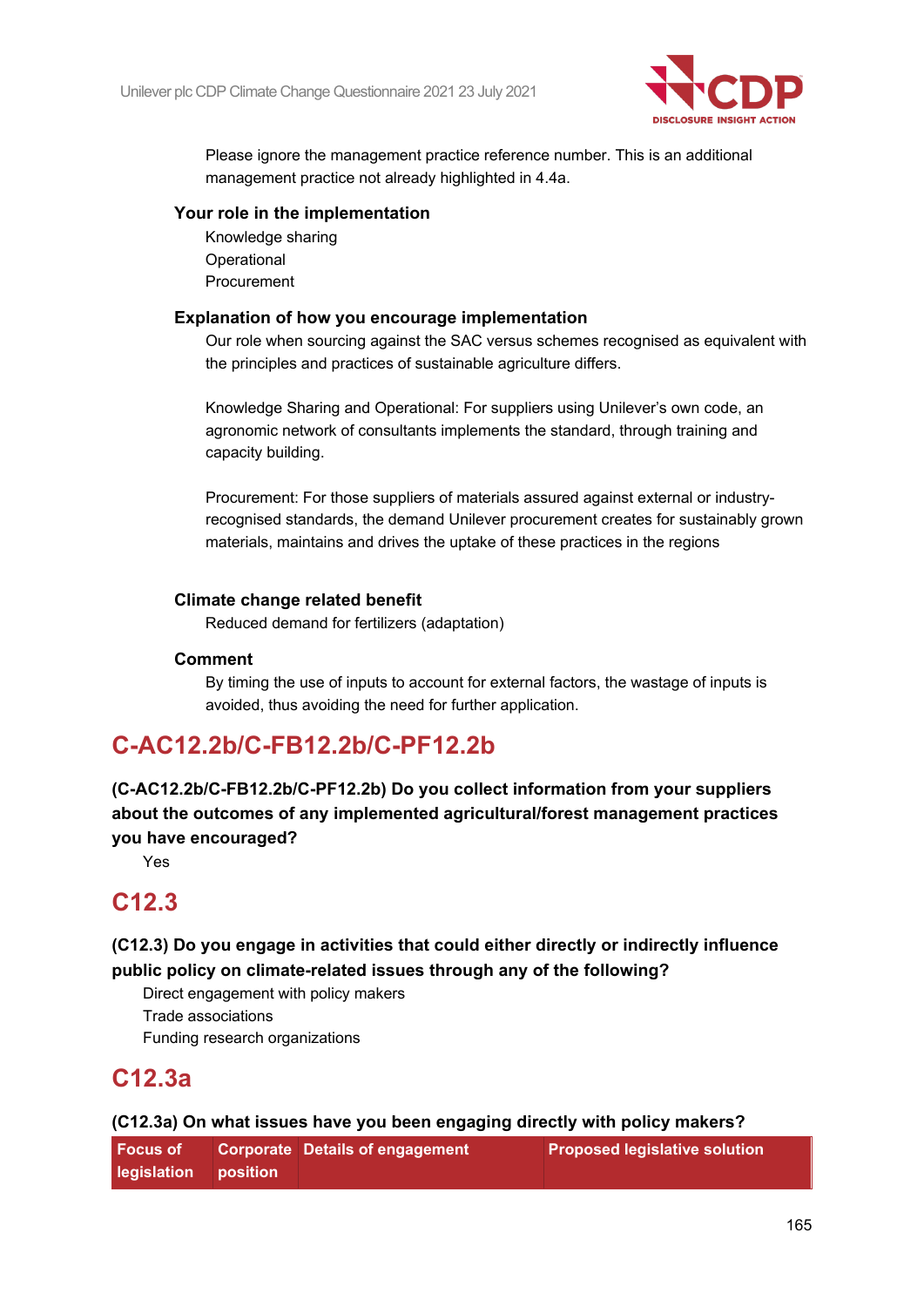

| Cap and | Support | Unilever has publicly supported        | Unilever believes that carbon pricing   |
|---------|---------|----------------------------------------|-----------------------------------------|
| trade   |         | calls for carbon pricing and           | is a fundamental part of the global     |
|         |         | previously introduced an internal      | response to climate change. Unilever    |
|         |         | carbon price in our investment         | also recognises that without it, we are |
|         |         | decisions. Unilever has also           | unlikely to be able to meet our own     |
|         |         | signed a number of statements in       | greenhouse gas reduction targets. By    |
|         |         | support of carbon pricing, for         | signing the World Bank carbon           |
|         |         | example the Prince of Wales's          | pricing statement, Unilever has         |
|         |         | Corporate Leaders Group Carbon         | added its name to governments and       |
|         |         | Price Communiqué, the World            | companies calling for a strengthening   |
|         |         | Bank statement on carbon pricing       | of carbon pricing policies to redirect  |
|         |         | and we are part of the UN Global       | investment commensurate with the        |
|         |         | <b>Compact Carbon Pricing</b>          | scale of the climate challenge;         |
|         |         | Coalition. At COP 2015 in Paris,       | bringing forward and strengthening      |
|         |         | Unilever was part of the We Mean       | the implementation of existing carbon   |
|         |         | <b>Business Coalition which called</b> | pricing policies to better manage       |
|         |         | for a Price on Carbon as a key         | investment risks and opportunities;     |
|         |         | policy ask. Unilever has also          | and enhancing cooperation to share      |
|         |         | consistently called for a price on     | information, expertise and lessons      |
|         |         | carbon, for example in at the          | learned on developing and               |
|         |         | World Bank for the Carbon Pricing      | implementing carbon pricing through     |
|         |         | Leadership Coalition in April 2016.    | various "readiness" platforms.          |
|         |         | Unilever also participated in the      |                                         |
|         |         | High Level Assembly of the CPLC        |                                         |
|         |         | in April 2018, and the Global          |                                         |
|         |         | Commission on the Economy and          |                                         |
|         |         | Climate whose policy                   |                                         |
|         |         | recommendations include carbon         |                                         |
|         |         | pricing. We have engaged               |                                         |
|         |         | finance ministers and heads of         |                                         |
|         |         | state through our leadership, on       |                                         |
|         |         | the need for carbon pricing as a       |                                         |
|         |         | key policy solution to address         |                                         |
|         |         | climate change, for example at         |                                         |
|         |         | the World Economic Forum's             |                                         |
|         |         | CEO Climate Leaders Group at           |                                         |
|         |         | Davos.                                 |                                         |
|         |         | In 2019, we welcomed the report        |                                         |
|         |         | of the High Level Commission on        |                                         |
|         |         | Carbon Pricing and                     |                                         |
|         |         | Competitiveness, which showed          |                                         |
|         |         | there was little evidence to           |                                         |
|         |         | support the view that carbon           |                                         |
|         |         | pricing damaged competitiveness        |                                         |
|         |         | - and that potential risks could be    |                                         |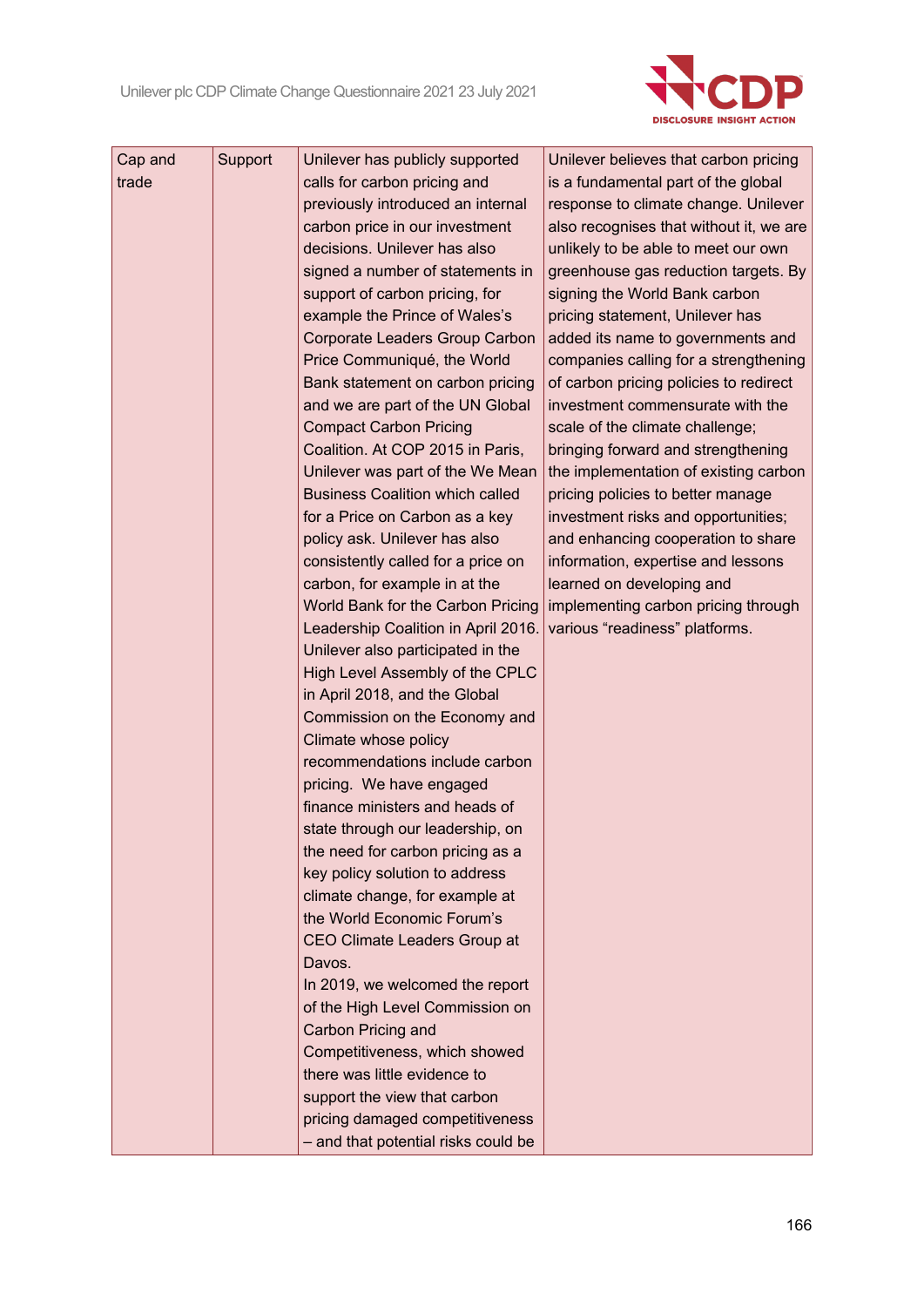

|                            |         | overcome by smart policy design.                                                                                                                                                                                                                                                                                                                                                                                                                                                                                                                                                                                                                                                                                                                                                                                                                                                                                                                                                                                                                                                      |                                                                                                                                                                                                                                                                                                                                                                                                                                                                                                                                                                                                                                                                                                                                                                                                                                                                      |
|----------------------------|---------|---------------------------------------------------------------------------------------------------------------------------------------------------------------------------------------------------------------------------------------------------------------------------------------------------------------------------------------------------------------------------------------------------------------------------------------------------------------------------------------------------------------------------------------------------------------------------------------------------------------------------------------------------------------------------------------------------------------------------------------------------------------------------------------------------------------------------------------------------------------------------------------------------------------------------------------------------------------------------------------------------------------------------------------------------------------------------------------|----------------------------------------------------------------------------------------------------------------------------------------------------------------------------------------------------------------------------------------------------------------------------------------------------------------------------------------------------------------------------------------------------------------------------------------------------------------------------------------------------------------------------------------------------------------------------------------------------------------------------------------------------------------------------------------------------------------------------------------------------------------------------------------------------------------------------------------------------------------------|
| Energy<br>efficiency       | Support | Unilever advocated, as part of a<br>coalition coordinated by Transport<br>& Environment, for a<br>strengthening of EU efficiency<br>targets for trucks. A joint letter<br>requesting a high level of ambition<br>was well received and resulted in<br>draft proposals significantly more<br>ambitious than those for which the<br>haulage industry had asked.<br>In 2017 we were part of the CEPS<br>Circular Economy Task Force<br>which produced its report in 2018<br>with a number of<br>recommendations to drive<br>resource efficiency including<br>energy efficiency in the EU.<br>Through the EU Alliance to Save<br>Energy, EUASE, Unilever has<br>called for recognition that energy<br>efficiency can drive forward the<br>EU's competitiveness, energy<br>security and climate change<br>objectives, and for ambitious<br>energy efficiency targets for 2030.<br>In the US, Unilever has signed the<br><b>BICEP</b> (Business for Innovative<br>Climate and Energy Policy)<br>Climate Declaration, which<br>specifically mentions the<br>importance of energy efficiency. | Energy efficiency measures, for<br>example those that encourage the<br>purchase and installation of more<br>efficient boilers and appliances, will<br>be critical to enabling a lower<br>greenhouse gas impact across<br>Unilever's product lifecycle. This is<br>why Unilever has supported energy<br>efficiency policies through<br>organisations like EUASE and<br>BICEP.<br>Unilever believes that policy<br>measures that incentivise, or indeed<br>mandate, energy efficiency<br>improvements have the potential to<br>reduce greenhouse gas emissions<br>cost effectively as well as create jobs<br>and improve resilience to future high<br>or volatile energy prices.<br>Specifically, we support emissions<br>performance standards in power<br>generation and the tightening of<br>energy efficiency standards for<br>vehicles, appliances and buildings. |
| Clean energy<br>generation | Support | Unilever supports renewable<br>energy initiatives that deliver<br>benefits on a lifecycle basis,<br>helping to combat climate change<br>and reduce dependency on fossil<br>fuels. We are part of the RE100<br>campaign where we commit to<br>100% renewable energy and<br>advocate for policies to support<br>widespread adoption of<br>renewables. In 2020 we<br>announced targets to source                                                                                                                                                                                                                                                                                                                                                                                                                                                                                                                                                                                                                                                                                         | As a member of the groups such as<br>the World Business Council for<br>Sustainable Development, the RE100<br>campaign, the EU Corporate Leaders<br>Group on Climate Change and the<br><b>Global Commission on the Economy</b><br>and Climate, we have called for<br>legislative measures including: • The<br>introduction of carbon pricing,<br>including the removal of fossil fuel<br>subsidies. • Incentives to support the<br>development of clean energy                                                                                                                                                                                                                                                                                                                                                                                                        |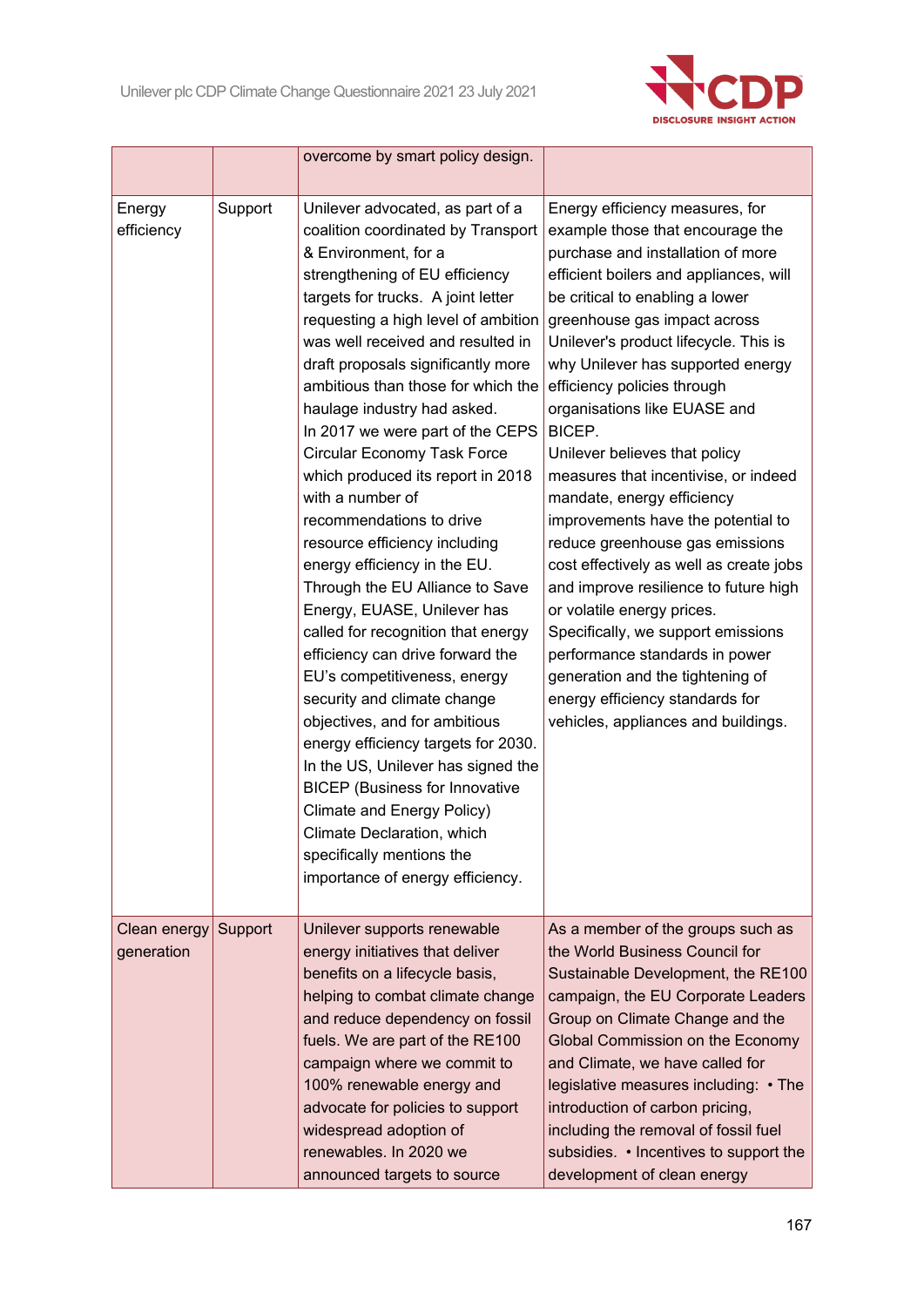

100% of our energy across our operations from renewable sources by 2030 (this supersedes our previous target of sourcing 40% of our energy across our operations from renewable sources by 2020); as of January 2020, 100% of Unilever's grid electricity is from renewable sources across all factories, offices, R&D facilities, data centres, warehouses and distribution centres.; in 2020 we eliminated direct coal from our energy mix; and in order to achieve our target of net zero emissions by 2030, we set out to directly support the generation of more renewable energy than we consume and make the surplus available to the wider value chain in which we operate. We also generate our own power at sites in 23 countries. In the US, Unilever has signed the BICEP (Business for Innovative Climate and Energy Policy) Climate Declaration, which specifically mentions the importance of clean energy generation and renewable energy. In 2020, we were part of an RE100 campaign calling for a higher renewable energy target in Japan, and as a member for the RE 100 Advisory Board, have been helping to direct the advocacy strategy for the group. RE100 Members' combined demand for renewable energy is now greater that of two G7 countries, UK or Italy. Unilever's CEO, Alan Jope also serves as a member of WEF's Alliance of CEO Climate Leaders. generation. • Increases in research and development spending on renewable energy. Disclosure by companies of climate related financial risks.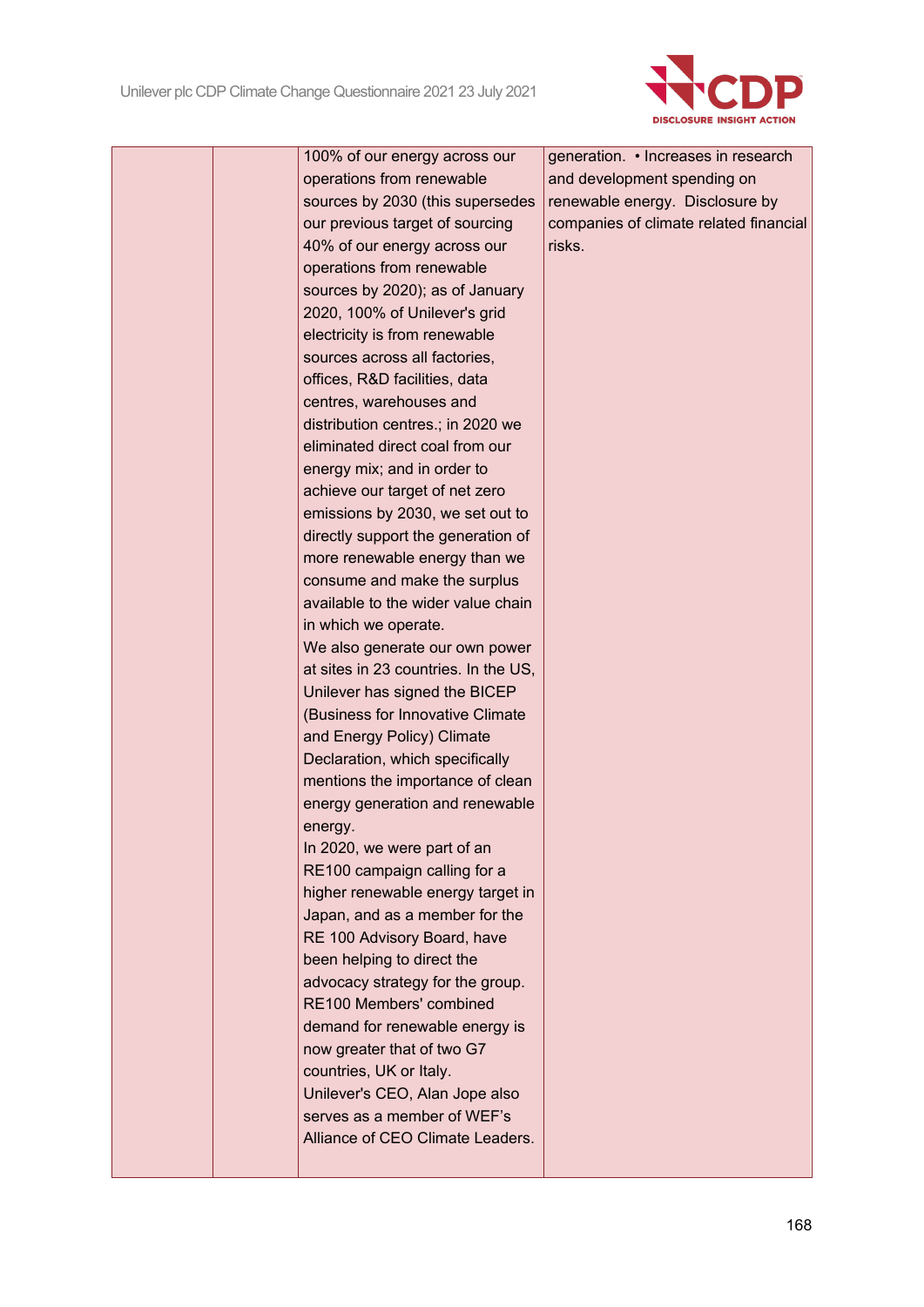

| Other,    | Support | We have actively pushed for        |                                       |
|-----------|---------|------------------------------------|---------------------------------------|
| please    |         | global emissions targets of Net    | Mandatory global goals of Net Zero    |
| specify   |         | Zero by 2050, as part of the B-    | Emissions by 2050. Country Level      |
| Net Zero  |         | Team's campaign for ambitious      | 2050 Pathways compatible with the     |
| Emissions |         | climate action. We pushed for this | Paris Agreement. Where relevant this  |
| Targets   |         | language in the Paris the 1.5      | goal should be enshrined in national  |
|           |         | degree reference in the text is    | polices too.                          |
|           |         | widely understood to be            | We engaged at the Bonn negotiations   |
|           |         | synonymous with this level of      | in May 2018 to call for governments   |
|           |         | ambition. Our advocacy included    | to give a signal that the ambition in |
|           |         | public letters, interventions      | Nationally Determined contributions   |
|           |         | directly to ministers asking for a | will be raised during the 2018-2020   |
|           |         | long-term goal within the Paris    | period, and asked that they signal    |
|           |         | Agreement and setting our own      | this rise in ambition as early as     |
|           |         | internal targets to show what is   | COP24 in Poland in December 2018.     |
|           |         | possible. This core message has    |                                       |
|           |         | been included in key advocacy      |                                       |
|           |         | engagements including media        |                                       |
|           |         | OpEds and on platforms such as     |                                       |
|           |         | the World Economic Forum in        |                                       |
|           |         | Davos and the UN Climate           |                                       |
|           |         | Change Bonn negotiations in May    |                                       |
|           |         | 2018, including the Talanoa        |                                       |
|           |         | Dialogue. Our CEO Alan Jope        |                                       |
|           |         | was a signatory to a letter to EU  |                                       |
|           |         | Heads of State in spring 2019      |                                       |
|           |         | calling on them to adopt the       |                                       |
|           |         | European Commission's vision of    |                                       |
|           |         | a Climate Neutral Europe by        |                                       |
|           |         | 2050, and the EVP of our UK &      |                                       |
|           |         | Ireland business participated in a |                                       |
|           |         | roundtable to push for the UK to   |                                       |
|           |         | adopt a Net Zero by 2050 target in |                                       |
|           |         | line with the recommendation       |                                       |
|           |         | from the UK's Committee on         |                                       |
|           |         | Climate Change.                    |                                       |
|           |         | We have also worked with the       |                                       |
|           |         | <b>World Business Council for</b>  |                                       |
|           |         | Sustainable Development to         |                                       |
|           |         | share best practice in the         |                                       |
|           |         | development of Power Purchase      |                                       |
|           |         | Agreements.                        |                                       |
|           |         |                                    |                                       |
| Other,    | Support | Unilever is a member of EV100,     | As part of the EV coalition we are    |
| please    |         | the global initiative bringing     | asking for:                           |
| specify   |         | companies together committed to    | -Governments to set ambitious EV      |
|           |         |                                    |                                       |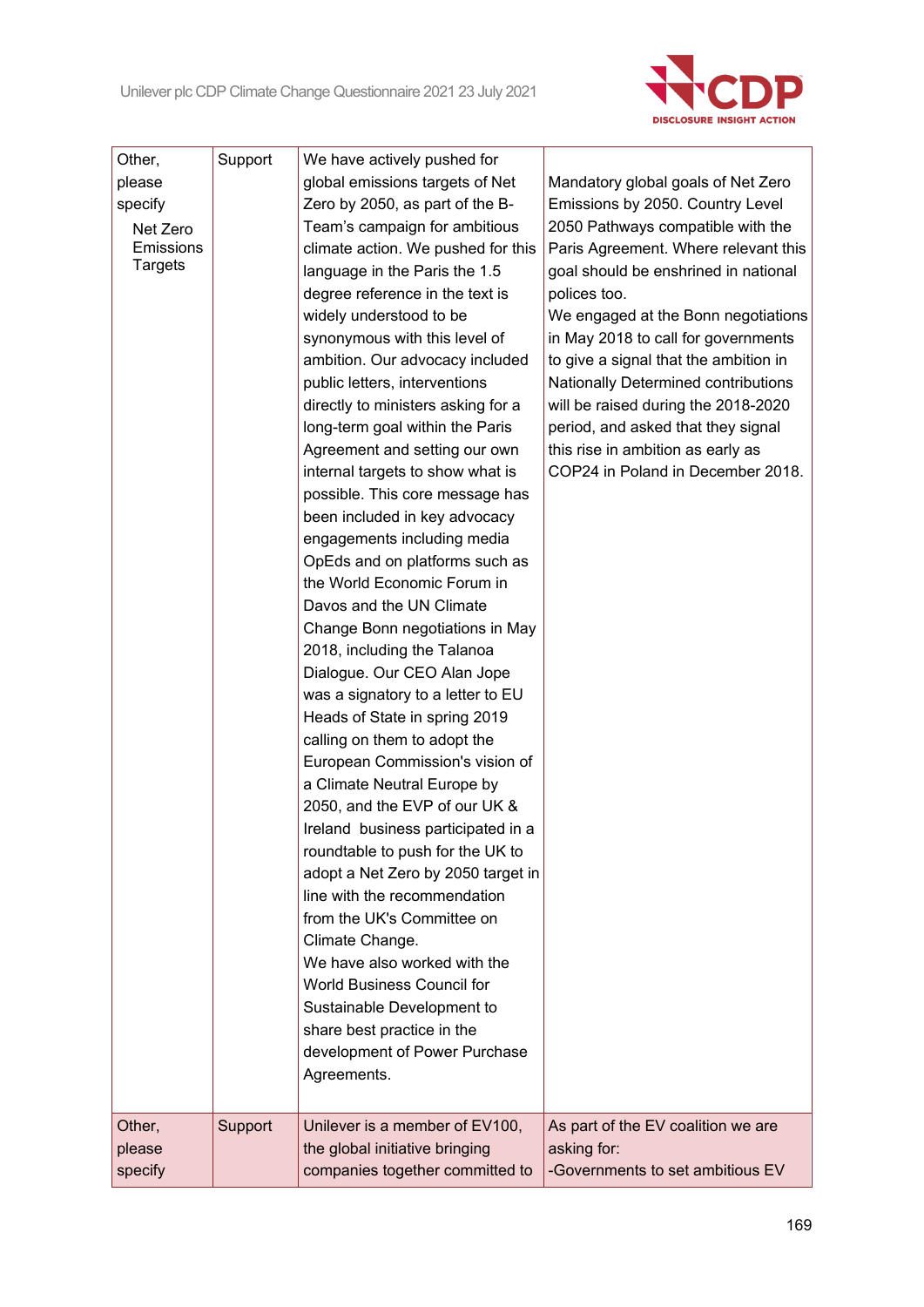

| <b>Electric</b> |                               | switching their fleets to electric  | targets backed by robust policy         |
|-----------------|-------------------------------|-------------------------------------|-----------------------------------------|
| <b>Vehicles</b> | vehicles (EVs) and installing | frameworks                          |                                         |
|                 |                               | charging points for employees       | -Stimulate supply of zero emission      |
|                 |                               | and customers by 2030. In 2021      | vehicles (ZEVs) by setting stretching   |
|                 |                               | we co-signed d a letter to the      | vehicle emission targets                |
|                 |                               | European Commission urging          | -Drive demand for ZEVs by               |
|                 |                               | them to set a high bar for EV       | introducing/extending incentives for    |
|                 |                               | ambition and the decarbonisation    | ZEV use and purchase                    |
|                 |                               | of transport as part of the Fit for | -Invest in infrastructure to facilitate |
|                 |                               | 55 package. Also in 2021 we         | EV charging for all                     |
|                 |                               | supported the UK Electric Fleets    |                                         |
|                 |                               | Coalition policy paper, calling on  |                                         |
|                 |                               | the UK government to introduce      |                                         |
|                 |                               | measures that allow for faster      |                                         |
|                 |                               | adoption of EVs                     |                                         |
|                 |                               |                                     |                                         |

## **C12.3b**

**(C12.3b) Are you on the board of any trade associations or do you provide funding beyond membership?**

Yes

## **C12.3c**

**(C12.3c) Enter the details of those trade associations that are likely to take a position on climate change legislation.**

## **Trade association**

Consumer Goods Forum (CGF)

## **Is your position on climate change consistent with theirs?**

Consistent

## **Please explain the trade association's position**

The Consumer Goods Forum (CGF) is a global, parity-based industry network that is driven by its members to encourage the global adoption of practices and standards that serve the consumer goods industry worldwide. It brings together the CEOs and senior management of some 400 retailers, manufacturers, service providers, and other stakeholders across 70 countries, and it reflects the diversity of the industry in geography, size, product category and format. Its member companies have combined sales of €3.5 trillion and directly employ nearly 10 million people, with a further 90 million related jobs estimated along the value chain. It is governed by its Board of Directors, which comprises more than 50 manufacturer and retailer CEOs.

The CGF's environmental sustainability work positions the consumer goods industry as a leader in tackling climate change, reducing waste and improving environmental stewardship in global supply chains.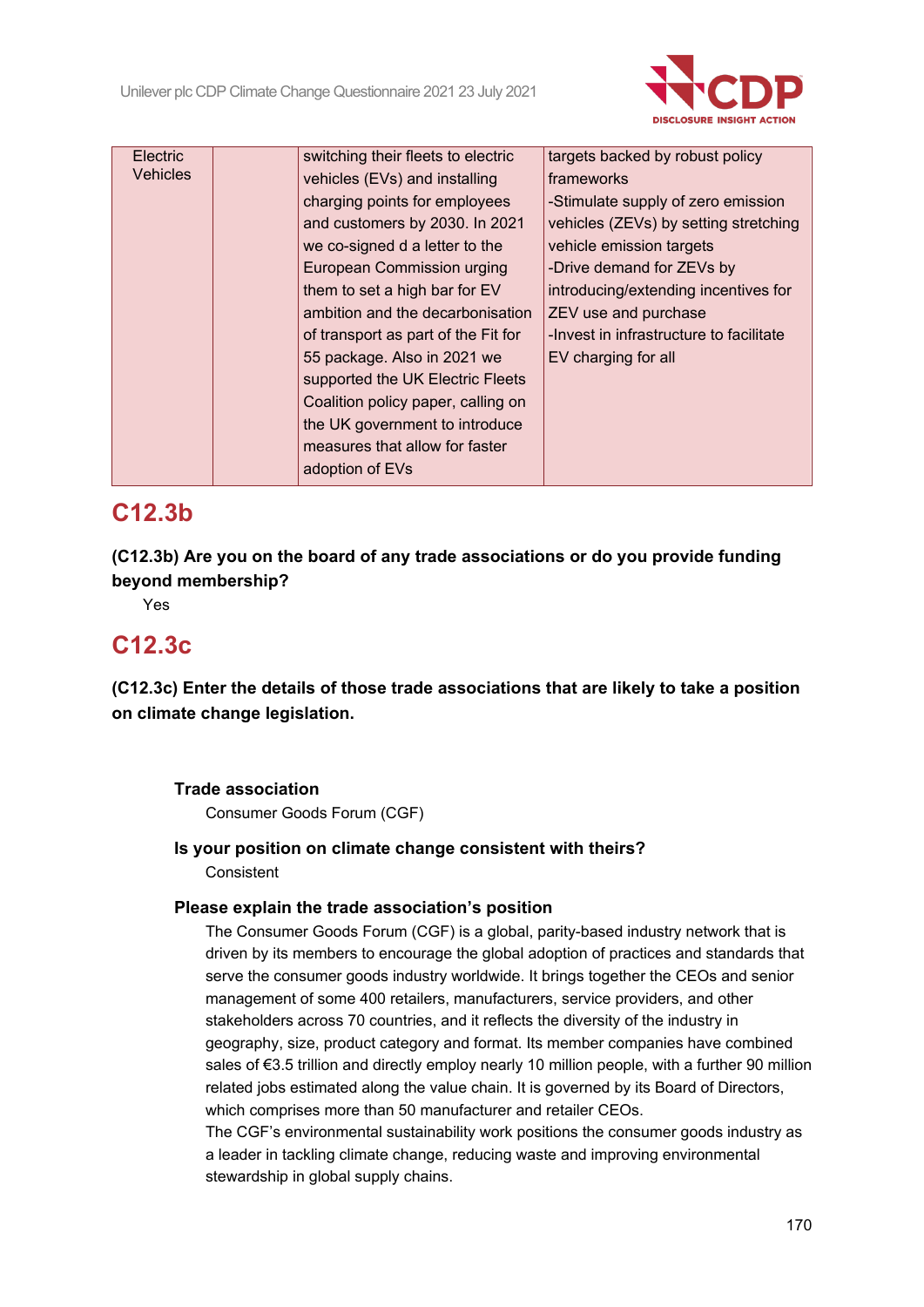

In pulling its weight to tackle climate change, the CGF has identified three key areas where its members are well-positioned to effect significant change. These are:

- Reducing food waste across operations and throughout the rest of the value chain
- Tackling deforestation
- Phasing out the most polluting refrigerants

To help the industry align around a common set of targets, CGF members have publicly committed to certain business practices through resolutions on deforestation (2010), refrigeration (2010 and 2016) and food waste (2015): these issues continue to be recognised as significant sources of greenhouse gasses.

There is additional work with stakeholders to drive progress towards broader international goals, such as those set by the UN Sustainable Development Goals with a focus on developing partnerships (SDG 17). The CGF's environmental work is also working on SDG 12 (ensure sustainable consumption for all), SDG 13 (Combat climate change and its impacts) and SDG 15 (Protect the planet).

By joining forces and acting collectively, members of The CGF have a transformative impact.

## **How have you influenced, or are you attempting to influence their position?**

Unilever's Chief Sustainability Officer, co-led the Sustainability Steering Committee during 2018. As co-lead, Unilever is very deeply involved in the development of both the CGF resolutions directly related to climate change on deforestation and sustainable refrigeration. Unilever's CEO, Alan Jope, is a member of the Board of Directors of the CGF.

## **Trade association**

World Business Council for Sustainable Development (WBCSD)

## **Is your position on climate change consistent with theirs? Consistent**

## **Please explain the trade association's position**

A key thrust of the WBCSD's work is to advance the international climate policy debate through an active involvement in multilateral processes, particularly the United Nations Framework Convention on Climate Change (UNFCCC). WBCSD is one of the leading members of the We Mean Business Coalition and supports the policy asks championed by that coalition which are set out here:

https://www.wemeanbusinesscoalition.org/policy/

## **How have you influenced, or are you attempting to influence their position?**

Unilever is a member of the WBCSD's SOS 1.5 programme, including contributing funding, and participates in its Climate Policy Working group

## **Trade association**

UN Global Compact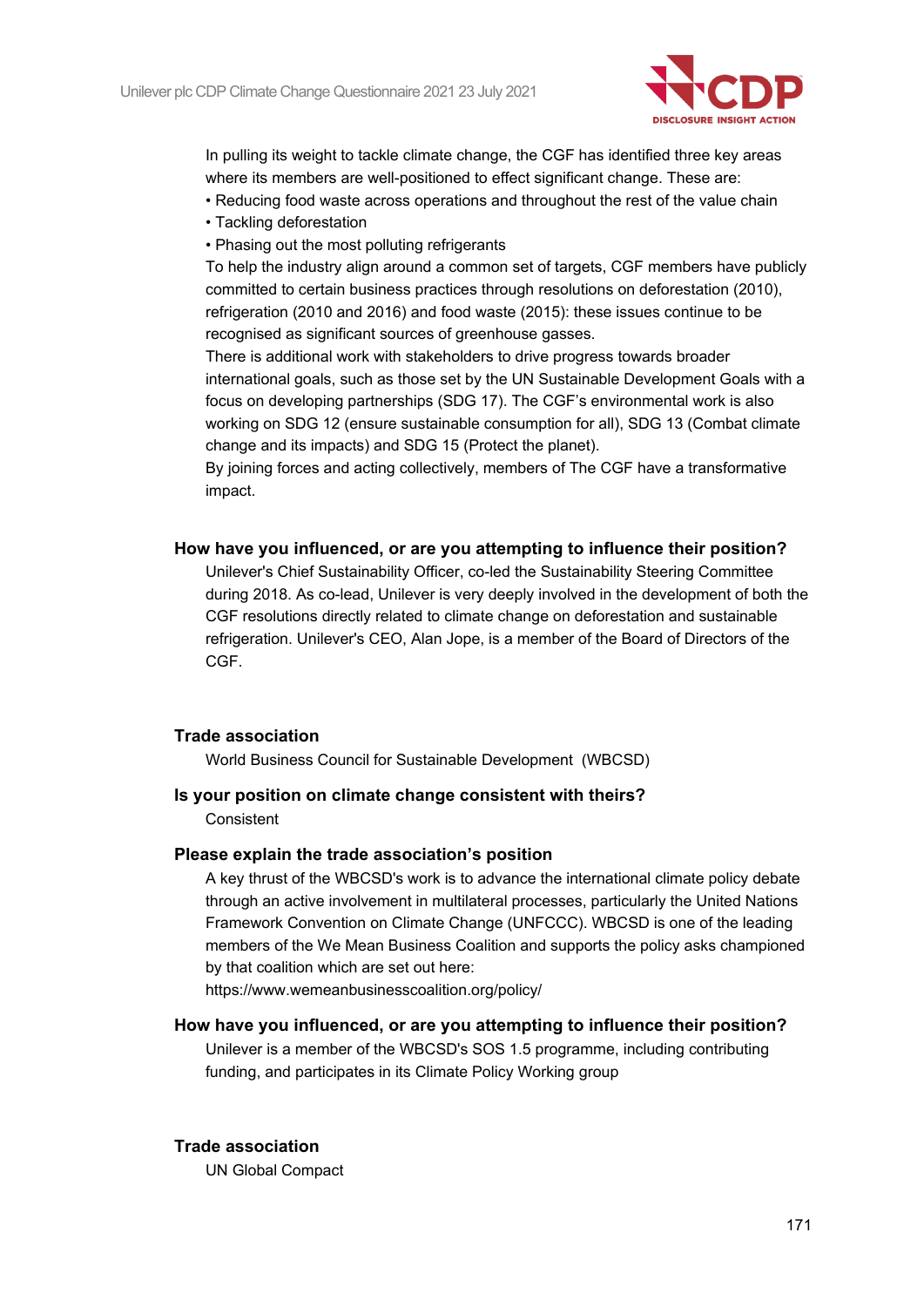

## **Is your position on climate change consistent with theirs?**

**Consistent** 

## **Please explain the trade association's position**

Caring for Climate, the relevant UNGC initiative on climate change, was launched by the UN Secretary General Ban Ki Moon in 2007. It is aimed at advancing the role of business in addressing climate change by creating a platform for business leaders to advance practical solutions and help shape public policy as well as public attitudes. • Caring for Climate is a business leadership platform that calls for the global business community to make a long-term and lasting commitment to taking action to tackle climate change. Caring for Climate works collaboratively on joint initiatives between public and private sectors to understand and determine how both the public and private sectors can best take proactive and effective action in tackling climate change. Caring for Climate also encourages the private sector to take practical actions to continuously drive improvements on issues such as resource efficiency, carbon footprint reduction, working with governments and NGOs, peers, employees, customers and investors, as well as the broader public. Caring for Climate describes its position in its statement which is included in the Further Information box below. Caring for Climate is part of the UNGC's Action Platform on Pathways to Low Carbon and Resilient Development.

## **How have you influenced, or are you attempting to influence their position?**

In 2018, Unilever engaged directly with the Global Compact's climate action initiative and through our former CEO's (Paul Polman) role as Vice Chair of the UN Global Compact. As members of the UNGC Action Platform on Pathways to Low Carbon and Resilient Development we help to steer the programme.

We are a member of the UNGC's Caring for Climate Campaign and we have implemented the UNGC's Business Leadership Criteria on Carbon Pricing. We also support the UNGC's Guide to Responsible Engagement in Climate Policy, which calls for companies and trade associations to ensure their lobbying aligns with their public position on climate change. As members of the UNGC Action Platform on Pathways to Low Carbon and Resilient Development we help to steer the programme.

## **Trade association**

Alliance of CEO Climate Leaders

## **Is your position on climate change consistent with theirs?**

Consistent

## **Please explain the trade association's position**

The Alliance of CEO Climate Leaders is convened by the World Economic Forum. While not a trade association in the traditional sense, it does advocate policy positions in respect of climate change at an international level. In November 2018 the group issues an open letter to heads of state calling for the introduction of policies including the introduction of carbon pricing and the adoption of climate-related financial disclosure standards.

https://www.weforum.org/agenda/2018/11/alliance-ceos-open-letter-climate-changeaction/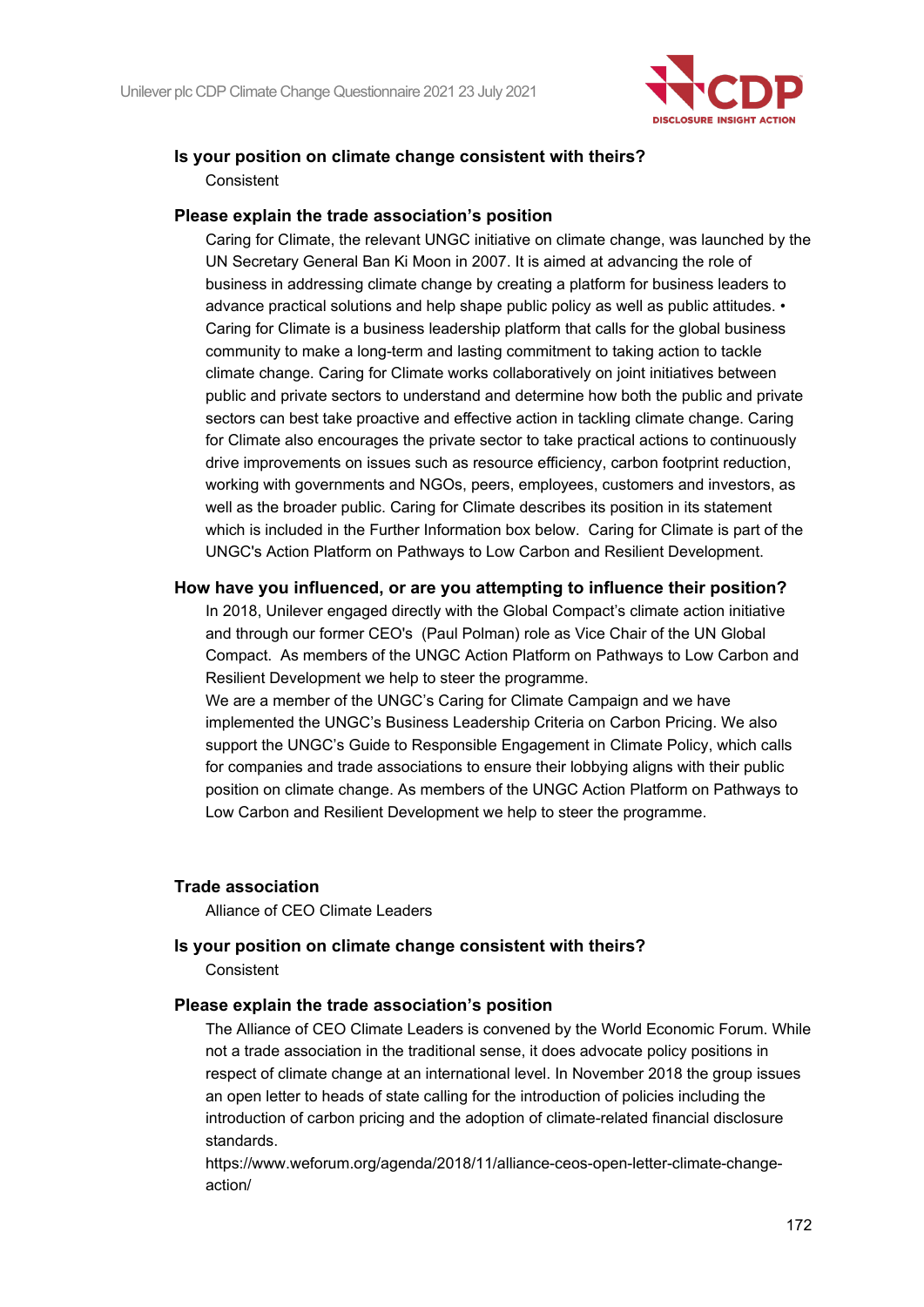

And in 2021, the group issued an open letter ahead of the G7 Heads of State meeting in the UK.

https://www.weforum.org/press/2021/06/ceos-to-g7-and-world-leaders-support-bold-netzero-commitments/

## **How have you influenced, or are you attempting to influence their position?**

Alan Jope, CEO of Unilever, succeeded Paul Polman (our former CEO) as a member of the Alliance in January 2019 and Thomas Lingard, Director, Climate & Environment, is a member of the Senior Advisors group which develops and recommends the strategy to the CEOs.

#### **Trade association**

International Association for Soaps, Detergents and Maintenance Products (AISE)

## **Is your position on climate change consistent with theirs?**

**Consistent** 

### **Please explain the trade association's position**

With regards to climate change, AISE is strongly committed to improving the sustainability of the European detergent and maintenance products industry as a whole by strong cooperation with the European legislators on this aspect, and by developing voluntary initiatives to reduce the environmental impact of the industry and its products. • In 2013 AISE volunteered for the EU Commission's Product Environmental Footprint (PEF) 3 year pilot project that aims to set product category specific rules for reporting and/or communicating key product environmental scores. This will likely form the basis of EU sustainability initiatives for consumer products in the future. • AISE voluntary initiatives include detergent compaction projects for laundry products, and the AISE Charter for Sustainable Cleaning which lays down principles of continuous improvement in production as well as defines criteria for the more sustainable detergent products. Over 200 European companies have now committed to this Charter. • Furthermore AISE is strongly involved in consumer education to reduce the use of energy, water and chemicals in the use phase, via the Cleanright.eu portal and the 'I prefer 30' campaign that aims to reduce the average wash temperature used in Europe. This campaign was initiated in 2013 and ran until 2016 in 5 EU countries (UK, IT, FR, DK & BE), after which it delivered the results to the European Commission.

## **How have you influenced, or are you attempting to influence their position?**

Unilever has been strongly engaged in the formulation of the AISE position and vision, and the execution of it. Unilever's brands have developed concentrated detergents that work at lower temperatures. Our Vice President of Regulatory Affairs is on the AISE Board.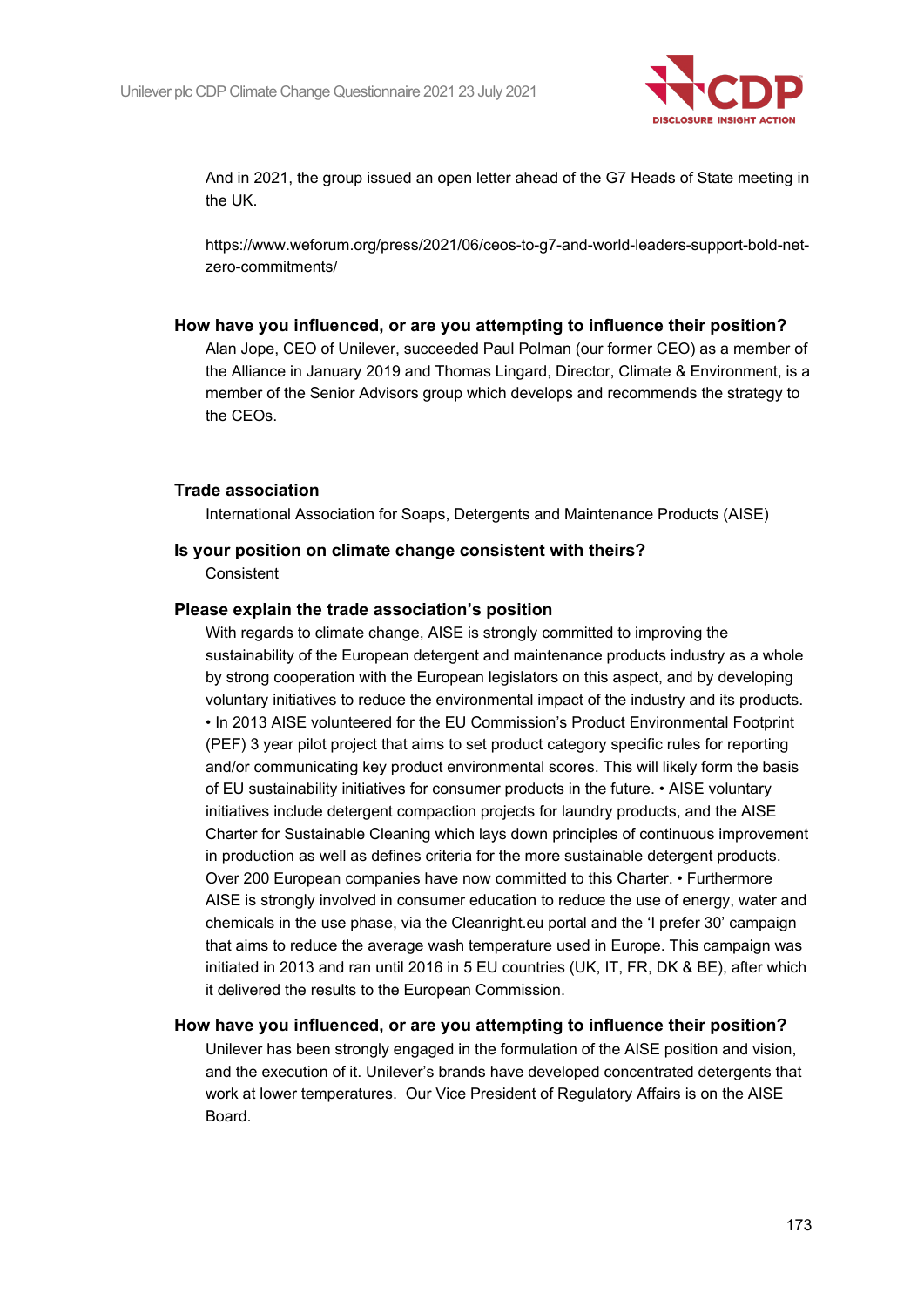

## **Trade association**

Personal Care Products Council (PCPC)

## **Is your position on climate change consistent with theirs? Consistent**

## **Please explain the trade association's position**

The PCPC state 'PCPC and its Member Companies are aligned in their understanding of the immediate and potential long-term impacts of climate change and its effect on our planet, natural environment and the well-being of society. Member Companies are committed to reducing their CO2 emission and implementing mitigation, adaptation and resilience strategies.' In 2010, the PCPC Board, with support from Unilever, approved Sustainability Principles that demonstrate the industry's commitment to three pillars of sustainability: - Environment - Society - Economy. As a part of this commitment, PCPC conducts training and informational seminars to help members advance in their adoption and implementation of these important priorities. PCPC actively supports ongoing work to target and identify plastic ocean debris to protect our environment.

## **How have you influenced, or are you attempting to influence their position?**

We welcomed the launch of PCPC's sustainability initiative at the AGM in March 2020. Our EVP & COO NA for Beauty and Personal Care is Vice Chair of the PCPC.

## **Trade association**

Ceres

**Is your position on climate change consistent with theirs? Consistent** 

## **Please explain the trade association's position**

Ceres brings together industry groups to promote the business case for sustainability and advocate for climate change solutions to policymakers. Ceres' unique theory of change is to move investors, companies, policymakers and other capital market influencers to take action on four global sustainability challenges: climate change, water scarcity and pollution, inequitable workplaces and outdated capital market systems.

## **How have you influenced, or are you attempting to influence their position?**

Unilever US actively participates in all Ceres' industry meetings, calls and advocacy days. Annually we gather with other like-minded businesses in Washington D.C. to meet with policymakers to push for action on climate change. In 2020 and 2021 we advocated specifically for a carbon pricing strategy.

## **Trade association**

Climate Leadership Council

**Is your position on climate change consistent with theirs?** Consistent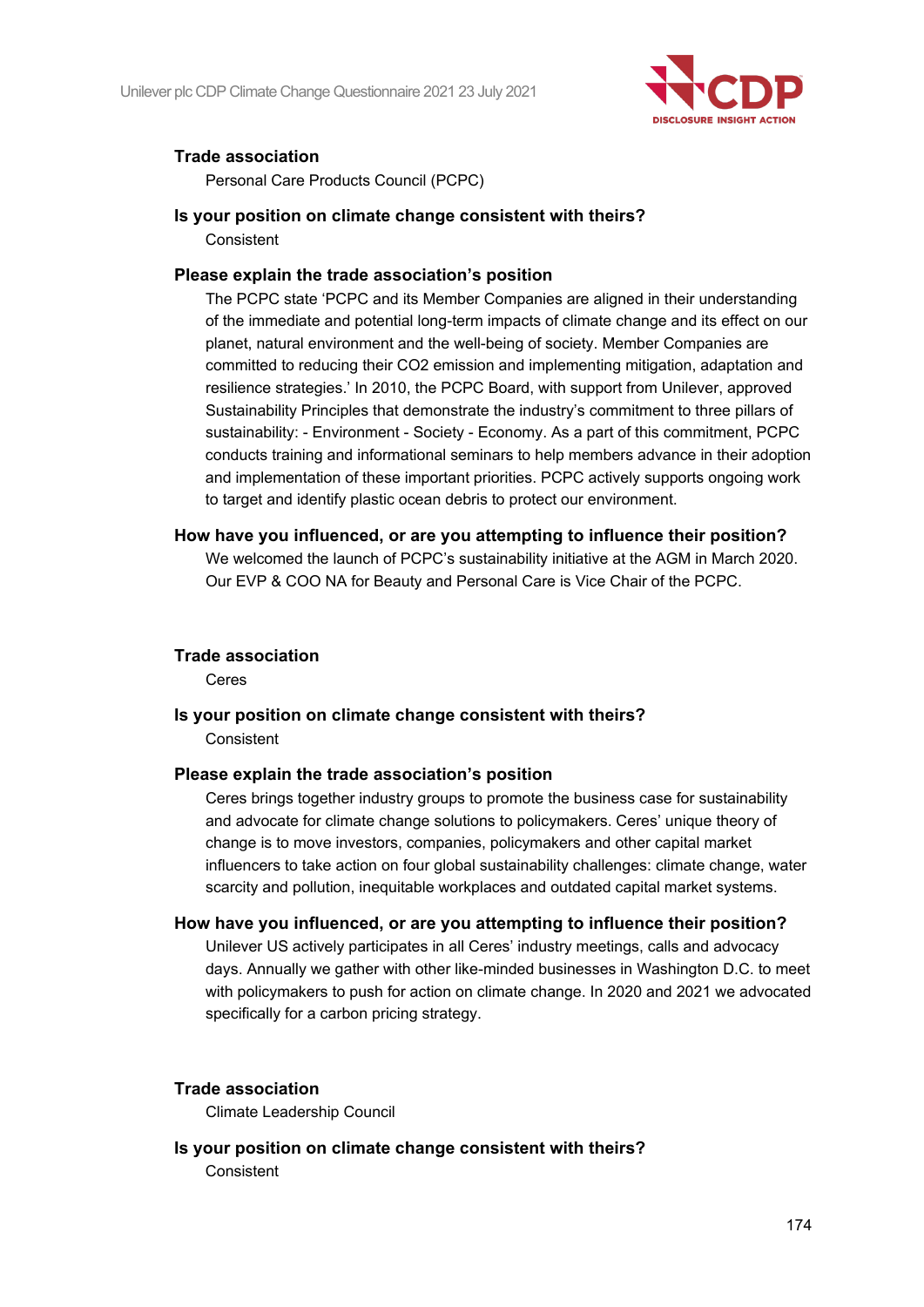

## **Please explain the trade association's position**

CLC was founded by industry groups from the energy, automotive and CPG sector, along with environmental NGOs, to push specifically for a carbon pricing strategy, and in particular the Baker-Shultz plan which is a bipartisan carbon tax plan that would reduce emissions and return fees back to taxpayers.

**How have you influenced, or are you attempting to influence their position?** Unilever US has been involved with CLC since its inception and is active in the working groups to shape the framework for a carbon tax plan.

## **Trade association**

CEO Climate Dialogue

## **Is your position on climate change consistent with theirs?**

**Consistent** 

### **Please explain the trade association's position**

The CEO Climate Dialogue attempts to advance federal climate policy based on its guiding principles that represent diverse industry sectors of the US economy. The guiding principles are that climate solution policy should: significantly reduce GHG emissions; deliver timely emissions reductions across the economy ; be market-based; be durable and responsive; do no harm; promote equity. Unique to this group is that it is really the leaders of the businesses (the CEOs) who are showing leadership by calling for action, and putting a face to the need for change in the industry.

## **How have you influenced, or are you attempting to influence their position?** Unilever is a member of the CEO Climate Dialogue and we have been inputting directly into the Guiding Principles for Federal Action on Climate.

## **Trade association**

Sustainable Food Policy Alliance (SFPA)

## **Is your position on climate change consistent with theirs?**

**Consistent** 

#### **Please explain the trade association's position**

The Sustainable Food Policy Alliance seeks to accelerate the pace of change in the food industry through individual company leadership and collective support for public policies that raise the bar and inspire further action. In 2019, SFPA released a set of climate policy principles and urged the U.S. government to adopt policies that will significantly reduce GHG emissions across the economy, which include:

- Establishing an ambitious carbon pricing system that sends a clear signal to the marketplace to reduce economy-wide GHG emissions aligned with the Paris Agreement goal to keep global temperature increase well below 2°C;

- Accelerating new and existing policies to reduce carbon pollution and promote innovation at the federal and state levels to develop more sustainable energy sources.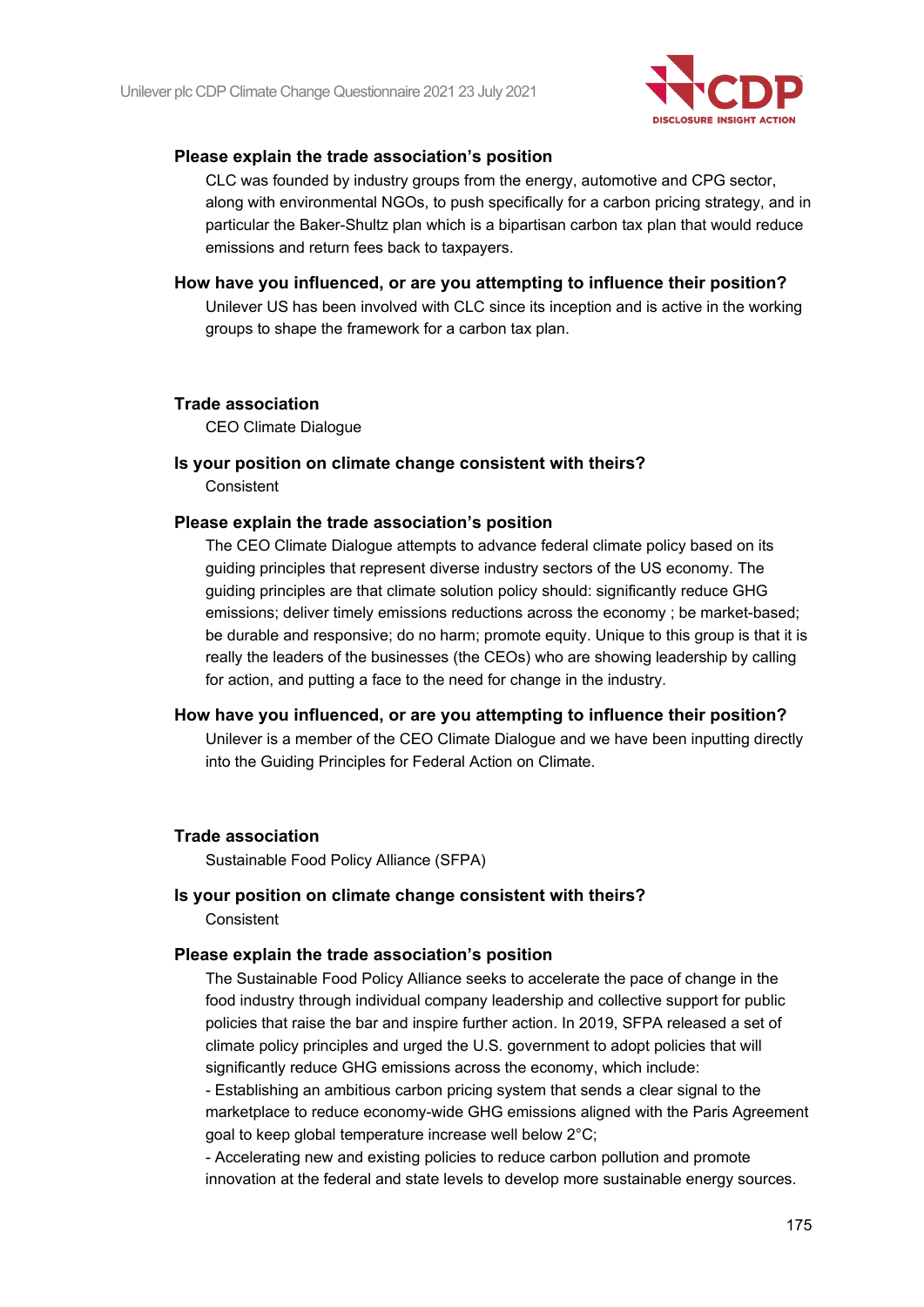

- Including the land sector, via agriculture and forestry, as part of an incentives-based strategy to reduce emissions and sequester GHGs from the atmosphere to meet global and national targets.

- Investing in American workers and in disadvantaged communities that have fewer resources to manage the costs of climate change, including rising energy costs as a result of policy changes.

**How have you influenced, or are you attempting to influence their position?** Unilever is a founding member of SFPA and we have been inputting directly into the Climate Principles, along with advocating for policy related to our principles at the federal and state level.

## **C12.3d**

**(C12.3d) Do you publicly disclose a list of all research organizations that you fund?** No

## **C12.3f**

## **(C12.3f) What processes do you have in place to ensure that all of your direct and indirect activities that influence policy are consistent with your overall climate change strategy?**

Ensuring that our direct and indirect activities advance ambitious climate policy is an essential part of Unilever's climate change strategy:

Unilever's climate change strategy recognises the importance of limiting global average temperatures to well below 2 degrees, and preferably no more than 1.5 degrees above preindustrial levels, in line with the Paris Agreement on Climate Change.

Policy advocacy in support of these ambitious climate goals is an explicit part of that strategy and a responsibility of the Global Sustainability Team in partnership with Corporate Affairs.

Unilever is active in several key markets (including the EU, US and UK) in advocating our support of ambitious national or regional level climate policy. We typically engage through dedicated climate advocacy organisations such as the EU Corporate Leaders Group, the Climate Leadership Council and HRH The Prince of Wales' Corporate Leaders Group on Climate Change. For example, we actively supported the EU's 55% emissions reduction target, which has now been adopted.

Unilever invests management time in several industry working groups, advocacy groups and task forces, to positively influence the enabling conditions for the net zero transition. Our engagement strategy is reviewed annually. Priority areas for engagement for the next three years include: carbon pricing, natural climate solutions and renewable energy.

However, direct advocacy is not the only form of policy influence that a business exerts. Unilever has long championed the importance of aligning indirect climate lobbying (through trade associations) with an organisation's climate position. In 2019, we asked our trade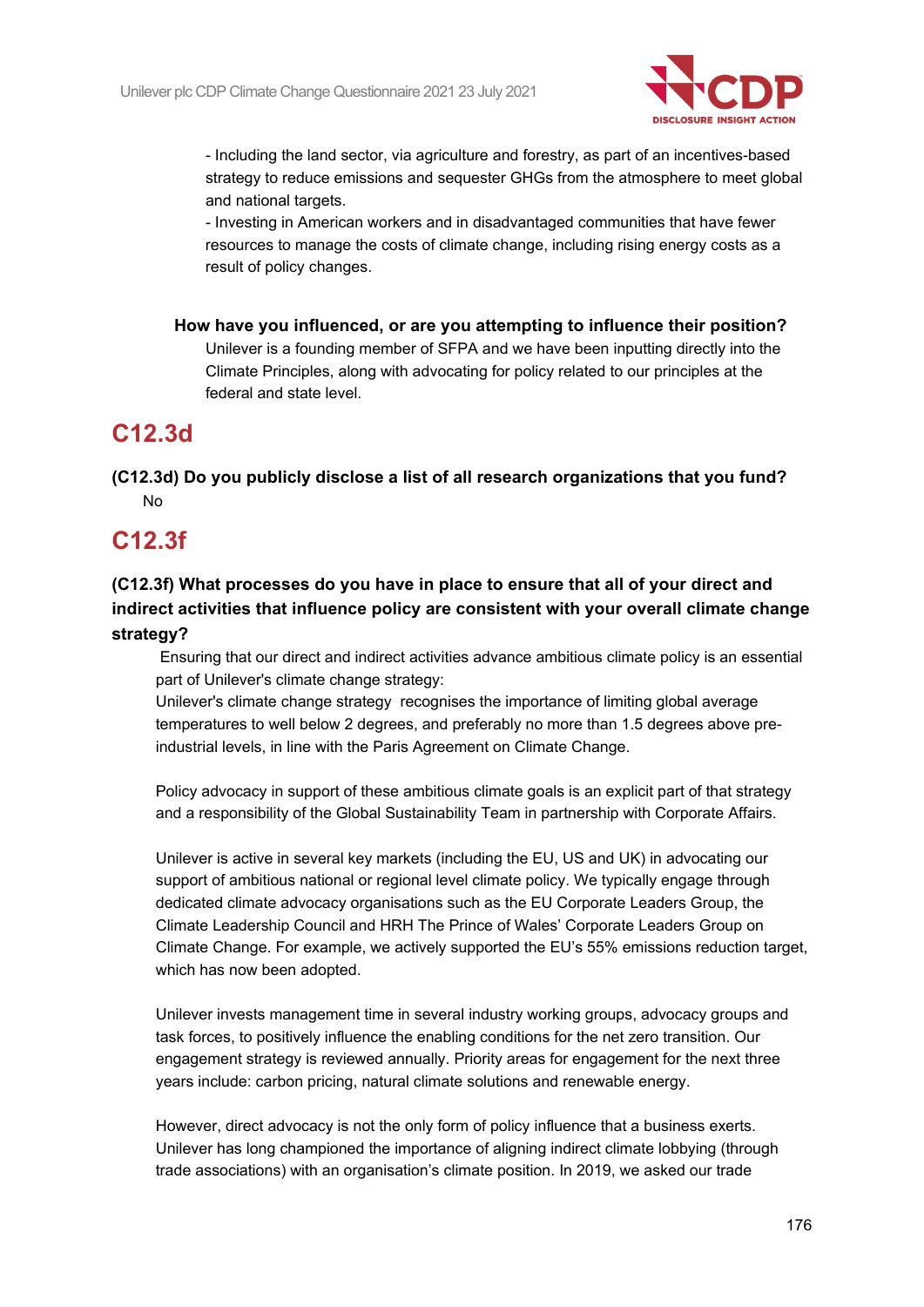

associations to confirm whether their policy engagement matched the 1.5-degree ambition of the Paris Agreement. Our intervention was positively received, and in several cases, it triggered a discussion about clarifying existing positions.

We believe this is a growing area of importance, and beginning later this year (2021), we will publish:

- An annual list of our principal trade associations

- A climate policy position that we will use to assess trade association membership renewals.

This commitment is outlined in our Climate Transition Action Plan. Where inconsistent positions are uncovered they are discussed by the Global Corporate Affairs Director and the Global Climate And Environment Director and an action plan formed – either to engage with that trade association to seek a change in their policy, a public clarification that on that issue they do not represent Unilever, or to take a decision exit that trade association.

In addition, we use tools such as Influence Map, who track trade association influence on climate change, to check that organisations to which we belong are not – without our knowledge – lobbying against the policies we want to see enacted.

We also seek guidance on this issue from the Unilever Sustainability Advisory Council.  The Council is made up of internationally respected independent external experts on a broad range of environmental, social and economic issues including climate change, sustainable agriculture and women's rights.

The Council includes: Jonathan Porritt, Forum for the Future Katja Iversen, Women Deliver Bill McDonough, Cradle to Cradle Kate Hampton, Children's Investment Fund Foundation Kavita Prakash-Mani, WWF Ricken Patel, Avaaz Professor John Ruggie

## **C12.4**

**(C12.4) Have you published information about your organization's response to climate change and GHG emissions performance for this reporting year in places other than in your CDP response? If so, please attach the publication(s).**

## **Publication**

In mainstream reports, incorporating the TCFD recommendations

**Status**

Complete

**Attach the document**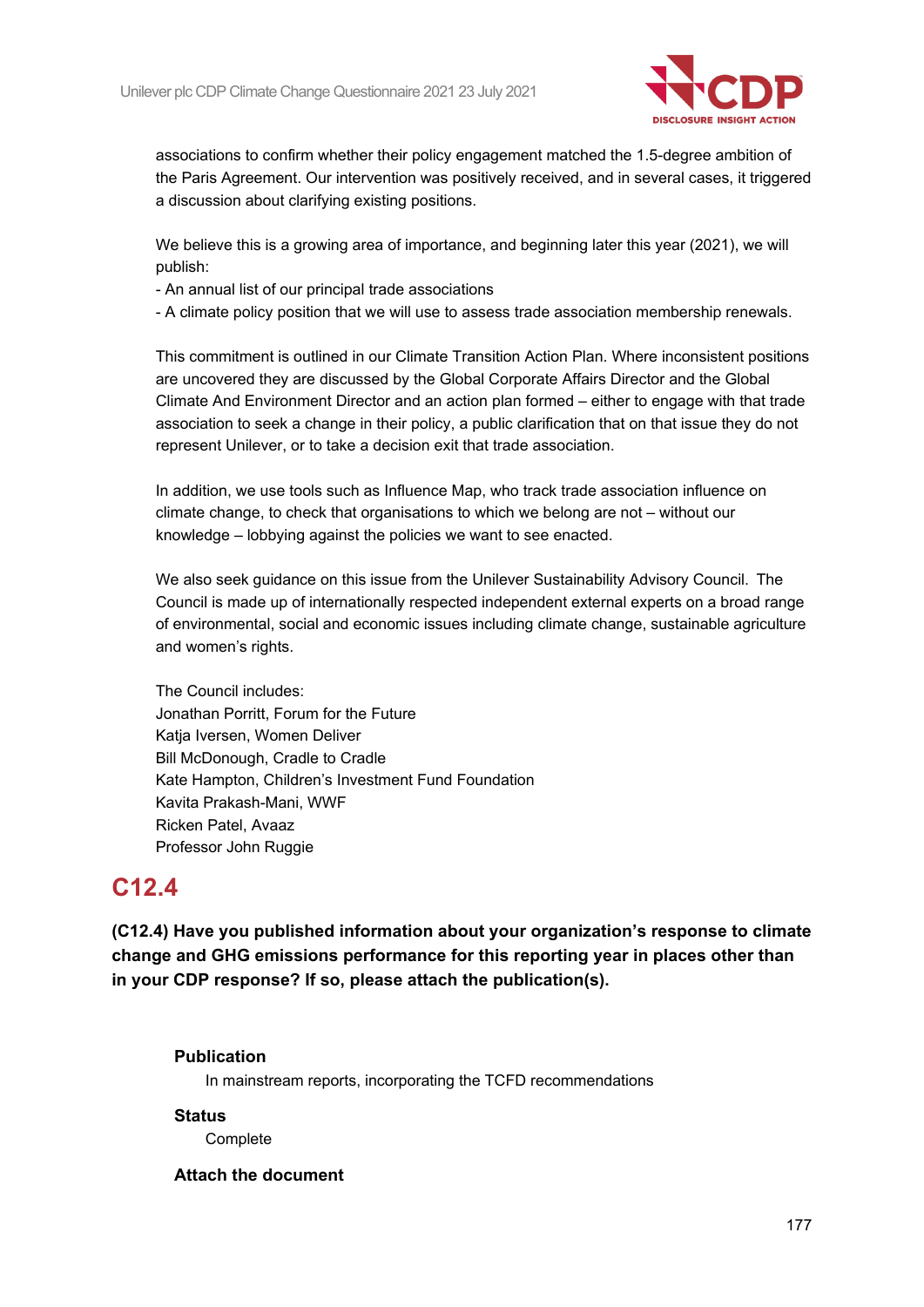

(U

## **Page/Section reference**

Our Unilever Compass Strategy including our climate commitments is on p10-11

Information about our overarching response to climate change is included in the Planet & Society pages beginning on p28

Non financial performance including GHG emissions are disclosed on p34

Pages 51-57 provides our TCFD disclosure

## **Content elements**

Governance **Strategy** Risks & opportunities Emissions figures Emission targets Other metrics Other, please specify Also includes our SECR disclosure (UK reporting requirement)

## **Comment**

#### **Publication**

Other, please specify

The Planet & Society Hub on Unilever.com including our Climate Transition Action Plan

#### **Status**

**Complete** 

## **Attach the document**

## M

## **Page/Section reference**

See Climate Action section of the Planet & Society Hub: www.unilever.com/planet-andsociety/climate-action

Please also refer to our recently published Climate Transition Action Plan.

## **Content elements**

**Governance Strategy**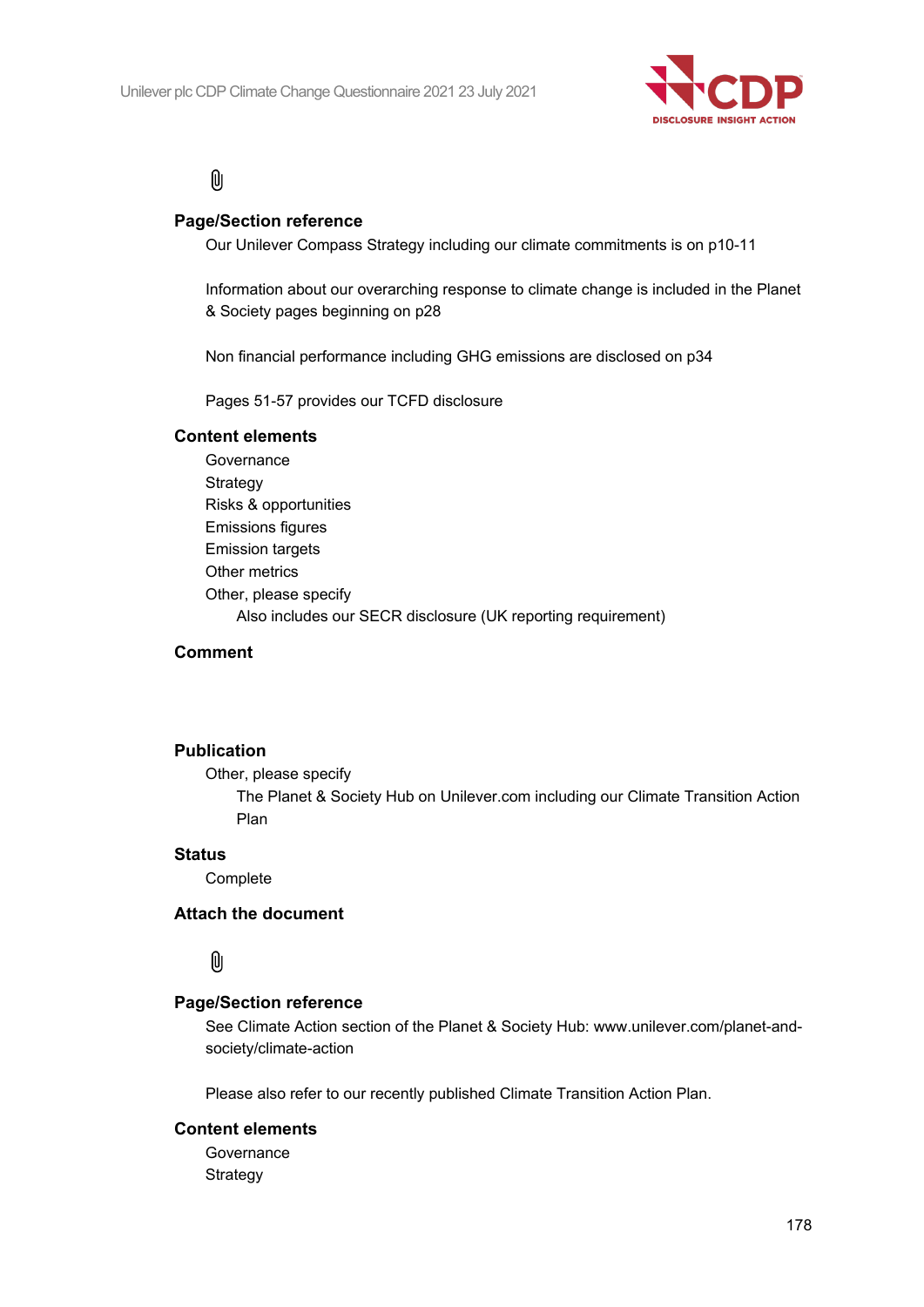

Risks & opportunities Emissions figures **Emission targets** Other metrics Other, please specify Transformation change agenda and how we're working with our partners

## **Comment**

Unilever's Greenhouse gas emissions reporting is online as it is easier for our stakeholders to access.

This section of the Unilever Planet & Society hub includes our Climate Governance, Strategy, Risks & opportunities, Emissions figures, Emissions targets and information on our climate advocacy efforts across the industry and with our wider stakeholders (e.g. NGO's, governments etc).

Also attached is our recently published Climate Transition Action Plan (see attachment) that was approved at Unilever's AGM in May 2021.

# **C13. Other land management impacts**

# **C-AC13.1/C-FB13.1/C-PF13.1**

**(C-AC13.1/C-FB13.1/C-PF13.1) Do you know if any of the management practices implemented on your own land disclosed in C-AC4.4a/C-FB4.4a/C-PF4.4a have other impacts besides climate change mitigation/adaptation?**

Yes

## **C-AC13.1a/C-FB13.1a/C-PF13.1a**

**(C-AC13.1a/C-FB13.1a/C-PF13.1a) Provide details on those management practices that have other impacts besides climate change mitigation/adaptation and on your management response.**

**Management practice reference number** MP8 **Overall effect** Positive **Which of the following has been impacted?** Soil **Water** Yield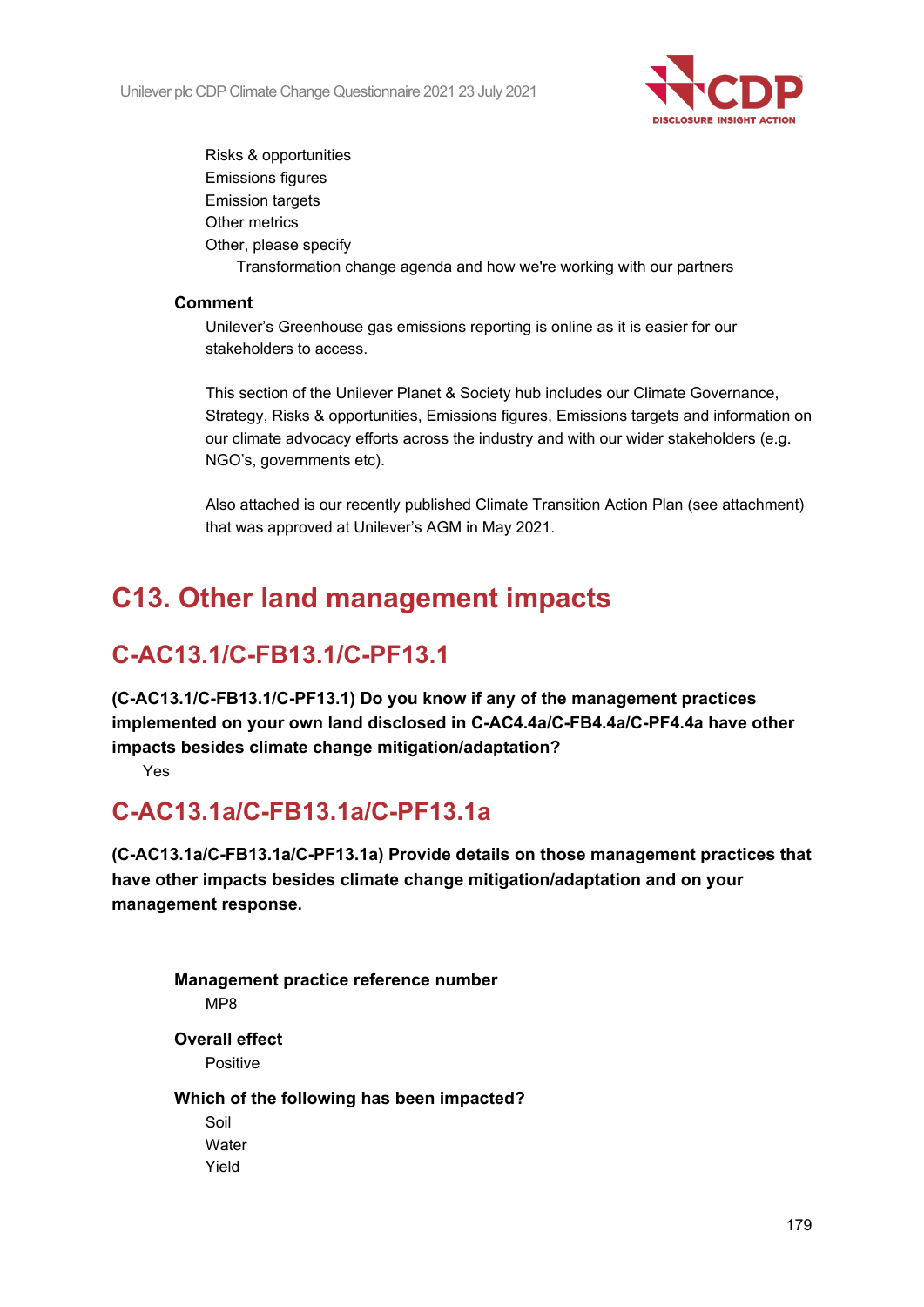

Other, please specify Financial

## **Description of impact**

Fertiliser management: optimising fertiliser application saves money for the farmer (economic sustainability) and prevents damaging nutrient loss to watercourses.

## **Have you implemented any response(s) to these impacts?**

Yes

## **Description of the response(s)**

A detailed fertilizer guide is developed and implemented each year.

**Management practice reference number**

MP10

## **Overall effect**

Positive

## **Which of the following has been impacted?**

Yield

## **Description of impact**

Integrated pest management: Minimises risk to health of workers and bystanders (social sustainability) and can lead to better pest control overall, through prevention of damage

## **Have you implemented any response(s) to these impacts?**

Yes

## **Description of the response(s)**

Monitoring for signs of pest and disease in plantations is undertaken. Biological control methods are used.

### **Management practice reference number**

MP11

## **Overall effect**

Positive

## **Which of the following has been impacted?**

Other, please specify Other: Improved livelihoods

## **Description of impact**

Knowledge sharing: This has improved farming skills and business knowledge of farmers.

## **Have you implemented any response(s) to these impacts?**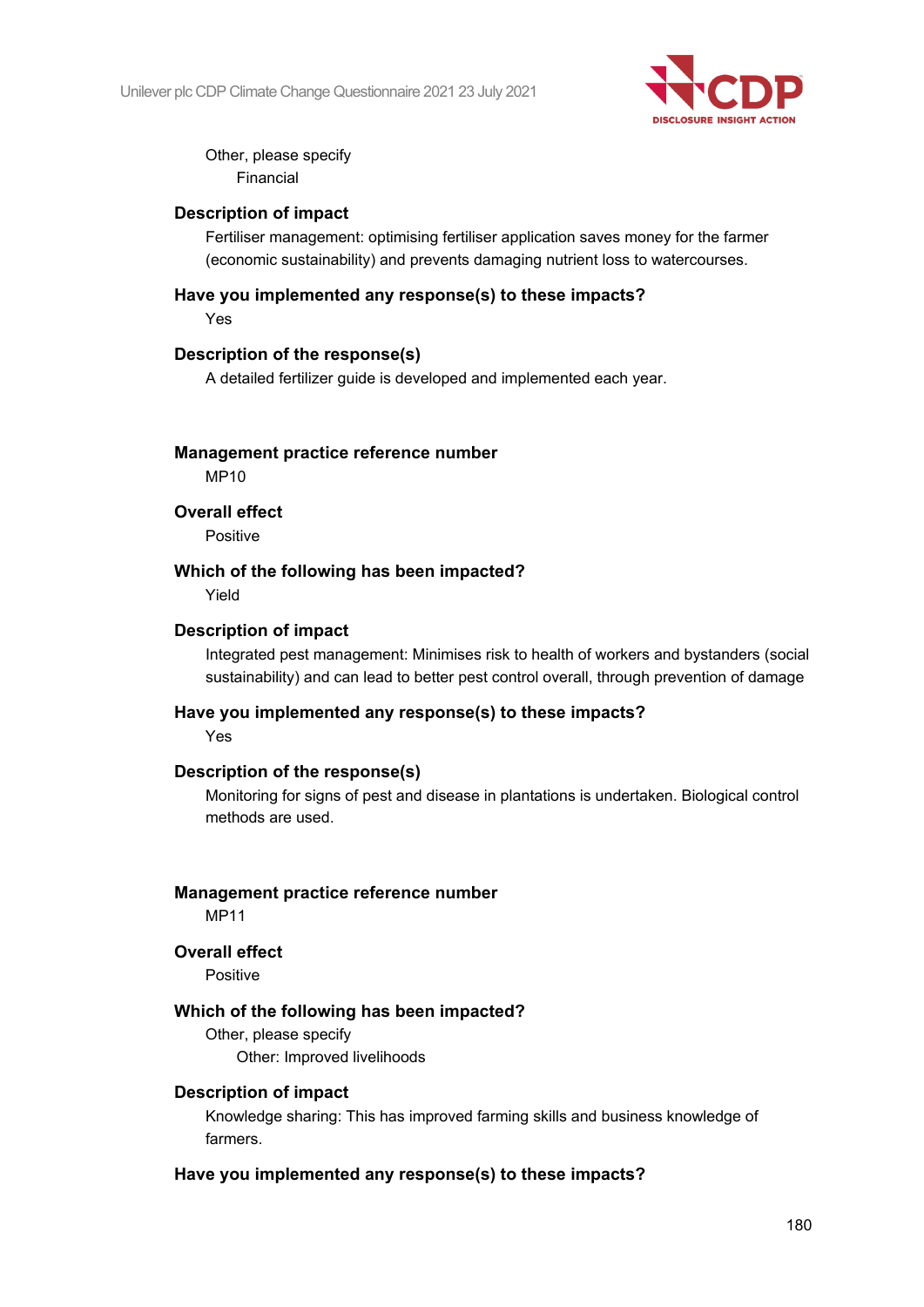

#### Yes

#### **Description of the response(s)**

The implementation of farmer field schools and training is conducted.

#### **Management practice reference number**

MP15

#### **Overall effect**

Positive

#### **Which of the following has been impacted?**

Yield

#### **Description of impact**

Practices to increase wood production and forest productivity: Greater yield of biomass and calorific value, and higher income for farmers.

#### **Have you implemented any response(s) to these impacts?**

Yes

#### **Description of the response(s)**

Improved forestry and wood handling procedures and programs.

**Management practice reference number**

MP19

#### **Overall effect**

Positive

#### **Which of the following has been impacted?**

**Biodiversity** Yield

#### **Description of impact**

Reforestation: The improvement of habitat has supported native wildlife, establishing a reservoir of natural enemies to crop pests, reducing pest or disease pressure. Furthermore, these areas have improved surface water infiltration within watersheds and thus have helped to regulate water flow.

#### **Have you implemented any response(s) to these impacts?**

Yes

#### **Description of the response(s)**

A reforestation programme is in place and participatory forest conservation and reforestation being done with partners - community, ISLA and IDH, KFS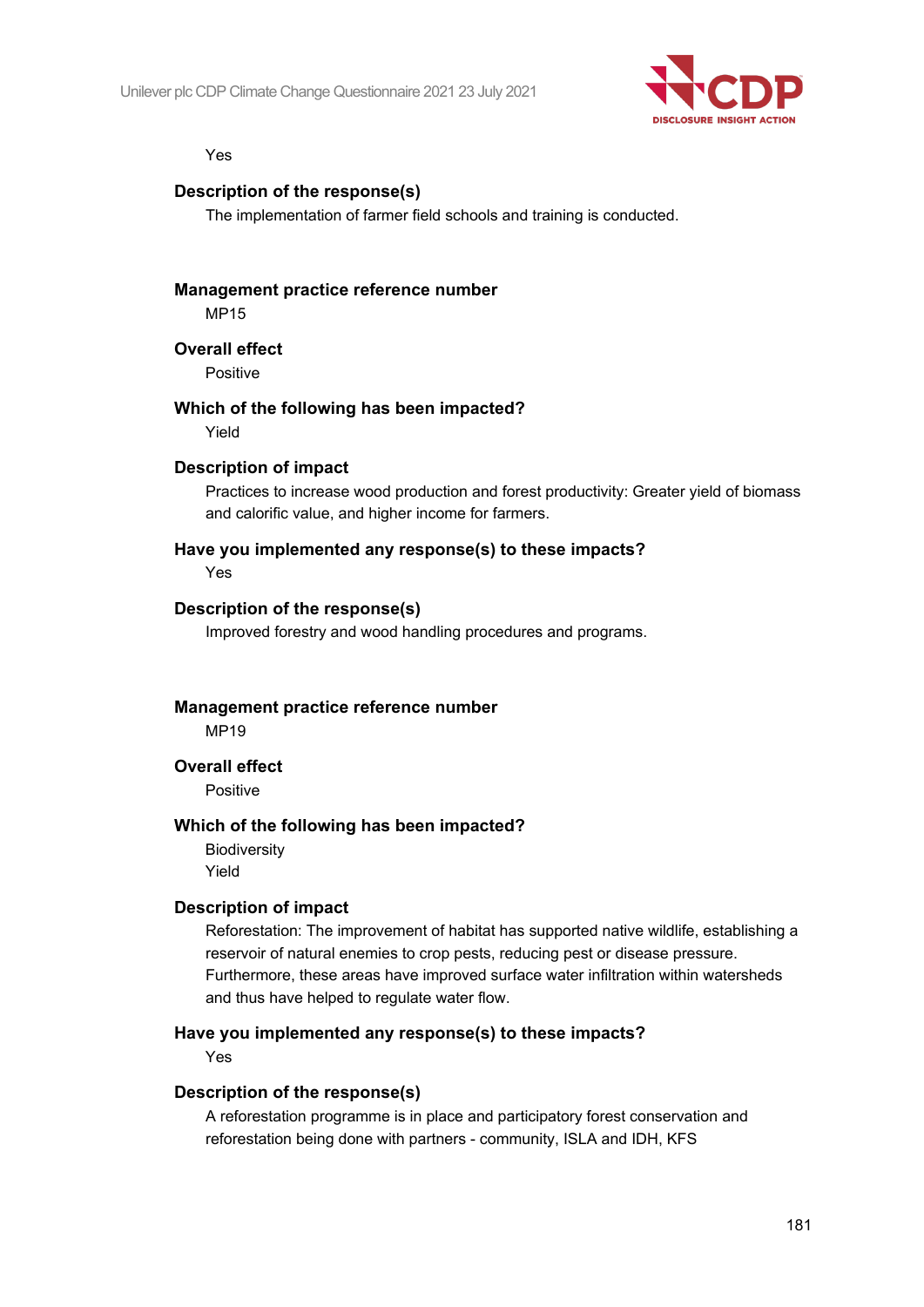

## **C-AC13.2/C-FB13.2/C-PF13.2**

**(C-AC13.2/C-FB13.2/C-PF13.2) Do you know if any of the management practices mentioned in C-AC12.2a/C-FB12.2a/C-PF12.2a that were implemented by your suppliers have other impacts besides climate change mitigation/adaptation?** Yes

### **C-AC13.2a/C-FB13.2a/C-PF13.2a**

**(C-AC13.2a/C-FB13.2a/C-PF13.2a) Provide details of those management practices implemented by your suppliers that have other impacts besides climate change mitigation/adaptation.**

**Management practice reference number** MP1

**Overall effect**

Positive

**Which of the following has been impacted? Biodiversity** 

#### **Description of impacts**

Biodiversity considerations: Improves habitat conditions for species, many of which are beneficial to agriculture, through the control of pests and pollination.

#### **Have any response to these impacts been implemented?**

Yes

#### **Description of the response(s)**

A biodiversity action plan describes initiatives to deliver improvements to this dimension.

**Management practice reference number**

MP1

#### **Overall effect**

Positive

#### **Which of the following has been impacted?**

**Biodiversity** Soil **Water** 

#### **Description of impacts**

Biodiversity – considerations & composting: Improves soil fertility and structure, allowing soil to better retain water and improving habitat for soil biota.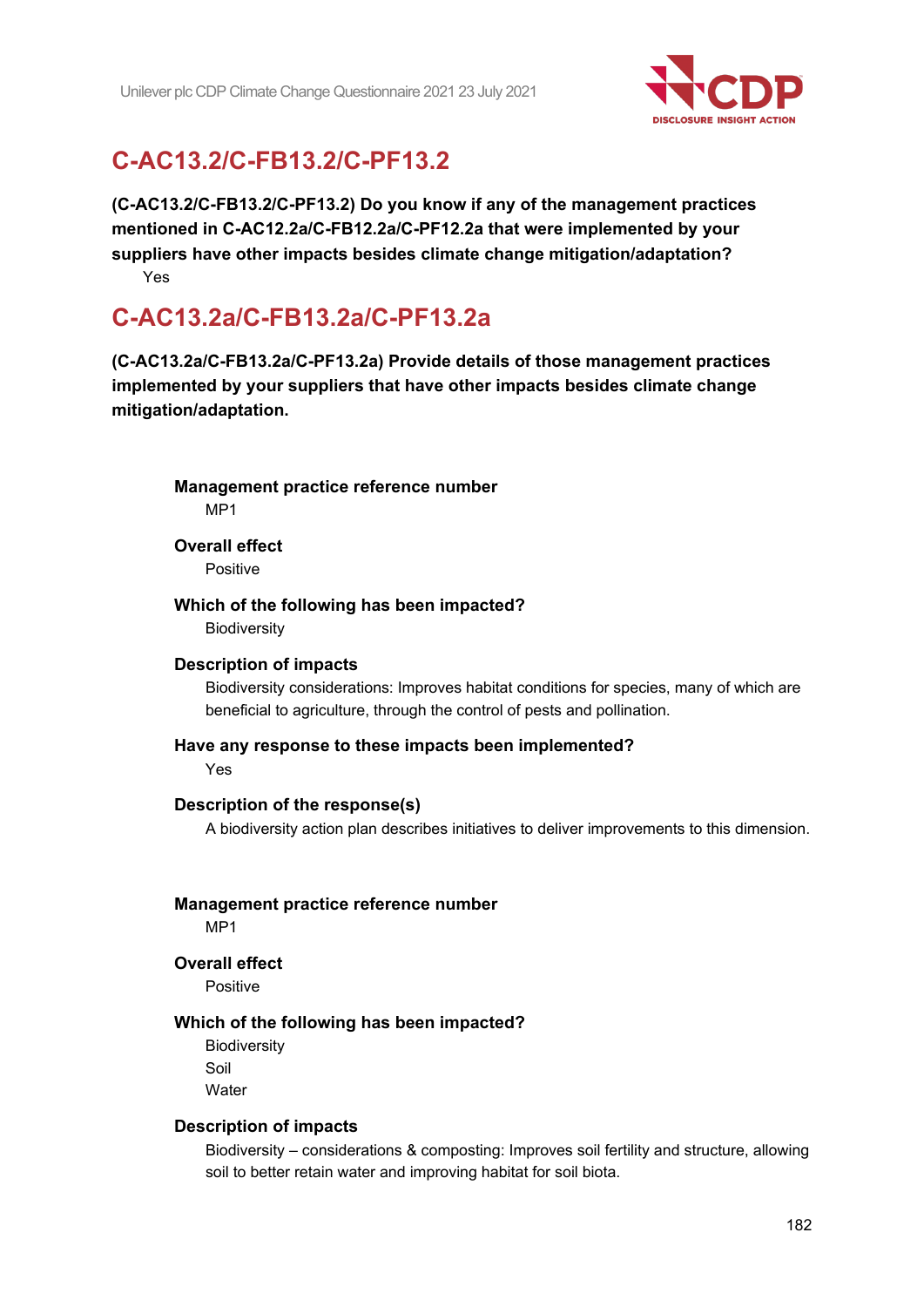

#### **Have any response to these impacts been implemented?**

Yes

#### **Description of the response(s)**

Soil management measures are typically captured in a management plan. This ensures a defined set of management interventions are undertaken.

#### **Management practice reference number**

MP3

#### **Overall effect**

Positive

#### **Which of the following has been impacted?**

**Biodiversity** Soil **Water** 

#### **Description of impacts**

Contour farming: Improve soil stability on sloped terrain helping to retain topsoil from the impact of weather events

#### **Have any response to these impacts been implemented?**

Yes

#### **Description of the response(s)**

Soil management measures are typically captured in a management plan. This ensures a defined set of management interventions are undertaken.

#### **Management practice reference number**

M<sub>P2</sub>

#### **Overall effect**

Positive

#### **Which of the following has been impacted?**

Soil

Yield

Other, please specify

Pests

#### **Description of impacts**

Crop Diversity & crop rotation: Crop rotation is beneficial to soil, as it prevents the buildup of pests and allows nitrogen fixing crops to 'pass on' nutrients to the next crop. This improvement in soil health can lead to better yields. Moreover, rotations can prevent the risk of pest infestations.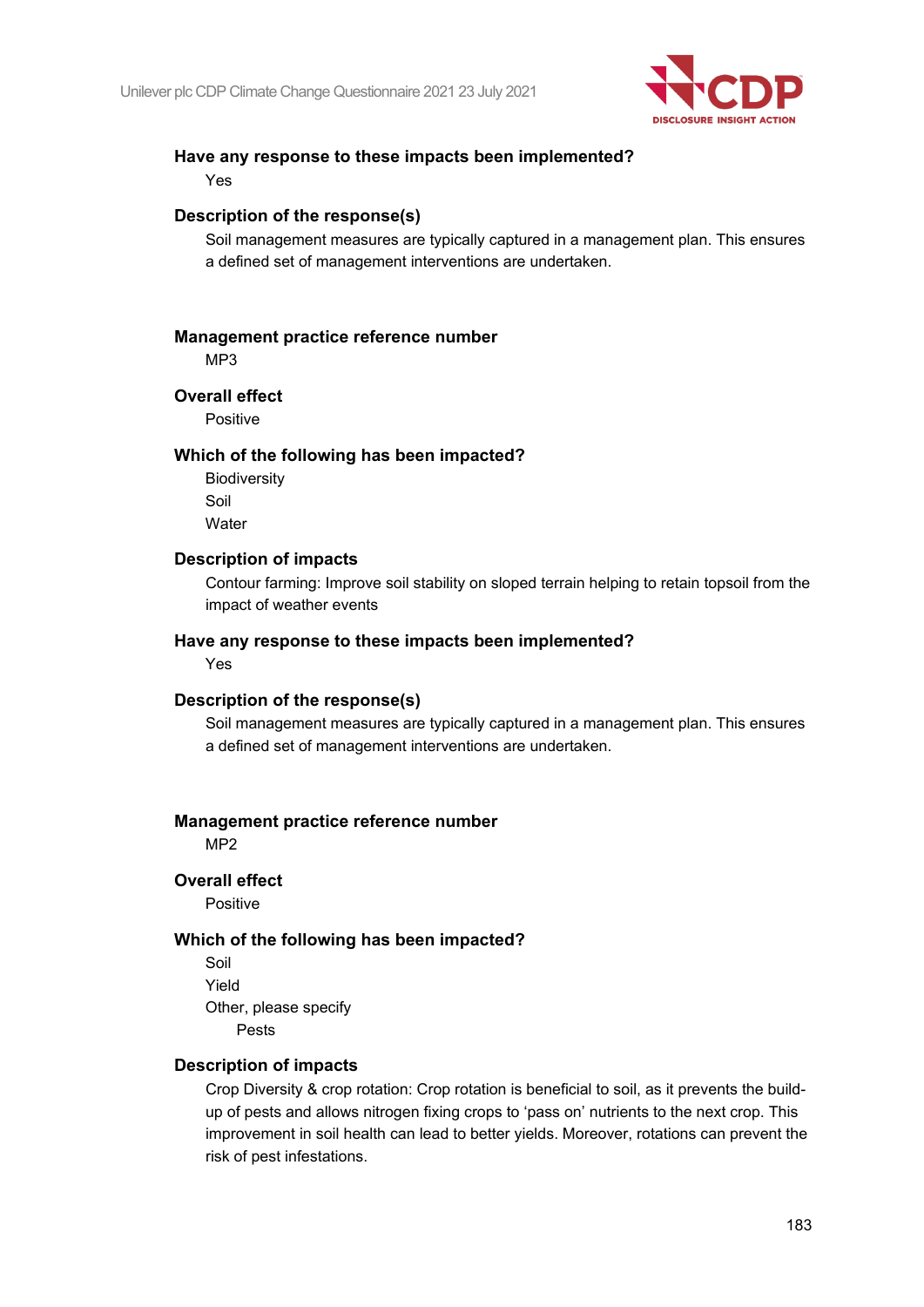

#### **Have any response to these impacts been implemented?**

Yes

#### **Description of the response(s)**

A farm management plan typically includes records of crop rotation for planning purposes.

### **Management practice reference number**

MP8

#### **Overall effect**

Positive

#### **Which of the following has been impacted?**

Yield

#### **Description of impacts**

Fertiliser Management: Optimising fertiliser application saves money for the farmer (economic sustainability) and prevents damaging nutrient loss to watercourses.

#### **Have any response to these impacts been implemented?**

Yes

#### **Description of the response(s)**

A nutrient management plan is kept by farmers to document crop needs, capture results from soil or tissue nutrient testing and application rates.

#### **Management practice reference number**

MP10

#### **Overall effect**

Positive

#### **Which of the following has been impacted?**

Yield

#### **Description of impacts**

Integrated Pest Management: Minimises risk to health of workers and bystanders (social sustainability) and can lead to better pest control overall, through prevention of damage to beneficial insects. Yields of crops may also be increased by reducing harmful exposure to pollinators.

#### **Have any response to these impacts been implemented?**

Yes

#### **Description of the response(s)**

An integrated pest management plan captures management measures like recommended thresholds or triggers to spray pesticides by.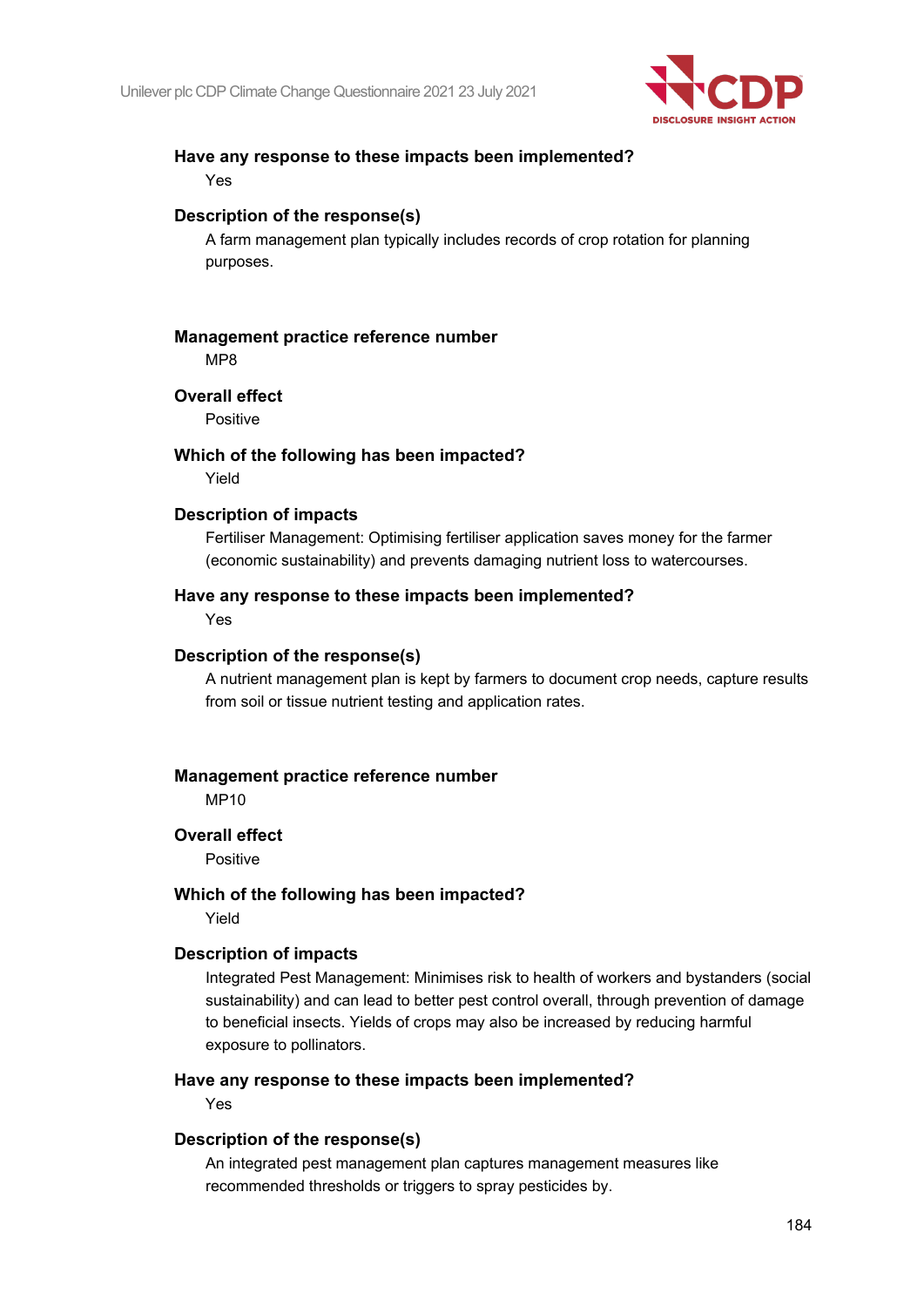

#### **Management practice reference number** M<sub>P7</sub>

#### **Overall effect**

Positive

#### **Which of the following has been impacted?**

**Biodiversity** Soil **Water** 

#### **Description of impacts**

Enhanced forest regeneration practices & land use change: By preventing land use change of important ecological areas like forest, grassland or wetlands, their soil, biodiversity and water features will be preserved.

#### **Have any response to these impacts been implemented?**

Yes

#### **Description of the response(s)**

A biodiversity action plan should identify areas of ecological importance that should not be converted to agriculture.

**Management practice reference number**

MP8

#### **Overall effect**

Positive

#### **Which of the following has been impacted?**

**Biodiversity** Soil **Water** 

#### **Description of impacts**

Fertisiler application: The appropriate timing of activity, accounting for weather conditions, avoids wastage of inputs and damage to biological features of agricultural land (e.g. pollution of rivers from fertiliser application).

#### **Have any response to these impacts been implemented?**

Yes

#### **Description of the response(s)**

Management plans that apply to irrigation, pesticide and fertiliser use, should consider weather events).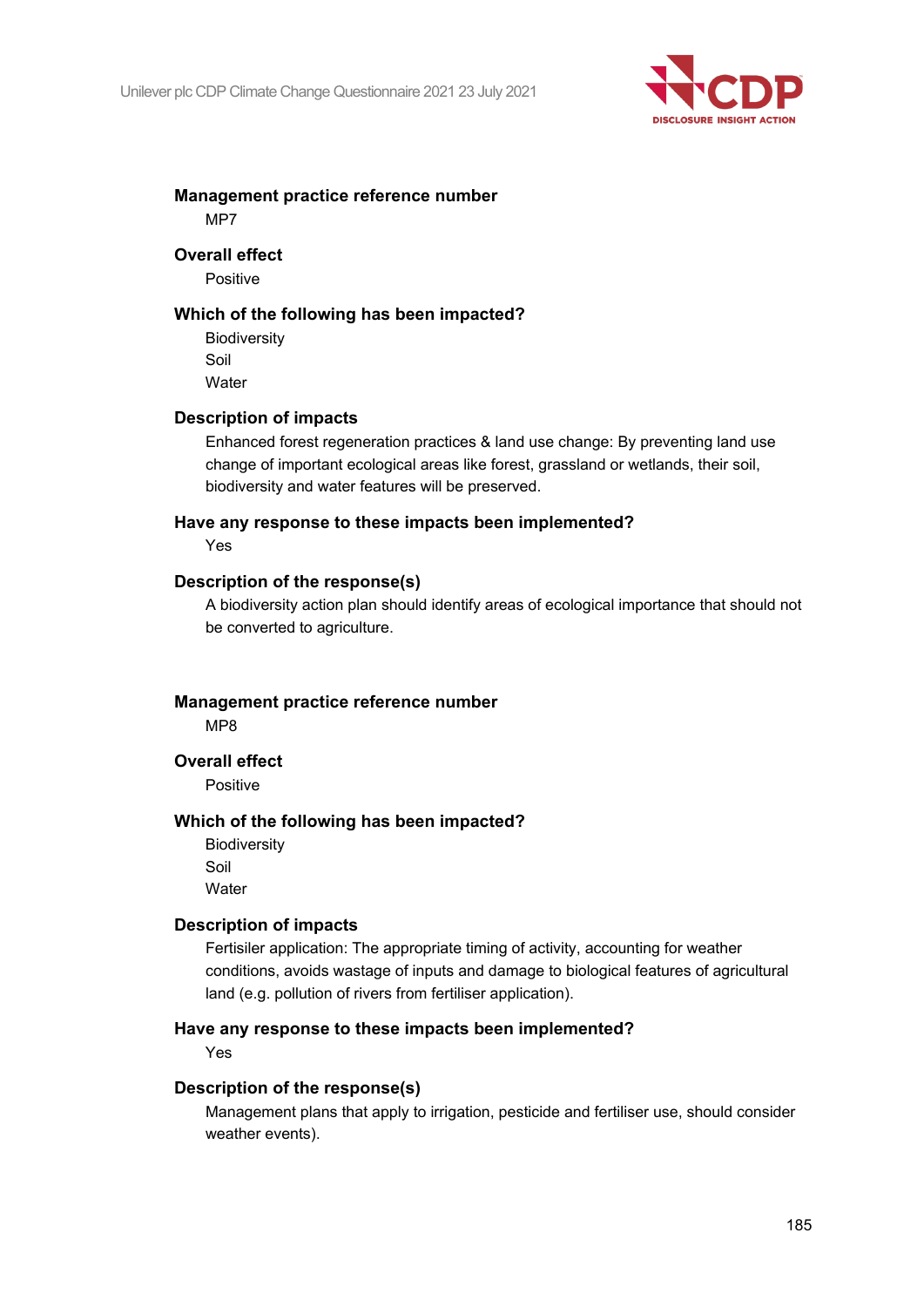

# **C15. Signoff**

# **C-FI**

**(C-FI) Use this field to provide any additional information or context that you feel is relevant to your organization's response. Please note that this field is optional and is not scored.**

None

### **C15.1**

**(C15.1) Provide details for the person that has signed off (approved) your CDP climate change response.**

|     | <b>Job title</b>                                                                                                                                         | <b>Corresponding job</b><br>category |
|-----|----------------------------------------------------------------------------------------------------------------------------------------------------------|--------------------------------------|
| Row | <b>Chief Supply Chain Officer</b><br>Our CSCO is a member of our Unilever Leadership Executive (ULE)<br>- the highest operational Board within Unilever. | Board/Executive board                |

# **SC. Supply chain module**

## **SC0.0**

### **(SC0.0) If you would like to do so, please provide a separate introduction to this module.**

We would like to thank our customers for participating in the CDP Supply Chain programme. We have recently set out our net zero commitment and we're currently looking at how to measure progress towards this commitment and to allocate emissions to all our products. We're not yet in a position to allocate emissions to specific customers, but hope to be able to do so in the future. See SC1.3 for further details.

### **SC0.1**

### **(SC0.1) What is your company's annual revenue for the stated reporting period?**

|       | <b>Annual Revenue</b> |  |
|-------|-----------------------|--|
| Row 1 | 50,724,000,000        |  |

### **SC0.2**

**(SC0.2) Do you have an ISIN for your company that you would be willing to share with CDP?**

Yes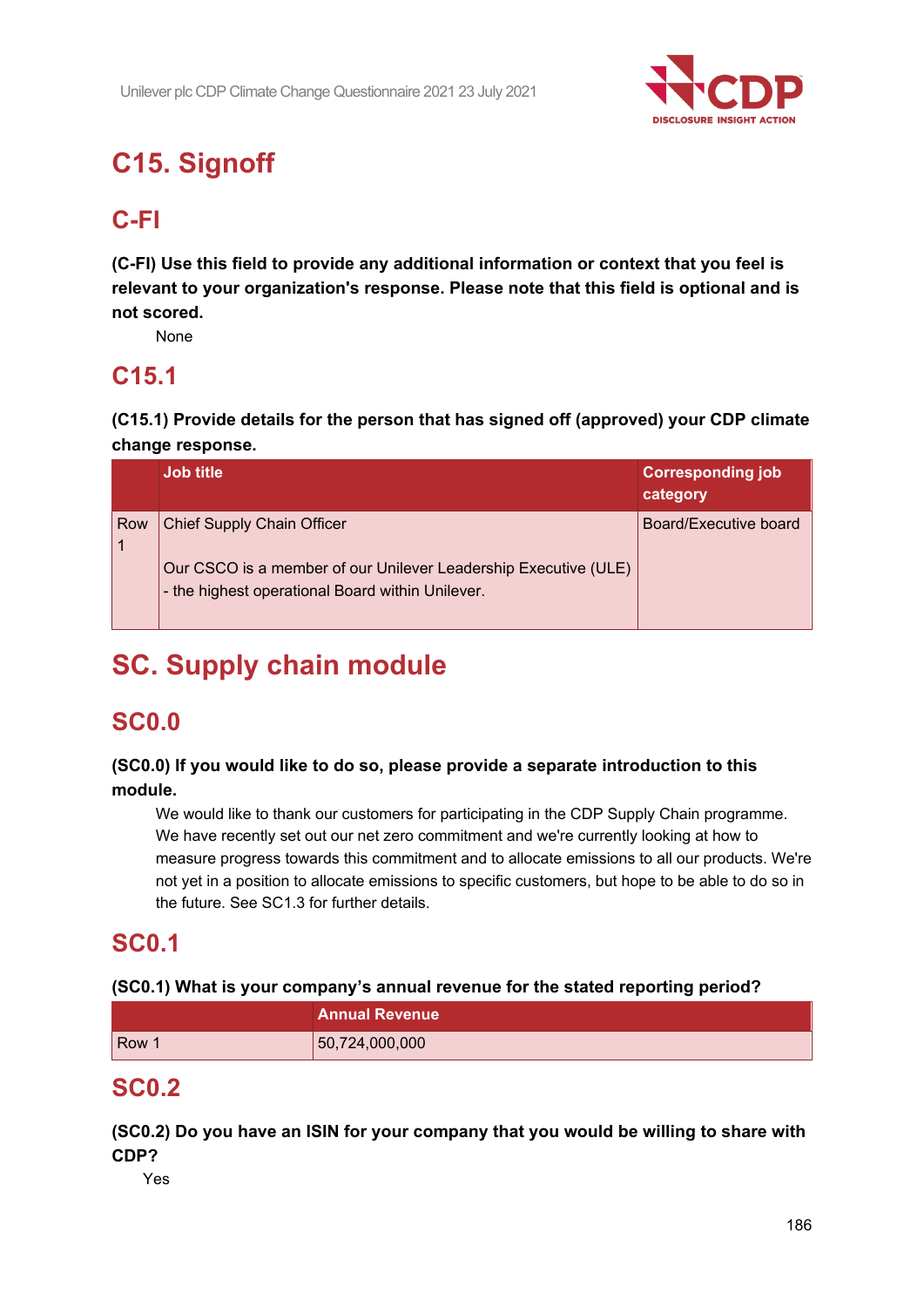

# **SC0.2a**

### **(SC0.2a) Please use the table below to share your ISIN.**

|     | <b>ISIN country code (2)</b><br>letters) | ISIN numeric identifier and single check digit (10 numbers<br>overall) |
|-----|------------------------------------------|------------------------------------------------------------------------|
| Row | GB                                       | 00B10RZP78                                                             |

### **SC1.1**

**(SC1.1) Allocate your emissions to your customers listed below according to the goods or services you have sold them in this reporting period.**

# **SC1.2**

**(SC1.2) Where published information has been used in completing SC1.1, please provide a reference(s).**

Not applicable

### **SC1.3**

| <b>Allocation challenges</b> | Please explain what would help you overcome these challenges                |
|------------------------------|-----------------------------------------------------------------------------|
| Customer base is too         | Our Climate Transition Action Plan gives direction on the actions we will   |
| large and diverse to         | take to reduce emissions to zero within our own operations by 2030 and      |
| accurately track             | to net zero across our value chain by 2039. We're convinced that early      |
| emissions to the             | action to drive aggressive reductions in emissions will make us a more      |
| customer level               | competitive business in the future. Working closely with our customers will |
|                              | be critical if we are to achieve our commitments. Unilever has been         |
|                              | measuring Scope 1 and 2 emissions from all our manufacturing sites          |
|                              | worldwide for many years. Since 2010, we have also been estimating the      |
|                              | emissions of our products across the lifecycle, including consumer use.     |
|                              | We are currently looking at how to measure progress towards our net         |
|                              | zero commitment and to allocate emissions to all our products. Until we     |
|                              | have found a measurement solution, we are unable to allocate emissions      |
|                              | to different customers for a number of reasons: 1. The lack of specificity  |
|                              | of data – manufacturing data is reported at site level and many of our      |
|                              | sites manufacture a range of products across Food & Refreshments,           |
|                              | Home Care and Beauty & Personal Care. We do not breakdown                   |
|                              | emissions within a site so we cannot allocate accurately to customers. 2.   |
|                              | Scope 3 data is sufficiently specific as we collect emissions by stock      |
|                              | keeping unit (SKU). However, it would be highly resource intensive and      |
|                              | inefficient at present to link the emissions of each SKU to our sales by    |

### **(SC1.3) What are the challenges in allocating emissions to different customers, and what would help you to overcome these challenges?**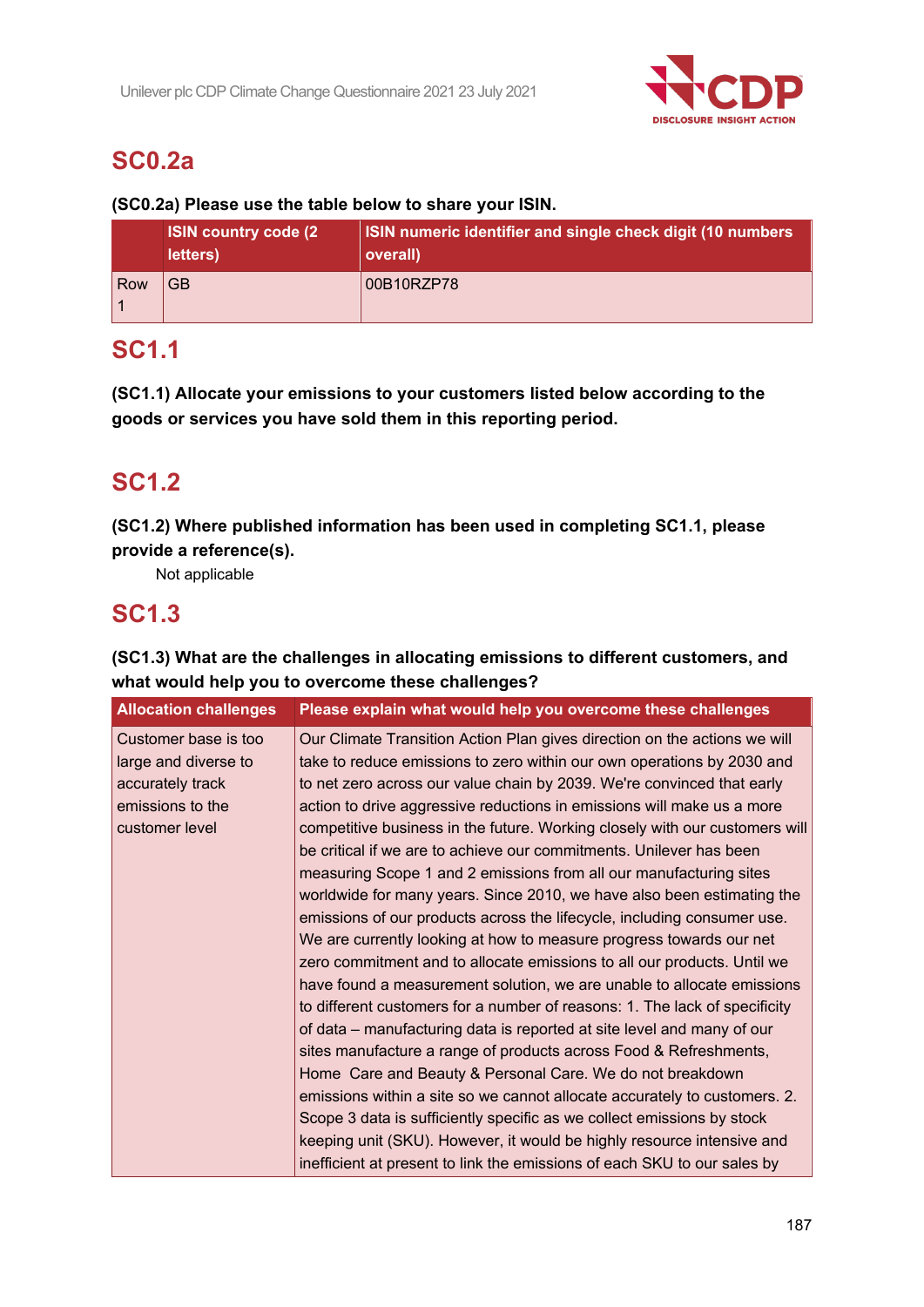

customer because our data systems are not designed this way and so the procedure would need to be manual.

### **SC1.4**

**(SC1.4) Do you plan to develop your capabilities to allocate emissions to your customers in the future?**

Yes

### **SC1.4a**

**(SC1.4a) Describe how you plan to develop your capabilities.**

We are currently looking at how to measure progress towards our net zero commitment and to allocate emissions to all our products. We welcome engagement with all our value chain partners to help achieve this goal.

### **SC2.1**

**(SC2.1) Please propose any mutually beneficial climate-related projects you could collaborate on with specific CDP Supply Chain members.**

### **SC2.2**

**(SC2.2) Have requests or initiatives by CDP Supply Chain members prompted your organization to take organizational-level emissions reduction initiatives?**

No

# **SC4.1**

**(SC4.1) Are you providing product level data for your organization's goods or services?**

No, I am not providing data

# **Submit your response**

### **In which language are you submitting your response?**

English

#### **Please confirm how your response should be handled by CDP**

|                                            | I am<br>submitting to Submission |        | Public or Non-Public Are you ready to submit the<br>additional Supply Chain questions? |
|--------------------------------------------|----------------------------------|--------|----------------------------------------------------------------------------------------|
| I am submitting my   Investors<br>response | <b>Customers</b>                 | Public | Yes, I will submit the Supply Chain<br>questions now                                   |